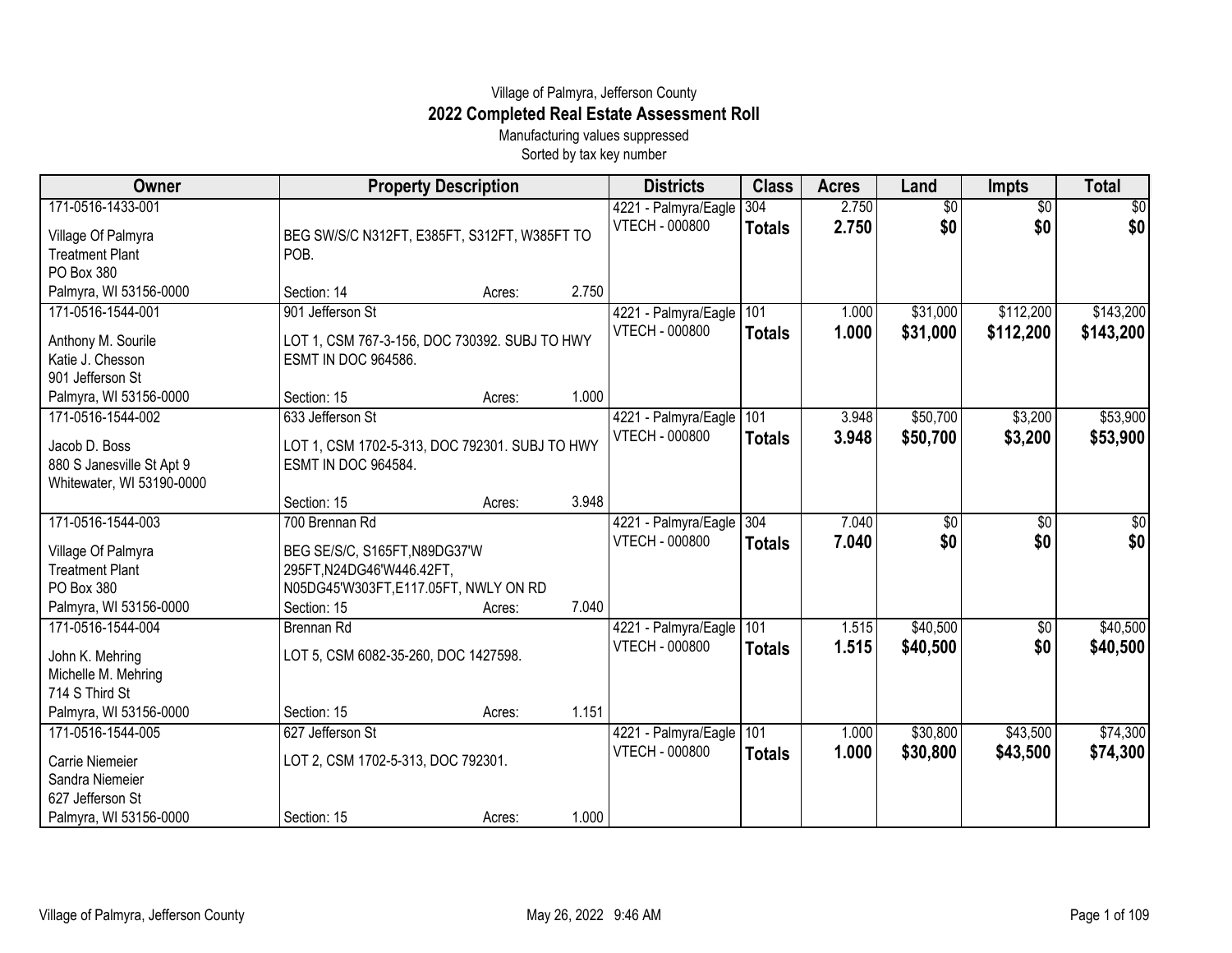| Owner                      |                                                | <b>Property Description</b> |       | <b>Districts</b>         | <b>Class</b>  | <b>Acres</b> | Land            | <b>Impts</b>    | <b>Total</b>    |
|----------------------------|------------------------------------------------|-----------------------------|-------|--------------------------|---------------|--------------|-----------------|-----------------|-----------------|
| 171-0516-1544-006          | Brennan Rd                                     |                             |       | 4221 - Palmyra/Eagle     | 304           | 0.280        | $\overline{50}$ | $\overline{50}$ | $\overline{30}$ |
| Village Of Palmyra         | BEG NE/C OF CSM 1702-5-313 S05DG50'E 113.95FT, |                             |       | <b>VTECH - 000800</b>    | <b>Totals</b> | 0.280        | \$0             | \$0             | \$0             |
| PO Box 380                 | E117.05 FT, N13DG45'W ABT 112FT, WLY ABT 100FT |                             |       |                          |               |              |                 |                 |                 |
| Palmyra, WI 53156-0000     | TO POB.                                        |                             |       |                          |               |              |                 |                 |                 |
|                            | Section: 15                                    | Acres:                      | 0.280 |                          |               |              |                 |                 |                 |
| 171-0516-1544-007          | <b>Brennan Rd</b>                              |                             |       | 4221 - Palmyra/Eagle     | 304           | 1.546        | $\overline{50}$ | $\overline{50}$ | $\sqrt{50}$     |
| Village Of Palmyra         | BEG 610.33FT N OF SE/S/C, S 221.83FT, N89DGW   |                             |       | <b>VTECH - 000800</b>    | <b>Totals</b> | 1.546        | \$0             | \$0             | \$0             |
| PO Box 380                 | 134FT, N70DG59'W 181.61FT, N13DG45' ABT 180FT, |                             |       |                          |               |              |                 |                 |                 |
| Palmyra, WI 53156-0000     | ELY ABT 350FT TO POB.                          |                             |       |                          |               |              |                 |                 |                 |
|                            | Section: 15                                    | Acres:                      | 1.546 |                          |               |              |                 |                 |                 |
| 171-0516-1544-010          | 715 Brennan Rd                                 |                             |       | 4221 - Palmyra/Eagle 101 |               | 0.878        | \$29,100        | \$0             | \$29,100        |
|                            |                                                |                             |       | <b>VTECH - 000800</b>    | Totals        | 0.878        | \$29,100        | \$0             | \$29,100        |
| Joshua Carlson             | LOT 1, CSM 6083-35-263, DOC 1427599.           |                             |       |                          |               |              |                 |                 |                 |
| Hailey Burzynski           |                                                |                             |       |                          |               |              |                 |                 |                 |
| 2028 Mt Vernon Dr          |                                                |                             |       |                          |               |              |                 |                 |                 |
| Waukesha, WI 53186-0000    | Section: 15                                    | Acres:                      | 0.878 |                          |               |              |                 |                 |                 |
| 171-0516-1544-011          | 714 Brennan Rd                                 |                             |       | 4221 - Palmyra/Eagle     | 101           | 0.838        | \$30,500        | $\sqrt[6]{3}$   | \$30,500        |
| John K. Mehring            | LOT 6, CSM 6082-35-260, DOC 1427598.           |                             |       | <b>VTECH - 000800</b>    | <b>Totals</b> | 0.838        | \$30,500        | \$0             | \$30,500        |
| Michelle M. Mehring        |                                                |                             |       |                          |               |              |                 |                 |                 |
| 714 S Third St             |                                                |                             |       |                          |               |              |                 |                 |                 |
| Palmyra, WI 53156-0000     | Section: 15                                    | Acres:                      | 0.838 |                          |               |              |                 |                 |                 |
| 171-0516-1544-012          | 710 Brennan Rd                                 |                             |       | 4221 - Palmyra/Eagle     | 101           | 0.795        | \$28,500        | \$0             | \$28,500        |
| John K. Mehring            | LOT 7, CSM 6082-35-260, DOC 1427598.           |                             |       | <b>VTECH - 000800</b>    | <b>Totals</b> | 0.795        | \$28,500        | \$0             | \$28,500        |
| Michelle M. Mehring        |                                                |                             |       |                          |               |              |                 |                 |                 |
| 714 S Third St             |                                                |                             |       |                          |               |              |                 |                 |                 |
| Palmyra, WI 53156-0000     | Section: 15                                    | Acres:                      | 0.795 |                          |               |              |                 |                 |                 |
| 171-0516-1544-013          | 706 Brennan Rd                                 |                             |       | 4221 - Palmyra/Eagle 101 |               | 0.882        | \$29,100        | \$0             | \$29,100        |
|                            |                                                |                             |       | VTECH - 000800           | <b>Totals</b> | 0.882        | \$29,100        | \$0             | \$29,100        |
| John K. Mehring            | LOT 8, CSM 6082-35-260, DOC 1427598.           |                             |       |                          |               |              |                 |                 |                 |
| Michelle M. Mehring        |                                                |                             |       |                          |               |              |                 |                 |                 |
| 714 S Third St             |                                                |                             |       |                          |               |              |                 |                 |                 |
| Palmyra, WI 53156-0000     | Section: 15                                    | Acres:                      | 0.882 |                          |               |              |                 |                 |                 |
| 171-0516-1544-014          | 711 Brennan Rd                                 |                             |       | 4221 - Palmyra/Eagle     | 101           | 2.996        | \$62,400        | $\overline{30}$ | \$62,400        |
| Thomas Conroy Trust        | LOT 2, CSM 6083-35-263, DOC 1427599.           |                             |       | <b>VTECH - 000800</b>    | <b>Totals</b> | 2.996        | \$62,400        | \$0             | \$62,400        |
| <b>Stacey Conroy Trust</b> |                                                |                             |       |                          |               |              |                 |                 |                 |
| W312 S3936 Ruth Pl         |                                                |                             |       |                          |               |              |                 |                 |                 |
| Waukesha, WI 53189-0000    | Section: 15                                    | Acres:                      | 2.996 |                          |               |              |                 |                 |                 |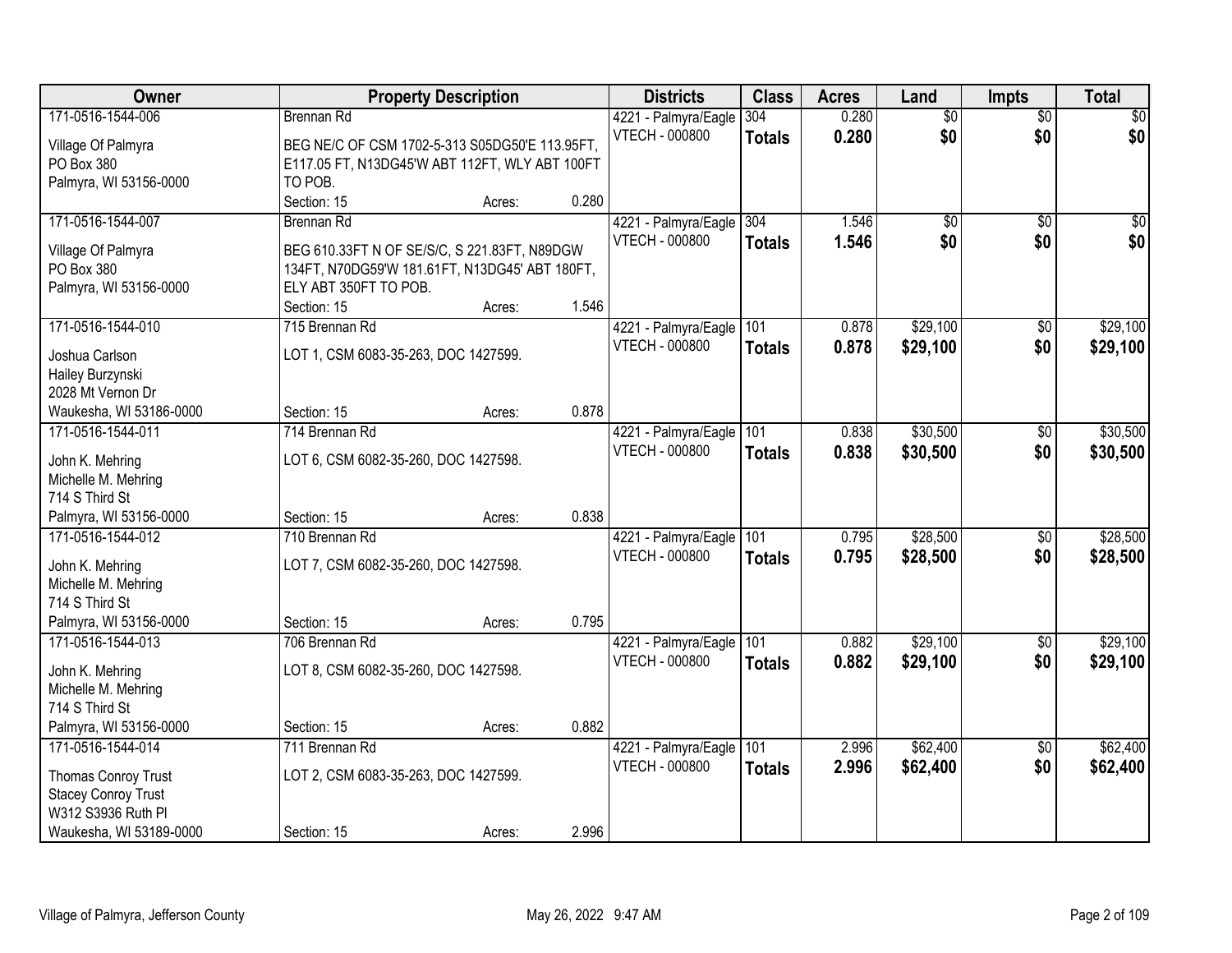| <b>Owner</b>                         |                                                   | <b>Property Description</b> |        | <b>Districts</b>                              | <b>Class</b>  | <b>Acres</b>    | Land             | <b>Impts</b>           | <b>Total</b>     |
|--------------------------------------|---------------------------------------------------|-----------------------------|--------|-----------------------------------------------|---------------|-----------------|------------------|------------------------|------------------|
| 171-0516-1544-015                    | 707 Brennan Rd                                    |                             |        | 4221 - Palmyra/Eagle                          | 101           | 2.998           | \$62,400         | \$3,800                | \$66,200         |
| Jake D. Schmidt                      | LOT 3, CSM 6083-35-263, DOC 1427599.              |                             |        | <b>VTECH - 000800</b>                         | <b>Totals</b> | 2.998           | \$62,400         | \$3,800                | \$66,200         |
| N2918 Rome Oak Hill Rd               |                                                   |                             |        |                                               |               |                 |                  |                        |                  |
| Helenville, WI 53137-0000            |                                                   |                             |        |                                               |               |                 |                  |                        |                  |
|                                      | Section: 15                                       | Acres:                      | 2.998  |                                               |               |                 |                  |                        |                  |
| 171-0516-1544-016                    | 703 Brennan Rd                                    |                             |        | 4221 - Palmyra/Eagle                          | 101           | 1.387           | \$37,900         | \$0                    | \$37,900         |
| Robert J. Boen                       | LOT 4, CSM 6083-35-263, DOC 1427599.              |                             |        | <b>VTECH - 000800</b>                         | <b>Totals</b> | 1.387           | \$37,900         | \$0                    | \$37,900         |
| Susan E. Boen                        |                                                   |                             |        |                                               |               |                 |                  |                        |                  |
| 109 E Bluff St                       |                                                   |                             |        |                                               |               |                 |                  |                        |                  |
| Palmyra, WI 53156-0000               | Section: 15                                       | Acres:                      | 1.387  |                                               |               |                 |                  |                        |                  |
| 171-0516-1631-000                    | State Highway 106                                 |                             |        | 4221 - Palmyra/Eagle<br><b>VTECH - 000800</b> | 104<br>105    | 37.000<br>0.560 | \$8,600<br>\$100 | $\overline{50}$<br>\$0 | \$8,600<br>\$100 |
| <b>Standard Process Inc</b>          | NE1/4 SW1/4. EX 2.44A IN STH 106 IN 721-642.      |                             |        |                                               | <b>Totals</b> | 37.560          | \$8,700          | \$0                    | \$8,700          |
| PO Box 904                           |                                                   |                             |        |                                               |               |                 |                  |                        |                  |
| Palmyra, WI 53156-0000               | Section: 16                                       | Acres:                      | 37.560 |                                               |               |                 |                  |                        |                  |
| 171-0516-1633-000                    | State Highway 106                                 |                             |        | 4221 - Palmyra/Eagle                          | 104           | 31.000          | \$7,000          | \$0                    | \$7,000          |
|                                      |                                                   |                             |        | <b>VTECH - 000800</b>                         | 105           | 1.640           | \$100            | \$0                    | \$100            |
| <b>Standard Process Inc</b>          | SW1/4 SW1/4. EX .36A IN STH 135 IN 725-362        |                             |        |                                               | <b>15M</b>    | 7.000           | \$8,800          | \$0                    | \$8,800          |
| PO Box 904<br>Palmyra, WI 53156-0000 |                                                   |                             |        |                                               | <b>Totals</b> | 39.640          | \$15,900         | \$0                    | \$15,900         |
|                                      | Section: 16                                       | Acres:                      | 39.640 |                                               |               |                 |                  |                        |                  |
| 171-0516-1634-001                    |                                                   |                             |        | 4221 - Palmyra/Eagle                          | 105           | 0.867           | \$100            | $\overline{50}$        | \$100            |
| <b>Stewart E Calkins Trust</b>       | SE1/4 SW1/4. EX 1.14A IN STH 135 IN 718-708. ALSO |                             |        | <b>VTECH - 000800</b>                         | <b>Totals</b> | 0.867           | \$100            | \$0                    | \$100            |
| Carol P Calkins Trust                | ESMT IN DOC 1300438. EX LD LYG E OF E/L CALKINS   |                             |        |                                               |               |                 |                  |                        |                  |
| W1420 State Rd 59                    | RD.                                               |                             |        |                                               |               |                 |                  |                        |                  |
| Palmyra, WI 53156-0000               | Section: 16                                       | Acres:                      | 0.867  |                                               |               |                 |                  |                        |                  |
| 171-0516-1643-000                    | State Highway 106                                 |                             |        | 4221 - Palmyra/Eagle                          | 104           | 36.150          | \$8,100          | $\sqrt{$0}$            | \$8,100          |
| <b>Standard Process Inc</b>          | COM S1/4/C, N01DG01'W 1287. 25FT TO S/L STH 106,  |                             |        | TID 171003                                    | 105           | 3.000           | \$2,700          | \$0                    | \$2,700          |
| PO Box 904                           | S88DG32 'E 426.45FT, S89DG55'E 500.04FT,          |                             |        | <b>VTECH - 000800</b>                         | <b>Totals</b> | 39.150          | \$10,800         | \$0                    | \$10,800         |
| Palmyra, WI 53156-0000               | S89DG14'E 397.97FT, S01DG04'E 1287.12FT, W TO     |                             |        |                                               |               |                 |                  |                        |                  |
|                                      | Section: 16                                       | Acres:                      | 39.150 |                                               |               |                 |                  |                        |                  |
| 171-0516-1741-000                    | State Highway 106                                 |                             |        | 4221 - Palmyra/Eagle                          | 104           | 39.500          | \$9,100          | $\overline{30}$        | \$9,100          |
| <b>Standard Process Inc</b>          | NE1/4 SE1/4, EX .02A IN STH 106 IN 721-642.       |                             |        | <b>VTECH - 000800</b>                         | 105           | 0.480           | \$100            | \$0                    | \$100            |
| PO Box 904                           |                                                   |                             |        |                                               | <b>Totals</b> | 39.980          | \$9,200          | \$0                    | \$9,200          |
| Palmyra, WI 53156-0000               |                                                   |                             |        |                                               |               |                 |                  |                        |                  |
|                                      | Section: 17                                       | Acres:                      | 39.980 |                                               |               |                 |                  |                        |                  |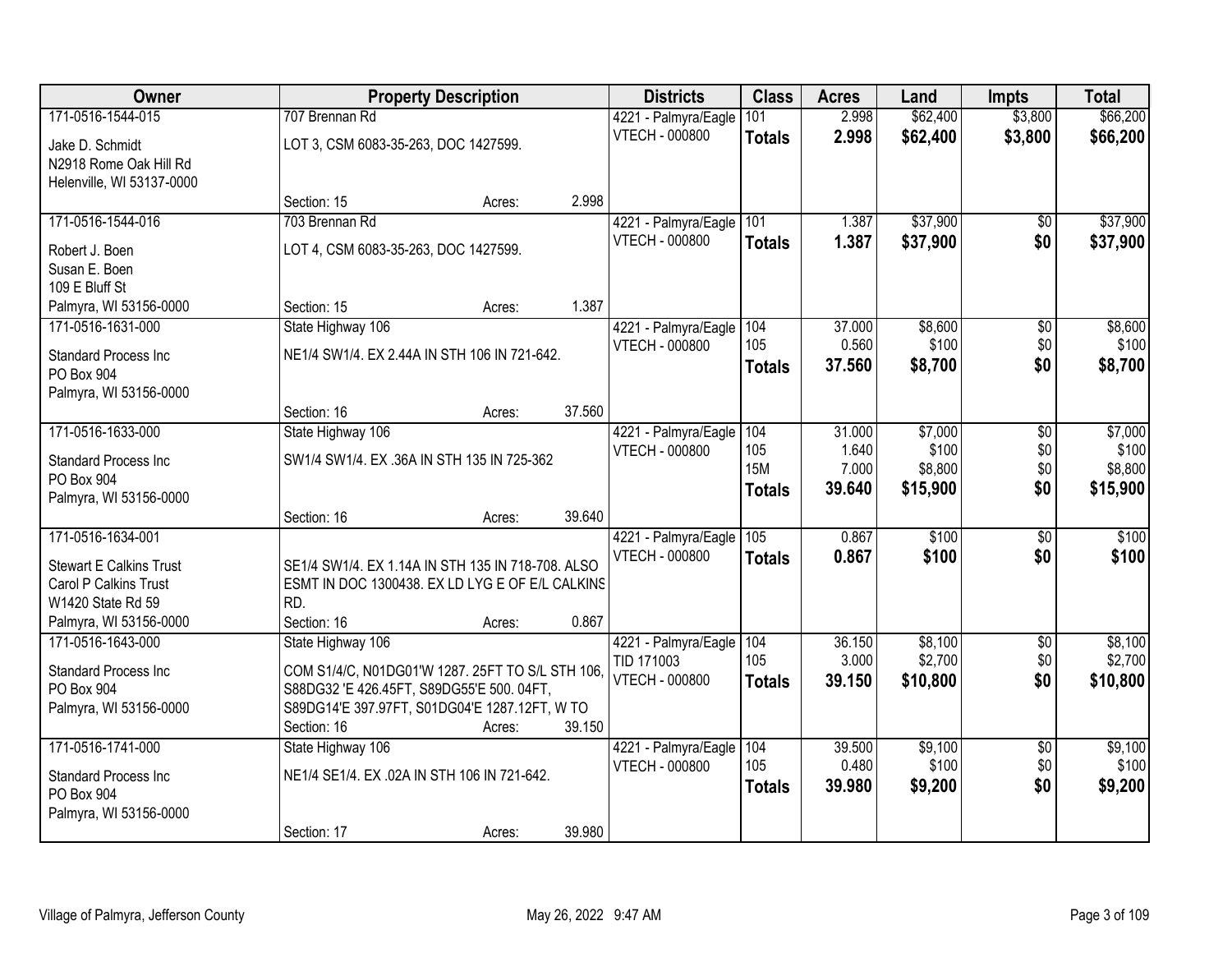| <b>Owner</b>                              | <b>Property Description</b>                        |        |        | <b>Districts</b>                                  | <b>Class</b>  | <b>Acres</b>    | Land                 | <b>Impts</b>     | <b>Total</b>         |
|-------------------------------------------|----------------------------------------------------|--------|--------|---------------------------------------------------|---------------|-----------------|----------------------|------------------|----------------------|
| 171-0516-1742-000                         | State Highway 106                                  |        |        | 4221 - Palmyra/Eagle                              | 104           | 37.000          | \$8,500              | $\sqrt{$0}$      | \$8,500              |
| <b>Standard Process Inc</b>               | NW1/4 SE1/4. EX 1.55A IN NW/C.                     |        |        | VTECH - 000800                                    | 105           | 1.450           | \$1,800              | \$0              | \$1,800              |
| PO Box 904                                |                                                    |        |        |                                                   | <b>Totals</b> | 38.450          | \$10,300             | \$0              | \$10,300             |
| Palmyra, WI 53156-0000                    |                                                    |        |        |                                                   |               |                 |                      |                  |                      |
|                                           | Section: 17                                        | Acres: | 38.450 |                                                   |               |                 |                      |                  |                      |
| 171-0516-1743-000                         | Kincaid Ln                                         |        |        | 4221 - Palmyra/Eagle                              | 104           | 30.000          | \$6,700              | $\overline{50}$  | \$6,700              |
| <b>Standard Process Inc.</b>              | SW1/4 SE1/4.                                       |        |        | <b>VTECH - 000800</b>                             | 105<br>15M    | 5.000<br>5.000  | \$6,300<br>\$6,300   | \$0<br>\$0       | \$6,300<br>\$6,300   |
| PO Box 904                                |                                                    |        |        |                                                   | <b>Totals</b> | 40.000          | \$19,300             | \$0              | \$19,300             |
| Palmyra, WI 53156-0000                    |                                                    |        |        |                                                   |               |                 |                      |                  |                      |
|                                           | Section: 17                                        | Acres: | 40.000 |                                                   |               |                 |                      |                  |                      |
| 171-0516-1744-000                         | State Highway 106                                  |        |        | 4221 - Palmyra/Eagle                              | 104<br>105    | 32.000          | \$7,100              | $\overline{50}$  | \$7,100              |
| <b>Standard Process Inc.</b>              | SE1/4 SE1/4.                                       |        |        | <b>VTECH - 000800</b>                             |               | 8.000<br>40.000 | \$10,000<br>\$17,100 | \$0<br>\$0       | \$10,000<br>\$17,100 |
| PO Box 904                                |                                                    |        |        |                                                   | <b>Totals</b> |                 |                      |                  |                      |
| Palmyra, WI 53156-0000                    |                                                    |        |        |                                                   |               |                 |                      |                  |                      |
|                                           | Section: 17                                        | Acres: | 40.000 |                                                   |               |                 |                      |                  |                      |
| 171-0516-2011-000                         | W1806 State Highway 59                             |        |        | 4221 - Palmyra/Eagle 104<br><b>VTECH - 000800</b> | 107           | 39.000<br>1.000 | \$9,000<br>\$34,600  | \$0<br>\$124,000 | \$9,000<br>\$158,600 |
| <b>Standard Process Inc</b>               | NE1/4 NE1/4.                                       |        |        |                                                   | <b>Totals</b> | 40.000          | \$43,600             | \$124,000        | \$167,600            |
| PO Box 904                                |                                                    |        |        |                                                   |               |                 |                      |                  |                      |
| Palmyra, WI 53156-0000                    |                                                    |        |        |                                                   |               |                 |                      |                  |                      |
| 171-0516-2012-000                         | Section: 20                                        | Acres: | 40.000 |                                                   |               | 39.000          | \$9,000              |                  | \$9,000              |
|                                           |                                                    |        |        | 4221 - Palmyra/Eagle 104<br><b>VTECH - 000800</b> |               | 39.000          | \$9,000              | \$0<br>\$0       | \$9,000              |
| Standard Process Inc                      | NW1/4 NE1/4. EX W33FT.                             |        |        |                                                   | <b>Totals</b> |                 |                      |                  |                      |
| PO Box 904                                |                                                    |        |        |                                                   |               |                 |                      |                  |                      |
| Palmyra, WI 53156-0000                    | Section: 20                                        |        | 39.000 |                                                   |               |                 |                      |                  |                      |
| 171-0516-2013-000                         | W1806 State Highway 59                             | Acres: |        | 4221 - Palmyra/Eagle                              | 104           | 33.370          | \$7,500              | $\overline{50}$  | \$7,500              |
|                                           |                                                    |        |        | <b>VTECH - 000800</b>                             | 105           | 1.000           | \$1,300              | \$0              | \$1,300              |
| <b>Standard Process Inc</b>               | SW1/4 NE1/4. EX W33FT. EX LD IN 5TH 59 IN 438-256. |        |        |                                                   | 107           | 1.000           | \$34,600             | \$204,800        | \$239,400            |
| PO Box 904                                |                                                    |        |        |                                                   | <b>Totals</b> | 35.370          | \$43,400             | \$204,800        | \$248,200            |
| Palmyra, WI 53156-0000                    | Section: 20                                        | Acres: | 35.370 |                                                   |               |                 |                      |                  |                      |
| 171-0516-2014-000                         | 1806 State Rd 59                                   |        |        | 4221 - Palmyra/Eagle                              | 102           | 1.199           | \$55,800             | \$591,500        | \$647,300            |
|                                           |                                                    |        |        | <b>VTECH - 000800</b>                             | 104           | 20.000          | \$4,200              | \$0              | \$4,200              |
| <b>Standard Process Inc</b><br>PO Box 904 | SE1/4 NE1/4 LYG N OF STH 59. EX LD IN STH 59 IN    |        |        |                                                   | 105           | 2.931           | \$2,700              | \$0              | \$2,700              |
| Palmyra, WI 53156-0000                    | 438-256. INCLUDING CSM 1262-4-190, DOC 759344.     |        |        |                                                   | 107           | 2.000           | \$69,200             | \$169,000        | \$238,200            |
|                                           | Section: 20                                        | Acres: | 33.130 |                                                   | <b>15M</b>    | 7.000           | \$8,800              | \$0              | \$8,800              |
|                                           |                                                    |        |        |                                                   | <b>Totals</b> | 33.130          | \$140,700            | \$760,500        | \$901,200            |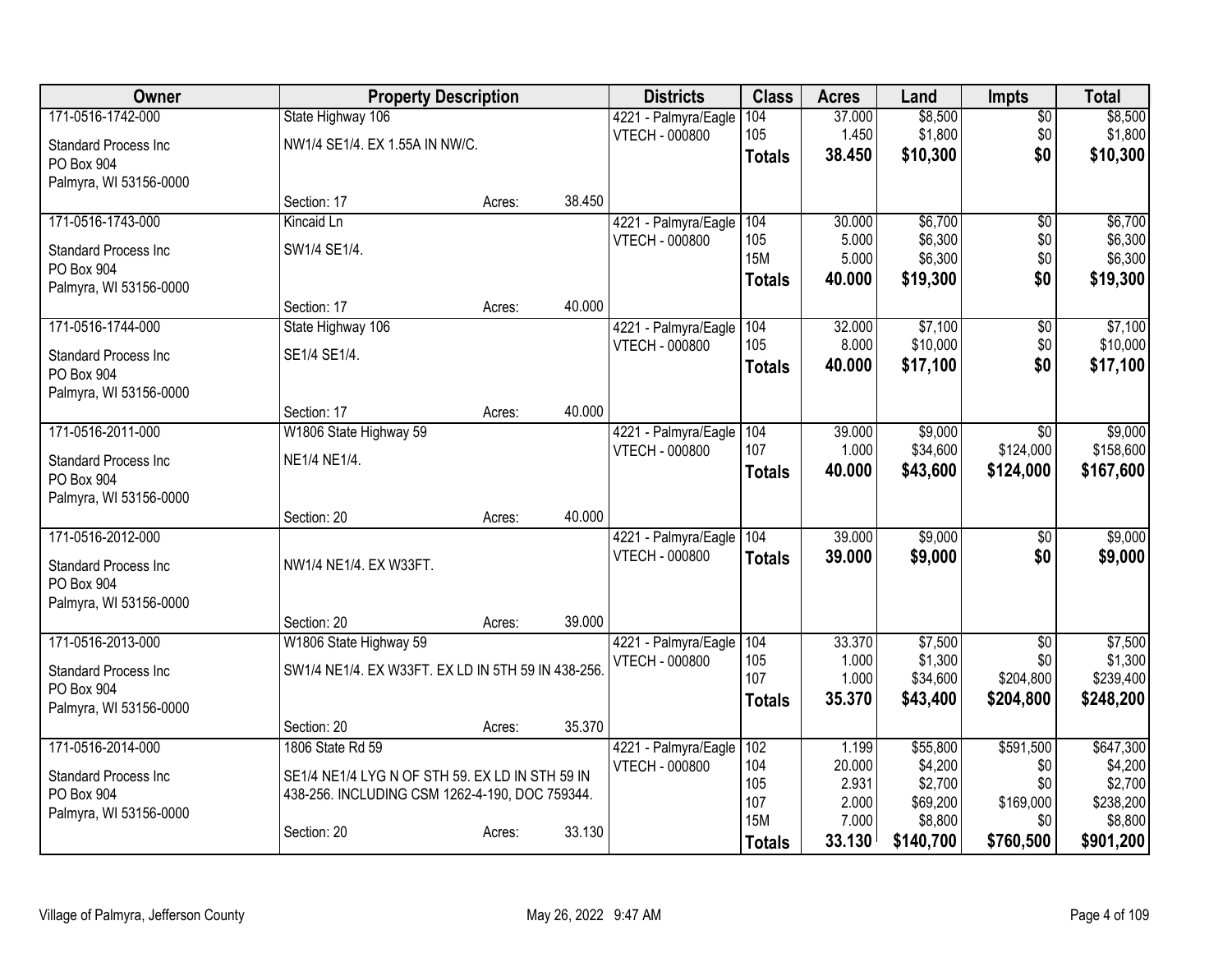| Owner                       | <b>Property Description</b>                                                 | <b>Districts</b>                    | <b>Class</b>  | <b>Acres</b> | Land            | <b>Impts</b>    | <b>Total</b>     |
|-----------------------------|-----------------------------------------------------------------------------|-------------------------------------|---------------|--------------|-----------------|-----------------|------------------|
| 171-0516-2014-001           | 1785 State Highway 59                                                       | 4221 - Palmyra/Eagle                | 101           | 2.100        | \$40,900        | $\overline{50}$ | \$40,900         |
| <b>Standard Process Inc</b> | BEG 784.11FT W & 383FT N OF E1/4/C, W 261.35FT,                             | VTECH - 000800                      | <b>Totals</b> | 2.100        | \$40,900        | \$0             | \$40,900         |
| PO Box 904                  | N15DG42' W 388.16FT TO C/L STH 59, E LY ON SD                               |                                     |               |              |                 |                 |                  |
| Palmyra, WI 53156-0000      | HWY 403.16FT, S4DG 02'W 394.30FT TO POB. EX 1.1                             |                                     |               |              |                 |                 |                  |
|                             | 2.100<br>Section: 20<br>Acres:                                              |                                     |               |              |                 |                 |                  |
| 171-0516-2111-000           |                                                                             | 4221 - Palmyra/Eagle                | 304           | 21.334       | $\overline{50}$ | $\overline{50}$ | \$0              |
| Town of Palmyra             | NE1/4 NE1/4. EX BEG 678.1FT S OF NE/C SD 1/4 1/4,                           | <b>VTECH - 000800</b>               | <b>Totals</b> | 21.334       | \$0             | \$0             | \$0              |
| W1125 State Rd 106          | S300FT W400FT, N300FT, E400FT TO POB. EX PT IN                              |                                     |               |              |                 |                 |                  |
| Palmyra, WI 53156-0000      | CSM 1982-6-238 ALSO ESMT OVER W20FT OF SD                                   |                                     |               |              |                 |                 |                  |
|                             | 21.334<br>Section: 21<br>Acres:                                             |                                     |               |              |                 |                 |                  |
| 171-0516-2111-001           |                                                                             | 4221 - Palmyra/Eagle 304            |               | 2.760        | $\overline{50}$ | \$0             | $\overline{\$0}$ |
|                             |                                                                             | <b>VTECH - 000800</b>               | Totals        | 2.760        | \$0             | \$0             | \$0              |
| Town of Palmyra             | BEG 678.10FT S OF NE/S/C, S 300FT, W 400FT, N                               |                                     |               |              |                 |                 |                  |
| Airport                     | 300FT, E 400FT TO POB.                                                      |                                     |               |              |                 |                 |                  |
| W1125 State Rd 106          | 2.760                                                                       |                                     |               |              |                 |                 |                  |
| Palmyra, WI 53156-0000      | Section: 21<br>Acres:                                                       |                                     |               |              |                 |                 |                  |
| 171-0516-2111-002           | Future Dr                                                                   | 4221 - Palmyra/Eagle                | 304           | 6.338        | $\overline{50}$ | $\sqrt[6]{}$    | $\overline{30}$  |
| Town of Palmyra             | OL 1, PALMYRA INDUSTRIAL PARK. ALSO VAC ADJ                                 | TID 171003<br><b>VTECH - 000800</b> | <b>Totals</b> | 6.338        | \$0             | \$0             | \$0              |
| PO Box 519                  | IN DOC 1250562 & 1266342.                                                   |                                     |               |              |                 |                 |                  |
| Palmyra, WI 53156-0000      |                                                                             |                                     |               |              |                 |                 |                  |
|                             | 6.338<br>Section: 21<br>Acres:                                              |                                     |               |              |                 |                 |                  |
| 171-0516-2111-003           |                                                                             | 4221 - Palmyra/Eagle                | 304           | 0.100        | \$0             | $\overline{50}$ | $\overline{30}$  |
| Town of Palmyra             | COM N1/4/C, E TO NE/C NW1/4 NE1/4, S00DG58'E                                | TID 171003                          | Totals        | 0.100        | \$0             | \$0             | \$0              |
| PO Box 519                  | 723.33FT, N88DG43'E 4.63FT, S ALG PALMYRA                                   | <b>VTECH - 000800</b>               |               |              |                 |                 |                  |
| Palmyra, WI 53156-0000      | INDUSTRIAL PARK SUB TO S/L NE1/4 NE1/4, W TO                                |                                     |               |              |                 |                 |                  |
|                             | Section: 21<br>0.100<br>Acres:                                              |                                     |               |              |                 |                 |                  |
| 171-0516-2112-001           | Future Rd                                                                   | 4221 - Palmyra/Eagle                | 304           | 15.599       | $\overline{50}$ | $\overline{30}$ | $\overline{\$0}$ |
|                             |                                                                             | TID 171003                          | <b>Totals</b> | 15.599       | \$0             | \$0             | \$0              |
| Town of Palmyra             | COM NE/C OF NE1/4, N89DG18'W 1326.19FT TO POB.                              | <b>VTECH - 000800</b>               |               |              |                 |                 |                  |
| W1125 State Rd 106          | N89DG18'W 663.095FT, S00DG48'E 1315.68 FT,                                  |                                     |               |              |                 |                 |                  |
| Palmyra, WI 53156-0000      | S89DG09'E 664.62FT, N00 DG51'W 293.44FT,<br>15.599<br>Section: 21<br>Acres: |                                     |               |              |                 |                 |                  |
| 171-0516-2112-002           | <b>Future Rd</b>                                                            | 4221 - Palmyra/Eagle                | 304           | 4.458        | $\overline{50}$ | $\overline{50}$ | $\overline{30}$  |
|                             |                                                                             | TID 171003                          |               | 4.458        | \$0             | \$0             | \$0              |
| Town of Palmyra             | COM NE/C NE1/4, N89DG18'W 1326.19FT, S00DG51'E                              | <b>VTECH - 000800</b>               | <b>Totals</b> |              |                 |                 |                  |
| W1125 State Rd 106          | 724.05 FT TO POB, S88DG57'W 647.19 FT, S00DG48'E                            |                                     |               |              |                 |                 |                  |
| Palmyra, WI 53156-0000      | 300FT, N88DG57 'E 647.52FT, N00DG51'W 300FT TO                              |                                     |               |              |                 |                 |                  |
|                             | 4.458<br>Section: 21<br>Acres:                                              |                                     |               |              |                 |                 |                  |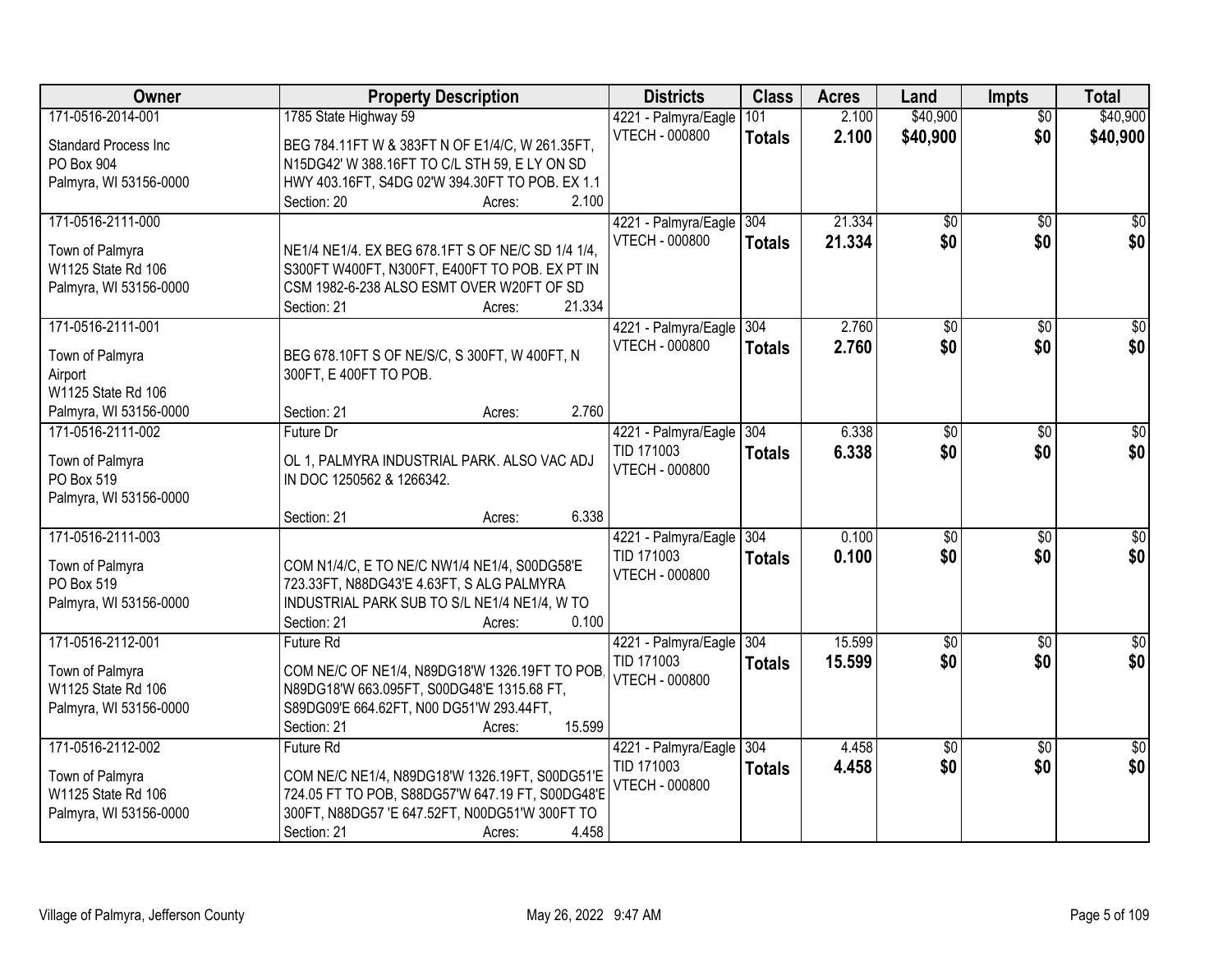| Owner                       | <b>Property Description</b>                     |        |        | <b>Districts</b>         | <b>Class</b>     | <b>Acres</b> | Land            | <b>Impts</b>    | <b>Total</b>     |
|-----------------------------|-------------------------------------------------|--------|--------|--------------------------|------------------|--------------|-----------------|-----------------|------------------|
| 171-0516-2113-001           | State Highway 59                                |        |        | 4221 - Palmyra/Eagle     | 304              | 8.884        | $\overline{60}$ | $\overline{50}$ | \$0              |
| Town of Palmyra             | COM N1/4/C, E TO NE/C NW1/4 NE1/4, S TO NE/C    |        |        | <b>VTECH - 000800</b>    | <b>Totals</b>    | 8.884        | \$0             | \$0             | \$0              |
| W1125 State Rd 106          | SW1/4 NE1/4 S TO PT N87DG25'W 2.54FT S/L ADJ TO |        |        |                          |                  |              |                 |                 |                  |
| Palmyra, WI 53156-0000      | LOTS 7 TO 9, PALMYRA INDUSTRIAL PLAT,           |        |        |                          |                  |              |                 |                 |                  |
|                             | Section: 21                                     | Acres: | 8.884  |                          |                  |              |                 |                 |                  |
| 171-0516-2114-001           | 400 Industrial Blvd                             |        |        | 4221 - Palmyra/Eagle     | 103              | 2.000        | $\overline{50}$ | $\overline{50}$ | \$0              |
|                             |                                                 |        |        | <b>VTECH - 000800</b>    | <b>Totals</b>    | 2.000        | \$0             | \$0             | \$0              |
| Palmyra Development Co Inc  | LOT 1, CSM 2837-11-102. EX PAR 2, TRANS PROJ    |        |        |                          |                  |              |                 |                 |                  |
| PO Box 310                  | PLAT 3110-00-22-4.01, DOC 1229555. DEED DOC     |        |        |                          |                  |              |                 |                 |                  |
| Eagle, WI 53119-0000        | 1237073.                                        |        |        |                          |                  |              |                 |                 |                  |
|                             | Section: 21                                     | Acres: | 2.000  |                          |                  |              |                 |                 |                  |
| 171-0516-2114-002           | 600 Industrial Blvd                             |        |        | 4221 - Palmyra/Eagle 103 |                  | 3.981        | \$0             | \$0             | $\overline{\$0}$ |
| Epic Corporation            | LOT 2, PALMYRA INDUSTRIAL PARK.                 |        |        | <b>VTECH - 000800</b>    | <b>Totals</b>    | 3.981        | \$0             | \$0             | \$0              |
| 600 Industrial Blvd         |                                                 |        |        |                          |                  |              |                 |                 |                  |
| Palmyra, WI 53156-0000      |                                                 |        |        |                          |                  |              |                 |                 |                  |
|                             | Section: 21                                     | Acres: | 3.981  |                          |                  |              |                 |                 |                  |
| 171-0516-2114-003           | 1201 Royal Lee Dr                               |        |        | 4221 - Palmyra/Eagle     | 102              | 2.005        | \$59,000        | \$637,900       | \$696,900        |
|                             |                                                 |        |        | <b>VTECH - 000800</b>    | <b>Totals</b>    | 2.005        | \$59,000        | \$637,900       | \$696,900        |
| <b>Standard Process Inc</b> | LOTS 3&4, PALMYRA INDUSTRIAL PARK. EX COM       |        |        |                          |                  |              |                 |                 |                  |
| PO Box 904                  | NW/C LOT 4, S00DG31'E 50FT, N46DG01'E 68.77FT,  |        |        |                          |                  |              |                 |                 |                  |
| Palmyra, WI 53156-0000      | N87DG25'W 50FT TO POB.                          |        |        |                          |                  |              |                 |                 |                  |
|                             | Section: 21                                     | Acres: | 2.005  |                          |                  |              |                 |                 |                  |
| 171-0516-2114-005           | 1200 W Royal Lee Dr                             |        |        | 4221 - Palmyra/Eagle     | $\overline{103}$ | 9.113        | $\overline{50}$ | $\overline{50}$ | $\overline{50}$  |
| <b>Standard Process Inc</b> | LOT 1, CSM 4906-25-268.                         |        |        | <b>VTECH - 000800</b>    | <b>Totals</b>    | 9.113        | \$0             | \$0             | \$0              |
| PO Box 904                  |                                                 |        |        |                          |                  |              |                 |                 |                  |
| Palmyra, WI 53156-0000      |                                                 |        |        |                          |                  |              |                 |                 |                  |
|                             | Section: 21                                     | Acres: | 9.113  |                          |                  |              |                 |                 |                  |
| 171-0516-2114-006           | 1200 W Royal Lee Dr                             |        |        | 4221 - Palmyra/Eagle 103 |                  | 10.810       | $\overline{50}$ | $\overline{50}$ | $\overline{\$0}$ |
| <b>Standard Process Inc</b> | LOT 2, CSM 4906-25-268.                         |        |        | TID 171003               | <b>Totals</b>    | 10.810       | \$0             | \$0             | \$0              |
| PO Box 904                  |                                                 |        |        | <b>VTECH - 000800</b>    |                  |              |                 |                 |                  |
| Palmyra, WI 53156-0000      |                                                 |        |        |                          |                  |              |                 |                 |                  |
|                             | Section: 21                                     | Acres: | 10.810 |                          |                  |              |                 |                 |                  |
| 171-0516-2114-007           | Royal Lee Dr                                    |        |        | 4221 - Palmyra/Eagle     | 103              | 1.933        | $\overline{60}$ | $\overline{50}$ | $\sqrt{50}$      |
|                             |                                                 |        |        | TID 171003               |                  | 1.933        | \$0             | \$0             | \$0              |
| Ja Christiansen Trust       | LOT 7, PALMYRA INDUSTRIAL PARK. EX COM NE/C     |        |        | <b>VTECH - 000800</b>    | <b>Totals</b>    |              |                 |                 |                  |
| Jac Manufacturing           | SD LOT, N87DG25'W 50FT, S43DG58'E 72.60FT,      |        |        |                          |                  |              |                 |                 |                  |
| PO Box 179                  | N00DG31'W 50FT TO POB. ALSO LOT 8, PALMYRA      |        |        |                          |                  |              |                 |                 |                  |
| Palmyra, WI 53156-0179      | Section: 21                                     | Acres: | 1.933  |                          |                  |              |                 |                 |                  |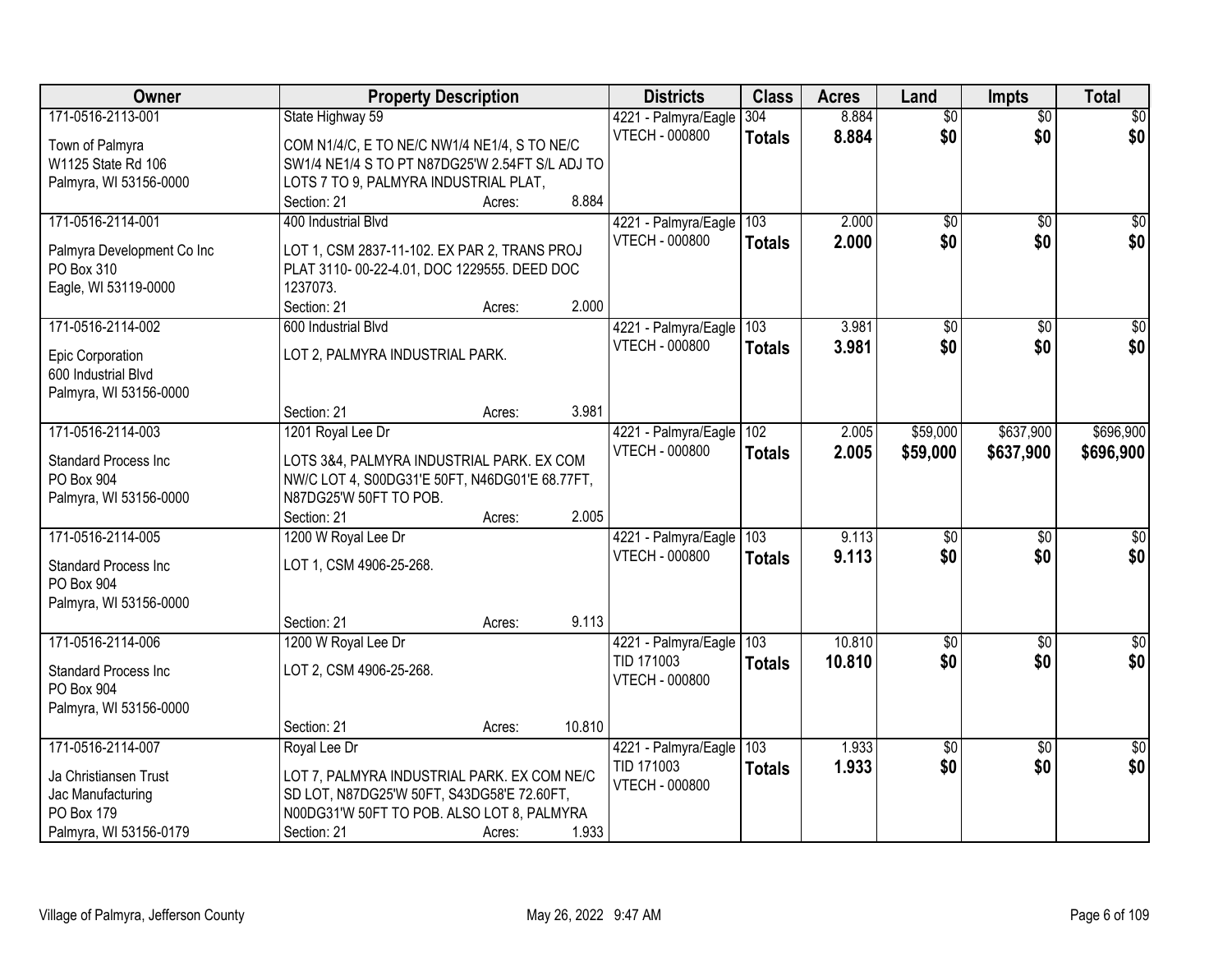| Owner                          |                                         | <b>Property Description</b>                     |       | <b>Districts</b>         | <b>Class</b>  | <b>Acres</b> | Land            | <b>Impts</b>    | <b>Total</b>    |
|--------------------------------|-----------------------------------------|-------------------------------------------------|-------|--------------------------|---------------|--------------|-----------------|-----------------|-----------------|
| 171-0516-2114-010              |                                         |                                                 |       | 4221 - Palmyra/Eagle     | 304           | 0.059        | $\overline{50}$ | $\overline{50}$ | \$0             |
| Village Of Palmyra             | OL 2, PALMYRA INDUSTRIAL PARK.          |                                                 |       | VTECH - 000800           | <b>Totals</b> | 0.059        | \$0             | \$0             | \$0             |
| <b>Industrial Park</b>         |                                         |                                                 |       |                          |               |              |                 |                 |                 |
| PO Box 380                     |                                         |                                                 |       |                          |               |              |                 |                 |                 |
| Palmyra, WI 53156-0000         | Section: 21                             | Acres:                                          | 0.059 |                          |               |              |                 |                 |                 |
| 171-0516-2114-011              |                                         |                                                 |       | 4221 - Palmyra/Eagle     | 304           | 1.360        | \$0             | $\overline{50}$ | \$0             |
| Village Of Palmyra             | LOT 2, CSM 2837-11-102.                 |                                                 |       | <b>VTECH - 000800</b>    | <b>Totals</b> | 1.360        | \$0             | \$0             | \$0             |
| <b>Industrial Park</b>         |                                         |                                                 |       |                          |               |              |                 |                 |                 |
| PO Box 380                     |                                         |                                                 |       |                          |               |              |                 |                 |                 |
| Palmyra, WI 53156-0000         | Section: 21                             | Acres:                                          | 1.360 |                          |               |              |                 |                 |                 |
| 171-0516-2114-012              | Royal Lee Dr                            |                                                 |       | 4221 - Palmyra/Eagle 304 |               | 0.928        | $\overline{50}$ | \$0             | $\overline{50}$ |
| Village of Palmyra             | LOT 9, PALMYRA INDUSTRIAL PARK.         |                                                 |       | TID 171003               | <b>Totals</b> | 0.928        | \$0             | \$0             | \$0             |
| 100 W Taft St                  |                                         |                                                 |       | <b>VTECH - 000800</b>    |               |              |                 |                 |                 |
| Palmyra, WI 53156-0000         |                                         |                                                 |       |                          |               |              |                 |                 |                 |
|                                | Section: 21                             | Acres:                                          | 0.928 |                          |               |              |                 |                 |                 |
| 171-0516-2114-013              | Future Dr                               |                                                 |       | 4221 - Palmyra/Eagle     | 304           | 0.110        | $\overline{50}$ | \$0             | $\sqrt{50}$     |
| Town of Palmyra                |                                         | COM SW/C ADJ TO LOTS 7 TO 9, PALMYRA            |       | <b>VTECH - 000800</b>    | <b>Totals</b> | 0.110        | \$0             | \$0             | \$0             |
| W1125 State Rd 106             |                                         | INDUSTRIAL PLAT, N87 DG25'W 2.54FT, N TO NW/C   |       |                          |               |              |                 |                 |                 |
| Palmyra, WI 53156-0000         |                                         | SE1/4 NE1/4, ELY TO W/L SD PLAT, S TO POB. ALSO |       |                          |               |              |                 |                 |                 |
|                                | Section: 21                             | Acres:                                          | 0.110 |                          |               |              |                 |                 |                 |
| 171-0516-2114-014              |                                         |                                                 |       | 4221 - Palmyra/Eagle 105 |               | 0.436        | \$100           | \$0             | \$100           |
| David Tutton et al             |                                         | SE1/4 NE1/4 LYG SLY OF NLY ROW OF STH 59 & WL'  |       | <b>VTECH - 000800</b>    | <b>Totals</b> | 0.436        | \$100           | \$0             | \$100           |
| 5949 River Rd                  | OF INDUSTRIAL DR.                       |                                                 |       |                          |               |              |                 |                 |                 |
| Waunakee, WI 53597-0000        |                                         |                                                 |       |                          |               |              |                 |                 |                 |
|                                | Section: 21                             | Acres:                                          | 0.436 |                          |               |              |                 |                 |                 |
| 171-0516-2121-001              |                                         |                                                 |       | 4221 - Palmyra/Eagle     | 105           | 0.997        | \$100           | \$0             | \$100           |
| <b>Stewart E Calkins Trust</b> |                                         | NE1/4 NW1/4. ALSO AVIGATION ESMT IN DOC         |       | <b>VTECH - 000800</b>    | <b>Totals</b> | 0.997        | \$100           | \$0             | \$100           |
| Carol P Calkins Trust          | 1304682. EX LD LYG E OF E/L CALKINS RD. |                                                 |       |                          |               |              |                 |                 |                 |
| W1420 State Rd 59              |                                         |                                                 |       |                          |               |              |                 |                 |                 |
| Palmyra, WI 53156-0000         | Section: 21                             | Acres:                                          | 0.997 |                          |               |              |                 |                 |                 |
| 171-0516-2122-001              |                                         |                                                 |       | 4221 - Palmyra/Eagle     | 105           | 0.900        | \$100           | $\overline{50}$ | \$100           |
| Robert A Willson Trust         | NW1/4 NW1/4 LYG E OF W ROW L            |                                                 |       | VTECH - 000800           | <b>Totals</b> | 0.900        | \$100           | \$0             | \$100           |
| Cheryl L Willson Trust         |                                         |                                                 |       |                          |               |              |                 |                 |                 |
| W5440 Plantation Rd            |                                         |                                                 |       |                          |               |              |                 |                 |                 |
| Elkhorn, WI 53121-0000         | Section: 21                             | Acres:                                          | 0.900 |                          |               |              |                 |                 |                 |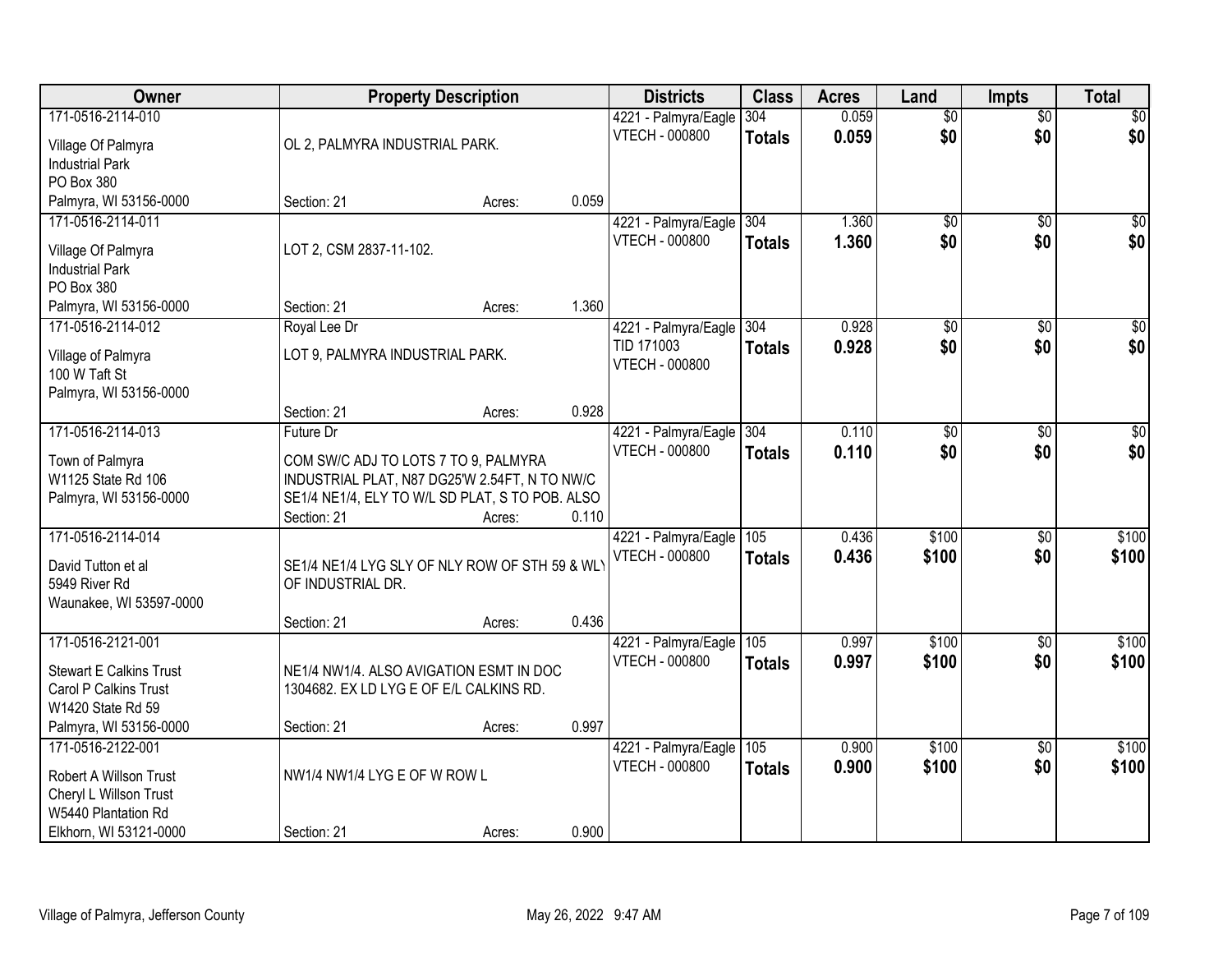| Owner                                     | <b>Property Description</b>                       | <b>Districts</b>                              | <b>Class</b>  | <b>Acres</b> | Land            | <b>Impts</b>    | <b>Total</b>     |
|-------------------------------------------|---------------------------------------------------|-----------------------------------------------|---------------|--------------|-----------------|-----------------|------------------|
| 171-0516-2123-001                         |                                                   | 4221 - Palmyra/Eagle                          | 105           | 0.507        | \$100           | $\overline{50}$ | \$100            |
| Robert A Willson Trust                    | SW1/4 NW1/4 LYG N OF STH 59. EX LD IN STH 59 IN   | <b>VTECH - 000800</b>                         | <b>Totals</b> | 0.507        | \$100           | \$0             | \$100            |
| Cheryl L Willson Trust                    | 435-166. EX LD W OF W/L CALKINS RD.               |                                               |               |              |                 |                 |                  |
| W5440 Platation Rd                        |                                                   |                                               |               |              |                 |                 |                  |
| Elkhorn, WI 53121-0000                    | 0.507<br>Section: 21<br>Acres:                    |                                               |               |              |                 |                 |                  |
| 171-0516-2124-001                         |                                                   | 4221 - Palmyra/Eagle                          | 105           | 0.627        | \$100           | $\overline{50}$ | \$100            |
|                                           |                                                   | <b>VTECH - 000800</b>                         | <b>Totals</b> | 0.627        | \$100           | \$0             | \$100            |
| <b>Stewart E Calkins Trust</b>            | SE1/4 NW1/4 N OF HWY. EX LD IN STH 59 IN 434-435. |                                               |               |              |                 |                 |                  |
| Carol P Calkins Trust                     | EX LD LYG E OF E/L CALKINS RD.                    |                                               |               |              |                 |                 |                  |
| W1420 State Rd 59                         |                                                   |                                               |               |              |                 |                 |                  |
| Palmyra, WI 53156-0000                    | 0.627<br>Section: 21<br>Acres:                    |                                               |               |              |                 |                 |                  |
| 171-0516-2144-001                         |                                                   | 4221 - Palmyra/Eagle 304                      |               | 9.727        | \$0             | \$0             | $\overline{50}$  |
| Palmyra-Eagle Area School                 | SE1/4 SE1/4 LYG S OF RR                           | <b>VTECH - 000800</b>                         | <b>Totals</b> | 9.727        | \$0             | \$0             | \$0              |
| <b>District</b>                           |                                                   |                                               |               |              |                 |                 |                  |
| 709 W Maple St                            |                                                   |                                               |               |              |                 |                 |                  |
| Palmyra, WI 53156-0000                    | 9.727<br>Section: 21<br>Acres:                    |                                               |               |              |                 |                 |                  |
| 171-0516-2211-000                         | Jefferson St                                      | 4221 - Palmyra/Eagle                          | 102           | 16.900       | \$23,700        | $\sqrt[6]{3}$   | \$23,700         |
|                                           |                                                   | VTECH - 000800                                | <b>Totals</b> | 16.900       | \$23,700        | \$0             | \$23,700         |
| Kimberly Jean Peardon                     | BEG 165FT S OF NE/S/C, S 741.63FT, N56DG38'W      |                                               |               |              |                 |                 |                  |
| Lyle R. Berglin                           | 418.21 FT, N68DG23'W 414.13FT, N83DG 28'W         |                                               |               |              |                 |                 |                  |
| 523 N Second St                           | 278.99FT, N36DG49'W 131 .94FT TO E/L CTH E,       |                                               |               |              |                 |                 |                  |
| Palmyra, WI 53156-0000                    | 16.900<br>Section: 22<br>Acres:                   |                                               |               |              |                 |                 |                  |
| 171-0516-2211-001                         | Jefferson St                                      | 4221 - Palmyra/Eagle                          | 105           | 1.460        | \$1,300         | \$0             | \$1,300          |
| Jon C Gallun Trust                        | NE1/4 NE1/4 N OF DITCH & NW OF CTH E EX .42A IN   | <b>VTECH - 000800</b>                         | <b>Totals</b> | 1.460        | \$1,300         | \$0             | \$1,300          |
| Renee M Gallun Trust                      | CTH E IN 970-333.                                 |                                               |               |              |                 |                 |                  |
| N1391 County Rd E                         |                                                   |                                               |               |              |                 |                 |                  |
| Palmyra, WI 53156-0000                    | 1.460<br>Section: 22<br>Acres:                    |                                               |               |              |                 |                 |                  |
| 171-0516-2211-002                         | 430 Jefferson St                                  | 4221 - Palmyra/Eagle                          | 304           | 0.830        | $\overline{50}$ | $\overline{50}$ | $\overline{\$0}$ |
|                                           | COM C/L JEFFERSON & FIRST ST N1806FT TO           | <b>VTECH - 000800</b>                         | <b>Totals</b> | 0.830        | \$0             | \$0             | \$0              |
| Village Of Palmyra<br>Old Treatment Plant | BRIDGE & POB, NW ON SCUPPERNONG CR TO DIT,        |                                               |               |              |                 |                 |                  |
| PO Box 380                                | SE ON DIT TO CTH E, SW TO POB                     |                                               |               |              |                 |                 |                  |
| Palmyra, WI 53156-0000                    | 0.830<br>Section: 22<br>Acres:                    |                                               |               |              |                 |                 |                  |
| 171-0516-2211-003                         | 317 Jefferson St                                  |                                               | 101           | 2.790        | \$47,100        | \$153,100       | \$200,200        |
|                                           |                                                   | 4221 - Palmyra/Eagle<br><b>VTECH - 000800</b> |               | 2.790        |                 |                 |                  |
| Emil G. Johnson Jr                        | LOT 2, CSM 4949-26-062. ALSO AFFIDAVIT IN DOC     |                                               | <b>Totals</b> |              | \$47,100        | \$153,100       | \$200,200        |
| Susan M. Johnson                          | 1202621.                                          |                                               |               |              |                 |                 |                  |
| 317 Jefferson St                          |                                                   |                                               |               |              |                 |                 |                  |
| Palmyra, WI 53156-0000                    | 2.790<br>Section: 22<br>Acres:                    |                                               |               |              |                 |                 |                  |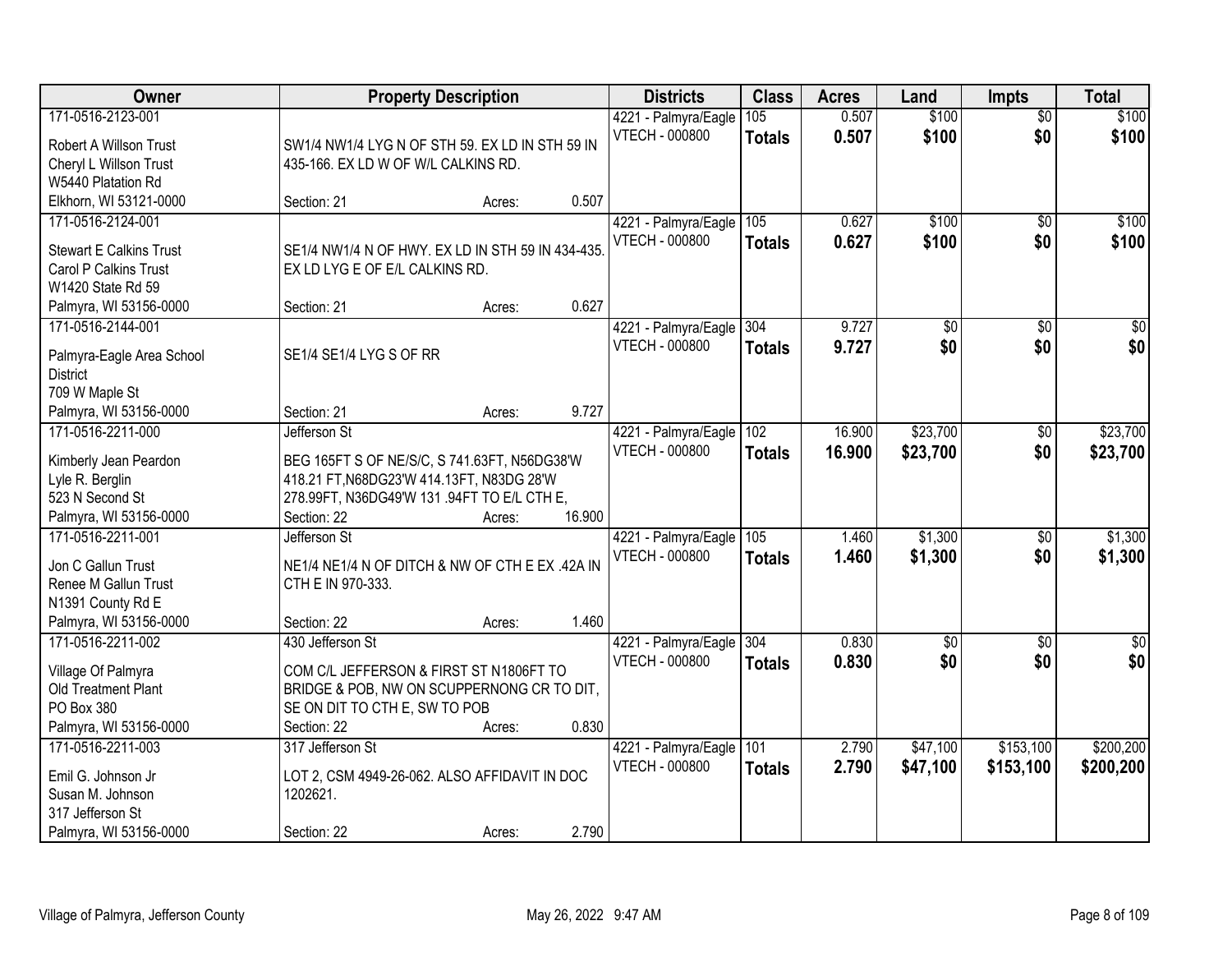| Owner                     | <b>Property Description</b>                                                                   | <b>Districts</b>         | <b>Class</b>  | <b>Acres</b> | Land     | Impts           | <b>Total</b>     |
|---------------------------|-----------------------------------------------------------------------------------------------|--------------------------|---------------|--------------|----------|-----------------|------------------|
| 171-0516-2211-004         |                                                                                               | 4221 - Palmyra/Eagle     | 105           | 19.850       | \$15,300 | $\overline{50}$ | \$15,300         |
| Connie L Wilson Trust     | NE1/4 NE1/4 S OF DIT & E SCU PPERNONG R. ALSO                                                 | <b>VTECH - 000800</b>    | <b>Totals</b> | 19.850       | \$15,300 | \$0             | \$15,300         |
| 504 E Main St             | BEG AT SE/C OF NE1/4 NE1/4 S33FT, NW99FT E99FT                                                |                          |               |              |          |                 |                  |
| Palmyra, WI 53156-0000    | TO POB. EX .15A IN CTH E IN DOC 967372.                                                       |                          |               |              |          |                 |                  |
|                           | 19.850<br>Section: 22<br>Acres:                                                               |                          |               |              |          |                 |                  |
| 171-0516-2211-005         | Jefferson St                                                                                  | 4221 - Palmyra/Eagle     | 101           | 1.460        | \$4,100  | $\overline{50}$ | \$4,100          |
| Emil G. Johnson Jr        | LOT 1, CSM 4949-26-062. ALSO AFFIDAVIT IN DOC                                                 | <b>VTECH - 000800</b>    | <b>Totals</b> | 1.460        | \$4,100  | \$0             | \$4,100          |
| Susan M. Johnson          | 1202621.                                                                                      |                          |               |              |          |                 |                  |
| 317 Jefferson St          |                                                                                               |                          |               |              |          |                 |                  |
| Palmyra, WI 53156-0000    | 1.460<br>Section: 22<br>Acres:                                                                |                          |               |              |          |                 |                  |
| 171-0516-2212-000         | County Rd E                                                                                   | 4221 - Palmyra/Eagle 304 |               | 1.853        | \$0      | \$0             | $\overline{\$0}$ |
|                           |                                                                                               | <b>VTECH - 000800</b>    | <b>Totals</b> | 1.853        | \$0      | \$0             | \$0              |
| Village of Palmyra        | BEG NE/C NW1/4 NE1/4, S560FT N72DG50'W                                                        |                          |               |              |          |                 |                  |
| 100 W Taft St             | 288.42FT, N13DG25 'E 191.40FT, N8DG25'W 198FT,<br>E280FT TO POB. EX PT LYG NW OF CTH E & BTWN |                          |               |              |          |                 |                  |
| Palmyra, WI 53156-0000    | Section: 22<br>1.853<br>Acres:                                                                |                          |               |              |          |                 |                  |
| 171-0516-2212-001         |                                                                                               | 4221 - Palmyra/Eagle     | 105           | 0.680        | \$300    | $\sqrt[6]{}$    | \$300            |
|                           |                                                                                               | <b>VTECH - 000800</b>    | <b>Totals</b> | 0.680        | \$300    | \$0             | \$300            |
| Jon C Gallun Trust        | BEG NW/C NW1/4 NE1/4, S250FT, N43DG15'E                                                       |                          |               |              |          |                 |                  |
| Renee M Gallun Trust      | 317.46FT, W237FT TO A POB                                                                     |                          |               |              |          |                 |                  |
| N1391 County Rd E         |                                                                                               |                          |               |              |          |                 |                  |
| Palmyra, WI 53156-0000    | 0.680<br>Section: 22<br>Acres:                                                                |                          |               |              |          |                 |                  |
| 171-0516-2212-002         | 422 Jefferson St                                                                              | 4221 - Palmyra/Eagle     | 101           | 17.535       | \$58,900 | \$68,300        | \$127,200        |
| Patsy R. West             | NW1/4 NE1/4. EX BEG NE/C S                                                                    | <b>VTECH - 000800</b>    | Totals        | 17,535       | \$58,900 | \$68,300        | \$127,200        |
| 422 Jefferson St          | 560FT, N72DG5'W288.42FT, N13DG                                                                |                          |               |              |          |                 |                  |
| Palmyra, WI 53156-0000    | 25'E191.40FT, N8DG25'W198FT, E280FT TO POB. EX                                                |                          |               |              |          |                 |                  |
|                           | 17.535<br>Section: 22<br>Acres:                                                               |                          |               |              |          |                 |                  |
| 171-0516-2212-003         | 728 N First St                                                                                | 4221 - Palmyra/Eagle 101 |               | 0.933        | \$30,700 | \$46,700        | \$77,400         |
| <b>Birgit Omdoll</b>      | BEG 33FT W SW/C OL 21, OUTLOT PLAT, N264FT,                                                   | <b>VTECH - 000800</b>    | <b>Totals</b> | 0.933        | \$30,700 | \$46,700        | \$77,400         |
| 1111 Bruin Ln             | E92FT, SE186.5 FT, S7FT, W60FT, S100FT, W138FT                                                |                          |               |              |          |                 |                  |
| Janesville, WI 53545-0000 | TO POB. ALSO 33FT STRIP ON W SIDE. ALSO N1/2                                                  |                          |               |              |          |                 |                  |
|                           | 0.933<br>Section: 22<br>Acres:                                                                |                          |               |              |          |                 |                  |
| 171-0516-2212-004         | 724 N First St                                                                                | 4221 - Palmyra/Eagle     | 101           | 0.185        | \$22,400 | \$74,500        | \$96,900         |
|                           |                                                                                               | <b>VTECH - 000800</b>    | <b>Totals</b> | 0.185        | \$22,400 | \$74,500        | \$96,900         |
| Charlotte L. Freemon      | BEG SE/C OL 21, OL PLAT N100 FT, W60FT, S100FT,                                               |                          |               |              |          |                 |                  |
| 724 N First St            | E TO POB ALSO N1/2 OF ADJ VAC NORTH ST. ALSO                                                  |                          |               |              |          |                 |                  |
| Palmyra, WI 53156-0000    | ESMT.                                                                                         |                          |               |              |          |                 |                  |
|                           | 0.185<br>Section: 22<br>Acres:                                                                |                          |               |              |          |                 |                  |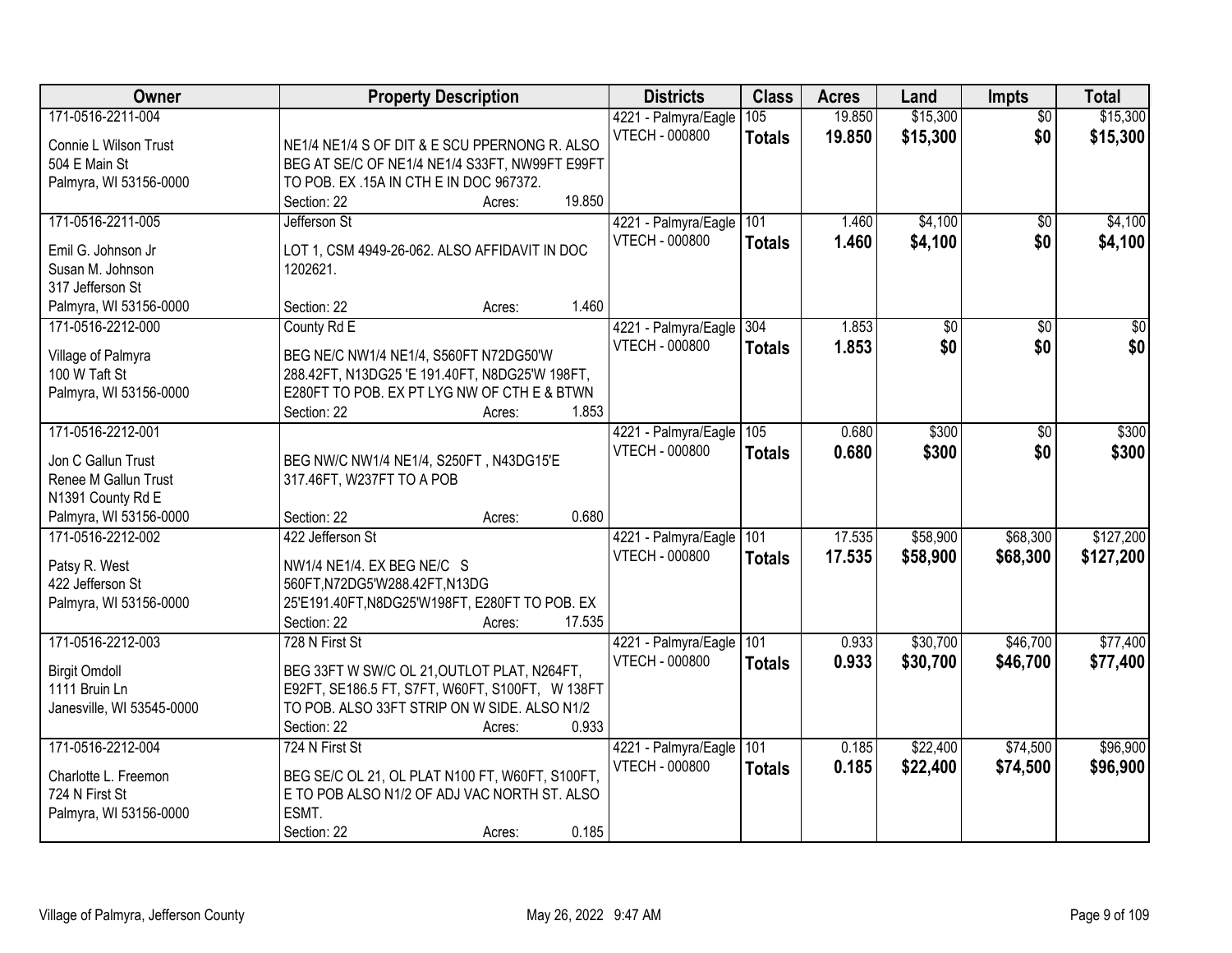| Owner                                          | <b>Property Description</b>                                                                  |        |       | <b>Districts</b>      | <b>Class</b>  | <b>Acres</b> | Land     | <b>Impts</b> | <b>Total</b> |
|------------------------------------------------|----------------------------------------------------------------------------------------------|--------|-------|-----------------------|---------------|--------------|----------|--------------|--------------|
| 171-0516-2212-005                              | 314 Jefferson St                                                                             |        |       | 4221 - Palmyra/Eagle  | 101           | 1.000        | \$31,000 | \$174,100    | \$205,100    |
| Michael D. Bright II                           | OL 23, VILL. OL PLAT, BEG 66 FT N OF NE/C BLK                                                |        |       | <b>VTECH - 000800</b> | <b>Totals</b> | 1.000        | \$31,000 | \$174,100    | \$205,100    |
| 314 Jefferson St                               | 13, HIGGINS ADD, N ON RD 264FT, W165FT, S264FT,                                              |        |       |                       |               |              |          |              |              |
| Palmyra, WI 53156-0000                         | E TO POB                                                                                     |        |       |                       |               |              |          |              |              |
|                                                | Section: 22                                                                                  | Acres: | 1.000 |                       |               |              |          |              |              |
| 171-0516-2212-006                              | 312 Jefferson St                                                                             |        |       | 4221 - Palmyra/Eagle  | 101           | 0.250        | \$26,800 | \$154,800    | \$181,600    |
|                                                |                                                                                              |        |       | <b>VTECH - 000800</b> | <b>Totals</b> | 0.250        | \$26,800 | \$154,800    | \$181,600    |
| Maria San Juanita Cardenas<br>312 Jefferson St | BEG AT NE/C BLK 13, HIGGINS ADD, N ON RD 66FT<br>TO SE/C OL 23, W165FT, S66FT, E165FT TO POB |        |       |                       |               |              |          |              |              |
| Palmyra, WI 53156-0000                         |                                                                                              |        |       |                       |               |              |          |              |              |
|                                                | Section: 22                                                                                  | Acres: | 0.250 |                       |               |              |          |              |              |
| 171-0516-2212-007                              | 332 Jefferson St                                                                             |        |       | 4221 - Palmyra/Eagle  | 101           | 1.070        | \$31,600 | \$238,600    | \$270,200    |
|                                                |                                                                                              |        |       | <b>VTECH - 000800</b> | <b>Totals</b> | 1.070        | \$31,600 | \$238,600    | \$270,200    |
| Troy J. Schoenrock                             | LOT 1, CSM 3046-12-208.                                                                      |        |       |                       |               |              |          |              |              |
| Staci A. Schoenrock<br>332 Jefferson St        |                                                                                              |        |       |                       |               |              |          |              |              |
| Palmyra, WI 53156-0000                         | Section: 22                                                                                  | Acres: | 1.070 |                       |               |              |          |              |              |
| 171-0516-2212-008                              |                                                                                              |        |       | 4221 - Palmyra/Eagle  | 304           | 7.774        | \$0      | \$0          | \$0          |
|                                                |                                                                                              |        |       | <b>VTECH - 000800</b> | <b>Totals</b> | 7.774        | \$0      | \$0          | \$0          |
| Town of Palmyra                                | LOT 1, CSM 3630-16-270. ALSO RESTRICTIVE                                                     |        |       |                       |               |              |          |              |              |
| PO Box 519                                     | COVENANT IN DOC 1196099.                                                                     |        |       |                       |               |              |          |              |              |
| Palmyra, WI 53156-0000                         |                                                                                              |        |       |                       |               |              |          |              |              |
|                                                | Section: 22                                                                                  | Acres: | 7.774 |                       |               |              |          |              |              |
| 171-0516-2212-011                              | 219 E Wisconsin St                                                                           |        |       | 4221 - Palmyra/Eagle  | 101           | 0.335        | \$27,600 | \$168,300    | \$195,900    |
| Richard L. Russell                             | LOT 1, TRAINING FIELDS.                                                                      |        |       | <b>VTECH - 000800</b> | <b>Totals</b> | 0.335        | \$27,600 | \$168,300    | \$195,900    |
| <b>Melody Russell</b>                          |                                                                                              |        |       |                       |               |              |          |              |              |
| 219 E Wisconsin St                             |                                                                                              |        |       |                       |               |              |          |              |              |
| Palmyra, WI 53156-0000                         | Section: 22                                                                                  | Acres: | 0.335 |                       |               |              |          |              |              |
| 171-0516-2212-012                              | 221 E Wisconsin St                                                                           |        |       | 4221 - Palmyra/Eagle  | 101           | 0.487        | \$28,900 | \$170,800    | \$199,700    |
| Michael G. Kavalry                             | LOT 2, TRAINING FIELDS.                                                                      |        |       | <b>VTECH - 000800</b> | <b>Totals</b> | 0.487        | \$28,900 | \$170,800    | \$199,700    |
| 221 E Wisconsin St                             |                                                                                              |        |       |                       |               |              |          |              |              |
| Palmyra, WI 53156-0000                         |                                                                                              |        |       |                       |               |              |          |              |              |
|                                                | Section: 22                                                                                  | Acres: | 0.487 |                       |               |              |          |              |              |
| 171-0516-2212-013                              | 225 Trotters Ln                                                                              |        |       | 4221 - Palmyra/Eagle  | 101           | 0.446        | \$28,600 | \$164,600    | \$193,200    |
|                                                |                                                                                              |        |       | <b>VTECH - 000800</b> | <b>Totals</b> | 0.446        | \$28,600 | \$164,600    | \$193,200    |
| Jennifer L. Wene<br>225 Trotters Ln            | LOT 3, TRAINING FIELDS.                                                                      |        |       |                       |               |              |          |              |              |
| Palmyra, WI 53156-0000                         |                                                                                              |        |       |                       |               |              |          |              |              |
|                                                | Section: 22                                                                                  | Acres: | 0.446 |                       |               |              |          |              |              |
|                                                |                                                                                              |        |       |                       |               |              |          |              |              |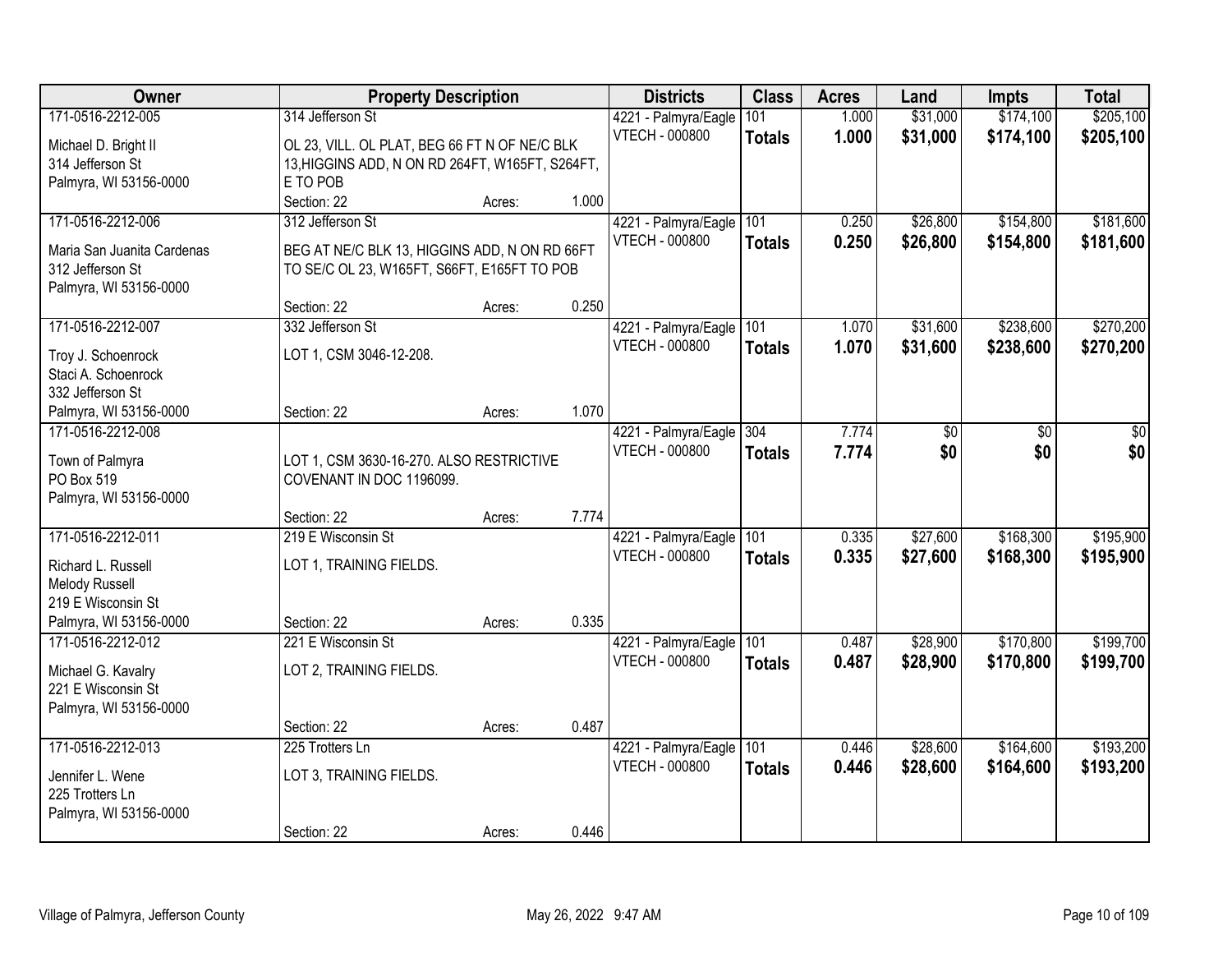| Owner                                | <b>Property Description</b> |        |       | <b>Districts</b>      | <b>Class</b>  | <b>Acres</b> | Land     | <b>Impts</b> | <b>Total</b> |
|--------------------------------------|-----------------------------|--------|-------|-----------------------|---------------|--------------|----------|--------------|--------------|
| 171-0516-2212-014                    | 231 Trotters Ln             |        |       | 4221 - Palmyra/Eagle  | 101           | 0.336        | \$27,600 | \$197,000    | \$224,600    |
| Matthew J. Sockrider                 | LOT 4, TRAINING FIELDS.     |        |       | VTECH - 000800        | <b>Totals</b> | 0.336        | \$27,600 | \$197,000    | \$224,600    |
| Kay Leigh Sockrider                  |                             |        |       |                       |               |              |          |              |              |
| 231 Trotters Ln                      |                             |        |       |                       |               |              |          |              |              |
| Palmyra, WI 53156-0000               | Section: 22                 | Acres: | 0.336 |                       |               |              |          |              |              |
| 171-0516-2212-015                    | 237 Trotters Ln             |        |       | 4221 - Palmyra/Eagle  | 101           | 0.334        | \$27,600 | \$178,000    | \$205,600    |
| Paula S. Orchard                     | LOT 5, TRAINING FIELDS.     |        |       | VTECH - 000800        | <b>Totals</b> | 0.334        | \$27,600 | \$178,000    | \$205,600    |
| James A. Tiller                      |                             |        |       |                       |               |              |          |              |              |
| 237 Trotters Ln                      |                             |        |       |                       |               |              |          |              |              |
| Palmyra, WI 53156-0000               | Section: 22                 | Acres: | 0.334 |                       |               |              |          |              |              |
| 171-0516-2212-016                    | 243 Trotters Ln             |        |       | 4221 - Palmyra/Eagle  | 101           | 0.334        | \$27,600 | \$218,200    | \$245,800    |
|                                      |                             |        |       | <b>VTECH - 000800</b> | <b>Totals</b> | 0.334        | \$27,600 | \$218,200    | \$245,800    |
| Cheryl K. Imoehl<br>3813 S Brook PI  | LOT 6, TRAINING FIELDS.     |        |       |                       |               |              |          |              |              |
| St Francis, WI 53235-0000            |                             |        |       |                       |               |              |          |              |              |
|                                      | Section: 22                 | Acres: | 0.334 |                       |               |              |          |              |              |
| 171-0516-2212-017                    | 249 Trotters Ln             |        |       | 4221 - Palmyra/Eagle  | 101           | 0.334        | \$27,600 | \$162,400    | \$190,000    |
|                                      |                             |        |       | <b>VTECH - 000800</b> | <b>Totals</b> | 0.334        | \$27,600 | \$162,400    | \$190,000    |
| David K Dunn Trust                   | LOT 7, TRAINING FIELDS.     |        |       |                       |               |              |          |              |              |
| Gail D Dunn Trust<br>249 Trotters Ln |                             |        |       |                       |               |              |          |              |              |
| Palmyra, WI 53156-0000               | Section: 22                 | Acres: | 0.334 |                       |               |              |          |              |              |
| 171-0516-2212-018                    | 250 Trotters Ln             |        |       | 4221 - Palmyra/Eagle  | 101           | 0.785        | \$31,500 | \$246,000    | \$277,500    |
|                                      |                             |        |       | VTECH - 000800        | <b>Totals</b> | 0.785        | \$31,500 | \$246,000    | \$277,500    |
| Walter R. Grunewald                  | LOT 8, TRAINING FIELDS.     |        |       |                       |               |              |          |              |              |
| Mary Bonney E. Grunewald             |                             |        |       |                       |               |              |          |              |              |
| 250 Trotters Ln                      |                             |        |       |                       |               |              |          |              |              |
| Palmyra, WI 53156-0000               | Section: 22                 | Acres: | 0.785 |                       |               |              |          |              |              |
| 171-0516-2212-019                    | 244 Trotters Ln             |        |       | 4221 - Palmyra/Eagle  | 101           | 0.398        | \$28,200 | \$170,200    | \$198,400    |
| William C. Sodemann                  | LOT 9, TRAINING FIELDS.     |        |       | VTECH - 000800        | <b>Totals</b> | 0.398        | \$28,200 | \$170,200    | \$198,400    |
| Karen J. Sodemann                    |                             |        |       |                       |               |              |          |              |              |
| 244 Trotters Ln                      |                             |        |       |                       |               |              |          |              |              |
| Palmyra, WI 53156-0000               | Section: 22                 | Acres: | 0.398 |                       |               |              |          |              |              |
| 171-0516-2212-020                    | 240 Trotters Ln             |        |       | 4221 - Palmyra/Eagle  | 101           | 0.334        | \$27,600 | \$187,400    | \$215,000    |
| Shane F. Rockteacher                 | LOT 10, TRAINING FIELDS.    |        |       | VTECH - 000800        | <b>Totals</b> | 0.334        | \$27,600 | \$187,400    | \$215,000    |
| 240 Trotters Ln                      |                             |        |       |                       |               |              |          |              |              |
| Palmyra, WI 53156-0000               |                             |        |       |                       |               |              |          |              |              |
|                                      | Section: 22                 | Acres: | 0.334 |                       |               |              |          |              |              |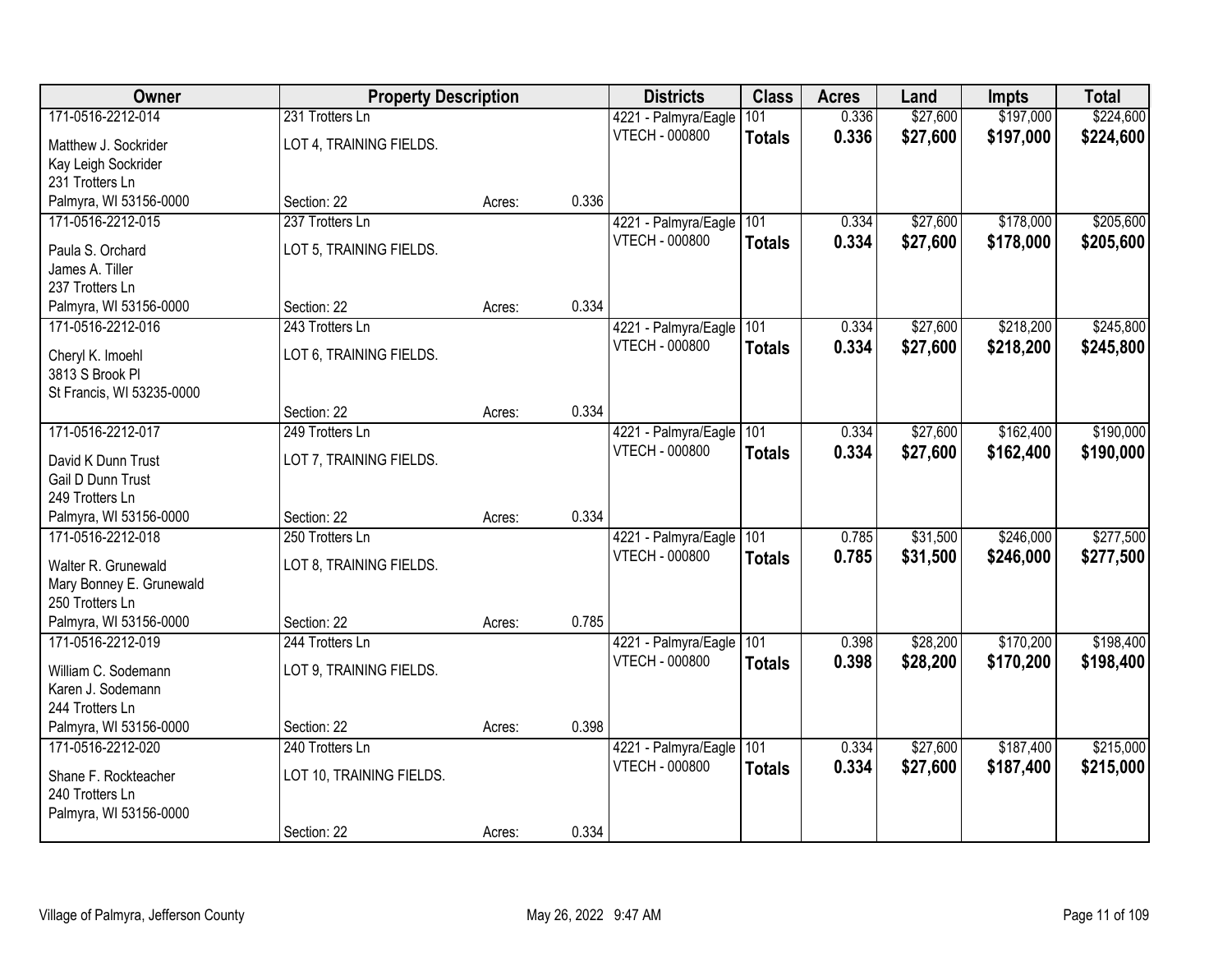| Owner                   | <b>Property Description</b>                  |        |       | <b>Districts</b>                              | <b>Class</b>  | <b>Acres</b>   | Land                 | <b>Impts</b>           | <b>Total</b> |
|-------------------------|----------------------------------------------|--------|-------|-----------------------------------------------|---------------|----------------|----------------------|------------------------|--------------|
| 171-0516-2212-021       | 232 Trotters Ln                              |        |       | 4221 - Palmyra/Eagle                          | 101           | 0.334          | \$27,600             | \$188,500              | \$216,100    |
| Donald R. Parrish Jr    | LOT 11, TRAINING FIELDS.                     |        |       | VTECH - 000800                                | <b>Totals</b> | 0.334          | \$27,600             | \$188,500              | \$216,100    |
| Marilyn R. Parrish      |                                              |        |       |                                               |               |                |                      |                        |              |
| 232 Trotters Ln         |                                              |        |       |                                               |               |                |                      |                        |              |
| Palmyra, WI 53156-0000  | Section: 22                                  | Acres: | 0.334 |                                               |               |                |                      |                        |              |
| 171-0516-2212-022       | 350 Jefferson St                             |        |       | 4221 - Palmyra/Eagle                          | 101           | 1.000          | \$31,000             | \$222,000              | \$253,000    |
| <b>Bradley G. West</b>  | LOT 1, CSM 4739-24-212.                      |        |       | VTECH - 000800                                | <b>Totals</b> | 1.000          | \$31,000             | \$222,000              | \$253,000    |
| Carmen M. West          |                                              |        |       |                                               |               |                |                      |                        |              |
| 350 Jefferson St        |                                              |        |       |                                               |               |                |                      |                        |              |
| Palmyra, WI 53156-0000  | Section: 22                                  | Acres: | 1.000 |                                               |               |                |                      |                        |              |
| 171-0516-2213-000       | 208 Jefferson St                             |        |       | 4221 - Palmyra/Eagle                          | 101           | 0.393          | \$29,700             | \$150,300              | \$180,000    |
| Jason Simkowski         | LOTS 1&2, BLK 13, HIGGINS ADD ALSO PT OF VAC |        |       | <b>VTECH - 000800</b>                         | <b>Totals</b> | 0.393          | \$29,700             | \$150,300              | \$180,000    |
| 208 Jefferson St        | NORTH ST IN DOC 833343.                      |        |       |                                               |               |                |                      |                        |              |
| Palmyra, WI 53156-0000  |                                              |        |       |                                               |               |                |                      |                        |              |
|                         | Section: 22                                  | Acres: | 0.393 |                                               |               |                |                      |                        |              |
| 171-0516-2213-001       | 103 Little St                                |        |       | 4221 - Palmyra/Eagle                          | 101           | 0.191          | \$22,800             | \$70,300               | \$93,100     |
| Ronald C. Gorsche Sr    | LOT 5, BLK 13, HIGGINS ADD                   |        |       | <b>VTECH - 000800</b>                         | <b>Totals</b> | 0.191          | \$22,800             | \$70,300               | \$93,100     |
| Loralee J. Gorsche      |                                              |        |       |                                               |               |                |                      |                        |              |
| 103 Little St           |                                              |        |       |                                               |               |                |                      |                        |              |
| Palmyra, WI 53156-0000  | Section: 22                                  | Acres: | 0.191 |                                               |               |                |                      |                        |              |
| 171-0516-2213-002       | 144 Jefferson St                             |        |       | 4221 - Palmyra/Eagle<br><b>VTECH - 000800</b> | 101           | 0.358          | \$29,700             | \$97,500               | \$127,200    |
| Christopher M. Callahan | LOTS 1&2, BLK 12, HIGGINS ADD                |        |       |                                               | <b>Totals</b> | 0.358          | \$29,700             | \$97,500               | \$127,200    |
| Kelsey L. Callahan      |                                              |        |       |                                               |               |                |                      |                        |              |
| 144 E Jefferson St      |                                              |        |       |                                               |               |                |                      |                        |              |
| Palmyra, WI 53156-0000  | Section: 22                                  | Acres: | 0.358 |                                               |               |                |                      |                        | \$164,400    |
| 171-0516-2213-003       | 132 Jefferson St                             |        |       | 4221 - Palmyra/Eagle<br>VTECH - 000800        | 101           | 0.177<br>0.177 | \$21,800<br>\$21,800 | \$142,600<br>\$142,600 | \$164,400    |
| Gayle C. Klamert-Vant   | LOT 3 BLK 12, HIGGINS ADD                    |        |       |                                               | <b>Totals</b> |                |                      |                        |              |
| 132 E Jefferson St      |                                              |        |       |                                               |               |                |                      |                        |              |
| Palmyra, WI 53156-0000  |                                              |        | 0.177 |                                               |               |                |                      |                        |              |
| 171-0516-2213-004       | Section: 22<br>126 Jefferson St              | Acres: |       |                                               | 101           | 0.176          | \$21,700             | \$105,600              | \$127,300    |
|                         |                                              |        |       | 4221 - Palmyra/Eagle<br>VTECH - 000800        | <b>Totals</b> | 0.176          | \$21,700             | \$105,600              | \$127,300    |
| Rachel A. Hurdis        | LOT 4, BLK 12, HIGGINS ADD.                  |        |       |                                               |               |                |                      |                        |              |
| 126 E Jefferson St      |                                              |        |       |                                               |               |                |                      |                        |              |
| Palmyra, WI 53156-0000  | Section: 22                                  |        | 0.176 |                                               |               |                |                      |                        |              |
|                         |                                              | Acres: |       |                                               |               |                |                      |                        |              |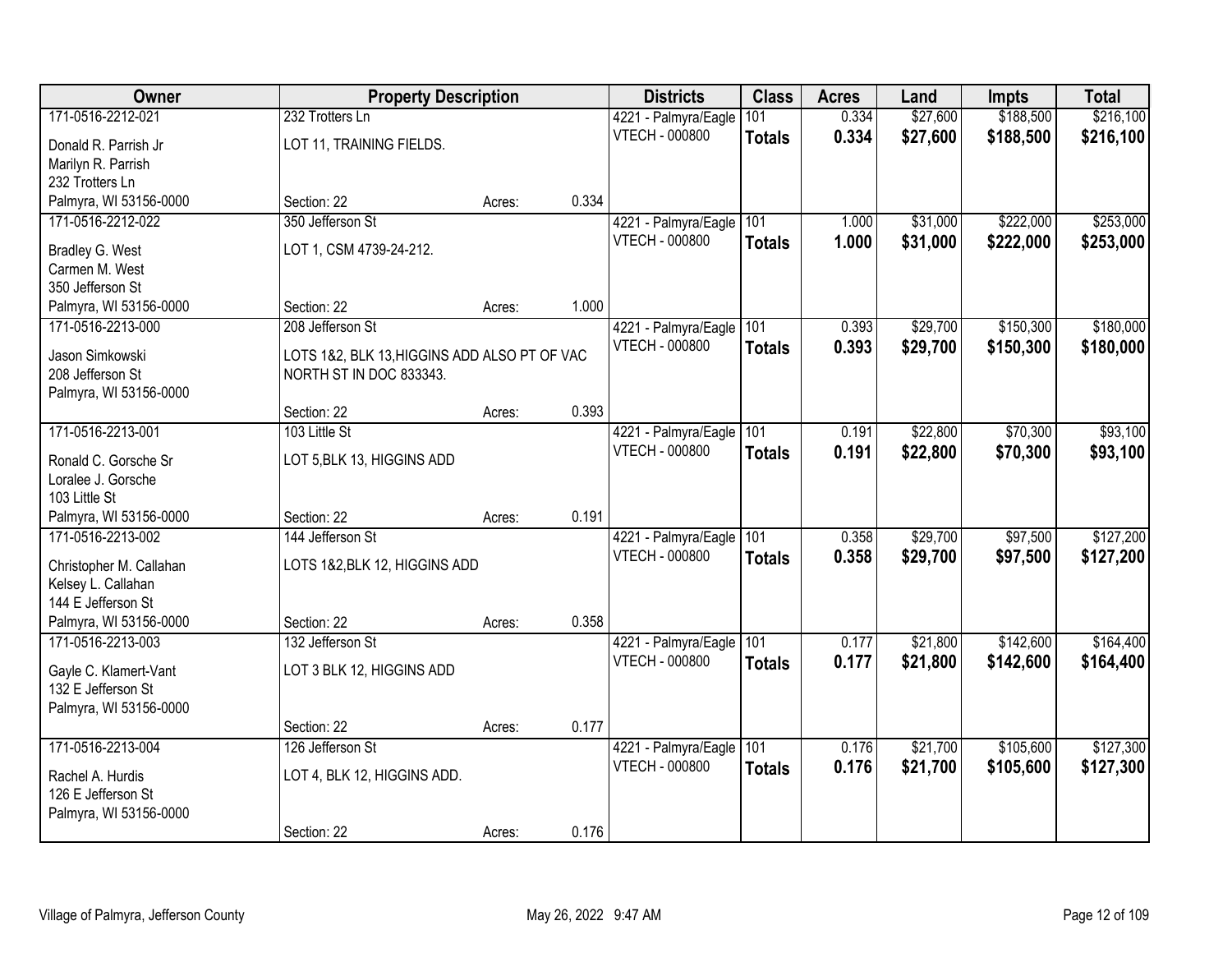| Owner                                          |                                               | <b>Property Description</b> |       | <b>Districts</b>      | <b>Class</b>  | <b>Acres</b> | Land     | <b>Impts</b> | <b>Total</b> |
|------------------------------------------------|-----------------------------------------------|-----------------------------|-------|-----------------------|---------------|--------------|----------|--------------|--------------|
| 171-0516-2213-005                              | 120 Jefferson St                              |                             |       | 4221 - Palmyra/Eagle  | 101           | 0.175        | \$21,700 | \$96,100     | \$117,800    |
| Maria Luisa Moran                              | LOT 5 BLK 12, HIGGINS ADD                     |                             |       | VTECH - 000800        | <b>Totals</b> | 0.175        | \$21,700 | \$96,100     | \$117,800    |
| PO Box 11                                      |                                               |                             |       |                       |               |              |          |              |              |
| Palmyra, WI 53156-0000                         |                                               |                             |       |                       |               |              |          |              |              |
|                                                | Section: 22                                   | Acres:                      | 0.175 |                       |               |              |          |              |              |
| 171-0516-2213-006                              | 114 Jefferson St                              |                             |       | 4221 - Palmyra/Eagle  | 101           | 0.223        | \$24,900 | \$26,900     | \$51,800     |
| Trevor Khamo                                   | LOT 6 BLK 12, HIGGINS ADD. ALSO BEG94.15FT N  |                             |       | <b>VTECH - 000800</b> | <b>Totals</b> | 0.223        | \$24,900 | \$26,900     | \$51,800     |
| 114 E Jefferson St                             | SE/C LT 7, W91.25FT, SW25.52FT, NW38.48 FT,   |                             |       |                       |               |              |          |              |              |
| Palmyra, WI 53156-0000                         | E132FT, S28.61FT TO POB                       |                             |       |                       |               |              |          |              |              |
|                                                | Section: 22                                   | Acres:                      | 0.223 |                       |               |              |          |              |              |
| 171-0516-2213-007                              | 202 N First St                                |                             |       | 4221 - Palmyra/Eagle  | 101           | 0.137        | \$7,200  | \$8,300      | \$15,500     |
| Erick J. Gerlach                               | BEG SE/C LOT 7, BLK 12, HIGGINS ADD N94.15FT, |                             |       | <b>VTECH - 000800</b> | <b>Totals</b> | 0.137        | \$7,200  | \$8,300      | \$15,500     |
| Jeff Gerlach                                   | W91.25FT, S35DG34'W 25.52FT, SELY 142.30FT TO |                             |       |                       |               |              |          |              |              |
| 717 First St                                   | POB                                           |                             |       |                       |               |              |          |              |              |
| Palmyra, WI 53156-0000                         | Section: 22                                   | Acres:                      | 0.137 |                       |               |              |          |              |              |
| 171-0516-2213-008                              | 412 N First St                                |                             |       | 4221 - Palmyra/Eagle  | 101           | 0.260        | \$27,400 | \$106,800    | \$134,200    |
| Dennis R. Osburn                               | LOT 8 BLK 12, HIGGINS ADD                     |                             |       | <b>VTECH - 000800</b> | <b>Totals</b> | 0.260        | \$27,400 | \$106,800    | \$134,200    |
| Rosemary Osburn                                |                                               |                             |       |                       |               |              |          |              |              |
| 412 N First St                                 |                                               |                             |       |                       |               |              |          |              |              |
| Palmyra, WI 53156-0000                         | Section: 22                                   | Acres:                      | 0.260 |                       |               |              |          |              |              |
| 171-0516-2213-009                              | 101 E Wisconsin St                            |                             |       | 4221 - Palmyra/Eagle  | 101           | 0.200        | \$23,400 | \$106,000    | \$129,400    |
|                                                | LOT 9 BLK 12, HIGGINS ADD                     |                             |       | <b>VTECH - 000800</b> | <b>Totals</b> | 0.200        | \$23,400 | \$106,000    | \$129,400    |
| Ronald Schreiter R. Le<br>Anna Schreiter M. Le |                                               |                             |       |                       |               |              |          |              |              |
| 101 E Wisconsin St                             |                                               |                             |       |                       |               |              |          |              |              |
| Palmyra, WI 53156-0000                         | Section: 22                                   | Acres:                      | 0.200 |                       |               |              |          |              |              |
| 171-0516-2213-010                              | 109 E Wisconsin St                            |                             |       | 4221 - Palmyra/Eagle  | 101           | 0.200        | \$23,400 | \$120,600    | \$144,000    |
|                                                |                                               |                             |       | VTECH - 000800        | <b>Totals</b> | 0.200        | \$23,400 | \$120,600    | \$144,000    |
| Kathleen A. O'Malley<br>109 E Wisconsin St     | LOT 10 BLK 12, HIGGINS ADD                    |                             |       |                       |               |              |          |              |              |
| Palmyra, WI 53156-0000                         |                                               |                             |       |                       |               |              |          |              |              |
|                                                | Section: 22                                   | Acres:                      | 0.200 |                       |               |              |          |              |              |
| 171-0516-2213-011                              | 115 E Wisconsin St                            |                             |       | 4221 - Palmyra/Eagle  | 101           | 0.400        | \$29,700 | \$121,100    | \$150,800    |
|                                                |                                               |                             |       | VTECH - 000800        | <b>Totals</b> | 0.400        | \$29,700 | \$121,100    | \$150,800    |
| Becky C. Anton                                 | LOT 11&12, BLK 12, HIGGINS ADD                |                             |       |                       |               |              |          |              |              |
| 115 E Wisconsin St                             |                                               |                             |       |                       |               |              |          |              |              |
| Palmyra, WI 53156-0000                         | Section: 22                                   |                             | 0.400 |                       |               |              |          |              |              |
|                                                |                                               | Acres:                      |       |                       |               |              |          |              |              |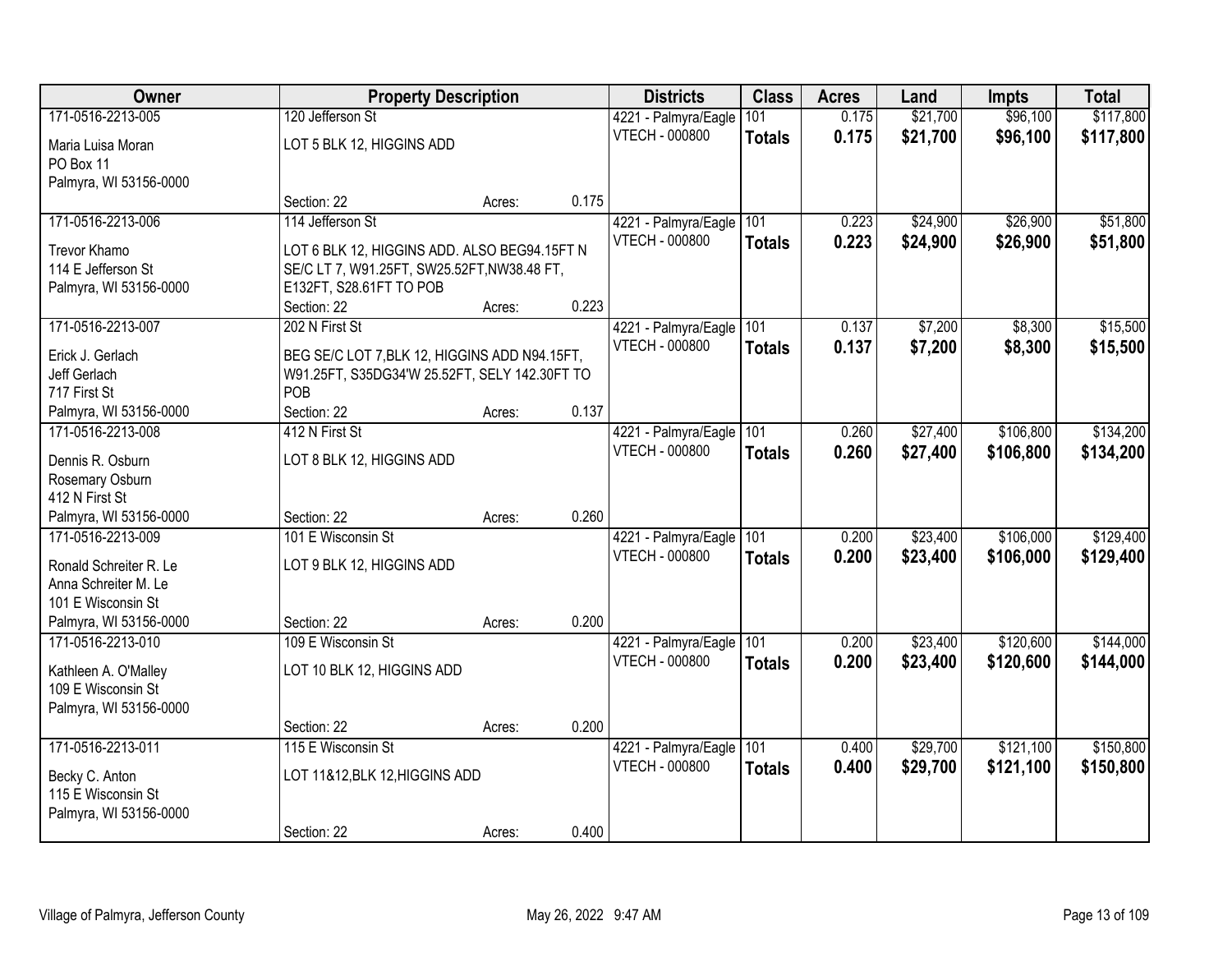| Owner                        | <b>Property Description</b>                      | <b>Districts</b>      | <b>Class</b>  | <b>Acres</b> | Land     | Impts     | <b>Total</b> |
|------------------------------|--------------------------------------------------|-----------------------|---------------|--------------|----------|-----------|--------------|
| 171-0516-2213-012            | 506 N First St                                   | 4221 - Palmyra/Eagle  | 101           | 0.400        | \$29,700 | \$144,000 | \$173,700    |
| Kathleen A. Weiss            | BEG SE/C BLK 11, HIGGINS ADD                     | <b>VTECH - 000800</b> | <b>Totals</b> | 0.400        | \$29,700 | \$144,000 | \$173,700    |
| 506 N First St               | N48DG46'W185.68FT, N26DG30'E 105FT, S54DG27'E    |                       |               |              |          |           |              |
| Palmyra, WI 53156-0000       | 114.20FT, S150FT TO POB.                         |                       |               |              |          |           |              |
|                              | 0.400<br>Section: 22<br>Acres:                   |                       |               |              |          |           |              |
| 171-0516-2213-013            | 522 N First St                                   | 4221 - Palmyra/Eagle  | 101           | 0.400        | \$29,700 | \$173,400 | \$203,100    |
|                              |                                                  | <b>VTECH - 000800</b> | <b>Totals</b> | 0.400        | \$29,700 | \$173,400 | \$203,100    |
| John P. Isaacsen             | COM SE/C BLK 11, HIGGINS ADD N48DG46'W           |                       |               |              |          |           |              |
| Amy Cassel                   | 305.25FT TO POB, N42DG40'E 156.75FT, S84DG49' E  |                       |               |              |          |           |              |
| 522 N First St               | 77.25FT, S26DG30'W 209.10 FT, N42DG40'E 119.57FT |                       |               |              |          |           |              |
| Palmyra, WI 53156-0000       | Section: 22<br>0.400<br>Acres:                   |                       |               |              |          |           |              |
| 171-0516-2213-014            | 212 E Wisconsin St                               | 4221 - Palmyra/Eagle  | 101           | 1.645        | \$36,800 | \$183,100 | \$219,900    |
| <b>Timothy Enyeart Trust</b> | LOTS 1,2,3,4,6,& 10 & N44.55 FT LOT 5, BLK       | <b>VTECH - 000800</b> | <b>Totals</b> | 1.645        | \$36,800 | \$183,100 | \$219,900    |
| Jean Enyeart Trust           | 10. HIGGINS ADD ALSO S1/2 OF ADJ VAC NORTH ST.   |                       |               |              |          |           |              |
| 1202 Ninth Ave E             | EX BEG NE/C LOT 1, N33FT E33FT, S33FT, W33FT     |                       |               |              |          |           |              |
| Menomonie, WI 54751-0000     | 1.645<br>Section: 22<br>Acres:                   |                       |               |              |          |           |              |
| 171-0516-2213-015            | 608 N First St                                   | 4221 - Palmyra/Eagle  | 101           | 0.327        | \$29,500 | \$52,600  | \$82,100     |
|                              |                                                  | <b>VTECH - 000800</b> | <b>Totals</b> | 0.327        | \$29,500 | \$52,600  | \$82,100     |
| Mel E. Bourdo                | LOT 11, EX TRNGL PCL NE/C BLK 10 & NWLY 33FT     |                       |               |              |          |           |              |
| Michelle C. Bourdo           | VAC 2ND ST ADJ, HIGGINS ADD. ALSO COM NW/C       |                       |               |              |          |           |              |
| 608 N First St               | NE1/4, S00DG25'W 1540.24FT, S89DG34'E 661.65 FT  |                       |               |              |          |           |              |
| Palmyra, WI 53156-0000       | 0.327<br>Section: 22<br>Acres:                   |                       |               |              |          |           |              |
| 171-0516-2213-016            | 614 N First St                                   | 4221 - Palmyra/Eagle  | 101           | 0.200        | \$23,400 | \$93,200  | \$116,600    |
| Christina A. Bleske          | LOT 12 BLK 10, HIGGINS ADD                       | <b>VTECH - 000800</b> | <b>Totals</b> | 0.200        | \$23,400 | \$93,200  | \$116,600    |
| W4882 Bluff Rd               |                                                  |                       |               |              |          |           |              |
| East Troy, WI 53120-0000     |                                                  |                       |               |              |          |           |              |
|                              | 0.200<br>Section: 22<br>Acres:                   |                       |               |              |          |           |              |
| 171-0516-2213-017            | 624 N First St                                   | 4221 - Palmyra/Eagle  | 101           | 0.679        | \$30,200 | \$90,200  | \$120,400    |
|                              |                                                  | <b>VTECH - 000800</b> | <b>Totals</b> | 0.679        | \$30,200 | \$90,200  | \$120,400    |
| Brian W. Carroll             | LTS 7,8,9,13&14 BLK 10, EX NW 33FT LTS 7,8&14    |                       |               |              |          |           |              |
| Dana L. Carroll              | HIGGINS ADD. ALSO S1/2 OF ADJ VAC NORTH ST.      |                       |               |              |          |           |              |
| 624 N First St               |                                                  |                       |               |              |          |           |              |
| Palmyra, WI 53156-0000       | 0.679<br>Section: 22<br>Acres:                   |                       |               |              |          |           |              |
| 171-0516-2213-018            | 632 N First St                                   | 4221 - Palmyra/Eagle  | 101           | 0.482        | \$29,900 | \$132,600 | \$162,500    |
| Dani J. Briggs               | NW 33FT, LOTS 7,8,& 14 BLK 10, & SE30FT OF VAC   | <b>VTECH - 000800</b> | <b>Totals</b> | 0.482        | \$29,900 | \$132,600 | \$162,500    |
| Barbara L. Briggs            | 3RD ST ADJ HIGGINS ADD. ALSO S1/2 OF ADJ VAC     |                       |               |              |          |           |              |
| 632 N First St               | NORTH ST.                                        |                       |               |              |          |           |              |
| Palmyra, WI 53156-0000       | 0.482<br>Section: 22<br>Acres:                   |                       |               |              |          |           |              |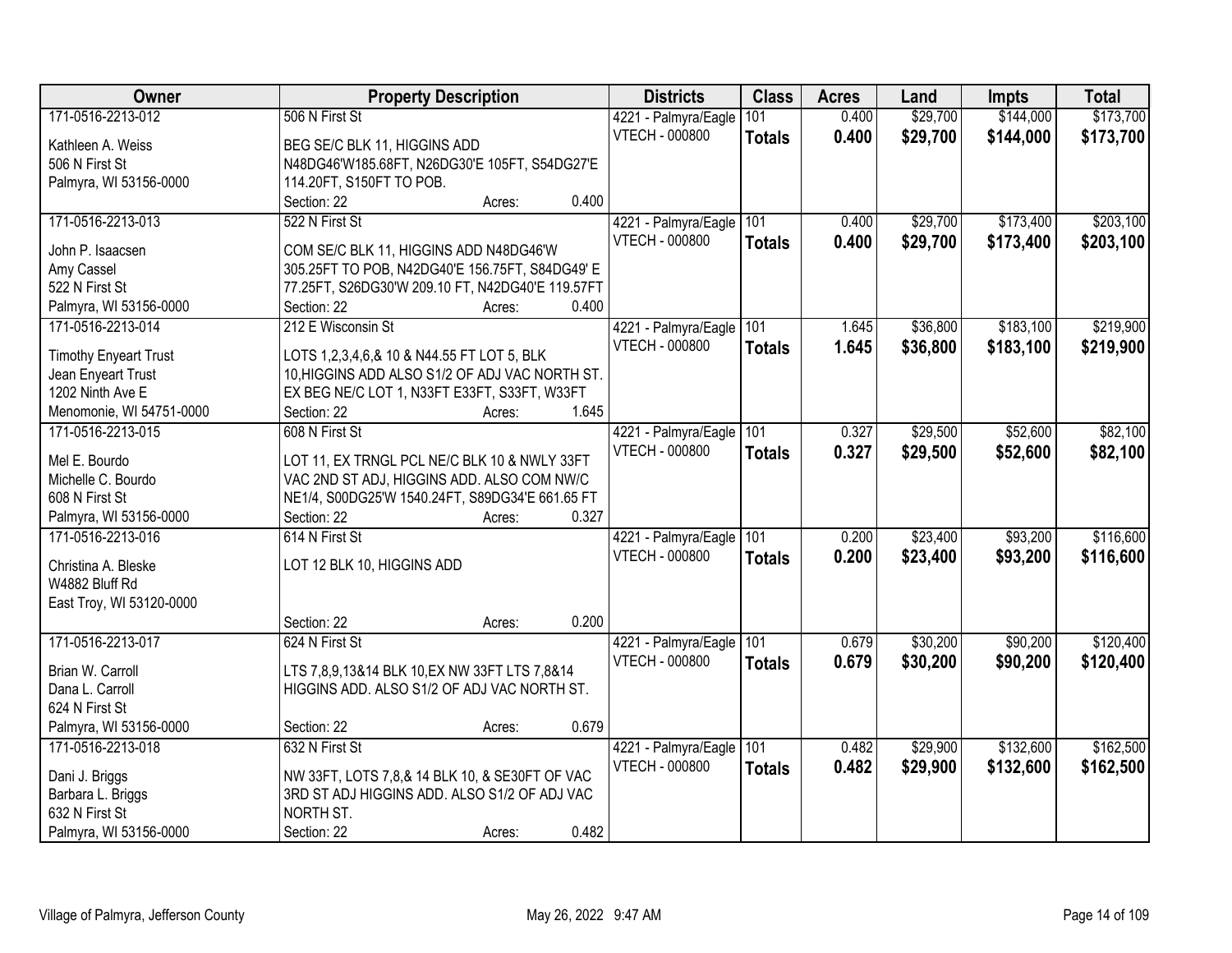| Owner                              |                                                              | <b>Property Description</b> |       | <b>Districts</b>                              | <b>Class</b>  | <b>Acres</b> | Land     | Impts     | <b>Total</b> |
|------------------------------------|--------------------------------------------------------------|-----------------------------|-------|-----------------------------------------------|---------------|--------------|----------|-----------|--------------|
| 171-0516-2213-019                  | 698 N First St                                               |                             |       | 4221 - Palmyra/Eagle                          | 101           | 0.640        | \$30,100 | \$103,600 | \$133,700    |
| Richard K. Natrop                  | LOTS 1&3 & SE5FT LOT 2, BLK 9. ALSO NW36FT VAC               |                             |       | <b>VTECH - 000800</b>                         | <b>Totals</b> | 0.640        | \$30,100 | \$103,600 | \$133,700    |
| Barbara E. Natrop                  | 3RD ST, ADJ HIGGINS ADD. ALSO S1/2 OF ADJ VAC                |                             |       |                                               |               |              |          |           |              |
| W1466 S Shore Dr                   | NORTH ST.                                                    |                             |       |                                               |               |              |          |           |              |
| Palmyra, WI 53156-0000             | Section: 22                                                  | Acres:                      | 0.640 |                                               |               |              |          |           |              |
| 171-0516-2213-020                  | 712 N First St                                               |                             |       | 4221 - Palmyra/Eagle                          | 101           | 0.360        | \$29,700 | \$152,200 | \$181,900    |
|                                    |                                                              |                             |       | <b>VTECH - 000800</b>                         | <b>Totals</b> | 0.360        | \$29,700 | \$152,200 | \$181,900    |
| Karen F. Beck                      | LOT 2 EX ELY 5FT. ALSO THAT PT LOT 1 LYG NWLY                |                             |       |                                               |               |              |          |           |              |
| 712 N First St                     | OF LINE 5FT NWLY OF SELY/L OF LOT 2 EXTD, BLK                |                             |       |                                               |               |              |          |           |              |
| Palmyra, WI 53156-0000             | 9, HIGGINS ADD ALSO S1/2 OF ADJ VAC NORTH ST.<br>Section: 22 |                             | 0.360 |                                               |               |              |          |           |              |
| 171-0516-2213-021                  | 723 N First St                                               | Acres:                      |       |                                               | 101           | 0.345        | \$29,600 | \$87,300  | \$116,900    |
|                                    |                                                              |                             |       | 4221 - Palmyra/Eagle<br><b>VTECH - 000800</b> |               |              |          |           |              |
| Richard Friemoth et al             | LOT 5 & NW54FT OF LOT 4, BLK 8 HIGGINS ADD. EX               |                             |       |                                               | <b>Totals</b> | 0.345        | \$29,600 | \$87,300  | \$116,900    |
| 723 N First St                     | .04A IN STH 135 IN 721-428.                                  |                             |       |                                               |               |              |          |           |              |
| Palmyra, WI 53156-0000             |                                                              |                             |       |                                               |               |              |          |           |              |
|                                    | Section: 22                                                  | Acres:                      | 0.345 |                                               |               |              |          |           |              |
| 171-0516-2213-022                  | 717 N First St                                               |                             |       | 4221 - Palmyra/Eagle                          | 101           | 0.233        | \$25,600 | \$83,300  | \$108,900    |
| Dean S Gerlach Trust               | LOT 3, EX SE1FT, ALSO 12FT OFF SE SIDE OF LOT 4              |                             |       | VTECH - 000800                                | <b>Totals</b> | 0.233        | \$25,600 | \$83,300  | \$108,900    |
| Anna Marie Gerlach Trust           | <b>BLK 8 HIGGINS ADD</b>                                     |                             |       |                                               |               |              |          |           |              |
| 717 N First St                     |                                                              |                             |       |                                               |               |              |          |           |              |
| Palmyra, WI 53156-0000             | Section: 22                                                  | Acres:                      | 0.233 |                                               |               |              |          |           |              |
| 171-0516-2213-023                  | 716 N Second St                                              |                             |       | 4221 - Palmyra/Eagle                          | 101           | 0.375        | \$29,700 | \$112,600 | \$142,300    |
|                                    |                                                              |                             |       | <b>VTECH - 000800</b>                         | <b>Totals</b> | 0.375        | \$29,700 | \$112,600 | \$142,300    |
| <b>Gilbert Leal</b>                | LOTS 6&7 & NW1/2 LOT 8, BLK 8, HIGGINS ADD. EX               |                             |       |                                               |               |              |          |           |              |
| 4196 Florence Dr                   | .002A IN STH 135 IN 728-838.                                 |                             |       |                                               |               |              |          |           |              |
| Loveland, CO 80538-0000            |                                                              |                             |       |                                               |               |              |          |           |              |
|                                    | Section: 22                                                  | Acres:                      | 0.375 |                                               |               |              |          |           |              |
| 171-0516-2213-024                  | 709 N First St                                               |                             |       | 4221 - Palmyra/Eagle                          | 101           | 0.203        | \$23,600 | \$126,400 | \$150,000    |
| Richard L Davie Trust              | LOT 2 & SE1FT OF LOT 3, BLK 8, HIGGINS ADD.                  |                             |       | VTECH - 000800                                | <b>Totals</b> | 0.203        | \$23,600 | \$126,400 | \$150,000    |
| 709 N First St                     |                                                              |                             |       |                                               |               |              |          |           |              |
| Palmyra, WI 53156-0000             |                                                              |                             |       |                                               |               |              |          |           |              |
|                                    | Section: 22                                                  | Acres:                      | 0.203 |                                               |               |              |          |           |              |
| 171-0516-2213-025                  | 702 N Second St                                              |                             |       | 4221 - Palmyra/Eagle                          | 101           | 0.300        | \$29,400 | \$140,700 | \$170,100    |
|                                    |                                                              |                             |       | VTECH - 000800                                | <b>Totals</b> | 0.300        | \$29,400 | \$140,700 | \$170,100    |
| Brian A. Remmel<br>702 N Second St | LOT 9 & SE1/2 LOT 8, BLK 8, HIGGINS ADD                      |                             |       |                                               |               |              |          |           |              |
|                                    |                                                              |                             |       |                                               |               |              |          |           |              |
| Palmyra, WI 53156-0000             | Section: 22                                                  | Acres:                      | 0.300 |                                               |               |              |          |           |              |
|                                    |                                                              |                             |       |                                               |               |              |          |           |              |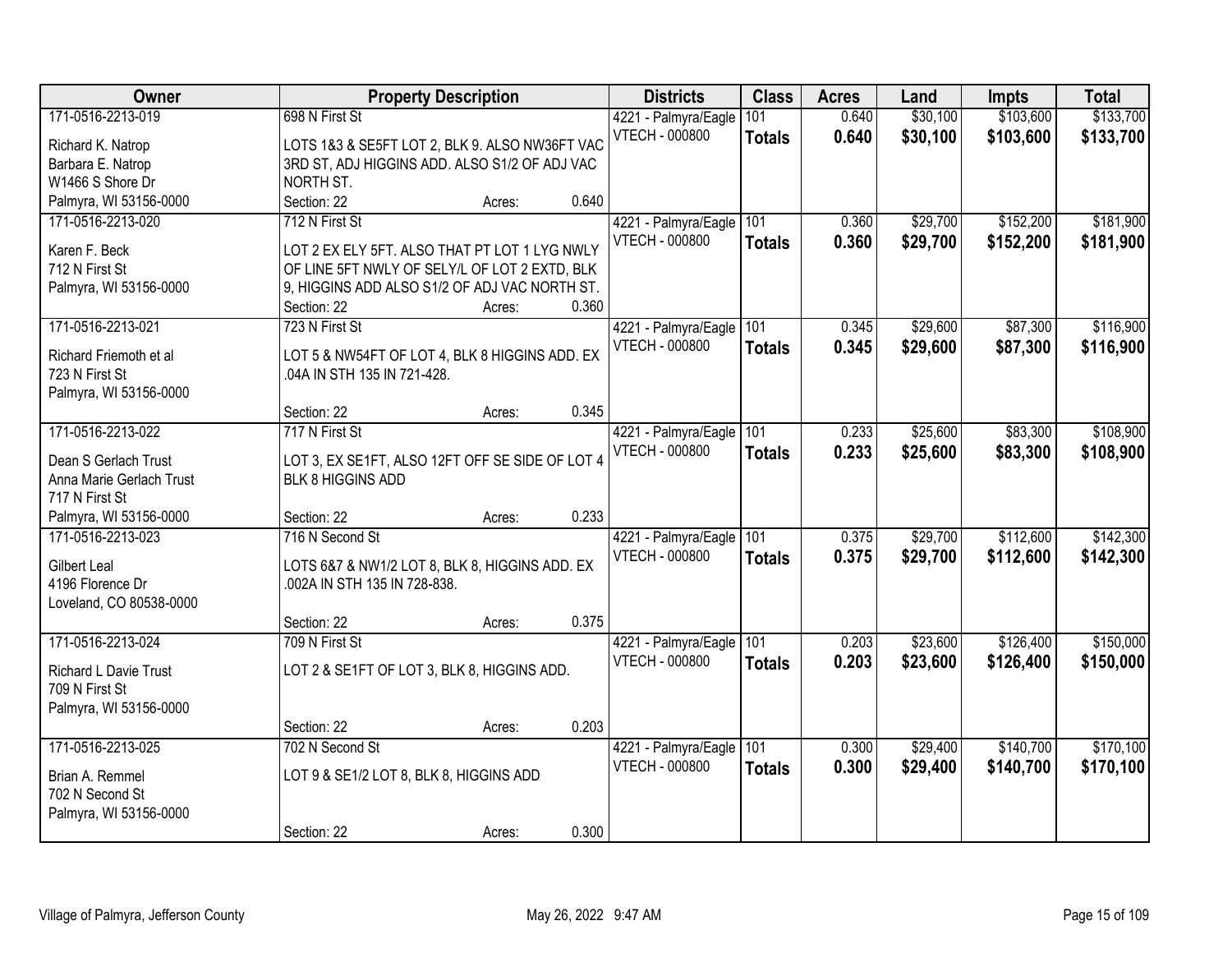| Owner                                      | <b>Property Description</b>                                        |        |       | <b>Districts</b>      | <b>Class</b>  | <b>Acres</b> | Land     | <b>Impts</b>    | <b>Total</b> |
|--------------------------------------------|--------------------------------------------------------------------|--------|-------|-----------------------|---------------|--------------|----------|-----------------|--------------|
| 171-0516-2213-026                          | 104 Northwest St                                                   |        |       | 4221 - Palmyra/Eagle  | 101           | 0.200        | \$23,400 | \$78,900        | \$102,300    |
| Leanna Properties LLC                      | LOT 1 BLK 8, HIGGINS ADD                                           |        |       | VTECH - 000800        | <b>Totals</b> | 0.200        | \$23,400 | \$78,900        | \$102,300    |
| W1075 Hooper Rd                            |                                                                    |        |       |                       |               |              |          |                 |              |
| Palmyra, WI 53156-0000                     |                                                                    |        |       |                       |               |              |          |                 |              |
|                                            | Section: 22                                                        | Acres: | 0.200 |                       |               |              |          |                 |              |
| 171-0516-2213-027                          | 623 N First St                                                     |        |       | 4221 - Palmyra/Eagle  | 101           | 0.400        | \$29,700 | \$104,700       | \$134,400    |
| Jeffrey A. Teuteberg                       | LOTS 3&4, BLK 7, HIGGINS ADD                                       |        |       | <b>VTECH - 000800</b> | <b>Totals</b> | 0.400        | \$29,700 | \$104,700       | \$134,400    |
| Victoria M. Teuteberg                      |                                                                    |        |       |                       |               |              |          |                 |              |
| 623 N First St                             |                                                                    |        |       |                       |               |              |          |                 |              |
| Palmyra, WI 53156-0000                     | Section: 22                                                        | Acres: | 0.400 |                       |               |              |          |                 |              |
| 171-0516-2213-028                          | 620 N Second St                                                    |        |       | 4221 - Palmyra/Eagle  | 101           | 0.400        | \$29,700 | \$73,400        | \$103,100    |
| John Nowak Trust                           | LOTS 5&6 BLK 7, HIGGINS ADD                                        |        |       | <b>VTECH - 000800</b> | <b>Totals</b> | 0.400        | \$29,700 | \$73,400        | \$103,100    |
| <b>Bonnie Nowak Trust</b>                  |                                                                    |        |       |                       |               |              |          |                 |              |
| W1476 N Blue Spring Lake Dr                |                                                                    |        |       |                       |               |              |          |                 |              |
| Palmyra, WI 53156-0000                     | Section: 22                                                        | Acres: | 0.400 |                       |               |              |          |                 |              |
| 171-0516-2213-029                          | 611 N First St                                                     |        |       | 4221 - Palmyra/Eagle  | 101           | 0.400        | \$29,700 | \$98,400        | \$128,100    |
| Alan F. Turner                             | LOTS 1&2, BLK 7, HIGGINS ADD                                       |        |       | <b>VTECH - 000800</b> | <b>Totals</b> | 0.400        | \$29,700 | \$98,400        | \$128,100    |
| Peter G. Turner                            |                                                                    |        |       |                       |               |              |          |                 |              |
| N3732 County Rd E                          |                                                                    |        |       |                       |               |              |          |                 |              |
| Sullivan, WI 53178-0000                    | Section: 22                                                        | Acres: | 0.400 |                       |               |              |          |                 |              |
| 171-0516-2213-030                          | 616 N Second St                                                    |        |       | 4221 - Palmyra/Eagle  | 101           | 0.400        | \$29,700 | \$85,900        | \$115,600    |
| Phillip A. Uphill                          | LOTS 7&8, BLK 7, HIGGINS ADD                                       |        |       | <b>VTECH - 000800</b> | <b>Totals</b> | 0.400        | \$29,700 | \$85,900        | \$115,600    |
| Angel M. Uphill                            |                                                                    |        |       |                       |               |              |          |                 |              |
| 616 N Second St                            |                                                                    |        |       |                       |               |              |          |                 |              |
| Palmyra, WI 53156-0000                     | Section: 22                                                        | Acres: | 0.400 |                       |               |              |          |                 |              |
| 171-0516-2213-031                          | 603 N First St                                                     |        |       | 4221 - Palmyra/Eagle  | 101           | 0.200        | \$23,400 | \$106,300       | \$129,700    |
|                                            | LOT 1, CSM 3923-19-16.                                             |        |       | <b>VTECH - 000800</b> | <b>Totals</b> | 0.200        | \$23,400 | \$106,300       | \$129,700    |
| Angela R. Merryfield<br>603 N First St     |                                                                    |        |       |                       |               |              |          |                 |              |
| Palmyra, WI 53156-0000                     |                                                                    |        |       |                       |               |              |          |                 |              |
|                                            | Section: 22                                                        | Acres: | 0.200 |                       |               |              |          |                 |              |
| 171-0516-2213-032                          | 524 N Second St                                                    |        |       | 4221 - Palmyra/Eagle  | 101           | 0.200        | \$23,400 | $\overline{50}$ | \$23,400     |
|                                            |                                                                    |        |       | VTECH - 000800        | <b>Totals</b> | 0.200        | \$23,400 | \$0             | \$23,400     |
| Nicholas Andrew Troiola<br>524 N Second St | VAC 2ND ST BETW LOT 5, BLK 6 & LOT 8, BLK 7,<br><b>HIGGINS ADD</b> |        |       |                       |               |              |          |                 |              |
| Palmyra, WI 53156-0000                     |                                                                    |        |       |                       |               |              |          |                 |              |
|                                            | Section: 22                                                        | Acres: | 0.200 |                       |               |              |          |                 |              |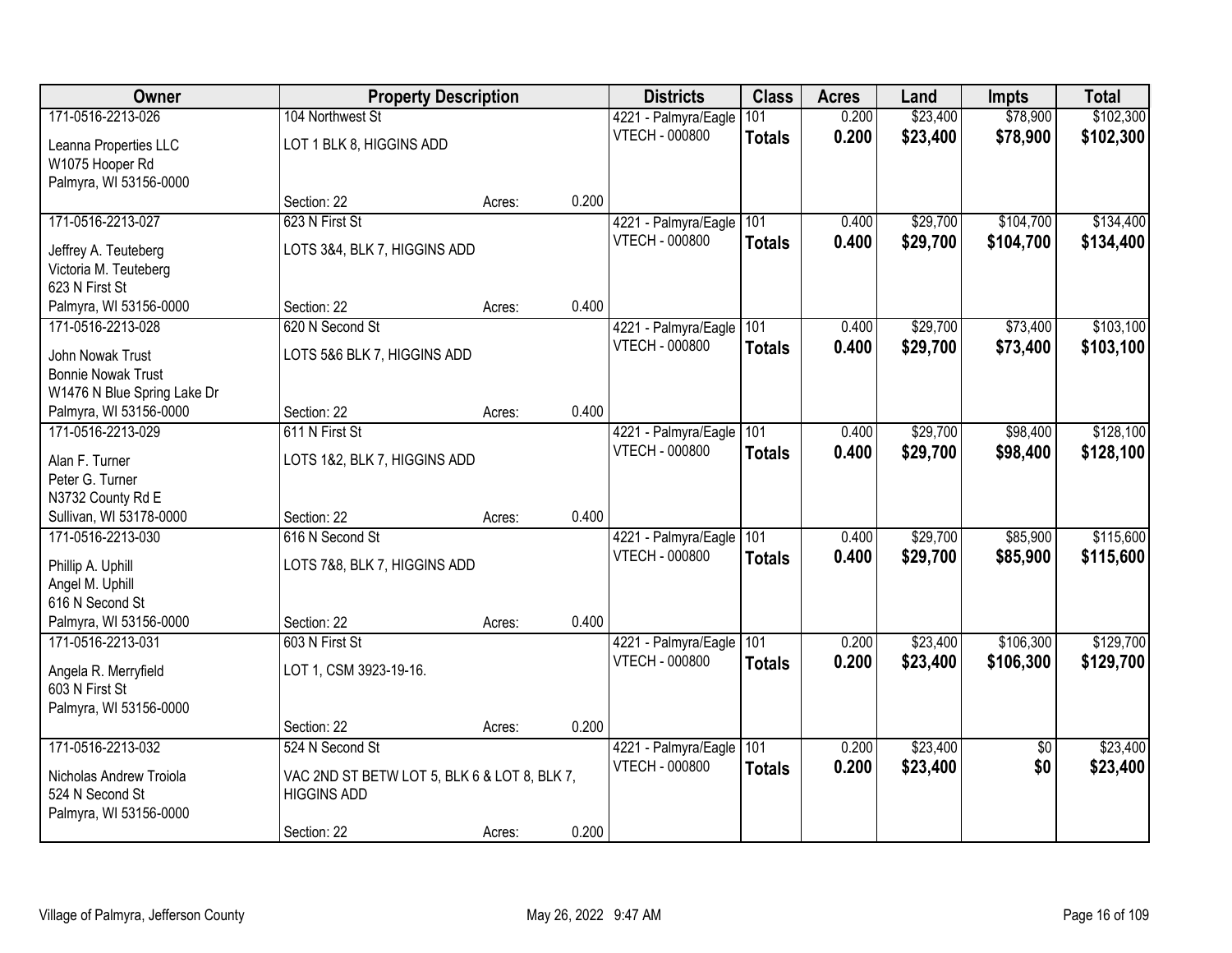| Owner                                                                                   | <b>Property Description</b>                                    |        |       | <b>Districts</b>                              | <b>Class</b>         | <b>Acres</b>   | Land                 | <b>Impts</b>           | <b>Total</b>           |
|-----------------------------------------------------------------------------------------|----------------------------------------------------------------|--------|-------|-----------------------------------------------|----------------------|----------------|----------------------|------------------------|------------------------|
| 171-0516-2213-033                                                                       | 524 N Second St                                                |        |       | 4221 - Palmyra/Eagle                          | 101                  | 0.200          | \$23,400             | \$37,900               | \$61,300               |
| Nicholas Andrew Troiola<br>524 N Second St                                              | LOT 5, BLK 6, HIGGINS ADD                                      |        |       | VTECH - 000800                                | <b>Totals</b>        | 0.200          | \$23,400             | \$37,900               | \$61,300               |
| Palmyra, WI 53156-0000                                                                  | Section: 22                                                    | Acres: | 0.200 |                                               |                      |                |                      |                        |                        |
| 171-0516-2213-034                                                                       | 515 N First St                                                 |        |       | 4221 - Palmyra/Eagle                          | 101                  | 0.200          | \$23,400             | \$72,700               | \$96,100               |
| Brandon J. Stoffel<br>515 N First St<br>Palmyra, WI 53156-0000                          | LOT 3, BLK 6, HIGGINS ADD                                      |        |       | <b>VTECH - 000800</b>                         | <b>Totals</b>        | 0.200          | \$23,400             | \$72,700               | \$96,100               |
|                                                                                         | Section: 22                                                    | Acres: | 0.200 |                                               |                      |                |                      |                        |                        |
| 171-0516-2213-035                                                                       | 516 N Second St                                                |        |       | 4221 - Palmyra/Eagle                          | 101                  | 0.200          | \$23,400             | \$88,700               | \$112,100              |
| Rosella Houk Le et al<br>516 N Second St<br>Palmyra, WI 53156-0000                      | LOT 6, BLK 6, HIGGINS ADD                                      |        |       | VTECH - 000800                                | <b>Totals</b>        | 0.200          | \$23,400             | \$88,700               | \$112,100              |
|                                                                                         | Section: 22                                                    | Acres: | 0.200 |                                               |                      |                |                      |                        |                        |
| 171-0516-2213-036                                                                       | 509 N First St                                                 |        |       | 4221 - Palmyra/Eagle                          | 101                  | 0.200          | \$23,400             | \$170,200              | \$193,600              |
| Robert R. Sheppard<br>Jill M. Sheppard<br>509 N First St                                | LOT 2, BLK 6, HIGGINS ADD                                      |        |       | <b>VTECH - 000800</b>                         | <b>Totals</b>        | 0.200          | \$23,400             | \$170,200              | \$193,600              |
| Palmyra, WI 53156-0000                                                                  | Section: 22                                                    | Acres: | 0.200 |                                               |                      |                |                      |                        |                        |
| 171-0516-2213-037<br>Christina Renee Braun<br>504 N Second St<br>Palmyra, WI 53156-0000 | 504 N Second St<br>LOTS 7&8, BLK 6, HIGGINS ADD                |        |       | 4221 - Palmyra/Eagle<br><b>VTECH - 000800</b> | 101<br><b>Totals</b> | 0.400<br>0.400 | \$29,700<br>\$29,700 | \$162,700<br>\$162,700 | \$192,400<br>\$192,400 |
|                                                                                         | Section: 22                                                    | Acres: | 0.400 |                                               |                      |                |                      |                        |                        |
| 171-0516-2213-038<br>William O. Rosenow<br>Lorie L. Rosenow<br>102 W Wisconsin St       | 102 W Wisconsin St<br>LOT 1, BLK 6, HIGGINS ADD                |        |       | 4221 - Palmyra/Eagle<br><b>VTECH - 000800</b> | 101<br><b>Totals</b> | 0.200<br>0.200 | \$23,400<br>\$23,400 | \$120,600<br>\$120,600 | \$144,000<br>\$144,000 |
| Palmyra, WI 53156-0000                                                                  | Section: 22                                                    | Acres: | 0.200 |                                               |                      |                |                      |                        |                        |
| 171-0516-2213-039<br><b>Aurelian Trust</b><br>422 N Second St                           | 422 N Second St<br>LOT 9 & W11FT OF LOT 10, BLK 5, HIGGINS ADD |        |       | 4221 - Palmyra/Eagle<br>VTECH - 000800        | 101<br><b>Totals</b> | 0.233<br>0.233 | \$25,600<br>\$25,600 | \$126,200<br>\$126,200 | \$151,800<br>\$151,800 |
| Palmyra, WI 53156-0000                                                                  | Section: 22                                                    | Acres: | 0.233 |                                               |                      |                |                      |                        |                        |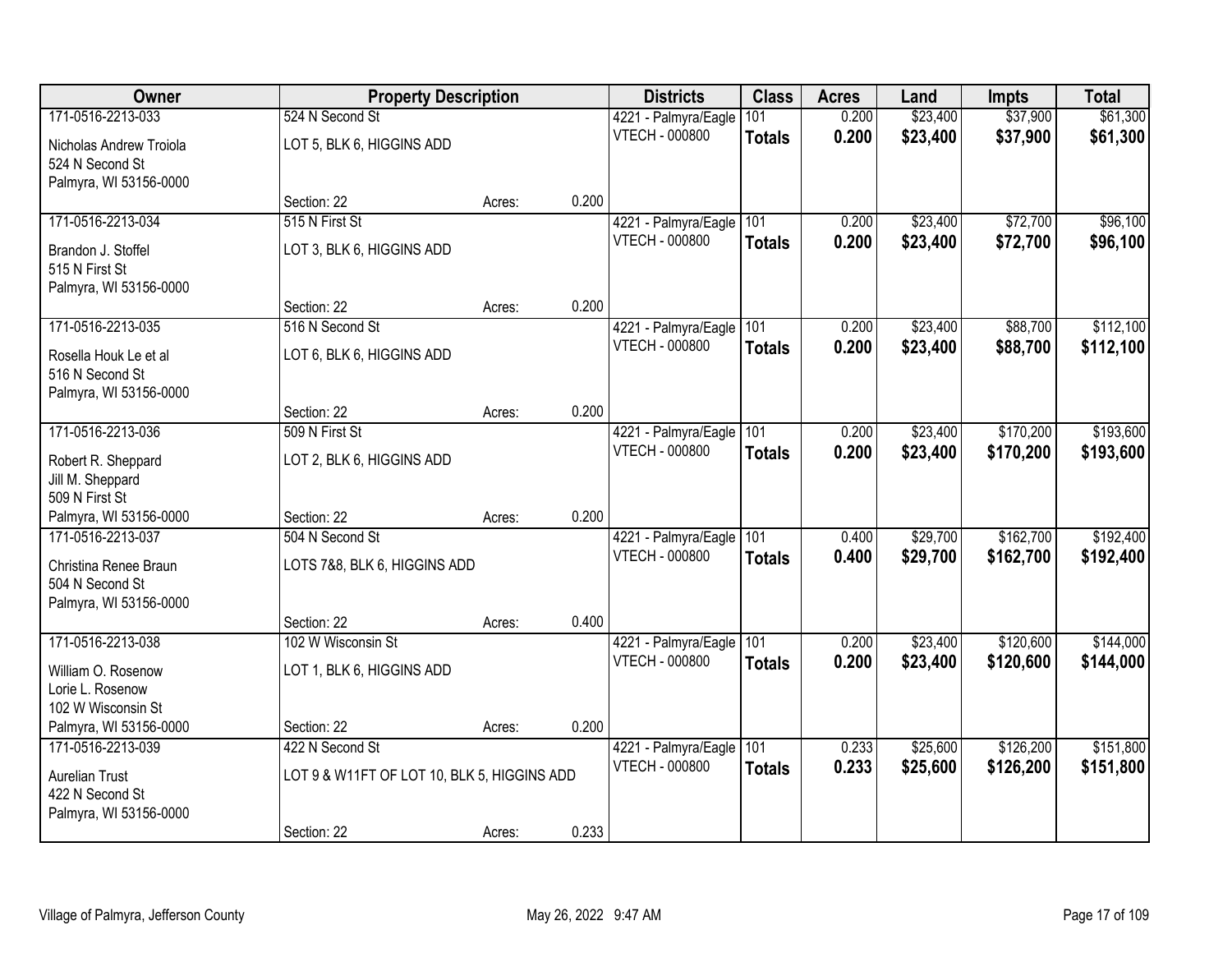| Owner                                           |                                              | <b>Property Description</b> |       | <b>Districts</b>      | <b>Class</b>  | <b>Acres</b> | Land     | Impts     | <b>Total</b> |
|-------------------------------------------------|----------------------------------------------|-----------------------------|-------|-----------------------|---------------|--------------|----------|-----------|--------------|
| 171-0516-2213-040                               | 103 W Wisconsin St                           |                             |       | 4221 - Palmyra/Eagle  | 101           | 0.600        | \$30,100 | \$150,400 | \$180,500    |
| Jack E. Standley Sr                             | LOTS 6,7,& 8, BLK 5, HIGGINS ADD.            |                             |       | VTECH - 000800        | <b>Totals</b> | 0.600        | \$30,100 | \$150,400 | \$180,500    |
| Priscilla S. Standley                           |                                              |                             |       |                       |               |              |          |           |              |
| PO Box 290                                      |                                              |                             |       |                       |               |              |          |           |              |
| Palmyra, WI 53156-0000                          | Section: 22                                  | Acres:                      | 0.600 |                       |               |              |          |           |              |
| 171-0516-2213-041                               | 416 N Second St                              |                             |       | 4221 - Palmyra/Eagle  | 101           | 0.166        | \$21,100 | \$80,000  | \$101,100    |
| Margaret L. Sinks                               | E55FT LOT 10, BLK 5, HIGGINS ADD.            |                             |       | VTECH - 000800        | <b>Totals</b> | 0.166        | \$21,100 | \$80,000  | \$101,100    |
| 416 N Second St                                 |                                              |                             |       |                       |               |              |          |           |              |
| Palmyra, WI 53156-0000                          |                                              |                             |       |                       |               |              |          |           |              |
|                                                 | Section: 22                                  | Acres:                      | 0.166 |                       |               |              |          |           |              |
| 171-0516-2213-042                               | 404 N Second St                              |                             |       | 4221 - Palmyra/Eagle  | 101           | 0.300        | \$29,400 | \$151,900 | \$181,300    |
| Justin D. Binns                                 | LOT 11 & NW33FT LOT 12, BLK 5, HIGGINS ADD   |                             |       | <b>VTECH - 000800</b> | <b>Totals</b> | 0.300        | \$29,400 | \$151,900 | \$181,300    |
| 404 N Second St                                 |                                              |                             |       |                       |               |              |          |           |              |
| Palmyra, WI 53156-0000                          |                                              |                             |       |                       |               |              |          |           |              |
|                                                 | Section: 22                                  | Acres:                      | 0.300 |                       |               |              |          |           |              |
| 171-0516-2213-043                               | 305 N First St                               |                             |       | 4221 - Palmyra/Eagle  | 101           | 0.200        | \$23,400 | \$131,900 | \$155,300    |
| John E. Bednar                                  | LOT 5, BLK 5, HIGGINS ADD                    |                             |       | <b>VTECH - 000800</b> | <b>Totals</b> | 0.200        | \$23,400 | \$131,900 | \$155,300    |
| Ivy E. Bednar                                   |                                              |                             |       |                       |               |              |          |           |              |
| 305 N First St                                  |                                              |                             |       |                       |               |              |          |           |              |
| Palmyra, WI 53156-0000                          | Section: 22                                  | Acres:                      | 0.200 |                       |               |              |          |           |              |
| 171-0516-2213-044                               | 324 N Second St                              |                             |       | 4221 - Palmyra/Eagle  | 101           | 0.300        | \$29,400 | \$89,600  | \$119,000    |
|                                                 |                                              |                             |       | <b>VTECH - 000800</b> | <b>Totals</b> | 0.300        | \$29,400 | \$89,600  | \$119,000    |
| Carol A. Stuhlman-Roberts<br>Charles R. Huebner | LOT 13 & SE33FT OF LOT 12 BLK 5, HIGGINS ADD |                             |       |                       |               |              |          |           |              |
| S63 W30507 Road X                               |                                              |                             |       |                       |               |              |          |           |              |
| Mukwonago, WI 53149-0000                        | Section: 22                                  | Acres:                      | 0.300 |                       |               |              |          |           |              |
| 171-0516-2213-045                               | 303 N First St                               |                             |       | 4221 - Palmyra/Eagle  | 101           | 0.200        | \$23,400 | \$123,400 | \$146,800    |
|                                                 |                                              |                             |       | VTECH - 000800        | <b>Totals</b> | 0.200        | \$23,400 | \$123,400 | \$146,800    |
| Jamie R. Koutsky<br>303 N First St              | LOT 4, BLK 5, HIGGINS ADD                    |                             |       |                       |               |              |          |           |              |
| Palmyra, WI 53156-0000                          |                                              |                             |       |                       |               |              |          |           |              |
|                                                 | Section: 22                                  | Acres:                      | 0.200 |                       |               |              |          |           |              |
| 171-0516-2213-046                               | 312 N Second St                              |                             |       | 4221 - Palmyra/Eagle  | 101           | 0.400        | \$29,700 | \$64,400  | \$94,100     |
|                                                 |                                              |                             |       | VTECH - 000800        | <b>Totals</b> | 0.400        | \$29,700 | \$64,400  | \$94,100     |
| Jamie Marie Hitchler                            | LOT 14&15, BLK 5, HIGGINS ADD                |                             |       |                       |               |              |          |           |              |
| 312 N Second St                                 |                                              |                             |       |                       |               |              |          |           |              |
| Palmyra, WI 53156-0000                          | Section: 22                                  | Acres:                      | 0.400 |                       |               |              |          |           |              |
|                                                 |                                              |                             |       |                       |               |              |          |           |              |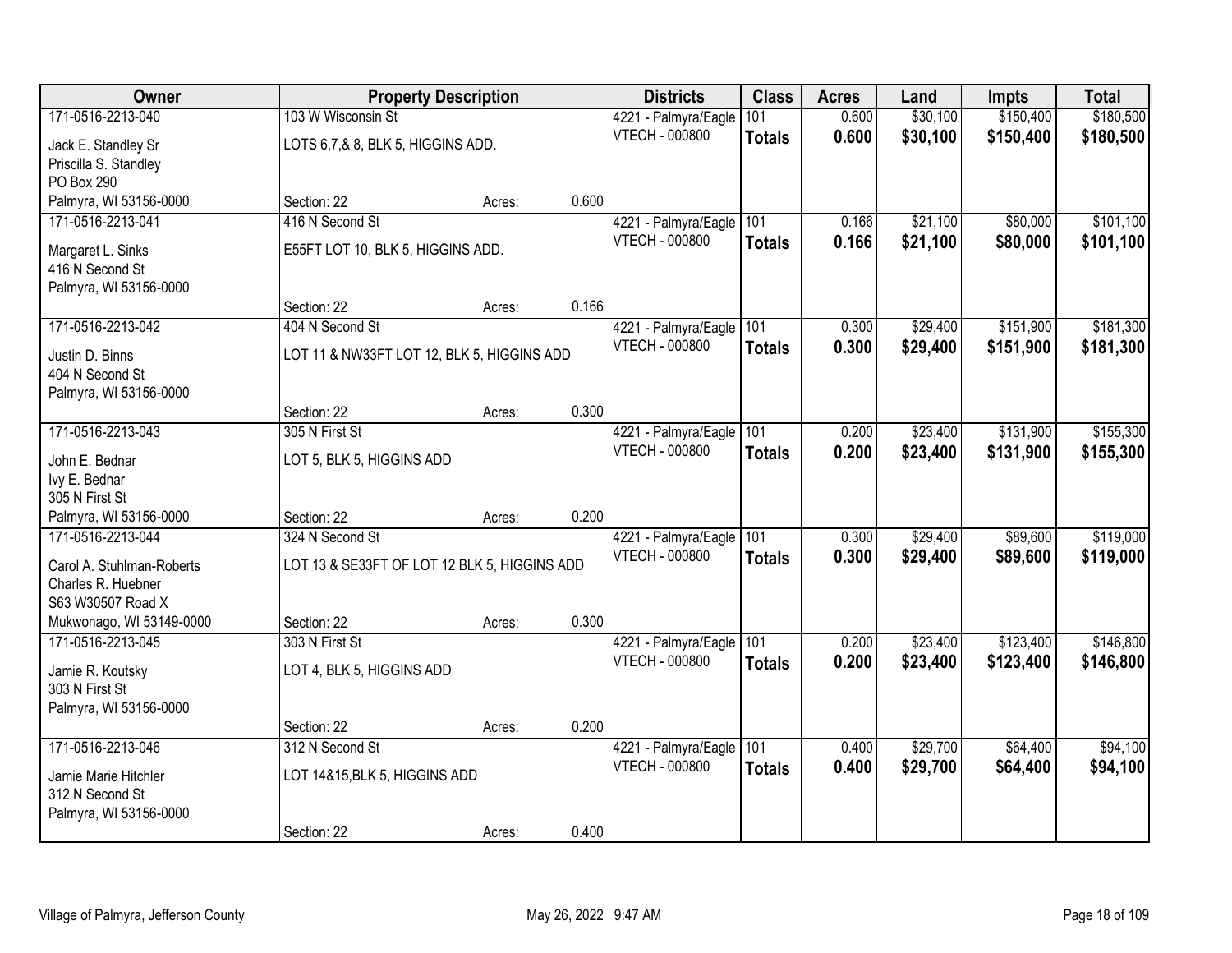| Owner                                  |                                                                                          | <b>Property Description</b> |       | <b>Districts</b>      | <b>Class</b>  | <b>Acres</b> | Land     | <b>Impts</b> | <b>Total</b> |
|----------------------------------------|------------------------------------------------------------------------------------------|-----------------------------|-------|-----------------------|---------------|--------------|----------|--------------|--------------|
| 171-0516-2213-047                      | 225 N First St                                                                           |                             |       | 4221 - Palmyra/Eagle  | 101           | 0.480        | \$29,900 | \$74,100     | \$104,000    |
| Linda Lou Mcveigh                      | LOTS 1,2&3, BLK 5, EX S20FT OF LOT 1, HIGGINS                                            |                             |       | VTECH - 000800        | <b>Totals</b> | 0.480        | \$29,900 | \$74,100     | \$104,000    |
| James L. Mcveigh                       | ADD.                                                                                     |                             |       |                       |               |              |          |              |              |
| 304 Grove Ave                          |                                                                                          |                             |       |                       |               |              |          |              |              |
| Palmyra, WI 53156-0000                 | Section: 22                                                                              | Acres:                      | 0.480 |                       |               |              |          |              |              |
| 171-0516-2213-048                      | 300 N Second St                                                                          |                             |       | 4221 - Palmyra/Eagle  | 101           | 0.330        | \$29,500 | \$95,700     | \$125,200    |
| Gerold Block                           | LT 16& S20FT LT 1 & W28.35FT LT 17, BLK 5,                                               |                             |       | <b>VTECH - 000800</b> | <b>Totals</b> | 0.330        | \$29,500 | \$95,700     | \$125,200    |
| Sylvia I. Block                        | <b>HIGGINS ADD</b>                                                                       |                             |       |                       |               |              |          |              |              |
| 300 N Second St                        |                                                                                          |                             |       |                       |               |              |          |              |              |
| Palmyra, WI 53156-0000                 | Section: 22                                                                              | Acres:                      | 0.330 |                       |               |              |          |              |              |
| 171-0516-2213-050                      | 210 N Second St                                                                          |                             |       | 4221 - Palmyra/Eagle  | 102           | 0.180        | \$17,300 | \$108,900    | \$126,200    |
| Christopher J. Smith                   | SELY 37.65FT LOT 17 & NW 63.5FT OF LOT 18, BLK 5                                         |                             |       | <b>VTECH - 000800</b> | <b>Totals</b> | 0.180        | \$17,300 | \$108,900    | \$126,200    |
| 210 N Second St                        | <b>HIGGINS ADD.</b>                                                                      |                             |       |                       |               |              |          |              |              |
| Palmyra, WI 53156-0000                 |                                                                                          |                             |       |                       |               |              |          |              |              |
|                                        | Section: 22                                                                              | Acres:                      | 0.180 |                       |               |              |          |              |              |
| 171-0516-2213-051                      | 202 N Second St                                                                          |                             |       | 4221 - Palmyra/Eagle  | 102           | 0.100        | \$6,700  | \$59,700     | \$66,400     |
| Dakota Investments LLC                 |                                                                                          |                             |       | <b>VTECH - 000800</b> | <b>Totals</b> | 0.100        | \$6,700  | \$59,700     | \$66,400     |
| N9596 Tamarack Rd                      | LOT 18, BLK 5, EX NW 63.5FT, HIGGINS ADD. ALSO<br>LD LYG S OF SD LOT 18 BOUNDED ON SW BY |                             |       |                       |               |              |          |              |              |
| Eagle, WI 53119-0000                   | SECOND ST & ON SE BY TAFT ST.                                                            |                             |       |                       |               |              |          |              |              |
|                                        | Section: 22                                                                              | Acres:                      | 0.100 |                       |               |              |          |              |              |
| 171-0516-2213-052                      | 212 Maple St                                                                             |                             |       | 4221 - Palmyra/Eagle  | 101           | 0.225        | \$25,100 | \$97,500     | \$122,600    |
|                                        |                                                                                          |                             |       | <b>VTECH - 000800</b> | <b>Totals</b> | 0.225        | \$25,100 | \$97,500     | \$122,600    |
| Laila Briedis                          | LOT 1, BLK 3, EX 12FT OFF NW SIDE, HIGGINS ADD.                                          |                             |       |                       |               |              |          |              |              |
| Brandon Bales                          | EX.01A IN STH 135 IN DOC 844778.                                                         |                             |       |                       |               |              |          |              |              |
| 212 Maple St<br>Palmyra, WI 53156-0000 | Section: 22                                                                              |                             | 0.225 |                       |               |              |          |              |              |
| 171-0516-2213-053                      | 319 N Second St                                                                          | Acres:                      |       | 4221 - Palmyra/Eagle  | 101           | 0.140        | \$18,300 | \$58,600     | \$76,900     |
|                                        |                                                                                          |                             |       | <b>VTECH - 000800</b> |               | 0.140        | \$18,300 | \$58,600     | \$76,900     |
| Jason Lippold                          | 12FT OFF NW SIDE LOT 1 & ALL LOT 2, EX 6FT OFF                                           |                             |       |                       | <b>Totals</b> |              |          |              |              |
| Jessica Lippold                        | NW SIDE BLK 3, HIGGINS ADD                                                               |                             |       |                       |               |              |          |              |              |
| S35 W35705 County Rd D                 |                                                                                          |                             |       |                       |               |              |          |              |              |
| Dousman, WI 53118-0000                 | Section: 22                                                                              | Acres:                      | 0.140 |                       |               |              |          |              |              |
| 171-0516-2213-054                      | 220 Maple St                                                                             |                             |       | 4221 - Palmyra/Eagle  | 101           | 0.120        | \$15,900 | \$75,000     | \$90,900     |
| Daniel J. Houk                         | LOT 12 & E4FT LOT 11, BLK 3, HIGGINS ADD                                                 |                             |       | <b>VTECH - 000800</b> | <b>Totals</b> | 0.120        | \$15,900 | \$75,000     | \$90,900     |
| 220 Maple St                           |                                                                                          |                             |       |                       |               |              |          |              |              |
| Palmyra, WI 53156-0000                 |                                                                                          |                             |       |                       |               |              |          |              |              |
|                                        | Section: 22                                                                              | Acres:                      | 0.120 |                       |               |              |          |              |              |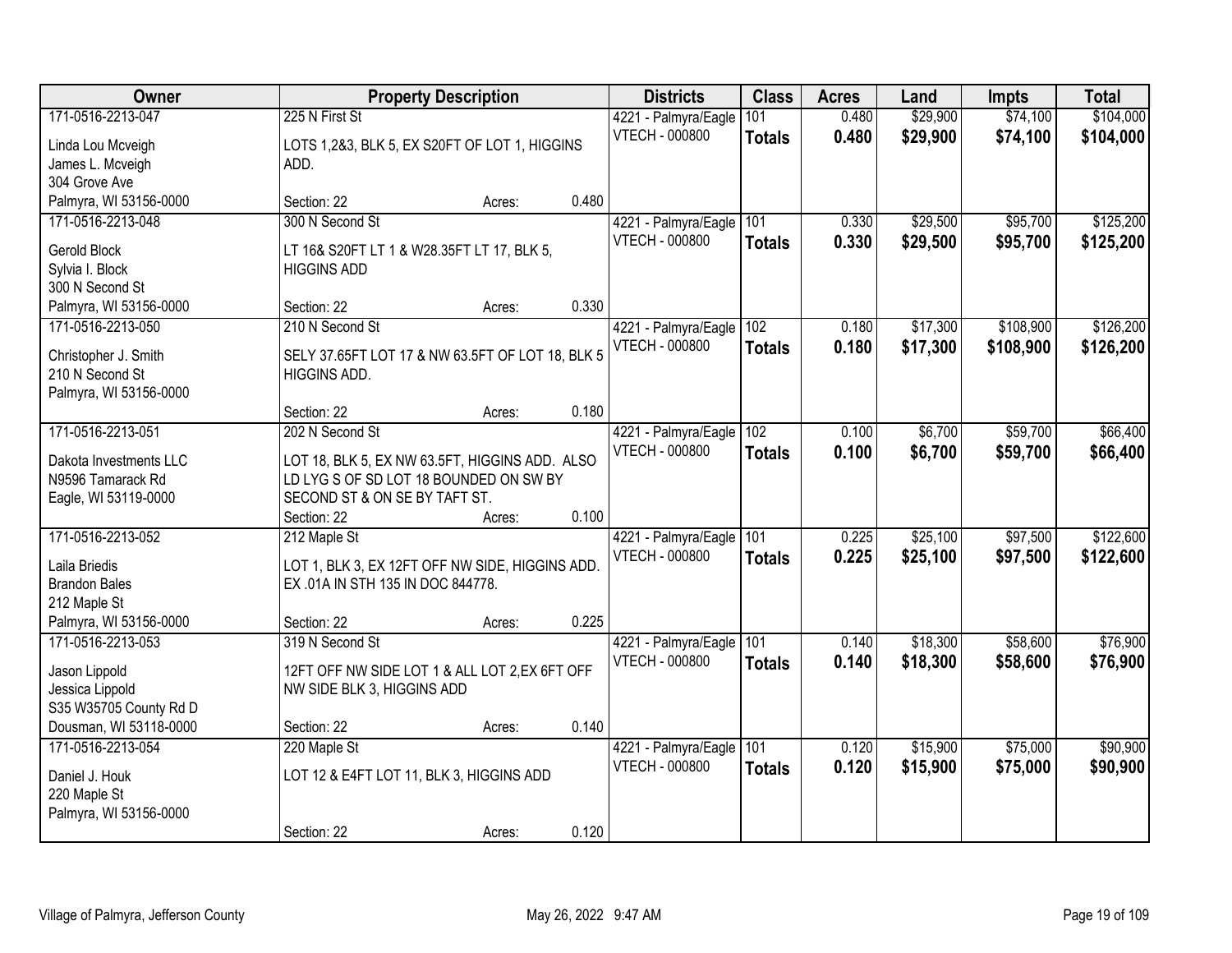| Owner                   |                                                  | <b>Property Description</b> |       | <b>Districts</b>      | <b>Class</b>  | <b>Acres</b> | Land     | <b>Impts</b> | <b>Total</b> |
|-------------------------|--------------------------------------------------|-----------------------------|-------|-----------------------|---------------|--------------|----------|--------------|--------------|
| 171-0516-2213-055       | 401 N Second St                                  |                             |       | 4221 - Palmyra/Eagle  | 101           | 0.182        | \$22,100 | \$76,400     | \$98,500     |
| Stephen M. Ebert        | LOT 3 & NW6FT OF LOT 2, BLK 3, HIGGINS ADD       |                             |       | <b>VTECH - 000800</b> | <b>Totals</b> | 0.182        | \$22,100 | \$76,400     | \$98,500     |
| 401 N Second St         |                                                  |                             |       |                       |               |              |          |              |              |
| Palmyra, WI 53156-0000  |                                                  |                             |       |                       |               |              |          |              |              |
|                         | Section: 22                                      | Acres:                      | 0.182 |                       |               |              |          |              |              |
| 171-0516-2213-056       | 302 Maple St                                     |                             |       | 4221 - Palmyra/Eagle  | 101           | 0.145        | \$18,900 | \$142,000    | \$160,900    |
| Theresa Ann Parker      | W62FT LOT 11, BLK 3, HIGGINS ADD                 |                             |       | <b>VTECH - 000800</b> | <b>Totals</b> | 0.145        | \$18,900 | \$142,000    | \$160,900    |
| Theresa A. Marceau      |                                                  |                             |       |                       |               |              |          |              |              |
| 302 Maple St            |                                                  |                             |       |                       |               |              |          |              |              |
| Palmyra, WI 53156-0000  | Section: 22                                      | Acres:                      | 0.145 |                       |               |              |          |              |              |
| 171-0516-2213-057       | 409 N Second St                                  |                             |       | 4221 - Palmyra/Eagle  | 101           | 0.286        | \$29,200 | \$121,700    | \$150,900    |
| Jeanine D. Garcia       | LOT 4 & SE22FT LOT 5, BLK 3, HIGGINS ADD         |                             |       | VTECH - 000800        | <b>Totals</b> | 0.286        | \$29,200 | \$121,700    | \$150,900    |
| Roy Garcia              |                                                  |                             |       |                       |               |              |          |              |              |
| 409 N Second St         |                                                  |                             |       |                       |               |              |          |              |              |
| Palmyra, WI 53156-0000  | Section: 22                                      | Acres:                      | 0.286 |                       |               |              |          |              |              |
| 171-0516-2213-058       | 310 Maple St                                     |                             |       | 4221 - Palmyra/Eagle  | 101           | 0.187        | \$22,500 | \$100,500    | \$123,000    |
| Brian D. Moran          | LOT 10 BLK 3, HIGGINS ADD                        |                             |       | <b>VTECH - 000800</b> | <b>Totals</b> | 0.187        | \$22,500 | \$100,500    | \$123,000    |
| 310 Maple St            |                                                  |                             |       |                       |               |              |          |              |              |
| Palmyra, WI 53156-0000  |                                                  |                             |       |                       |               |              |          |              |              |
|                         | Section: 22                                      | Acres:                      | 0.187 |                       |               |              |          |              |              |
| 171-0516-2213-059       | 322 Maple St                                     |                             |       | 4221 - Palmyra/Eagle  | 101           | 0.409        | \$29,700 | \$140,800    | \$170,500    |
| Wayne C. Bird           | LOTS 8&9, BLK 3, HIGGINS ADD                     |                             |       | <b>VTECH - 000800</b> | <b>Totals</b> | 0.409        | \$29,700 | \$140,800    | \$170,500    |
| Tari K. Bird            |                                                  |                             |       |                       |               |              |          |              |              |
| 322 Maple St            |                                                  |                             |       |                       |               |              |          |              |              |
| Palmyra, WI 53156-0000  | Section: 22                                      | Acres:                      | 0.409 |                       |               |              |          |              |              |
| 171-0516-2213-060       | 419 N Second St                                  |                             |       | 4221 - Palmyra/Eagle  | 101           | 0.300        | \$29,400 | \$111,500    | \$140,900    |
| Jeffrey Heischberg      | BEG NE/C LOT 7, BLK 3, HIGGI NS ADD, NE100.32FT, |                             |       | <b>VTECH - 000800</b> | <b>Totals</b> | 0.300        | \$29,400 | \$111,500    | \$140,900    |
| Amy L. Heischberg       | SE110FT, SW137.50FT, NW119FT TO POB              |                             |       |                       |               |              |          |              |              |
| 419 N Second St         |                                                  |                             |       |                       |               |              |          |              |              |
| Palmyra, WI 53156-0000  | Section: 22                                      | Acres:                      | 0.300 |                       |               |              |          |              |              |
| 171-0516-2213-061       | 309 W Wisconsin St                               |                             |       | 4221 - Palmyra/Eagle  | 101           | 0.290        | \$29,300 | \$62,300     | \$91,600     |
| Kathleen Randolph       | BEG NW/C LT 7 BLK 3, HIGGINS ADD, E66FT,         |                             |       | <b>VTECH - 000800</b> | <b>Totals</b> | 0.290        | \$29,300 | \$62,300     | \$91,600     |
| c/o Tina Anderson       | SE119FT, SW33.5 FT, W106FT, N132FT TO POB        |                             |       |                       |               |              |          |              |              |
| 9953 W Camden Ave       |                                                  |                             |       |                       |               |              |          |              |              |
| Sun City, AZ 85351-0000 | Section: 22                                      | Acres:                      | 0.290 |                       |               |              |          |              |              |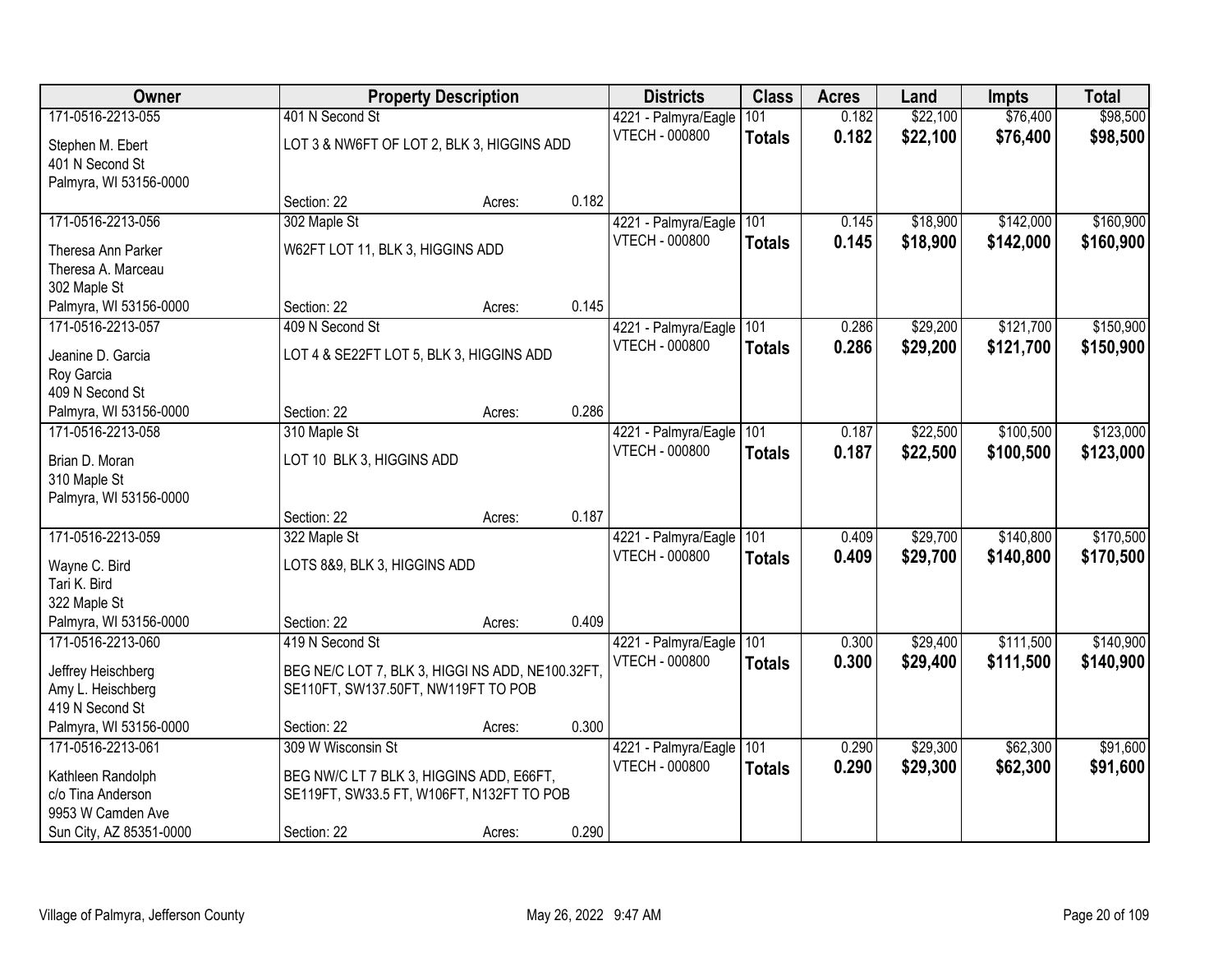| Owner                    |                                                  | <b>Property Description</b> |       | <b>Districts</b>      | <b>Class</b>  | <b>Acres</b> | Land     | <b>Impts</b> | <b>Total</b> |
|--------------------------|--------------------------------------------------|-----------------------------|-------|-----------------------|---------------|--------------|----------|--------------|--------------|
| 171-0516-2213-062        | 405 W Wisconsin St                               |                             |       | 4221 - Palmyra/Eagle  | 101           | 0.250        | \$26,800 | \$52,500     | \$79,300     |
| Lynn R. Zimdars          | N82.50FT OF LOTS 1&2, BLK 2, HIGGINS ADD         |                             |       | <b>VTECH - 000800</b> | <b>Totals</b> | 0.250        | \$26,800 | \$52,500     | \$79,300     |
| Cheryl C. Zimdars        |                                                  |                             |       |                       |               |              |          |              |              |
| 405 W Wisconsin St       |                                                  |                             |       |                       |               |              |          |              |              |
| PO Box 79                | Section: 22                                      | Acres:                      | 0.250 |                       |               |              |          |              |              |
| Palmyra, WI 53156-0000   |                                                  |                             |       |                       |               |              |          |              |              |
| 171-0516-2213-063        | 402 Maple St                                     |                             |       | 4221 - Palmyra/Eagle  | 101           | 0.258        | \$27,300 | \$146,100    | \$173,400    |
| Sandra L. Niemeier       | BEG SE/C LOT 8 BLK 2, HIGGINS ADD,               |                             |       | <b>VTECH - 000800</b> | <b>Totals</b> | 0.258        | \$27,300 | \$146,100    | \$173,400    |
| 402 Maple St             | N181.50FT, W62FT S181.50FT, E62FT TO POB         |                             |       |                       |               |              |          |              |              |
| Palmyra, WI 53156-0000   |                                                  |                             |       |                       |               |              |          |              |              |
|                          | Section: 22                                      | Acres:                      | 0.258 |                       |               |              |          |              |              |
| 171-0516-2213-064        | 406 Maple St                                     |                             |       | 4221 - Palmyra/Eagle  | 101           | 0.175        | \$21,700 | \$130,400    | \$152,100    |
|                          |                                                  |                             |       | <b>VTECH - 000800</b> | <b>Totals</b> | 0.175        | \$21,700 | \$130,400    | \$152,100    |
| Lisa M. Hackett          | BEG 62FT W SE/C BLK 2, HIG- GINS ADD, N181.50FT, |                             |       |                       |               |              |          |              |              |
| 406 Maple St             | W42FT, S181.50FT, E42FT TO POB                   |                             |       |                       |               |              |          |              |              |
| Palmyra, WI 53156-0000   | Section: 22                                      | Acres:                      | 0.175 |                       |               |              |          |              |              |
| 171-0516-2213-065        | 414 Maple St                                     |                             |       | 4221 - Palmyra/Eagle  | 101           | 0.361        | \$29,700 | \$125,900    | \$155,600    |
|                          |                                                  |                             |       | <b>VTECH - 000800</b> |               | 0.361        |          |              |              |
| Cheryl L. Reher          | BEG 78FT E OF SW/C BLK 2, HIGGINS ADD, N198FT,   |                             |       |                       | <b>Totals</b> |              | \$29,700 | \$125,900    | \$155,600    |
| 414 Maple St             | E54FT, S16.50FT, E28FT, S181.50FT, W82FT TO POB  |                             |       |                       |               |              |          |              |              |
| Palmyra, WI 53156-0000   |                                                  |                             |       |                       |               |              |          |              |              |
|                          | Section: 22                                      | Acres:                      | 0.361 |                       |               |              |          |              |              |
| 171-0516-2213-066        | 422 Maple St                                     |                             |       | 4221 - Palmyra/Eagle  | 101           | 0.191        | \$22,800 | \$149,200    | \$172,000    |
| Frank L. Kostopoulos     | S107FT LOT 5&W12FT OF S107FT LOT 6 BLK 2,        |                             |       | <b>VTECH - 000800</b> | <b>Totals</b> | 0.191        | \$22,800 | \$149,200    | \$172,000    |
| PO Box 47                | <b>HIGGINS ADD</b>                               |                             |       |                       |               |              |          |              |              |
| Palmyra, WI 53156-0000   |                                                  |                             |       |                       |               |              |          |              |              |
|                          | Section: 22                                      | Acres:                      | 0.191 |                       |               |              |          |              |              |
| 171-0516-2213-067        | 414 Northwest St                                 |                             |       | 4221 - Palmyra/Eagle  | 101           | 0.162        | \$8,300  | \$7,100      | \$15,400     |
| Kristine M. Strodthoff   | N91FT OF THE FOLLOWING-W78FT OF LOTS 5 & 6, 8    |                             |       | <b>VTECH - 000800</b> | <b>Totals</b> | 0.162        | \$8,300  | \$7,100      | \$15,400     |
| Scott J. Lodge           | S1/2 LOTS 3 & 4 IN BLK 2, HIGGINS ADD.           |                             |       |                       |               |              |          |              |              |
| 8210 N Poplar Dr         |                                                  |                             |       |                       |               |              |          |              |              |
| Fox Point, WI 53217-0000 | Section: 22                                      | Acres:                      | 0.162 |                       |               |              |          |              |              |
| 171-0516-2213-068        | 422 Northwest St                                 |                             |       | 4221 - Palmyra/Eagle  | 101           | 0.200        | \$23,400 | \$68,500     | \$91,900     |
| Glenn W. Schrank         | N 1/2 LOTS 3&4, BLK 2, HIGGINS ADD.              |                             |       | <b>VTECH - 000800</b> | <b>Totals</b> | 0.200        | \$23,400 | \$68,500     | \$91,900     |
| Pamela J. Schrank        |                                                  |                             |       |                       |               |              |          |              |              |
| 422 Northwest St         |                                                  |                             |       |                       |               |              |          |              |              |
| Palmyra, WI 53156-0000   | Section: 22                                      | Acres:                      | 0.200 |                       |               |              |          |              |              |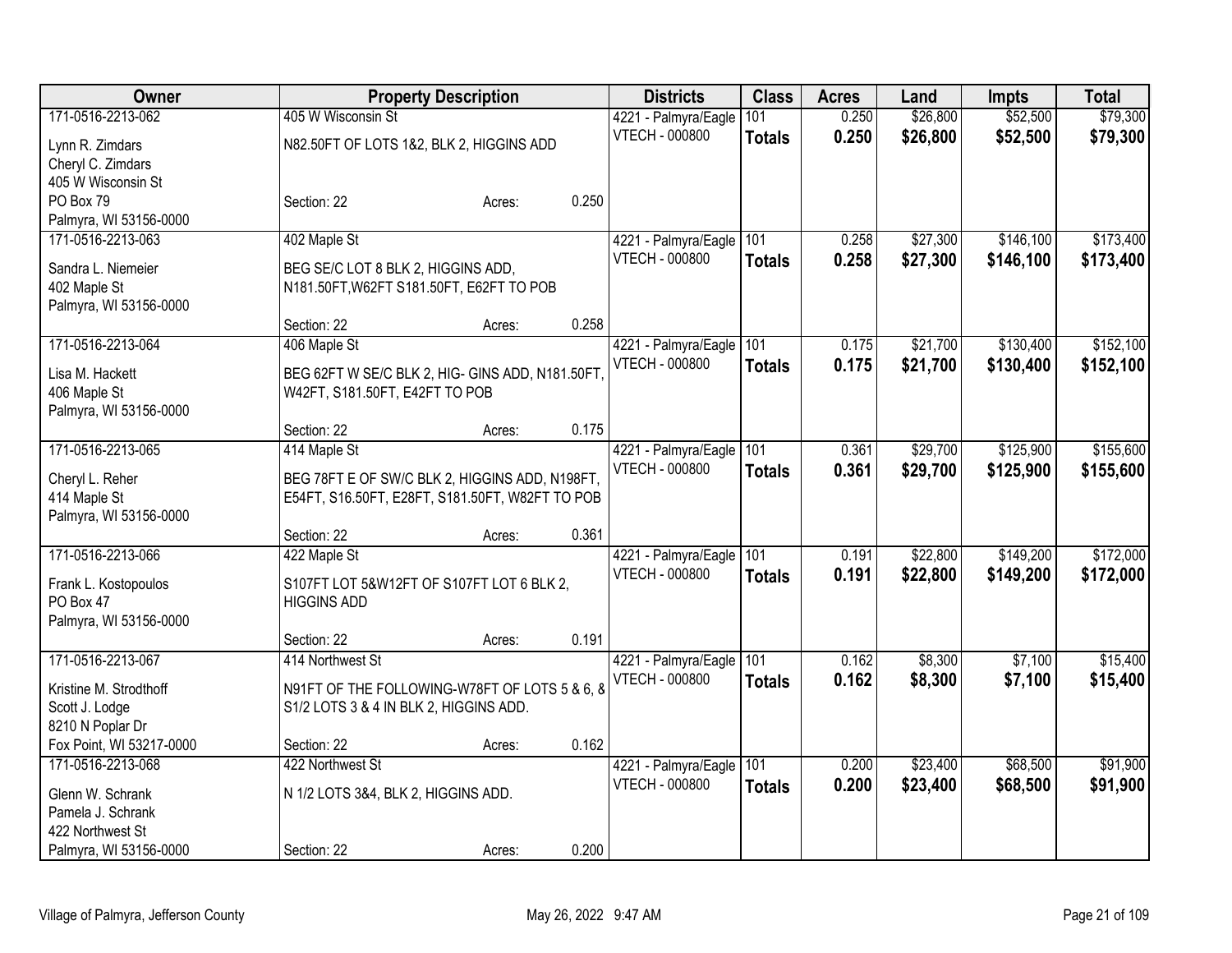| Owner                            | <b>Property Description</b>                       |        |       | <b>Districts</b>      | <b>Class</b>  | <b>Acres</b> | Land     | <b>Impts</b> | <b>Total</b> |
|----------------------------------|---------------------------------------------------|--------|-------|-----------------------|---------------|--------------|----------|--------------|--------------|
| 171-0516-2213-069                | 502 Northwest St                                  |        |       | 4221 - Palmyra/Eagle  | 101           | 0.200        | \$23,400 | \$123,700    | \$147,100    |
| Michael M. Fischer               | LOT 9, BLK 4, HIGGINS ADD                         |        |       | <b>VTECH - 000800</b> | <b>Totals</b> | 0.200        | \$23,400 | \$123,700    | \$147,100    |
| PO Box 27                        |                                                   |        |       |                       |               |              |          |              |              |
| Palmyra, WI 53156-0027           |                                                   |        |       |                       |               |              |          |              |              |
|                                  | Section: 22                                       | Acres: | 0.200 |                       |               |              |          |              |              |
| 171-0516-2213-070                | 412 W Wisconsin St                                |        |       | 4221 - Palmyra/Eagle  | 101           | 0.405        | \$29,700 | \$163,300    | \$193,000    |
| Christopher M. Wallace           | LOT 10&11, BLK 4, HIGGINS ADD                     |        |       | <b>VTECH - 000800</b> | <b>Totals</b> | 0.405        | \$29,700 | \$163,300    | \$193,000    |
| Stephanie C. Wallace             |                                                   |        |       |                       |               |              |          |              |              |
| 412 W Wisconsin St               |                                                   |        |       |                       |               |              |          |              |              |
| Palmyra, WI 53156-0000           | Section: 22                                       | Acres: | 0.405 |                       |               |              |          |              |              |
| 171-0516-2213-071                | 509 N Second St                                   |        |       | 4221 - Palmyra/Eagle  | 101           | 0.295        | \$29,300 | \$94,900     | \$124,200    |
| Roy J. Jackson Jr                | LOT 1, BLK 4, HIGGINS ADD                         |        |       | <b>VTECH - 000800</b> | <b>Totals</b> | 0.295        | \$29,300 | \$94,900     | \$124,200    |
| Theresa L. Jackson               |                                                   |        |       |                       |               |              |          |              |              |
| 509 N Second St                  |                                                   |        |       |                       |               |              |          |              |              |
| Palmyra, WI 53156-0000           | Section: 22                                       | Acres: | 0.295 |                       |               |              |          |              |              |
| 171-0516-2213-072                | 511 N Second St                                   |        |       | 4221 - Palmyra/Eagle  | 101           | 0.200        | \$23,400 | \$108,200    | \$131,600    |
| Lakeland Property Management LLC | LOT 2, BLK 4, HIGGINS ADD                         |        |       | <b>VTECH - 000800</b> | <b>Totals</b> | 0.200        | \$23,400 | \$108,200    | \$131,600    |
| W312 S9003 Moccasin Tr           |                                                   |        |       |                       |               |              |          |              |              |
| Mukwonago, WI 53149-0000         |                                                   |        |       |                       |               |              |          |              |              |
|                                  | Section: 22                                       | Acres: | 0.200 |                       |               |              |          |              |              |
| 171-0516-2213-073                | 523 N Second St                                   |        |       | 4221 - Palmyra/Eagle  | 101           | 0.200        | \$23,400 | \$125,600    | \$149,000    |
| Lyle R. Berglin                  | LOT 3, BLK 4, HIGGINS ADD                         |        |       | <b>VTECH - 000800</b> | <b>Totals</b> | 0.200        | \$23,400 | \$125,600    | \$149,000    |
| 523 N Second St                  |                                                   |        |       |                       |               |              |          |              |              |
| Palmyra, WI 53156-0000           |                                                   |        |       |                       |               |              |          |              |              |
|                                  | Section: 22                                       | Acres: | 0.200 |                       |               |              |          |              |              |
| 171-0516-2213-074                | 603 N Second St                                   |        |       | 4221 - Palmyra/Eagle  | 101           | 0.537        | \$30,000 | \$77,300     | \$107,300    |
| <b>Wallace Trust</b>             | LOTS 4&5 EX NWLY 4FT LOT 5, ALSO BEG SELY/C       |        |       | <b>VTECH - 000800</b> | <b>Totals</b> | 0.537        | \$30,000 | \$77,300     | \$107,300    |
| 603 N Second St                  | LOT 6, SWLY 7 FT, W37.58FT, S TO SW/C LOT 8, E TO |        |       |                       |               |              |          |              |              |
| Palmyra, WI 53156-0000           | SE/C SD LOT, NWLY ON NELY/L SD LOT TO POB, BLI    |        |       |                       |               |              |          |              |              |
|                                  | Section: 22                                       | Acres: | 0.537 |                       |               |              |          |              |              |
| 171-0516-2213-075                | 615 N Second St                                   |        |       | 4221 - Palmyra/Eagle  | 101           | 0.368        | \$29,700 | \$127,000    | \$156,700    |
| William R. Holcomb               | LOTS 6&7, EX SELY 4FT LOT 6, ALSO BEG SLY/C LOT   |        |       | <b>VTECH - 000800</b> | <b>Totals</b> | 0.368        | \$29,700 | \$127,000    | \$156,700    |
| Cynthia J. Holcomb               | 6, SWLY 7 FT, W37.58FT TO SW/C LOT 8, N TO NLY/C  |        |       |                       |               |              |          |              |              |
| 615 N Second St                  | SD LOT, SELY ON NELY /L SD LOT TO POB. BLK 4      |        |       |                       |               |              |          |              |              |
| Palmyra, WI 53156-0000           | Section: 22                                       | Acres: | 0.368 |                       |               |              |          |              |              |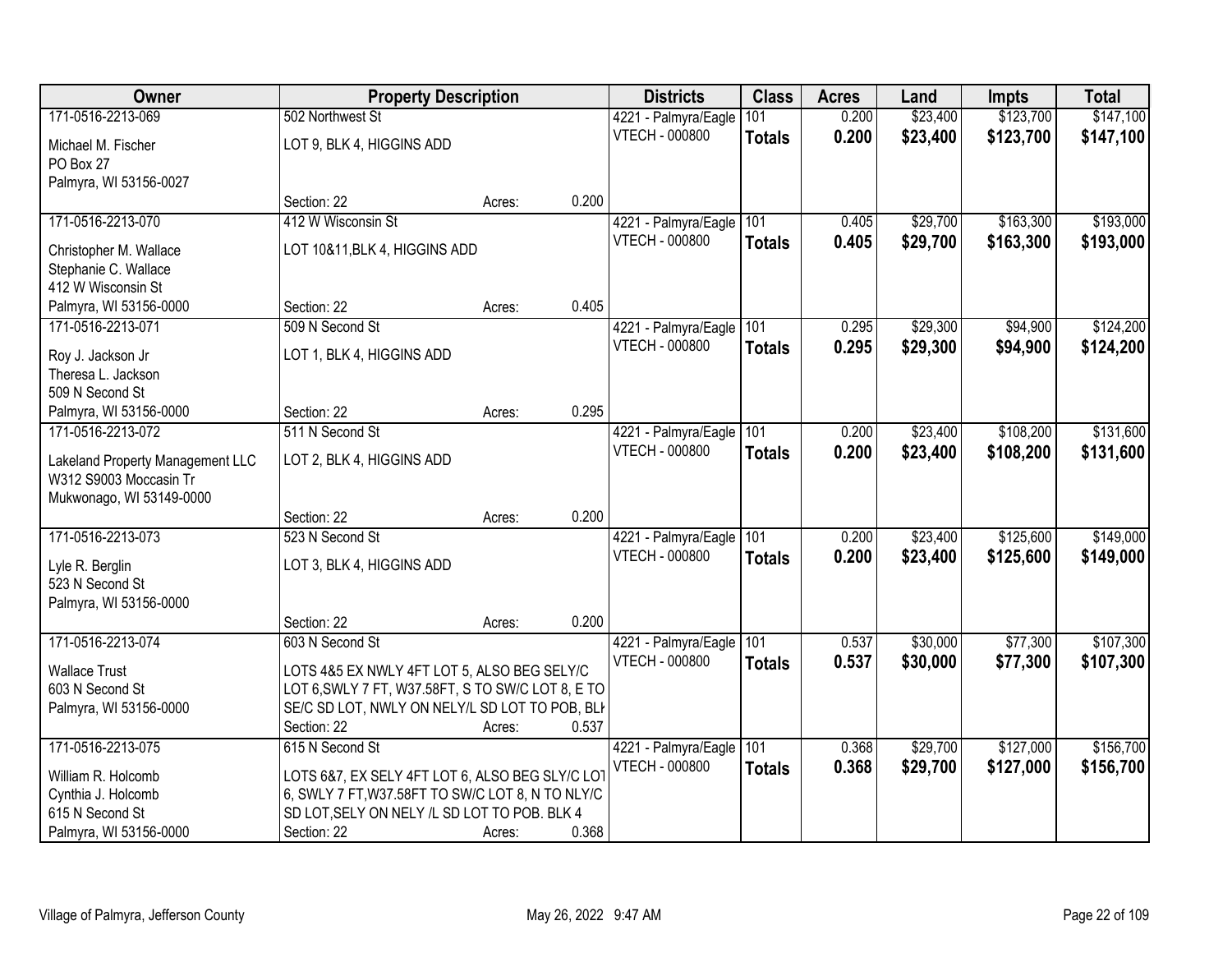| Owner                     | <b>Property Description</b>                      |        |       | <b>Districts</b>      | <b>Class</b>  | <b>Acres</b> | Land     | <b>Impts</b> | <b>Total</b> |
|---------------------------|--------------------------------------------------|--------|-------|-----------------------|---------------|--------------|----------|--------------|--------------|
| 171-0516-2213-076         | 631 Northwest St                                 |        |       | 4221 - Palmyra/Eagle  | 101           | 0.413        | \$29,800 | \$117,000    | \$146,800    |
| Donald Michael Merriner   | LOT 4, CSM 2650-10-90, DOC 892987.               |        |       | <b>VTECH - 000800</b> | <b>Totals</b> | 0.413        | \$29,800 | \$117,000    | \$146,800    |
| 631 Northwest St          |                                                  |        |       |                       |               |              |          |              |              |
| PO Box 286                |                                                  |        |       |                       |               |              |          |              |              |
| Palmyra, WI 53156-0000    | Section: 22                                      | Acres: | 0.413 |                       |               |              |          |              |              |
| 171-0516-2213-077         | 623 Northwest St                                 |        |       | 4221 - Palmyra/Eagle  | 101           | 0.219        | \$24,700 | \$74,500     | \$99,200     |
| David Sattler             | LOT 3, BLK 1, HIGGINS ADD                        |        |       | <b>VTECH - 000800</b> | <b>Totals</b> | 0.219        | \$24,700 | \$74,500     | \$99,200     |
| Christina Powley-Sattler  |                                                  |        |       |                       |               |              |          |              |              |
| 623 Northwest St          |                                                  |        |       |                       |               |              |          |              |              |
| Palmyra, WI 53156-0000    | Section: 22                                      | Acres: | 0.219 |                       |               |              |          |              |              |
| 171-0516-2213-078         | 615 Northwest St                                 |        |       | 4221 - Palmyra/Eagle  | 101           | 0.300        | \$29,400 | \$120,900    | \$150,300    |
| Virginia Blaedow Le et al | LOT 4, BLK 1, HIGGINS ADD. S1/2 LOT 8, BLK 5, RM |        |       | <b>VTECH - 000800</b> | <b>Totals</b> | 0.300        | \$29,400 | \$120,900    | \$150,300    |
| 615 Northwest St          | <b>ERRICSON ADD</b>                              |        |       |                       |               |              |          |              |              |
| Palmyra, WI 53156-0000    |                                                  |        |       |                       |               |              |          |              |              |
|                           | Section: 22                                      | Acres: | 0.300 |                       |               |              |          |              |              |
| 171-0516-2213-079         | 609 Northwest St                                 |        |       | 4221 - Palmyra/Eagle  | 101           | 0.201        | \$23,400 | \$130,000    | \$153,400    |
| Harry J. Ward             | LOT 5, BLK 1, EX S6FT, HIGGINS ADD.              |        |       | <b>VTECH - 000800</b> | <b>Totals</b> | 0.201        | \$23,400 | \$130,000    | \$153,400    |
| Mary Lou Ward             |                                                  |        |       |                       |               |              |          |              |              |
| 609 Northwest St          |                                                  |        |       |                       |               |              |          |              |              |
| Palmyra, WI 53156-0000    | Section: 22                                      | Acres: | 0.201 |                       |               |              |          |              |              |
| 171-0516-2213-080         | 511 Northwest St                                 |        |       | 4221 - Palmyra/Eagle  | 101           | 0.224        | \$25,000 | \$104,400    | \$129,400    |
| Alex Schmid               |                                                  |        |       | <b>VTECH - 000800</b> | <b>Totals</b> | 0.224        | \$25,000 | \$104,400    | \$129,400    |
| 511 Northwest St          | LOT 7, BLK 1, HIGGINS ADD.                       |        |       |                       |               |              |          |              |              |
| Palmyra, WI 53156-0000    |                                                  |        |       |                       |               |              |          |              |              |
|                           | Section: 22                                      | Acres: | 0.224 |                       |               |              |          |              |              |
| 171-0516-2213-081         | 503 Northwest St                                 |        |       | 4221 - Palmyra/Eagle  | 101           | 0.225        | \$25,100 | \$123,400    | \$148,500    |
| Michael J Swenson Trust   | LOT 8, BLK 1, HIGGINS ADD                        |        |       | <b>VTECH - 000800</b> | <b>Totals</b> | 0.225        | \$25,100 | \$123,400    | \$148,500    |
| Eve M Swenson Trust       |                                                  |        |       |                       |               |              |          |              |              |
| N4762 Indian Point Rd     |                                                  |        |       |                       |               |              |          |              |              |
| Sullivan, WI 53178-0000   | Section: 22                                      | Acres: | 0.225 |                       |               |              |          |              |              |
| 171-0516-2213-082         | 423 Northwest St                                 |        |       | 4221 - Palmyra/Eagle  | 101           | 0.228        | \$25,300 | \$93,400     | \$118,700    |
| Hector M. Villarreal      | LOT 10 BLK 1, HIGGINS ADD.                       |        |       | <b>VTECH - 000800</b> | <b>Totals</b> | 0.228        | \$25,300 | \$93,400     | \$118,700    |
| Blanca H. Villarreal      |                                                  |        |       |                       |               |              |          |              |              |
| 423 Northwest St          |                                                  |        |       |                       |               |              |          |              |              |
| Palmyra, WI 53156-0000    | Section: 22                                      | Acres: | 0.228 |                       |               |              |          |              |              |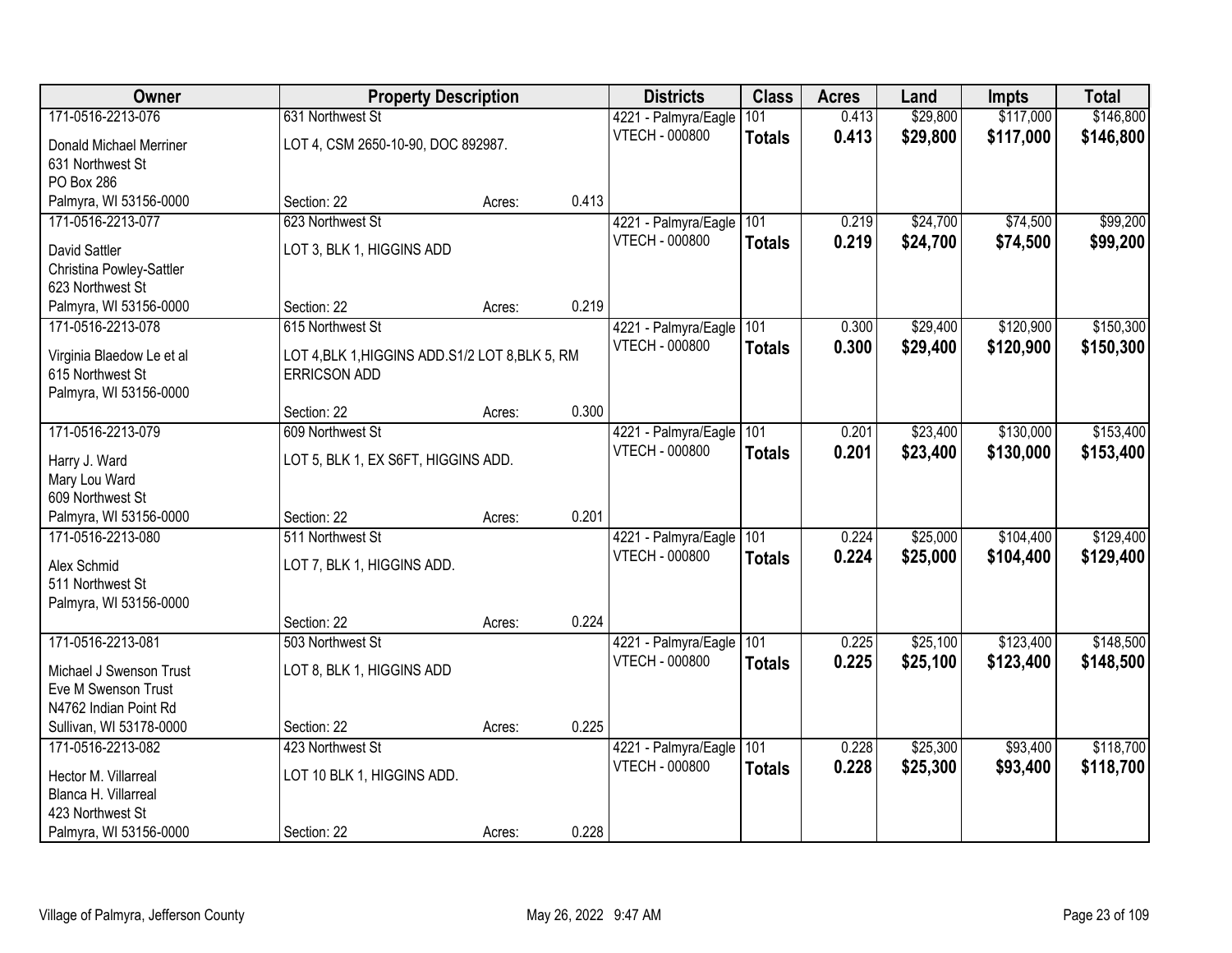| Owner                                  |                                                  | <b>Property Description</b> |       | <b>Districts</b>      | <b>Class</b>  | <b>Acres</b> | Land     | <b>Impts</b> | <b>Total</b> |
|----------------------------------------|--------------------------------------------------|-----------------------------|-------|-----------------------|---------------|--------------|----------|--------------|--------------|
| 171-0516-2213-083                      | 417 Northwest St                                 |                             |       | 4221 - Palmyra/Eagle  | 101           | 0.229        | \$25,300 | \$138,000    | \$163,300    |
| Dawn L. Mathews                        | LOT 11, BLK 1, HIGGINS ADD.                      |                             |       | <b>VTECH - 000800</b> | <b>Totals</b> | 0.229        | \$25,300 | \$138,000    | \$163,300    |
| 417 Northwest St                       |                                                  |                             |       |                       |               |              |          |              |              |
| Palmyra, WI 53156-0000                 |                                                  |                             |       |                       |               |              |          |              |              |
|                                        | Section: 22                                      | Acres:                      | 0.229 |                       |               |              |          |              |              |
| 171-0516-2213-084                      | 405 Northwest St                                 |                             |       | 4221 - Palmyra/Eagle  | 101           | 0.463        | \$29,800 | \$113,900    | \$143,700    |
|                                        | LOT 12&13, BLK 1, HIGGINS ADD                    |                             |       | <b>VTECH - 000800</b> | <b>Totals</b> | 0.463        | \$29,800 | \$113,900    | \$143,700    |
| Kenneth P. Dooley II<br>Jodi L. Dooley |                                                  |                             |       |                       |               |              |          |              |              |
| 405 Northwest St                       |                                                  |                             |       |                       |               |              |          |              |              |
| Palmyra, WI 53156-0000                 | Section: 22                                      | Acres:                      | 0.463 |                       |               |              |          |              |              |
| 171-0516-2213-085                      | 213 E Wisconsin St                               |                             |       | 4221 - Palmyra/Eagle  | 101           | 0.400        | \$29,700 | \$114,100    | \$143,800    |
|                                        |                                                  |                             |       | <b>VTECH - 000800</b> | <b>Totals</b> | 0.400        | \$29,700 | \$114,100    | \$143,800    |
| <b>Blake Vick</b>                      | LOTS 7&8 BLK 13, HIGGINS ADD                     |                             |       |                       |               |              |          |              |              |
| 213 E Wisconsin St                     |                                                  |                             |       |                       |               |              |          |              |              |
| Palmyra, WI 53156-0000                 |                                                  |                             |       |                       |               |              |          |              |              |
|                                        | Section: 22                                      | Acres:                      | 0.400 |                       |               |              |          |              |              |
| 171-0516-2213-086                      | <b>Wisconsin St</b>                              |                             |       | 4221 - Palmyra/Eagle  | 101           | 0.468        | \$29,800 | \$0          | \$29,800     |
| Nancy J. Campbell                      | LOT 9&10, BLK 13, HIGGINS ADD ALSO S1/2 OF ADJ   |                             |       | <b>VTECH - 000800</b> | <b>Totals</b> | 0.468        | \$29,800 | \$0          | \$29,800     |
| 1530 Pb Ln #c4726                      | VAC NORTH ST. EX BEG NW/C LOT 10 N33FT W33FT     |                             |       |                       |               |              |          |              |              |
| Wichita Falls, TX 76302-0000           | S33FT, E33FT TO POB.                             |                             |       |                       |               |              |          |              |              |
|                                        | Section: 22                                      | Acres:                      | 0.468 |                       |               |              |          |              |              |
| 171-0516-2213-087                      | 117 Little St                                    |                             |       | 4221 - Palmyra/Eagle  | 101           | 0.202        | \$23,500 | \$129,300    | \$152,800    |
| Danny S. Stillwagon                    | LOT 6, BLK 13, HIGGINS ADD.                      |                             |       | <b>VTECH - 000800</b> | <b>Totals</b> | 0.202        | \$23,500 | \$129,300    | \$152,800    |
| Liane K. Stillwagon                    |                                                  |                             |       |                       |               |              |          |              |              |
| 117 Little St                          |                                                  |                             |       |                       |               |              |          |              |              |
| Palmyra, WI 53156-0000                 | Section: 22                                      | Acres:                      | 0.202 |                       |               |              |          |              |              |
| 171-0516-2213-089                      | 204 Jefferson St                                 |                             |       | 4221 - Palmyra/Eagle  | 101           | 0.365        | \$29,700 | \$120,900    | \$150,600    |
|                                        |                                                  |                             |       | <b>VTECH - 000800</b> | <b>Totals</b> | 0.365        | \$29,700 | \$120,900    | \$150,600    |
| Timothy A. Thayer                      | LOTS 3 & 4, BLK 13, HIGGINS ADD.                 |                             |       |                       |               |              |          |              |              |
| 204 Jefferson St                       |                                                  |                             |       |                       |               |              |          |              |              |
| Palmyra, WI 53156-0000                 |                                                  |                             |       |                       |               |              |          |              |              |
|                                        | Section: 22                                      | Acres:                      | 0.365 |                       |               |              |          |              |              |
| 171-0516-2213-090                      | 120 E Wisconsin St                               |                             |       | 4221 - Palmyra/Eagle  | 101           | 0.200        | \$23,400 | \$92,900     | \$116,300    |
| Thomas B. Earle                        | BEG 305.25FT N OF SE/C BLK 11, N84DG49'W         |                             |       | <b>VTECH - 000800</b> | <b>Totals</b> | 0.200        | \$23,400 | \$92,900     | \$116,300    |
| Theresa R. Earle                       | 46.50FT, S26DG30'W 104.10FT, S54DG27'E 114.10FT, |                             |       |                       |               |              |          |              |              |
| 120 E Wisconsin St                     | N155.25FT TO POB.                                |                             |       |                       |               |              |          |              |              |
| Palmyra, WI 53156-0000                 | Section: 22                                      | Acres:                      | 0.200 |                       |               |              |          |              |              |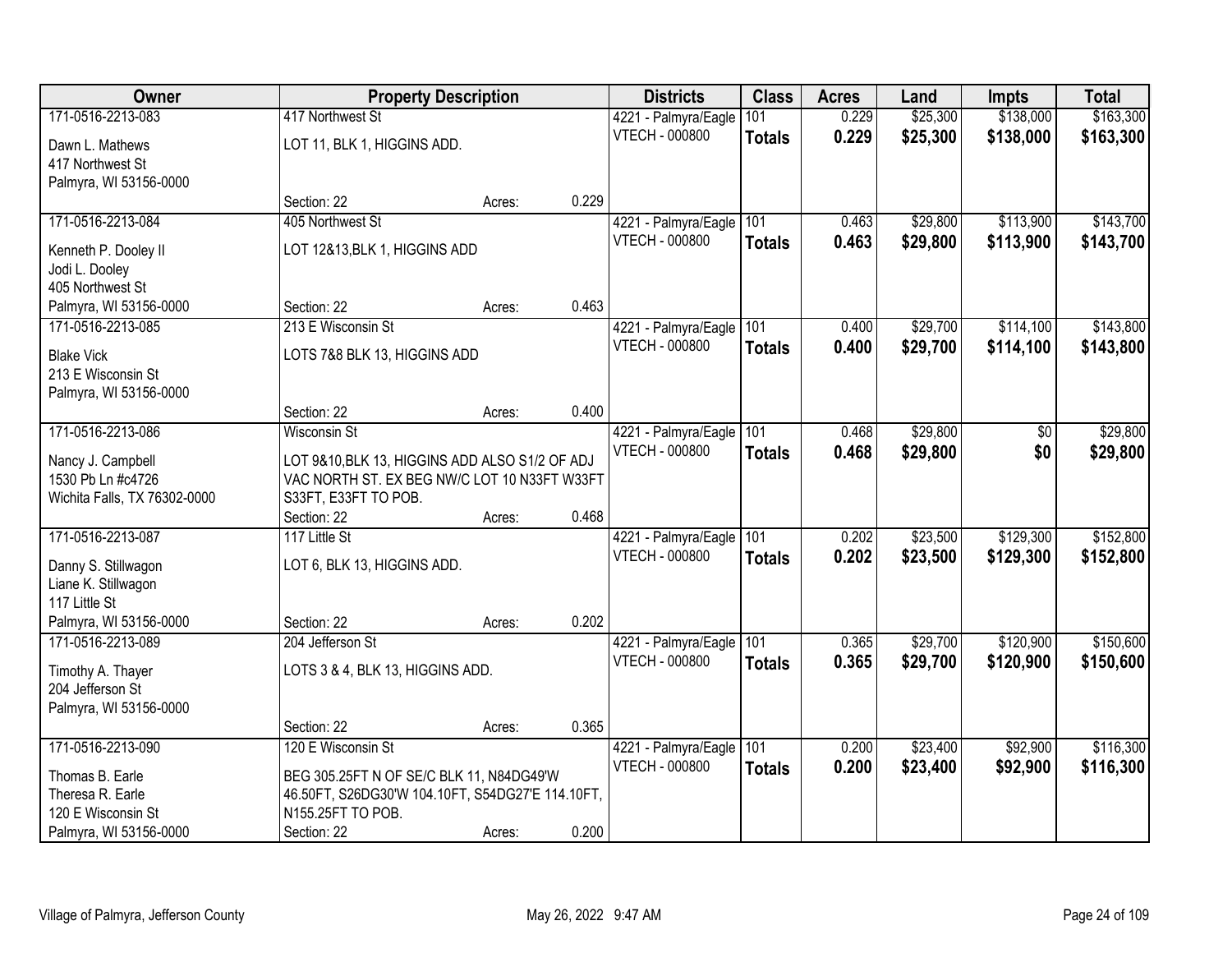| Owner                  | <b>Property Description</b>                      |        | <b>Districts</b>         | <b>Class</b>  | <b>Acres</b> | Land        | <b>Impts</b>    | <b>Total</b>    |
|------------------------|--------------------------------------------------|--------|--------------------------|---------------|--------------|-------------|-----------------|-----------------|
| 171-0516-2213-091      | 605 Northwest St                                 |        | 4221 - Palmyra/Eagle     | 101           | 0.244        | \$26,400    | \$85,600        | \$112,000       |
| Lauren S. Calderon     | LOT 6 & S6FT LOT 5, BLK 1 HIGGINS ADD.           |        | VTECH - 000800           | <b>Totals</b> | 0.244        | \$26,400    | \$85,600        | \$112,000       |
| Shawn L. Calderon      |                                                  |        |                          |               |              |             |                 |                 |
| 605 Northwest St       |                                                  |        |                          |               |              |             |                 |                 |
| Palmyra, WI 53156-0000 | Section: 22                                      | Acres: | 0.244                    |               |              |             |                 |                 |
| 171-0516-2213-092      | 567 N First St                                   |        | 4221 - Palmyra/Eagle     | 101           | 0.200        | \$23,400    | \$149,900       | \$173,300       |
|                        |                                                  |        | <b>VTECH - 000800</b>    | <b>Totals</b> | 0.200        | \$23,400    | \$149,900       | \$173,300       |
| Joanne R Jensen Trust  | LOT 2, CSM 3923-19-16.                           |        |                          |               |              |             |                 |                 |
| 567 N First St         |                                                  |        |                          |               |              |             |                 |                 |
| Palmyra, WI 53156-0000 |                                                  |        |                          |               |              |             |                 |                 |
|                        | Section: 22                                      | Acres: | 0.200                    |               |              |             |                 |                 |
| 171-0516-2214-000      | 408 E Main St                                    |        | 4221 - Palmyra/Eagle 101 |               | 1.260        | \$33,300    | \$108,300       | \$141,600       |
| David P. Turner        | BEG 33FT S NE/C SE1/4 NE1/4, S71DG46'E 17.4FT, S |        | <b>VTECH - 000800</b>    | <b>Totals</b> | 1.260        | \$33,300    | \$108,300       | \$141,600       |
| PO Box 31              | TO C/L STH 59, S74DG21'W120FT, N TO              |        |                          |               |              |             |                 |                 |
| Palmyra, WI 53156-0000 | 1/8/L,S71DG46'E121.60FT-POB                      |        |                          |               |              |             |                 |                 |
|                        | Section: 22                                      | Acres: | 1.260                    |               |              |             |                 |                 |
| 171-0516-2214-001      | 400 E Main St                                    |        | 4221 - Palmyra/Eagle     | 101           | 8.500        | \$89,100    | \$165,500       | \$254,600       |
| Rebecca A. Mcallister  | BEG 99FT W OF NE/C SE1/4 NE1 /4, S526.9FT,       |        | <b>VTECH - 000800</b>    | <b>Totals</b> | 8.500        | \$89,100    | \$165,500       | \$254,600       |
| 400 E Main St          | S74DG21'W 51.1 FT, N75DGW ON MILL RACE 280F T,   |        |                          |               |              |             |                 |                 |
| Palmyra, WI 53156-0000 | S29DG03'W 142FT, S87DG36'                        |        |                          |               |              |             |                 |                 |
|                        | Section: 22                                      | Acres: | 8.500                    |               |              |             |                 |                 |
| 171-0516-2214-002      | 330 Main St                                      |        | 4221 - Palmyra/Eagle     | 304           | 0.550        | \$0         | $\overline{50}$ | \$0             |
|                        |                                                  |        | <b>VTECH - 000800</b>    | <b>Totals</b> | 0.550        | \$0         | \$0             | \$0             |
| Village of Palmyra     | BEG INTERS MILL RD & MAIN ST N71DG17'E           |        |                          |               |              |             |                 |                 |
| 100 W Taft St          | 101.6FT, N65DG36'W 280FT, S38DGW 142FT TO C/L    |        |                          |               |              |             |                 |                 |
| Palmyra, WI 53156-0000 | MILL RD, S83DG31'E 252FT TO POB. SUBJ TO HWY.    |        |                          |               |              |             |                 |                 |
|                        | Section: 22                                      | Acres: | 0.550                    |               |              |             |                 |                 |
| 171-0516-2214-003      |                                                  |        | 4221 - Palmyra/Eagle 304 |               | 0.800        | $\sqrt{50}$ | $\overline{50}$ | $\sqrt{50}$     |
| Village Of Palmyra     | COM INTER NW/L MILL RD & NE/L 1ST ST, NELY       |        | VTECH - 000800           | <b>Totals</b> | 0.800        | \$0         | \$0             | \$0             |
| PO Box 380             | MILL RD 537.7 FT TO POB, N20DG15'W142.8FT,       |        |                          |               |              |             |                 |                 |
| Palmyra, WI 53156-0000 | N57DG26'E219.3FT, S31DGE 185 FT S67DG58'W        |        |                          |               |              |             |                 |                 |
|                        | Section: 22                                      | Acres: | 0.800                    |               |              |             |                 |                 |
| 171-0516-2214-004      | Mill Rd                                          |        | 4221 - Palmyra/Eagle     | 304           | 0.375        | \$0         | $\overline{50}$ | $\overline{50}$ |
| Village Of Palmyra     | BEG ON WASTE WEIR AT NW/C OL 11, NW134FT,        |        | VTECH - 000800           | <b>Totals</b> | 0.375        | \$0         | \$0             | \$0             |
| PO Box 380             | SW159FT, SE103 FT, NE ON NW/L OF OL 11, 122 FT   |        |                          |               |              |             |                 |                 |
| Palmyra, WI 53156-0000 | TO POB                                           |        |                          |               |              |             |                 |                 |
|                        | Section: 22                                      | Acres: | 0.375                    |               |              |             |                 |                 |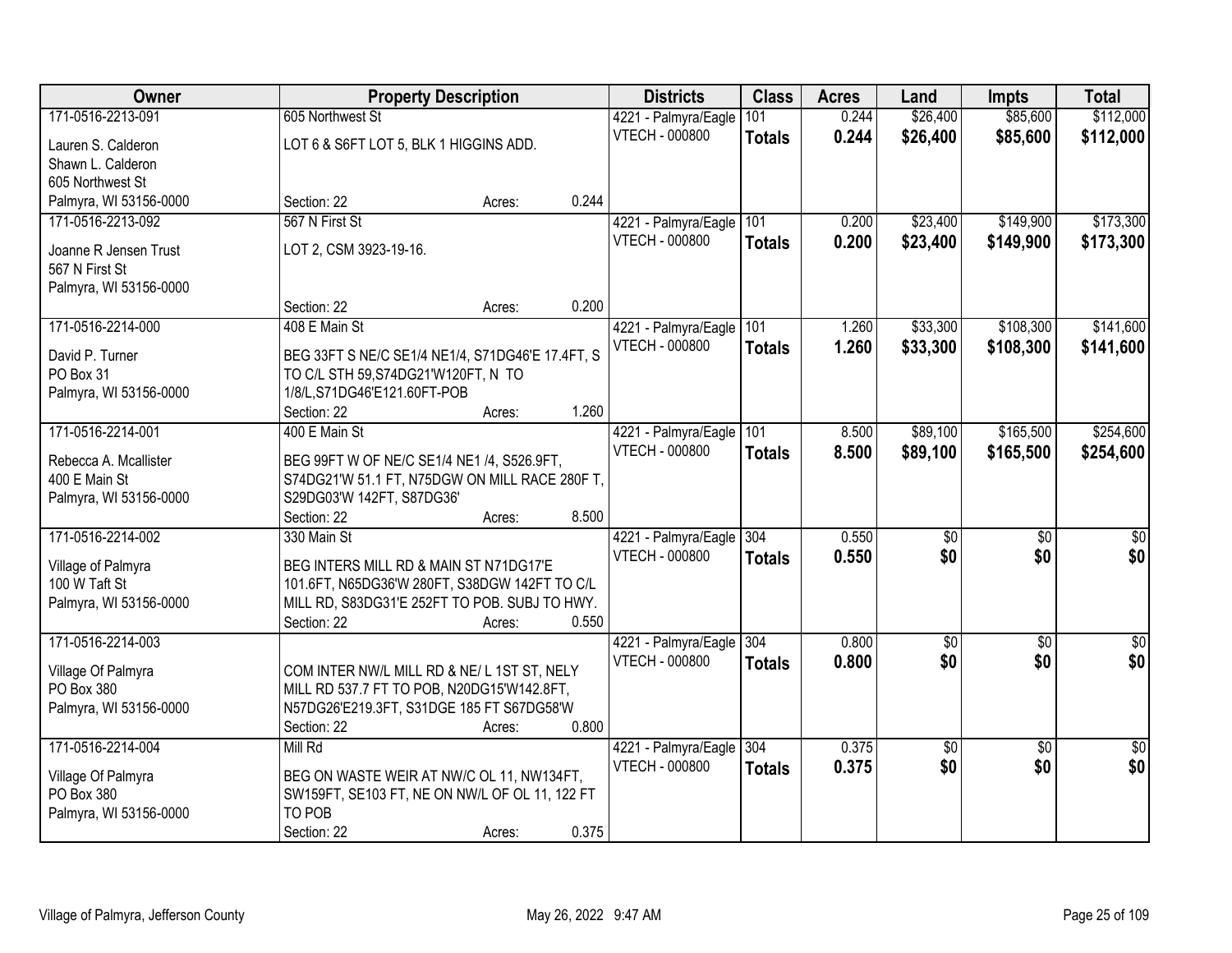| Owner                   | <b>Property Description</b>                     | <b>Districts</b>         | <b>Class</b>  | <b>Acres</b> | Land            | <b>Impts</b>    | <b>Total</b>    |
|-------------------------|-------------------------------------------------|--------------------------|---------------|--------------|-----------------|-----------------|-----------------|
| 171-0516-2214-005       |                                                 | 4221 - Palmyra/Eagle     | 304           | 0.339        | $\overline{50}$ | $\overline{50}$ | $\sqrt{30}$     |
| Village Of Palmyra      | COM NW/C SE1/4 NE1/4, S3DGE 594FT, S51DG30'E    | <b>VTECH - 000800</b>    | <b>Totals</b> | 0.339        | \$0             | \$0             | \$0             |
| Dpw                     | 178.2FT, N 54DG27'E 229.3FT TO POB. N54 DG27'E  |                          |               |              |                 |                 |                 |
| PO Box 380              | 170FT, N57DGW 105.60 FT, S54DG27'W 131.29FT,    |                          |               |              |                 |                 |                 |
| Palmyra, WI 53156-0000  | 0.339<br>Section: 22<br>Acres:                  |                          |               |              |                 |                 |                 |
| 171-0516-2214-006       | 303 Jefferson St                                | 4221 - Palmyra/Eagle     | 101           | 1.000        | \$14,000        | \$131,400       | \$145,400       |
|                         |                                                 | <b>VTECH - 000800</b>    |               | 1.000        | \$14,000        | \$131,400       |                 |
| Leanna Properties LLC   | BEG 190.08FT S&S63DG15'E196. 50FT FROM NW/C     |                          | <b>Totals</b> |              |                 |                 | \$145,400       |
| W1075 Hooper Rd         | SE1/4 NE1/4 S63DG15'E262FT, NE130FT TO CR NW    |                          |               |              |                 |                 |                 |
| Palmyra, WI 53156-0000  | ON CR ABT 150FT, S26DG 45'W235FT TO POB         |                          |               |              |                 |                 |                 |
|                         | 1.000<br>Section: 22<br>Acres:                  |                          |               |              |                 |                 |                 |
| 171-0516-2214-007       | 131 Jefferson St                                | 4221 - Palmyra/Eagle 304 |               | 2.850        | $\overline{50}$ | $\overline{50}$ | $\overline{30}$ |
|                         |                                                 | <b>VTECH - 000800</b>    | <b>Totals</b> | 2.850        | \$0             | \$0             | \$0             |
| Village Of Palmyra      | BEG 190.08FT S OF NW/C SE1/4 NE1/4, S403.92FT,  |                          |               |              |                 |                 |                 |
| Dpw Building            | SE178.20FT NE229.30FT, N35DG33'W 98.29FT        |                          |               |              |                 |                 |                 |
| PO Box 380              | N54DG27'E 155.89FT, NW - POB<br>2.850           |                          |               |              |                 |                 |                 |
| Palmyra, WI 53156-0000  | Section: 22<br>Acres:                           |                          |               |              |                 |                 |                 |
| 171-0516-2214-008       | 210 Mill Rd                                     | 4221 - Palmyra/Eagle     | 101           | 0.356        | \$29,700        | \$131,900       | \$161,600       |
| Michael R. Gutierrez    | LOT 2, CSM 4550-23-115, DOC 1147482             | <b>VTECH - 000800</b>    | <b>Totals</b> | 0.356        | \$29,700        | \$131,900       | \$161,600       |
| Jennifer L. Gutierrez   |                                                 |                          |               |              |                 |                 |                 |
| 210 Mill Rd             |                                                 |                          |               |              |                 |                 |                 |
| Palmyra, WI 53156-0000  | 0.356<br>Section: 22<br>Acres:                  |                          |               |              |                 |                 |                 |
| 171-0516-2214-009       | 123 Jefferson St                                | 4221 - Palmyra/Eagle     | 101           | 0.440        | \$29,800        | \$146,000       | \$175,800       |
|                         |                                                 | <b>VTECH - 000800</b>    | <b>Totals</b> | 0.440        | \$29,800        | \$146,000       | \$175,800       |
| Christopher J. Mueller  | COM NW/C SE1/4 NE1/4, S594FT TO POB, S51DG30'E  |                          |               |              |                 |                 |                 |
| PO Box 341              | 231.17FT, S37DG40'W 100FT, NWLY TO E/L CTH E,   |                          |               |              |                 |                 |                 |
| Palmyra, WI 53156-0000  | N130FT TO POB                                   |                          |               |              |                 |                 |                 |
|                         | 0.440<br>Section: 22<br>Acres:                  |                          |               |              |                 |                 |                 |
| 171-0516-2214-010       | 108 Mill Rd                                     | 4221 - Palmyra/Eagle     | 101           | 0.240        | \$26,100        | \$127,100       | \$153,200       |
| Michael Brook           | COM NW/C SE1/4 NE1/4, S 594 FT, S51DG30'E       | VTECH - 000800           | <b>Totals</b> | 0.240        | \$26,100        | \$127,100       | \$153,200       |
| Connie Brook            | 231.17FT, S37 DG40'W 67.93FT TO POB, S37 DG40'W |                          |               |              |                 |                 |                 |
| 108 Mill Rd             | 67.93FT, S51DG30'E TO MILL RD, NELY ON RD ABT   |                          |               |              |                 |                 |                 |
| Palmyra, WI 53156-0000  | 0.240<br>Section: 22<br>Acres:                  |                          |               |              |                 |                 |                 |
| 171-0516-2214-011       | 212 N First St                                  | 4221 - Palmyra/Eagle     | 101           | 0.413        | \$29,800        | \$123,900       | \$153,700       |
|                         |                                                 | <b>VTECH - 000800</b>    | <b>Totals</b> | 0.413        | \$29,800        | \$123,900       | \$153,700       |
| <b>Robert Buettner</b>  | LOT 3, CSM 5001-26-200, DOC 1210915.            |                          |               |              |                 |                 |                 |
| Denice Buettner         |                                                 |                          |               |              |                 |                 |                 |
| 784 Chief Kewaskum Pl   |                                                 |                          |               |              |                 |                 |                 |
| Kewaskum, WI 53040-0000 | 0.413<br>Section: 22<br>Acres:                  |                          |               |              |                 |                 |                 |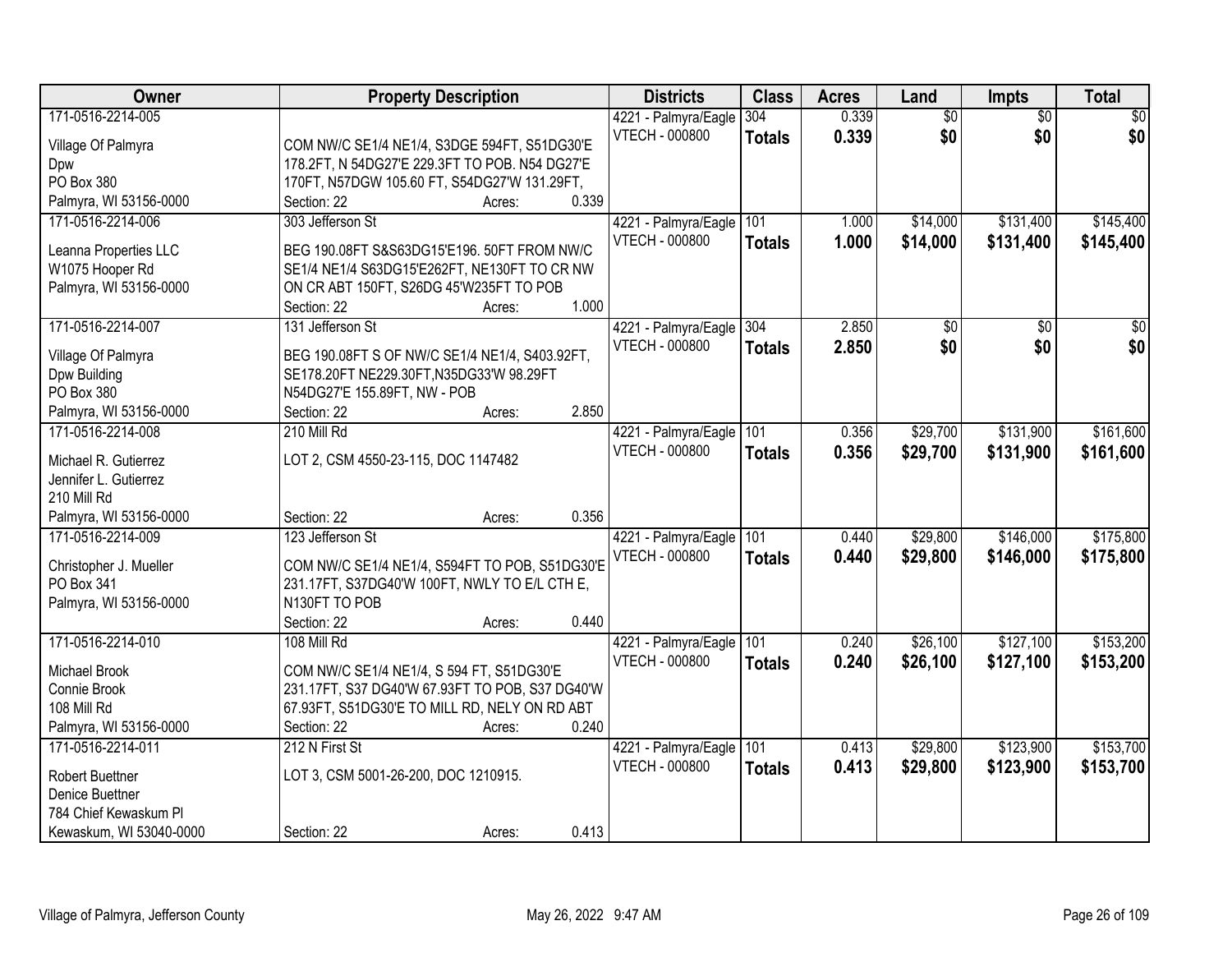| Owner                       |                                                | <b>Property Description</b> |       | <b>Districts</b>         | <b>Class</b>  | <b>Acres</b> | Land            | <b>Impts</b>    | <b>Total</b>    |
|-----------------------------|------------------------------------------------|-----------------------------|-------|--------------------------|---------------|--------------|-----------------|-----------------|-----------------|
| 171-0516-2214-012           | 103 Jefferson St                               |                             |       | 4221 - Palmyra/Eagle     | 304           | 0.300        | $\overline{60}$ | $\overline{50}$ | \$0             |
| Village Of Palmyra          | OL 13, VIL OUTLOT PLAT                         |                             |       | <b>VTECH - 000800</b>    | <b>Totals</b> | 0.300        | \$0             | \$0             | \$0             |
| <b>Village Hall</b>         |                                                |                             |       |                          |               |              |                 |                 |                 |
| PO Box 380                  |                                                |                             |       |                          |               |              |                 |                 |                 |
| Palmyra, WI 53156-0000      | Section: 22                                    | Acres:                      | 0.300 |                          |               |              |                 |                 |                 |
| 171-0516-2214-013           | 121 N First St                                 |                             |       | 4221 - Palmyra/Eagle     | 101           | 0.200        | \$23,400        | \$75,900        | \$99,300        |
| Dennis C. Bostwick          | LOT 8, BLK 1, ORIG. SUR 1843                   |                             |       | <b>VTECH - 000800</b>    | <b>Totals</b> | 0.200        | \$23,400        | \$75,900        | \$99,300        |
| Darlene K. Bostwick         |                                                |                             |       |                          |               |              |                 |                 |                 |
| PO Box 360                  |                                                |                             |       |                          |               |              |                 |                 |                 |
| Palmyra, WI 53156-0000      | Section: 22                                    | Acres:                      | 0.200 |                          |               |              |                 |                 |                 |
| 171-0516-2214-014           | 126 N First St                                 |                             |       | 4221 - Palmyra/Eagle 304 |               | 0.300        | $\overline{50}$ | \$0             | $\overline{30}$ |
|                             |                                                |                             |       | <b>VTECH - 000800</b>    | <b>Totals</b> | 0.300        | \$0             | \$0             | \$0             |
| Village Of Palmyra          | COM INTR NW/L E MAIN & NE/L 1ST ST, NW ON 1ST  |                             |       |                          |               |              |                 |                 |                 |
| Fire Hall                   | 264FT TO POB. NW132FT, NE99FT, SE132 FT,       |                             |       |                          |               |              |                 |                 |                 |
| PO Box 380                  | SW99FT TO POB.                                 |                             |       |                          |               |              |                 |                 |                 |
| Palmyra, WI 53156-0000      | Section: 22                                    | Acres:                      | 0.300 |                          |               |              |                 |                 |                 |
| 171-0516-2214-015           | 120 N First St                                 |                             |       | 4221 - Palmyra/Eagle     | 102           | 0.150        | \$15,200        | \$9,200         | \$24,400        |
| Hank Fai Yee                | COM INTR NW/L E MAIN ST & NE /L 1ST ST,        |                             |       | <b>VTECH - 000800</b>    | <b>Totals</b> | 0.150        | \$15,200        | \$9,200         | \$24,400        |
| Qi Ping Yee                 | NW198FT TO POB. NW66FT, NE99FT, SE66FT, SW99   |                             |       |                          |               |              |                 |                 |                 |
| PO Box 208                  | FT TO POB.                                     |                             |       |                          |               |              |                 |                 |                 |
| Palmyra, WI 53156-0000      | Section: 22                                    | Acres:                      | 0.150 |                          |               |              |                 |                 |                 |
| 171-0516-2214-016           | 102 E Main St                                  |                             |       | 4221 - Palmyra/Eagle     | 102           | 0.450        | \$52,600        | \$950,700       | \$1,003,300     |
| Hank Fai Yee                | BEG INTR NW/L E MAIN ST & NE /L 1ST ST,        |                             |       | <b>VTECH - 000800</b>    | <b>Totals</b> | 0.450        | \$52,600        | \$950,700       | \$1,003,300     |
| Qi Ping Yee                 | NW198FT, NE99FT, SE198FT, SW99FT TO POB        |                             |       |                          |               |              |                 |                 |                 |
| PO Box 208                  |                                                |                             |       |                          |               |              |                 |                 |                 |
| Palmyra, WI 53156-0000      | Section: 22                                    | Acres:                      | 0.450 |                          |               |              |                 |                 |                 |
| 171-0516-2214-017           | 104 E Main St                                  |                             |       | 4221 - Palmyra/Eagle 102 |               | 0.490        | \$48,400        | \$246,100       | \$294,500       |
|                             |                                                |                             |       | <b>VTECH - 000800</b>    | <b>Totals</b> | 0.490        | \$48,400        | \$246,100       | \$294,500       |
| Garlock, Steve & Melissa    | BEG 99FT NE OF NE/L 1ST ST, ON NW/L MAIN ST,   |                             |       |                          |               |              |                 |                 |                 |
| d.b.a. Palmyra Car Wash LLC | NE99FT NW 216FT, SW99FT, SE216FT TO POB.       |                             |       |                          |               |              |                 |                 |                 |
| 837 W Main St               |                                                |                             | 0.490 |                          |               |              |                 |                 |                 |
| Palmyra, WI 53156-0000      | Section: 22                                    | Acres:                      |       |                          |               |              |                 |                 |                 |
| 171-0516-2214-018           | 115 Mill Rd                                    |                             |       | 4221 - Palmyra/Eagle     | 101           | 0.409        | \$29,700        | \$151,300       | \$181,000       |
| Christina Kyler             | BEG 99FT NE & 216FT NW OF NE /L 1ST ST ON NW/L |                             |       | <b>VTECH - 000800</b>    | <b>Totals</b> | 0.409        | \$29,700        | \$151,300       | \$181,000       |
| Christopher A. Lathrop      | MAIN ST, NE99FT, NW180FT, SW99FT, SE 180FT TO  |                             |       |                          |               |              |                 |                 |                 |
| 115 Mill Rd                 | POB                                            |                             |       |                          |               |              |                 |                 |                 |
| Palmyra, WI 53156-0000      | Section: 22                                    | Acres:                      | 0.409 |                          |               |              |                 |                 |                 |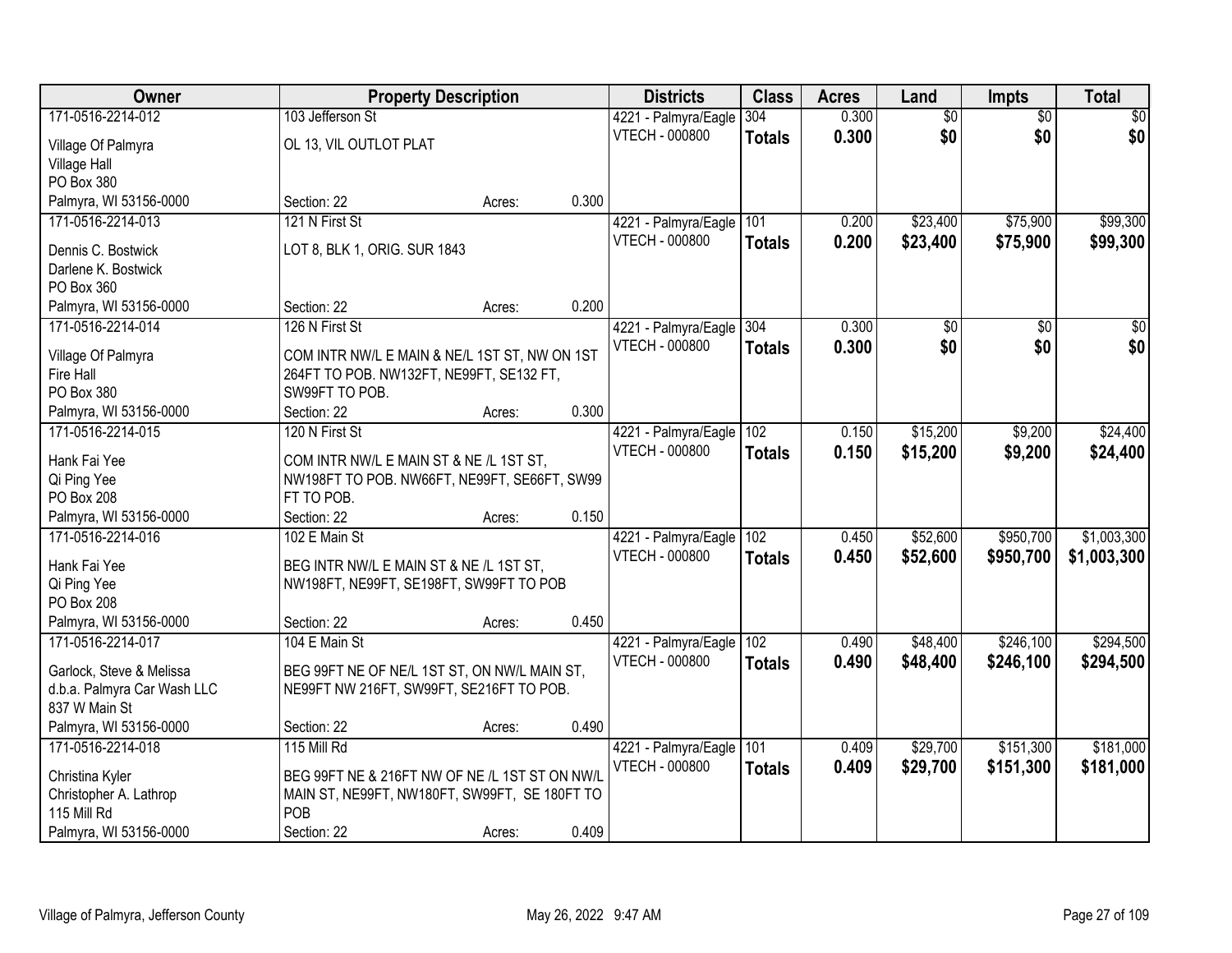| Owner                                 |                                                 | <b>Property Description</b> |       | <b>Districts</b>                       | <b>Class</b><br><b>Acres</b> | Land           | <b>Impts</b>         | <b>Total</b>         |                        |
|---------------------------------------|-------------------------------------------------|-----------------------------|-------|----------------------------------------|------------------------------|----------------|----------------------|----------------------|------------------------|
| 171-0516-2214-019                     | 119 Mill Rd                                     |                             |       | 4221 - Palmyra/Eagle<br>VTECH - 000800 | 102<br><b>Totals</b>         | 0.890<br>0.890 | \$64,800<br>\$64,800 | \$97,100<br>\$97,100 | \$161,900<br>\$161,900 |
| Michael J. Rubingh                    | LOT 1, CSM 2781-11-9, DOC 909131. SUBJ TO DRWY  |                             |       |                                        |                              |                |                      |                      |                        |
| Colleen A. Ryan                       | ESMT IN DOC 1362345.                            |                             |       |                                        |                              |                |                      |                      |                        |
| PO Box 192                            |                                                 |                             |       |                                        |                              |                |                      |                      |                        |
| Palmyra, WI 53156-0000                | Section: 22                                     | Acres:                      | 0.890 |                                        |                              |                |                      |                      |                        |
| 171-0516-2214-020                     | 162 E Main St                                   |                             |       | 4221 - Palmyra/Eagle                   | 102                          | 3.390          | \$79,000             | \$835,200            | \$914,200              |
| Akash Real Estate Inc                 | OL 10, VIL OL PLAT, ALSO TRI LOT E OF SD OL BND |                             |       | <b>VTECH - 000800</b>                  | <b>Totals</b>                | 3.390          | \$79,000             | \$835,200            | \$914,200              |
| 16225 Cumberland Trl                  | BY MAIN ST, MILL ST & STH 59.350-207            |                             |       |                                        |                              |                |                      |                      |                        |
| Brookfield, WI 53005-0000             |                                                 |                             |       |                                        |                              |                |                      |                      |                        |
|                                       | Section: 22                                     | Acres:                      | 3.390 |                                        |                              |                |                      |                      |                        |
| 171-0516-2214-021                     | 110 Anemone Ave                                 |                             |       | Lake Mgmt 288020                       | 304                          | 1.150          | \$0                  | \$0                  | \$0                    |
| Village Of Palmyra                    | LOTS 83&84, SPRING LAKE PARK                    |                             |       | 4221 - Palmyra/Eagle   Totals          |                              | 1.150          | \$0                  | \$0                  | \$0                    |
| Beach House                           |                                                 |                             |       | <b>VTECH - 000800</b>                  |                              |                |                      |                      |                        |
| PO Box 380                            |                                                 |                             |       |                                        |                              |                |                      |                      |                        |
| Palmyra, WI 53156-0000                | Section: 22                                     | Acres:                      | 1.150 |                                        |                              |                |                      |                      |                        |
| 171-0516-2214-022                     | 109 Anemone Ave                                 |                             |       | 4221 - Palmyra/Eagle                   | 101                          | 0.199          | \$23,300             | \$34,000             | \$57,300               |
|                                       |                                                 |                             |       | <b>VTECH - 000800</b>                  | <b>Totals</b>                | 0.199          | \$23,300             | \$34,000             | \$57,300               |
| Dirk R. Bealhen                       | LOT 12, MECHANICS BLK. ALSO ADJ VAC ST          |                             |       |                                        |                              |                |                      |                      |                        |
| PO Box 7<br>Whitewater, WI 53190-0000 |                                                 |                             |       |                                        |                              |                |                      |                      |                        |
|                                       | Section: 22                                     | Acres:                      | 0.199 |                                        |                              |                |                      |                      |                        |
| 171-0516-2214-023                     | 209 E Main St                                   |                             |       | 4221 - Palmyra/Eagle 101               |                              | 0.400          | \$29,700             | \$118,000            | \$147,700              |
|                                       |                                                 |                             |       | <b>VTECH - 000800</b>                  | Totals                       | 0.400          | \$29,700             | \$118,000            | \$147,700              |
| Gregory R. Schultz                    | LOTS 8 & 9, MECHANICS BLK. ALSO ADJ VAC ST.     |                             |       |                                        |                              |                |                      |                      |                        |
| Deborah A. Mccarty                    |                                                 |                             |       |                                        |                              |                |                      |                      |                        |
| PO Box 175                            |                                                 |                             |       |                                        |                              |                |                      |                      |                        |
| Palmyra, WI 53156-0000                | Section: 22                                     | Acres:                      | 0.400 |                                        |                              |                |                      |                      |                        |
| 171-0516-2214-024                     | 201 E Main St                                   |                             |       | 4221 - Palmyra/Eagle                   | 102                          | 0.400          | \$33,100             | \$202,600            | \$235,700              |
| Agenten LLC                           | LOTS 4 & 5, MECHANICS BLK. ALSO ADJ VAC ST.     |                             |       | VTECH - 000800                         | <b>Totals</b>                | 0.400          | \$33,100             | \$202,600            | \$235,700              |
| 405 Century Oak Dr                    |                                                 |                             |       |                                        |                              |                |                      |                      |                        |
| Waukesha, WI 53188-0000               |                                                 |                             |       |                                        |                              |                |                      |                      |                        |
|                                       | Section: 22                                     | Acres:                      | 0.400 |                                        |                              |                |                      |                      |                        |
| 171-0516-2214-025                     | 127 E Main St                                   |                             |       | 4221 - Palmyra/Eagle                   | 101                          | 0.394          | \$29,700             | \$121,000            | \$150,700              |
| John Kinjerski Trust                  | BEG NW/C LOT 1, MECHANICS BLK, SE185FT,         |                             |       | VTECH - 000800                         | <b>Totals</b>                | 0.394          | \$29,700             | \$121,000            | \$150,700              |
| Sally Kinjerski Trust                 | SW93FT, NW185 FT, NE93FT TO POB                 |                             |       |                                        |                              |                |                      |                      |                        |
| 127 E Main St                         |                                                 |                             |       |                                        |                              |                |                      |                      |                        |
| Palmyra, WI 53156-0000                | Section: 22                                     | Acres:                      | 0.394 |                                        |                              |                |                      |                      |                        |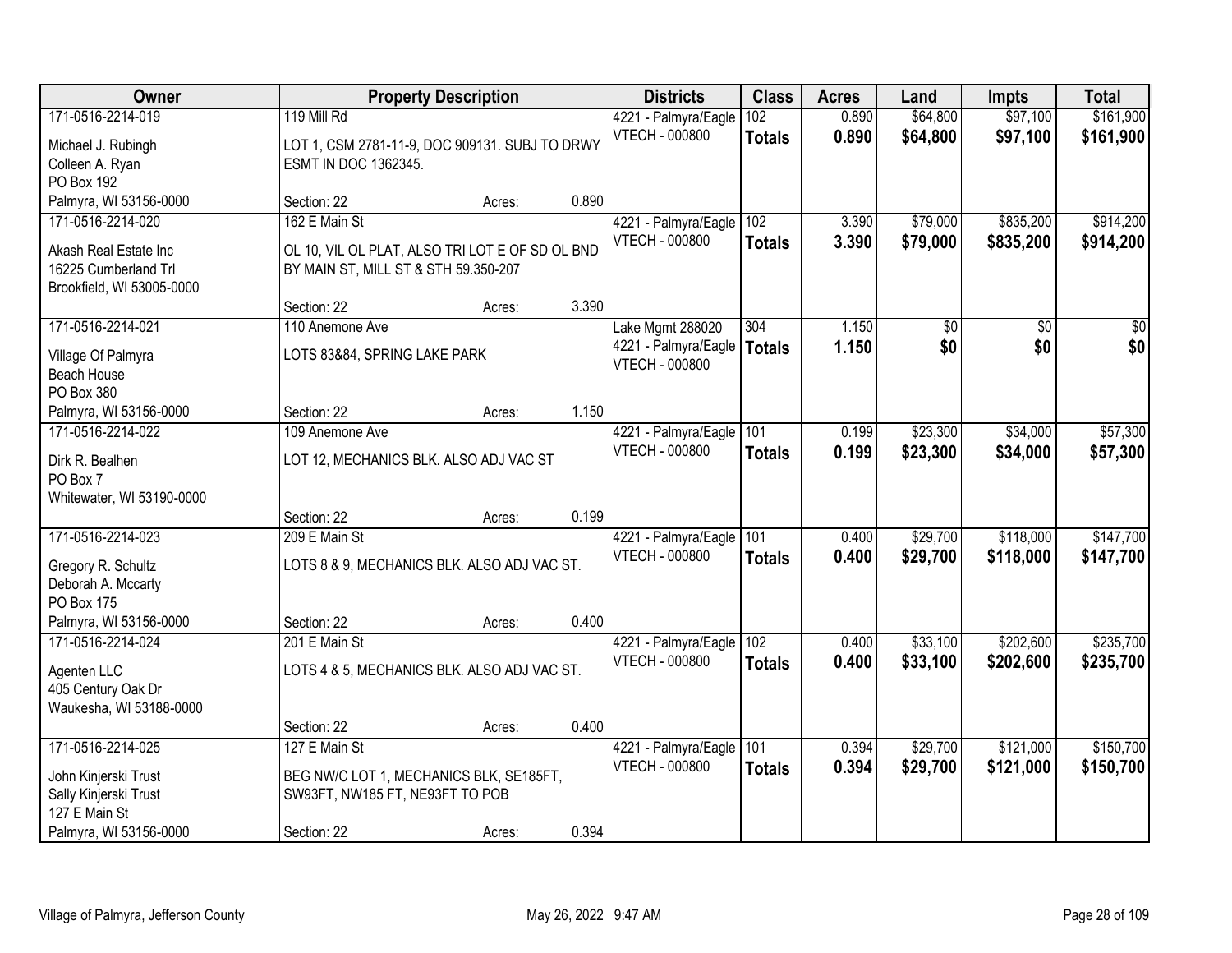| Owner                            |                                               | <b>Property Description</b>                  |       | <b>Districts</b>      | <b>Class</b>  | <b>Acres</b> | Land     | <b>Impts</b>    | <b>Total</b> |
|----------------------------------|-----------------------------------------------|----------------------------------------------|-------|-----------------------|---------------|--------------|----------|-----------------|--------------|
| 171-0516-2214-026                | 304 Grove Ave                                 |                                              |       | 4221 - Palmyra/Eagle  | 101           | 0.374        | \$29,700 | \$103,100       | \$132,800    |
| James L. Mcveigh                 | LOT 2, BLK 1, SUNSET HILLS                    |                                              |       | <b>VTECH - 000800</b> | <b>Totals</b> | 0.374        | \$29,700 | \$103,100       | \$132,800    |
| Linda L. Mcveigh                 |                                               |                                              |       |                       |               |              |          |                 |              |
| 304 Grove Ave                    |                                               |                                              |       |                       |               |              |          |                 |              |
| Palmyra, WI 53156-0000           | Section: 22                                   | Acres:                                       | 0.374 |                       |               |              |          |                 |              |
| 171-0516-2214-027                | 314 Grove Ave                                 |                                              |       | 4221 - Palmyra/Eagle  | 101           | 0.319        | \$29,500 | \$101,500       | \$131,000    |
| <b>Tad Ruhinen</b>               | LOT 1, BLK 1, SUNSET HILLS                    |                                              |       | <b>VTECH - 000800</b> | <b>Totals</b> | 0.319        | \$29,500 | \$101,500       | \$131,000    |
| 314 Grove Ave                    |                                               |                                              |       |                       |               |              |          |                 |              |
| Palmyra, WI 53156-0000           |                                               |                                              |       |                       |               |              |          |                 |              |
|                                  | Section: 22                                   | Acres:                                       | 0.319 |                       |               |              |          |                 |              |
| 171-0516-2214-028                | 305 Anemone Ave                               |                                              |       | 4221 - Palmyra/Eagle  | 101           | 0.332        | \$29,600 | \$141,600       | \$171,200    |
| Brandon G. Egnarski              | LOT 1, BLK 2, SUNSET HILLS                    |                                              |       | VTECH - 000800        | <b>Totals</b> | 0.332        | \$29,600 | \$141,600       | \$171,200    |
| 305 Anemone Ave                  |                                               |                                              |       |                       |               |              |          |                 |              |
| Palmyra, WI 53156-0000           |                                               |                                              |       |                       |               |              |          |                 |              |
|                                  | Section: 22                                   | Acres:                                       | 0.332 |                       |               |              |          |                 |              |
| 171-0516-2214-029                | Main St                                       |                                              |       | 4221 - Palmyra/Eagle  | 102           | 0.900        | \$65,000 | \$0             | \$65,000     |
| <b>Becker Trust</b>              | LOT 2, CSM 2781-11-9, DOC 909131. ALSO DRWY   |                                              |       | <b>VTECH - 000800</b> | <b>Totals</b> | 0.900        | \$65,000 | \$0             | \$65,000     |
| N2730 Kutz Rd                    | ESMT IN DOC 1362345.                          |                                              |       |                       |               |              |          |                 |              |
| Fort Atkinson, WI 53538-0000     |                                               |                                              |       |                       |               |              |          |                 |              |
|                                  | Section: 22                                   | Acres:                                       | 0.900 |                       |               |              |          |                 |              |
| 171-0516-2214-030                | 124 Mill Rd                                   |                                              |       | 4221 - Palmyra/Eagle  | 101           | 0.240        | \$26,100 | \$94,000        | \$120,100    |
| Kelly Ann Telderer               | COM NW/C SE1/4 NE1/4, S594FT, S51DG30'E       |                                              |       | <b>VTECH - 000800</b> | <b>Totals</b> | 0.240        | \$26,100 | \$94,000        | \$120,100    |
| 124 Mill Rd                      | 231.17FT TO POB, S37DG40'W 67.93FT, S51DG30'E |                                              |       |                       |               |              |          |                 |              |
| Palmyra, WI 53156-0000           |                                               | TO MILL RD, NELY ABT 68FT, N51DG30'W TO POB. |       |                       |               |              |          |                 |              |
|                                  | Section: 22                                   | Acres:                                       | 0.240 |                       |               |              |          |                 |              |
| 171-0516-2214-031                | 160 Mill Rd                                   |                                              |       | 4221 - Palmyra/Eagle  | 101           | 0.436        | \$29,800 | \$159,000       | \$188,800    |
|                                  |                                               |                                              |       | <b>VTECH - 000800</b> | <b>Totals</b> | 0.436        | \$29,800 | \$159,000       | \$188,800    |
| Eric J. Cianciolo<br>160 Mill Rd | LOT 1, CSM 4550-23-115, DOC 1147482.          |                                              |       |                       |               |              |          |                 |              |
| Palmyra, WI 53156-0000           |                                               |                                              |       |                       |               |              |          |                 |              |
|                                  | Section: 22                                   | Acres:                                       | 0.436 |                       |               |              |          |                 |              |
| 171-0516-2214-032                | 212 Mill Rd                                   |                                              |       | 4221 - Palmyra/Eagle  | 101           | 0.263        | \$27,700 | $\overline{50}$ | \$27,700     |
|                                  |                                               |                                              |       | VTECH - 000800        | <b>Totals</b> | 0.263        | \$27,700 | \$0             | \$27,700     |
| Louie Brenning<br>Sue Brenning   | LOT 3, CSM 4550-23-115, DOC 1147482.          |                                              |       |                       |               |              |          |                 |              |
| PO Box 178                       |                                               |                                              |       |                       |               |              |          |                 |              |
| Palmyra, WI 53156-0000           | Section: 22                                   | Acres:                                       | 0.263 |                       |               |              |          |                 |              |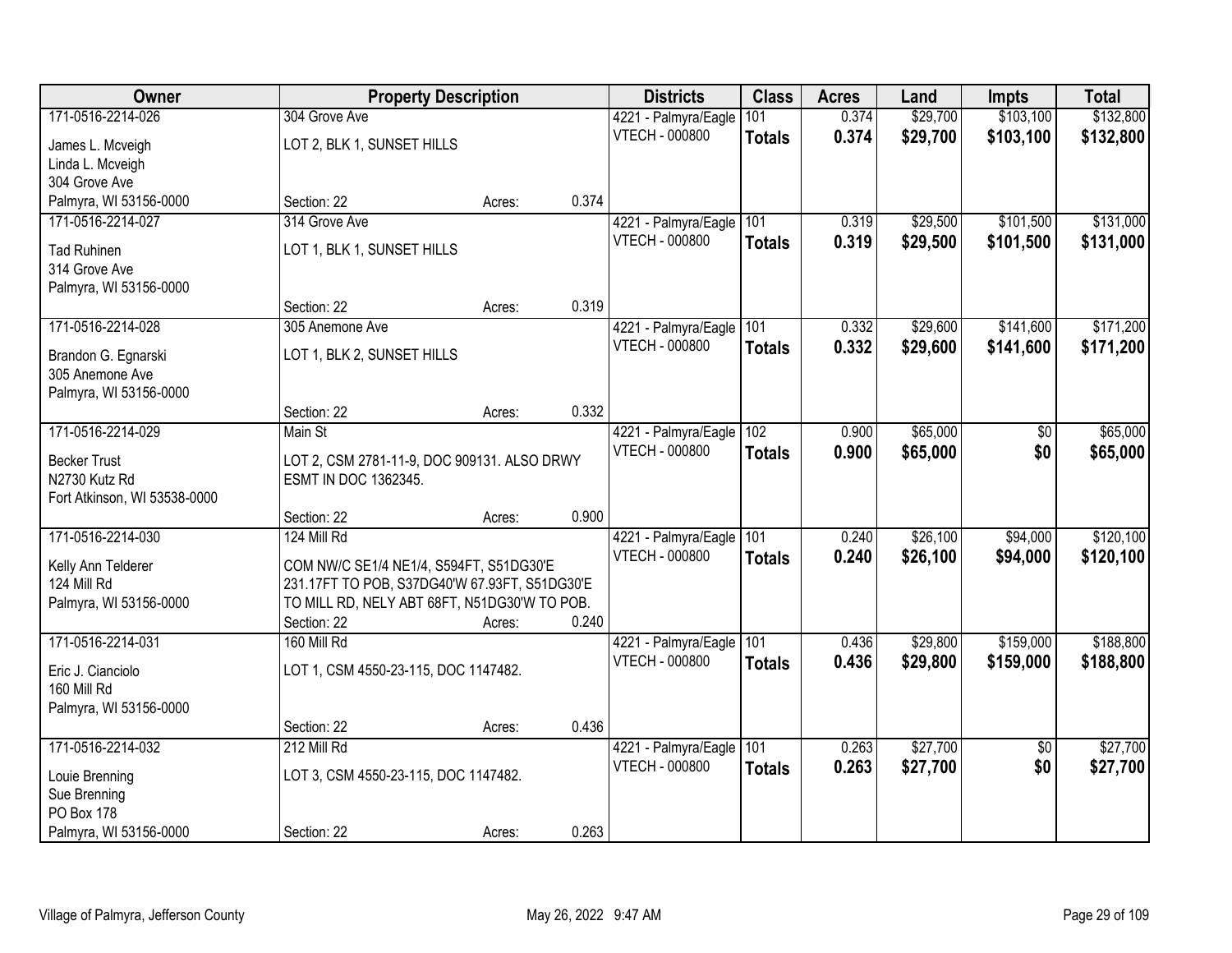| Owner                    | <b>Property Description</b>                     |        |        | <b>Districts</b>         | <b>Class</b>  | <b>Acres</b> | Land            | <b>Impts</b>    | <b>Total</b>    |
|--------------------------|-------------------------------------------------|--------|--------|--------------------------|---------------|--------------|-----------------|-----------------|-----------------|
| 171-0516-2214-033        | <b>First St</b>                                 |        |        | 4221 - Palmyra/Eagle     | 101           | 0.199        | \$23,300        | $\overline{50}$ | \$23,300        |
| Robert Buettner          | LOT 1, CSM 5001-26-200, DOC 1210915.            |        |        | <b>VTECH - 000800</b>    | <b>Totals</b> | 0.199        | \$23,300        | \$0             | \$23,300        |
| Denice Buettner          |                                                 |        |        |                          |               |              |                 |                 |                 |
| 784 Chief Kewaskum Pl    |                                                 |        |        |                          |               |              |                 |                 |                 |
| Kewaskum, WI 53040-0000  | Section: 22                                     | Acres: | 0.199  |                          |               |              |                 |                 |                 |
| 171-0516-2214-034        | 104 Mill Rd                                     |        |        | 4221 - Palmyra/Eagle     | 101           | 0.229        | \$25,300        | \$140,700       | \$166,000       |
|                          |                                                 |        |        | <b>VTECH - 000800</b>    | <b>Totals</b> | 0.229        | \$25,300        | \$140,700       | \$166,000       |
| Raymond G. Koscak        | LOT 2, CSM 5001-26-200, DOC 1210915.            |        |        |                          |               |              |                 |                 |                 |
| Meghan J. Koscak         |                                                 |        |        |                          |               |              |                 |                 |                 |
| 104 Mill Rd              |                                                 |        |        |                          |               |              |                 |                 |                 |
| Palmyra, WI 53156-0000   | Section: 22                                     | Acres: | 0.229  |                          |               |              |                 |                 |                 |
| 171-0516-2221-000        | State Highway 135                               |        |        | 4221 - Palmyra/Eagle 304 |               | 2.527        | \$0             | \$0             | $\overline{30}$ |
| Town of Palmyra          | LOT 1, CSM 5761-32-284, DOC 1377707.            |        |        | <b>VTECH - 000800</b>    | <b>Totals</b> | 2.527        | \$0             | \$0             | \$0             |
| PO Box 519               |                                                 |        |        |                          |               |              |                 |                 |                 |
| Palmyra, WI 53156-0000   |                                                 |        |        |                          |               |              |                 |                 |                 |
|                          | Section: 22                                     | Acres: | 2.527  |                          |               |              |                 |                 |                 |
| 171-0516-2221-001        | 1145 State Highway 106                          |        |        | 4221 - Palmyra/Eagle     | 304           | 4.310        | \$0             | $\sqrt[6]{3}$   | $\sqrt{50}$     |
|                          |                                                 |        |        | <b>VTECH - 000800</b>    | <b>Totals</b> | 4.310        | \$0             | \$0             | \$0             |
| <b>Catholic Cemetery</b> | BEG ABT 174FT E NW/C NE1/4 NW1/4 S561FT,        |        |        |                          |               |              |                 |                 |                 |
| Otto E Schierer Trust    | E594FT TO HGY NW ON HY 775.5FT TO SEC/L, W      |        |        |                          |               |              |                 |                 |                 |
| 919 W Main St            | 57.75FT TO POB.                                 |        |        |                          |               |              |                 |                 |                 |
| Palmyra, WI 53156-0000   | Section: 22                                     | Acres: | 4.310  |                          |               |              |                 |                 |                 |
| 171-0516-2221-002        | W1125 State Highway 106                         |        |        | 4221 - Palmyra/Eagle     | 304           | 18.670       | $\overline{50}$ | $\overline{30}$ | $\overline{50}$ |
| Town of Palmyra          | COM NW S/C, S1655FT, E1287.5 FT, N325FT TO POB, |        |        | VTECH - 000800           | <b>Totals</b> | 18.670       | \$0             | \$0             | \$0             |
| Airport                  | E1317.5FT TO N/S S/L, N56FT, NW ALG C/L STH 135 |        |        |                          |               |              |                 |                 |                 |
| W1125 State Rd 106       | 909FT, W577FT, N568FT, W174FT, S1330FT-POB. EX  |        |        |                          |               |              |                 |                 |                 |
| Palmyra, WI 53156-0000   | Section: 22                                     | Acres: | 18.670 |                          |               |              |                 |                 |                 |
| 171-0516-2221-003        | 810 N First St                                  |        |        | 4221 - Palmyra/Eagle     | 101           | 0.190        | \$23,800        | \$112,900       | \$136,700       |
| Raymond A. Benavides     | BEG N02DG30'W 192FT FR NW/C HIGGINS ADD,        |        |        | <b>VTECH - 000800</b>    | <b>Totals</b> | 0.190        | \$23,800        | \$112,900       | \$136,700       |
| Destiny M. Kraus         | N02DG30'W 60FT, S54DG35'W 171FT, S44DG29'E      |        |        |                          |               |              |                 |                 |                 |
| 810 N First St           | 60FT, N50DG10'E TO POB.                         |        |        |                          |               |              |                 |                 |                 |
| Palmyra, WI 53156-0000   | Section: 22                                     | Acres: | 0.190  |                          |               |              |                 |                 |                 |
| 171-0516-2221-004        | 800 N First St                                  |        |        | 4221 - Palmyra/Eagle     | 101           | 0.228        | \$22,700        | \$86,900        | \$109,600       |
|                          |                                                 |        |        | <b>VTECH - 000800</b>    | <b>Totals</b> | 0.228        | \$22,700        | \$86,900        | \$109,600       |
| Patricia Hoff            | BEG 1FT S NW/C HIGGINS ADD, N2DG30'W 193FT,     |        |        |                          |               |              |                 |                 |                 |
| Kathleen A. Weiss        | S50DG10'W 129.5FT, S44DG29'E 154FT-POB          |        |        |                          |               |              |                 |                 |                 |
| 506 N First St           |                                                 |        |        |                          |               |              |                 |                 |                 |
| Palmyra, WI 53156-0000   | Section: 22                                     | Acres: | 0.228  |                          |               |              |                 |                 |                 |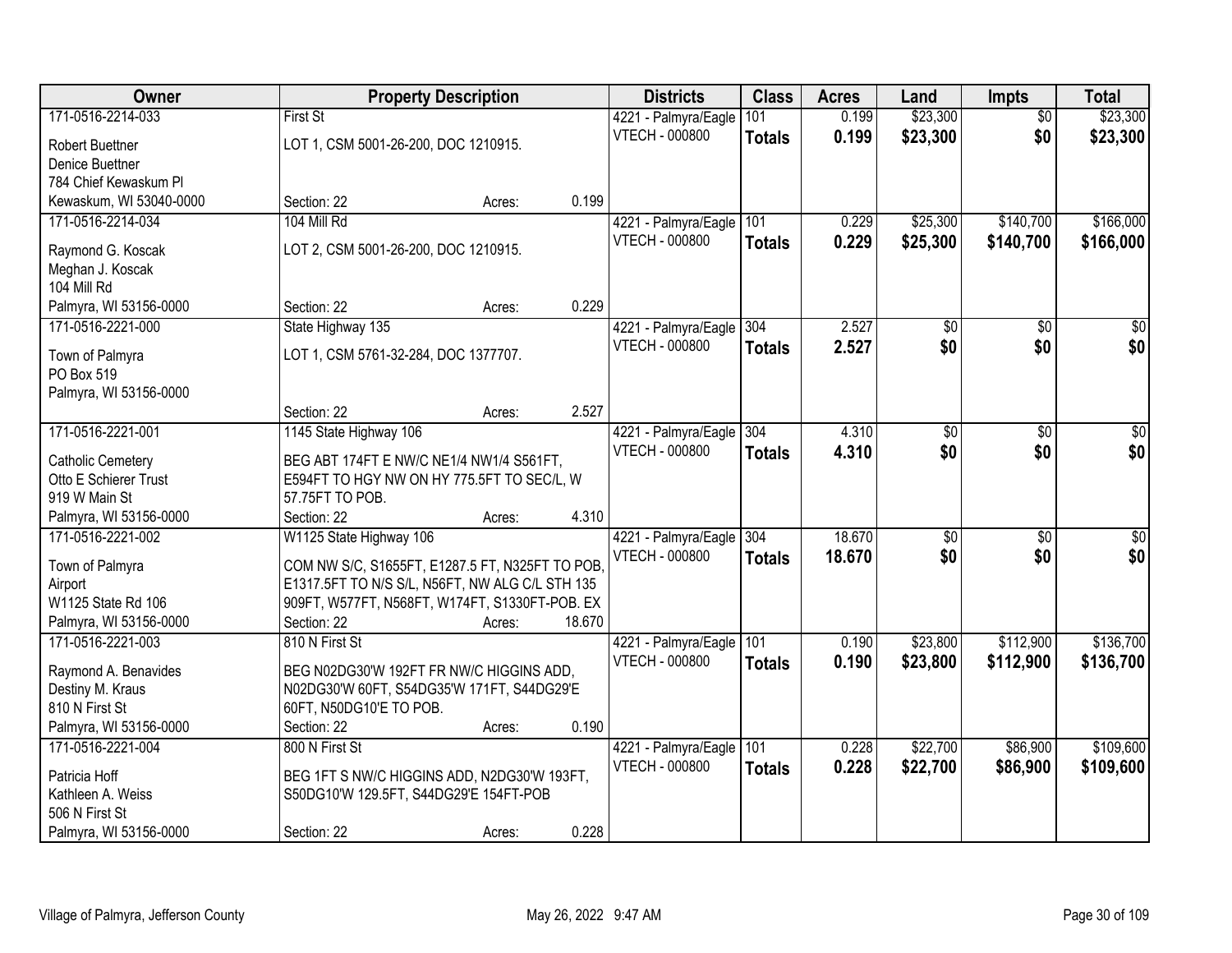| Owner                                     | <b>Property Description</b>                   |        |        | <b>Districts</b>      | <b>Class</b>  | <b>Acres</b> | Land     | <b>Impts</b>    | <b>Total</b>    |
|-------------------------------------------|-----------------------------------------------|--------|--------|-----------------------|---------------|--------------|----------|-----------------|-----------------|
| 171-0516-2221-005                         |                                               |        |        | 4221 - Palmyra/Eagle  | 104           | 8.212        | \$1,800  | $\overline{50}$ | \$1,800         |
| Jon C Gallun Trust                        | LOT 2, CSM 5761-32-284, DOC 1377707.          |        |        | VTECH - 000800        | <b>15M</b>    | 4.000        | \$5,000  | \$0             | \$5,000         |
| Renee M Gallun Trust                      |                                               |        |        |                       | <b>Totals</b> | 12.212       | \$6,800  | \$0             | \$6,800         |
| N1391 County Rd E                         |                                               |        |        |                       |               |              |          |                 |                 |
| Palmyra, WI 53156-0000                    | Section: 22                                   | Acres: | 12.212 |                       |               |              |          |                 |                 |
| 171-0516-2222-000                         | W1125 State Highway 106                       |        |        | 4221 - Palmyra/Eagle  | 304           | 49.100       | \$0      | $\overline{50}$ | \$0             |
| Town of Palmyra                           | BEG NW/S/C, S 1655FT, E 1287.5FT, N 1655FT, W |        |        | <b>VTECH - 000800</b> | <b>Totals</b> | 49.100       | \$0      | \$0             | \$0             |
| Airport                                   | 1287.5 FT TO POB.                             |        |        |                       |               |              |          |                 |                 |
| W1125 State Rd 106                        |                                               |        |        |                       |               |              |          |                 |                 |
| Palmyra, WI 53156-0000                    | Section: 22                                   | Acres: | 49.100 |                       |               |              |          |                 |                 |
| 171-0516-2223-000                         | 906 Maple St                                  |        |        | 4221 - Palmyra/Eagle  | 101           | 2.000        | \$40,000 | \$55,700        | \$95,700        |
|                                           | LOT 1, CSM 3029-12-183.                       |        |        | <b>VTECH - 000800</b> | <b>Totals</b> | 2.000        | \$40,000 | \$55,700        | \$95,700        |
| George R. Krueger<br>Patricia L. Krueger  |                                               |        |        |                       |               |              |          |                 |                 |
| 906 Maple St                              |                                               |        |        |                       |               |              |          |                 |                 |
| Palmyra, WI 53156                         | Section: 22                                   | Acres: | 2.000  |                       |               |              |          |                 |                 |
| 171-0516-2223-019                         | 1105 Royal Lee Dr                             |        |        | 4221 - Palmyra/Eagle  | 103           | 3.257        | \$0      | \$0             | \$0             |
|                                           |                                               |        |        | <b>VTECH - 000800</b> | <b>Totals</b> | 3.257        | \$0      | \$0             | \$0             |
| <b>Standard Process Inc</b><br>PO Box 904 | LOT 1, CSM 3173-13-203.                       |        |        |                       |               |              |          |                 |                 |
| Palmyra, WI 53156-0000                    |                                               |        |        |                       |               |              |          |                 |                 |
|                                           | Section: 22                                   | Acres: | 3.257  |                       |               |              |          |                 |                 |
| 171-0516-2223-020                         | 1000 Royal Lee Dr                             |        |        | 4221 - Palmyra/Eagle  | 103           | 3.041        | \$0      | $\overline{50}$ | \$0             |
|                                           |                                               |        |        | <b>VTECH - 000800</b> | <b>Totals</b> | 3.041        | \$0      | \$0             | \$0             |
| <b>Standard Process Inc</b>               | LOT 2, CSM 3173-13-203.                       |        |        |                       |               |              |          |                 |                 |
| PO Box 904<br>Palmyra, WI 53156-0000      |                                               |        |        |                       |               |              |          |                 |                 |
|                                           | Section: 22                                   | Acres: | 3.041  |                       |               |              |          |                 |                 |
| 171-0516-2223-022                         | 1100 Maple St                                 |        |        | 4221 - Palmyra/Eagle  | 102           | 3.063        | \$53,800 | \$206,300       | \$260,100       |
|                                           |                                               |        |        | <b>VTECH - 000800</b> | <b>Totals</b> | 3.063        | \$53,800 | \$206,300       | \$260,100       |
| <b>Standard Process Inc</b>               | LOT 4, CSM 3173-13-203.                       |        |        |                       |               |              |          |                 |                 |
| 1200 W Royal Lee Dr                       |                                               |        |        |                       |               |              |          |                 |                 |
| Palmyra, WI 53156-0000                    | Section: 22                                   |        | 3.063  |                       |               |              |          |                 |                 |
| 171-0516-2223-023                         |                                               | Acres: |        | 4221 - Palmyra/Eagle  | 304           | 0.144        | \$0      | $\overline{30}$ | $\overline{50}$ |
|                                           |                                               |        |        | <b>VTECH - 000800</b> | <b>Totals</b> | 0.144        | \$0      | \$0             | \$0             |
| Village Of Palmyra                        | OL 1, CSM 3173-13-203.                        |        |        |                       |               |              |          |                 |                 |
| <b>Industrial Park</b>                    |                                               |        |        |                       |               |              |          |                 |                 |
| PO Box 380                                |                                               |        |        |                       |               |              |          |                 |                 |
| Palmyra, WI 53156-0000                    | Section: 22                                   | Acres: | 0.144  |                       |               |              |          |                 |                 |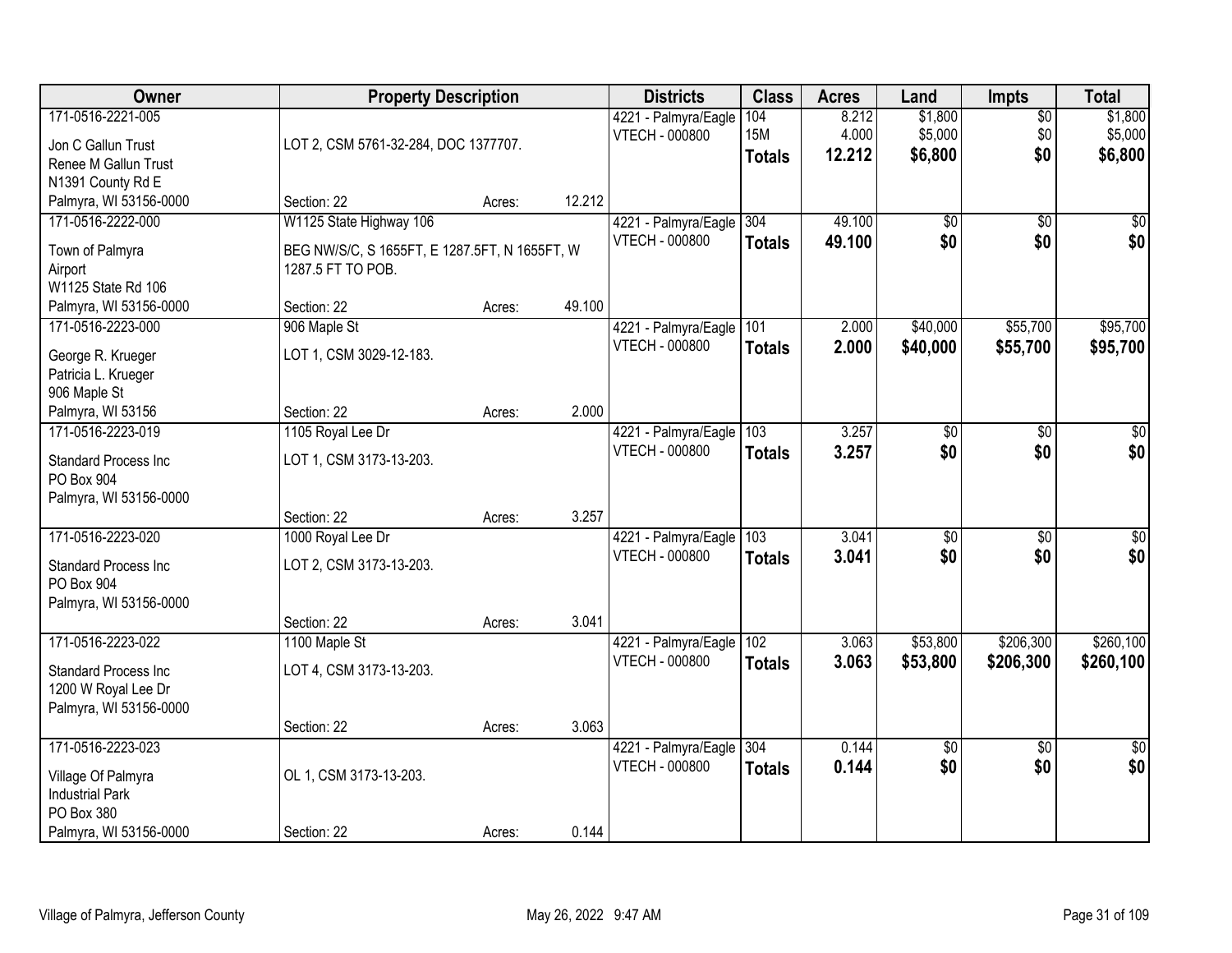| Owner                                  |                                    | <b>Property Description</b> |       | <b>Districts</b>                       | <b>Class</b>         | <b>Acres</b>   | Land               | Impts                  | <b>Total</b>       |
|----------------------------------------|------------------------------------|-----------------------------|-------|----------------------------------------|----------------------|----------------|--------------------|------------------------|--------------------|
| 171-0516-2223-024<br>George R. Krueger | OL2, AIR VIEW ESTATES ADD 1.       |                             |       | 4221 - Palmyra/Eagle<br>VTECH - 000800 | 101<br><b>Totals</b> | 1.000<br>1.000 | \$7,300<br>\$7,300 | $\overline{50}$<br>\$0 | \$7,300<br>\$7,300 |
| Patricia L. Krueger                    |                                    |                             |       |                                        |                      |                |                    |                        |                    |
| 906 Maple St                           |                                    |                             |       |                                        |                      |                |                    |                        |                    |
| Palmyra, WI 53156                      | Section: 22                        | Acres:                      | 1.000 |                                        |                      |                |                    |                        |                    |
| 171-0516-2223-025                      | 770 Air View Dr                    |                             |       | 4221 - Palmyra/Eagle                   | 101                  | 0.334          | \$27,600           | \$125,400              | \$153,000          |
| Dominic T. Frinzi                      | LOT 18, AIR VIEW ESTATES ADD NO 1. |                             |       | VTECH - 000800                         | <b>Totals</b>        | 0.334          | \$27,600           | \$125,400              | \$153,000          |
| Karen L. Frinzi                        |                                    |                             |       |                                        |                      |                |                    |                        |                    |
| 770 Air View Dr                        |                                    |                             |       |                                        |                      |                |                    |                        |                    |
| Palmyra, WI 53156-0000                 | Section: 22                        | Acres:                      | 0.334 |                                        |                      |                |                    |                        |                    |
| 171-0516-2223-026                      | 778 Air View Dr                    |                             |       | 4221 - Palmyra/Eagle                   | 101                  | 0.336          | \$27,600           | \$125,900              | \$153,500          |
| Ronald J. Smelcer                      | LOT 19, AIR VIEW ESTATES ADD NO 1. |                             |       | <b>VTECH - 000800</b>                  | <b>Totals</b>        | 0.336          | \$27,600           | \$125,900              | \$153,500          |
| Kristina J. Smelcer                    |                                    |                             |       |                                        |                      |                |                    |                        |                    |
| 778 Air View Dr                        |                                    |                             |       |                                        |                      |                |                    |                        |                    |
| Palmyra, WI 53156-0000                 | Section: 22                        | Acres:                      | 0.336 |                                        |                      |                |                    |                        |                    |
| 171-0516-2223-027                      | 786 Air View Dr                    |                             |       | 4221 - Palmyra/Eagle                   | 101                  | 0.334          | \$27,600           | \$157,900              | \$185,500          |
| John D. Garms                          | LOT 20, AIR VIEW ESTATES ADD NO 1. |                             |       | <b>VTECH - 000800</b>                  | <b>Totals</b>        | 0.334          | \$27,600           | \$157,900              | \$185,500          |
| 786 Air View Dr                        |                                    |                             |       |                                        |                      |                |                    |                        |                    |
| Palmyra, WI 53156-0000                 |                                    |                             |       |                                        |                      |                |                    |                        |                    |
|                                        | Section: 22                        | Acres:                      | 0.334 |                                        |                      |                |                    |                        |                    |
| 171-0516-2223-028                      | 798 Air View Dr                    |                             |       | 4221 - Palmyra/Eagle                   | 101                  | 0.350          | \$27,700           | \$153,200              | \$180,900          |
| Asalia Rosa                            | LOT 21, AIR VIEW ESTATES ADD NO 1. |                             |       | <b>VTECH - 000800</b>                  | <b>Totals</b>        | 0.350          | \$27,700           | \$153,200              | \$180,900          |
| 798 Air View Dr                        |                                    |                             |       |                                        |                      |                |                    |                        |                    |
| Palmyra, WI 53156-0000                 |                                    |                             |       |                                        |                      |                |                    |                        |                    |
|                                        | Section: 22                        | Acres:                      | 0.350 |                                        |                      |                |                    |                        |                    |
| 171-0516-2223-029                      | 799 Air View Dr                    |                             |       | 4221 - Palmyra/Eagle                   | 101                  | 0.351          | \$27,800           | \$137,300              | \$165,100          |
| Robert J. Ridgewell                    | LOT 22, AIR VIEW ESTATES ADD NO 1. |                             |       | VTECH - 000800                         | <b>Totals</b>        | 0.351          | \$27,800           | \$137,300              | \$165,100          |
| Dawn M. Ridgewell                      |                                    |                             |       |                                        |                      |                |                    |                        |                    |
| 799 Air View Dr                        |                                    |                             |       |                                        |                      |                |                    |                        |                    |
| Palmyra, WI 53156-0000                 | Section: 22                        | Acres:                      | 0.351 |                                        |                      |                |                    |                        |                    |
| 171-0516-2223-030                      | 793 Air View Dr                    |                             |       | 4221 - Palmyra/Eagle                   | 101                  | 0.335          | \$27,600           | \$145,500              | \$173,100          |
| Nicholas Borchardt                     | LOT 23, AIR VIEW ESTATES ADD NO 1. |                             |       | VTECH - 000800                         | <b>Totals</b>        | 0.335          | \$27,600           | \$145,500              | \$173,100          |
| 793 Air View Dr                        |                                    |                             |       |                                        |                      |                |                    |                        |                    |
| Palmyra, WI 53156-0000                 |                                    |                             |       |                                        |                      |                |                    |                        |                    |
|                                        | Section: 22                        | Acres:                      | 0.335 |                                        |                      |                |                    |                        |                    |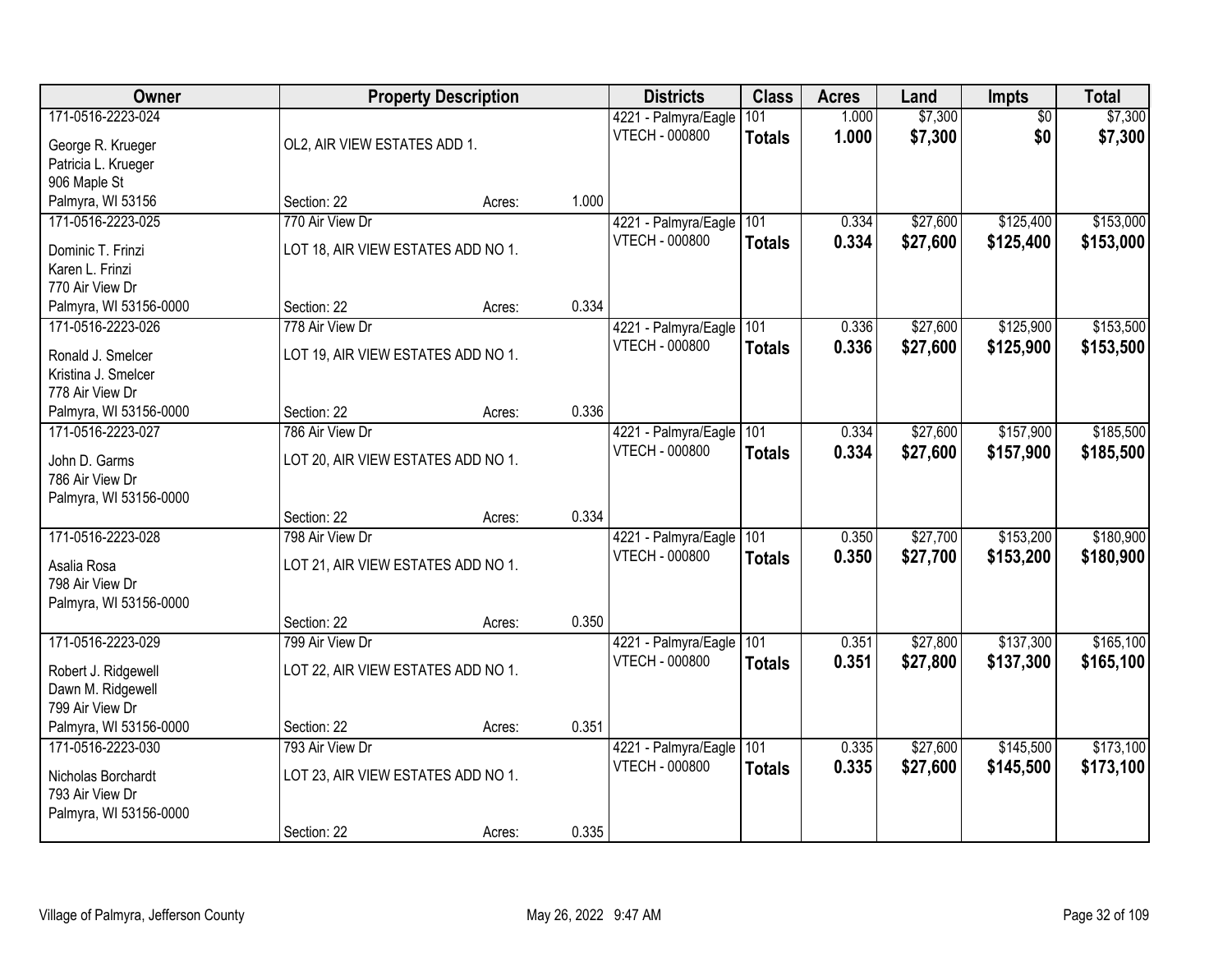| Owner                                   |                                                 | <b>Property Description</b> |       | <b>Districts</b>         | <b>Class</b>  | <b>Acres</b> | Land     | <b>Impts</b> | <b>Total</b> |
|-----------------------------------------|-------------------------------------------------|-----------------------------|-------|--------------------------|---------------|--------------|----------|--------------|--------------|
| 171-0516-2223-031                       | 785 Air View Dr                                 |                             |       | 4221 - Palmyra/Eagle     | 101           | 0.432        | \$28,500 | \$142,500    | \$171,000    |
| Gary F. Krueger                         | LOT 24, AIR VIEW ESTATES ADD NO 1.              |                             |       | VTECH - 000800           | <b>Totals</b> | 0.432        | \$28,500 | \$142,500    | \$171,000    |
| Carolyn J. Krueger                      |                                                 |                             |       |                          |               |              |          |              |              |
| 785 Air View Dr                         |                                                 |                             |       |                          |               |              |          |              |              |
| Palmyra, WI 53156-0000                  | Section: 22                                     | Acres:                      | 0.432 |                          |               |              |          |              |              |
| 171-0516-2223-032                       | 779 Air View Dr                                 |                             |       | 4221 - Palmyra/Eagle     | 101           | 0.461        | \$28,700 | \$134,800    | \$163,500    |
|                                         |                                                 |                             |       | <b>VTECH - 000800</b>    | <b>Totals</b> | 0.461        | \$28,700 | \$134,800    | \$163,500    |
| Kirk R. Ponto                           | LOT 25, AIR VIEW ESTATES ADD NO 1.              |                             |       |                          |               |              |          |              |              |
| 779 Air View Dr                         |                                                 |                             |       |                          |               |              |          |              |              |
| Palmyra, WI 53156-0000                  | Section: 22                                     |                             | 0.461 |                          |               |              |          |              |              |
|                                         |                                                 | Acres:                      |       |                          |               |              |          |              |              |
| 171-0516-2223-033                       | 773 Air View Dr                                 |                             |       | 4221 - Palmyra/Eagle     | 101           | 0.456        | \$28,700 | \$141,800    | \$170,500    |
| David W. Steinke                        | LOT 26, AIR VIEW ESTATES ADD NO 1.              |                             |       | <b>VTECH - 000800</b>    | <b>Totals</b> | 0.456        | \$28,700 | \$141,800    | \$170,500    |
| Carole R. Steinke                       |                                                 |                             |       |                          |               |              |          |              |              |
| 773 Air View Dr                         |                                                 |                             |       |                          |               |              |          |              |              |
| Palmyra, WI 53156-0000                  | Section: 22                                     | Acres:                      | 0.456 |                          |               |              |          |              |              |
| 171-0516-2224-000                       | 607 Planeview Dr                                |                             |       | 4221 - Palmyra/Eagle     | 101           | 3.684        | \$47,200 | \$254,200    | \$301,400    |
| Richard E. Martin                       | BEG 1655FT S & 1651.56FT E OF NW S/C, N325FT,   |                             |       | <b>VTECH - 000800</b>    | <b>Totals</b> | 3.684        | \$47,200 | \$254,200    | \$301,400    |
| Sharon L. Martin                        | E953.44 FT, S90FT, W249FT, S115FT, W TO POB. EX |                             |       |                          |               |              |          |              |              |
| 607 Planeview Dr                        | PT IN PORT VIEW ALSO COM AT NW/C OF PORT        |                             |       |                          |               |              |          |              |              |
| Palmyra, WI 53156-0000                  | Section: 22                                     | Acres:                      | 3.684 |                          |               |              |          |              |              |
| 171-0516-2224-001                       | 707 Lampsa St                                   |                             |       | 4221 - Palmyra/Eagle 102 |               | 0.669        | \$19,400 | \$31,100     | \$50,500     |
|                                         |                                                 |                             |       | <b>VTECH - 000800</b>    | <b>Totals</b> | 0.669        | \$19,400 | \$31,100     | \$50,500     |
| Richard E. Martin                       | BEG 89.50FT N & 787.44FT W & 162.50FT N OF NE/C |                             |       |                          |               |              |          |              |              |
| Sharon L. Martin                        | BLK 4, ERRICSON'S ADD, W268.06FT, N 162.50FT,   |                             |       |                          |               |              |          |              |              |
| 607 Plainview Dr                        | E268.06FT, S162.50 FT TO POB. EX PT IN PORTVIEW |                             |       |                          |               |              |          |              |              |
| Palmyra, WI 53156-0000                  | Section: 22                                     | Acres:                      | 0.669 |                          |               |              |          |              |              |
| 171-0516-2224-002                       | 707 Lampsa St                                   |                             |       | 4221 - Palmyra/Eagle     | 101           | 0.578        | \$30,000 | \$123,700    | \$153,700    |
| Helen L. Dunshee                        | BEG 89.50FT N & 921.50FT W OF NE/C BLK 4,       |                             |       | VTECH - 000800           | <b>Totals</b> | 0.578        | \$30,000 | \$123,700    | \$153,700    |
| 707 Lampsa St                           | ERRICSON'S ADD, W134.03FT, N162.50FT, E         |                             |       |                          |               |              |          |              |              |
| Palmyra, WI 53156-0000                  | 134.03FT, S162.50FT TO POB. EX PT IN PORTVIEW.  |                             |       |                          |               |              |          |              |              |
|                                         | Section: 22                                     | Acres:                      | 0.578 |                          |               |              |          |              |              |
| 171-0516-2224-003                       | 706 Lampsa St                                   |                             |       | 4221 - Palmyra/Eagle     | 101           | 0.317        | \$29,500 | \$72,300     | \$101,800    |
|                                         |                                                 |                             |       | <b>VTECH - 000800</b>    | <b>Totals</b> | 0.317        | \$29,500 | \$72,300     | \$101,800    |
| Ryan S. Wambold                         | LOT 1, PORT VIEW                                |                             |       |                          |               |              |          |              |              |
| Maria L. Wambold                        |                                                 |                             |       |                          |               |              |          |              |              |
| 706 Lampsa St<br>Palmyra, WI 53156-0000 | Section: 22                                     |                             | 0.317 |                          |               |              |          |              |              |
|                                         |                                                 | Acres:                      |       |                          |               |              |          |              |              |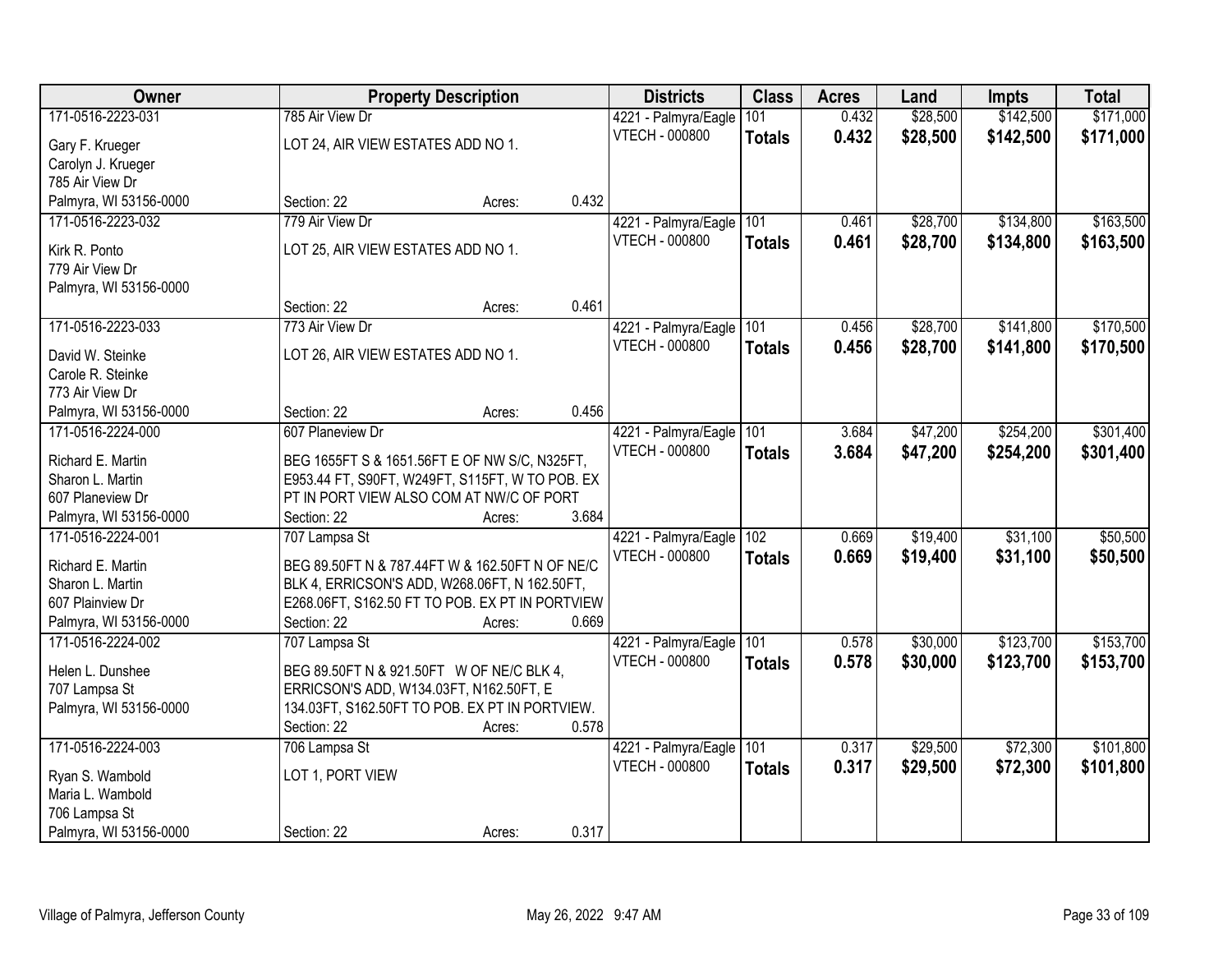| Owner                                       |                  | <b>Property Description</b> |       | <b>Districts</b>                              | <b>Class</b>  | <b>Acres</b> | Land     | <b>Impts</b> | <b>Total</b> |
|---------------------------------------------|------------------|-----------------------------|-------|-----------------------------------------------|---------------|--------------|----------|--------------|--------------|
| 171-0516-2224-004                           | 622 Powers St    |                             |       | 4221 - Palmyra/Eagle                          | 101           | 0.292        | \$27,200 | \$160,100    | \$187,300    |
| Kevin D. Ullrich                            | LOT 2, PORT VIEW |                             |       | VTECH - 000800                                | <b>Totals</b> | 0.292        | \$27,200 | \$160,100    | \$187,300    |
| 622 Powers St                               |                  |                             |       |                                               |               |              |          |              |              |
| Palmyra, WI 53156-0000                      |                  |                             |       |                                               |               |              |          |              |              |
|                                             | Section: 22      | Acres:                      | 0.292 |                                               |               |              |          |              |              |
| 171-0516-2224-005                           | 620 Powers St    |                             |       | 4221 - Palmyra/Eagle                          | 101           | 0.292        | \$27,200 | \$0          | \$27,200     |
| Kevin D. Ullrich                            | LOT 3, PORT VIEW |                             |       | VTECH - 000800                                | <b>Totals</b> | 0.292        | \$27,200 | \$0          | \$27,200     |
| 622 Powers St                               |                  |                             |       |                                               |               |              |          |              |              |
| Palmyra, WI 53156-0000                      |                  |                             |       |                                               |               |              |          |              |              |
|                                             | Section: 22      | Acres:                      | 0.292 |                                               |               |              |          |              |              |
| 171-0516-2224-006                           | 618 Powers St    |                             |       | 4221 - Palmyra/Eagle<br><b>VTECH - 000800</b> | 101           | 0.292        | \$27,200 | \$115,400    | \$142,600    |
| Micky Lang                                  | LOT 4, PORT VIEW |                             |       |                                               | <b>Totals</b> | 0.292        | \$27,200 | \$115,400    | \$142,600    |
| Kelley Lang                                 |                  |                             |       |                                               |               |              |          |              |              |
| 618 Powers St                               | Section: 22      |                             | 0.292 |                                               |               |              |          |              |              |
| Palmyra, WI 53156-0000<br>171-0516-2224-007 | 616 Powers St    | Acres:                      |       | 4221 - Palmyra/Eagle                          | 101           | 0.292        | \$27,200 | \$135,100    | \$162,300    |
|                                             |                  |                             |       | <b>VTECH - 000800</b>                         | <b>Totals</b> | 0.292        | \$27,200 | \$135,100    | \$162,300    |
| Richard L. Schultz                          | LOT 5, PORT VIEW |                             |       |                                               |               |              |          |              |              |
| 616 Powers St<br>Palmyra, WI 53156-0000     |                  |                             |       |                                               |               |              |          |              |              |
|                                             | Section: 22      | Acres:                      | 0.292 |                                               |               |              |          |              |              |
| 171-0516-2224-008                           | 614 Powers St    |                             |       | 4221 - Palmyra/Eagle                          | 101           | 0.292        | \$27,200 | \$139,000    | \$166,200    |
| Linda Wallace                               | LOT 6, PORT VIEW |                             |       | <b>VTECH - 000800</b>                         | <b>Totals</b> | 0.292        | \$27,200 | \$139,000    | \$166,200    |
| PO Box 83                                   |                  |                             |       |                                               |               |              |          |              |              |
| Palmyra, WI 53156-0000                      |                  |                             |       |                                               |               |              |          |              |              |
|                                             | Section: 22      | Acres:                      | 0.292 |                                               |               |              |          |              |              |
| 171-0516-2224-009                           | 612 Powers St    |                             |       | 4221 - Palmyra/Eagle                          | 101           | 0.292        | \$27,200 | \$105,400    | \$132,600    |
| Francis Ehm                                 | LOT 7, PORT VIEW |                             |       | <b>VTECH - 000800</b>                         | <b>Totals</b> | 0.292        | \$27,200 | \$105,400    | \$132,600    |
| 612 Powers St                               |                  |                             |       |                                               |               |              |          |              |              |
| Palmyra, WI 53156-0000                      |                  |                             |       |                                               |               |              |          |              |              |
|                                             | Section: 22      | Acres:                      | 0.292 |                                               |               |              |          |              |              |
| 171-0516-2224-010                           | 610 Powers St    |                             |       | 4221 - Palmyra/Eagle                          | 101           | 0.292        | \$27,200 | \$139,800    | \$167,000    |
| Cody Schleichert                            | LOT 8, PORT VIEW |                             |       | VTECH - 000800                                | <b>Totals</b> | 0.292        | \$27,200 | \$139,800    | \$167,000    |
| 610 Powers St                               |                  |                             |       |                                               |               |              |          |              |              |
| Palmyra, WI 53156-0000                      |                  |                             |       |                                               |               |              |          |              |              |
|                                             | Section: 22      | Acres:                      | 0.292 |                                               |               |              |          |              |              |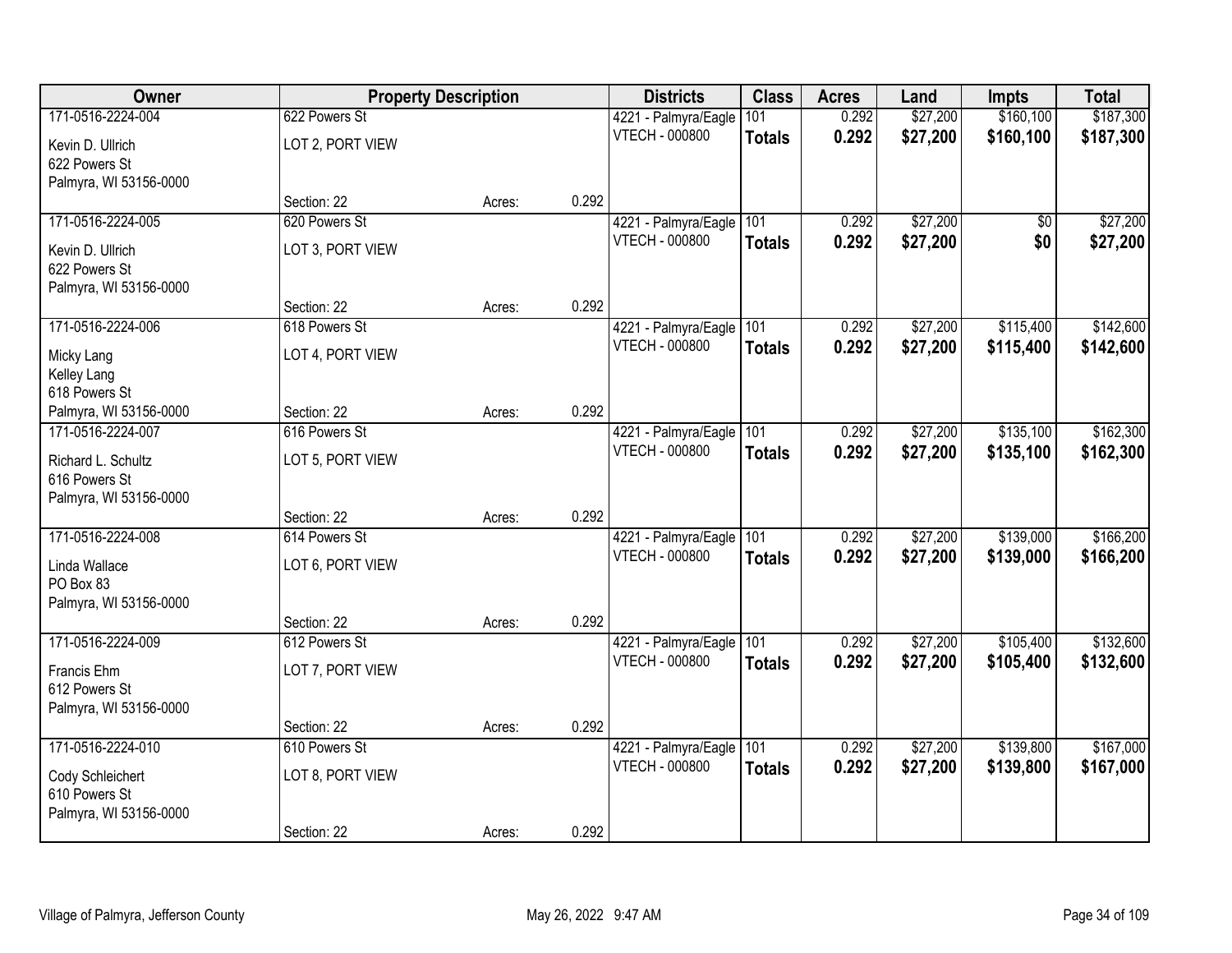| Owner                                                | <b>Property Description</b>                                            |        |       | <b>Districts</b>         | <b>Class</b>  | <b>Acres</b> | Land     | <b>Impts</b> | <b>Total</b> |
|------------------------------------------------------|------------------------------------------------------------------------|--------|-------|--------------------------|---------------|--------------|----------|--------------|--------------|
| 171-0516-2224-011                                    | 608 Powers St                                                          |        |       | 4221 - Palmyra/Eagle     | 101           | 0.306        | \$27,400 | \$165,800    | \$193,200    |
| Bradley J. Czeshinski                                | LOT 9, PORT VIEW                                                       |        |       | <b>VTECH - 000800</b>    | <b>Totals</b> | 0.306        | \$27,400 | \$165,800    | \$193,200    |
| Stephanie M. Czeshinski                              |                                                                        |        |       |                          |               |              |          |              |              |
| 608 Powers St                                        |                                                                        |        |       |                          |               |              |          |              |              |
| Palmyra, WI 53156-0000                               | Section: 22                                                            | Acres: | 0.306 |                          |               |              |          |              |              |
| 171-0516-2224-012                                    | 606 Powers St                                                          |        |       | 4221 - Palmyra/Eagle     | 101           | 0.306        | \$27,400 | \$143,700    | \$171,100    |
| Thomas R. Ball                                       | LOT 10, PORT VIEW                                                      |        |       | <b>VTECH - 000800</b>    | <b>Totals</b> | 0.306        | \$27,400 | \$143,700    | \$171,100    |
| Deborah J. Ball                                      |                                                                        |        |       |                          |               |              |          |              |              |
| PO Box 273                                           |                                                                        |        |       |                          |               |              |          |              |              |
| Palmyra, WI 53156-0000                               | Section: 22                                                            | Acres: | 0.306 |                          |               |              |          |              |              |
| 171-0516-2224-013                                    | 723 N Second St                                                        |        |       | 4221 - Palmyra/Eagle 101 |               | 0.445        | \$29,800 | \$0          | \$29,800     |
| John Mehring                                         | LOT 1, CSM 1268-4-200. EX .15A IN STH 135 IN                           |        |       | <b>VTECH - 000800</b>    | <b>Totals</b> | 0.445        | \$29,800 | \$0          | \$29,800     |
| Michelle Mehring                                     | 725-990.                                                               |        |       |                          |               |              |          |              |              |
| 723 N Second St                                      |                                                                        |        |       |                          |               |              |          |              |              |
| Palmyra, WI 53156-0000                               | Section: 22                                                            | Acres: | 0.445 |                          |               |              |          |              |              |
| 171-0516-2224-014                                    | 715 N Second St                                                        |        |       | 4221 - Palmyra/Eagle     | 101           | 0.701        | \$30,300 | \$138,900    | \$169,200    |
| Willard J. Reich                                     | LOTS 2 & 3, CSM 2650-10-90, DOC 892987.                                |        |       | <b>VTECH - 000800</b>    | <b>Totals</b> | 0.701        | \$30,300 | \$138,900    | \$169,200    |
| Jessie L. Reich                                      |                                                                        |        |       |                          |               |              |          |              |              |
| 715 N Second St                                      |                                                                        |        |       |                          |               |              |          |              |              |
| Palmyra, WI 53156-0000                               | Section: 22                                                            | Acres: | 0.701 |                          |               |              |          |              |              |
| 171-0516-2224-015                                    | 610 Washington Ave                                                     |        |       | 4221 - Palmyra/Eagle     | 101           | 0.384        | \$29,700 | \$175,100    | \$204,800    |
|                                                      |                                                                        |        |       | <b>VTECH - 000800</b>    | <b>Totals</b> | 0.384        | \$29,700 | \$175,100    | \$204,800    |
| <b>Charles Milton Scheffner</b><br>Jill E. Scheffner | LOT 1, CSM 2650-10-90.                                                 |        |       |                          |               |              |          |              |              |
| 610 Washington Ave                                   |                                                                        |        |       |                          |               |              |          |              |              |
| Palmyra, WI 53156-0000                               | Section: 22                                                            | Acres: | 0.384 |                          |               |              |          |              |              |
| 171-0516-2224-016                                    | 514 Washington Ave                                                     |        |       | 4221 - Palmyra/Eagle     | 101           | 0.397        | \$29,700 | \$103,800    | \$133,500    |
|                                                      |                                                                        |        |       | <b>VTECH - 000800</b>    | <b>Totals</b> | 0.397        | \$29,700 | \$103,800    | \$133,500    |
| John R. Ament<br>Barbara J. Brown                    | LOT 7, S27FT OF N1/2 LOT 8 & S27FT LOT 9, BLK 5, R<br>M ERRICSON'S ADD |        |       |                          |               |              |          |              |              |
| 514 Washington Ave                                   |                                                                        |        |       |                          |               |              |          |              |              |
| Palmyra, WI 53156-0000                               | Section: 22                                                            | Acres: | 0.397 |                          |               |              |          |              |              |
| 171-0516-2224-017                                    | 506 Washington Ave                                                     |        |       | 4221 - Palmyra/Eagle     | 101           | 0.416        | \$29,800 | \$142,500    | \$172,300    |
|                                                      |                                                                        |        |       | <b>VTECH - 000800</b>    | <b>Totals</b> | 0.416        | \$29,800 | \$142,500    | \$172,300    |
| Thomas M. Johnson<br>Nancy L. Johnson                | LOTS 4 & 5, EX S33FT, & LOT 6 BLK 5, ERRICSON<br><b>ADD</b>            |        |       |                          |               |              |          |              |              |
| 506 Washington Ave                                   |                                                                        |        |       |                          |               |              |          |              |              |
| Palmyra, WI 53156-0000                               | Section: 22                                                            | Acres: | 0.416 |                          |               |              |          |              |              |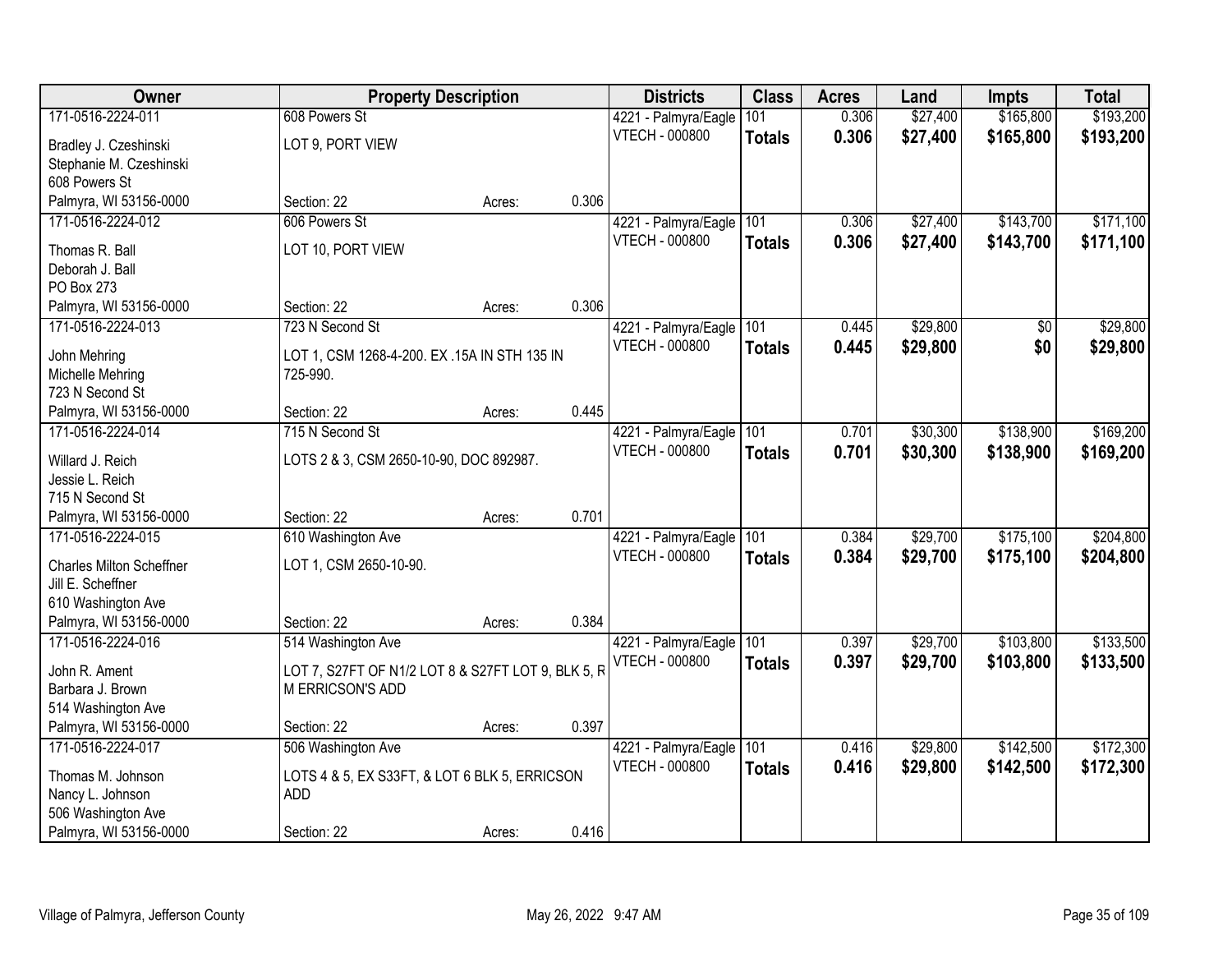| Owner                  |                                                | <b>Property Description</b> |       | <b>Districts</b>         | <b>Class</b>  | <b>Acres</b> | Land     | <b>Impts</b> | <b>Total</b> |
|------------------------|------------------------------------------------|-----------------------------|-------|--------------------------|---------------|--------------|----------|--------------|--------------|
| 171-0516-2224-018      | 518 W Wisconsin St                             |                             |       | 4221 - Palmyra/Eagle     | 101           | 0.341        | \$29,600 | \$124,400    | \$154,000    |
| David J. Griffiths     | LOTS 2 & 3, BLK 5. RM ERRICSON'S ADD.          |                             |       | <b>VTECH - 000800</b>    | <b>Totals</b> | 0.341        | \$29,600 | \$124,400    | \$154,000    |
| Jenecia J. Griffiths   |                                                |                             |       |                          |               |              |          |              |              |
| 518 W Wisconsin St     |                                                |                             |       |                          |               |              |          |              |              |
| Palmyra, WI 53156-0000 | Section: 22                                    | Acres:                      | 0.341 |                          |               |              |          |              |              |
| 171-0516-2224-019      | 528 W Wisconsin St                             |                             |       | 4221 - Palmyra/Eagle     | 101           | 0.336        | \$29,600 | \$140,000    | \$169,600    |
| Michael Moran          | LOT 1 & S33FT OF LOTS 4 & 5 BLK 5, R M         |                             |       | <b>VTECH - 000800</b>    | <b>Totals</b> | 0.336        | \$29,600 | \$140,000    | \$169,600    |
| 528 W Wisconsin St     | <b>ERRICSONS ADD</b>                           |                             |       |                          |               |              |          |              |              |
| Palmyra, WI 53156-0000 |                                                |                             |       |                          |               |              |          |              |              |
|                        | Section: 22                                    | Acres:                      | 0.336 |                          |               |              |          |              |              |
| 171-0516-2224-020      | 604 Wisconsin St                               |                             |       | 4221 - Palmyra/Eagle     | 101           | 0.490        | \$32,900 | \$84,800     | \$117,700    |
| David Olson            | LOTS 1 & 2 EX N28FT LOT 3, EX W8FT, BLK 4,     |                             |       | <b>VTECH - 000800</b>    | <b>Totals</b> | 0.490        | \$32,900 | \$84,800     | \$117,700    |
| Kelly Pfeiffer         | <b>ERRICSON ADD</b>                            |                             |       |                          |               |              |          |              |              |
| 604 W Wisconsin St     |                                                |                             |       |                          |               |              |          |              |              |
| Palmyra, WI 53156-0000 | Section: 22                                    | Acres:                      | 0.490 |                          |               |              |          |              |              |
| 171-0516-2224-021      | 628 Wisconsin St                               |                             |       | 4221 - Palmyra/Eagle     | 101           | 0.224        | \$25,000 | \$97,000     | \$122,000    |
| Leanna Properties LLC  | LOT 4, & W8FT LOT 3, BLK 4 R M ERRICSON'S ADD  |                             |       | <b>VTECH - 000800</b>    | <b>Totals</b> | 0.224        | \$25,000 | \$97,000     | \$122,000    |
| W1075 Hooper Rd        |                                                |                             |       |                          |               |              |          |              |              |
| Palmyra, WI 53156-0000 |                                                |                             |       |                          |               |              |          |              |              |
|                        | Section: 22                                    | Acres:                      | 0.224 |                          |               |              |          |              |              |
| 171-0516-2224-022      | 556 Lincoln St                                 |                             |       | 4221 - Palmyra/Eagle 101 |               | 0.400        | \$29,700 | \$196,200    | \$225,900    |
| James J. Robel         | LOTS 5 & 8, BLK 4, RM ERRICSON'S ADD           |                             |       | <b>VTECH - 000800</b>    | <b>Totals</b> | 0.400        | \$29,700 | \$196,200    | \$225,900    |
| Judy J. Robel          |                                                |                             |       |                          |               |              |          |              |              |
| 556 Lincoln St         |                                                |                             |       |                          |               |              |          |              |              |
| Palmyra, WI 53156-0000 | Section: 22                                    | Acres:                      | 0.400 |                          |               |              |          |              |              |
| 171-0516-2224-023      | 571 Washington Ave                             |                             |       | 4221 - Palmyra/Eagle     | 101           | 0.242        | \$26,200 | \$113,700    | \$139,900    |
| Joseph A. Koss         | N28FT LOTS 1,2,& S52FT LOT 6 BLK 4, R M        |                             |       | <b>VTECH - 000800</b>    | <b>Totals</b> | 0.242        | \$26,200 | \$113,700    | \$139,900    |
| Shannon L. Koss        | <b>ERRICSON'S ADD</b>                          |                             |       |                          |               |              |          |              |              |
| 571 Washington Ave     |                                                |                             |       |                          |               |              |          |              |              |
| Palmyra, WI 53156-0000 | Section: 22                                    | Acres:                      | 0.242 |                          |               |              |          |              |              |
| 171-0516-2224-024      | 579 Washington Ave                             |                             |       | 4221 - Palmyra/Eagle     | 101           | 0.242        | \$26,200 | \$125,600    | \$151,800    |
| John E. Schilling      | LOT 7, & N14FT LOT 6, BLK 4, R M ERRICSONS ADD |                             |       | <b>VTECH - 000800</b>    | Totals        | 0.242        | \$26,200 | \$125,600    | \$151,800    |
| Galen M. Schilling     |                                                |                             |       |                          |               |              |          |              |              |
| PO Box 361             |                                                |                             |       |                          |               |              |          |              |              |
| Palmyra, WI 53156-0000 | Section: 22                                    | Acres:                      | 0.242 |                          |               |              |          |              |              |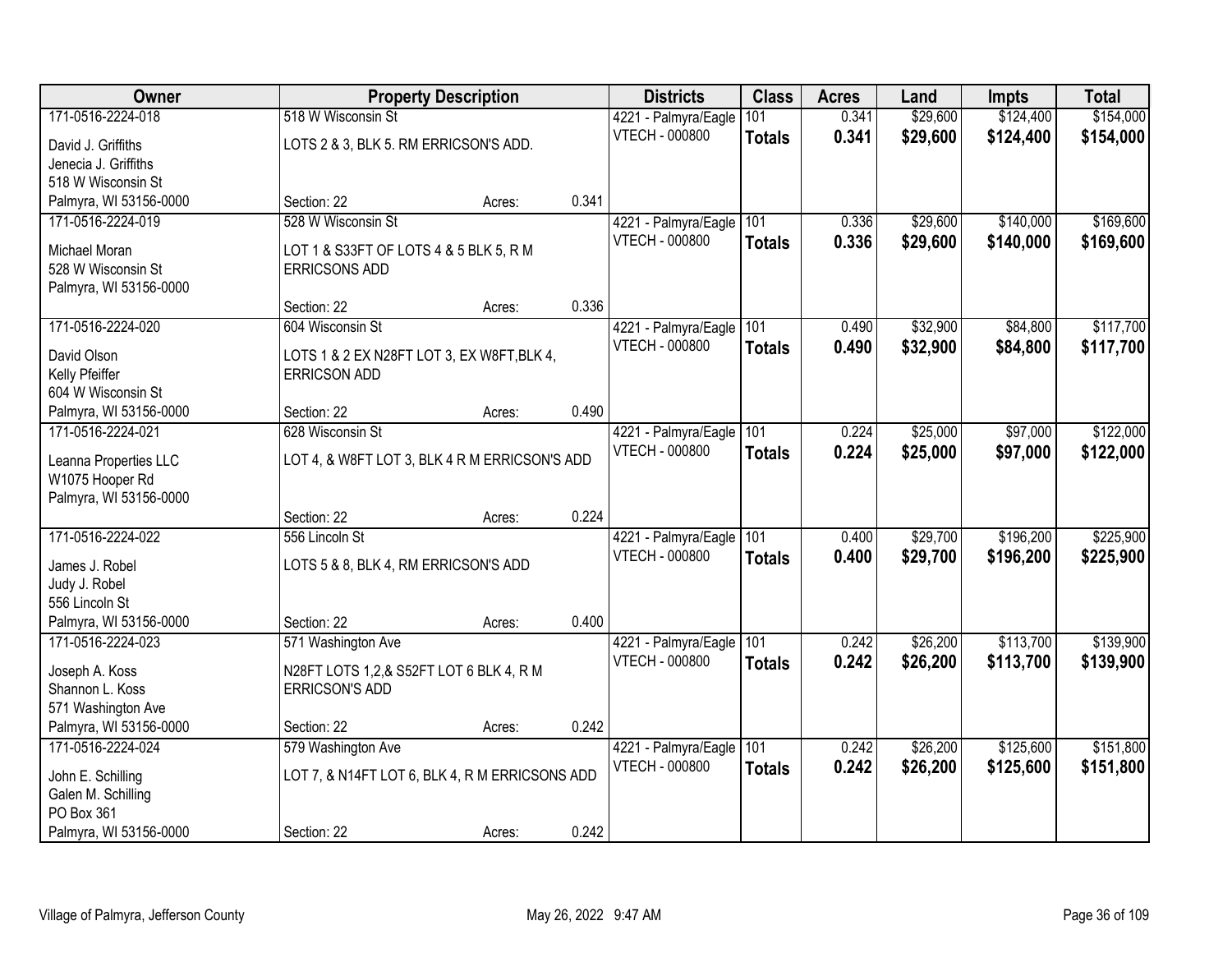| Owner                        |                                                 | <b>Property Description</b> |       | <b>Districts</b>      | <b>Class</b>  | <b>Acres</b> | Land     | <b>Impts</b> | <b>Total</b> |
|------------------------------|-------------------------------------------------|-----------------------------|-------|-----------------------|---------------|--------------|----------|--------------|--------------|
| 171-0516-2224-025            | 585 Washington Ave                              |                             |       | 4221 - Palmyra/Eagle  | 101           | 0.242        | \$26,200 | \$102,400    | \$128,600    |
| Ronald L. Polzin             | LOT 10 & S14FT LOT 11, BLK 4 RM ERRICSON'S ADD  |                             |       | <b>VTECH - 000800</b> | <b>Totals</b> | 0.242        | \$26,200 | \$102,400    | \$128,600    |
| Della M. Sayles              |                                                 |                             |       |                       |               |              |          |              |              |
| PO Box 405                   |                                                 |                             |       |                       |               |              |          |              |              |
| Palmyra, WI 53156-0000       | Section: 22                                     | Acres:                      | 0.242 |                       |               |              |          |              |              |
| 171-0516-2224-026            | 621 Washington Ave                              |                             |       | 4221 - Palmyra/Eagle  | 101           | 0.380        | \$29,700 | \$111,200    | \$140,900    |
| Mark Albrecht                | LOT 15, BLK 4 R M ERRICSON'S ADD. ALSO BEG      |                             |       | VTECH - 000800        | <b>Totals</b> | 0.380        | \$29,700 | \$111,200    | \$140,900    |
| <b>PO Box 294</b>            | NE/C SD LOT, W132FT, N59.50FT, E132FT, S59.50FT |                             |       |                       |               |              |          |              |              |
| Genesee Depot, WI 53127-0000 | TO POB                                          |                             |       |                       |               |              |          |              |              |
|                              | Section: 22                                     | Acres:                      | 0.380 |                       |               |              |          |              |              |
| 171-0516-2224-027            | 555 Lincoln St                                  |                             |       | 4221 - Palmyra/Eagle  | 101           | 0.400        | \$29,700 | \$187,400    | \$217,100    |
|                              |                                                 |                             |       | <b>VTECH - 000800</b> | <b>Totals</b> | 0.400        | \$29,700 | \$187,400    | \$217,100    |
| Jon Fawcett                  | LOTS 3&4, BLK 3, R M ERRICSONS ADD              |                             |       |                       |               |              |          |              |              |
| Shannon Fawcett              |                                                 |                             |       |                       |               |              |          |              |              |
| 555 Lincoln St               |                                                 |                             |       |                       |               |              |          |              |              |
| Palmyra, WI 53156-0000       | Section: 22                                     | Acres:                      | 0.400 |                       |               |              |          |              |              |
| 171-0516-2224-028            | 607 Washington Ave                              |                             |       | 4221 - Palmyra/Eagle  | 101           | 0.358        | \$29,700 | \$129,900    | \$159,600    |
| Peter A. Spiess              | LOT 14 & N52FT LOT 11, BLK 4 RM ERRICSONS ADD   |                             |       | <b>VTECH - 000800</b> | <b>Totals</b> | 0.358        | \$29,700 | \$129,900    | \$159,600    |
| Linda M. Spiess              |                                                 |                             |       |                       |               |              |          |              |              |
| 607 Washington Ave           |                                                 |                             |       |                       |               |              |          |              |              |
| Palmyra, WI 53156-0000       | Section: 22                                     | Acres:                      | 0.358 |                       |               |              |          |              |              |
| 171-0516-2224-029            | 718 Wisconsin St                                |                             |       | 4221 - Palmyra/Eagle  | 101           | 0.800        | \$30,400 | \$164,900    | \$195,300    |
| Daniel Reich                 | LOTS 22,23,24,25, BLK 6 1ST CONT R M ERRICSON'S |                             |       | <b>VTECH - 000800</b> | <b>Totals</b> | 0.800        | \$30,400 | \$164,900    | \$195,300    |
| Sally Reich                  | <b>ADD</b>                                      |                             |       |                       |               |              |          |              |              |
| 718 W Wisconsin St           |                                                 |                             |       |                       |               |              |          |              |              |
| Palmyra, WI 53156-0000       | Section: 22                                     | Acres:                      | 0.800 |                       |               |              |          |              |              |
| 171-0516-2224-030            | 728 Wisconsin St                                |                             |       | 4221 - Palmyra/Eagle  | 101           | 0.400        | \$29,700 | \$109,600    | \$139,300    |
|                              |                                                 |                             |       | VTECH - 000800        | <b>Totals</b> | 0.400        | \$29,700 | \$109,600    | \$139,300    |
| Diane M. Gruling             | LOTS 20 & 21, BLK 6, 1ST CONT R M ERRICSON'S    |                             |       |                       |               |              |          |              |              |
| Franklin Gruling             | <b>ADD</b>                                      |                             |       |                       |               |              |          |              |              |
| 728 W Wisconsin St           |                                                 |                             |       |                       |               |              |          |              |              |
| Palmyra, WI 53156-0000       | Section: 22                                     | Acres:                      | 0.400 |                       |               |              |          |              |              |
| 171-0516-2224-032            | 736 W Wisconsin St                              |                             |       | 4221 - Palmyra/Eagle  | 101           | 0.592        | \$30,100 | \$105,500    | \$135,600    |
| Melissa Stack                | LOTS 18 & 19, E32FT OF LOTS 16 & 17, BLK 6, 1ST |                             |       | VTECH - 000800        | <b>Totals</b> | 0.592        | \$30,100 | \$105,500    | \$135,600    |
| W369 S9740 Deercrest Ct      | CONT ERRICSON ADD.                              |                             |       |                       |               |              |          |              |              |
| Eagle, WI 53119-0000         |                                                 |                             |       |                       |               |              |          |              |              |
|                              | Section: 22                                     | Acres:                      | 0.592 |                       |               |              |          |              |              |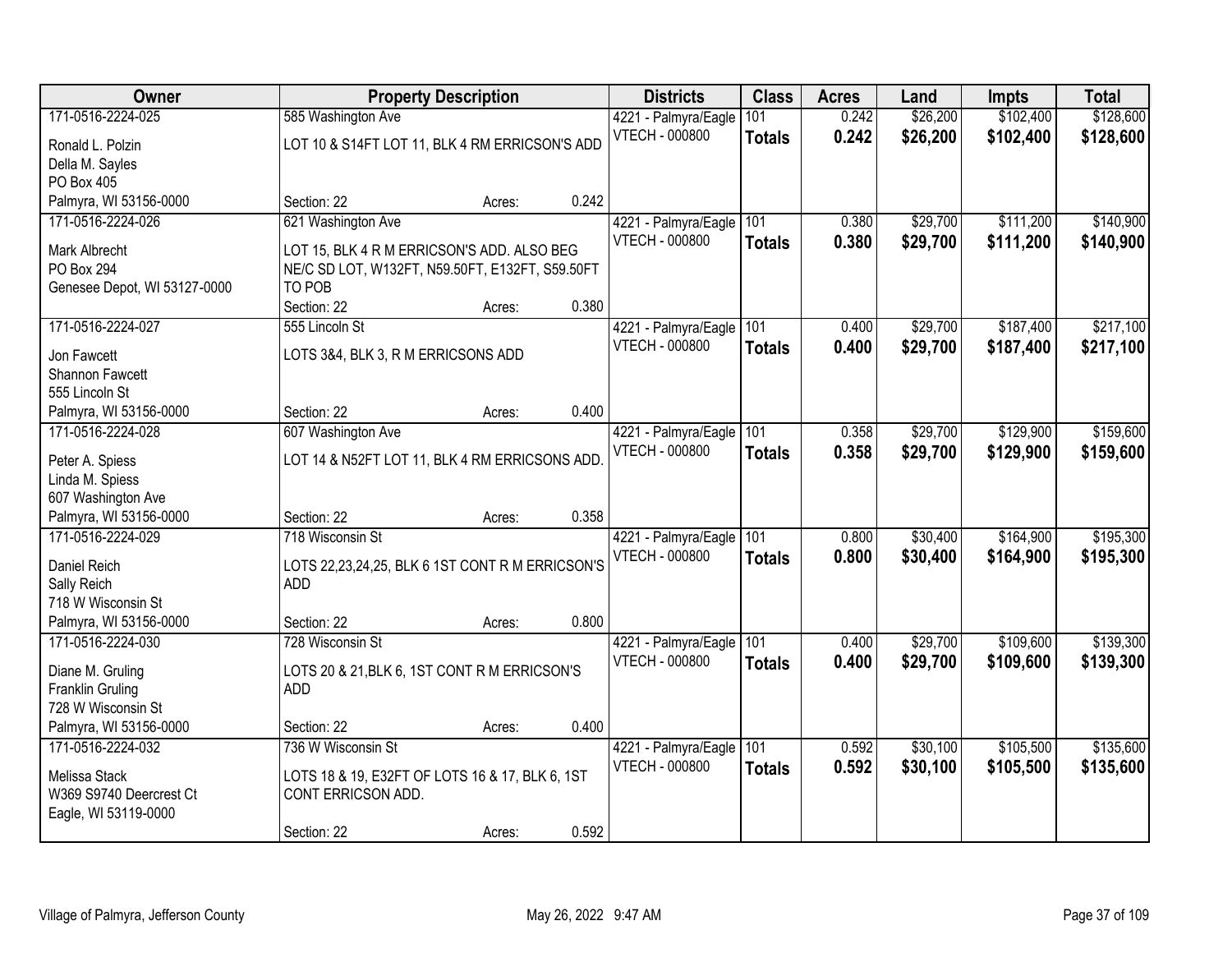| Owner                                                                                                       |                                                                                                                                                                         | <b>Property Description</b> |       | <b>Districts</b>                              | <b>Class</b>         | <b>Acres</b>   | Land                 | <b>Impts</b>           | <b>Total</b>           |
|-------------------------------------------------------------------------------------------------------------|-------------------------------------------------------------------------------------------------------------------------------------------------------------------------|-----------------------------|-------|-----------------------------------------------|----------------------|----------------|----------------------|------------------------|------------------------|
| 171-0516-2224-033<br>Christina A. Bleske<br>W4882 Bluff Rd                                                  | 746 Wisconsin St<br>LOTS 14 & 15, BLK 6, W34FT LOTS 16&17, BLK 6, 1ST<br>CONT ERRICSON'S ADD.                                                                           |                             |       | 4221 - Palmyra/Eagle<br><b>VTECH - 000800</b> | 101<br><b>Totals</b> | 0.606<br>0.606 | \$30,100<br>\$30,100 | \$17,000<br>\$17,000   | \$47,100<br>\$47,100   |
| East Troy, WI 53120-0000                                                                                    | Section: 22                                                                                                                                                             | Acres:                      | 0.606 |                                               |                      |                |                      |                        |                        |
| 171-0516-2224-034<br>Robert A. Schultz<br>Crystal Schultz                                                   | 760 W Wisconsin St<br>LOTS 10,11,12,13, BLK 6, 1ST CONT R M<br><b>ERRICSON'S ADD</b>                                                                                    |                             |       | 4221 - Palmyra/Eagle<br>VTECH - 000800        | 101<br><b>Totals</b> | 0.800<br>0.800 | \$30,400<br>\$30,400 | \$146,900<br>\$146,900 | \$177,300<br>\$177,300 |
| 760 W Wisconsin St<br>Palmyra, WI 53156-0000                                                                | Section: 22                                                                                                                                                             | Acres:                      | 0.800 |                                               |                      |                |                      |                        |                        |
| 171-0516-2224-035<br>Isaac M. Parker<br>Martha J. Parker<br>757 Air View Dr<br>Palmyra, WI 53156-9204       | 757 Air View Dr<br>LOT 9 & N48FT LOT 8, BLK 6, FIRST CONT RM<br>ERRICSON'S ADD ALSO 18FT ROW. ALSO OUTLOT 1<br>AIR VIEW ESTATES. SUBJ TO ROW IN 939-311.<br>Section: 22 | Acres:                      | 0.399 | 4221 - Palmyra/Eagle<br><b>VTECH - 000800</b> | 101<br><b>Totals</b> | 0.399<br>0.399 | \$23,800<br>\$23,800 | \$190,400<br>\$190,400 | \$214,200<br>\$214,200 |
| 171-0516-2224-036<br>David F. Koss<br>Linda Koss<br>501A Garfield St<br>Palmyra, WI 53156-0000              | 501 Garfield St Unit A<br>N30FT LOT 6. ALL LOT 7 & S18 FT LOT 8, BLK 6, 1ST<br>CONT. R M ERRICSON'S ADD. ALSO & SBJ 18FT<br>ROW.<br>Section: 22                         | Acres:                      | 0.345 | 4221 - Palmyra/Eagle<br>VTECH - 000800        | 101<br><b>Totals</b> | 0.345<br>0.345 | \$29,600<br>\$29,600 | \$175,600<br>\$175,600 | \$205,200<br>\$205,200 |
| 171-0516-2224-037<br>Dennis E. Mcveigh<br>Stephanie A. Mcveigh<br>501 Garfield St<br>Palmyra, WI 53156-0000 | 501 Garfield St<br>LOT 4 EX S53.5FT, LOT 5, LOT 6, EX N30FT, BLK 6,<br>1ST CONT OF R M ERRICSON'S ADD. SBJ TO 18FT<br>ROW.<br>Section: 22                               | Acres:                      | 0.346 | 4221 - Palmyra/Eagle<br><b>VTECH - 000800</b> | 101<br><b>Totals</b> | 0.346<br>0.346 | \$29,600<br>\$29,600 | \$88,000<br>\$88,000   | \$117,600<br>\$117,600 |
| 171-0516-2224-038<br>Maryanne Xiong<br>Lee Xiong<br>804 Maple St<br>Palmyra, WI 53156-0000                  | 804 Maple St<br>LOT 1, E1/2 LOT 3 & S53.50FT E1/2 LOT 4, BLK 6.<br>FIRST CONT OF R M ERRICSON'S ADD<br>Section: 22                                                      | Acres:                      | 0.381 | 4221 - Palmyra/Eagle<br>VTECH - 000800        | 101<br><b>Totals</b> | 0.381<br>0.381 | \$29,700<br>\$29,700 | \$155,300<br>\$155,300 | \$185,000<br>\$185,000 |
| 171-0516-2224-039<br>Paul C. Jensen<br>747 W Wisconsin St<br>Palmyra, WI 53156-0000                         | 747 W Wisconsin St<br>LOT 2 & N108FT OF LOT 1 BLK 7, 1ST CONT R M<br><b>ERRICSON ADD</b><br>Section: 22                                                                 | Acres:                      | 0.363 | 4221 - Palmyra/Eagle<br>VTECH - 000800        | 101<br><b>Totals</b> | 0.363<br>0.363 | \$29,700<br>\$29,700 | \$110,400<br>\$110,400 | \$140,100<br>\$140,100 |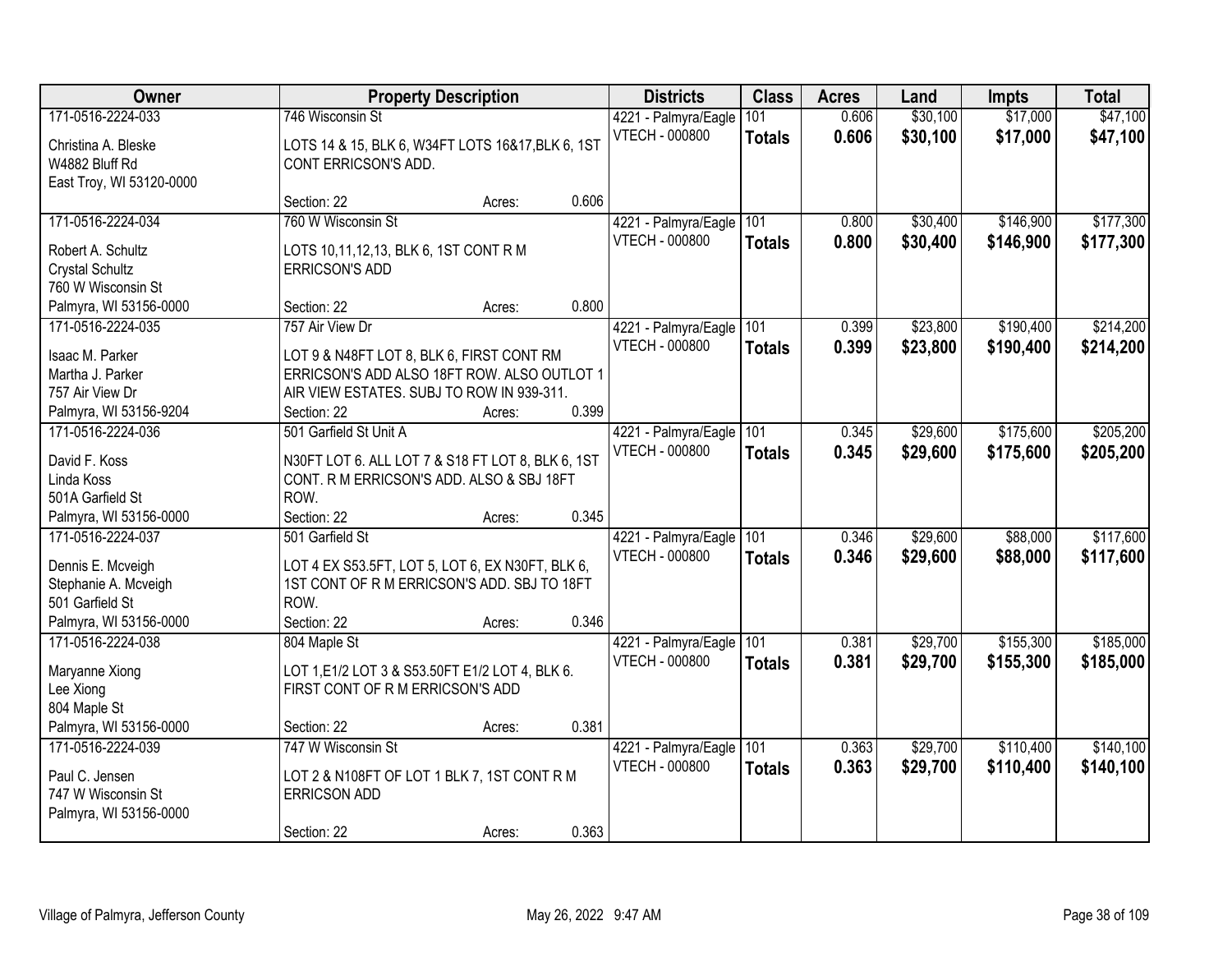| Owner                                     | <b>Property Description</b>                      |        |       | <b>Districts</b>      | <b>Class</b>  | <b>Acres</b> | Land     | <b>Impts</b> | <b>Total</b> |
|-------------------------------------------|--------------------------------------------------|--------|-------|-----------------------|---------------|--------------|----------|--------------|--------------|
| 171-0516-2224-040                         | 737 Wisconsin St                                 |        |       | 4221 - Palmyra/Eagle  | 101           | 0.342        | \$29,600 | \$96,400     | \$126,000    |
| Matthew W. Cowsert                        | LOT 3 & W47FT OF LOT 4, BLK 7, 1ST CONT R M      |        |       | VTECH - 000800        | <b>Totals</b> | 0.342        | \$29,600 | \$96,400     | \$126,000    |
| Andrea L. Cowsert                         | <b>ERRICSON ADD</b>                              |        |       |                       |               |              |          |              |              |
| 737 W Wisconsin St                        |                                                  |        |       |                       |               |              |          |              |              |
| Palmyra, WI 53156-0000                    | Section: 22                                      | Acres: | 0.342 |                       |               |              |          |              |              |
| 171-0516-2224-041                         | 731 Wisconsin St                                 |        |       | 4221 - Palmyra/Eagle  | 101           | 0.257        | \$27,200 | \$101,200    | \$128,400    |
| Thomas L. Witterholt                      | LOT 5 & E19FT OF LOT 4, BLK 7, 1ST CONT R M      |        |       | VTECH - 000800        | <b>Totals</b> | 0.257        | \$27,200 | \$101,200    | \$128,400    |
| Jennifer L. Witterholt                    | <b>ERRICSON ADD</b>                              |        |       |                       |               |              |          |              |              |
| 115 Carriage Way Apt 12                   |                                                  |        |       |                       |               |              |          |              |              |
| Palmyra, WI 53156-0000                    | Section: 22                                      | Acres: | 0.257 |                       |               |              |          |              |              |
| 171-0516-2224-042                         | 719 Wisconsin St                                 |        |       | 4221 - Palmyra/Eagle  | 101           | 0.400        | \$29,700 | \$96,100     | \$125,800    |
|                                           |                                                  |        |       | VTECH - 000800        | <b>Totals</b> | 0.400        | \$29,700 | \$96,100     | \$125,800    |
| Zachary J. Rutkowski                      | LOT 6 & 7, BLK 7, 1ST CONT. R M ERRICSON'S ADD   |        |       |                       |               |              |          |              |              |
| Ladina M. Rutkowski<br>719 W Wisconsin St |                                                  |        |       |                       |               |              |          |              |              |
| Palmyra, WI 53156-0000                    | Section: 22                                      | Acres: | 0.400 |                       |               |              |          |              |              |
| 171-0516-2224-043                         | 705 Wisconsin St                                 |        |       | 4221 - Palmyra/Eagle  | 101           | 0.500        | \$29,900 | \$203,200    | \$233,100    |
|                                           |                                                  |        |       | <b>VTECH - 000800</b> | <b>Totals</b> | 0.500        | \$29,900 | \$203,200    | \$233,100    |
| Lars A. Feiker                            | LOTS 3 & 4, BLK 2, RM ERRICSON'S ADD. ALSO PT IN |        |       |                       |               |              |          |              |              |
| Carrie A. Feiker                          | VAC LINCOLN ST IN FILE 62 -354605.               |        |       |                       |               |              |          |              |              |
| 705 W Wisconsin St                        |                                                  |        |       |                       |               |              |          |              |              |
| Palmyra, WI 53156-0000                    | Section: 22                                      | Acres: | 0.500 |                       |               |              |          |              |              |
| 171-0516-2224-044                         | 627 Wisconsin St                                 |        |       | 4221 - Palmyra/Eagle  | 101           | 0.500        | \$29,900 | \$156,300    | \$186,200    |
| Robert F Halser Trust                     | LOTS 3 & 4, BLK 1, RM ERRICSON'S ADD. ALSO PT    |        |       | VTECH - 000800        | <b>Totals</b> | 0.500        | \$29,900 | \$156,300    | \$186,200    |
| W461 Hooper Rd                            | VAC LINCOLN ST IN FILE 62-354605                 |        |       |                       |               |              |          |              |              |
| Palmyra, WI 53156-0000                    |                                                  |        |       |                       |               |              |          |              |              |
|                                           | Section: 22                                      | Acres: | 0.500 |                       |               |              |          |              |              |
| 171-0516-2224-045                         | 615 Wisconsin St                                 |        |       | 4221 - Palmyra/Eagle  | 101           | 0.356        | \$29,700 | \$156,500    | \$186,200    |
| Micheala M. Slind                         | BEG NE/C LOT 4, BLK 1, ERRICSON'S ADD, E132FT,   |        |       | <b>VTECH - 000800</b> | <b>Totals</b> | 0.356        | \$29,700 | \$156,500    | \$186,200    |
| Tyler S. Troiola                          | S108 FT, W66FT, S24FT, W66FT, N132FT TO POB.     |        |       |                       |               |              |          |              |              |
| 615 W Wisconsin St                        |                                                  |        |       |                       |               |              |          |              |              |
| Palmyra, WI 53156-0000                    | Section: 22                                      | Acres: | 0.356 |                       |               |              |          |              |              |
| 171-0516-2224-047                         | 603 Wisconsin St                                 |        |       | 4221 - Palmyra/Eagle  | 101           | 0.469        | \$29,800 | \$71,800     | \$101,600    |
| Richard Stover et al                      | BEG 132FT E OF NE/C BLK 1 ER RICSON'S ADD.       |        |       | VTECH - 000800        | <b>Totals</b> | 0.469        | \$29,800 | \$71,800     | \$101,600    |
| PO Box 322                                | S132FT, E155FT N132FT, W155FT TO POB.            |        |       |                       |               |              |          |              |              |
| Palmyra, WI 53156-0000                    |                                                  |        |       |                       |               |              |          |              |              |
|                                           | Section: 22                                      | Acres: | 0.469 |                       |               |              |          |              |              |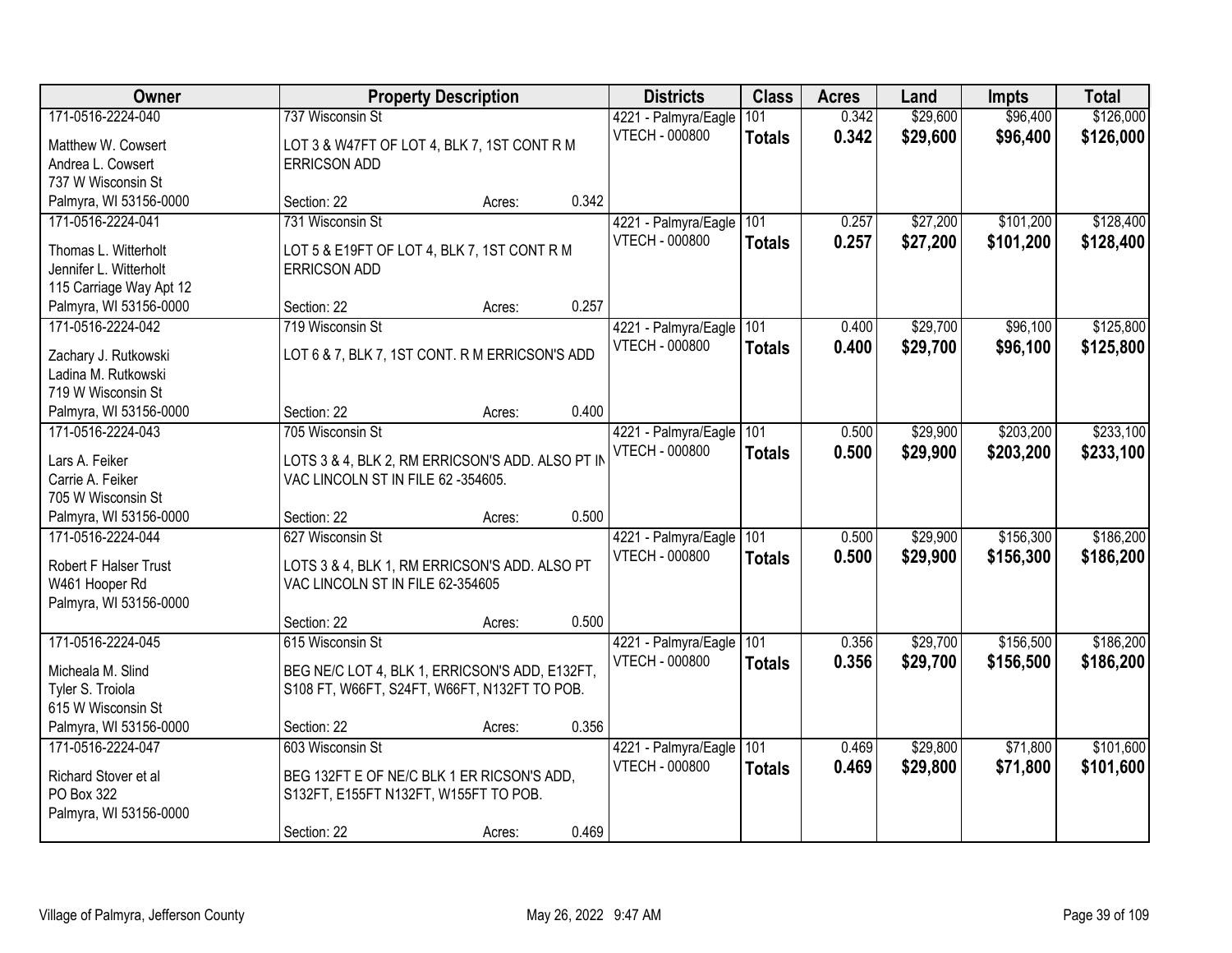| Owner                            |                                    | <b>Property Description</b>                      |       | <b>Districts</b>                              | <b>Class</b>  | <b>Acres</b> | Land     | <b>Impts</b> | <b>Total</b> |
|----------------------------------|------------------------------------|--------------------------------------------------|-------|-----------------------------------------------|---------------|--------------|----------|--------------|--------------|
| 171-0516-2224-049                | 515 W Wisconsin St                 |                                                  |       | 4221 - Palmyra/Eagle                          | 101           | 0.230        | \$25,400 | \$141,700    | \$167,100    |
| <b>Matthew Plotz</b>             |                                    | BEG SW/C BLK 1, HIGGINS ADD, W76FT, N132FT TO    |       | VTECH - 000800                                | <b>Totals</b> | 0.230        | \$25,400 | \$141,700    | \$167,100    |
| <b>Traci Plotz</b>               |                                    | POB, N132FT E76FT, S132FT, W76FT TO POB.         |       |                                               |               |              |          |              |              |
| 515 W Wisconsin St               |                                    |                                                  |       |                                               |               |              |          |              |              |
| Palmyra, WI 53156-0000           | Section: 22                        | Acres:                                           | 0.230 |                                               |               |              |          |              |              |
| 171-0516-2224-050                | 526 Maple St                       |                                                  |       | 4221 - Palmyra/Eagle                          | 101           | 0.219        | \$24,700 | \$86,900     | \$111,600    |
|                                  |                                    |                                                  |       | <b>VTECH - 000800</b>                         | <b>Totals</b> | 0.219        | \$24,700 | \$86,900     | \$111,600    |
| Mary Earle                       |                                    | BEG 76FT W OF SW/C BLK 1, HIGGINS ADD, N132FT    |       |                                               |               |              |          |              |              |
| 526 Maple St                     | W72.50 FT, S132FT, E TO POB        |                                                  |       |                                               |               |              |          |              |              |
| Palmyra, WI 53156-0000           | Section: 22                        |                                                  | 0.219 |                                               |               |              |          |              |              |
| 171-0516-2224-051                |                                    | Acres:                                           |       |                                               |               | 0.250        | \$26,800 | \$119,700    | \$146,500    |
|                                  | 602 Maple St                       |                                                  |       | 4221 - Palmyra/Eagle                          | 101           |              |          |              |              |
| Dustin J. Jaeger                 |                                    | BEG 132FT E OF SE/C OF BLK 1 ERRICSON'S ADD.     |       | <b>VTECH - 000800</b>                         | <b>Totals</b> | 0.250        | \$26,800 | \$119,700    | \$146,500    |
| 602 Maple St                     |                                    | N132FT, E82.50FT, S132FT, W82.50FT TO POB.       |       |                                               |               |              |          |              |              |
| Palmyra, WI 53156-0000           |                                    |                                                  |       |                                               |               |              |          |              |              |
|                                  | Section: 22                        | Acres:                                           | 0.250 |                                               |               |              |          |              |              |
| 171-0516-2224-052                | 610 Maple St                       |                                                  |       | 4221 - Palmyra/Eagle                          | 101           | 0.236        | \$25,800 | \$121,600    | \$147,400    |
|                                  |                                    |                                                  |       | <b>VTECH - 000800</b>                         | <b>Totals</b> | 0.236        | \$25,800 | \$121,600    | \$147,400    |
| Marlene J. Frehner<br>PO Box 319 |                                    | BEG 66FT E & 108FT S OF NE/C LOT 4 BLK 1,        |       |                                               |               |              |          |              |              |
| Palmyra, WI 53156-0000           | TO POB. PT OF OL 27                | ERRICSON'S ADD, E66FT, S156FT, W66FT, N156FT     |       |                                               |               |              |          |              |              |
|                                  | Section: 22                        |                                                  | 0.236 |                                               |               |              |          |              |              |
| 171-0516-2224-053                | 618 Maple St                       | Acres:                                           |       |                                               | 101           | 0.200        | \$23,400 | \$95,400     | \$118,800    |
|                                  |                                    |                                                  |       | 4221 - Palmyra/Eagle<br><b>VTECH - 000800</b> |               |              |          |              |              |
| Curtis R. Laabs                  |                                    | S1/2 W1/2 OL27, BEG 66FT E & 132FT S OF NE/C LOT |       |                                               | <b>Totals</b> | 0.200        | \$23,400 | \$95,400     | \$118,800    |
| Lori J. Troyer                   |                                    | 4, BLK 1 ERRICSONS ADD, S132FT, W66FT N132FT, E  |       |                                               |               |              |          |              |              |
| 618 Maple St                     | TO POB                             |                                                  |       |                                               |               |              |          |              |              |
| Palmyra, WI 53156-0000           | Section: 22                        | Acres:                                           | 0.200 |                                               |               |              |          |              |              |
| 171-0516-2224-054                | 626 Maple St                       |                                                  |       | 4221 - Palmyra/Eagle                          | 101           | 0.500        | \$29,900 | \$116,100    | \$146,000    |
| Debra Meintz                     |                                    | LOTS 1&2 BLK 1 RM ERRICSON'S ADD. ALSO PT VAC    |       | <b>VTECH - 000800</b>                         | <b>Totals</b> | 0.500        | \$29,900 | \$116,100    | \$146,000    |
| 626 Maple St                     | LINCOLN ST IN FILE 62-354605.      |                                                  |       |                                               |               |              |          |              |              |
| Palmyra, WI 53156-0000           |                                    |                                                  |       |                                               |               |              |          |              |              |
|                                  | Section: 22                        | Acres:                                           | 0.500 |                                               |               |              |          |              |              |
| 171-0516-2224-055                | 708 Maple St                       |                                                  |       | 4221 - Palmyra/Eagle                          | 101           | 0.500        | \$29,900 | \$116,200    | \$146,100    |
|                                  |                                    |                                                  |       | <b>VTECH - 000800</b>                         |               | 0.500        | \$29,900 | \$116,200    | \$146,100    |
| Aaron L. Hitchcock               |                                    | LOTS 1 & 2, BLK 2, RM ERRICSON'S ADD. ALSO PT IN |       |                                               | <b>Totals</b> |              |          |              |              |
| Trisha Hitchcock                 | VAC LINCOLN ST IN FILE 62 -354605. |                                                  |       |                                               |               |              |          |              |              |
| 708 Maple St                     |                                    |                                                  |       |                                               |               |              |          |              |              |
| Palmyra, WI 53156-0000           | Section: 22                        | Acres:                                           | 0.500 |                                               |               |              |          |              |              |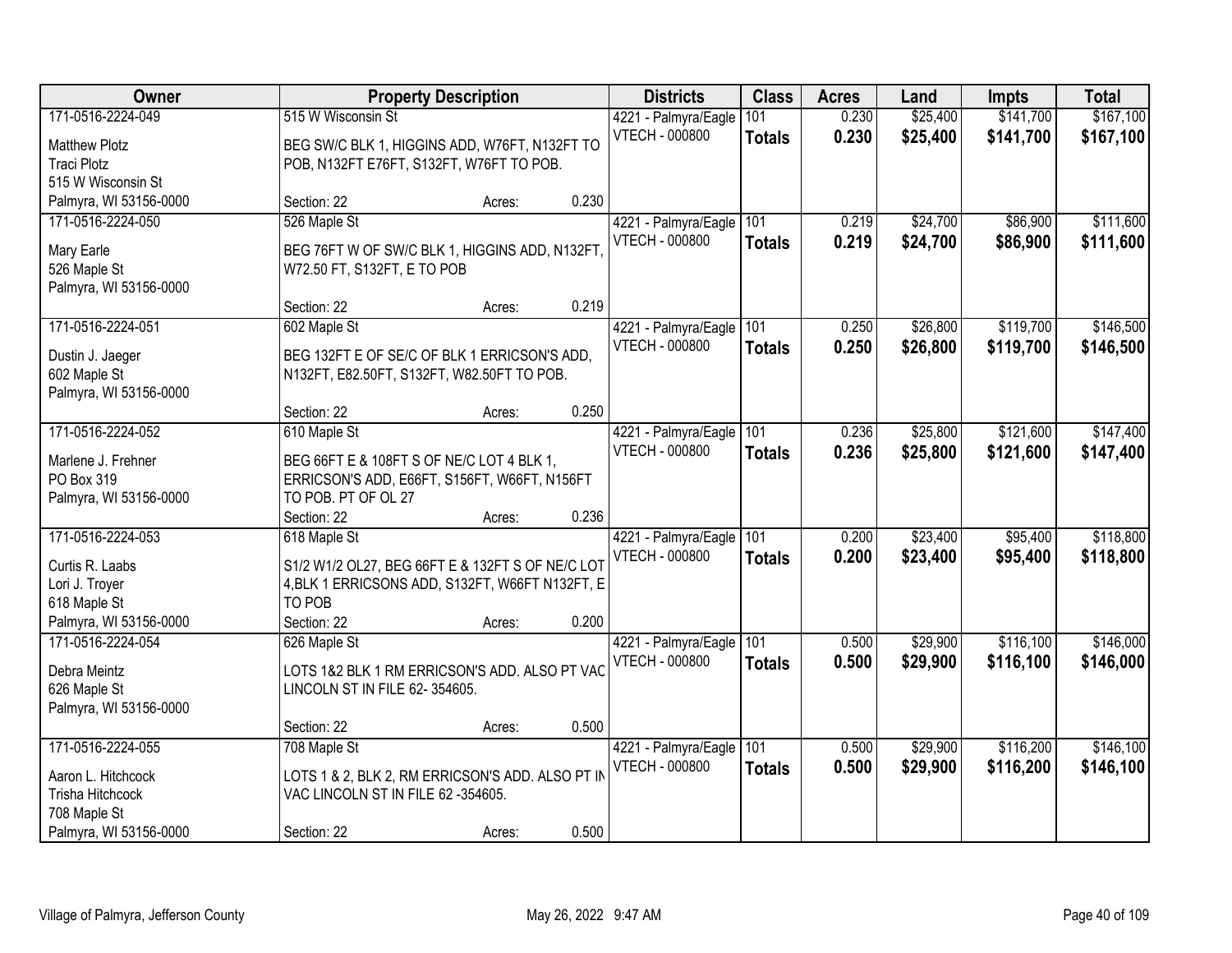| Owner                    | <b>Property Description</b>                     |        |       | <b>Districts</b>         | <b>Class</b>  | <b>Acres</b> | Land     | <b>Impts</b> | <b>Total</b> |
|--------------------------|-------------------------------------------------|--------|-------|--------------------------|---------------|--------------|----------|--------------|--------------|
| 171-0516-2224-056        | 714 Maple St                                    |        |       | 4221 - Palmyra/Eagle     | 101           | 0.400        | \$29,700 | \$93,200     | \$122,900    |
| Joel W. Tortomasi        | LOTS 8&9, BLK 7, 1ST CONT R M ERRICSON'S ADD    |        |       | <b>VTECH - 000800</b>    | <b>Totals</b> | 0.400        | \$29,700 | \$93,200     | \$122,900    |
| Kimberly Leal Tortomasi  |                                                 |        |       |                          |               |              |          |              |              |
| 714 Maple St             |                                                 |        |       |                          |               |              |          |              |              |
| Palmyra, WI 53156-0000   | Section: 22                                     | Acres: | 0.400 |                          |               |              |          |              |              |
| 171-0516-2224-057        | 726 Maple St                                    |        |       | 4221 - Palmyra/Eagle     | 101           | 0.257        | \$27,200 | \$114,800    | \$142,000    |
| Sandra J. Riedel         | LOT 10 & E19FT LOT 11, BLK 7 1ST CONT           |        |       | <b>VTECH - 000800</b>    | <b>Totals</b> | 0.257        | \$27,200 | \$114,800    | \$142,000    |
| 726 Maple St             | <b>ERRICSON'S ADD</b>                           |        |       |                          |               |              |          |              |              |
| Palmyra, WI 53156-0000   |                                                 |        |       |                          |               |              |          |              |              |
|                          | Section: 22                                     | Acres: | 0.257 |                          |               |              |          |              |              |
| 171-0516-2224-058        | 738 Maple St                                    |        |       | 4221 - Palmyra/Eagle 101 |               | 0.442        | \$29,800 | \$109,400    | \$139,200    |
| <b>Todd Bealhen</b>      | W47FT LOT 11, LOT 12 & E33FT LOT 13, BLK 7, 1ST |        |       | <b>VTECH - 000800</b>    | <b>Totals</b> | 0.442        | \$29,800 | \$109,400    | \$139,200    |
| Margaret Bealhen         | CONT R M ERRICSON'S ADD                         |        |       |                          |               |              |          |              |              |
| 738 Maple St             |                                                 |        |       |                          |               |              |          |              |              |
| Palmyra, WI 53156-0000   | Section: 22                                     | Acres: | 0.442 |                          |               |              |          |              |              |
| 171-0516-2224-059        | 752 Maple St                                    |        |       | 4221 - Palmyra/Eagle     | 101           | 0.336        | \$29,600 | \$94,600     | \$124,200    |
| Nicolas A. Carlson       | LOT 14 & W33FT LOT 13 & S24FT LOT 1, BLK 7, 1ST |        |       | <b>VTECH - 000800</b>    | <b>Totals</b> | 0.336        | \$29,600 | \$94,600     | \$124,200    |
| 752 Maple St             | CONT R M ERRICSON'S ADD.                        |        |       |                          |               |              |          |              |              |
| Palmyra, WI 53156-0000   |                                                 |        |       |                          |               |              |          |              |              |
|                          | Section: 22                                     | Acres: | 0.336 |                          |               |              |          |              |              |
| 171-0516-2224-060        | 701 Air View Dr                                 |        |       | 4221 - Palmyra/Eagle     | 101           | 0.281        | \$26,900 | \$171,400    | \$198,300    |
| John L. Petruska         | LOT 1, AIR VIEW ESTATES                         |        |       | <b>VTECH - 000800</b>    | <b>Totals</b> | 0.281        | \$26,900 | \$171,400    | \$198,300    |
| Angela Petruska          |                                                 |        |       |                          |               |              |          |              |              |
| 701 Air View Dr          |                                                 |        |       |                          |               |              |          |              |              |
| Palmyra, WI 53156-0000   | Section: 22                                     | Acres: | 0.281 |                          |               |              |          |              |              |
| 171-0516-2224-061        | 709 Air View Dr                                 |        |       | 4221 - Palmyra/Eagle     | 101           | 0.281        | \$26,900 | \$154,500    | \$181,400    |
| Jerry Parker             | LOT 2, AIR VIEW ESTATES                         |        |       | VTECH - 000800           | <b>Totals</b> | 0.281        | \$26,900 | \$154,500    | \$181,400    |
| Jane Tracy Parker        |                                                 |        |       |                          |               |              |          |              |              |
| 709 Air View Dr          |                                                 |        |       |                          |               |              |          |              |              |
| Palmyra, WI 53156-0000   | Section: 22                                     | Acres: | 0.281 |                          |               |              |          |              |              |
| 171-0516-2224-062        | 717 Air View Dr                                 |        |       | 4221 - Palmyra/Eagle     | 101           | 0.278        | \$26,800 | \$141,200    | \$168,000    |
| Henry Pergande III Trust | LOT 3, AIR VIEW ESTATES                         |        |       | VTECH - 000800           | <b>Totals</b> | 0.278        | \$26,800 | \$141,200    | \$168,000    |
| Cindy L Pergande Trust   |                                                 |        |       |                          |               |              |          |              |              |
| 717 Air View Dr          |                                                 |        |       |                          |               |              |          |              |              |
| Palmyra, WI 53156-0000   | Section: 22                                     | Acres: | 0.278 |                          |               |              |          |              |              |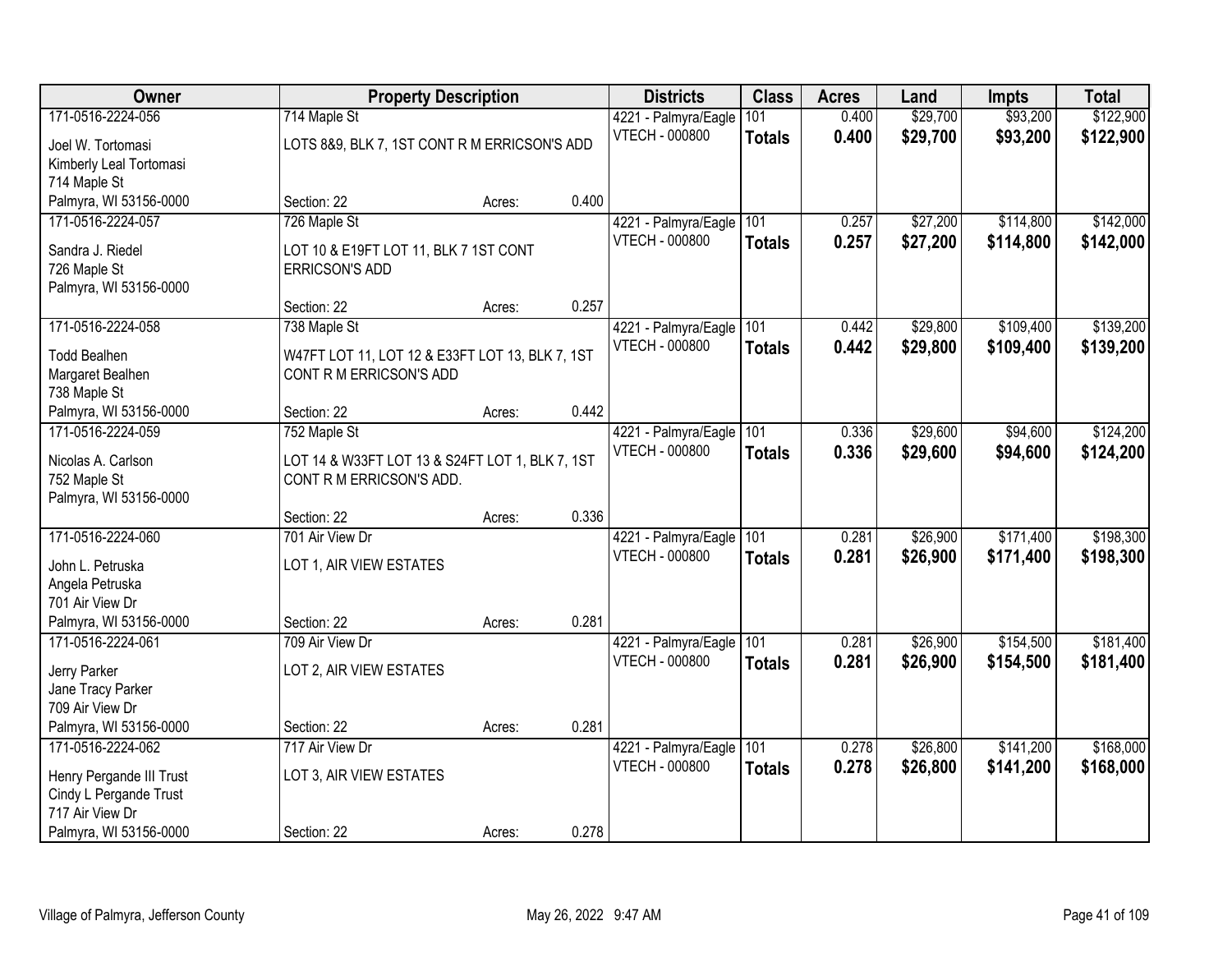| Owner                                       | <b>Property Description</b>                   |        |       | <b>Districts</b>      | <b>Class</b>  | <b>Acres</b> | Land     | <b>Impts</b> | <b>Total</b> |
|---------------------------------------------|-----------------------------------------------|--------|-------|-----------------------|---------------|--------------|----------|--------------|--------------|
| 171-0516-2224-063                           | 725 Air View Dr                               |        |       | 4221 - Palmyra/Eagle  | 101           | 0.278        | \$26,800 | \$132,100    | \$158,900    |
| Lee A. Waldeck                              | LOT 4, AIR VIEW ESTATES                       |        |       | VTECH - 000800        | <b>Totals</b> | 0.278        | \$26,800 | \$132,100    | \$158,900    |
| Sharon Rux-Waldeck                          |                                               |        |       |                       |               |              |          |              |              |
| 725 Air View Dr                             |                                               |        |       |                       |               |              |          |              |              |
| Palmyra, WI 53156-0000                      | Section: 22                                   | Acres: | 0.278 |                       |               |              |          |              |              |
| 171-0516-2224-064                           | 733 Air View Dr                               |        |       | 4221 - Palmyra/Eagle  | 101           | 0.279        | \$26,900 | \$211,900    | \$238,800    |
|                                             |                                               |        |       | VTECH - 000800        | <b>Totals</b> | 0.279        | \$26,900 | \$211,900    | \$238,800    |
| Gary L. Byers                               | LOT 5, AIR VIEW ESTATES                       |        |       |                       |               |              |          |              |              |
| Susan M. Byers<br>733 Air View Dr           |                                               |        |       |                       |               |              |          |              |              |
|                                             | Section: 22                                   |        | 0.279 |                       |               |              |          |              |              |
| Palmyra, WI 53156-0000<br>171-0516-2224-065 | 741 Air View Dr                               | Acres: |       |                       |               | 0.279        | \$26,900 | \$123,500    | \$150,400    |
|                                             |                                               |        |       | 4221 - Palmyra/Eagle  | 101           |              |          |              |              |
| Chase B. Roberts                            | LOT 6, AIR VIEW ESTATES                       |        |       | VTECH - 000800        | <b>Totals</b> | 0.279        | \$26,900 | \$123,500    | \$150,400    |
| Nichole M. Roberts                          |                                               |        |       |                       |               |              |          |              |              |
| 741 Air View Dr                             |                                               |        |       |                       |               |              |          |              |              |
| Palmyra, WI 53156-0000                      | Section: 22                                   | Acres: | 0.279 |                       |               |              |          |              |              |
| 171-0516-2224-066                           | 749 Air View Dr                               |        |       | 4221 - Palmyra/Eagle  | 101           | 0.279        | \$26,900 | \$136,300    | \$163,200    |
| Laura A. Willson                            | LOT 7, AIR VIEW ESTATES                       |        |       | VTECH - 000800        | <b>Totals</b> | 0.279        | \$26,900 | \$136,300    | \$163,200    |
| PO Box s                                    |                                               |        |       |                       |               |              |          |              |              |
| Palmyra, WI 53156-0000                      |                                               |        |       |                       |               |              |          |              |              |
|                                             | Section: 22                                   | Acres: | 0.279 |                       |               |              |          |              |              |
| 171-0516-2224-068                           | 765 Air View Dr                               |        |       | 4221 - Palmyra/Eagle  | 101           | 0.338        | \$27,600 | \$170,800    | \$198,400    |
|                                             |                                               |        |       | VTECH - 000800        |               |              |          |              |              |
| James P. Aschenbrenner                      | LOT 8, AIR VIEW ESTATES                       |        |       |                       | <b>Totals</b> | 0.338        | \$27,600 | \$170,800    | \$198,400    |
| Emma J. Aschenbrenner                       |                                               |        |       |                       |               |              |          |              |              |
| 765 Air View Dr                             |                                               |        |       |                       |               |              |          |              |              |
| Palmyra, WI 53156-0000                      | Section: 22                                   | Acres: | 0.338 |                       |               |              |          |              |              |
| 171-0516-2224-069                           | 756 Air View Dr                               |        |       | 4221 - Palmyra/Eagle  | 101           | 0.300        | \$27,300 | \$133,500    | \$160,800    |
| William E. Bargholtz                        | LOT 9, AIR VIEW ESTATES ALSO VAC PT POWERS S' |        |       | <b>VTECH - 000800</b> | <b>Totals</b> | 0.300        | \$27,300 | \$133,500    | \$160,800    |
| Jean C. Bargholtz                           | ADJ IN 959-276.                               |        |       |                       |               |              |          |              |              |
| 756 Air View Dr                             |                                               |        |       |                       |               |              |          |              |              |
| Palmyra, WI 53156-0000                      | Section: 22                                   | Acres: | 0.300 |                       |               |              |          |              |              |
| 171-0516-2224-070                           | 621 Lampsa St                                 |        |       | 4221 - Palmyra/Eagle  | 101           | 0.326        | \$29,500 | \$178,300    | \$207,800    |
|                                             |                                               |        |       | <b>VTECH - 000800</b> | <b>Totals</b> | 0.326        | \$29,500 | \$178,300    | \$207,800    |
| Thomas L. Simpson                           | LOT 10, AIR VIEW ESTATES ALSO VAC PT POWERS   |        |       |                       |               |              |          |              |              |
| Kristina M. Simpson                         | ST ADJ IN DOC 959467.                         |        |       |                       |               |              |          |              |              |
| 621 Lampsa St                               |                                               |        |       |                       |               |              |          |              |              |
| Palmyra, WI 53156-0000                      | Section: 22                                   | Acres: | 0.326 |                       |               |              |          |              |              |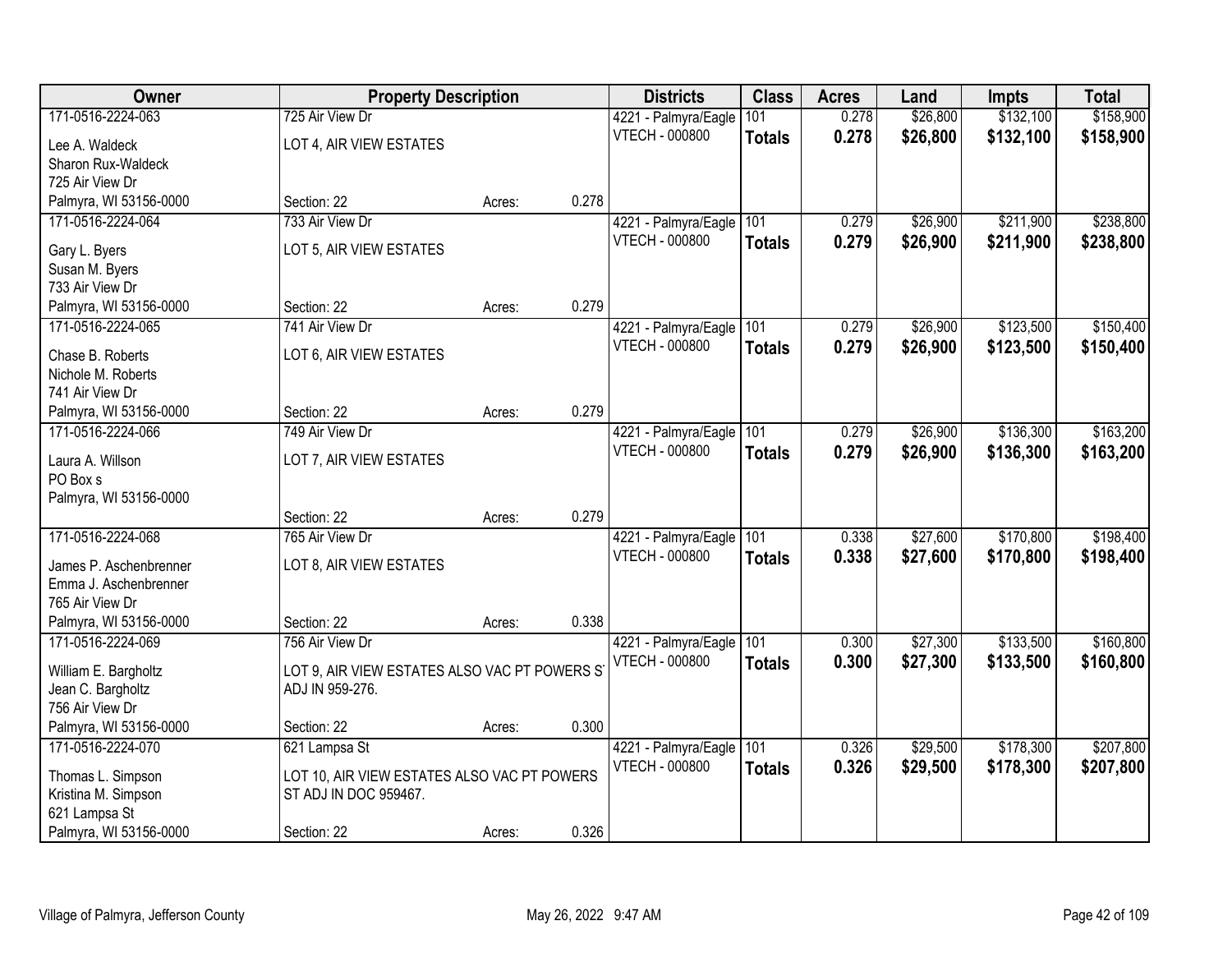| Owner                  | <b>Property Description</b> |        |       | <b>Districts</b>      | <b>Class</b>  | <b>Acres</b> | Land     | <b>Impts</b> | <b>Total</b> |
|------------------------|-----------------------------|--------|-------|-----------------------|---------------|--------------|----------|--------------|--------------|
| 171-0516-2224-071      | 620 Lampsa St               |        |       | 4221 - Palmyra/Eagle  | 101           | 0.266        | \$27,900 | \$153,500    | \$181,400    |
| Dennis Beaver          | LOT 11, AIR VIEW ESTATES    |        |       | VTECH - 000800        | <b>Totals</b> | 0.266        | \$27,900 | \$153,500    | \$181,400    |
| Alan Beaver            |                             |        |       |                       |               |              |          |              |              |
| PO Box 227             |                             |        |       |                       |               |              |          |              |              |
| Palmyra, WI 53156-0000 | Section: 22                 | Acres: | 0.266 |                       |               |              |          |              |              |
| 171-0516-2224-072      | 732 Air View Dr             |        |       | 4221 - Palmyra/Eagle  | 101           | 0.257        | \$25,900 | \$113,200    | \$139,100    |
| Philip J. Houk         | LOT 12, AIR VIEW ESTATES    |        |       | VTECH - 000800        | <b>Totals</b> | 0.257        | \$25,900 | \$113,200    | \$139,100    |
| Karrie M. Houk         |                             |        |       |                       |               |              |          |              |              |
| 732 Air View Dr        |                             |        |       |                       |               |              |          |              |              |
| Palmyra, WI 53156-0000 | Section: 22                 | Acres: | 0.257 |                       |               |              |          |              |              |
| 171-0516-2224-073      | 724 Air View Dr             |        |       | 4221 - Palmyra/Eagle  | 101           | 0.257        | \$25,900 | \$133,500    | \$159,400    |
| Taylor L. Malek        | LOT 13, AIR VIEW ESTATES    |        |       | <b>VTECH - 000800</b> | <b>Totals</b> | 0.257        | \$25,900 | \$133,500    | \$159,400    |
| Travis J. Ackeret      |                             |        |       |                       |               |              |          |              |              |
| 724 Air View Dr        |                             |        |       |                       |               |              |          |              |              |
| Palmyra, WI 53156-0000 | Section: 22                 | Acres: | 0.257 |                       |               |              |          |              |              |
| 171-0516-2224-074      | 716 Air View Dr             |        |       | 4221 - Palmyra/Eagle  | 101           | 0.257        | \$25,900 | \$122,300    | \$148,200    |
| Kenneth C. Moker       | LOT 14, AIR VIEW ESTATES    |        |       | <b>VTECH - 000800</b> | <b>Totals</b> | 0.257        | \$25,900 | \$122,300    | \$148,200    |
| Geraldine A. Moker     |                             |        |       |                       |               |              |          |              |              |
| 716 Air View Dr        |                             |        |       |                       |               |              |          |              |              |
| Palmyra, WI 53156-0000 | Section: 22                 | Acres: | 0.257 |                       |               |              |          |              |              |
| 171-0516-2224-075      | 708 Air View Dr             |        |       | 4221 - Palmyra/Eagle  | 101           | 0.257        | \$25,900 | \$155,500    | \$181,400    |
| Michael F. Meyer       | LOT 15, AIR VIEW ESTATES    |        |       | <b>VTECH - 000800</b> | <b>Totals</b> | 0.257        | \$25,900 | \$155,500    | \$181,400    |
| 708 Air View Dr        |                             |        |       |                       |               |              |          |              |              |
| Palmyra, WI 53156-0000 |                             |        |       |                       |               |              |          |              |              |
|                        | Section: 22                 | Acres: | 0.257 |                       |               |              |          |              |              |
| 171-0516-2224-076      | 702 Air View Dr             |        |       | 4221 - Palmyra/Eagle  | 101           | 0.257        | \$25,900 | \$155,200    | \$181,100    |
| Shellee A. Lubus       | LOT 16, AIR VIEW ESTATES    |        |       | <b>VTECH - 000800</b> | <b>Totals</b> | 0.257        | \$25,900 | \$155,200    | \$181,100    |
| 702 Air View Dr        |                             |        |       |                       |               |              |          |              |              |
| Palmyra, WI 53156-0000 |                             |        |       |                       |               |              |          |              |              |
|                        | Section: 22                 | Acres: | 0.257 |                       |               |              |          |              |              |
| 171-0516-2224-077      | 700 Air View Dr             |        |       | 4221 - Palmyra/Eagle  | 101           | 0.257        | \$25,900 | \$191,700    | \$217,600    |
| Alaric Omdoll          | LOT 17, AIR VIEW ESTATES    |        |       | VTECH - 000800        | <b>Totals</b> | 0.257        | \$25,900 | \$191,700    | \$217,600    |
| Rachael Omdoll         |                             |        |       |                       |               |              |          |              |              |
| 700 Air View Dr        |                             |        |       |                       |               |              |          |              |              |
| Palmyra, WI 53156-0000 | Section: 22                 | Acres: | 0.257 |                       |               |              |          |              |              |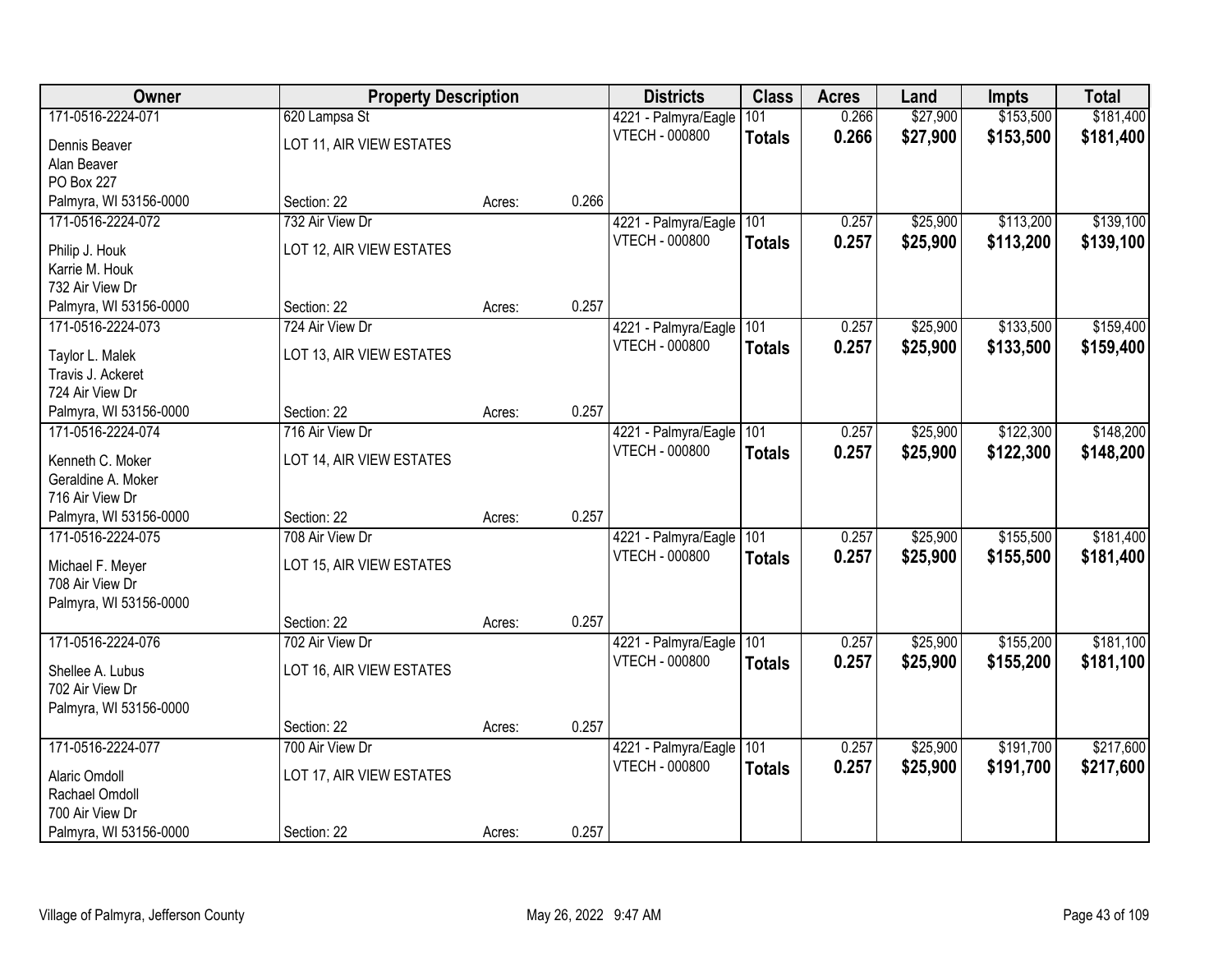| Owner                                                                           |                                                          | <b>Property Description</b>                                                                                                                       |       | <b>Districts</b>                              | <b>Class</b>         | <b>Acres</b>   | Land                 | <b>Impts</b>           | <b>Total</b>           |
|---------------------------------------------------------------------------------|----------------------------------------------------------|---------------------------------------------------------------------------------------------------------------------------------------------------|-------|-----------------------------------------------|----------------------|----------------|----------------------|------------------------|------------------------|
| 171-0516-2224-078                                                               | 556 Lincoln St                                           |                                                                                                                                                   |       | 4221 - Palmyra/Eagle                          | 101                  | 0.273          | \$28,300             | $\overline{50}$        | \$28,300               |
| Nml Properties LLC<br>N7672 County Rd P<br>Whitewater, WI 53190-0000            |                                                          | LOT 9 & S24FT LOT 12, BLK 4, R M ERRICSON'S ADD                                                                                                   |       | <b>VTECH - 000800</b>                         | <b>Totals</b>        | 0.273          | \$28,300             | \$0                    | \$28,300               |
|                                                                                 | Section: 22                                              | Acres:                                                                                                                                            | 0.273 |                                               |                      |                |                      |                        |                        |
| 171-0516-2224-079                                                               | 594 Powers St                                            |                                                                                                                                                   |       | 4221 - Palmyra/Eagle                          | 101                  | 0.368          | \$29,700             | \$178,600              | \$208,300              |
| <b>Michael Heil</b><br>600 Powers St<br>Palmyra, WI 53156-0000                  | LOT 2, CSM 1268-4-200, DOC 759689.                       |                                                                                                                                                   |       | VTECH - 000800                                | <b>Totals</b>        | 0.368          | \$29,700             | \$178,600              | \$208,300              |
|                                                                                 | Section: 22                                              | Acres:                                                                                                                                            | 0.368 |                                               |                      |                |                      |                        |                        |
| 171-0516-2224-081                                                               | 702 Wisconsin St                                         |                                                                                                                                                   |       | 4221 - Palmyra/Eagle                          | 101                  | 0.400          | \$29,700             | \$135,400              | \$165,100              |
| Wwid LLC<br>W5549 Young Rd<br>Eagle, WI 53119-0000                              | LOTS 1 & 2, BLK 3, R. M. ERRICSONS ADD.                  |                                                                                                                                                   |       | <b>VTECH - 000800</b>                         | <b>Totals</b>        | 0.400          | \$29,700             | \$135,400              | \$165,100              |
|                                                                                 | Section: 22                                              | Acres:                                                                                                                                            | 0.400 |                                               |                      |                |                      |                        |                        |
| 171-0516-2224-082                                                               | 520 Maple St                                             |                                                                                                                                                   |       | 4221 - Palmyra/Eagle                          | 101                  | 0.230          | \$25,400             | \$100,600              | \$126,000              |
| David E. Robbins<br>Susan K. Robbins<br>PO Box 107                              | E76FT, S132FT TO POB.                                    | BEG SW/C BLK 1, HIGGINS ADD, W76FT, N132FT,                                                                                                       |       | <b>VTECH - 000800</b>                         | <b>Totals</b>        | 0.230          | \$25,400             | \$100,600              | \$126,000              |
| Palmyra, WI 53156-0000                                                          | Section: 22                                              | Acres:                                                                                                                                            | 0.230 |                                               |                      |                |                      |                        |                        |
| 171-0516-2224-083<br>Aaron Centell<br>570 Lincoln St<br>Palmyra, WI 53156-0000  | 570 Lincoln St<br>Section: 22                            | LOT 16 & N18FT LOT 13, BLK 4 RM ERRICSON'S<br>ADD. ALSO BEG NW/C LOT 16, N0DGE 59.43FT,<br>S89DG57'E 132.13FT, S0DGW 59.23FT, S89DG57'W<br>Acres: | 0.435 | 4221 - Palmyra/Eagle<br><b>VTECH - 000800</b> | 101<br><b>Totals</b> | 0.435<br>0.435 | \$29,800<br>\$29,800 | \$172,000<br>\$172,000 | \$201,800<br>\$201,800 |
| 171-0516-2224-084                                                               | 564 Lincoln St                                           |                                                                                                                                                   |       | 4221 - Palmyra/Eagle                          | 101                  | 0.327          | \$29,500             | \$157,700              | \$187,200              |
| <b>Till Trust</b><br>564 Lincoln St<br>Palmyra, WI 53156-0000                   | N42FT LOT 12 & S48FT LOT 13, BLK 4, RM<br>ERRICSONS ADD. |                                                                                                                                                   |       | <b>VTECH - 000800</b>                         | <b>Totals</b>        | 0.327          | \$29,500             | \$157,700              | \$187,200              |
|                                                                                 | Section: 22                                              | Acres:                                                                                                                                            | 0.327 |                                               |                      |                |                      |                        |                        |
| 171-0516-2231-000<br>Gary A. Dexheimer<br>Kristine E. Dexheimer<br>525 Maple St | 525 Maple St<br>LOT 7&8, BLK 2 CARPENTERS ADD            |                                                                                                                                                   |       | 4221 - Palmyra/Eagle<br><b>VTECH - 000800</b> | 101<br><b>Totals</b> | 0.850<br>0.850 | \$30,500<br>\$30,500 | \$157,600<br>\$157,600 | \$188,100<br>\$188,100 |
| Palmyra, WI 53156-0000                                                          | Section: 22                                              | Acres:                                                                                                                                            | 0.850 |                                               |                      |                |                      |                        |                        |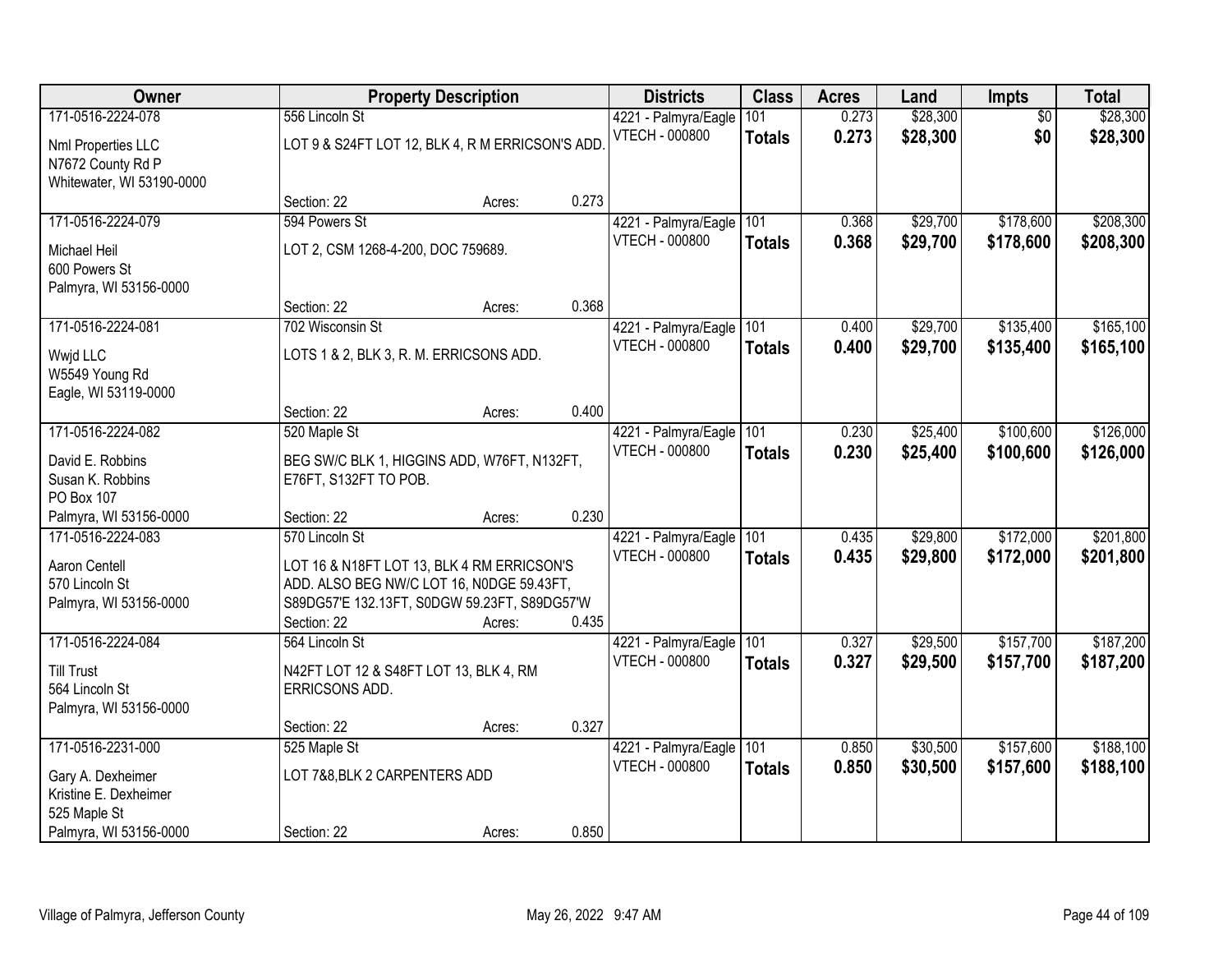| Owner                         |                                                | <b>Property Description</b> |       | <b>Districts</b>         | <b>Class</b>  | <b>Acres</b> | Land            | <b>Impts</b> | <b>Total</b>    |
|-------------------------------|------------------------------------------------|-----------------------------|-------|--------------------------|---------------|--------------|-----------------|--------------|-----------------|
| 171-0516-2231-001             | 522 Chestnut St                                |                             |       | 4221 - Palmyra/Eagle     | 101           | 0.500        | \$29,900        | \$102,900    | \$132,800       |
| Charles Zindars               | LOT 5&6, BLK 2 CARPENTERS ADD                  |                             |       | VTECH - 000800           | <b>Totals</b> | 0.500        | \$29,900        | \$102,900    | \$132,800       |
| 522 Chestnut St               |                                                |                             |       |                          |               |              |                 |              |                 |
| Palmyra, WI 53156-0000        |                                                |                             |       |                          |               |              |                 |              |                 |
|                               | Section: 22                                    | Acres:                      | 0.500 |                          |               |              |                 |              |                 |
| 171-0516-2231-002             | 605 Maple St                                   |                             |       | 4221 - Palmyra/Eagle     | 101           | 0.411        | \$29,700        | \$220,500    | \$250,200       |
| Tammy A. Paull                | BEG NW/C LOT 8 BLK 2, CARPENTERS ADD, W ON     |                             |       | <b>VTECH - 000800</b>    | <b>Totals</b> | 0.411        | \$29,700        | \$220,500    | \$250,200       |
| David R. Paull                | ST 112FT, S52.35FT, S01DG17'E 105.69FT,        |                             |       |                          |               |              |                 |              |                 |
| 605 Maple St                  | S86DG34'E 109.82FT, N164.57FT TO POB.          |                             |       |                          |               |              |                 |              |                 |
| Palmyra, WI 53156-0000        | Section: 22                                    | Acres:                      | 0.411 |                          |               |              |                 |              |                 |
| 171-0516-2231-003             | 709 Maple St                                   |                             |       | 4221 - Palmyra/Eagle 304 |               | 5.300        | \$0             | \$0          | $\overline{30}$ |
|                               |                                                |                             |       | <b>VTECH - 000800</b>    | <b>Totals</b> | 5.300        | \$0             | \$0          | \$0             |
| Palmyra Joint School District | COM NE/C NE1/4 SW1/4,S TO S/L MAPLE ST, W277FT |                             |       |                          |               |              |                 |              |                 |
| No 1                          | TO POB, S TO N/L BLK 2, CARPENTERS ADD E TO    |                             |       |                          |               |              |                 |              |                 |
| 123 Burr Oak St               | NE/C LOT 4 SD ADD S TO CHESTNUT ST, W TO PT    |                             |       |                          |               |              |                 |              |                 |
| Palmyra, WI 53156-0000        | Section: 22                                    | Acres:                      | 5.300 |                          |               |              |                 |              |                 |
| 171-0516-2231-004             | 730 Chestnut St                                |                             |       | 4221 - Palmyra/Eagle     | 304           | 0.299        | $\overline{50}$ | \$0          | \$0             |
| St Matthews Lutheran Church   | LOT 5, BLK 1, VALLEE SUB.                      |                             |       | <b>VTECH - 000800</b>    | <b>Totals</b> | 0.299        | \$0             | \$0          | \$0             |
| Parsonage                     |                                                |                             |       |                          |               |              |                 |              |                 |
| 730 Chestnut St               |                                                |                             |       |                          |               |              |                 |              |                 |
| Palmyra, WI 53156-0000        | Section: 22                                    | Acres:                      | 0.299 |                          |               |              |                 |              |                 |
| 171-0516-2231-005             | 740 Chestnut St                                |                             |       | 4221 - Palmyra/Eagle     | 101           | 0.299        | \$27,900        | \$124,300    | \$152,200       |
| Alejandra Valdez              | LOT 4, BLK 1, VALLEE SUB                       |                             |       | <b>VTECH - 000800</b>    | <b>Totals</b> | 0.299        | \$27,900        | \$124,300    | \$152,200       |
| Ismael Barajas-Gomez          |                                                |                             |       |                          |               |              |                 |              |                 |
| 740 Chestnut St               |                                                |                             |       |                          |               |              |                 |              |                 |
| Palmyra, WI 53156-0000        | Section: 22                                    | Acres:                      | 0.299 |                          |               |              |                 |              |                 |
| 171-0516-2231-006             | 715 Maple St                                   |                             |       | 4221 - Palmyra/Eagle     | 102           | 0.598        | \$43,300        | \$292,100    | \$335,400       |
| 2453 N 17th St, LLC           | LOTS 2 & 3, BLK 1 VALLEE SUB                   |                             |       | VTECH - 000800           | <b>Totals</b> | 0.598        | \$43,300        | \$292,100    | \$335,400       |
| 103 Shepard Ct                |                                                |                             |       |                          |               |              |                 |              |                 |
| Mukwonago, WI 53149-0000      |                                                |                             |       |                          |               |              |                 |              |                 |
|                               | Section: 22                                    | Acres:                      | 0.598 |                          |               |              |                 |              |                 |
| 171-0516-2231-007             | 323 Garfield St                                |                             |       | 4221 - Palmyra/Eagle     | 101           | 0.219        | \$24,700        | \$107,700    | \$132,400       |
|                               |                                                |                             |       | VTECH - 000800           | <b>Totals</b> | 0.219        | \$24,700        | \$107,700    | \$132,400       |
| Scott R. Gaffner              | LOT 1 BLK 2 VALLEE SUB                         |                             |       |                          |               |              |                 |              |                 |
| 323 Garfield St               |                                                |                             |       |                          |               |              |                 |              |                 |
| Palmyra, WI 53156-0000        |                                                |                             |       |                          |               |              |                 |              |                 |
|                               | Section: 22                                    | Acres:                      | 0.219 |                          |               |              |                 |              |                 |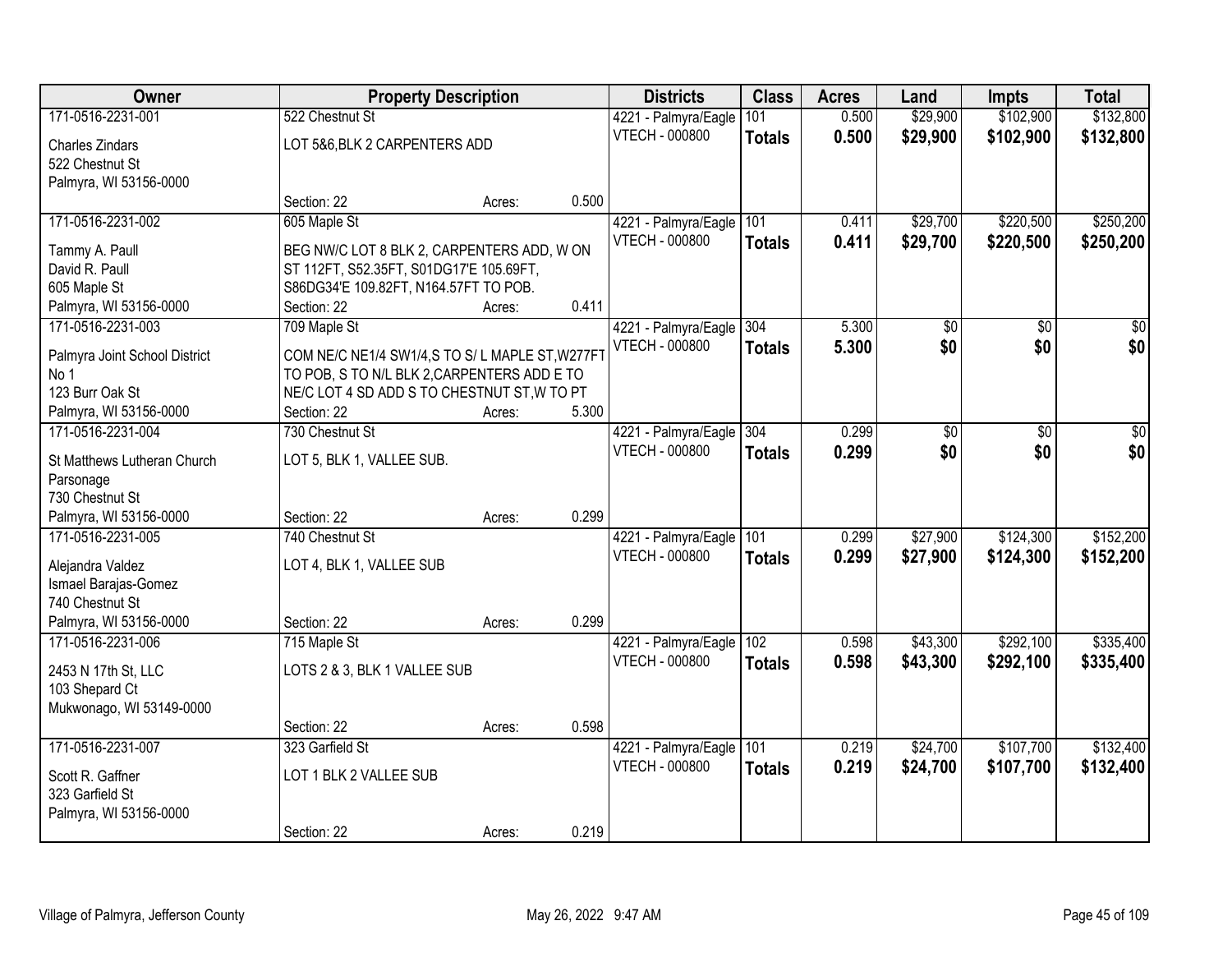| Owner                        | <b>Property Description</b>                    |        |       | <b>Districts</b>         | <b>Class</b>  | <b>Acres</b> | Land            | <b>Impts</b>    | <b>Total</b> |
|------------------------------|------------------------------------------------|--------|-------|--------------------------|---------------|--------------|-----------------|-----------------|--------------|
| 171-0516-2231-008            | 313 Garfield St                                |        |       | 4221 - Palmyra/Eagle     | 101           | 0.219        | \$24,700        | \$105,100       | \$129,800    |
| Kaye M. Mathaus              | LOT 2, BLK 2 VALLEE SUB                        |        |       | <b>VTECH - 000800</b>    | <b>Totals</b> | 0.219        | \$24,700        | \$105,100       | \$129,800    |
| George Wm Mathaus            |                                                |        |       |                          |               |              |                 |                 |              |
| 313 Garfield St              |                                                |        |       |                          |               |              |                 |                 |              |
| Palmyra, WI 53156-0000       | Section: 22                                    | Acres: | 0.219 |                          |               |              |                 |                 |              |
| 171-0516-2231-009            | 303 Garfield St                                |        |       | 4221 - Palmyra/Eagle     | 101           | 0.219        | \$24,700        | \$117,800       | \$142,500    |
| Jeremy Kangas                | LOT 3 BLK 2, VALLEE SUB                        |        |       | <b>VTECH - 000800</b>    | <b>Totals</b> | 0.219        | \$24,700        | \$117,800       | \$142,500    |
| 303 Garfield St              |                                                |        |       |                          |               |              |                 |                 |              |
| Palmyra, WI 53156-0000       |                                                |        |       |                          |               |              |                 |                 |              |
|                              | Section: 22                                    | Acres: | 0.219 |                          |               |              |                 |                 |              |
| 171-0516-2231-010            | 219 Garfield St                                |        |       | 4221 - Palmyra/Eagle     | 101           | 0.219        | \$24,700        | \$110,800       | \$135,500    |
| Joshua Wenzel                | LOT 4 BLK 2 VALLEE SUB                         |        |       | VTECH - 000800           | <b>Totals</b> | 0.219        | \$24,700        | \$110,800       | \$135,500    |
| 219 Garfield St              |                                                |        |       |                          |               |              |                 |                 |              |
| Palmyra, WI 53156-0000       |                                                |        |       |                          |               |              |                 |                 |              |
|                              | Section: 22                                    | Acres: | 0.219 |                          |               |              |                 |                 |              |
| 171-0516-2231-011            |                                                |        |       | 4221 - Palmyra/Eagle     | 304           | 0.195        | $\overline{50}$ | $\overline{30}$ | \$0          |
| Village Of Palmyra           | LOT 5 BLK 2 VALLEE SUB. EX S12.4FT.            |        |       | VTECH - 000800           | <b>Totals</b> | 0.195        | \$0             | \$0             | \$0          |
| Ld on Garfield St            |                                                |        |       |                          |               |              |                 |                 |              |
| PO Box 380                   |                                                |        |       |                          |               |              |                 |                 |              |
| Palmyra, WI 53156-0000       | Section: 22                                    | Acres: | 0.195 |                          |               |              |                 |                 |              |
| 171-0516-2231-012            | 752 Beach St                                   |        |       | 4221 - Palmyra/Eagle 102 |               | 6.016        | \$183,200       | \$164,400       | \$347,600    |
| GVH Palmyra Development, LLC | ALL BLKS 4&5, S12.4FT LOT 5, LOTS 6,7&8 BLK 2, |        |       | <b>VTECH - 000800</b>    | <b>Totals</b> | 6.016        | \$183,200       | \$164,400       | \$347,600    |
| 8989 N Port Washington Rd    | VALLEE SUB VAC BARK, GARFIELD& CAMPUS ST       |        |       |                          |               |              |                 |                 |              |
| Ste 239                      |                                                |        |       |                          |               |              |                 |                 |              |
| Bayside, WI 53217-1633       | Section: 22                                    | Acres: | 6.016 |                          |               |              |                 |                 |              |
| 171-0516-2231-013            | 741 Chestnut St                                |        |       | 4221 - Palmyra/Eagle     | 101           | 0.212        | \$24,200        | \$122,300       | \$146,500    |
| Mark A. Kaczmarek            | LOT 3 BLK 3 VALLEE SUB                         |        |       | VTECH - 000800           | <b>Totals</b> | 0.212        | \$24,200        | \$122,300       | \$146,500    |
| 741 Chestnut St              |                                                |        |       |                          |               |              |                 |                 |              |
| Palmyra, WI 53156-0000       |                                                |        |       |                          |               |              |                 |                 |              |
|                              | Section: 22                                    | Acres: | 0.212 |                          |               |              |                 |                 |              |
| 171-0516-2231-014            | 742 Beach St                                   |        |       | 4221 - Palmyra/Eagle     | 101           | 0.212        | \$24,200        | \$191,700       | \$215,900    |
| Barbara A. Houk              | LOT 4 BLK 3 VALLEE SUB                         |        |       | <b>VTECH - 000800</b>    | <b>Totals</b> | 0.212        | \$24,200        | \$191,700       | \$215,900    |
| 742 Beach St                 |                                                |        |       |                          |               |              |                 |                 |              |
| Palmyra, WI 53156-0000       |                                                |        |       |                          |               |              |                 |                 |              |
|                              | Section: 22                                    | Acres: | 0.212 |                          |               |              |                 |                 |              |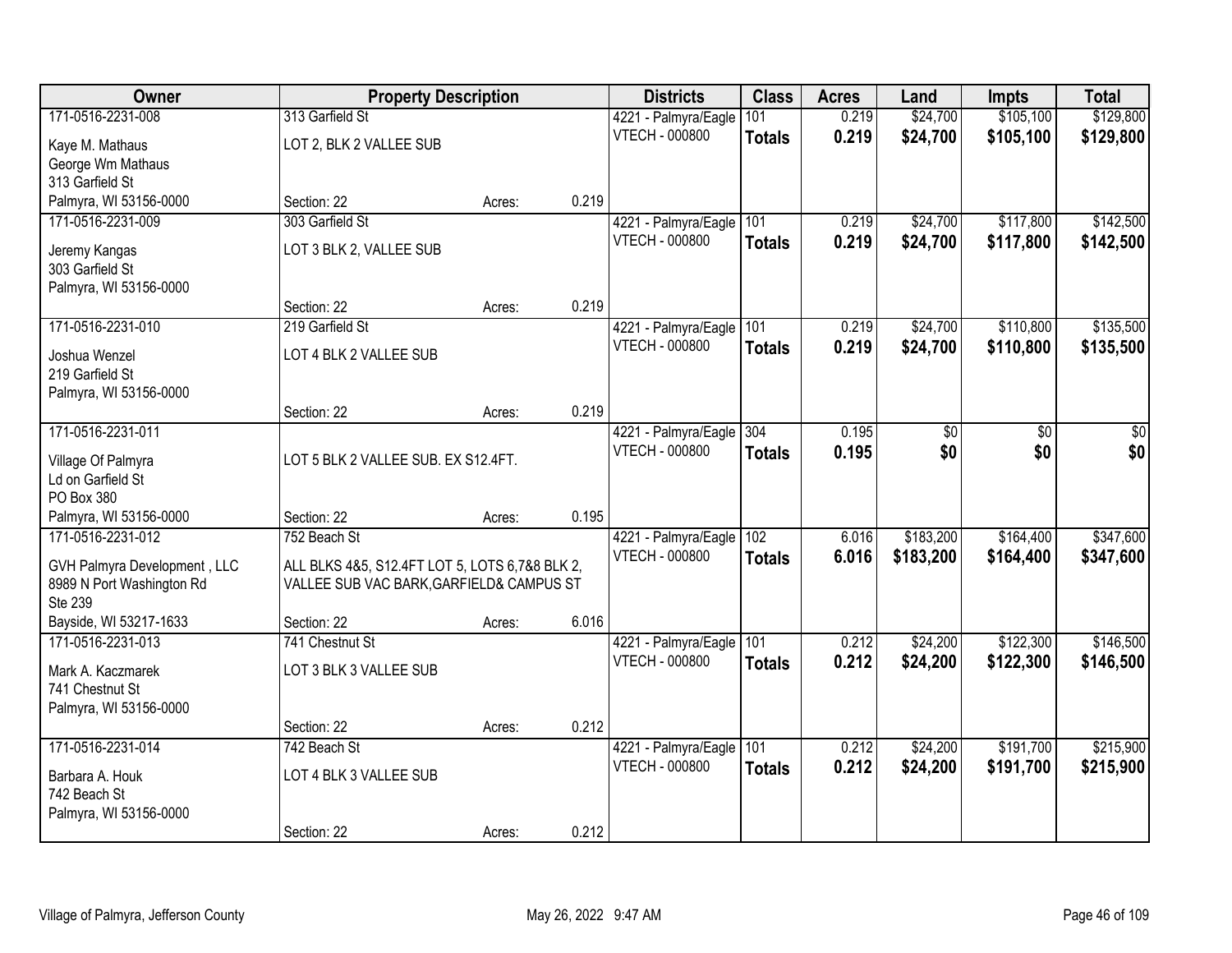| \$95,200<br>\$119,400<br>171-0516-2231-015<br>729 Chestnut St<br>0.212<br>\$24,200<br>4221 - Palmyra/Eagle<br>101<br>VTECH - 000800<br>0.212<br>\$24,200<br>\$95,200<br>\$119,400<br><b>Totals</b><br>LOT 2 BLK 3 VALLEE SUB<br>Thomas Trewyn(Le et al<br>729 Chestnut St<br>Palmyra, WI 53156-0000<br>0.212<br>Section: 22<br>Acres:<br>171-0516-2231-016<br>730 Beach St<br>\$23,000<br>\$133,800<br>\$156,800<br>4221 - Palmyra/Eagle<br>101<br>0.212<br>0.212<br>\$133,800<br><b>VTECH - 000800</b><br>\$23,000<br>\$156,800<br><b>Totals</b><br>LOT 5, BLK 3, VALLEE SUB.<br>Leanna Properties LLC<br>W1075 Hooper Rd<br>Palmyra, WI 53156-0000<br>0.212<br>Section: 22<br>Acres:<br>171-0516-2231-017<br>\$24,200<br>\$113,000<br>\$137,200<br>4221 - Palmyra/Eagle<br>101<br>0.212<br>719 Chestnut St<br>VTECH - 000800<br>\$24,200<br>0.212<br>\$113,000<br>\$137,200<br><b>Totals</b><br>LOT 1 BLK 3 VALLEE SUB<br>Lorraine E. Reich<br>PO Box 81<br>Palmyra, WI 53156-0000<br>0.212<br>Section: 22<br>Acres:<br>\$137,400<br>\$159,200<br>171-0516-2231-018<br>\$21,800<br>720 Beach St<br>4221 - Palmyra/Eagle<br>101<br>0.220<br><b>VTECH - 000800</b><br>0.220<br>\$21,800<br>\$137,400<br>\$159,200<br><b>Totals</b><br>LOT 6 BLK 3 VALLEE SUB<br><b>Michael Musiak</b><br>Sandra Musiak<br>720 Beach St<br>0.220<br>Palmyra, WI 53156-0000<br>Section: 22<br>Acres:<br>171-0516-2231-019<br>304<br>10.060<br>$\overline{50}$<br>$\overline{50}$<br>$\overline{50}$<br>4221 - Palmyra/Eagle<br>\$0<br>\$0<br><b>VTECH - 000800</b><br>10.060<br>\$0<br><b>Totals</b><br>No 1<br>BEG AT SE/C BLK 4 CARPENTERS ADD N656.96FT,<br>Palmyra Joint School District<br>W633.15FT, S727.96FT TO N/L CMSTP&PRR, ELY ON<br>123 Burr Oak St<br>SD RR TO POB<br>10.060<br>Palmyra, WI 53156-0000<br>Section: 22<br>Acres:<br>\$29,400<br>\$84,300<br>\$113,700<br>171-0516-2231-020<br>101<br>525 Chestnut St<br>4221 - Palmyra/Eagle<br>0.300<br>VTECH - 000800<br>0.300<br>\$29,400<br>\$84,300<br>\$113,700<br><b>Totals</b><br>W3/4 LOTS 1&2 BLK 3 CARPENTERS ADD<br>Allen L. Tietz<br>Debra A. Tietz<br>525 Chestnut St<br>0.300<br>Palmyra, WI 53156-0000<br>Section: 22<br>Acres:<br>171-0516-2231-021<br>\$29,700<br>\$125,600<br>\$155,300<br>250 Burr Oak St<br>4221 - Palmyra/Eagle<br>101<br>0.400<br>VTECH - 000800<br>0.400<br>\$29,700<br>\$125,600<br>\$155,300<br><b>Totals</b><br>LOT 3&4 BLK 3 CARPENTERS ADD<br>Joseph R. Niemi<br>246 Burr Oak St<br>Palmyra, WI 53156-0000 | Owner |             | <b>Property Description</b> |       | <b>Districts</b> | <b>Class</b> | <b>Acres</b> | Land | <b>Impts</b> | <b>Total</b> |
|----------------------------------------------------------------------------------------------------------------------------------------------------------------------------------------------------------------------------------------------------------------------------------------------------------------------------------------------------------------------------------------------------------------------------------------------------------------------------------------------------------------------------------------------------------------------------------------------------------------------------------------------------------------------------------------------------------------------------------------------------------------------------------------------------------------------------------------------------------------------------------------------------------------------------------------------------------------------------------------------------------------------------------------------------------------------------------------------------------------------------------------------------------------------------------------------------------------------------------------------------------------------------------------------------------------------------------------------------------------------------------------------------------------------------------------------------------------------------------------------------------------------------------------------------------------------------------------------------------------------------------------------------------------------------------------------------------------------------------------------------------------------------------------------------------------------------------------------------------------------------------------------------------------------------------------------------------------------------------------------------------------------------------------------------------------------------------------------------------------------------------------------------------------------------------------------------------------------------------------------------------------------------------------------------------------------------------------------------------------------------------------------------------------------------------------------------------------------------------------------------|-------|-------------|-----------------------------|-------|------------------|--------------|--------------|------|--------------|--------------|
|                                                                                                                                                                                                                                                                                                                                                                                                                                                                                                                                                                                                                                                                                                                                                                                                                                                                                                                                                                                                                                                                                                                                                                                                                                                                                                                                                                                                                                                                                                                                                                                                                                                                                                                                                                                                                                                                                                                                                                                                                                                                                                                                                                                                                                                                                                                                                                                                                                                                                                    |       |             |                             |       |                  |              |              |      |              |              |
|                                                                                                                                                                                                                                                                                                                                                                                                                                                                                                                                                                                                                                                                                                                                                                                                                                                                                                                                                                                                                                                                                                                                                                                                                                                                                                                                                                                                                                                                                                                                                                                                                                                                                                                                                                                                                                                                                                                                                                                                                                                                                                                                                                                                                                                                                                                                                                                                                                                                                                    |       |             |                             |       |                  |              |              |      |              |              |
|                                                                                                                                                                                                                                                                                                                                                                                                                                                                                                                                                                                                                                                                                                                                                                                                                                                                                                                                                                                                                                                                                                                                                                                                                                                                                                                                                                                                                                                                                                                                                                                                                                                                                                                                                                                                                                                                                                                                                                                                                                                                                                                                                                                                                                                                                                                                                                                                                                                                                                    |       |             |                             |       |                  |              |              |      |              |              |
|                                                                                                                                                                                                                                                                                                                                                                                                                                                                                                                                                                                                                                                                                                                                                                                                                                                                                                                                                                                                                                                                                                                                                                                                                                                                                                                                                                                                                                                                                                                                                                                                                                                                                                                                                                                                                                                                                                                                                                                                                                                                                                                                                                                                                                                                                                                                                                                                                                                                                                    |       |             |                             |       |                  |              |              |      |              |              |
|                                                                                                                                                                                                                                                                                                                                                                                                                                                                                                                                                                                                                                                                                                                                                                                                                                                                                                                                                                                                                                                                                                                                                                                                                                                                                                                                                                                                                                                                                                                                                                                                                                                                                                                                                                                                                                                                                                                                                                                                                                                                                                                                                                                                                                                                                                                                                                                                                                                                                                    |       |             |                             |       |                  |              |              |      |              |              |
|                                                                                                                                                                                                                                                                                                                                                                                                                                                                                                                                                                                                                                                                                                                                                                                                                                                                                                                                                                                                                                                                                                                                                                                                                                                                                                                                                                                                                                                                                                                                                                                                                                                                                                                                                                                                                                                                                                                                                                                                                                                                                                                                                                                                                                                                                                                                                                                                                                                                                                    |       |             |                             |       |                  |              |              |      |              |              |
|                                                                                                                                                                                                                                                                                                                                                                                                                                                                                                                                                                                                                                                                                                                                                                                                                                                                                                                                                                                                                                                                                                                                                                                                                                                                                                                                                                                                                                                                                                                                                                                                                                                                                                                                                                                                                                                                                                                                                                                                                                                                                                                                                                                                                                                                                                                                                                                                                                                                                                    |       |             |                             |       |                  |              |              |      |              |              |
|                                                                                                                                                                                                                                                                                                                                                                                                                                                                                                                                                                                                                                                                                                                                                                                                                                                                                                                                                                                                                                                                                                                                                                                                                                                                                                                                                                                                                                                                                                                                                                                                                                                                                                                                                                                                                                                                                                                                                                                                                                                                                                                                                                                                                                                                                                                                                                                                                                                                                                    |       |             |                             |       |                  |              |              |      |              |              |
|                                                                                                                                                                                                                                                                                                                                                                                                                                                                                                                                                                                                                                                                                                                                                                                                                                                                                                                                                                                                                                                                                                                                                                                                                                                                                                                                                                                                                                                                                                                                                                                                                                                                                                                                                                                                                                                                                                                                                                                                                                                                                                                                                                                                                                                                                                                                                                                                                                                                                                    |       |             |                             |       |                  |              |              |      |              |              |
|                                                                                                                                                                                                                                                                                                                                                                                                                                                                                                                                                                                                                                                                                                                                                                                                                                                                                                                                                                                                                                                                                                                                                                                                                                                                                                                                                                                                                                                                                                                                                                                                                                                                                                                                                                                                                                                                                                                                                                                                                                                                                                                                                                                                                                                                                                                                                                                                                                                                                                    |       |             |                             |       |                  |              |              |      |              |              |
|                                                                                                                                                                                                                                                                                                                                                                                                                                                                                                                                                                                                                                                                                                                                                                                                                                                                                                                                                                                                                                                                                                                                                                                                                                                                                                                                                                                                                                                                                                                                                                                                                                                                                                                                                                                                                                                                                                                                                                                                                                                                                                                                                                                                                                                                                                                                                                                                                                                                                                    |       |             |                             |       |                  |              |              |      |              |              |
|                                                                                                                                                                                                                                                                                                                                                                                                                                                                                                                                                                                                                                                                                                                                                                                                                                                                                                                                                                                                                                                                                                                                                                                                                                                                                                                                                                                                                                                                                                                                                                                                                                                                                                                                                                                                                                                                                                                                                                                                                                                                                                                                                                                                                                                                                                                                                                                                                                                                                                    |       |             |                             |       |                  |              |              |      |              |              |
|                                                                                                                                                                                                                                                                                                                                                                                                                                                                                                                                                                                                                                                                                                                                                                                                                                                                                                                                                                                                                                                                                                                                                                                                                                                                                                                                                                                                                                                                                                                                                                                                                                                                                                                                                                                                                                                                                                                                                                                                                                                                                                                                                                                                                                                                                                                                                                                                                                                                                                    |       |             |                             |       |                  |              |              |      |              |              |
|                                                                                                                                                                                                                                                                                                                                                                                                                                                                                                                                                                                                                                                                                                                                                                                                                                                                                                                                                                                                                                                                                                                                                                                                                                                                                                                                                                                                                                                                                                                                                                                                                                                                                                                                                                                                                                                                                                                                                                                                                                                                                                                                                                                                                                                                                                                                                                                                                                                                                                    |       |             |                             |       |                  |              |              |      |              |              |
|                                                                                                                                                                                                                                                                                                                                                                                                                                                                                                                                                                                                                                                                                                                                                                                                                                                                                                                                                                                                                                                                                                                                                                                                                                                                                                                                                                                                                                                                                                                                                                                                                                                                                                                                                                                                                                                                                                                                                                                                                                                                                                                                                                                                                                                                                                                                                                                                                                                                                                    |       |             |                             |       |                  |              |              |      |              |              |
|                                                                                                                                                                                                                                                                                                                                                                                                                                                                                                                                                                                                                                                                                                                                                                                                                                                                                                                                                                                                                                                                                                                                                                                                                                                                                                                                                                                                                                                                                                                                                                                                                                                                                                                                                                                                                                                                                                                                                                                                                                                                                                                                                                                                                                                                                                                                                                                                                                                                                                    |       |             |                             |       |                  |              |              |      |              |              |
|                                                                                                                                                                                                                                                                                                                                                                                                                                                                                                                                                                                                                                                                                                                                                                                                                                                                                                                                                                                                                                                                                                                                                                                                                                                                                                                                                                                                                                                                                                                                                                                                                                                                                                                                                                                                                                                                                                                                                                                                                                                                                                                                                                                                                                                                                                                                                                                                                                                                                                    |       |             |                             |       |                  |              |              |      |              |              |
|                                                                                                                                                                                                                                                                                                                                                                                                                                                                                                                                                                                                                                                                                                                                                                                                                                                                                                                                                                                                                                                                                                                                                                                                                                                                                                                                                                                                                                                                                                                                                                                                                                                                                                                                                                                                                                                                                                                                                                                                                                                                                                                                                                                                                                                                                                                                                                                                                                                                                                    |       |             |                             |       |                  |              |              |      |              |              |
|                                                                                                                                                                                                                                                                                                                                                                                                                                                                                                                                                                                                                                                                                                                                                                                                                                                                                                                                                                                                                                                                                                                                                                                                                                                                                                                                                                                                                                                                                                                                                                                                                                                                                                                                                                                                                                                                                                                                                                                                                                                                                                                                                                                                                                                                                                                                                                                                                                                                                                    |       |             |                             |       |                  |              |              |      |              |              |
|                                                                                                                                                                                                                                                                                                                                                                                                                                                                                                                                                                                                                                                                                                                                                                                                                                                                                                                                                                                                                                                                                                                                                                                                                                                                                                                                                                                                                                                                                                                                                                                                                                                                                                                                                                                                                                                                                                                                                                                                                                                                                                                                                                                                                                                                                                                                                                                                                                                                                                    |       |             |                             |       |                  |              |              |      |              |              |
|                                                                                                                                                                                                                                                                                                                                                                                                                                                                                                                                                                                                                                                                                                                                                                                                                                                                                                                                                                                                                                                                                                                                                                                                                                                                                                                                                                                                                                                                                                                                                                                                                                                                                                                                                                                                                                                                                                                                                                                                                                                                                                                                                                                                                                                                                                                                                                                                                                                                                                    |       |             |                             |       |                  |              |              |      |              |              |
|                                                                                                                                                                                                                                                                                                                                                                                                                                                                                                                                                                                                                                                                                                                                                                                                                                                                                                                                                                                                                                                                                                                                                                                                                                                                                                                                                                                                                                                                                                                                                                                                                                                                                                                                                                                                                                                                                                                                                                                                                                                                                                                                                                                                                                                                                                                                                                                                                                                                                                    |       |             |                             |       |                  |              |              |      |              |              |
|                                                                                                                                                                                                                                                                                                                                                                                                                                                                                                                                                                                                                                                                                                                                                                                                                                                                                                                                                                                                                                                                                                                                                                                                                                                                                                                                                                                                                                                                                                                                                                                                                                                                                                                                                                                                                                                                                                                                                                                                                                                                                                                                                                                                                                                                                                                                                                                                                                                                                                    |       |             |                             |       |                  |              |              |      |              |              |
|                                                                                                                                                                                                                                                                                                                                                                                                                                                                                                                                                                                                                                                                                                                                                                                                                                                                                                                                                                                                                                                                                                                                                                                                                                                                                                                                                                                                                                                                                                                                                                                                                                                                                                                                                                                                                                                                                                                                                                                                                                                                                                                                                                                                                                                                                                                                                                                                                                                                                                    |       |             |                             |       |                  |              |              |      |              |              |
|                                                                                                                                                                                                                                                                                                                                                                                                                                                                                                                                                                                                                                                                                                                                                                                                                                                                                                                                                                                                                                                                                                                                                                                                                                                                                                                                                                                                                                                                                                                                                                                                                                                                                                                                                                                                                                                                                                                                                                                                                                                                                                                                                                                                                                                                                                                                                                                                                                                                                                    |       |             |                             |       |                  |              |              |      |              |              |
|                                                                                                                                                                                                                                                                                                                                                                                                                                                                                                                                                                                                                                                                                                                                                                                                                                                                                                                                                                                                                                                                                                                                                                                                                                                                                                                                                                                                                                                                                                                                                                                                                                                                                                                                                                                                                                                                                                                                                                                                                                                                                                                                                                                                                                                                                                                                                                                                                                                                                                    |       |             |                             |       |                  |              |              |      |              |              |
|                                                                                                                                                                                                                                                                                                                                                                                                                                                                                                                                                                                                                                                                                                                                                                                                                                                                                                                                                                                                                                                                                                                                                                                                                                                                                                                                                                                                                                                                                                                                                                                                                                                                                                                                                                                                                                                                                                                                                                                                                                                                                                                                                                                                                                                                                                                                                                                                                                                                                                    |       |             |                             |       |                  |              |              |      |              |              |
|                                                                                                                                                                                                                                                                                                                                                                                                                                                                                                                                                                                                                                                                                                                                                                                                                                                                                                                                                                                                                                                                                                                                                                                                                                                                                                                                                                                                                                                                                                                                                                                                                                                                                                                                                                                                                                                                                                                                                                                                                                                                                                                                                                                                                                                                                                                                                                                                                                                                                                    |       |             |                             |       |                  |              |              |      |              |              |
|                                                                                                                                                                                                                                                                                                                                                                                                                                                                                                                                                                                                                                                                                                                                                                                                                                                                                                                                                                                                                                                                                                                                                                                                                                                                                                                                                                                                                                                                                                                                                                                                                                                                                                                                                                                                                                                                                                                                                                                                                                                                                                                                                                                                                                                                                                                                                                                                                                                                                                    |       |             |                             |       |                  |              |              |      |              |              |
|                                                                                                                                                                                                                                                                                                                                                                                                                                                                                                                                                                                                                                                                                                                                                                                                                                                                                                                                                                                                                                                                                                                                                                                                                                                                                                                                                                                                                                                                                                                                                                                                                                                                                                                                                                                                                                                                                                                                                                                                                                                                                                                                                                                                                                                                                                                                                                                                                                                                                                    |       |             |                             |       |                  |              |              |      |              |              |
|                                                                                                                                                                                                                                                                                                                                                                                                                                                                                                                                                                                                                                                                                                                                                                                                                                                                                                                                                                                                                                                                                                                                                                                                                                                                                                                                                                                                                                                                                                                                                                                                                                                                                                                                                                                                                                                                                                                                                                                                                                                                                                                                                                                                                                                                                                                                                                                                                                                                                                    |       |             |                             |       |                  |              |              |      |              |              |
|                                                                                                                                                                                                                                                                                                                                                                                                                                                                                                                                                                                                                                                                                                                                                                                                                                                                                                                                                                                                                                                                                                                                                                                                                                                                                                                                                                                                                                                                                                                                                                                                                                                                                                                                                                                                                                                                                                                                                                                                                                                                                                                                                                                                                                                                                                                                                                                                                                                                                                    |       |             |                             |       |                  |              |              |      |              |              |
|                                                                                                                                                                                                                                                                                                                                                                                                                                                                                                                                                                                                                                                                                                                                                                                                                                                                                                                                                                                                                                                                                                                                                                                                                                                                                                                                                                                                                                                                                                                                                                                                                                                                                                                                                                                                                                                                                                                                                                                                                                                                                                                                                                                                                                                                                                                                                                                                                                                                                                    |       |             |                             |       |                  |              |              |      |              |              |
|                                                                                                                                                                                                                                                                                                                                                                                                                                                                                                                                                                                                                                                                                                                                                                                                                                                                                                                                                                                                                                                                                                                                                                                                                                                                                                                                                                                                                                                                                                                                                                                                                                                                                                                                                                                                                                                                                                                                                                                                                                                                                                                                                                                                                                                                                                                                                                                                                                                                                                    |       | Section: 22 | Acres:                      | 0.400 |                  |              |              |      |              |              |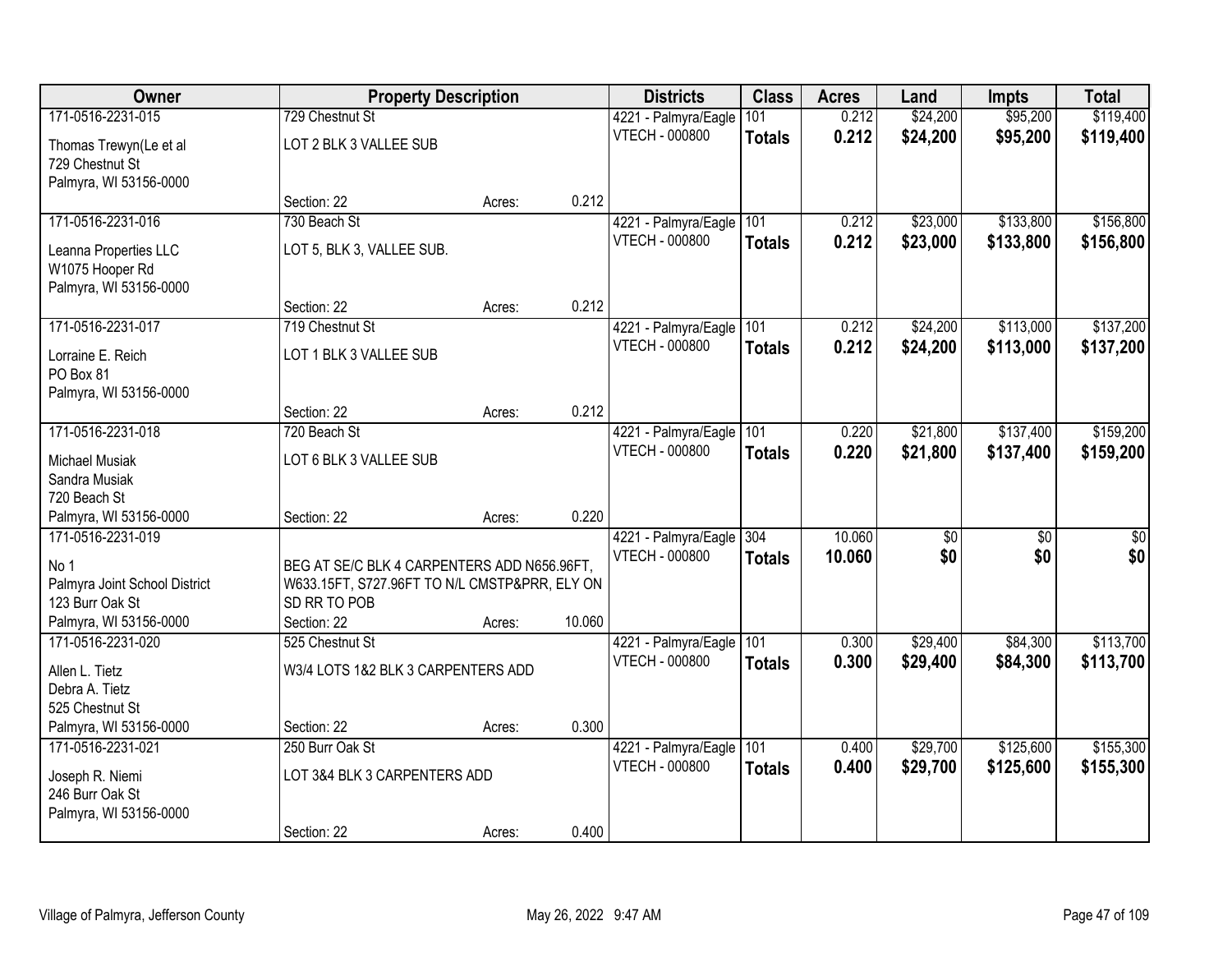| Owner                                     |                                                       | <b>Property Description</b> |        | <b>Districts</b>      | <b>Class</b>  | <b>Acres</b> | Land     | <b>Impts</b>    | <b>Total</b>    |
|-------------------------------------------|-------------------------------------------------------|-----------------------------|--------|-----------------------|---------------|--------------|----------|-----------------|-----------------|
| 171-0516-2231-022                         | 236 Burr Oak St                                       |                             |        | 4221 - Palmyra/Eagle  | 101           | 0.200        | \$23,400 | \$97,300        | \$120,700       |
| Richard A. Pausch                         | LOT 5 BLK 3 CARPENTERS ADD                            |                             |        | <b>VTECH - 000800</b> | <b>Totals</b> | 0.200        | \$23,400 | \$97,300        | \$120,700       |
| Linda K. Pausch                           |                                                       |                             |        |                       |               |              |          |                 |                 |
| 236 Burr Oak St                           |                                                       |                             |        |                       |               |              |          |                 |                 |
| Palmyra, WI 53156-0000                    | Section: 22                                           | Acres:                      | 0.200  |                       |               |              |          |                 |                 |
| 171-0516-2231-023                         | 230 Burr Oak St                                       |                             |        | 4221 - Palmyra/Eagle  | 101           | 0.200        | \$23,400 | \$80,500        | \$103,900       |
| Timothy J. Mcveigh                        | LOT 6 BLK 3 CARPENTERS ADD                            |                             |        | <b>VTECH - 000800</b> | <b>Totals</b> | 0.200        | \$23,400 | \$80,500        | \$103,900       |
| PO Box 43                                 |                                                       |                             |        |                       |               |              |          |                 |                 |
| Palmyra, WI 53156-0000                    |                                                       |                             |        |                       |               |              |          |                 |                 |
|                                           | Section: 22                                           | Acres:                      | 0.200  |                       |               |              |          |                 |                 |
| 171-0516-2231-024                         | 224 Burr Oak St                                       |                             |        | 4221 - Palmyra/Eagle  | 101           | 0.200        | \$23,400 | \$125,300       | \$148,700       |
| Gary B. Malchow                           | LOT 7 BLK 3 CARPENTERS ADD                            |                             |        | <b>VTECH - 000800</b> | <b>Totals</b> | 0.200        | \$23,400 | \$125,300       | \$148,700       |
| 224 Burr Oak St                           |                                                       |                             |        |                       |               |              |          |                 |                 |
| Palmyra, WI 53156-0000                    |                                                       |                             |        |                       |               |              |          |                 |                 |
|                                           | Section: 22                                           | Acres:                      | 0.200  |                       |               |              |          |                 |                 |
| 171-0516-2231-025                         | 216 Burr Oak St                                       |                             |        | 4221 - Palmyra/Eagle  | 101           | 0.242        | \$26,200 | \$78,600        | \$104,800       |
|                                           |                                                       |                             |        | <b>VTECH - 000800</b> | <b>Totals</b> | 0.242        | \$26,200 | \$78,600        | \$104,800       |
| Alan R. Beguhn<br>216 Burr Oak St         | LOTS 8 & 9, EX S42FT OF LOT 9 BLK 3 CARPENTERS<br>ADD |                             |        |                       |               |              |          |                 |                 |
| Palmyra, WI 53156-0000                    |                                                       |                             |        |                       |               |              |          |                 |                 |
|                                           | Section: 22                                           | Acres:                      | 0.242  |                       |               |              |          |                 |                 |
| 171-0516-2231-026                         | 206 Burr Oak St                                       |                             |        | 4221 - Palmyra/Eagle  | 101           | 0.248        | \$26,600 | \$98,200        | \$124,800       |
|                                           |                                                       |                             |        | <b>VTECH - 000800</b> | <b>Totals</b> | 0.248        | \$26,600 | \$98,200        | \$124,800       |
| Amanda Pierce                             | N40FT LOT 10 & S42FT LOT 9, BLK 3, CARPENTERS         |                             |        |                       |               |              |          |                 |                 |
| 206 Burr Oak St<br>Palmyra, WI 53156-0000 | ADD.                                                  |                             |        |                       |               |              |          |                 |                 |
|                                           | Section: 22                                           | Acres:                      | 0.248  |                       |               |              |          |                 |                 |
| 171-0516-2231-027                         | 180 Burr Oak St                                       |                             |        | 4221 - Palmyra/Eagle  | 101           | 0.303        | \$29,400 | \$63,300        | \$92,700        |
|                                           |                                                       |                             |        | <b>VTECH - 000800</b> | <b>Totals</b> | 0.303        | \$29,400 | \$63,300        | \$92,700        |
| James W. Rodenkirch                       | LOT 1 & N34FT OF LOT 2 BLK 8 CARPENTERS ADD.          |                             |        |                       |               |              |          |                 |                 |
| Sheryl L. Rodenkirch                      |                                                       |                             |        |                       |               |              |          |                 |                 |
| 160 Burr Oak St<br>Palmyra, WI 53156-0000 | Section: 22                                           |                             | 0.303  |                       |               |              |          |                 |                 |
| 171-0516-2233-000                         | 709 Maple St                                          | Acres:                      |        | 4221 - Palmyra/Eagle  | 304           | 33.798       | \$0      | $\overline{50}$ | $\overline{50}$ |
|                                           |                                                       |                             |        | <b>VTECH - 000800</b> | <b>Totals</b> | 33.798       | \$0      | \$0             | \$0             |
| Palmyra-Eagle Area School                 | SW1/4 SW1/4 S OF RR ROW                               |                             |        |                       |               |              |          |                 |                 |
| <b>District</b>                           |                                                       |                             |        |                       |               |              |          |                 |                 |
| 709 W Maple St                            |                                                       |                             |        |                       |               |              |          |                 |                 |
| Palmyra, WI 53156-0000                    | Section: 22                                           | Acres:                      | 33.798 |                       |               |              |          |                 |                 |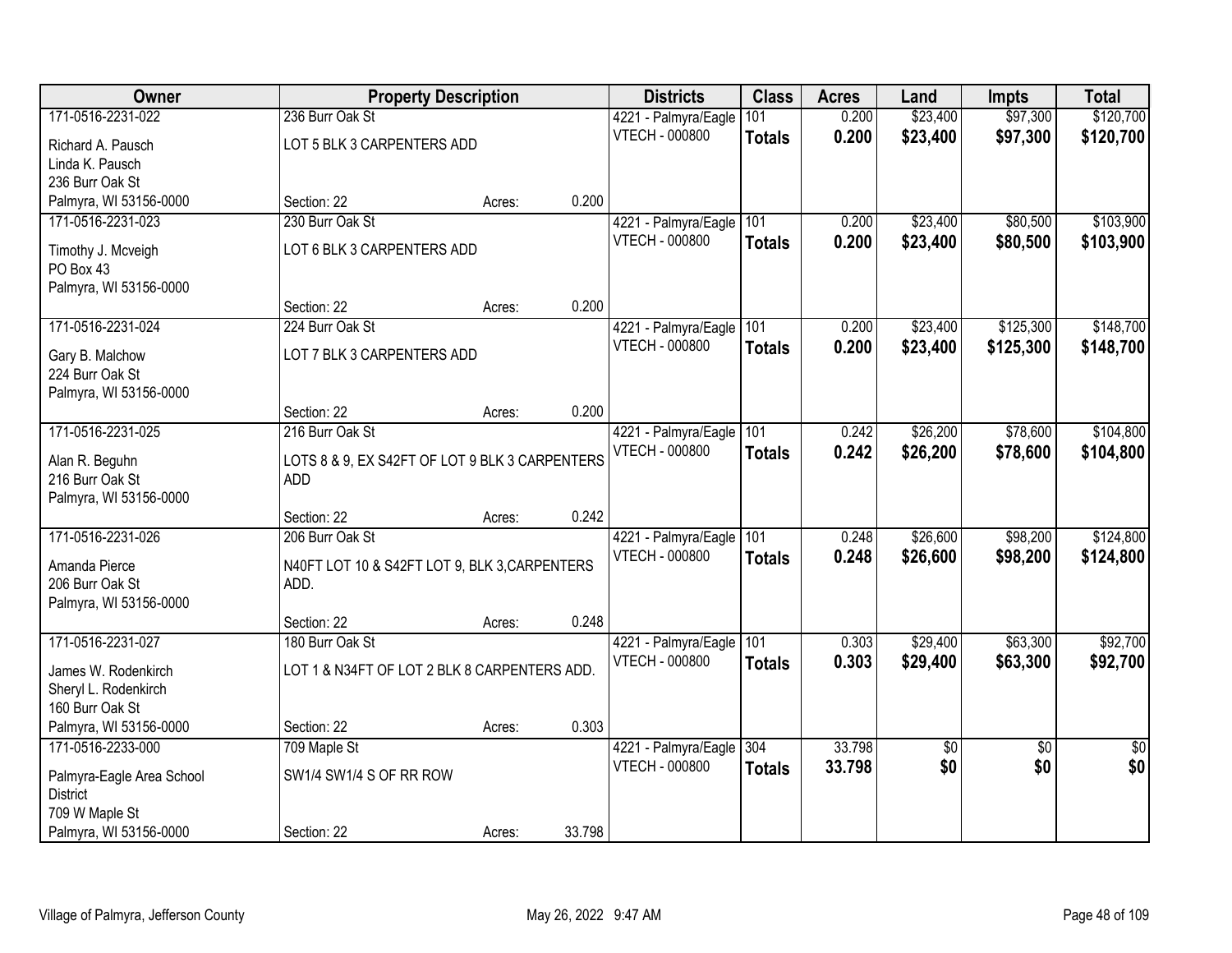| 23.136<br>171-0516-2234-000<br>123 Burr Oak St<br>$\overline{60}$<br>$\overline{50}$<br>$\overline{50}$<br>304<br>4221 - Palmyra/Eagle<br>\$0<br>\$0<br>\$0<br><b>VTECH - 000800</b><br>23.136<br><b>Totals</b><br>BEG NE/C BLK 7, CARPENTERS AD D S ON W/L BURF<br>No 1<br>OAK ST 793.2 2FT, S82DG45'W330FT, S71DG32<br>Palmyra Joint School District<br>'W792.12FT, N6DG41'W778.23FT TO RR NELY ON RR<br>123 Burr Oak St<br>23.136<br>Palmyra, WI 53156-0000<br>Section: 22<br>Acres:<br>172 Burr Oak St<br>\$24,200<br>\$129,000<br>\$153,200<br>171-0516-2234-001<br>4221 - Palmyra/Eagle<br>101<br>0.212<br>0.212<br><b>VTECH - 000800</b><br>\$24,200<br>\$129,000<br>\$153,200<br><b>Totals</b><br>Timothy J. Flury<br>LOT 3, EX S28FT & S32FT LOT 2, BLK 8,<br>172 Burr Oak St<br><b>CARPENTERS ADD</b> |
|-----------------------------------------------------------------------------------------------------------------------------------------------------------------------------------------------------------------------------------------------------------------------------------------------------------------------------------------------------------------------------------------------------------------------------------------------------------------------------------------------------------------------------------------------------------------------------------------------------------------------------------------------------------------------------------------------------------------------------------------------------------------------------------------------------------------|
|                                                                                                                                                                                                                                                                                                                                                                                                                                                                                                                                                                                                                                                                                                                                                                                                                 |
|                                                                                                                                                                                                                                                                                                                                                                                                                                                                                                                                                                                                                                                                                                                                                                                                                 |
|                                                                                                                                                                                                                                                                                                                                                                                                                                                                                                                                                                                                                                                                                                                                                                                                                 |
|                                                                                                                                                                                                                                                                                                                                                                                                                                                                                                                                                                                                                                                                                                                                                                                                                 |
|                                                                                                                                                                                                                                                                                                                                                                                                                                                                                                                                                                                                                                                                                                                                                                                                                 |
|                                                                                                                                                                                                                                                                                                                                                                                                                                                                                                                                                                                                                                                                                                                                                                                                                 |
|                                                                                                                                                                                                                                                                                                                                                                                                                                                                                                                                                                                                                                                                                                                                                                                                                 |
|                                                                                                                                                                                                                                                                                                                                                                                                                                                                                                                                                                                                                                                                                                                                                                                                                 |
|                                                                                                                                                                                                                                                                                                                                                                                                                                                                                                                                                                                                                                                                                                                                                                                                                 |
| Palmyra, WI 53156-0000<br>0.212                                                                                                                                                                                                                                                                                                                                                                                                                                                                                                                                                                                                                                                                                                                                                                                 |
| Section: 22<br>Acres:<br>171-0516-2234-002<br>\$22,100<br>\$118,900<br>152 Burr Oak St                                                                                                                                                                                                                                                                                                                                                                                                                                                                                                                                                                                                                                                                                                                          |
| 4221 - Palmyra/Eagle 101<br>\$96,800<br>0.181                                                                                                                                                                                                                                                                                                                                                                                                                                                                                                                                                                                                                                                                                                                                                                   |
| <b>VTECH - 000800</b><br>0.181<br>\$22,100<br>\$96,800<br>\$118,900<br><b>Totals</b><br>S60FT OF LOT 6, BLK 8, CARPENTERS ADD<br>Ida M. Kahn                                                                                                                                                                                                                                                                                                                                                                                                                                                                                                                                                                                                                                                                    |
| 152 Burr Oak St                                                                                                                                                                                                                                                                                                                                                                                                                                                                                                                                                                                                                                                                                                                                                                                                 |
| Palmyra, WI 53156-0000                                                                                                                                                                                                                                                                                                                                                                                                                                                                                                                                                                                                                                                                                                                                                                                          |
| 0.181<br>Section: 22<br>Acres:                                                                                                                                                                                                                                                                                                                                                                                                                                                                                                                                                                                                                                                                                                                                                                                  |
| \$160,900<br>171-0516-2234-003<br>140 Burr Oak St<br>\$29,800<br>\$131,100<br>4221 - Palmyra/Eagle<br>101<br>0.417                                                                                                                                                                                                                                                                                                                                                                                                                                                                                                                                                                                                                                                                                              |
| <b>VTECH - 000800</b><br>0.417<br>\$29,800<br>\$131,100<br>\$160,900<br><b>Totals</b><br>LOTS 7 & 8, BLK 8, CARPENTERS ADD.<br>Charles F. Castona Jr                                                                                                                                                                                                                                                                                                                                                                                                                                                                                                                                                                                                                                                            |
| 140 Burr Oak St                                                                                                                                                                                                                                                                                                                                                                                                                                                                                                                                                                                                                                                                                                                                                                                                 |
| Palmyra, WI 53156-0000                                                                                                                                                                                                                                                                                                                                                                                                                                                                                                                                                                                                                                                                                                                                                                                          |
| 0.417<br>Section: 22<br>Acres:                                                                                                                                                                                                                                                                                                                                                                                                                                                                                                                                                                                                                                                                                                                                                                                  |
| 171-0516-2234-006<br>824 W Main St<br>\$30,000<br>\$139,000<br>\$169,000<br>101<br>0.583<br>4221 - Palmyra/Eagle                                                                                                                                                                                                                                                                                                                                                                                                                                                                                                                                                                                                                                                                                                |
| 0.583<br><b>VTECH - 000800</b><br>\$30,000<br>\$139,000<br>\$169,000<br><b>Totals</b>                                                                                                                                                                                                                                                                                                                                                                                                                                                                                                                                                                                                                                                                                                                           |
| Daniel Ponder<br>LOT 10, EX N1/3, AND LOTS 11 & 12, BLK 8,                                                                                                                                                                                                                                                                                                                                                                                                                                                                                                                                                                                                                                                                                                                                                      |
| CARPENTERS ADD.<br>824 W Main St                                                                                                                                                                                                                                                                                                                                                                                                                                                                                                                                                                                                                                                                                                                                                                                |
| Palmyra, WI 53156-0000                                                                                                                                                                                                                                                                                                                                                                                                                                                                                                                                                                                                                                                                                                                                                                                          |
| 0.583<br>Section: 22<br>Acres:                                                                                                                                                                                                                                                                                                                                                                                                                                                                                                                                                                                                                                                                                                                                                                                  |
| \$153,100<br>\$183,100<br>171-0516-2234-007<br>4221 - Palmyra/Eagle 101<br>0.550<br>\$30,000<br>102 Burr Oak St                                                                                                                                                                                                                                                                                                                                                                                                                                                                                                                                                                                                                                                                                                 |
| <b>VTECH - 000800</b><br>0.550<br>\$30,000<br>\$153,100<br>\$183,100<br><b>Totals</b><br>BEG SE/C BLK 7 CARPENTERS AD D,<br>Larry L. Conn                                                                                                                                                                                                                                                                                                                                                                                                                                                                                                                                                                                                                                                                       |
| Gail J. Conn<br>S6DG41'E132FT, S82DG45'W 182FT,                                                                                                                                                                                                                                                                                                                                                                                                                                                                                                                                                                                                                                                                                                                                                                 |
| 102 Burr Oak St<br>N6DG41'W132FT, N82DG 45'E182FT TO POB                                                                                                                                                                                                                                                                                                                                                                                                                                                                                                                                                                                                                                                                                                                                                        |
| 0.550<br>Palmyra, WI 53156-0000<br>Section: 22<br>Acres:                                                                                                                                                                                                                                                                                                                                                                                                                                                                                                                                                                                                                                                                                                                                                        |
| 171-0516-2234-008<br>902 W Main St<br>\$30,000<br>\$114,800<br>\$144,800<br>101<br>0.570<br>4221 - Palmyra/Eagle                                                                                                                                                                                                                                                                                                                                                                                                                                                                                                                                                                                                                                                                                                |
| VTECH - 000800<br>0.570<br>\$30,000<br>\$114,800<br>\$144,800<br><b>Totals</b><br>BEG 132FT S6DG41'E SE/C BLK 7, CARPENTERS<br>Gloria M. Redders                                                                                                                                                                                                                                                                                                                                                                                                                                                                                                                                                                                                                                                                |
| ADD, S6DG41'E 101.84FT, S36DG04'W74.41FT, N<br>Gary W. Redders Jr                                                                                                                                                                                                                                                                                                                                                                                                                                                                                                                                                                                                                                                                                                                                               |
| 56DG21'W 191.53FT,N32DG50'W 34.08FT,N82DG45'E<br>902 W Main St                                                                                                                                                                                                                                                                                                                                                                                                                                                                                                                                                                                                                                                                                                                                                  |
| Palmyra, WI 53156-0000<br>0.570<br>Section: 22<br>Acres:                                                                                                                                                                                                                                                                                                                                                                                                                                                                                                                                                                                                                                                                                                                                                        |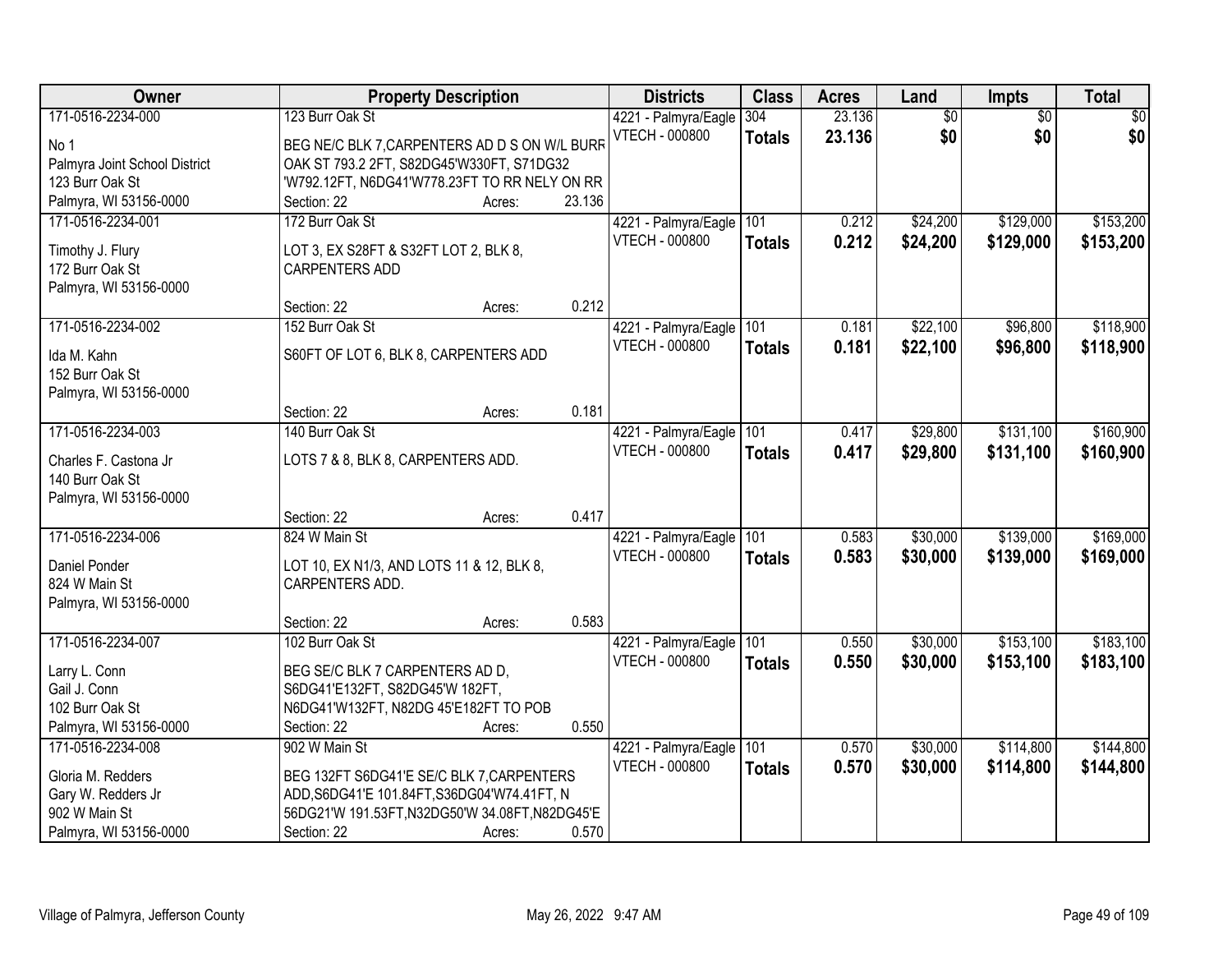| Owner                                       | <b>Property Description</b>                                                                   |                 | <b>Districts</b>                              | <b>Class</b>  | <b>Acres</b> | Land     | <b>Impts</b>    | <b>Total</b>    |
|---------------------------------------------|-----------------------------------------------------------------------------------------------|-----------------|-----------------------------------------------|---------------|--------------|----------|-----------------|-----------------|
| 171-0516-2234-009                           | 912 W Main St                                                                                 |                 | 4221 - Palmyra/Eagle                          | 101           | 0.633        | \$30,100 | \$126,400       | \$156,500       |
| Smith Trust                                 | COM SE/C BLK 7 CARPENTERS ADD,                                                                |                 | VTECH - 000800                                | <b>Totals</b> | 0.633        | \$30,100 | \$126,400       | \$156,500       |
| 912 W Main St                               | S6DG41'E233.84FT, S36DG 04'W74.41FT TO POB,                                                   |                 |                                               |               |              |          |                 |                 |
| Palmyra, WI 53156-0000                      | S36DG04' W125FT, NW189FT, NE125FT, SE 189FT TC                                                |                 |                                               |               |              |          |                 |                 |
|                                             | Section: 22                                                                                   | 0.633<br>Acres: |                                               |               |              |          |                 |                 |
| 171-0516-2234-010                           | 919 W Main St                                                                                 |                 | 4221 - Palmyra/Eagle                          | 304           | 4.910        | \$0      | $\overline{50}$ | $\overline{50}$ |
|                                             |                                                                                               |                 | <b>VTECH - 000800</b>                         | <b>Totals</b> | 4.910        | \$0      | \$0             | \$0             |
| St Marys Catholic Church<br>919 W Main St   | BEG 447FT SW INTERS OF MAIN & 8TH, SE431.13FT,<br>S7DG30'W 273FT,, S72DG03'W249.32FT NW LY TO |                 |                                               |               |              |          |                 |                 |
| Palmyra, WI 53156-0000                      | C/L MAIN ST, N42DG30'E TO POB.                                                                |                 |                                               |               |              |          |                 |                 |
|                                             | Section: 22                                                                                   | 4.910<br>Acres: |                                               |               |              |          |                 |                 |
| 171-0516-2234-011                           | 924 W Main St                                                                                 |                 | 4221 - Palmyra/Eagle                          | 101           | 1.740        | \$37,700 | \$121,000       | \$158,700       |
|                                             |                                                                                               |                 | <b>VTECH - 000800</b>                         | <b>Totals</b> | 1.740        | \$37,700 | \$121,000       | \$158,700       |
| Aaron John Will                             | LOT 1, CSM 3182-13-223, DOC 948281.                                                           |                 |                                               |               |              |          |                 |                 |
| <b>Brittney Will</b>                        |                                                                                               |                 |                                               |               |              |          |                 |                 |
| 924 W Main St                               |                                                                                               |                 |                                               |               |              |          |                 |                 |
| Palmyra, WI 53156-0000                      | Section: 22                                                                                   | 1.740<br>Acres: |                                               |               |              |          |                 |                 |
| 171-0516-2234-012                           | Main St                                                                                       |                 | 4221 - Palmyra/Eagle                          | 101           | 0.540        | \$12,000 | \$0             | \$12,000        |
| Judith E. Smith                             | BEG NE/C CSM 2125-7-106, N51 DG27'E 109FT,                                                    |                 | VTECH - 000800                                | <b>Totals</b> | 0.540        | \$12,000 | \$0             | \$12,000        |
| N879 County Rd H                            | S30DG11'E 400 FT, S51DG27'W 109FT, N30DG 11'W                                                 |                 |                                               |               |              |          |                 |                 |
| Palmyra, WI 53156-0000                      | 400FT TO POB. EX PT IN TOWN OF PALMYRA.                                                       |                 |                                               |               |              |          |                 |                 |
|                                             | Section: 22                                                                                   | 0.540<br>Acres: |                                               |               |              |          |                 |                 |
| 171-0516-2234-013                           | Main St                                                                                       |                 | 4221 - Palmyra/Eagle                          | 101           | 0.180        | \$4,400  | \$0             | \$4,400         |
|                                             |                                                                                               |                 | <b>VTECH - 000800</b>                         | <b>Totals</b> | 0.180        | \$4,400  | \$0             | \$4,400         |
| Us Bank Trust Na                            | LOT 2, CSM 2125-7-106, DOC 841232, N OF S/S/L.                                                |                 |                                               |               |              |          |                 |                 |
| c/o Hudson Homes Management, LLC            |                                                                                               |                 |                                               |               |              |          |                 |                 |
| 2711 N Haskell Ave<br>Dallas, TX 75204-0000 | Section: 22                                                                                   | 0.180           |                                               |               |              |          |                 |                 |
| 171-0516-2234-014                           | Main St                                                                                       | Acres:          |                                               | 101           | 0.340        | \$2,400  | $\overline{60}$ | \$2,400         |
|                                             |                                                                                               |                 | 4221 - Palmyra/Eagle<br><b>VTECH - 000800</b> |               | 0.340        | \$2,400  | \$0             | \$2,400         |
| Gene D Burlingham Trust                     | LOT 1 CSM 2125-7-106 N OF S/S/L.                                                              |                 |                                               | <b>Totals</b> |              |          |                 |                 |
| Elinor a Burlingham Trst                    |                                                                                               |                 |                                               |               |              |          |                 |                 |
| N875 County Rd H                            |                                                                                               |                 |                                               |               |              |          |                 |                 |
| Palmyra, WI 53156-0000                      | Section: 22                                                                                   | 0.340<br>Acres: |                                               |               |              |          |                 |                 |
| 171-0516-2234-015                           |                                                                                               |                 | 4221 - Palmyra/Eagle                          | 304           | 6.155        | \$0      | $\overline{30}$ | $\overline{50}$ |
| Palmyra-Eagle Area School                   | COM SW/S/C, N88DG38'E 1346.45FT, S30DG11'E                                                    |                 | <b>VTECH - 000800</b>                         | <b>Totals</b> | 6.155        | \$0      | \$0             | \$0             |
| <b>District</b>                             | 47.08FT TO POB, N51DG27'E 436FT, S30DG11'E                                                    |                 |                                               |               |              |          |                 |                 |
| 709 W Maple St                              | 396.27FT TO C/L MAIN ST, NELY ON CUR WITH CD                                                  |                 |                                               |               |              |          |                 |                 |
| Palmyra, WI 53156-0000                      | Section: 22                                                                                   | 6.155<br>Acres: |                                               |               |              |          |                 |                 |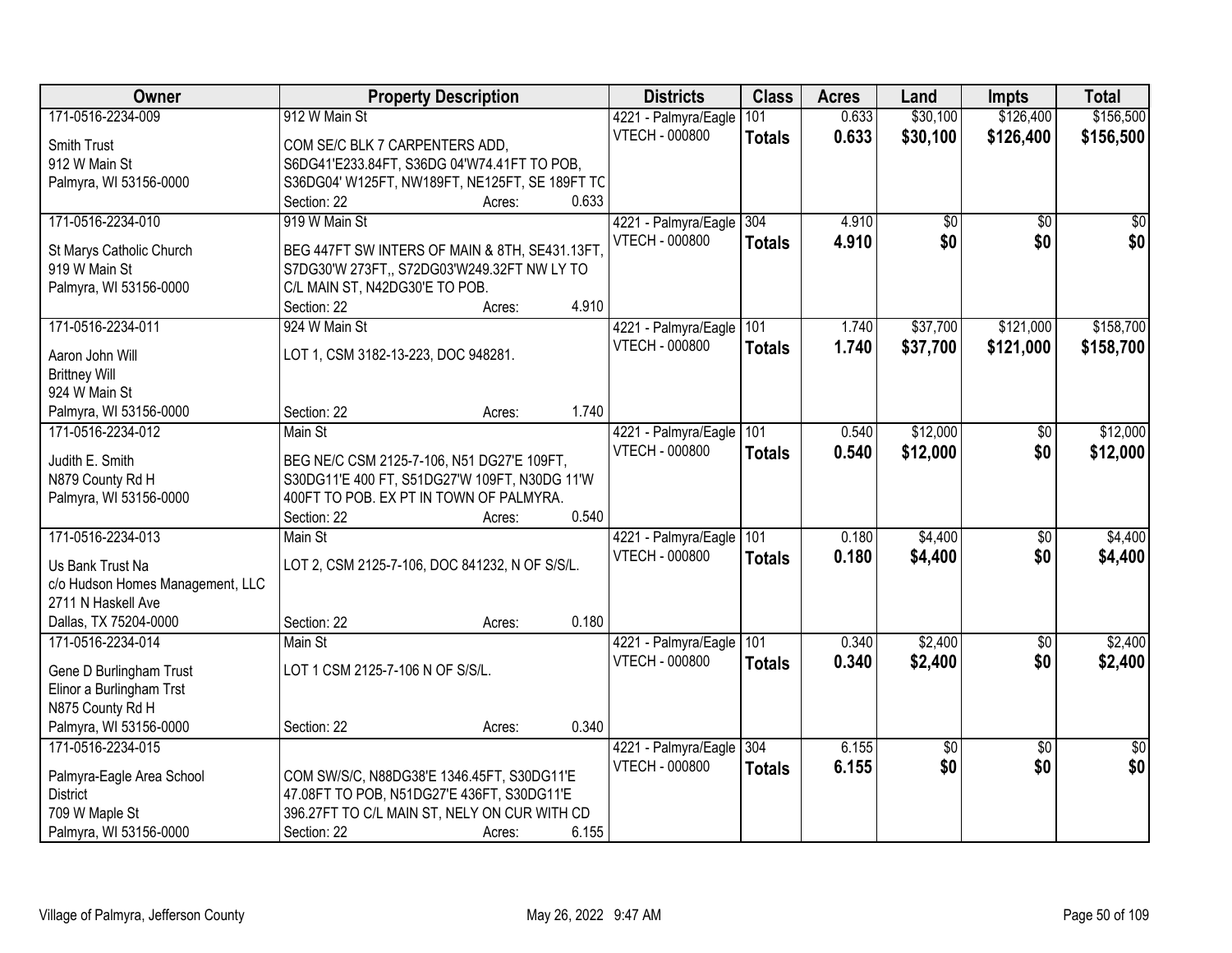| Owner                        |                                               | <b>Property Description</b> |       | <b>Districts</b>      | <b>Class</b>  | <b>Acres</b> | Land     | <b>Impts</b> | <b>Total</b> |
|------------------------------|-----------------------------------------------|-----------------------------|-------|-----------------------|---------------|--------------|----------|--------------|--------------|
| 171-0516-2234-016            | 156 Burr Oak St                               |                             |       | 4221 - Palmyra/Eagle  | 101           | 0.218        | \$24,600 | \$117,800    | \$142,400    |
| <b>Richard Barnes</b>        | LOT 5 & N6FT OF LOT 6, BLK 8, CARPENTERS ADD. |                             |       | <b>VTECH - 000800</b> | <b>Totals</b> | 0.218        | \$24,600 | \$117,800    | \$142,400    |
| Roanne Barnes                |                                               |                             |       |                       |               |              |          |              |              |
| 11425 N Shorecliff Ln        |                                               |                             |       |                       |               |              |          |              |              |
| Mequon, WI 53092-0000        | Section: 22                                   | Acres:                      | 0.218 |                       |               |              |          |              |              |
| 171-0516-2234-017            | 160 Burr Oak St                               |                             |       | 4221 - Palmyra/Eagle  | 101           | 0.284        | \$29,100 | \$90,100     | \$119,200    |
| James W. Rodenkirch          | LOT 4 & S28FT LOT 3, BLK 8 CARPENTERS ADD.    |                             |       | VTECH - 000800        | <b>Totals</b> | 0.284        | \$29,100 | \$90,100     | \$119,200    |
| Sheryl L. Rodenkirch         |                                               |                             |       |                       |               |              |          |              |              |
| 160 Burr Oak St              |                                               |                             |       |                       |               |              |          |              |              |
| Palmyra, WI 53156-0000       | Section: 22                                   | Acres:                      | 0.284 |                       |               |              |          |              |              |
| 171-0516-2234-018            | 130 Burr Oak St                               |                             |       | 4221 - Palmyra/Eagle  | 101           | 0.249        | \$26,700 | \$0          | \$26,700     |
|                              |                                               |                             |       | <b>VTECH - 000800</b> | <b>Totals</b> | 0.249        | \$26,700 | \$0          | \$26,700     |
| Charles F. Castona Jr        | LOT 1, CSM 4762-24-260, DOC 1172504.          |                             |       |                       |               |              |          |              |              |
| 140 Burr Oak St              |                                               |                             |       |                       |               |              |          |              |              |
| Palmyra, WI 53156-0000       | Section: 22                                   | Acres:                      | 0.249 |                       |               |              |          |              |              |
| 171-0516-2234-019            | <b>Burr Oak St</b>                            |                             |       | 4221 - Palmyra/Eagle  | 101           | 0.050        | \$1,400  | \$0          | \$1,400      |
|                              |                                               |                             |       | <b>VTECH - 000800</b> |               | 0.050        |          | \$0          |              |
| Timothy L. Maney             | LD LYG SW OF SWLY L OF BURR OAK ST & E OF     |                             |       |                       | <b>Totals</b> |              | \$1,400  |              | \$1,400      |
| Therese A. Maney             | FOL: COM SE/C LOT 23, BLK 7, JUSTUS           |                             |       |                       |               |              |          |              |              |
| 802 Florence St              | CARPENTERS ADD, S06DG41'E 132FT TO PT, ELY    |                             |       |                       |               |              |          |              |              |
| Fort Atkinson, WI 53538-0000 | Section: 22                                   | Acres:                      | 0.050 |                       |               |              |          |              |              |
| 171-0516-2241-000            | 316 Hillcrest Dr                              |                             |       | 4221 - Palmyra/Eagle  | 101           | 0.234        | \$25,700 | \$92,600     | \$118,300    |
| Robert J. Beaudoin           | LOT 11 BLK 2 SUNSET HILLS                     |                             |       | <b>VTECH - 000800</b> | <b>Totals</b> | 0.234        | \$25,700 | \$92,600     | \$118,300    |
| Cassandra L. Beaudoin        |                                               |                             |       |                       |               |              |          |              |              |
| 316 Hillcrest Dr             |                                               |                             |       |                       |               |              |          |              |              |
| Palmyra, WI 53156-0000       | Section: 22                                   | Acres:                      | 0.234 |                       |               |              |          |              |              |
| 171-0516-2241-001            | 305 Grove Ave                                 |                             |       | 4221 - Palmyra/Eagle  | 101           | 0.220        | \$24,700 | \$110,000    | \$134,700    |
| Miguel A. Cruz Jr            | LOT 12 BLK 2 SUNSET HILLS                     |                             |       | VTECH - 000800        | <b>Totals</b> | 0.220        | \$24,700 | \$110,000    | \$134,700    |
| Rachel M. Cruz               |                                               |                             |       |                       |               |              |          |              |              |
| 305 Grove Ave                |                                               |                             |       |                       |               |              |          |              |              |
| Palmyra, WI 53156-0000       | Section: 22                                   | Acres:                      | 0.220 |                       |               |              |          |              |              |
| 171-0516-2241-002            | 223 Grove Ave                                 |                             |       | 4221 - Palmyra/Eagle  | 101           | 0.326        | \$29,500 | \$103,100    | \$132,600    |
|                              |                                               |                             |       | VTECH - 000800        | <b>Totals</b> | 0.326        | \$29,500 | \$103,100    | \$132,600    |
| Roger Stanford               | LOT 1 BLK 4 SUNSET HILLS                      |                             |       |                       |               |              |          |              |              |
| 223 Grove Ave                |                                               |                             |       |                       |               |              |          |              |              |
| Palmyra, WI 53156-0000       |                                               |                             |       |                       |               |              |          |              |              |
|                              | Section: 22                                   | Acres:                      | 0.326 |                       |               |              |          |              |              |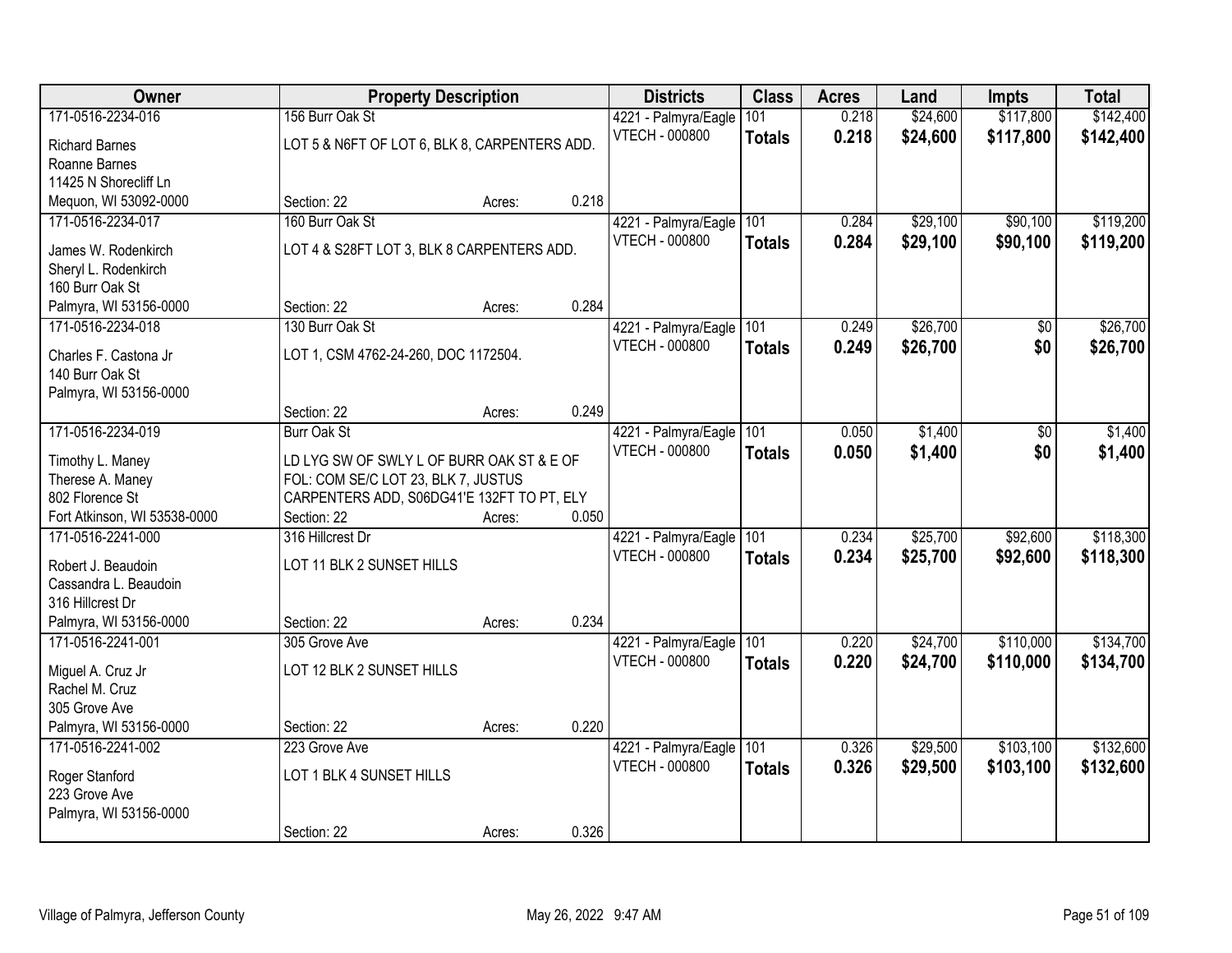| Owner                      | <b>Property Description</b> |        |       | <b>Districts</b>      | <b>Class</b>  | <b>Acres</b> | Land     | <b>Impts</b> | <b>Total</b> |
|----------------------------|-----------------------------|--------|-------|-----------------------|---------------|--------------|----------|--------------|--------------|
| 171-0516-2241-003          | 311 Hillcrest Dr            |        |       | 4221 - Palmyra/Eagle  | 101           | 0.316        | \$29,500 | \$132,500    | \$162,000    |
| Teri J. Kelly              | LOT 2, BLK 4, SUNSET HILLS  |        |       | VTECH - 000800        | <b>Totals</b> | 0.316        | \$29,500 | \$132,500    | \$162,000    |
| Patrick F. Kelly           |                             |        |       |                       |               |              |          |              |              |
| 311 Hillcrest Dr           |                             |        |       |                       |               |              |          |              |              |
| Palmyra, WI 53156-0000     | Section: 22                 | Acres: | 0.316 |                       |               |              |          |              |              |
| 171-0516-2241-004          | 322 Spring Valley Ct        |        |       | 4221 - Palmyra/Eagle  | 101           | 0.319        | \$29,500 | \$89,600     | \$119,100    |
| Jesse L. Rosenow           | LOT 7, BLK 4, SUNSET HILLS  |        |       | <b>VTECH - 000800</b> | <b>Totals</b> | 0.319        | \$29,500 | \$89,600     | \$119,100    |
| Michelle M. Hoelzl         |                             |        |       |                       |               |              |          |              |              |
| 322 Spring Valley Ct       |                             |        |       |                       |               |              |          |              |              |
| Palmyra, WI 53156-0000     | Section: 22                 | Acres: | 0.319 |                       |               |              |          |              |              |
| 171-0516-2241-005          | 314 Spring Valley Ct        |        |       | 4221 - Palmyra/Eagle  | 101           | 0.299        | \$29,400 | \$110,400    | \$139,800    |
| Greg Michaelis             | LOT 8 BLK 4 SUNSET HILLS    |        |       | <b>VTECH - 000800</b> | <b>Totals</b> | 0.299        | \$29,400 | \$110,400    | \$139,800    |
| 314 Spring Valley Ct       |                             |        |       |                       |               |              |          |              |              |
| Palmyra, WI 53156-0000     |                             |        |       |                       |               |              |          |              |              |
|                            | Section: 22                 | Acres: | 0.299 |                       |               |              |          |              |              |
| 171-0516-2241-006          | 304 Spring Valley Ct        |        |       | 4221 - Palmyra/Eagle  | 101           | 0.288        | \$29,300 | \$98,200     | \$127,500    |
| Jack E. Standley           | LOT 9, BLK 4, SUNSET HILLS. |        |       | <b>VTECH - 000800</b> | <b>Totals</b> | 0.288        | \$29,300 | \$98,200     | \$127,500    |
| Priscilla S. Standley      |                             |        |       |                       |               |              |          |              |              |
| PO Box 290                 |                             |        |       |                       |               |              |          |              |              |
| Palmyra, WI 53156-0000     | Section: 22                 | Acres: | 0.288 |                       |               |              |          |              |              |
| 171-0516-2241-007          | 307 Spring Valley Ct        |        |       | 4221 - Palmyra/Eagle  | 101           | 0.288        | \$26,400 | \$103,400    | \$129,800    |
| Michael W. Hazel           | LOT 1 BLK 5 SUNSET HILLS    |        |       | VTECH - 000800        | <b>Totals</b> | 0.288        | \$26,400 | \$103,400    | \$129,800    |
| Melody A. Hazel            |                             |        |       |                       |               |              |          |              |              |
| 307 Spring Valley Ct       |                             |        |       |                       |               |              |          |              |              |
| Palmyra, WI 53156-0000     | Section: 22                 | Acres: | 0.288 |                       |               |              |          |              |              |
| 171-0516-2241-008          | 315 Spring Valley Ct        |        |       | 4221 - Palmyra/Eagle  | 101           | 0.368        | \$29,700 | \$91,700     | \$121,400    |
| Catherine Tiffany A. Le    | LOT 2 BLK 5 SUNSET HILLS    |        |       | <b>VTECH - 000800</b> | <b>Totals</b> | 0.368        | \$29,700 | \$91,700     | \$121,400    |
| Todd Tiffany D. Le         |                             |        |       |                       |               |              |          |              |              |
| 204 5th St N               |                             |        |       |                       |               |              |          |              |              |
| PO Box 244                 | Section: 22                 | Acres: | 0.368 |                       |               |              |          |              |              |
| Springville, IA 52336-0000 |                             |        |       |                       |               |              |          |              |              |
| 171-0516-2241-009          | 325 Spring Valley Ct        |        |       | 4221 - Palmyra/Eagle  | 101           | 0.418        | \$29,800 | \$68,700     | \$98,500     |
| Michael R. Lohman          | LOT 3 BLK 5 SUNSET HILLS    |        |       | <b>VTECH - 000800</b> | <b>Totals</b> | 0.418        | \$29,800 | \$68,700     | \$98,500     |
| Connie S. Lohman           |                             |        |       |                       |               |              |          |              |              |
| W367 S10071 South Rd       |                             |        |       |                       |               |              |          |              |              |
| Eagle, WI 53119-0000       | Section: 22                 | Acres: | 0.418 |                       |               |              |          |              |              |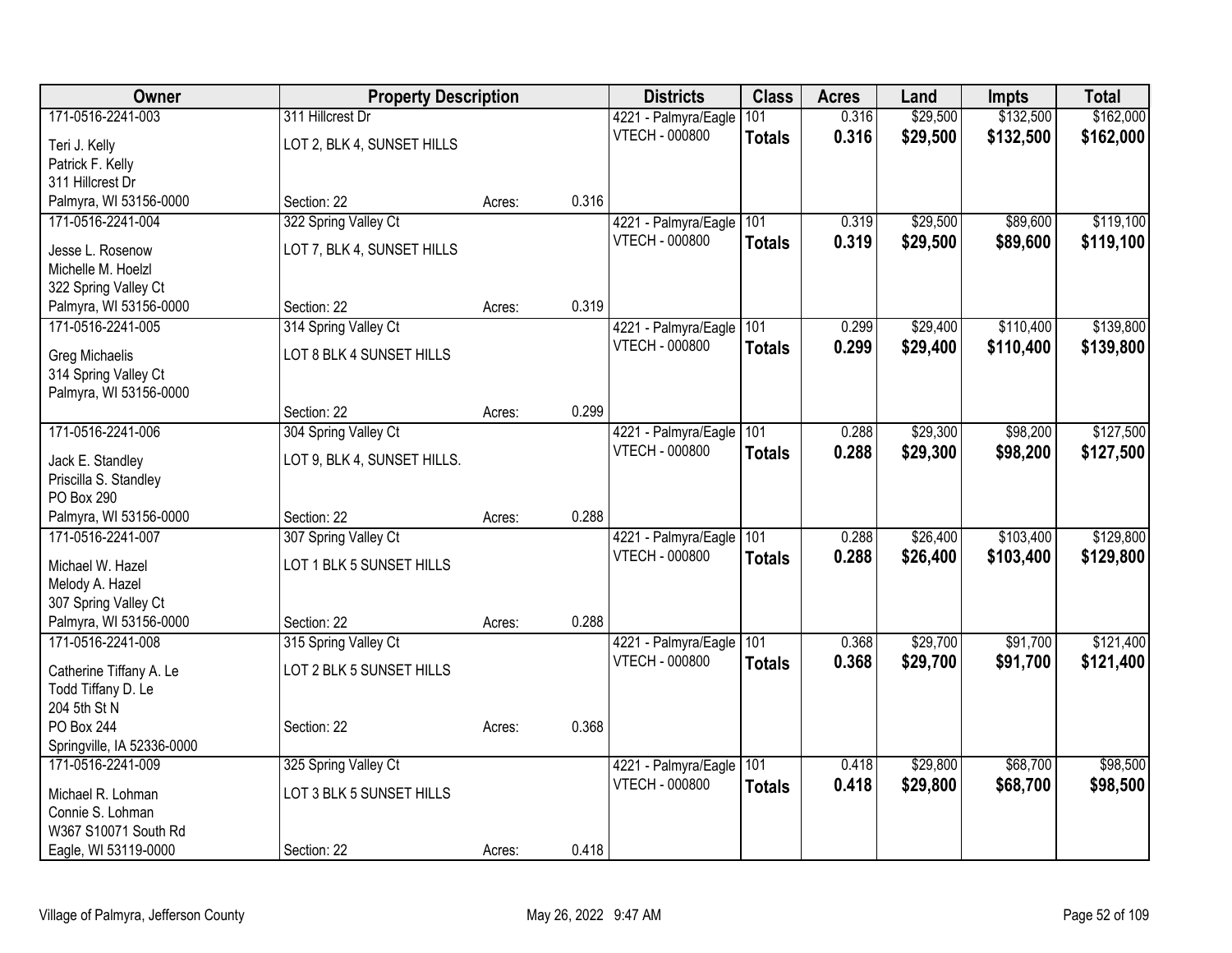| Owner                     |                                                 | <b>Property Description</b> |       | <b>Districts</b>      | <b>Class</b>  | <b>Acres</b> | Land     | <b>Impts</b> | <b>Total</b> |
|---------------------------|-------------------------------------------------|-----------------------------|-------|-----------------------|---------------|--------------|----------|--------------|--------------|
| 171-0516-2241-010         | 333 Spring Valley Ct                            |                             |       | 4221 - Palmyra/Eagle  | 101           | 0.340        | \$29,600 | \$96,200     | \$125,800    |
| Kerstin Rauch             | LOT 4 BLK 5 SUNSET HILLS                        |                             |       | VTECH - 000800        | <b>Totals</b> | 0.340        | \$29,600 | \$96,200     | \$125,800    |
| 333 Spring Valley Ct      |                                                 |                             |       |                       |               |              |          |              |              |
| Palmyra, WI 53156-0000    |                                                 |                             |       |                       |               |              |          |              |              |
|                           | Section: 22                                     | Acres:                      | 0.340 |                       |               |              |          |              |              |
| 171-0516-2241-011         | 226 Grove Ave                                   |                             |       | 4221 - Palmyra/Eagle  | 101           | 0.447        | \$29,800 | \$72,500     | \$102,300    |
| Cs Pagenkopf Farms, LLC   | LOT 3, BLK 1, SUNSET HILLS.                     |                             |       | <b>VTECH - 000800</b> | <b>Totals</b> | 0.447        | \$29,800 | \$72,500     | \$102,300    |
| W1590 Rocky Ln            |                                                 |                             |       |                       |               |              |          |              |              |
| Sullivan, WI 53178-0000   |                                                 |                             |       |                       |               |              |          |              |              |
|                           | Section: 22                                     | Acres:                      | 0.447 |                       |               |              |          |              |              |
| 171-0516-2241-012         | 218 Grove Ave                                   |                             |       | 4221 - Palmyra/Eagle  | 101           | 0.457        | \$29,800 | \$114,400    | \$144,200    |
| Leslie L. Scolman Jr      | LOT 4 BLK 1 SUNSET HILLS                        |                             |       | <b>VTECH - 000800</b> | <b>Totals</b> | 0.457        | \$29,800 | \$114,400    | \$144,200    |
| Brenda L. Scolman         |                                                 |                             |       |                       |               |              |          |              |              |
| 218 Grove Ave             |                                                 |                             |       |                       |               |              |          |              |              |
| PO Box 358                | Section: 22                                     | Acres:                      | 0.457 |                       |               |              |          |              |              |
| Palmyra, WI 53156-0000    |                                                 |                             |       |                       |               |              |          |              |              |
| 171-0516-2241-013         | 208 Grove Ave                                   |                             |       | 4221 - Palmyra/Eagle  | 101           | 0.490        | \$29,900 | \$94,100     | \$124,000    |
| Jacqueline S. Clark       | LOT 5 BLK 1 SUNSET HILLS                        |                             |       | <b>VTECH - 000800</b> | <b>Totals</b> | 0.490        | \$29,900 | \$94,100     | \$124,000    |
| 208 Grove Ave             |                                                 |                             |       |                       |               |              |          |              |              |
| Palmyra, WI 53156-0000    |                                                 |                             |       |                       |               |              |          |              |              |
|                           | Section: 22                                     | Acres:                      | 0.490 |                       |               |              |          |              |              |
| 171-0516-2241-014         | 206 S First St                                  |                             |       | 4221 - Palmyra/Eagle  | 101           | 0.316        | \$29,500 | \$52,700     | \$82,200     |
| Frank C. Bontempo         | BEG NE/L 1ST ST 341FT SE OF SE/L MAIN ST,       |                             |       | VTECH - 000800        | <b>Totals</b> | 0.316        | \$29,500 | \$52,700     | \$82,200     |
| Cynthia L. Bontempo       | NE146.50FT, SE 85.50FT, SW146.50FT, NW85.50 FT  |                             |       |                       |               |              |          |              |              |
| 206 S First St            | TO POB.                                         |                             |       |                       |               |              |          |              |              |
| Palmyra, WI 53156-0000    | Section: 22                                     | Acres:                      | 0.316 |                       |               |              |          |              |              |
| 171-0516-2241-015         | 202 S First St                                  |                             |       | 4221 - Palmyra/Eagle  | 101           | 0.425        | \$29,800 | \$82,500     | \$112,300    |
| Dieter H. Flecks          | BEG NE/L 1ST 214.5FT SE OF S E/L MAIN ST        |                             |       | VTECH - 000800        | <b>Totals</b> | 0.425        | \$29,800 | \$82,500     | \$112,300    |
| 202 S First St            | NE146.50FT, SE 126.50FT, SW146.50FT, NW126.50FT |                             |       |                       |               |              |          |              |              |
| <b>PO Box 141</b>         | TO POB                                          |                             |       |                       |               |              |          |              |              |
| Palmyra, WI 53156-0000    | Section: 22                                     | Acres:                      | 0.425 |                       |               |              |          |              |              |
| 171-0516-2241-016         | 111 E Main St                                   |                             |       | 4221 - Palmyra/Eagle  | 102           | 1.103        | \$67,500 | \$833,700    | \$901,200    |
| First Citizens State Bank | BEG INTER SE/L MAIN ST & NE/L 1ST ST,           |                             |       | VTECH - 000800        | <b>Totals</b> | 1.103        | \$67,500 | \$833,700    | \$901,200    |
| 207 W Main St             | SE214.50FT, NE131.34FT, NW214.50FT, SW131.34FT  |                             |       |                       |               |              |          |              |              |
| Whitewater, WI 53190-0000 | TO POB. ALSO BEG 93FT SW NE/C LOT 1, MECHANIC   |                             |       |                       |               |              |          |              |              |
|                           | Section: 22                                     | Acres:                      | 1.103 |                       |               |              |          |              |              |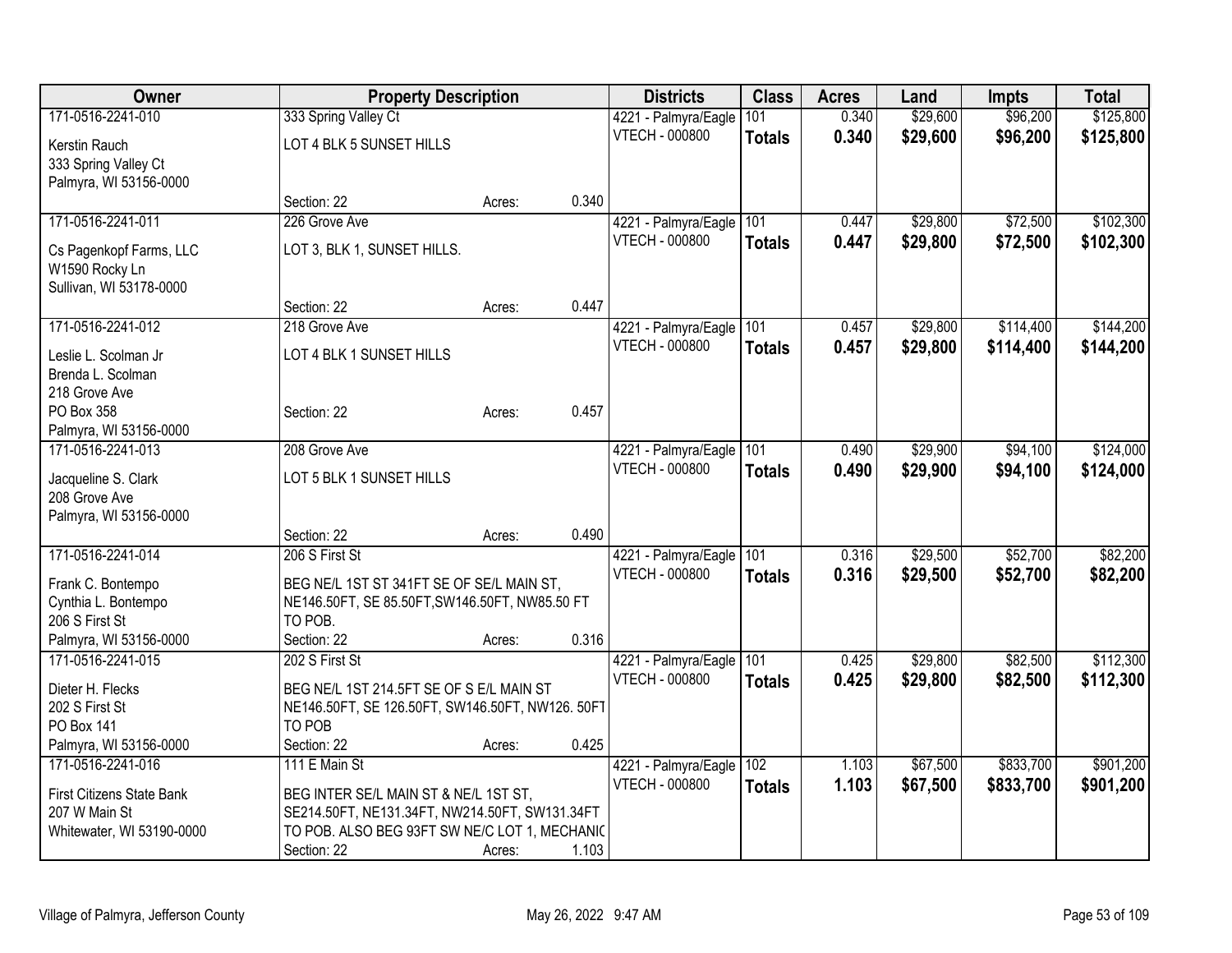| Owner                                 |                                                                                         | <b>Property Description</b> |       | <b>Districts</b>         | <b>Class</b>  | <b>Acres</b> | Land     | <b>Impts</b>    | <b>Total</b> |
|---------------------------------------|-----------------------------------------------------------------------------------------|-----------------------------|-------|--------------------------|---------------|--------------|----------|-----------------|--------------|
| 171-0516-2241-018                     | 100 W Main St                                                                           |                             |       | 4221 - Palmyra/Eagle     | 101           | 0.076        | \$10,400 | \$109,200       | \$119,600    |
| Shannon L. Jensen                     | NE25FT OF LOT 1, BLK 1, ORIG SURVEY OF 1843                                             |                             |       | VTECH - 000800           | <b>Totals</b> | 0.076        | \$10,400 | \$109,200       | \$119,600    |
| PO Box 37                             |                                                                                         |                             |       |                          |               |              |          |                 |              |
| Palmyra, WI 53156-0000                |                                                                                         |                             |       |                          |               |              |          |                 |              |
|                                       | Section: 22                                                                             | Acres:                      | 0.076 |                          |               |              |          |                 |              |
| 171-0516-2241-019                     | 102 W Main St                                                                           |                             |       | 4221 - Palmyra/Eagle     | 102           | 0.050        | \$6,300  | \$12,700        | \$19,000     |
| David A. Anich                        | BEG 23FT NE S/C LOT 1, BLK 1 ORIG SURV                                                  |                             |       | <b>VTECH - 000800</b>    | <b>Totals</b> | 0.050        | \$6,300  | \$12,700        | \$19,000     |
| Jean H. Anich                         | 1843, NW34.82FT, NE 3.50FT, NW TO PT 38.38FT FRO                                        |                             |       |                          |               |              |          |                 |              |
| N2406 County Rd E                     | M NW LOT LINE, SW4.60FT, NW31. 38FT TO SD                                               |                             |       |                          |               |              |          |                 |              |
| Palmyra, WI 53156-0000                | Section: 22                                                                             | Acres:                      | 0.050 |                          |               |              |          |                 |              |
| 171-0516-2241-020                     | 104 W Main St                                                                           |                             |       | 4221 - Palmyra/Eagle 102 |               | 0.074        | \$9,300  | \$55,300        | \$64,600     |
|                                       |                                                                                         |                             |       | <b>VTECH - 000800</b>    | <b>Totals</b> | 0.074        | \$9,300  | \$55,300        | \$64,600     |
| Rebecca J. Lurvey                     | BEG 43FT SW FR/SE/C LOT 1 BK 1 ORIG SURV                                                |                             |       |                          |               |              |          |                 |              |
| PO Box 3                              | 1843, NW34.82FT NE3.50FT, NW65.80FT, SW4.60FT,                                          |                             |       |                          |               |              |          |                 |              |
| Palmyra, WI 53156-0000                | NW31.38FT, SW21.90FT, SE132FT, NE TO POB                                                |                             |       |                          |               |              |          |                 |              |
|                                       | Section: 22                                                                             | Acres:                      | 0.074 |                          |               |              |          |                 |              |
| 171-0516-2241-021                     | 106 W Main St                                                                           |                             |       | 4221 - Palmyra/Eagle     | 102           | 0.071        | \$9,000  | \$20,300        | \$29,300     |
| Debra L. Nickel                       | NE23.50FT LOT 2, BLK 1, ORIG SURVEY OF 1843                                             |                             |       | <b>VTECH - 000800</b>    | <b>Totals</b> | 0.071        | \$9,000  | \$20,300        | \$29,300     |
| Sharon M. Anich                       |                                                                                         |                             |       |                          |               |              |          |                 |              |
| 1700 Chapman Dr                       |                                                                                         |                             |       |                          |               |              |          |                 |              |
| Waukesha, WI 53189-0000               | Section: 22                                                                             | Acres:                      | 0.071 |                          |               |              |          |                 |              |
| 171-0516-2241-022                     | 110 W Main St                                                                           |                             |       | 4221 - Palmyra/Eagle     | 102           | 0.056        | \$7,100  | $\overline{50}$ | \$7,100      |
|                                       |                                                                                         |                             |       | <b>VTECH - 000800</b>    | <b>Totals</b> | 0.056        | \$7,100  | \$0             | \$7,100      |
| Robert J. Bughman<br>Mary Pat Bughman | COM S/C LOT 2 BLK 1 ORIG SUR VEY 1843,<br>N42DG26'E23.93FT TO POB, N47DG30'W132FT, N42D |                             |       |                          |               |              |          |                 |              |
| W6260 Bluff Rd                        | G26'E18.57FT, S47DG30'E132FT S42DG26'W18.57FT                                           |                             |       |                          |               |              |          |                 |              |
| Whitewater, WI 53190-0000             | Section: 22                                                                             | Acres:                      | 0.056 |                          |               |              |          |                 |              |
| 171-0516-2241-023                     | 112 W Main St                                                                           |                             |       | 4221 - Palmyra/Eagle     | 102           | 0.076        | \$9,600  | \$113,000       | \$122,600    |
|                                       |                                                                                         |                             |       | <b>VTECH - 000800</b>    | <b>Totals</b> | 0.076        | \$9,600  | \$113,000       | \$122,600    |
| Robert J. Bughman                     | COM S/C LOT 2 BLK 1 ORIG SUR VEY 1843.                                                  |                             |       |                          |               |              |          |                 |              |
| Mary Pat Bughman                      | S42DG26'W1.05FT TO POB, N47DG30'W132FT,                                                 |                             |       |                          |               |              |          |                 |              |
| W6260 Bluff Rd                        | N42DG26 'E24.98FT, S47DG30'E132FT, S                                                    |                             |       |                          |               |              |          |                 |              |
| Whitewater, WI 53190-0000             | Section: 22                                                                             | Acres:                      | 0.076 |                          |               |              |          |                 |              |
| 171-0516-2241-024                     | 114 W Main St                                                                           |                             |       | 4221 - Palmyra/Eagle     | 102           | 0.074        | \$9,300  | \$101,200       | \$110,500    |
| Richard E. Martin                     | COM S/C LOT 2 BLK 1 ORIG PLA T, S42DG26'W1.05FT                                         |                             |       | <b>VTECH - 000800</b>    | <b>Totals</b> | 0.074        | \$9,300  | \$101,200       | \$110,500    |
| Sharon L. Martin                      | TO POB, S42DG26'W24.28FT, N47DG30'W 132FT,                                              |                             |       |                          |               |              |          |                 |              |
| 607 Planeview Dr                      | N42DG26'E24.28FT, S47DG30'E132FT TO POB. SUBJ                                           |                             |       |                          |               |              |          |                 |              |
| Palmyra, WI 53156-0000                | Section: 22                                                                             | Acres:                      | 0.074 |                          |               |              |          |                 |              |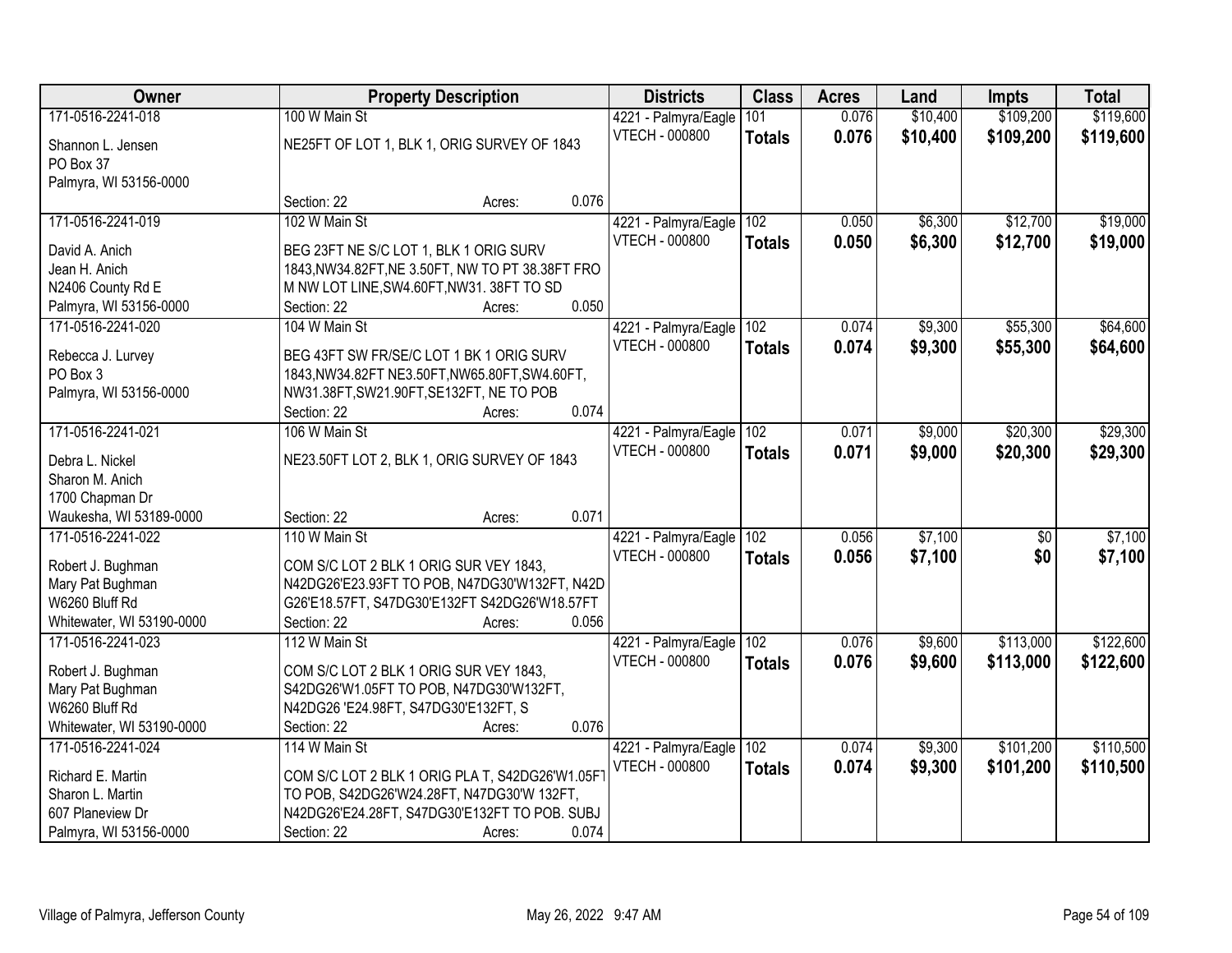| Owner                     |                                                | <b>Property Description</b> |       | <b>Districts</b>      | <b>Class</b>  | <b>Acres</b> | Land     | <b>Impts</b> | <b>Total</b> |
|---------------------------|------------------------------------------------|-----------------------------|-------|-----------------------|---------------|--------------|----------|--------------|--------------|
| 171-0516-2241-025         | 118 W Main St                                  |                             |       | 4221 - Palmyra/Eagle  | 102           | 0.076        | \$9,600  | \$90,700     | \$100,300    |
| David A. Anich            | BEG 25.33FT SW OF SE/C LOT 3 BLK 1 ORIG SURV   |                             |       | <b>VTECH - 000800</b> | <b>Totals</b> | 0.076        | \$9,600  | \$90,700     | \$100,300    |
| N2406 County Rd E         | 1843, NW132 FT, SW25FT, SE132FT, NE25FT TO POB |                             |       |                       |               |              |          |              |              |
| Palmyra, WI 53156-0000    |                                                |                             |       |                       |               |              |          |              |              |
|                           | Section: 22                                    | Acres:                      | 0.076 |                       |               |              |          |              |              |
| 171-0516-2241-026         | 102 N Second St                                |                             |       | 4221 - Palmyra/Eagle  | 102           | 0.245        | \$22,000 | \$317,900    | \$339,900    |
| <b>Anich Trust</b>        | LOT 4 & SW15FT LOT 3 BLK 1, ORIG SURVEY 1843   |                             |       | <b>VTECH - 000800</b> | <b>Totals</b> | 0.245        | \$22,000 | \$317,900    | \$339,900    |
| PO Box 160                |                                                |                             |       |                       |               |              |          |              |              |
| Palmyra, WI 53156-0000    |                                                |                             |       |                       |               |              |          |              |              |
|                           | Section: 22                                    | Acres:                      | 0.245 |                       |               |              |          |              |              |
| 171-0516-2241-028         | 117 Taft St                                    |                             |       | 4221 - Palmyra/Eagle  | 102           | 0.373        | \$31,200 | \$207,100    | \$238,300    |
| Semrad Family Partnership | NW 82FT LOTS 5,6,&7,BLK 1, ORIG SURV 1843.     |                             |       | <b>VTECH - 000800</b> | <b>Totals</b> | 0.373        | \$31,200 | \$207,100    | \$238,300    |
| PO Box 164                |                                                |                             |       |                       |               |              |          |              |              |
| Palmyra, WI 53156-0000    |                                                |                             |       |                       |               |              |          |              |              |
|                           | Section: 22                                    | Acres:                      | 0.373 |                       |               |              |          |              |              |
| 171-0516-2241-029         | 114 N Second St                                |                             |       | 4221 - Palmyra/Eagle  | 102           | 0.227        | \$17,600 | $\sqrt[6]{}$ | \$17,600     |
| Da & Ja Properties LLC    | SELY 50FT OF LOTS 5,6 & 7 BLK 1 ORIG SURVEY    |                             |       | <b>VTECH - 000800</b> | <b>Totals</b> | 0.227        | \$17,600 | \$0          | \$17,600     |
| David A. Anich            | 1843.                                          |                             |       |                       |               |              |          |              |              |
| PO Box 160                |                                                |                             |       |                       |               |              |          |              |              |
| Palmyra, WI 53156-0000    | Section: 22                                    | Acres:                      | 0.227 |                       |               |              |          |              |              |
| 171-0516-2241-030         | 111 N Second St                                |                             |       | 4221 - Palmyra/Eagle  | 102           | 0.015        | \$1,900  | \$33,000     | \$34,900     |
| Joseph Giannola           | BEG NW/C LOT 1 BLK 4 ORIG SUR 1843, SW25FT,    |                             |       | <b>VTECH - 000800</b> | <b>Totals</b> | 0.015        | \$1,900  | \$33,000     | \$34,900     |
| PO Box 121                | SE26FT, NE 25FT, NW26FT TO POB                 |                             |       |                       |               |              |          |              |              |
| Kingston, IL 60145-0000   |                                                |                             |       |                       |               |              |          |              |              |
|                           | Section: 22                                    | Acres:                      | 0.015 |                       |               |              |          |              |              |
| 171-0516-2241-031         | 200 W Main St                                  |                             |       | 4221 - Palmyra/Eagle  | 102           | 0.061        | \$7,700  | \$110,600    | \$118,300    |
| Gary W. Kahn              | BEG ELY/C LT 1, BLK 4, ORIG SUR                |                             |       | <b>VTECH - 000800</b> | <b>Totals</b> | 0.061        | \$7,700  | \$110,600    | \$118,300    |
| <b>Esther Garlock</b>     | 1843, NW106FT, SW25FT SE106FT, NE25FT TO POB   |                             |       |                       |               |              |          |              |              |
| PO Box 301                |                                                |                             |       |                       |               |              |          |              |              |
| Palmyra, WI 53156-0301    | Section: 22                                    | Acres:                      | 0.061 |                       |               |              |          |              |              |
| 171-0516-2241-032         | 202 W Main St                                  |                             |       | 4221 - Palmyra/Eagle  | 102           | 0.101        | \$11,600 | \$70,600     | \$82,200     |
| Prestige Worldwide, LLC   | BEG 24.5FT SW OF ELY/C LOT 1 BLK 4, ORIG SUR   |                             |       | <b>VTECH - 000800</b> | <b>Totals</b> | 0.101        | \$11,600 | \$70,600     | \$82,200     |
| PO Box 23                 | 1843, NW132 FT, SW33.50FT, SE132FT, NE33 .50FT |                             |       |                       |               |              |          |              |              |
| Palmyra, WI 53156-0000    | TO POB.                                        |                             |       |                       |               |              |          |              |              |
|                           | Section: 22                                    | Acres:                      | 0.101 |                       |               |              |          |              |              |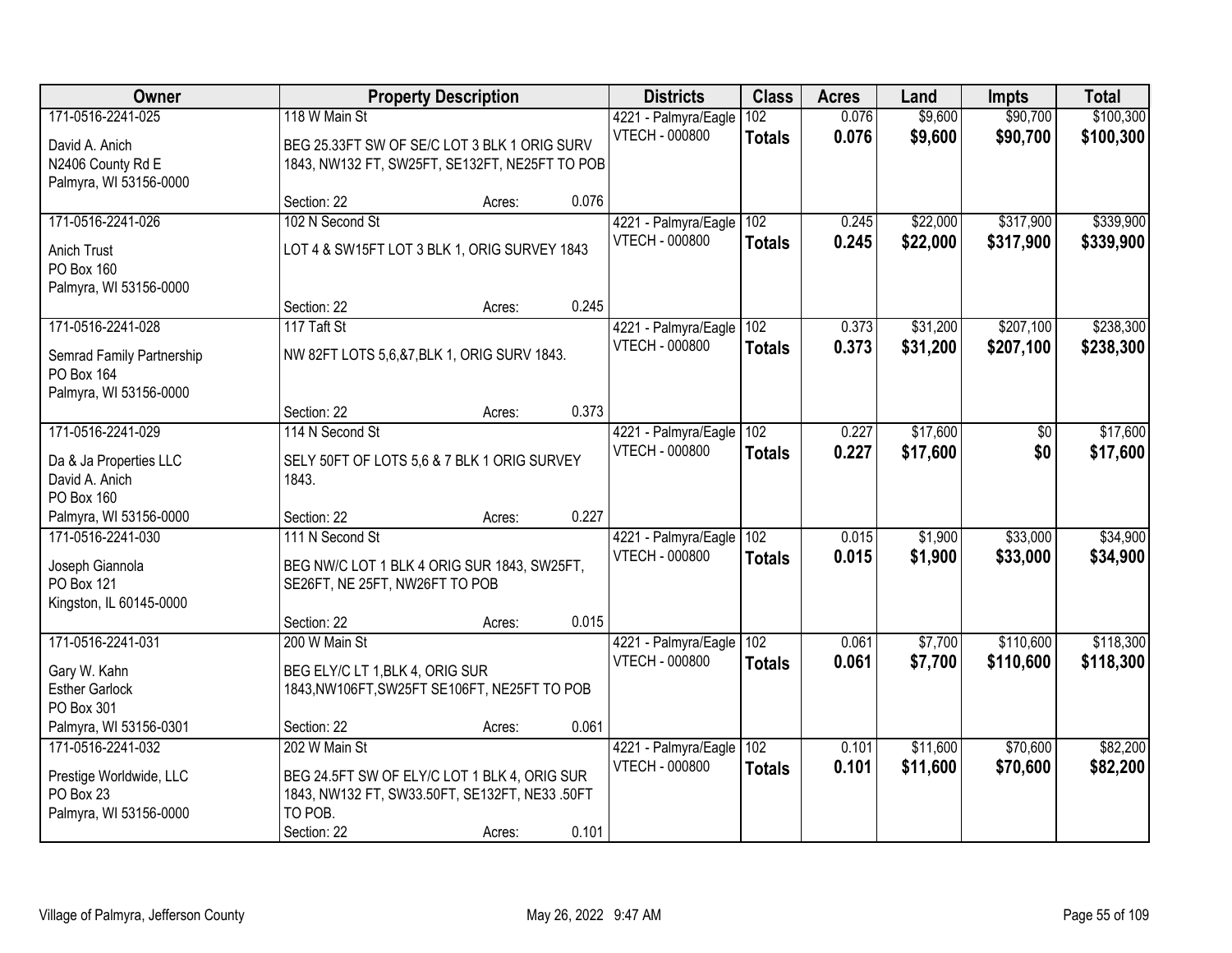| Owner                                                                                                |                                                                                                                          | <b>Property Description</b>                             |       | <b>Districts</b>                              | <b>Class</b>         | <b>Acres</b>   | Land                 | <b>Impts</b>           | <b>Total</b>           |
|------------------------------------------------------------------------------------------------------|--------------------------------------------------------------------------------------------------------------------------|---------------------------------------------------------|-------|-----------------------------------------------|----------------------|----------------|----------------------|------------------------|------------------------|
| 171-0516-2241-033<br>Prestige Worldwide, LLC<br>PO Box 23<br>Palmyra, WI 53156-0000                  | 206 W Main St<br>BEG 58.50FT SW OF NE/C LOT 1 BLK 4 ORIG SURVEY                                                          | 1843, NW132FT, SW26FT, SE132FT, NE26FT TO POB.          |       | 4221 - Palmyra/Eagle<br><b>VTECH - 000800</b> | 102<br><b>Totals</b> | 0.079<br>0.079 | \$10,000<br>\$10,000 | \$45,800<br>\$45,800   | \$55,800<br>\$55,800   |
|                                                                                                      | Section: 22                                                                                                              | Acres:                                                  | 0.079 |                                               |                      |                |                      |                        |                        |
| 171-0516-2241-034<br>Sheppard Properties, LLC<br>PO Box 63<br>Palmyra, WI 53156-0000                 | 212 W Main St<br>BEG 24FT NE OF SE/C LOT 2 BLK 4 ORIG SUR 1843.<br>NE24FT, NW132FT, SW24FT, SE132FT-POB.<br>Section: 22  | Acres:                                                  | 0.073 | 4221 - Palmyra/Eagle<br><b>VTECH - 000800</b> | 102<br><b>Totals</b> | 0.073<br>0.073 | \$9,200<br>\$9,200   | \$104,000<br>\$104,000 | \$113,200<br>\$113,200 |
| 171-0516-2241-035                                                                                    | 103 W Main St                                                                                                            |                                                         |       | 4221 - Palmyra/Eagle                          | 101                  | 0.404          | \$29,700             | \$158,700              | \$188,400              |
| William Moglia<br>103 W Main St<br>Palmyra, WI 53156-0000                                            | LOT 1, CSM 1615-5-167, DOC 783834. SUBJ TO ESMT<br>IN DOC 832183. ALSO ESMT IN DOC 832182.                               |                                                         |       | <b>VTECH - 000800</b>                         | <b>Totals</b>        | 0.404          | \$29,700             | \$158,700              | \$188,400              |
|                                                                                                      | Section: 22                                                                                                              | Acres:                                                  | 0.404 |                                               |                      |                |                      |                        |                        |
| 171-0516-2241-036<br>Village Of Palmyra<br>Library<br>PO Box 380<br>Palmyra, WI 53156-0000           | 115 Main St<br>BEG 115FT SW FROM NE/C OF LT 8 BLK 2 ORIG SUR<br>ALSO TO ESMT 658-165 & 662-790, 679-979 &<br>Section: 22 | 1843, SE 80FT, SW50FT, NW80FT, NE50FT TO POB.<br>Acres: | 0.092 | 4221 - Palmyra/Eagle<br>VTECH - 000800        | 304<br><b>Totals</b> | 0.092<br>0.092 | \$0<br>\$0           | \$0<br>\$0             | \$0<br>\$0             |
| 171-0516-2241-037<br>Sefadin Ahmedi<br>Ceflije Ahmedi<br>N1966 County Rd F<br>Palmyra, WI 53156-0000 | 117 W Main St<br>LOT 4 & NE2.50FT LOT 3, JOHN FISH'S ADD. SUBJ<br>TO ESMT IN 662-790.<br>Section: 22                     | Acres:                                                  | 0.052 | 4221 - Palmyra/Eagle<br><b>VTECH - 000800</b> | 102<br><b>Totals</b> | 0.052<br>0.052 | \$6,600<br>\$6,600   | \$46,700<br>\$46,700   | \$53,300<br>\$53,300   |
| 171-0516-2241-038<br>Sefadin Ahmedi<br>Ceflije Ahmedi<br>N1966 County Rd E<br>Palmyra, WI 53156-0000 | 123 W Main St<br>LOT 2 & LOT 3, EX NE 2.50FT, JOHN FISH'S ADD.<br>ALSO PT OF CARTWAY VAC IN DOC 1231769.<br>Section: 22  | Acres:                                                  | 0.098 | 4221 - Palmyra/Eagle<br>VTECH - 000800        | 102<br><b>Totals</b> | 0.098<br>0.098 | \$11,400<br>\$11,400 | \$136,800<br>\$136,800 | \$148,200<br>\$148,200 |
| 171-0516-2241-039<br><b>Edward George Alder</b><br>420 Devendorf St<br>Elkhorn, WI 53121-0000        | 125 W Main St<br>LOT 1, JOHN FISH'S ADD. ALSO PT VAC CARTWAY<br>DOC 1231769.<br>Section: 22                              | Acres:                                                  | 0.065 | 4221 - Palmyra/Eagle<br><b>VTECH - 000800</b> | 102<br><b>Totals</b> | 0.065<br>0.065 | \$8,200<br>\$8,200   | \$113,100<br>\$113,100 | \$121,300<br>\$121,300 |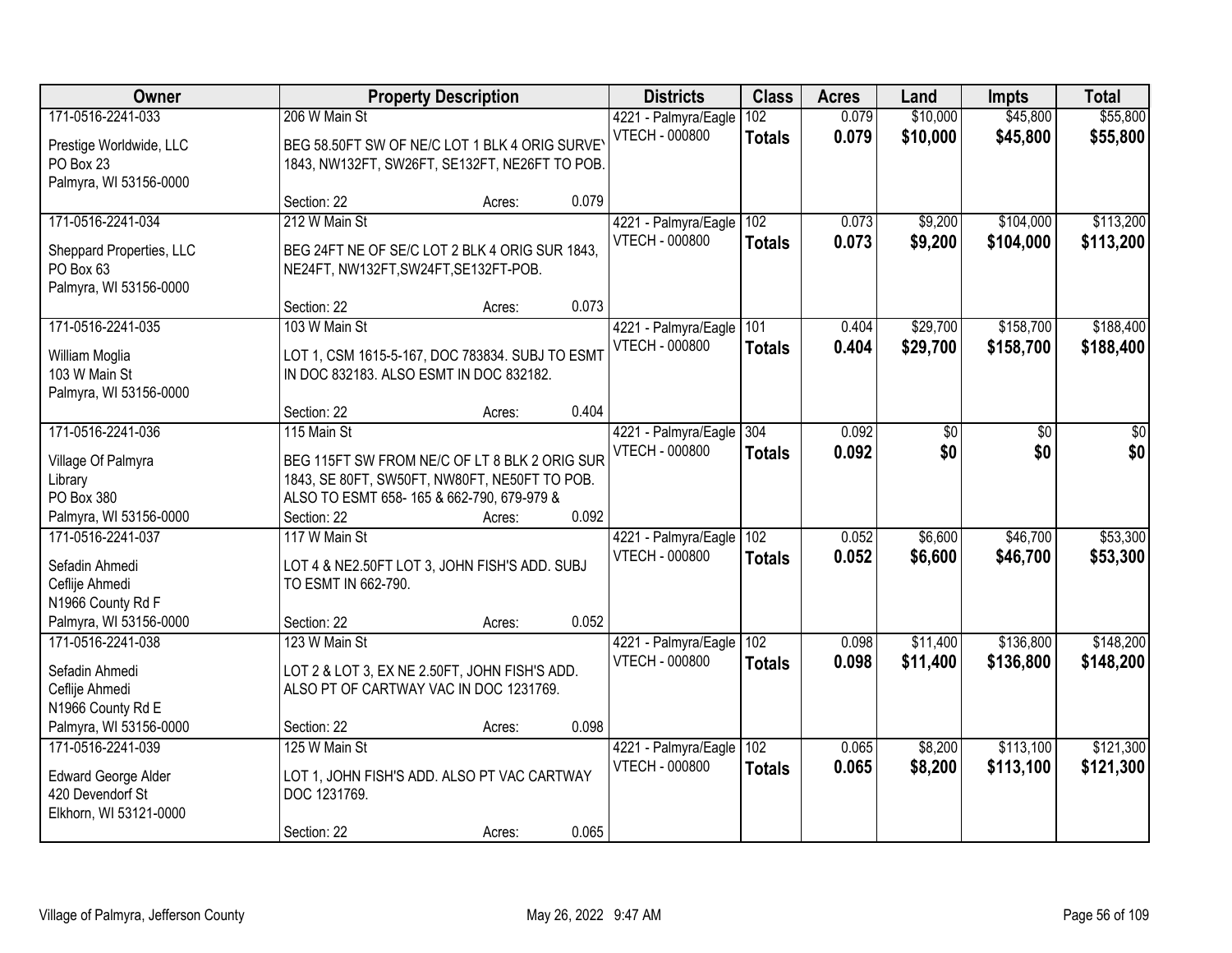| Owner                     |                                                 | <b>Property Description</b> |       | <b>Districts</b>         | <b>Class</b>  | <b>Acres</b> | Land     | <b>Impts</b>    | <b>Total</b>    |
|---------------------------|-------------------------------------------------|-----------------------------|-------|--------------------------|---------------|--------------|----------|-----------------|-----------------|
| 171-0516-2241-040         | 114 S Second St                                 |                             |       | 4221 - Palmyra/Eagle     | 101           | 0.126        | \$16,600 | \$78,900        | \$95,500        |
| Lazaro Duran              | LOT 5 & NLY 57FT LOT 6, JOHN FISH'S ADD. EX BEG |                             |       | <b>VTECH - 000800</b>    | <b>Totals</b> | 0.126        | \$16,600 | \$78,900        | \$95,500        |
| Linda Duran               | NE/C SD LOT 5, S47DG12'E 107.42FT, S42DG30'W    |                             |       |                          |               |              |          |                 |                 |
| 114 S Second St           | 50FT, N47DG12'W 107.42FT, N42DG30'E 50FT TO     |                             |       |                          |               |              |          |                 |                 |
| Palmyra, WI 53156-0000    | Section: 22                                     | Acres:                      | 0.126 |                          |               |              |          |                 |                 |
| 171-0516-2241-041         | 120 Wilson St                                   |                             |       | 4221 - Palmyra/Eagle     | 101           | 0.126        | \$5,800  | \$300           | \$6,100         |
| Jeffrey W. Omdoll         | BEG NE/C LOT 5, JOHN FISH'S ADD, S47DG12'E      |                             |       | <b>VTECH - 000800</b>    | <b>Totals</b> | 0.126        | \$5,800  | \$300           | \$6,100         |
| Heather J. Omdoll         | 107.42FT, S42 DG30'W 50FT, N47DG12'W 107.42FT,  |                             |       |                          |               |              |          |                 |                 |
| Challen G Omdoll          | N42DG30'E 50FT TO POB. ALSO PT VAC CARTWAY      |                             |       |                          |               |              |          |                 |                 |
| N9304 Knuteson Dr         | Section: 22                                     | Acres:                      | 0.126 |                          |               |              |          |                 |                 |
| Whitewater, WI 53190-0000 |                                                 |                             |       |                          |               |              |          |                 |                 |
| 171-0516-2241-042         | 117 S First St                                  |                             |       | 4221 - Palmyra/Eagle     | 101           | 0.200        | \$23,400 | \$106,200       | \$129,600       |
|                           |                                                 |                             |       | <b>VTECH - 000800</b>    | <b>Totals</b> | 0.200        | \$23,400 | \$106,200       | \$129,600       |
| Stephen M. Clubb          | NW1/2 LOTS 1 & 2 BLK 2 ORIG SURVEY 1843.        |                             |       |                          |               |              |          |                 |                 |
| Lori A. Clubb             |                                                 |                             |       |                          |               |              |          |                 |                 |
| 117 S First St            |                                                 |                             |       |                          |               |              |          |                 |                 |
| Palmyra, WI 53156-0000    | Section: 22                                     | Acres:                      | 0.200 |                          |               |              |          |                 |                 |
| 171-0516-2241-043         | 123 S First St                                  |                             |       | 4221 - Palmyra/Eagle     | 101           | 0.200        | \$23,400 | \$42,100        | \$65,500        |
| Nicholas T. Black         | SE1/2 LOTS 1 & 2 BLK 2 ORIG SURVEY 1843.        |                             |       | <b>VTECH - 000800</b>    | <b>Totals</b> | 0.200        | \$23,400 | \$42,100        | \$65,500        |
| 123 S First St            |                                                 |                             |       |                          |               |              |          |                 |                 |
| Palmyra, WI 53156-0000    |                                                 |                             |       |                          |               |              |          |                 |                 |
|                           | Section: 22                                     | Acres:                      | 0.200 |                          |               |              |          |                 |                 |
| 171-0516-2241-044         | 116 Wilson St                                   |                             |       | 4221 - Palmyra/Eagle     | 304           | 0.100        | \$0      | \$0             | \$0             |
| Northwest Telephone Co    | NELY1/2 LOT 3 BLK 2 ORIG SURVEY 1843. PROP      |                             |       | <b>VTECH - 000800</b>    | <b>Totals</b> | 0.100        | \$0      | \$0             | \$0             |
| c/o Centrytell            | ASSESSED BY TELCO MFG                           |                             |       |                          |               |              |          |                 |                 |
| 100 Centrytell Dr         |                                                 |                             |       |                          |               |              |          |                 |                 |
| Monroe, LA 71203-2041     | Section: 22                                     | Acres:                      | 0.100 |                          |               |              |          |                 |                 |
| 171-0516-2241-045         | 120 Wilson St                                   |                             |       | 4221 - Palmyra/Eagle     | 101           | 0.170        | \$21,300 | \$98,900        | \$120,200       |
|                           |                                                 |                             |       | VTECH - 000800           | <b>Totals</b> | 0.170        | \$21,300 | \$98,900        | \$120,200       |
| Jeffrey W. Omdoll         | SLY 45FT LOT 6 & ALL LOT 7, JOHN FISH'S ADD.    |                             |       |                          |               |              |          |                 |                 |
| Heather J. Omdoll         |                                                 |                             |       |                          |               |              |          |                 |                 |
| Challen G Omdoll          |                                                 |                             |       |                          |               |              |          |                 |                 |
| N9304 Knuteson Dr         | Section: 22                                     | Acres:                      | 0.170 |                          |               |              |          |                 |                 |
| Whitewater, WI 53190-0000 |                                                 |                             |       |                          |               |              |          |                 |                 |
| 171-0516-2241-046         | Main St                                         |                             |       | 4221 - Palmyra/Eagle 304 |               | 0.400        | \$0      | $\overline{50}$ | $\overline{50}$ |
| Village Of Palmyra        | LOTS 1 & 2, BLK 3, ORIG SURVEY OF 1843          |                             |       | <b>VTECH - 000800</b>    | <b>Totals</b> | 0.400        | \$0      | \$0             | \$0             |
| Parking Lot 2nd & Wilson  |                                                 |                             |       |                          |               |              |          |                 |                 |
| PO Box 380                |                                                 |                             |       |                          |               |              |          |                 |                 |
| Palmyra, WI 53156-0000    | Section: 22                                     | Acres:                      | 0.400 |                          |               |              |          |                 |                 |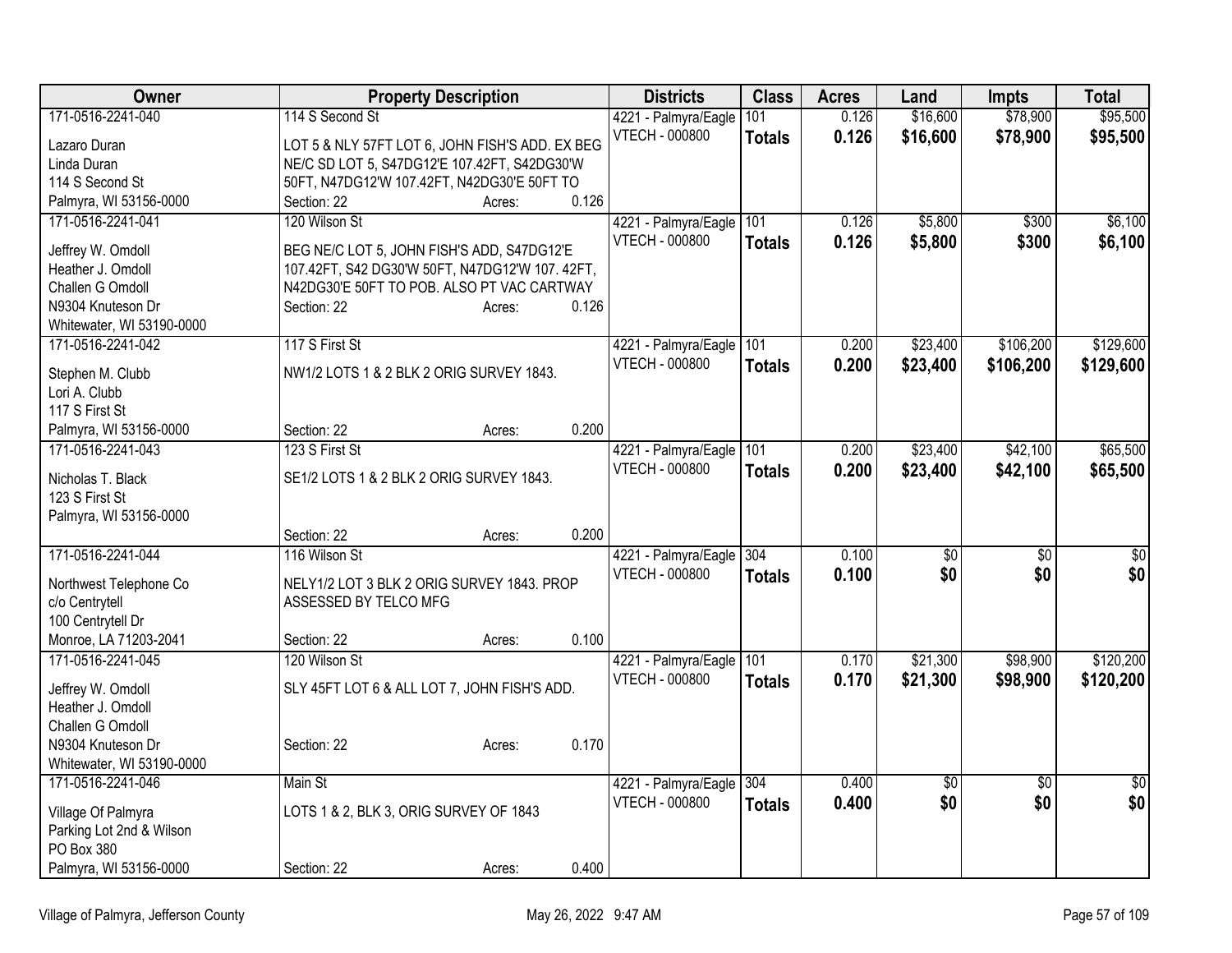| Owner                  | <b>Property Description</b>                     |        |       | <b>Districts</b>         | <b>Class</b>  | <b>Acres</b> | Land     | <b>Impts</b>    | <b>Total</b> |
|------------------------|-------------------------------------------------|--------|-------|--------------------------|---------------|--------------|----------|-----------------|--------------|
| 171-0516-2241-050      | 229 W Main St                                   |        |       | 4221 - Palmyra/Eagle     | 102           | 0.350        | \$29,500 | \$311,000       | \$340,500    |
| Melbourne Urbaniak     | BEG NW/C LOT 5 BLK 3 ORIG SUR 1843, NE132FT,    |        |       | <b>VTECH - 000800</b>    | <b>Totals</b> | 0.350        | \$29,500 | \$311,000       | \$340,500    |
| Geraldine Urbaniak     | SE115.5FT SW132FT, NW115.5FT TO POB. SUBJ       |        |       |                          |               |              |          |                 |              |
| PO Box I               | 16.5FT ROW OVER SE SD.                          |        |       |                          |               |              |          |                 |              |
| Palmyra, WI 53156-0000 | Section: 22                                     | Acres: | 0.350 |                          |               |              |          |                 |              |
| 171-0516-2241-051      | 116 S Third St                                  |        |       | 4221 - Palmyra/Eagle     | 102           | 0.450        | \$16,200 | \$175,800       | \$192,000    |
|                        |                                                 |        |       | <b>VTECH - 000800</b>    |               | 0.450        | \$16,200 | \$175,800       | \$192,000    |
| John K. Mehring        | LOTS 3&4& 16.5FT OFF SE END OF LOTS 5&6 BLK 3   |        |       |                          | <b>Totals</b> |              |          |                 |              |
| M Michelle Mehring     | <b>ORIG SUR 1843.</b>                           |        |       |                          |               |              |          |                 |              |
| 714 S Third St         |                                                 |        |       |                          |               |              |          |                 |              |
| Palmyra, WI 53156-0000 | Section: 22                                     | Acres: | 0.450 |                          |               |              |          |                 |              |
| 171-0516-2241-052      | 119 S Third St                                  |        |       | 4221 - Palmyra/Eagle 101 |               | 0.400        | \$29,700 | \$140,400       | \$170,100    |
| Mark G Murn Trust      | LOTS 1 & 2 BLK 6, ORIG SUR 1843                 |        |       | <b>VTECH - 000800</b>    | <b>Totals</b> | 0.400        | \$29,700 | \$140,400       | \$170,100    |
| Kim S Murn Trust       |                                                 |        |       |                          |               |              |          |                 |              |
| 119 S Third St         |                                                 |        |       |                          |               |              |          |                 |              |
| Palmyra, WI 53156-0000 | Section: 22                                     | Acres: | 0.400 |                          |               |              |          |                 |              |
| 171-0516-2241-053      | 201 S Third St                                  |        |       | 4221 - Palmyra/Eagle     | 102           | 0.113        | \$12,500 | \$36,000        | \$48,500     |
|                        |                                                 |        |       | <b>VTECH - 000800</b>    |               |              |          |                 |              |
| Michael A. Nass        | BEG INTER SW/L TROY RD & SE/ L WILSON           |        |       |                          | <b>Totals</b> | 0.113        | \$12,500 | \$36,000        | \$48,500     |
| 201 S Third St         | SW100FT, SE50FT, NE 100FT, NW50FT TO POB        |        |       |                          |               |              |          |                 |              |
| Palmyra, WI 53156-0000 |                                                 |        |       |                          |               |              |          |                 |              |
|                        | Section: 22                                     | Acres: | 0.113 |                          |               |              |          |                 |              |
| 171-0516-2241-054      | <b>Wilson St</b>                                |        |       | 4221 - Palmyra/Eagle     | 102           | 0.092        | \$6,500  | $\overline{50}$ | \$6,500      |
| David A. Anich         | BEG ON SE/L WILSON 100FT SW FROM INTER SW/L     |        |       | <b>VTECH - 000800</b>    | <b>Totals</b> | 0.092        | \$6,500  | \$0             | \$6,500      |
| N2406 County Rd E      | TROY RD & SE /L E MAIN ST, SW81FT, SE50FT       |        |       |                          |               |              |          |                 |              |
| Palmyra, WI 53156-0000 | NE81FT, NW50FT TO POB                           |        |       |                          |               |              |          |                 |              |
|                        | Section: 22                                     | Acres: | 0.092 |                          |               |              |          |                 |              |
| 171-0516-2241-055      | 409 Wilson St                                   |        |       | 4221 - Palmyra/Eagle     | 102           | 0.073        | \$9,200  | \$56,900        | \$66,100     |
|                        |                                                 |        |       | <b>VTECH - 000800</b>    | <b>Totals</b> | 0.073        | \$9,200  | \$56,900        | \$66,100     |
| David A. Anich         | BEG INTER SE/L WILSON & N/L RR ROW NE90FT,      |        |       |                          |               |              |          |                 |              |
| N2406 County Rd E      | SE50FT, SW39. 53FT TO RR, W65FT TO POB ALSO     |        |       |                          |               |              |          |                 |              |
| Palmyra, WI 53156-0000 | EASM IN 654-316.                                |        |       |                          |               |              |          |                 |              |
|                        | Section: 22                                     | Acres: | 0.073 |                          |               |              |          |                 |              |
| 171-0516-2241-056      | 227 S Third St                                  |        |       | 4221 - Palmyra/Eagle     | 102           | 0.547        | \$41,700 | \$329,900       | \$371,600    |
| <b>Helmut Nestler</b>  | OLS 5 & 19 PLAT OF OLS EX BE G INTER E/L WILSON |        |       | <b>VTECH - 000800</b>    | <b>Totals</b> | 0.547        | \$41,700 | \$329,900       | \$371,600    |
| Frances E. Nestler     | ST & W/L TROY ST SE50FT, SW TO RR ROW, W65FT    |        |       |                          |               |              |          |                 |              |
| PO Box 366             | NE TO POB                                       |        |       |                          |               |              |          |                 |              |
| Palmyra, WI 53156-0000 | Section: 22                                     | Acres: | 0.547 |                          |               |              |          |                 |              |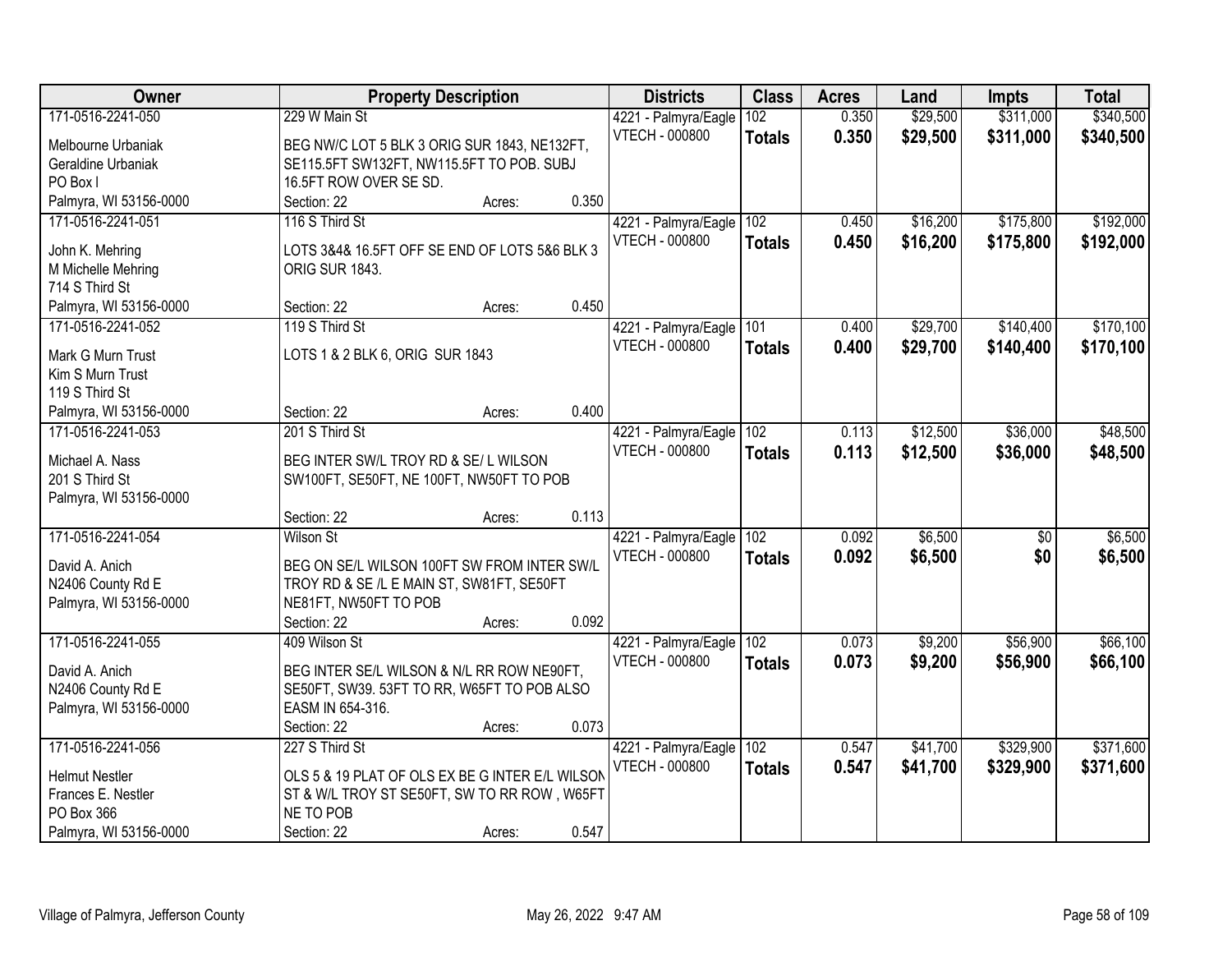| Owner                            | <b>Property Description</b>                     |                 | <b>Districts</b>      | <b>Class</b>  | <b>Acres</b> | Land     | <b>Impts</b> | <b>Total</b> |
|----------------------------------|-------------------------------------------------|-----------------|-----------------------|---------------|--------------|----------|--------------|--------------|
| 171-0516-2241-057                | 208 S Third St                                  |                 | 4221 - Palmyra/Eagle  | 102           | 0.922        | \$30,600 | \$168,000    | \$198,600    |
| <b>Terry E Weiland Trust</b>     | BEG INTER SE/L WILSON & SW/L 2ND ST             |                 | <b>VTECH - 000800</b> | <b>Totals</b> | 0.922        | \$30,600 | \$168,000    | \$198,600    |
| Kathleen R Weiland Trust         | S40DG37'W279.54FT, S 40DG12'E140FT,             |                 |                       |               |              |          |              |              |
| 191 Lenell Rd Apt 4              | N40DG37'E301.94FT, N49DG23'W138FT TO POB        |                 |                       |               |              |          |              |              |
| Fort Meyers Beach, FL 33931-0000 | Section: 22                                     | 0.922<br>Acres: |                       |               |              |          |              |              |
| 171-0516-2241-058                | 217 S Second St                                 |                 | 4221 - Palmyra/Eagle  | 101           | 0.750        | \$30,300 | \$40,700     | \$71,000     |
|                                  |                                                 |                 | <b>VTECH - 000800</b> | <b>Totals</b> | 0.750        | \$30,300 | \$40,700     | \$71,000     |
| David A Anich Trust              | BEG ON SW/L 2ND ST 138FT SE INTER WILSON &      |                 |                       |               |              |          |              |              |
| Jean H Anich Trust               | 2ND ST, S49DG 23'E174.28FT, S39DG13'W201FT,     |                 |                       |               |              |          |              |              |
| PO Box 160                       | N38DG55'W118FT, N49DG23'W 60FT,                 |                 |                       |               |              |          |              |              |
| Palmyra, WI 53156-0000           | Section: 22                                     | 0.750<br>Acres: |                       |               |              |          |              |              |
| 171-0516-2241-059                | 212 S Third St                                  |                 | 4221 - Palmyra/Eagle  | 102           | 1.300        | \$31,300 | \$252,500    | \$283,800    |
| Step Saver Salt, LLC             | BEG ON NE/L TROY RD 140FT SE OF INTER           |                 | VTECH - 000800        | <b>Totals</b> | 1.300        | \$31,300 | \$252,500    | \$283,800    |
| 120 W Second St                  | SD/L&SE/L WILSON ST N40DG37'E124.4FT,S49DG23'   |                 |                       |               |              |          |              |              |
| PO Box 240                       | E60FT, S38DG55'E118FT, N39 DG13'E201FT,         |                 |                       |               |              |          |              |              |
| Morton, MN 56270-0000            | Section: 22                                     | 1.300<br>Acres: |                       |               |              |          |              |              |
| 171-0516-2241-060                | 325 N Second St Unit BEHIN                      |                 | 4221 - Palmyra/Eagle  | 102           | 0.338        | \$14,600 | \$8,700      | \$23,300     |
|                                  |                                                 |                 | <b>VTECH - 000800</b> | <b>Totals</b> | 0.338        | \$14,600 | \$8,700      | \$23,300     |
| David A. Anich                   | BEG INT N/L FORMER CMSP&P-RR & SW/L OF          |                 |                       |               |              |          |              |              |
| N2406 County Rd E                | SECOND ST, N48DG 55'W 115.98FT, S63DG47'W       |                 |                       |               |              |          |              |              |
| Palmyra, WI 53156-0000           | 160.98FT, S88DG44'E TO POB. ALSO BEG 277.3FT    |                 |                       |               |              |          |              |              |
|                                  | Section: 22                                     | 0.338<br>Acres: |                       |               |              |          |              |              |
| 171-0516-2241-061                | 325 S Second St                                 |                 | 4221 - Palmyra/Eagle  | 102           | 0.371        | \$15,100 | \$48,800     | \$63,900     |
| David A. Anich                   | BEG N48DG55'W 115.98FT OF INT N/L FORMER        |                 | <b>VTECH - 000800</b> | <b>Totals</b> | 0.371        | \$15,100 | \$48,800     | \$63,900     |
| Jean H. Anich                    | CMSP&P-RR & SW/L SECOND ST, S63DG47'W           |                 |                       |               |              |          |              |              |
| N2406 County Rd E                | 160.98FT, N88DG44'W 9.53FT, N00DG28'W 206.52FT, |                 |                       |               |              |          |              |              |
| Palmyra, WI 53156-0000           | Section: 22                                     | 0.371<br>Acres: |                       |               |              |          |              |              |
| 171-0516-2241-062                | 211 S First St                                  |                 | 4221 - Palmyra/Eagle  | 101           | 0.842        | \$30,500 | \$228,600    | \$259,100    |
|                                  |                                                 |                 | <b>VTECH - 000800</b> | <b>Totals</b> | 0.842        | \$30,500 | \$228,600    | \$259,100    |
| Richard C. Indermuehle           | BEG 22.70FT N46DG27'W OF SW /C OF LOT 2,BLK 5,  |                 |                       |               |              |          |              |              |
| 211 S First St                   | SUNSET HILLS, N46DG27'W 175.12FT, S43DG15'W     |                 |                       |               |              |          |              |              |
| Palmyra, WI 53156-0000           | 66FT, N46DG44'W 36FT, S43DG15'W 92.75FT,        |                 |                       |               |              |          |              |              |
|                                  | Section: 22                                     | 0.842<br>Acres: |                       |               |              |          |              |              |
| 171-0516-2241-063                | 332 S Second St                                 |                 | 4221 - Palmyra/Eagle  | 101           | 1.030        | \$31,300 | \$67,100     | \$98,400     |
| Shawn A. Zuerner                 | BEG INTER N/L RR & E/L 2ND ST, NW133FT,         |                 | <b>VTECH - 000800</b> | <b>Totals</b> | 1.030        | \$31,300 | \$67,100     | \$98,400     |
| 332 S Second St                  | NE347FT TO S/L S245FT, W TO POB.                |                 |                       |               |              |          |              |              |
| Palmyra, WI 53156-0000           |                                                 |                 |                       |               |              |          |              |              |
|                                  | Section: 22                                     | 1.030<br>Acres: |                       |               |              |          |              |              |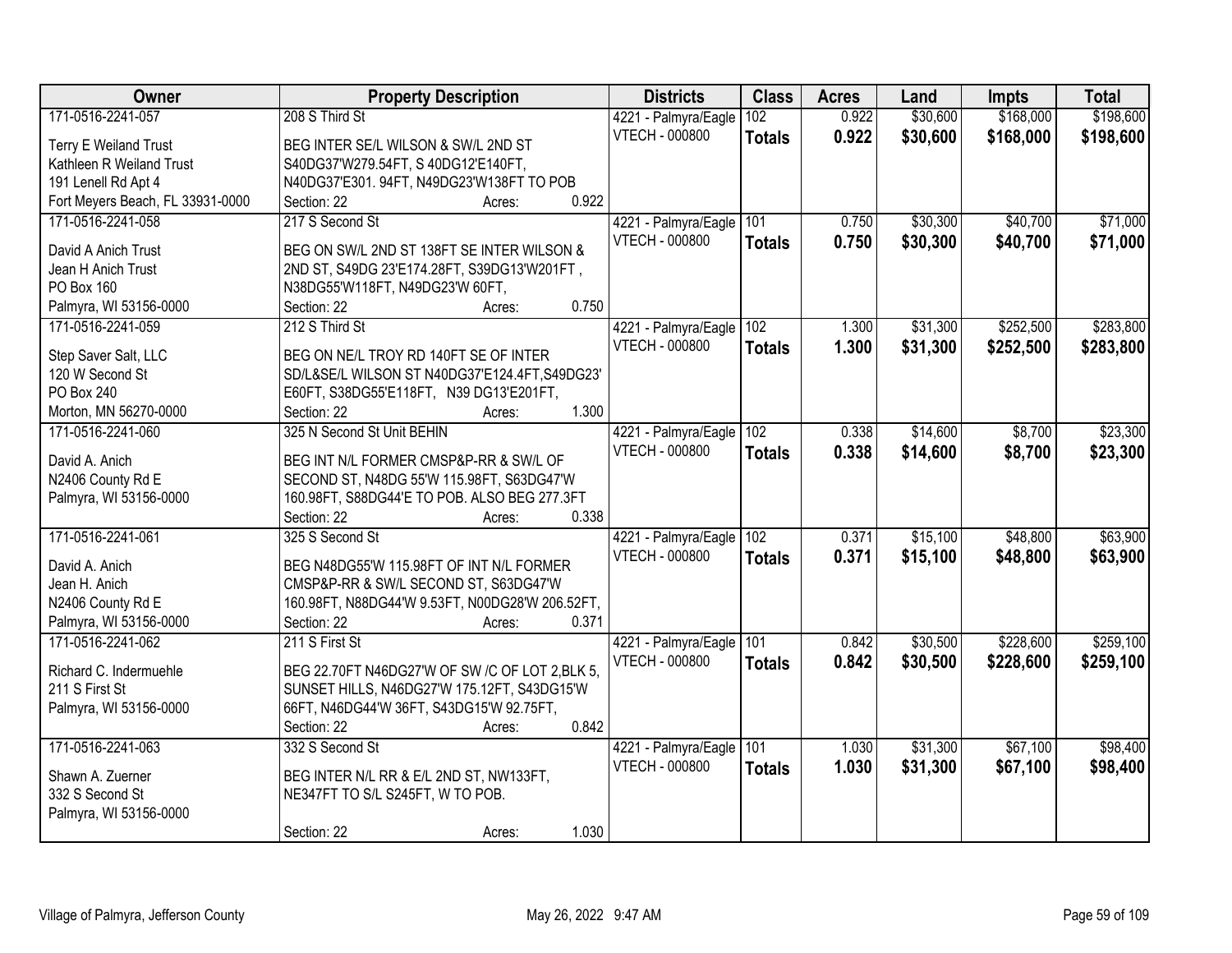| Owner                   | <b>Property Description</b>                                              | <b>Districts</b>      | <b>Class</b>  | <b>Acres</b> | Land      | <b>Impts</b> | <b>Total</b> |
|-------------------------|--------------------------------------------------------------------------|-----------------------|---------------|--------------|-----------|--------------|--------------|
| 171-0516-2241-064       | 414 N Third St                                                           | 4221 - Palmyra/Eagle  | 102           | 0.830        | \$21,700  | \$60,500     | \$82,200     |
| David A. Anich          | COM INTER C/L TROY RD & A PT 148.50FT S C/L                              | <b>VTECH - 000800</b> | <b>Totals</b> | 0.830        | \$21,700  | \$60,500     | \$82,200     |
| N2406 County Rd E       | CMSTP RR, N48 .25FT TO POB, N85DG55'E342. 82FT,                          |                       |               |              |           |              |              |
| Palmyra, WI 53156-0000  | N62.97FT, S85DG56'W 241.10FT, S89DG28'W162.08F1                          |                       |               |              |           |              |              |
|                         | 0.830<br>Section: 22<br>Acres:                                           |                       |               |              |           |              |              |
| 171-0516-2241-065       | 405 N Third St                                                           | 4221 - Palmyra/Eagle  | 102           | 1.016        | \$24,500  | \$25,200     | \$49,700     |
|                         |                                                                          | VTECH - 000800        | <b>Totals</b> | 1.016        | \$24,500  | \$25,200     | \$49,700     |
| David A. Anich          | COM E1/4C, S1185.55FT, N88DG 44'W                                        |                       |               |              |           |              |              |
| N2406 County Rd E       | 814.26FT, S33DG22'E 72.24FT TO POB, S33DG22'E                            |                       |               |              |           |              |              |
| Palmyra, WI 53156-0000  | 48.18FT, N88DG47'W 568.87FT, N47DG47'W<br>1.016<br>Section: 22<br>Acres: |                       |               |              |           |              |              |
| 171-0516-2241-066       | 414 N Third St                                                           | 4221 - Palmyra/Eagle  | 102           | 0.826        | \$21,600  | \$113,200    | \$134,800    |
|                         |                                                                          | <b>VTECH - 000800</b> |               |              |           |              |              |
| David A. Anich          | BEG 1218.56FT S OF E1/4C, S 113.97FT, N88DG53'W                          |                       | <b>Totals</b> | 0.826        | \$21,600  | \$113,200    | \$134,800    |
| N2406 County Rd E       | 327.66FT, N01DG05'E 100.85FT, N87DG14'E                                  |                       |               |              |           |              |              |
| Palmyra, WI 53156-0000  | 199.94FT, S88DG44'E 126FT-POB                                            |                       |               |              |           |              |              |
|                         | 0.826<br>Section: 22<br>Acres:                                           |                       |               |              |           |              |              |
| 171-0516-2241-067       | 109 W Main St                                                            | 4221 - Palmyra/Eagle  | 102           | 0.053        | \$6,700   | \$104,100    | \$110,800    |
| S Michael Crivello      | LOT 2, CSM 1615-5-167, DOC 783834. SUBJ TO ESMT                          | <b>VTECH - 000800</b> | <b>Totals</b> | 0.053        | \$6,700   | \$104,100    | \$110,800    |
| W274 N1596 Riverland Dr | IN 658-165.                                                              |                       |               |              |           |              |              |
| Pewaukee, WI 53072-0000 |                                                                          |                       |               |              |           |              |              |
|                         | 0.053<br>Section: 22<br>Acres:                                           |                       |               |              |           |              |              |
| 171-0516-2241-068       | 203 W Main St                                                            | 4221 - Palmyra/Eagle  | 101           | 0.400        | \$29,700  | \$171,800    | \$201,500    |
|                         |                                                                          | <b>VTECH - 000800</b> | <b>Totals</b> | 0.400        | \$29,700  | \$171,800    | \$201,500    |
| Donald J. Rutkowski     | LOTS 7 & 8, BLK 3, ORIGINAL SURVEY OF 1843.                              |                       |               |              |           |              |              |
| Debra J. Rutkowski      |                                                                          |                       |               |              |           |              |              |
| PO Box 162              |                                                                          |                       |               |              |           |              |              |
| Palmyra, WI 53156-0000  | 0.400<br>Section: 22<br>Acres:                                           |                       |               |              |           |              |              |
| 171-0516-2241-069       | 318 S Second St                                                          | 4221 - Palmyra/Eagle  | 102           | 1.500        | \$125,000 | \$35,400     | \$160,400    |
| Pj Perri LLC            | LOT 1, CSM 1359-4-353. ALSO 16.5FT ROW TO FIRST                          | VTECH - 000800        | <b>Totals</b> | 1.500        | \$125,000 | \$35,400     | \$160,400    |
| 1903 Fox run            | ST IN 626-392.                                                           |                       |               |              |           |              |              |
| Mt Horeb, WI 53572-0000 |                                                                          |                       |               |              |           |              |              |
|                         | 1.500<br>Section: 22<br>Acres:                                           |                       |               |              |           |              |              |
| 171-0516-2241-070       | 111 Wilson St                                                            | 4221 - Palmyra/Eagle  | 101           | 0.311        | \$29,400  | \$142,200    | \$171,600    |
|                         |                                                                          | <b>VTECH - 000800</b> | <b>Totals</b> | 0.311        | \$29,400  | \$142,200    | \$171,600    |
| Hannah Hochschild       | COM SW/C LOT 2 BLK 5, SUNSET HILLS, N46DG27'W                            |                       |               |              |           |              |              |
| 111 W Wilson St         | 197.82FT, S43DG14'W 66FT, N46DG44'W 36FT TO                              |                       |               |              |           |              |              |
| Palmyra, WI 53156-0000  | POB, S43DG15'W 139.49FT, N46DG44'W 97FT,                                 |                       |               |              |           |              |              |
|                         | 0.311<br>Section: 22<br>Acres:                                           |                       |               |              |           |              |              |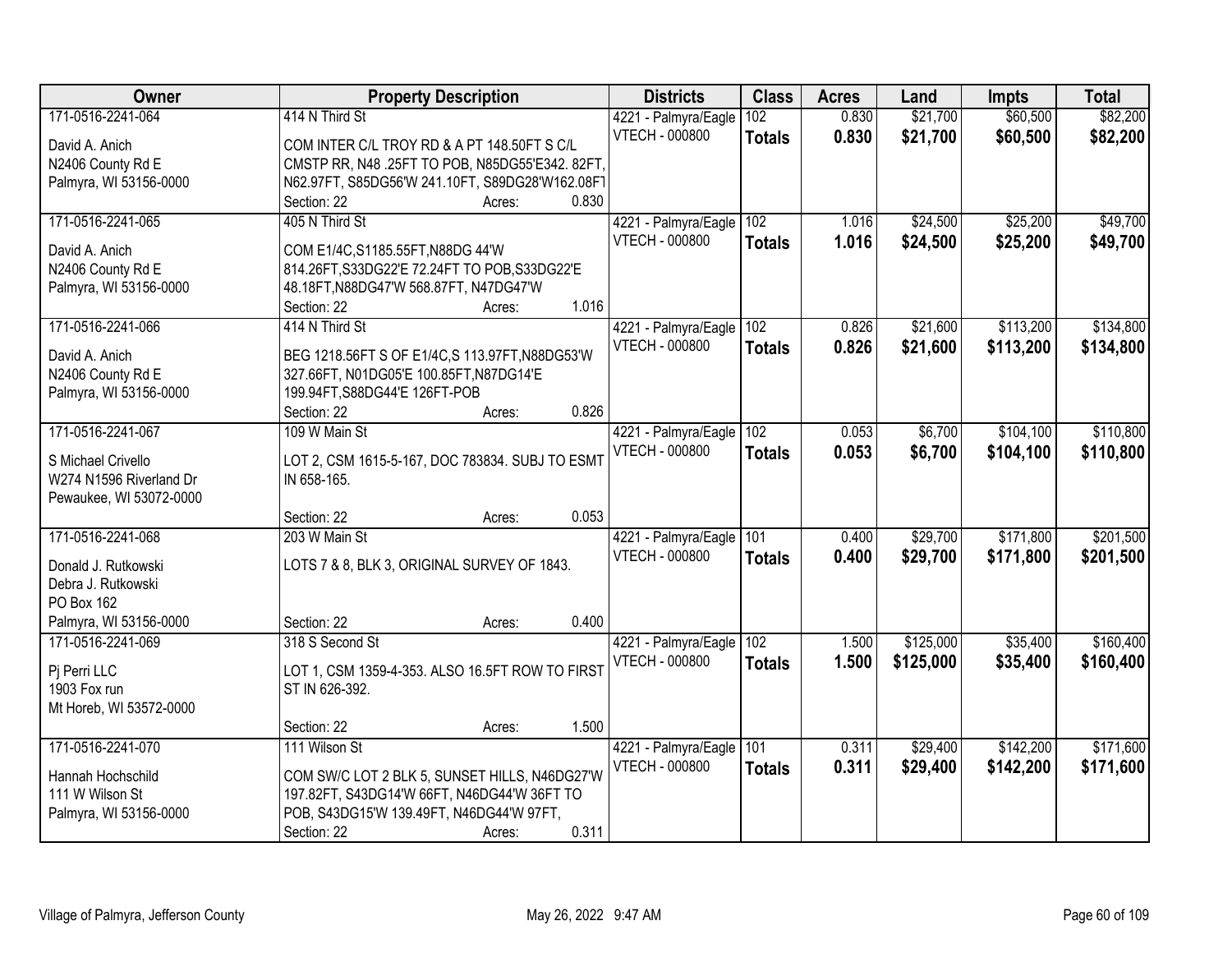| Owner                    | <b>Property Description</b>                      |       | <b>Districts</b>      | <b>Class</b>  | <b>Acres</b> | Land     | <b>Impts</b> | <b>Total</b> |
|--------------------------|--------------------------------------------------|-------|-----------------------|---------------|--------------|----------|--------------|--------------|
| 171-0516-2241-071        | 230 S Second St                                  |       | 4221 - Palmyra/Eagle  | 101           | 0.231        | \$25,500 | \$192,300    | \$217,800    |
| Chrisann C. Wills        | COM SW/C LOT 2, BLK 5, SUNSET HILLS, N46DG27'W   |       | <b>VTECH - 000800</b> | <b>Totals</b> | 0.231        | \$25,500 | \$192,300    | \$217,800    |
| 230 S Second St          | 22.70FT, S43DG15'W 185.26FT TO POB, S43DG15'W    |       |                       |               |              |          |              |              |
| Palmyra, WI 53156-0000   | 143.03FT, N46DG44'W 70.41FT, N43DG15'E 143.03FT, |       |                       |               |              |          |              |              |
|                          | Section: 22<br>Acres:                            | 0.231 |                       |               |              |          |              |              |
| 171-0516-2241-072        | 226 S Second St                                  |       | 4221 - Palmyra/Eagle  | 101           | 0.231        | \$25,500 | \$97,800     | \$123,300    |
| Thomas Szelmeczki        | UNIT 3, SOUTH SECOND STREET CONDOS. ALSO         |       | <b>VTECH - 000800</b> | <b>Totals</b> | 0.231        | \$25,500 | \$97,800     | \$123,300    |
| Judith Szelmeczki        | INT IN COMMON ELEMENT.                           |       |                       |               |              |          |              |              |
| 226 S Second St          |                                                  |       |                       |               |              |          |              |              |
| Palmyra, WI 53156-0000   | Section: 22<br>Acres:                            | 0.000 |                       |               |              |          |              |              |
| 171-0516-2241-073        | 222 S Second St                                  |       | 4221 - Palmyra/Eagle  | 101           | 0.231        | \$25,500 | \$94,800     | \$120,300    |
|                          |                                                  |       | <b>VTECH - 000800</b> | <b>Totals</b> | 0.231        | \$25,500 | \$94,800     | \$120,300    |
| Dennis Muth              | UNIT 1, SOUTH SECOND STREET CONDOS. ALSO         |       |                       |               |              |          |              |              |
| Debra Muth               | INT IN COMMON ELEMENT.                           |       |                       |               |              |          |              |              |
| 222 S Second St          |                                                  |       |                       |               |              |          |              |              |
| Palmyra, WI 53156-0000   | Section: 22<br>Acres:                            | 0.000 |                       |               |              |          |              |              |
| 171-0516-2241-074        | 121 Wilson St                                    |       | 4221 - Palmyra/Eagle  | 101           | 0.275        | \$28,500 | \$179,400    | \$207,900    |
| Howard A. Walther Jr     | COM SW/C LOT 2, BLK 5, SUNSET HILLS, N46DG27'W   |       | <b>VTECH - 000800</b> | <b>Totals</b> | 0.275        | \$28,500 | \$179,400    | \$207,900    |
| W4212 Little Prairie Rd  | 197.82FT, S43DG15'W 66FT, N46DG44'W 133FT,       |       |                       |               |              |          |              |              |
| East Troy, WI 53120-0000 | S43DG15'W 139.40FT TO POB, S46DG44'E 97FT,       |       |                       |               |              |          |              |              |
|                          | Section: 22<br>Acres:                            | 0.275 |                       |               |              |          |              |              |
| 171-0516-2241-075        | 322 S Second St                                  |       | 4221 - Palmyra/Eagle  | 102           | 1.650        | \$70,300 | \$333,900    | \$404,200    |
| Pj Perri LLC             | LOT 1, CSM 1106-3-659.                           |       | <b>VTECH - 000800</b> | <b>Totals</b> | 1.650        | \$70,300 | \$333,900    | \$404,200    |
| 1903 Fox run             |                                                  |       |                       |               |              |          |              |              |
| Mt Horeb, WI 53572-0000  |                                                  |       |                       |               |              |          |              |              |
|                          | Section: 22<br>Acres:                            | 1.650 |                       |               |              |          |              |              |
| 171-0516-2241-076        | 224 S Second St                                  |       | 4221 - Palmyra/Eagle  | 101           | 0.231        | \$25,500 | \$94,800     | \$120,300    |
| Wayne Giese              | UNIT 2, SOUTH SECOND STREET CONDOS. ALSO         |       | <b>VTECH - 000800</b> | <b>Totals</b> | 0.231        | \$25,500 | \$94,800     | \$120,300    |
| Deloris Giese            | INT IN COMMON ELEMENT.                           |       |                       |               |              |          |              |              |
| 224 S Second St          |                                                  |       |                       |               |              |          |              |              |
| Palmyra, WI 53156-0000   | Section: 22<br>Acres:                            | 0.000 |                       |               |              |          |              |              |
| 171-0516-2241-077        | 228 S Second St                                  |       | 4221 - Palmyra/Eagle  | 101           | 0.231        | \$25,500 | \$94,800     | \$120,300    |
|                          |                                                  |       | <b>VTECH - 000800</b> | <b>Totals</b> | 0.231        | \$25,500 | \$94,800     | \$120,300    |
| Guadalupe Shanklin       | UNIT 4, SOUTH SECOND STREET CONDOS. ALSO         |       |                       |               |              |          |              |              |
| 228 S Second St          | INT IN COMMON ELEMENT.                           |       |                       |               |              |          |              |              |
| Palmyra, WI 53156-0000   |                                                  |       |                       |               |              |          |              |              |
|                          | Section: 22<br>Acres:                            | 0.000 |                       |               |              |          |              |              |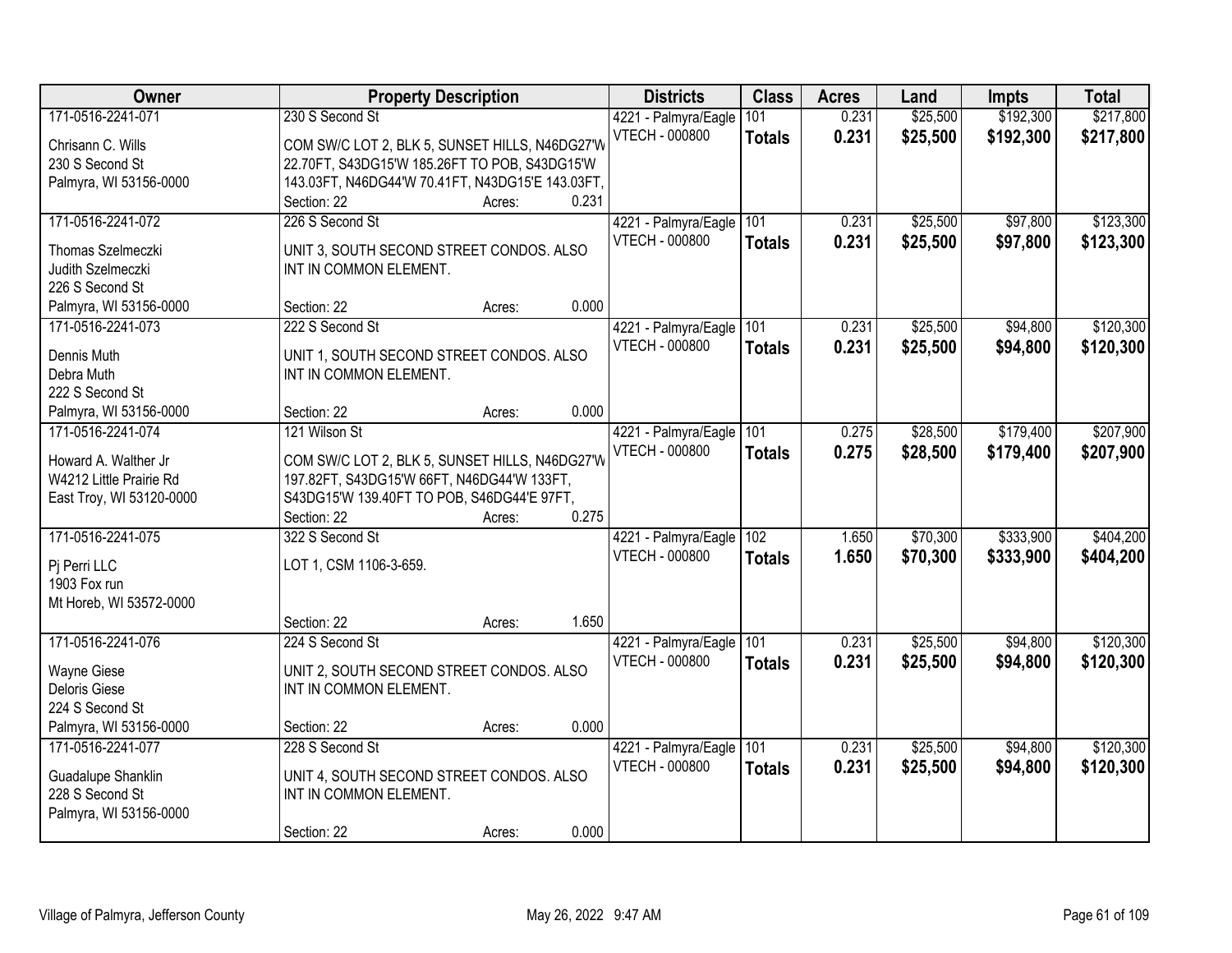| Owner                                               |                                  | <b>Property Description</b>                                                           |       | <b>Districts</b>                              | <b>Class</b>  | <b>Acres</b> | Land     | <b>Impts</b>    | <b>Total</b> |
|-----------------------------------------------------|----------------------------------|---------------------------------------------------------------------------------------|-------|-----------------------------------------------|---------------|--------------|----------|-----------------|--------------|
| 171-0516-2242-000                                   | Taft St                          |                                                                                       |       | 4221 - Palmyra/Eagle                          | 102           | 0.042        | \$5,300  | $\overline{50}$ | \$5,300      |
| Taft Square, LLC                                    |                                  | BEG NE/C LOT 8 BLK 4, ORIG SURVEY 1843, SW56FT                                        |       | <b>VTECH - 000800</b>                         | <b>Totals</b> | 0.042        | \$5,300  | \$0             | \$5,300      |
| d.b.a. Taft Square Coin Laundry                     | SE33FT, NE56FT, NW33FT TO POB    |                                                                                       |       |                                               |               |              |          |                 |              |
| 610 Washington Ave                                  |                                  |                                                                                       |       |                                               |               |              |          |                 |              |
| Palmyra, WI 53156-0000                              | Section: 22                      | Acres:                                                                                | 0.042 |                                               |               |              |          |                 |              |
| 171-0516-2242-001                                   | Second St                        |                                                                                       |       | 4221 - Palmyra/Eagle                          | 102           | 0.065        | \$8,200  | \$0             | \$8,200      |
| Taft Square, LLC                                    |                                  | BEG 33FT SE NW/C LOT 8 BLK 4 ORIG SUR 1843,                                           |       | <b>VTECH - 000800</b>                         | <b>Totals</b> | 0.065        | \$8,200  | \$0             | \$8,200      |
| d.b.a. Taft Square Coin Laundry                     |                                  | SE43FT, SW66 FT, NW43FT, NE66FT TO POB                                                |       |                                               |               |              |          |                 |              |
| 610 Washington Ave                                  |                                  |                                                                                       |       |                                               |               |              |          |                 |              |
| Palmyra, WI 53156-0000                              | Section: 22                      | Acres:                                                                                | 0.065 |                                               |               |              |          |                 |              |
| 171-0516-2242-002                                   | Second St                        |                                                                                       |       | 4221 - Palmyra/Eagle                          | 102           | 0.047        | \$5,900  | \$5,900         | \$11,800     |
|                                                     |                                  |                                                                                       |       | <b>VTECH - 000800</b>                         | <b>Totals</b> | 0.047        | \$5,900  | \$5,900         | \$11,800     |
| Taft Square, LLC<br>d.b.a. Taft Square Coin Laundry |                                  | BEG 25FT NW SE/C LOT 8 BLK 4 ORIG SUR 1843,<br>NW31FT, SW66 FT, SE31FT, NE66FT TO POB |       |                                               |               |              |          |                 |              |
| 610 Washington Ave                                  |                                  |                                                                                       |       |                                               |               |              |          |                 |              |
| Palmyra, WI 53156-0000                              | Section: 22                      | Acres:                                                                                | 0.047 |                                               |               |              |          |                 |              |
| 171-0516-2242-003                                   | 115 N Second St                  |                                                                                       |       | 4221 - Palmyra/Eagle                          | 101           | 0.053        | \$7,300  | \$113,300       | \$120,600    |
|                                                     |                                  |                                                                                       |       | <b>VTECH - 000800</b>                         | <b>Totals</b> | 0.053        | \$7,300  | \$113,300       | \$120,600    |
| Nicholas Venes                                      | BEG SE/C LOT 8, BLK 4, ORIG SURV |                                                                                       |       |                                               |               |              |          |                 |              |
| Lauren Vemes                                        |                                  | 1843.NW25FT,SW66FT,SE25 FT,NE66FT TO POB.                                             |       |                                               |               |              |          |                 |              |
| W626 Little Prairie Rdd                             |                                  | ALSO BEG SE/C LOT 7, BLK 4, S42DG30'W 26FT,                                           | 0.053 |                                               |               |              |          |                 |              |
| Palmyra, WI 53156-0000<br>171-0516-2242-004         | Section: 22<br>209 Taft St       | Acres:                                                                                |       |                                               | 102           | 0.071        | \$5,000  | \$304,000       | \$309,000    |
|                                                     |                                  |                                                                                       |       | 4221 - Palmyra/Eagle<br><b>VTECH - 000800</b> |               |              |          |                 |              |
| Taft Square of Palmyra                              |                                  | LOT 7, EX SWLY 40FT & S10FT OF W33FT OF LOT                                           |       |                                               | <b>Totals</b> | 0.071        | \$5,000  | \$304,000       | \$309,000    |
| Properties, LLC                                     |                                  | 8, BLK 4, ORIG PLAT SURVEY 1843. EX BEG SE/C LOT                                      |       |                                               |               |              |          |                 |              |
| W227 S6575 Isabella Ct                              |                                  | 7, BLK 4, S42DG30'W 26FT, N47DG30'W 24FT, N42DG                                       |       |                                               |               |              |          |                 |              |
| Waukesha, WI 53189-0000                             | Section: 22                      | Acres:                                                                                | 0.071 |                                               |               |              |          |                 |              |
| 171-0516-2242-005                                   | 211 Taft St                      |                                                                                       |       | 4221 - Palmyra/Eagle                          | 101           | 0.151        | \$19,600 | \$64,800        | \$84,400     |
| Jeff A Kieffer Trust                                |                                  | S40FT LOT 7 & 10FT OFF NE/S LOT 6, BLK 4, ORIG                                        |       | <b>VTECH - 000800</b>                         | <b>Totals</b> | 0.151        | \$19,600 | \$64,800        | \$84,400     |
| W346 N5708 Lake Dr                                  | <b>SURV 1843</b>                 |                                                                                       |       |                                               |               |              |          |                 |              |
| Oconomowoc, WI 53066-0000                           |                                  |                                                                                       |       |                                               |               |              |          |                 |              |
|                                                     | Section: 22                      | Acres:                                                                                | 0.151 |                                               |               |              |          |                 |              |
| 171-0516-2242-006                                   | 128 N Third St                   |                                                                                       |       | 4221 - Palmyra/Eagle                          | 101           | 0.243        | \$26,300 | \$81,800        | \$108,100    |
| Ryan T. Friemoth                                    |                                  | NW87FT OF LOTS 5&6, EX NE10 FT LOT 6 BLK                                              |       | VTECH - 000800                                | <b>Totals</b> | 0.243        | \$26,300 | \$81,800        | \$108,100    |
| 723 N First St                                      | 4, ORIG SUR 1843 EX SELY 45FT.   |                                                                                       |       |                                               |               |              |          |                 |              |
| Palmyra, WI 53156-0000                              |                                  |                                                                                       |       |                                               |               |              |          |                 |              |
|                                                     | Section: 22                      | Acres:                                                                                | 0.243 |                                               |               |              |          |                 |              |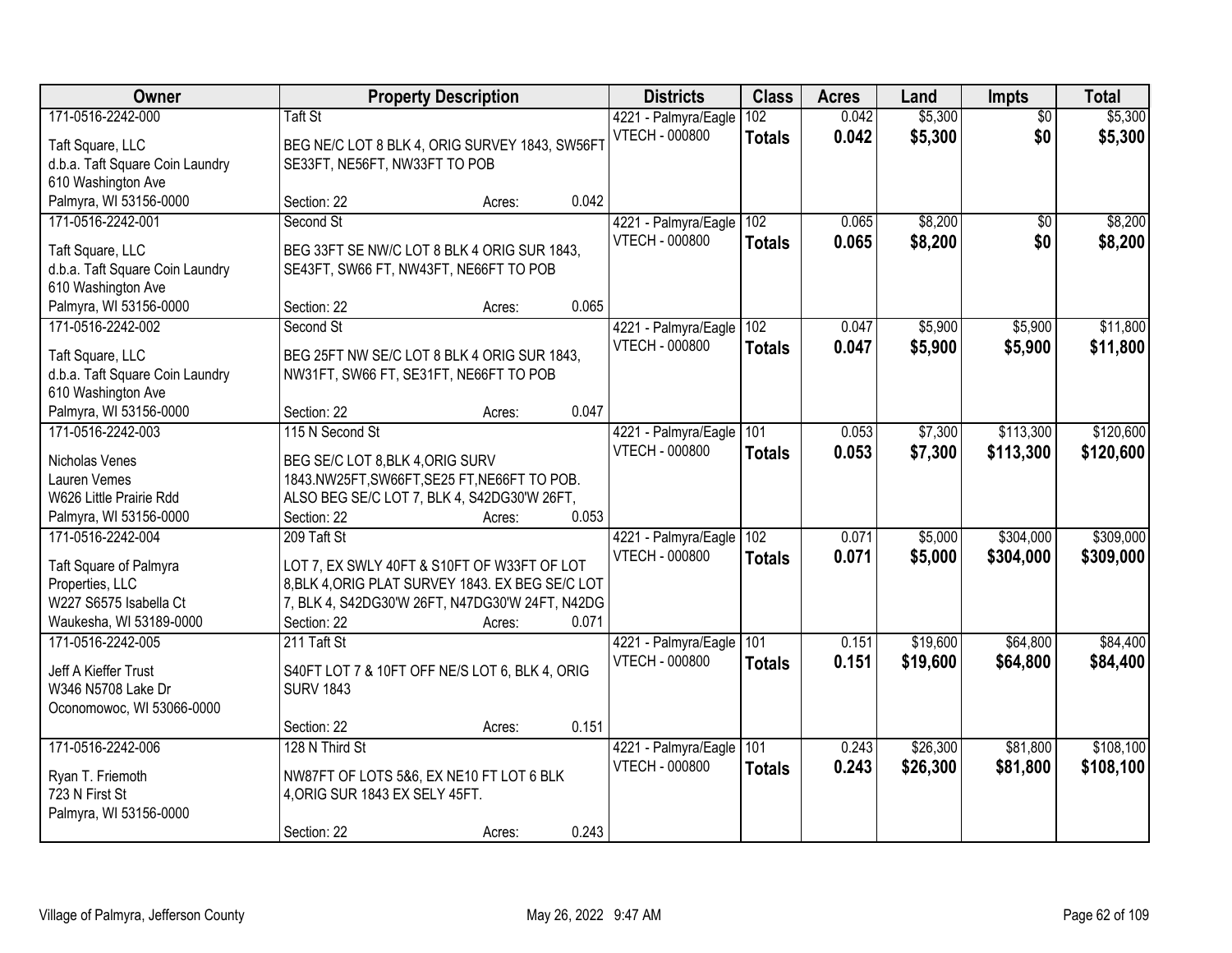| Owner                     | <b>Property Description</b>                     |        |       | <b>Districts</b>         | <b>Class</b>  | <b>Acres</b> | Land            | <b>Impts</b>    | <b>Total</b>    |
|---------------------------|-------------------------------------------------|--------|-------|--------------------------|---------------|--------------|-----------------|-----------------|-----------------|
| 171-0516-2242-007         | 116 N Third St                                  |        |       | 4221 - Palmyra/Eagle     | 102           | 0.126        | \$13,400        | \$77,900        | \$91,300        |
| Virginia E. Pfinder et al | SE45FT LOTS 5 & 6. EX NE10FT OF LOT 6 BLK 4     |        |       | VTECH - 000800           | <b>Totals</b> | 0.126        | \$13,400        | \$77,900        | \$91,300        |
| c/o Helen Evans           | ORIG SUR 1843                                   |        |       |                          |               |              |                 |                 |                 |
| 1605 Meridian Marks Dr    |                                                 |        |       |                          |               |              |                 |                 |                 |
| Henderson, NV 89052-0000  | Section: 22                                     | Acres: | 0.126 |                          |               |              |                 |                 |                 |
| 171-0516-2242-008         | 112 N Third St                                  |        |       | 4221 - Palmyra/Eagle     | 304           | 0.300        | \$0             | \$0             | \$0             |
| Village Of Palmyra        | LOT 4 & SW1/2 LOT 3, BLK 4 ORIG SURVEY 1843.    |        |       | <b>VTECH - 000800</b>    | <b>Totals</b> | 0.300        | \$0             | \$0             | \$0             |
| <b>Fisk Carlin House</b>  |                                                 |        |       |                          |               |              |                 |                 |                 |
| PO Box 380                |                                                 |        |       |                          |               |              |                 |                 |                 |
| Palmyra, WI 53156-0000    | Section: 22                                     | Acres: | 0.300 |                          |               |              |                 |                 |                 |
| 171-0516-2242-009         | 218 W Main St                                   |        |       | 4221 - Palmyra/Eagle 102 |               | 0.100        | \$11,600        | \$56,100        | \$67,700        |
| Poderoso Prado G. Md      | NE1/2 LOT 3 BLK 4 ORIG SUR- VEY 1843.           |        |       | <b>VTECH - 000800</b>    | <b>Totals</b> | 0.100        | \$11,600        | \$56,100        | \$67,700        |
| c/o Michael Prado         |                                                 |        |       |                          |               |              |                 |                 |                 |
| S37 W22281 Crestview Dr   |                                                 |        |       |                          |               |              |                 |                 |                 |
| Waukesha, WI 53189-8004   | Section: 22                                     | Acres: | 0.100 |                          |               |              |                 |                 |                 |
| 171-0516-2242-010         | 214 W Main St                                   |        |       | 4221 - Palmyra/Eagle     | 102           | 0.073        | \$9,200         | \$81,000        | \$90,200        |
| Sheppard Properties, LLC  | SW24FT LOT 2 BLK 4 ORIG SUR- VEY 1843.          |        |       | <b>VTECH - 000800</b>    | <b>Totals</b> | 0.073        | \$9,200         | \$81,000        | \$90,200        |
| PO Box 63                 |                                                 |        |       |                          |               |              |                 |                 |                 |
| Palmyra, WI 53156-0000    |                                                 |        |       |                          |               |              |                 |                 |                 |
|                           | Section: 22                                     | Acres: | 0.073 |                          |               |              |                 |                 |                 |
| 171-0516-2242-011         | 125 N Third St                                  |        |       | 4221 - Palmyra/Eagle     | 102           | 0.167        | \$10,300        | \$230,700       | \$241,000       |
| John K. Mehring           | BEG NE/C LOT 8 BLK 5, ORIG SURV 1843, SW88FT,   |        |       | <b>VTECH - 000800</b>    | <b>Totals</b> | 0.167        | \$10,300        | \$230,700       | \$241,000       |
| Michelle M. Mehring       | SE82.50FT NE88FT, NW 82.50FT TO POB             |        |       |                          |               |              |                 |                 |                 |
| 714 S Third St            |                                                 |        |       |                          |               |              |                 |                 |                 |
| Palmyra, WI 53156-0000    | Section: 22                                     | Acres: | 0.167 |                          |               |              |                 |                 |                 |
| 171-0516-2242-012         | 121 N Third St                                  |        |       | 4221 - Palmyra/Eagle     | 102           | 0.022        | \$2,800         | \$16,000        | \$18,800        |
| Gary W. Kahn              | BEG 25.50FT NW SE/C LOT 8 BLK 5 ORIG SUR 1843.  |        |       | <b>VTECH - 000800</b>    | <b>Totals</b> | 0.022        | \$2,800         | \$16,000        | \$18,800        |
| <b>Esther Garlock</b>     | NW24FT, SW40FT, SE24FT, NE40FT - POB            |        |       |                          |               |              |                 |                 |                 |
| PO Box 301                |                                                 |        |       |                          |               |              |                 |                 |                 |
| Palmyra, WI 53156-0301    | Section: 22                                     | Acres: | 0.022 |                          |               |              |                 |                 |                 |
| 171-0516-2242-013         | 115 N Third St                                  |        |       | 4221 - Palmyra/Eagle     | 304           | 0.078        | $\overline{50}$ | $\overline{30}$ | $\overline{50}$ |
| American Legion           | BEG SE/C LOT 8 BLK 5, ORIG SUR 1843, NW25.50FT, |        |       | <b>VTECH - 000800</b>    | <b>Totals</b> | 0.078        | \$0             | \$0             | \$0             |
| 115 N Third St            | SW40FT NW24FT, SW48FT, SE49.50FT, NE88FT TO     |        |       |                          |               |              |                 |                 |                 |
| Palmyra, WI 53156-0000    | POB                                             |        |       |                          |               |              |                 |                 |                 |
|                           | Section: 22                                     | Acres: | 0.078 |                          |               |              |                 |                 |                 |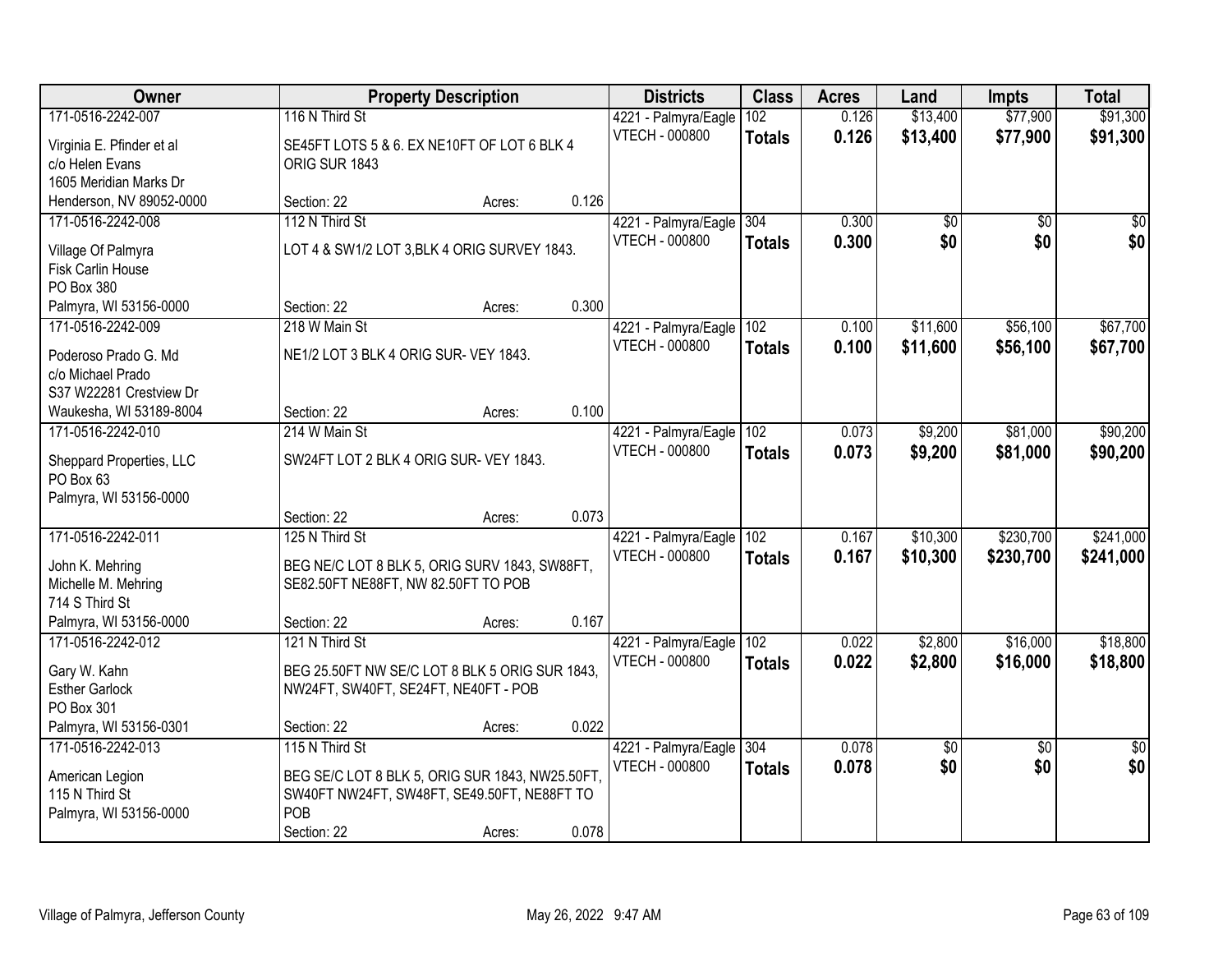| Owner                  |                                                 | <b>Property Description</b> |       | <b>Districts</b>      | <b>Class</b>  | <b>Acres</b> | Land     | <b>Impts</b> | <b>Total</b> |
|------------------------|-------------------------------------------------|-----------------------------|-------|-----------------------|---------------|--------------|----------|--------------|--------------|
| 171-0516-2242-014      | 311 Taft St                                     |                             |       | 4221 - Palmyra/Eagle  | 102           | 0.229        | \$20,800 | \$227,700    | \$248,500    |
| 311 Taft LLC           | SW44FT LOT 7, BLK 5, ORIG SURV 1843. ALSO NE1/2 |                             |       | <b>VTECH - 000800</b> | <b>Totals</b> | 0.229        | \$20,800 | \$227,700    | \$248,500    |
| 311 Taft LLC           | OF: NE63FT OF LOT 6, BLK 5, ORIG SURVEY 1843    |                             |       |                       |               |              |          |              |              |
| PO Box 176             |                                                 |                             |       |                       |               |              |          |              |              |
| Palmyra, WI 53156-0000 | Section: 22                                     | Acres:                      | 0.229 |                       |               |              |          |              |              |
| 171-0516-2242-016      | 124 N Fourth St                                 |                             |       | 4221 - Palmyra/Eagle  | 101           | 0.304        | \$29,400 | \$104,700    | \$134,100    |
| Roberto Garcia         | LOT 5 & SW3FT OF LOT 6 BLK 5 ALSO SW1/2 OF:     |                             |       | <b>VTECH - 000800</b> | <b>Totals</b> | 0.304        | \$29,400 | \$104,700    | \$134,100    |
| Lynn A. Garcia         | NE63FT OF LOT 6, BLK 5, ORIG SURVEY 1843.       |                             |       |                       |               |              |          |              |              |
| 124 N Fourth St        |                                                 |                             |       |                       |               |              |          |              |              |
| Palmyra, WI 53156-0000 | Section: 22                                     | Acres:                      | 0.304 |                       |               |              |          |              |              |
| 171-0516-2242-017      | 320 W Main St                                   |                             |       | 4221 - Palmyra/Eagle  | 102           | 0.400        | \$33,100 | \$310,300    | \$343,400    |
| Oe Gibson Holdings LLC | LOTS 3 & 4 BLK 5 ORIG SURVEY 1843               |                             |       | <b>VTECH - 000800</b> | <b>Totals</b> | 0.400        | \$33,100 | \$310,300    | \$343,400    |
| PO Box 404             |                                                 |                             |       |                       |               |              |          |              |              |
| Palmyra, WI 53156-0000 |                                                 |                             |       |                       |               |              |          |              |              |
|                        | Section: 22                                     | Acres:                      | 0.400 |                       |               |              |          |              |              |
| 171-0516-2242-018      | 300 W Main St                                   |                             |       | 4221 - Palmyra/Eagle  | 102           | 0.400        | \$33,100 | \$306,500    | \$339,600    |
| Tini & Dini LLC        | LOTS 1 & 2 BLK 5, ORIG SURVEY 1843.             |                             |       | <b>VTECH - 000800</b> | <b>Totals</b> | 0.400        | \$33,100 | \$306,500    | \$339,600    |
| W1242 State Rd 59      |                                                 |                             |       |                       |               |              |          |              |              |
| Palmyra, WI 53156-0000 |                                                 |                             |       |                       |               |              |          |              |              |
|                        | Section: 22                                     | Acres:                      | 0.400 |                       |               |              |          |              |              |
| 171-0516-2242-019      | 211 N Second St                                 |                             |       | 4221 - Palmyra/Eagle  | 101           | 0.198        | \$23,200 | \$98,000     | \$121,200    |
| Jameson Mcneill        | NW1/2 LOTS 1 & 2 BLK 1 POWER S ADD OF 1847      |                             |       | <b>VTECH - 000800</b> | <b>Totals</b> | 0.198        | \$23,200 | \$98,000     | \$121,200    |
| 211 N Second St        |                                                 |                             |       |                       |               |              |          |              |              |
| Palmyra, WI 53156-0000 |                                                 |                             |       |                       |               |              |          |              |              |
|                        | Section: 22                                     | Acres:                      | 0.198 |                       |               |              |          |              |              |
| 171-0516-2242-020      | 203 N Second St                                 |                             |       | 4221 - Palmyra/Eagle  | 102           | 0.300        | \$25,900 | \$8,400      | \$34,300     |
| John K. Mehring        | SE1/2 LTS 1&2, ALSO NE1/2 LOT 3 BLK 1, POWERS   |                             |       | <b>VTECH - 000800</b> | <b>Totals</b> | 0.300        | \$25,900 | \$8,400      | \$34,300     |
| M Michelle Mehring     | ADD 1847                                        |                             |       |                       |               |              |          |              |              |
| 714 S Third St         |                                                 |                             |       |                       |               |              |          |              |              |
| Palmyra, WI 53156-0000 | Section: 22                                     | Acres:                      | 0.300 |                       |               |              |          |              |              |
| 171-0516-2242-021      | 222 Taft St                                     |                             |       | 4221 - Palmyra/Eagle  | 101           | 0.300        | \$29,400 | \$93,000     | \$122,400    |
| Juli E. Miller         | LOT 4 & SW1/2 OF LOT 3 BLK 1 POWERS ADD OF      |                             |       | <b>VTECH - 000800</b> | <b>Totals</b> | 0.300        | \$29,400 | \$93,000     | \$122,400    |
| 222 Taft St            | 1847                                            |                             |       |                       |               |              |          |              |              |
| Palmyra, WI 53156-0000 |                                                 |                             |       |                       |               |              |          |              |              |
|                        | Section: 22                                     | Acres:                      | 0.300 |                       |               |              |          |              |              |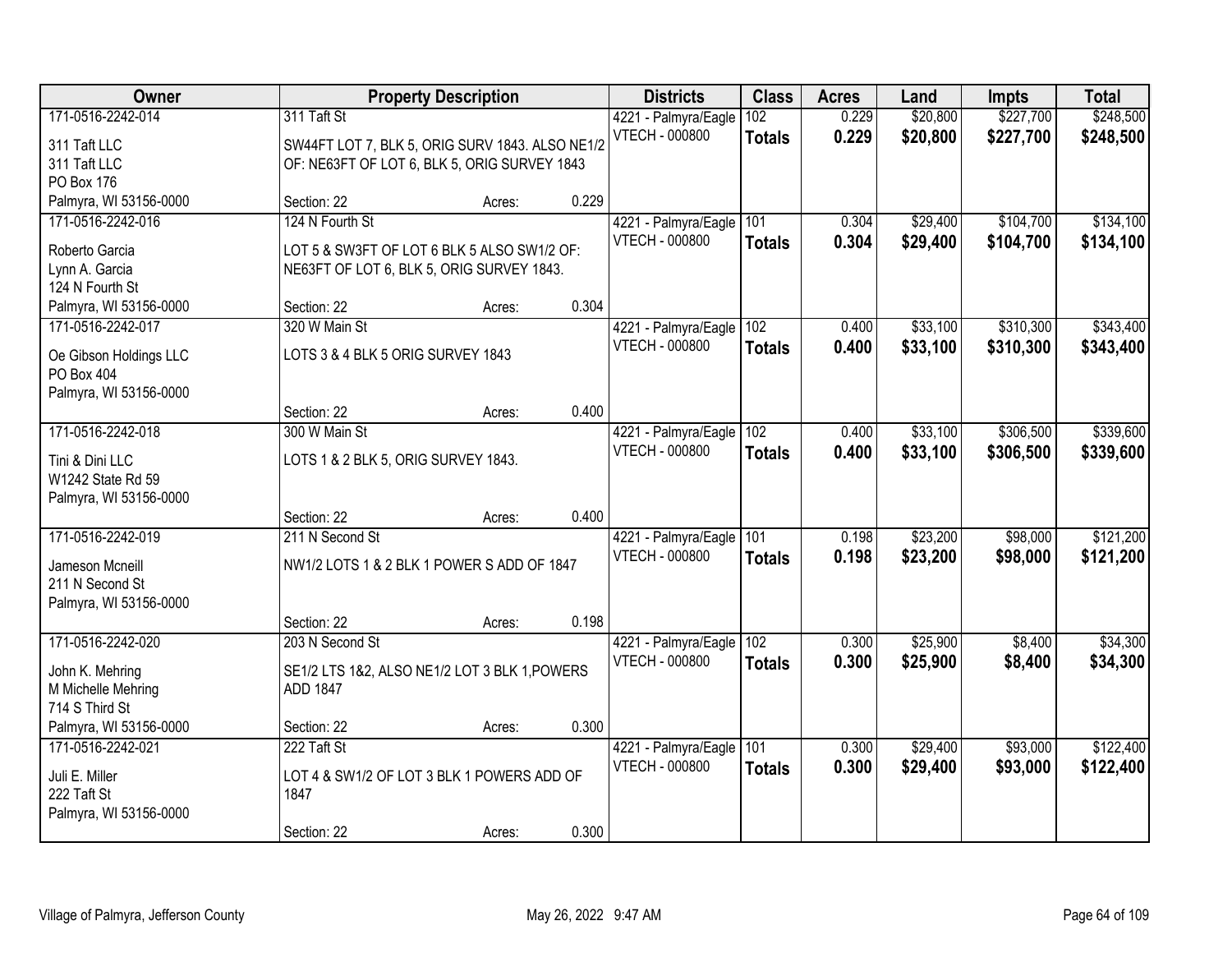| Owner                                      |                                                       | <b>Property Description</b> |       | <b>Districts</b>      | <b>Class</b>  | <b>Acres</b> | Land     | <b>Impts</b> | <b>Total</b> |
|--------------------------------------------|-------------------------------------------------------|-----------------------------|-------|-----------------------|---------------|--------------|----------|--------------|--------------|
| 171-0516-2242-022                          | 300 Taft St                                           |                             |       | 4221 - Palmyra/Eagle  | 101           | 0.305        | \$29,400 | \$98,900     | \$128,300    |
| Nicholas Venes                             | BEG SE/C LOT 9 BLK 1 POWERS ADD                       |                             |       | VTECH - 000800        | <b>Totals</b> | 0.305        | \$29,400 | \$98,900     | \$128,300    |
| Lauren Venes                               | 1847, NW210FT, SW66FT, SE 212FT, NE66FT TO POB.       |                             |       |                       |               |              |          |              |              |
| PO Box 202                                 |                                                       |                             |       |                       |               |              |          |              |              |
| Palmyra, WI 53156-0000                     | Section: 22                                           | Acres:                      | 0.305 |                       |               |              |          |              |              |
| 171-0516-2242-023                          | 306 Taft St                                           |                             |       | 4221 - Palmyra/Eagle  | 101           | 0.300        | \$29,400 | \$128,500    | \$157,900    |
| Traci M. Wiegert                           | SE198FT OF LOT 10 BLK 1, POWERS ADD OF 1847           |                             |       | <b>VTECH - 000800</b> | <b>Totals</b> | 0.300        | \$29,400 | \$128,500    | \$157,900    |
| Jon A. Wiegert                             |                                                       |                             |       |                       |               |              |          |              |              |
| 306 Taft St                                |                                                       |                             |       |                       |               |              |          |              |              |
| Palmyra, WI 53156-0000                     | Section: 22                                           | Acres:                      | 0.300 |                       |               |              |          |              |              |
| 171-0516-2242-024                          | 312 Taft St                                           |                             |       | 4221 - Palmyra/Eagle  | 101           | 0.300        | \$29,400 | \$65,100     | \$94,500     |
| Tina M. Grooms                             | LOT 13 BLK 1, POWERS ADD OF 1847                      |                             |       | VTECH - 000800        | <b>Totals</b> | 0.300        | \$29,400 | \$65,100     | \$94,500     |
| Gerald J. Theimer Jr                       |                                                       |                             |       |                       |               |              |          |              |              |
| 312 Taft St                                |                                                       |                             |       |                       |               |              |          |              |              |
| Palmyra, WI 53156-0000                     | Section: 22                                           | Acres:                      | 0.300 |                       |               |              |          |              |              |
| 171-0516-2242-025                          | 320 Taft St                                           |                             |       | 4221 - Palmyra/Eagle  | 101           | 0.218        | \$24,600 | \$86,400     | \$111,000    |
|                                            |                                                       |                             |       | VTECH - 000800        | <b>Totals</b> | 0.218        | \$24,600 | \$86,400     | \$111,000    |
| Colleen M. Riggs<br>320 Taft St            | LOT 14 & NE6FT OF LOT 15 BLK 1, POWERS ADD OF<br>1847 |                             |       |                       |               |              |          |              |              |
| Palmyra, WI 53156-0000                     |                                                       |                             |       |                       |               |              |          |              |              |
|                                            | Section: 22                                           | Acres:                      | 0.218 |                       |               |              |          |              |              |
| 171-0516-2242-026                          | 324 Taft St                                           |                             |       | 4221 - Palmyra/Eagle  | 101           | 0.181        | \$22,100 | \$78,000     | \$100, 100   |
|                                            |                                                       |                             |       | VTECH - 000800        | <b>Totals</b> | 0.181        | \$22,100 | \$78,000     | \$100,100    |
| <b>Edward G Alder Trust</b>                | LOT 15 EX NE6FT BLK 1, POWERS ADD OF 1847             |                             |       |                       |               |              |          |              |              |
| 420 Devendorf St<br>Elkhorn, WI 53121-0000 |                                                       |                             |       |                       |               |              |          |              |              |
|                                            | Section: 22                                           | Acres:                      | 0.181 |                       |               |              |          |              |              |
| 171-0516-2242-027                          | 216 N Fourth St                                       |                             |       | 4221 - Palmyra/Eagle  | 101           | 0.200        | \$23,400 | \$117,900    | \$141,300    |
|                                            |                                                       |                             |       | <b>VTECH - 000800</b> | <b>Totals</b> | 0.200        | \$23,400 | \$117,900    | \$141,300    |
| Donald J. Cassel                           | LOT 16 BLK 1, POWERS ADD OF 1847                      |                             |       |                       |               |              |          |              |              |
| 216 N Fourth St                            |                                                       |                             |       |                       |               |              |          |              |              |
| Palmyra, WI 53156-0000                     | Section: 22                                           | Acres:                      | 0.200 |                       |               |              |          |              |              |
| 171-0516-2242-028                          | 220 N Fourth St                                       |                             |       | 4221 - Palmyra/Eagle  | 101           | 0.210        | \$24,100 | \$79,400     | \$103,500    |
|                                            |                                                       |                             |       | <b>VTECH - 000800</b> | <b>Totals</b> | 0.210        | \$24,100 | \$79,400     | \$103,500    |
| Claire Howard                              | BEG SW/C LOT 17, BLK 1, POWERS ADD 1847, S66FT        |                             |       |                       |               |              |          |              |              |
| 220 N Fourth St                            | TO SW/C LOT 16, NELY ALG SD LOT 132FT, NWLY           |                             |       |                       |               |              |          |              |              |
| Palmyra, WI 53156-0000                     | 69.30FT, SWLY 148.5FT TO POB.                         |                             |       |                       |               |              |          |              |              |
|                                            | Section: 22                                           | Acres:                      | 0.210 |                       |               |              |          |              |              |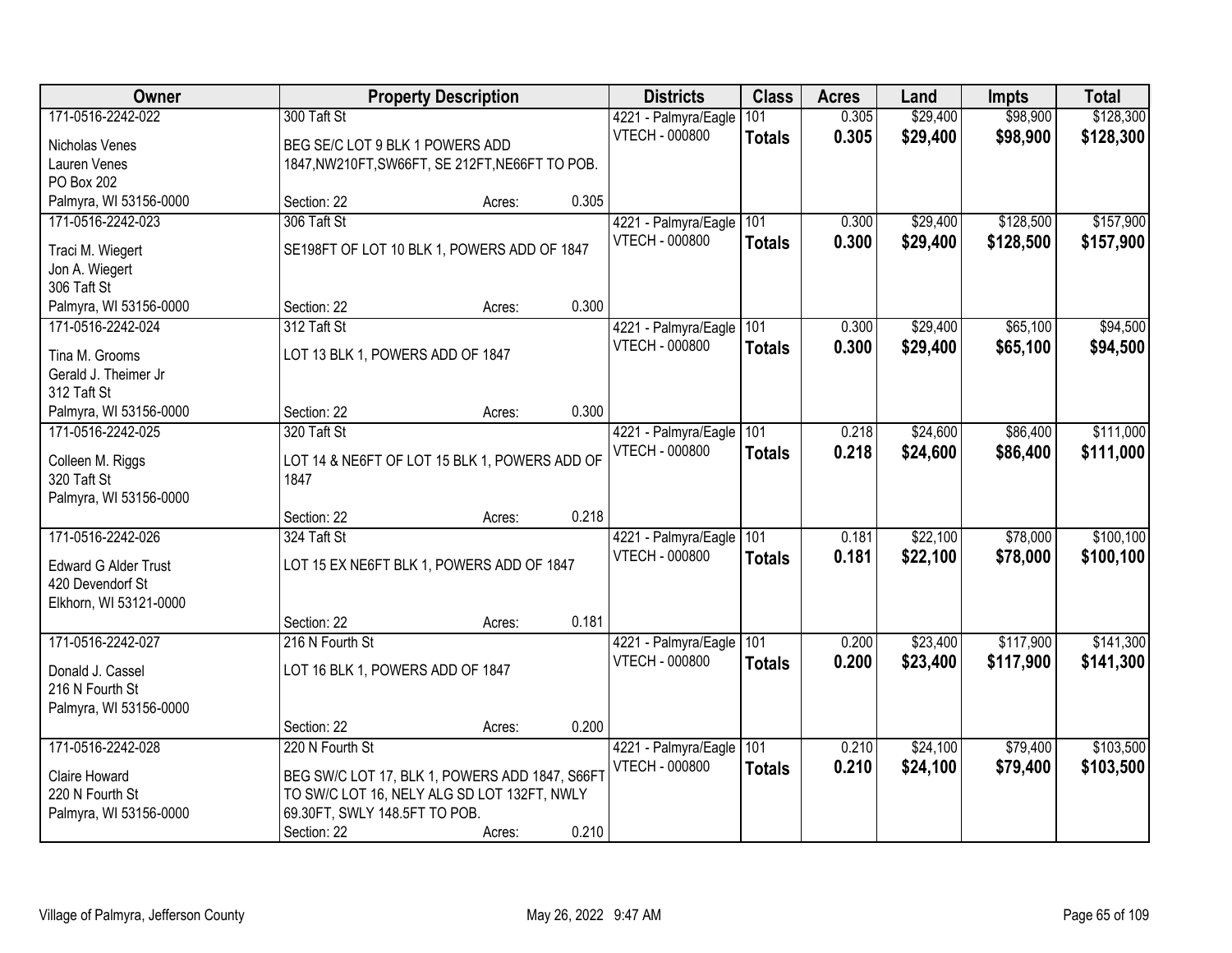| Owner                              | <b>Property Description</b>                                                                    | <b>Districts</b>                              | <b>Class</b>  | <b>Acres</b> | Land     | <b>Impts</b> | <b>Total</b> |
|------------------------------------|------------------------------------------------------------------------------------------------|-----------------------------------------------|---------------|--------------|----------|--------------|--------------|
| 171-0516-2242-029                  | 310 N Fourth St                                                                                | 4221 - Palmyra/Eagle                          | 101           | 0.440        | \$29,800 | \$75,000     | \$104,800    |
| Chad A. Garlock                    | BEG SE/C LT 24, SE132FT, NE 148.50FT, NW38.94FT.                                               | <b>VTECH - 000800</b>                         | <b>Totals</b> | 0.440        | \$29,800 | \$75,000     | \$104,800    |
| Jolene M. Garlock                  | NWLY TO NW/C LT 25, SW TO POB, BLK 1 POWERS                                                    |                                               |               |              |          |              |              |
| 310 N Fourth St                    | ADD OF 1847.                                                                                   |                                               |               |              |          |              |              |
| Palmyra, WI 53156-0000             | 0.440<br>Section: 22<br>Acres:                                                                 |                                               |               |              |          |              |              |
| 171-0516-2242-030                  | 320 N Fourth St                                                                                | 4221 - Palmyra/Eagle                          | 101           | 0.240        | \$26,100 | \$112,600    | \$138,700    |
|                                    |                                                                                                | <b>VTECH - 000800</b>                         | <b>Totals</b> | 0.240        | \$26,100 | \$112,600    | \$138,700    |
| Joshua M. Kalvin                   | LOT 24 & SE24FT LOT 23, ALSO PT LOT 23 BEG                                                     |                                               |               |              |          |              |              |
| 320 N Fourth St                    | 152FT S NW/C LT 22, SELY ON NELY/L 4TH ST ABT                                                  |                                               |               |              |          |              |              |
| Palmyra, WI 53156-0000             | 38FT, NE48FT, W55FT TO POB. BLK 1 POWERS ADD                                                   |                                               |               |              |          |              |              |
|                                    | Section: 22<br>0.240<br>Acres:                                                                 |                                               |               |              |          |              |              |
| 171-0516-2242-031                  | 335 W Maple St                                                                                 | 4221 - Palmyra/Eagle 101                      |               | 0.270        | \$28,100 | \$106,000    | \$134,100    |
| <b>Brian Kelly</b>                 | LOT 22 & W16.5FT LOT 21, LOT 23 EX SE24FT & PT                                                 | <b>VTECH - 000800</b>                         | <b>Totals</b> | 0.270        | \$28,100 | \$106,000    | \$134,100    |
| 335 Maple St                       | BEG 152FT S NW/C LT 22, SELY ON NELY/L 4TH ST                                                  |                                               |               |              |          |              |              |
| Palmyra, WI 53156-0000             | ABT 38FT, NE48FT, W55FT TO POB. BLK 1, POWERS                                                  |                                               |               |              |          |              |              |
|                                    | 0.270<br>Section: 22<br>Acres:                                                                 |                                               |               |              |          |              |              |
| 171-0516-2242-032                  | 327 Maple St                                                                                   | 4221 - Palmyra/Eagle                          | 101           | 0.260        | \$27,400 | \$56,300     | \$83,700     |
|                                    |                                                                                                | <b>VTECH - 000800</b>                         | <b>Totals</b> | 0.260        | \$27,400 | \$56,300     | \$83,700     |
| <b>Taylor Poulson</b>              | BEG 33FT E NW/C LOT 20 BLK 1 POWERS ADD OF                                                     |                                               |               |              |          |              |              |
| 327 Maple St                       | 1847. W82.50FT S150FT, E46FT, SE48FT, N152FT TO                                                |                                               |               |              |          |              |              |
| Palmyra, WI 53156-0000             | POB                                                                                            |                                               |               |              |          |              |              |
|                                    | 0.260<br>Section: 22<br>Acres:                                                                 |                                               |               |              |          |              |              |
| 171-0516-2242-033                  | 315 Maple St                                                                                   | 4221 - Palmyra/Eagle                          | 101           | 0.380        | \$29,700 | \$128,700    | \$158,400    |
| Makayla Cullinan                   | LOT 19 & E1/2 LOT 20 BLK 1, POWERS ADD OF 1847                                                 | VTECH - 000800                                | <b>Totals</b> | 0.380        | \$29,700 | \$128,700    | \$158,400    |
| 315 Maple St                       |                                                                                                |                                               |               |              |          |              |              |
| Palmyra, WI 53156-0000             |                                                                                                |                                               |               |              |          |              |              |
|                                    | 0.380<br>Section: 22<br>Acres:                                                                 |                                               |               |              |          |              |              |
| 171-0516-2242-034                  | 309 Maple St                                                                                   | 4221 - Palmyra/Eagle                          | 101           | 0.500        | \$29,900 | \$108,200    | \$138,100    |
|                                    |                                                                                                | <b>VTECH - 000800</b>                         | <b>Totals</b> | 0.500        | \$29,900 | \$108,200    | \$138,100    |
| Randy T. Berg<br>Michelle Ann Berg | BEG NW/C LOT 12 BLK 1, POWER S ADD OF 1847,<br>S188FT, SE107 FT, NE39FT, N247FT, W91FT TO POB. |                                               |               |              |          |              |              |
| 309 Maple St                       |                                                                                                |                                               |               |              |          |              |              |
| Palmyra, WI 53156-0000             | 0.500<br>Section: 22<br>Acres:                                                                 |                                               |               |              |          |              |              |
| 171-0516-2242-035                  | 227 Maple St                                                                                   |                                               | 101           | 0.420        | \$29,800 | \$163,200    | \$193,000    |
|                                    |                                                                                                | 4221 - Palmyra/Eagle<br><b>VTECH - 000800</b> |               |              |          |              |              |
| John R. Lucht                      | BEG 14FT W OF NE/C LOT 8 BLK 1, POWERS ADD                                                     |                                               | <b>Totals</b> | 0.420        | \$29,800 | \$163,200    | \$193,000    |
| Wendy S. Lucht                     | 1847, W92FT, S247FT, NE85FT, NW14FT, NE47 .9FT,                                                |                                               |               |              |          |              |              |
| PO Box 106                         | N160FT TO POB. SUBJ TO ESMT IN 744-569.                                                        |                                               |               |              |          |              |              |
| Palmyra, WI 53156-0000             | 0.420<br>Section: 22<br>Acres:                                                                 |                                               |               |              |          |              |              |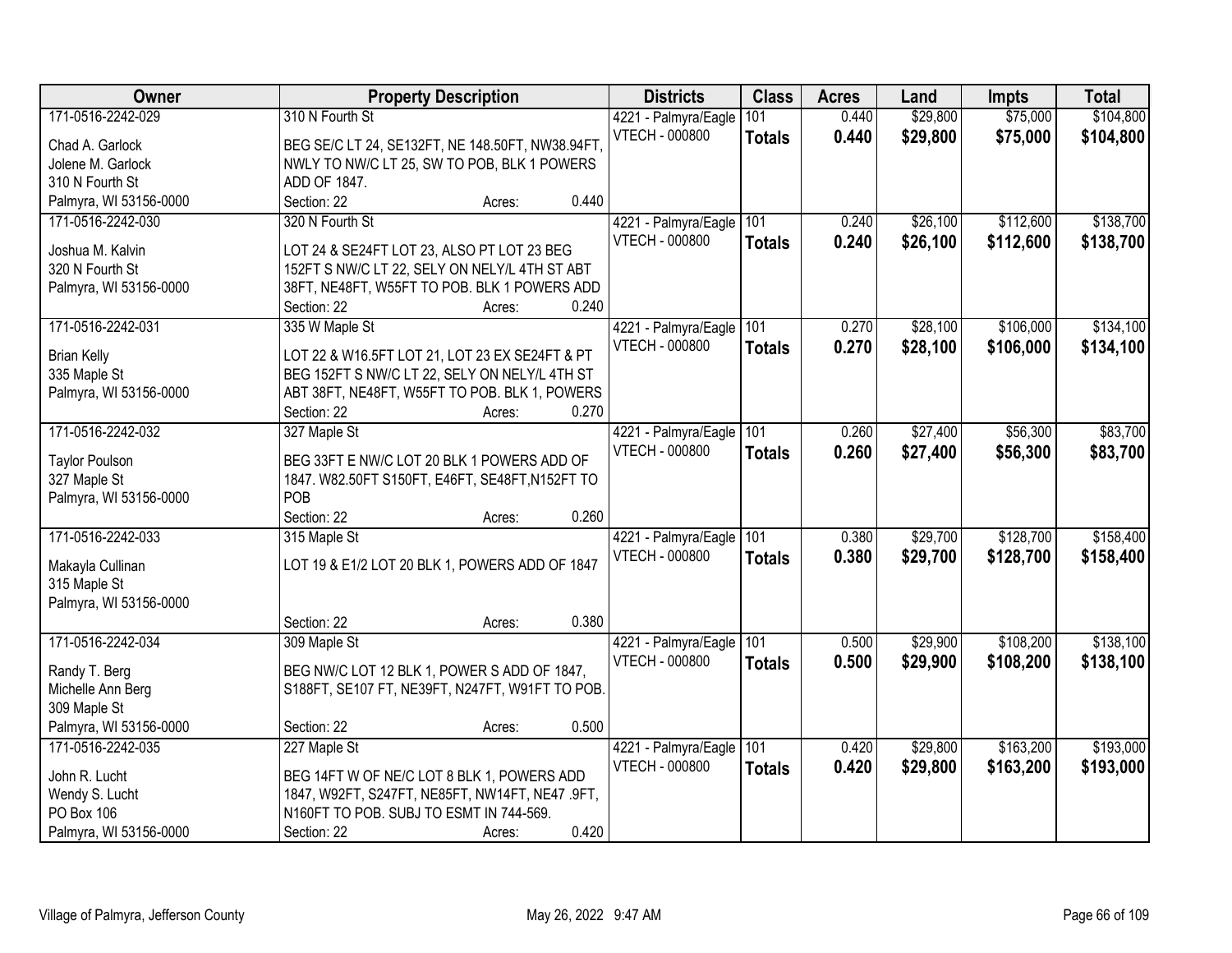| Owner                                                                                             |                                                                                                        | <b>Property Description</b> |       | <b>Districts</b>                                  | <b>Class</b>         | <b>Acres</b>   | Land                 | <b>Impts</b>           | <b>Total</b>           |
|---------------------------------------------------------------------------------------------------|--------------------------------------------------------------------------------------------------------|-----------------------------|-------|---------------------------------------------------|----------------------|----------------|----------------------|------------------------|------------------------|
| 171-0516-2242-036<br>DI Le et al<br>219 Maple St<br>Palmyra, WI 53156-0000                        | 219 Maple St<br>LOT 7 & E14FT OF LOT 8 BLK 1 POWERS ADD OF<br>1847. ALSO ESMT IN 744-569.              |                             |       | 4221 - Palmyra/Eagle<br>VTECH - 000800            | 101<br><b>Totals</b> | 0.302<br>0.302 | \$29,400<br>\$29,400 | \$93,700<br>\$93,700   | \$123,100<br>\$123,100 |
|                                                                                                   | Section: 22                                                                                            | Acres:                      | 0.302 |                                                   |                      |                |                      |                        |                        |
| 171-0516-2242-037<br>Lee M. Wurzbach<br>213 Maple St<br>Palmyra, WI 53156-0000                    | 213 Maple St<br>BEG NW/C LOT 6 BLK 1, POWERS ADD 1847,<br>S104.50FT, E44.67 FT, NE116FT, W66FT TO POB. |                             |       | 4221 - Palmyra/Eagle<br><b>VTECH - 000800</b>     | 101<br><b>Totals</b> | 0.130<br>0.130 | \$17,100<br>\$17,100 | \$54,300<br>\$54,300   | \$71,400<br>\$71,400   |
|                                                                                                   | Section: 22                                                                                            | Acres:                      | 0.130 |                                                   |                      |                |                      |                        |                        |
| 171-0516-2242-038                                                                                 | 207 Maple St                                                                                           |                             |       | 4221 - Palmyra/Eagle                              | 101                  | 0.150          | \$19,400             | \$53,500               | \$72,900               |
| Daniel J. Hoffman<br>Adele L D. Hoffman<br>W1957 Summer Hill Dr                                   | BEG NE/C LOT 6 BLK 1, POWERS ADD 1847,<br>SW116FT, W44.67FT S48FT, NE221FT, W87FT TO<br>POB            |                             |       | <b>VTECH - 000800</b>                             | <b>Totals</b>        | 0.150          | \$19,400             | \$53,500               | \$72,900               |
| Helenville, WI 53137-0000                                                                         | Section: 22                                                                                            | Acres:                      | 0.150 |                                                   |                      |                |                      |                        |                        |
| 171-0516-2242-039<br>Keith Gajewski<br>Jacqueline Gajewski<br><b>PO Box 114</b>                   | 415 Maple St<br>LOT 20 BLK 2, POWERS ADD OF 1847                                                       |                             |       | 4221 - Palmyra/Eagle<br><b>VTECH - 000800</b>     | 101<br><b>Totals</b> | 0.200<br>0.200 | \$23,400<br>\$23,400 | \$158,500<br>\$158,500 | \$181,900<br>\$181,900 |
| Palmyra, WI 53156-0000                                                                            | Section: 22                                                                                            | Acres:                      | 0.200 |                                                   |                      |                |                      |                        |                        |
| 171-0516-2242-040<br>David P. Glass<br>Janean M. Glass<br>9336 N Klug Rd<br>Milton, WI 53563-0000 | 342 Northwest St<br>LOT 21 BLK 2, POWERS ADD OF 1847.<br>Section: 22                                   | Acres:                      | 0.220 | 4221 - Palmyra/Eagle 101<br><b>VTECH - 000800</b> | <b>Totals</b>        | 0.220<br>0.220 | \$24,700<br>\$24,700 | \$110,400<br>\$110,400 | \$135,100<br>\$135,100 |
| 171-0516-2242-041                                                                                 | 326 Northwest St                                                                                       |                             |       | 4221 - Palmyra/Eagle                              | 101                  | 0.200          | \$23,400             | \$105,000              | \$128,400              |
| Paul F. Houk Jr<br>326 Northwest St<br>Palmyra, WI 53156-0000                                     | W1/2 LOTS 18 & 19 BLK 2, POWERS ADD OF 1847.                                                           |                             |       | <b>VTECH - 000800</b>                             | <b>Totals</b>        | 0.200          | \$23,400             | \$105,000              | \$128,400              |
|                                                                                                   | Section: 22                                                                                            | Acres:                      | 0.200 |                                                   |                      |                |                      |                        |                        |
| 171-0516-2242-042<br>Susan C. Welch<br>323 N Fourth St<br>Palmyra, WI 53156-0000                  | 323 N Fourth St<br>E1/2 OF LOTS 18 & 19 BLK 2, POWERS ADD OF 1847<br>Section: 22                       | Acres:                      | 0.160 | 4221 - Palmyra/Eagle<br><b>VTECH - 000800</b>     | 101<br><b>Totals</b> | 0.160<br>0.160 | \$20,600<br>\$20,600 | \$106,400<br>\$106,400 | \$127,000<br>\$127,000 |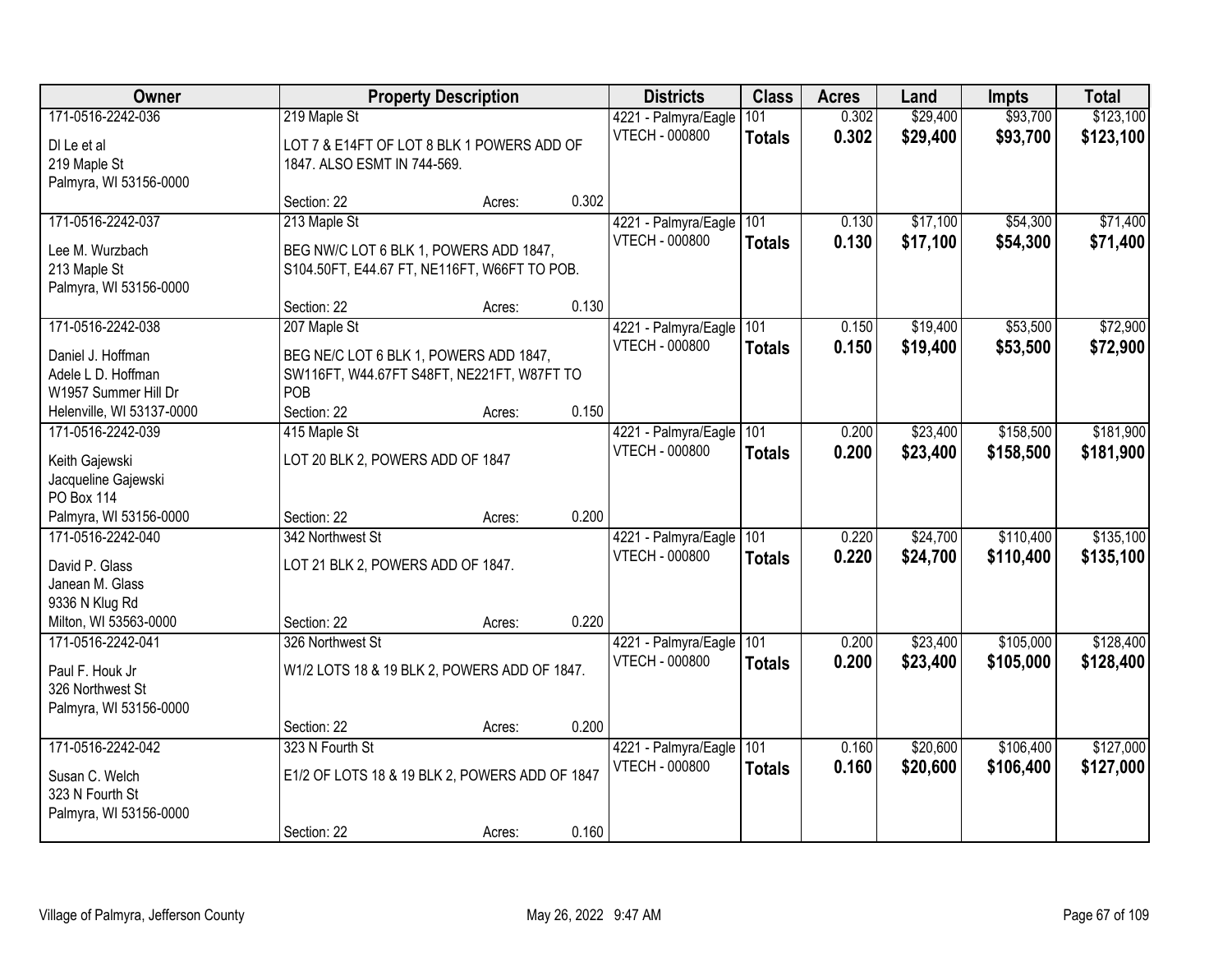| Owner                       |                                          | <b>Property Description</b> |       | <b>Districts</b>      | <b>Class</b>  | <b>Acres</b> | Land     | <b>Impts</b> | <b>Total</b> |
|-----------------------------|------------------------------------------|-----------------------------|-------|-----------------------|---------------|--------------|----------|--------------|--------------|
| 171-0516-2242-043           | 319 N Fourth St                          |                             |       | 4221 - Palmyra/Eagle  | 101           | 0.340        | \$29,600 | \$96,300     | \$125,900    |
| <b>Bruce a Thayer Trust</b> | LOTS 14 & 17 BLK 2, POWERS ADD OF 1847   |                             |       | VTECH - 000800        | <b>Totals</b> | 0.340        | \$29,600 | \$96,300     | \$125,900    |
| Martha R Thayer Trust       |                                          |                             |       |                       |               |              |          |              |              |
| PO Box 267                  |                                          |                             |       |                       |               |              |          |              |              |
| Palmyra, WI 53156-0000      | Section: 22                              | Acres:                      | 0.340 |                       |               |              |          |              |              |
| 171-0516-2242-044           | 314 Northwest St                         |                             |       | 4221 - Palmyra/Eagle  | 101           | 0.150        | \$19,400 | \$114,800    | \$134,200    |
| Thomas J. Sourile           | LOT 16 BLK 2, POWERS ADD OF 1847         |                             |       | <b>VTECH - 000800</b> | <b>Totals</b> | 0.150        | \$19,400 | \$114,800    | \$134,200    |
| Karen J. Sourile            |                                          |                             |       |                       |               |              |          |              |              |
| 314 Northwest St            |                                          |                             |       |                       |               |              |          |              |              |
| Palmyra, WI 53156-0000      | Section: 22                              | Acres:                      | 0.150 |                       |               |              |          |              |              |
| 171-0516-2242-045           | 308 Northwest St                         |                             |       | 4221 - Palmyra/Eagle  | 101           | 0.215        | \$24,400 | \$55,500     | \$79,900     |
| John F. Karlinsky           | LOT 15 BLK 2, POWERS ADD OF 1847.        |                             |       | VTECH - 000800        | <b>Totals</b> | 0.215        | \$24,400 | \$55,500     | \$79,900     |
| Susan A. Karlinsky          |                                          |                             |       |                       |               |              |          |              |              |
| 308 Northwest St            |                                          |                             |       |                       |               |              |          |              |              |
| Palmyra, WI 53156-0000      | Section: 22                              | Acres:                      | 0.215 |                       |               |              |          |              |              |
| 171-0516-2242-046           | 236 Fifth St                             |                             |       | 4221 - Palmyra/Eagle  | 101           | 0.235        | \$25,800 | \$91,900     | \$117,700    |
| Hailey Brodhagen            | LOT 11, BLK 2, POWERS ADD OF 1847.       |                             |       | <b>VTECH - 000800</b> | <b>Totals</b> | 0.235        | \$25,800 | \$91,900     | \$117,700    |
| 236 Fifth St                |                                          |                             |       |                       |               |              |          |              |              |
| Palmyra, WI 53156-0000      |                                          |                             |       |                       |               |              |          |              |              |
|                             | Section: 22                              | Acres:                      | 0.235 |                       |               |              |          |              |              |
| 171-0516-2242-047           | 309 N Fourth St                          |                             |       | 4221 - Palmyra/Eagle  | 101           | 0.400        | \$29,700 | \$141,000    | \$170,700    |
| Scott W. Holcomb            | LOTS 10 & 13, BLK 2, POWERS ADD OF 1847. |                             |       | <b>VTECH - 000800</b> | <b>Totals</b> | 0.400        | \$29,700 | \$141,000    | \$170,700    |
| 309 N Fourth St             |                                          |                             |       |                       |               |              |          |              |              |
| Palmyra, WI 53156-0000      |                                          |                             |       |                       |               |              |          |              |              |
|                             | Section: 22                              | Acres:                      | 0.400 |                       |               |              |          |              |              |
| 171-0516-2242-048           | 222 Fifth St                             |                             |       | 4221 - Palmyra/Eagle  | 101           | 0.400        | \$28,200 | \$176,800    | \$205,000    |
| Fatmir Rusaj                | LOTS 8 & 9, BLK 2, POWERS ADD OF 1847    |                             |       | <b>VTECH - 000800</b> | <b>Totals</b> | 0.400        | \$28,200 | \$176,800    | \$205,000    |
| Sefer Rusaj                 |                                          |                             |       |                       |               |              |          |              |              |
| 222 Fifth St                |                                          |                             |       |                       |               |              |          |              |              |
| Palmyra, WI 53156-0000      | Section: 22                              | Acres:                      | 0.400 |                       |               |              |          |              |              |
| 171-0516-2242-050           | 213 N Fourth St                          |                             |       | 4221 - Palmyra/Eagle  | 101           | 0.200        | \$23,400 | \$90,200     | \$113,600    |
| Ruth Ann Mueller            | LOT 6 BLK 2, POWERS ADD 1847             |                             |       | VTECH - 000800        | <b>Totals</b> | 0.200        | \$23,400 | \$90,200     | \$113,600    |
| 213 N Fourth St             |                                          |                             |       |                       |               |              |          |              |              |
| Palmyra, WI 53156-0000      |                                          |                             |       |                       |               |              |          |              |              |
|                             | Section: 22                              | Acres:                      | 0.200 |                       |               |              |          |              |              |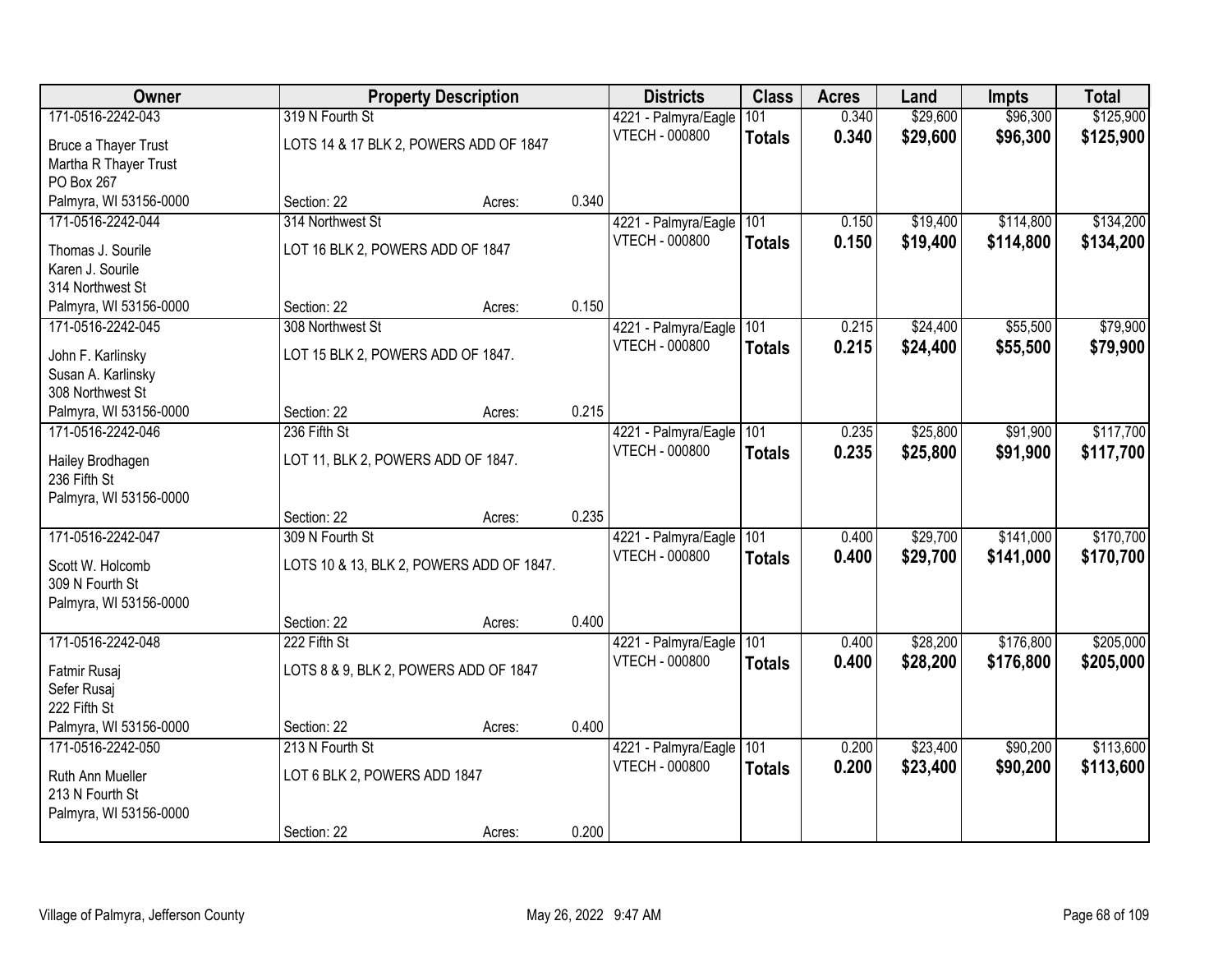| Owner                                 |                                                                                             | <b>Property Description</b> |       | <b>Districts</b>      | <b>Class</b>  | <b>Acres</b> | Land     | <b>Impts</b> | <b>Total</b> |
|---------------------------------------|---------------------------------------------------------------------------------------------|-----------------------------|-------|-----------------------|---------------|--------------|----------|--------------|--------------|
| 171-0516-2242-051                     | 420 Taft St                                                                                 |                             |       | 4221 - Palmyra/Eagle  | 101           | 0.400        | \$29,700 | \$69,500     | \$99,200     |
| Carl W. Haak                          | LOTS 4 & 5 BLK 2, POWERS ADD OF 1847.                                                       |                             |       | VTECH - 000800        | <b>Totals</b> | 0.400        | \$29,700 | \$69,500     | \$99,200     |
| Sharon E. Haak                        |                                                                                             |                             |       |                       |               |              |          |              |              |
| PO Box 105                            |                                                                                             |                             |       |                       |               |              |          |              |              |
| Palmyra, WI 53156-0000                | Section: 22                                                                                 | Acres:                      | 0.400 |                       |               |              |          |              |              |
| 171-0516-2242-052                     | 412 Taft St                                                                                 |                             |       | 4221 - Palmyra/Eagle  | 101           | 0.300        | \$29,400 | \$108,200    | \$137,600    |
|                                       |                                                                                             |                             |       | <b>VTECH - 000800</b> | <b>Totals</b> | 0.300        | \$29,400 | \$108,200    | \$137,600    |
| Cassandra J. Schuler                  | WLY 1/2 LOT 2 & ALL LOT 3 BLK 2, POWERS ADD OF                                              |                             |       |                       |               |              |          |              |              |
| 412 Taft St<br>Palmyra, WI 53156-0000 | 1847.                                                                                       |                             |       |                       |               |              |          |              |              |
|                                       | Section: 22                                                                                 | Acres:                      | 0.300 |                       |               |              |          |              |              |
| 171-0516-2242-053                     | 404 W Taft St                                                                               |                             |       | 4221 - Palmyra/Eagle  | 101           | 0.300        | \$29,400 | \$142,900    | \$172,300    |
|                                       |                                                                                             |                             |       | <b>VTECH - 000800</b> |               | 0.300        | \$29,400 | \$142,900    | \$172,300    |
| Alex Zarnowski                        | LOT 1 & ELY 1/2 OF LOT 2 BLK 2, POWERS ADD OF                                               |                             |       |                       | <b>Totals</b> |              |          |              |              |
| Emily Zarnowski                       | 1847.                                                                                       |                             |       |                       |               |              |          |              |              |
| 404 Taft St                           |                                                                                             |                             |       |                       |               |              |          |              |              |
| Palmyra, WI 53156-0000                | Section: 22                                                                                 | Acres:                      | 0.300 |                       |               |              |          |              |              |
| 171-0516-2242-054                     | 513 Maple St                                                                                |                             |       | 4221 - Palmyra/Eagle  | 101           | 0.236        | \$25,800 | \$129,100    | \$154,900    |
| Julie A. Powell                       | BEG NW/C LOT 2 BLK 4, POWERS PLAT 1847, E79FT                                               |                             |       | <b>VTECH - 000800</b> | <b>Totals</b> | 0.236        | \$25,800 | \$129,100    | \$154,900    |
| 513 Maple St                          | S132FT, W79FT, N132FT TO POB.                                                               |                             |       |                       |               |              |          |              |              |
| Palmyra, WI 53156-0000                |                                                                                             |                             |       |                       |               |              |          |              |              |
|                                       | Section: 22                                                                                 | Acres:                      | 0.236 |                       |               |              |          |              |              |
| 171-0516-2242-055                     | 339 Northwest St                                                                            |                             |       | 4221 - Palmyra/Eagle  | 101           | 0.242        | \$26,200 | \$100,100    | \$126,300    |
| <b>Stuart Markson</b>                 |                                                                                             |                             |       | <b>VTECH - 000800</b> | <b>Totals</b> | 0.242        | \$26,200 | \$100,100    | \$126,300    |
| Carolyn Markson                       | COM NW/C LOT 2 BLK 4, POWERS PLAT OF 1847,<br>E79FT TO POB, E80FT, S132FT, W80FT, N132FT TO |                             |       |                       |               |              |          |              |              |
| 339 Northwest St                      | POB, SUBJ TO 16FT ROW                                                                       |                             |       |                       |               |              |          |              |              |
| Palmyra, WI 53156-0000                | Section: 22                                                                                 | Acres:                      | 0.242 |                       |               |              |          |              |              |
| 171-0516-2242-056                     | 331 Northwest St                                                                            |                             |       | 4221 - Palmyra/Eagle  | 101           | 0.387        | \$29,700 | \$67,800     | \$97,500     |
|                                       |                                                                                             |                             |       | <b>VTECH - 000800</b> | <b>Totals</b> | 0.387        | \$29,700 | \$67,800     | \$97,500     |
| Michael R. Frink                      | LOTS 3 & 4 BLK 4, POWERS ADD OF 1847.                                                       |                             |       |                       |               |              |          |              |              |
| Katherine R. Frink                    |                                                                                             |                             |       |                       |               |              |          |              |              |
| 331 Northwest St                      |                                                                                             |                             |       |                       |               |              |          |              |              |
| Palmyra, WI 53156-0000                | Section: 22                                                                                 | Acres:                      | 0.387 |                       |               |              |          |              |              |
| 171-0516-2242-057                     | 315 Northwest St                                                                            |                             |       | 4221 - Palmyra/Eagle  | 101           | 0.193        | \$22,900 | \$77,700     | \$100,600    |
| Rebecca M. Laatz                      | LOT 5 BLK 4, POWERS ADD OF 1847.                                                            |                             |       | <b>VTECH - 000800</b> | <b>Totals</b> | 0.193        | \$22,900 | \$77,700     | \$100,600    |
| 315 Northwest St                      |                                                                                             |                             |       |                       |               |              |          |              |              |
| Palmyra, WI 53156-0000                |                                                                                             |                             |       |                       |               |              |          |              |              |
|                                       | Section: 22                                                                                 | Acres:                      | 0.193 |                       |               |              |          |              |              |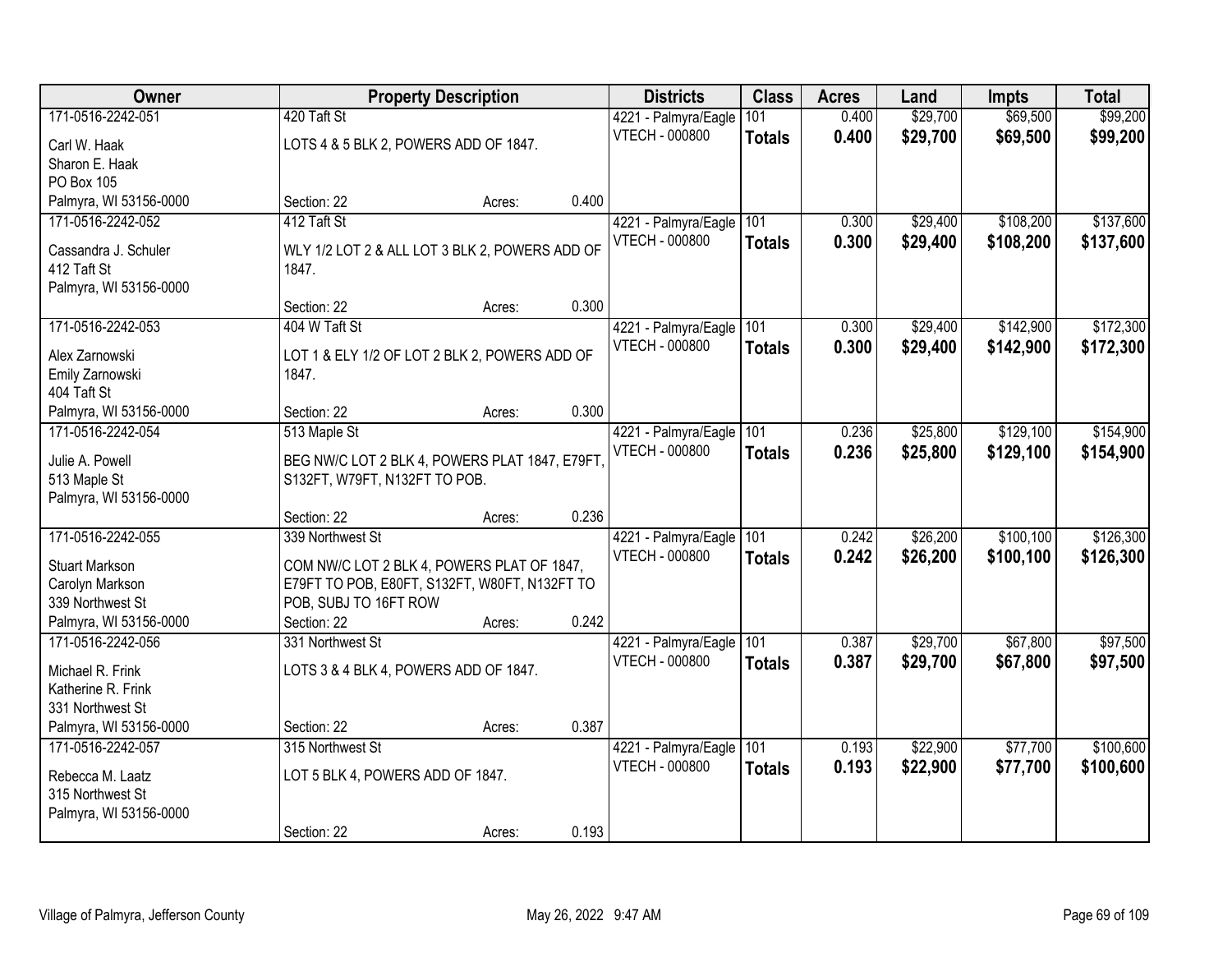| Owner                  | <b>Property Description</b>                   |                 | <b>Districts</b>      | <b>Class</b>  | <b>Acres</b> | Land     | <b>Impts</b> | <b>Total</b> |
|------------------------|-----------------------------------------------|-----------------|-----------------------|---------------|--------------|----------|--------------|--------------|
| 171-0516-2242-058      | 257 Northwest St                              |                 | 4221 - Palmyra/Eagle  | 101           | 0.487        | \$29,900 | \$113,900    | \$143,800    |
| David Calvin Moss      | LTS 7 & 8, BLK 4, POWERS ADD 1847. ALSO E1/4  |                 | VTECH - 000800        | <b>Totals</b> | 0.487        | \$29,900 | \$113,900    | \$143,800    |
| <b>Tina Marie Moss</b> | LOTS 1 & 2 BLK 3, CARPENTERS ADD.             |                 |                       |               |              |          |              |              |
| 257 Northwest St       |                                               |                 |                       |               |              |          |              |              |
| Palmyra, WI 53156-0000 | Section: 22                                   | 0.487<br>Acres: |                       |               |              |          |              |              |
| 171-0516-2242-059      | 245 Northwest St                              |                 | 4221 - Palmyra/Eagle  | 101           | 0.193        | \$22,900 | \$167,300    | \$190,200    |
| Marvin C. Manke        | LOT 9 BLK 4, POWERS ADD 1847                  |                 | <b>VTECH - 000800</b> | <b>Totals</b> | 0.193        | \$22,900 | \$167,300    | \$190,200    |
| Kathleen L. Manke      |                                               |                 |                       |               |              |          |              |              |
| 245 Northwest St       |                                               |                 |                       |               |              |          |              |              |
| Palmyra, WI 53156-0000 | Section: 22                                   | 0.193<br>Acres: |                       |               |              |          |              |              |
| 171-0516-2242-060      | 235 Northwest St                              |                 | 4221 - Palmyra/Eagle  | 101           | 0.387        | \$29,700 | \$91,100     | \$120,800    |
| Ann Marie Popp         | LOTS 10 & 11, BLK 4, POWERS ADD 1847          |                 | VTECH - 000800        | <b>Totals</b> | 0.387        | \$29,700 | \$91,100     | \$120,800    |
| 235 Northwest St       |                                               |                 |                       |               |              |          |              |              |
| Palmyra, WI 53156-0000 |                                               |                 |                       |               |              |          |              |              |
|                        | Section: 22                                   | 0.387<br>Acres: |                       |               |              |          |              |              |
| 171-0516-2242-061      | 227 Northwest St                              |                 | 4221 - Palmyra/Eagle  | 101           | 0.193        | \$22,900 | \$81,700     | \$104,600    |
| Kaitlyn A. Koehn       | LOT 12 BLK 4, POWERS ADD OF 1847.             |                 | <b>VTECH - 000800</b> | <b>Totals</b> | 0.193        | \$22,900 | \$81,700     | \$104,600    |
| Fred Koehn             |                                               |                 |                       |               |              |          |              |              |
| 227 Northwest St       |                                               |                 |                       |               |              |          |              |              |
| Palmyra, WI 53156-0000 | Section: 22                                   | 0.193<br>Acres: |                       |               |              |          |              |              |
| 171-0516-2242-062      | 227 Northwest St                              |                 | 4221 - Palmyra/Eagle  | 101           | 0.193        | \$22,900 | \$0          | \$22,900     |
| Kaitlyn A. Koehn       | LOT 13 BLK 4, POWERS ADD OF 1847.             |                 | VTECH - 000800        | <b>Totals</b> | 0.193        | \$22,900 | \$0          | \$22,900     |
| Fred Koehn             |                                               |                 |                       |               |              |          |              |              |
| 227 Northwest St       |                                               |                 |                       |               |              |          |              |              |
| Palmyra, WI 53156-0000 | Section: 22                                   | 0.193<br>Acres: |                       |               |              |          |              |              |
| 171-0516-2242-063      | 217 Northwest St                              |                 | 4221 - Palmyra/Eagle  | 101           | 0.262        | \$27,600 | \$49,300     | \$76,900     |
| Heidi Humphrey         | N1/2 OF THAT PT OF LOTS 14, 15&16, BLK 4 N OF |                 | <b>VTECH - 000800</b> | <b>Totals</b> | 0.262        | \$27,600 | \$49,300     | \$76,900     |
| 217 Northwest St       | RR, POWERS ADD 1847                           |                 |                       |               |              |          |              |              |
| Palmyra, WI 53156-0000 |                                               |                 |                       |               |              |          |              |              |
|                        | Section: 22                                   | 0.262<br>Acres: |                       |               |              |          |              |              |
| 171-0516-2242-064      | 197 Northwest St                              |                 | 4221 - Palmyra/Eagle  | 101           | 0.262        | \$27,600 | \$56,800     | \$84,400     |
| Jacqueline M. Heine    | S1/2 LOTS 14,15&16, BLK 4 N OF RR, POWERS ADD |                 | <b>VTECH - 000800</b> | <b>Totals</b> | 0.262        | \$27,600 | \$56,800     | \$84,400     |
| 197 Northwest St       | 1847.                                         |                 |                       |               |              |          |              |              |
| Palmyra, WI 53156-0000 |                                               |                 |                       |               |              |          |              |              |
|                        | Section: 22                                   | 0.262<br>Acres: |                       |               |              |          |              |              |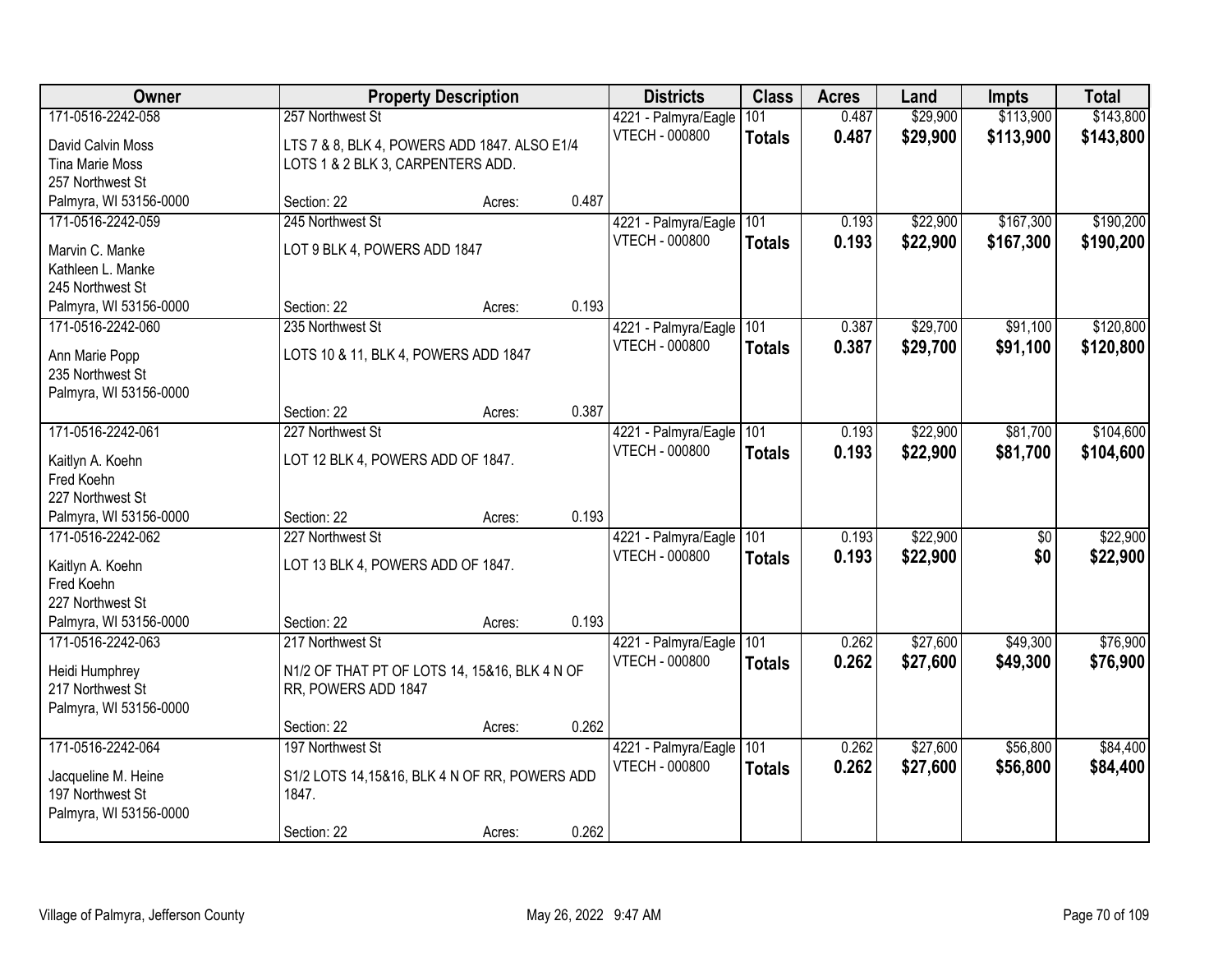| Owner                           | <b>Property Description</b>                                                               | <b>Districts</b>                              | <b>Class</b>  | <b>Acres</b> | Land     | <b>Impts</b> | <b>Total</b> |
|---------------------------------|-------------------------------------------------------------------------------------------|-----------------------------------------------|---------------|--------------|----------|--------------|--------------|
| 171-0516-2242-065               | 242 Northwest St                                                                          | 4221 - Palmyra/Eagle                          | 101           | 0.190        | \$22,700 | \$113,900    | \$136,600    |
| Angelo De La Paz                | BEG NW/C LOT 14 BLK 3, POWER S ADD OF 1847,                                               | VTECH - 000800                                | <b>Totals</b> | 0.190        | \$22,700 | \$113,900    | \$136,600    |
| 242 Northwest St                | E104FT, S47DG 30'E53.66FT, S47DG18'W44.15F T,                                             |                                               |               |              |          |              |              |
| Palmyra, WI 53156-0000          | W90FT, N66FT TO POB                                                                       |                                               |               |              |          |              |              |
|                                 | 0.190<br>Section: 22<br>Acres:                                                            |                                               |               |              |          |              |              |
| 171-0516-2242-066               | 234 Northwest St                                                                          | 4221 - Palmyra/Eagle                          | 101           | 0.136        | \$17,800 | \$53,500     | \$71,300     |
|                                 |                                                                                           | <b>VTECH - 000800</b>                         | <b>Totals</b> | 0.136        | \$17,800 | \$53,500     | \$71,300     |
| Tim Torkelson                   | LOT 13 BLK 3, POWERS ADD OF 1847                                                          |                                               |               |              |          |              |              |
| Carter Torkelson                |                                                                                           |                                               |               |              |          |              |              |
| 533 Valencia Dr                 |                                                                                           |                                               |               |              |          |              |              |
| Delavan, WI 53115-0000          | 0.136<br>Section: 22<br>Acres:                                                            |                                               |               |              |          |              |              |
| 171-0516-2242-067               | 228 Northwest St                                                                          | 4221 - Palmyra/Eagle 101                      |               | 0.150        | \$19,400 | \$95,200     | \$114,600    |
| <b>Beaver Trust</b>             | LOT 10 BLK 3, POWERS ADD OF 1847                                                          | <b>VTECH - 000800</b>                         | <b>Totals</b> | 0.150        | \$19,400 | \$95,200     | \$114,600    |
| 228 Northwest St                |                                                                                           |                                               |               |              |          |              |              |
| PO Box 109                      |                                                                                           |                                               |               |              |          |              |              |
| Palmyra, WI 53156-0000          | 0.150<br>Section: 22<br>Acres:                                                            |                                               |               |              |          |              |              |
| 171-0516-2242-068               | 222 Northwest St                                                                          | 4221 - Palmyra/Eagle                          | 101           | 0.240        | \$26,100 | \$73,000     | \$99,100     |
|                                 |                                                                                           | <b>VTECH - 000800</b>                         |               | 0.240        | \$26,100 | \$73,000     |              |
| Timothy L. Maule                | BEG NW/C LOT 9 BLK 3, POWERS ADD 1847, E99FT,                                             |                                               | <b>Totals</b> |              |          |              | \$99,100     |
| 222 Northwest St                | S115.50FT, NW99FT, N99FT TO POB.                                                          |                                               |               |              |          |              |              |
| Palmyra, WI 53156-0000          |                                                                                           |                                               |               |              |          |              |              |
|                                 | 0.240<br>Section: 22<br>Acres:                                                            |                                               |               |              |          |              |              |
| 171-0516-2242-069               | 208 Northwest St                                                                          | 4221 - Palmyra/Eagle                          | 101           | 0.470        | \$26,900 | \$34,400     | \$61,300     |
| <b>Beaver Trust</b>             | BEG E/L OF NW ST & N SIDE RR N144FT, SELY193FT                                            | <b>VTECH - 000800</b>                         | <b>Totals</b> | 0.470        | \$26,900 | \$34,400     | \$61,300     |
| 228 Northwest St                | TO W/L MAIN ST, SW95FT TO N/L RR, W TO POB.                                               |                                               |               |              |          |              |              |
| PO Box 109                      |                                                                                           |                                               |               |              |          |              |              |
| Palmyra, WI 53156-0000          | 0.470<br>Section: 22<br>Acres:                                                            |                                               |               |              |          |              |              |
| 171-0516-2242-071               | 203 Fifth St                                                                              |                                               | 101           | 0.730        | \$30,300 | \$139,000    | \$169,300    |
|                                 |                                                                                           | 4221 - Palmyra/Eagle<br><b>VTECH - 000800</b> |               |              |          |              |              |
| Dex A. Fritz                    | LOTS 1 & 2 BLK 3, POWERS ADD OF 1847. ALSO BEG                                            |                                               | <b>Totals</b> | 0.730        | \$30,300 | \$139,000    | \$169,300    |
| Wendy J. Fritz                  | SW/C LOT 2 BLK 3, POWERS ADD OF 1847, SW65FT,                                             |                                               |               |              |          |              |              |
| 203 Fifth St                    | NW94FT, N115.50FT, E41FT, SE132FT TO POB.                                                 |                                               |               |              |          |              |              |
| Palmyra, WI 53156-0000          | 0.730<br>Section: 22<br>Acres:                                                            |                                               |               |              |          |              |              |
| 171-0516-2242-072               | 221 N Fifth St                                                                            | 4221 - Palmyra/Eagle                          | 101           | 0.338        | \$29,600 | \$135,700    | \$165,300    |
| Gregory C. Banks                | LOTS 11&12, BLK 3, POWERS ADD OF 1847. EX BEG                                             | VTECH - 000800                                | <b>Totals</b> | 0.338        | \$29,600 | \$135,700    | \$165,300    |
|                                 |                                                                                           |                                               |               |              |          |              |              |
| Cheryl A. Banks<br>221 Fifth St | NW/C S47 DG30'E 15.26FT, S47DG18'W 44.15FT,<br>N89DG13'W 22FT, N47 DG18'E 58.77FT TO POB. |                                               |               |              |          |              |              |
|                                 | 0.338                                                                                     |                                               |               |              |          |              |              |
| Palmyra, WI 53156-0000          | Section: 22<br>Acres:                                                                     |                                               |               |              |          |              |              |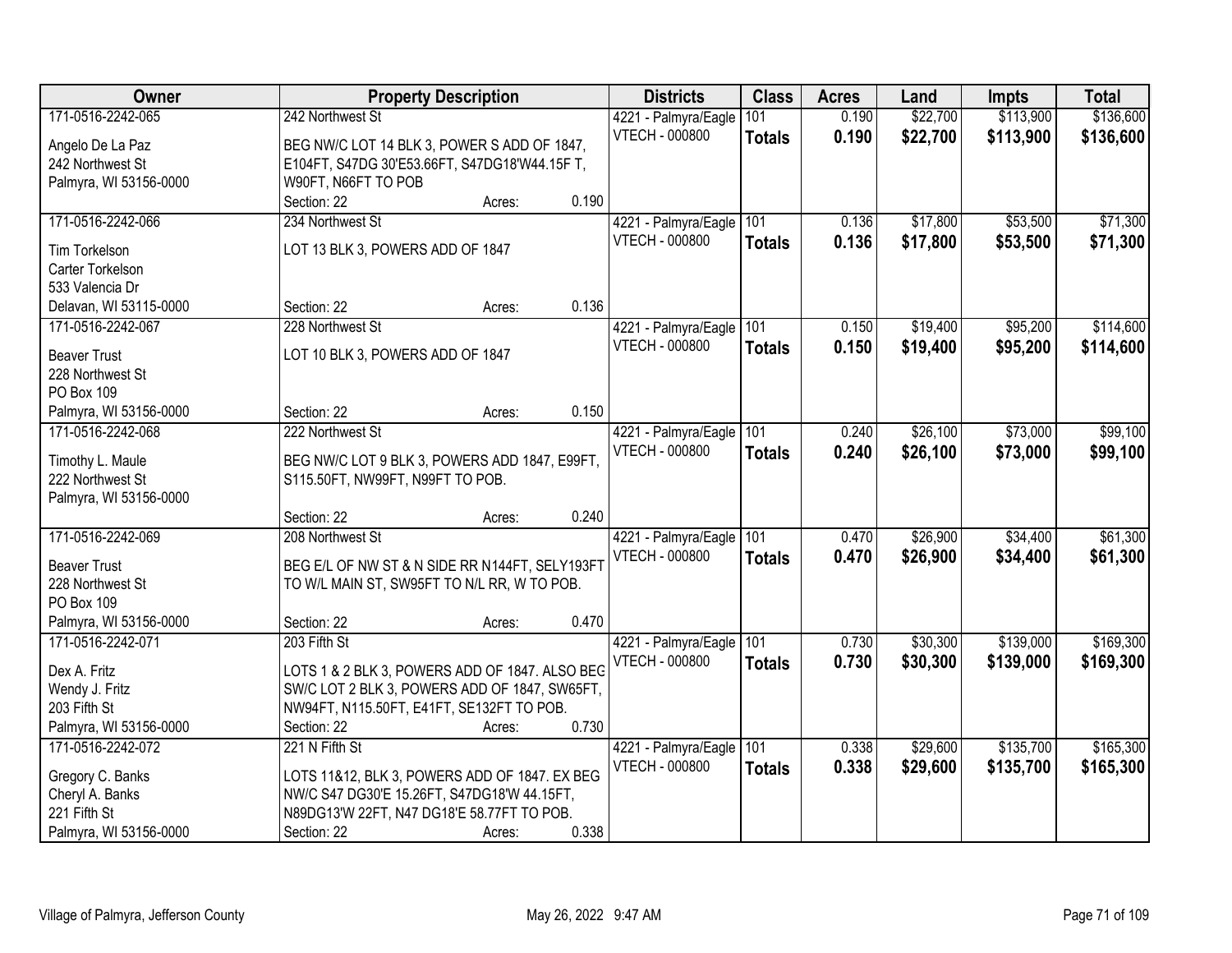| Owner                                                                                                  |                                                                                                     | <b>Property Description</b> |       | <b>Districts</b>                                  | <b>Class</b>         | <b>Acres</b>   | Land                   | <b>Impts</b>           | <b>Total</b>           |
|--------------------------------------------------------------------------------------------------------|-----------------------------------------------------------------------------------------------------|-----------------------------|-------|---------------------------------------------------|----------------------|----------------|------------------------|------------------------|------------------------|
| 171-0516-2242-074<br>Thomas A. Bowey Jr<br>Debra A. Bowey                                              | 515 Taft St<br>SW32FT LT 2 & PT LTS 3&4 BLK 9 N OF RR, POWERS<br>PLAT 1843.                         |                             |       | 4221 - Palmyra/Eagle<br><b>VTECH - 000800</b>     | 101<br><b>Totals</b> | 0.325<br>0.325 | \$11,800<br>\$11,800   | \$59,700<br>\$59,700   | \$71,500<br>\$71,500   |
| PO Box 28<br>Palmyra, WI 53156-0000                                                                    | Section: 22                                                                                         | Acres:                      | 0.325 |                                                   |                      |                |                        |                        |                        |
| 171-0516-2242-075<br>Palmyra Methodist Church<br>517 W Main St<br>Palmyra, WI 53156-0000               | Fifth St<br>LT 1 & NE34FT LT 2, BLK 9.AND PUB SQ N<br>RR.POWERS PLAT 1843                           |                             |       | 4221 - Palmyra/Eagle<br><b>VTECH - 000800</b>     | 304<br><b>Totals</b> | 0.598<br>0.598 | $\overline{50}$<br>\$0 | $\overline{50}$<br>\$0 | $\overline{30}$<br>\$0 |
|                                                                                                        | Section: 22                                                                                         | Acres:                      | 0.598 |                                                   |                      |                |                        |                        |                        |
| 171-0516-2242-076<br>Methodist Episcopal Church<br>517 W Main St<br>Palmyra, WI 53156-0000             | Fifth St<br>LOTS 5 & 6 BLK 8, POWERS ADD OF 1843. ALSO<br>NWLY 1/2 OF VAC ADJ ALLEY                 |                             |       | 4221 - Palmyra/Eagle 304<br>VTECH - 000800        | <b>Totals</b>        | 0.425<br>0.425 | \$0<br>\$0             | \$0<br>\$0             | \$0<br>\$0             |
|                                                                                                        | Section: 22                                                                                         | Acres:                      | 0.425 |                                                   |                      |                |                        |                        |                        |
| 171-0516-2242-077<br>Natalie D. Steinke<br>409 Taft St<br>Palmyra, WI 53156-0000                       | 409 Taft St<br>LOT 7 BLK 8, ORIG SURVEY OF 1843. ALSO NWLY<br>1/2 OF VAC ADJ ALLEY.                 |                             |       | 4221 - Palmyra/Eagle<br><b>VTECH - 000800</b>     | 101<br><b>Totals</b> | 0.212<br>0.212 | \$24,200<br>\$24,200   | \$76,300<br>\$76,300   | \$100,500<br>\$100,500 |
|                                                                                                        | Section: 22                                                                                         | Acres:                      | 0.212 |                                                   |                      |                |                        |                        |                        |
| 171-0516-2242-078<br>Nancy Vidas<br>127 N Fourth St<br>Palmyra, WI 53156-0000                          | 127 N Fourth St<br>LOT 8 BLK 8, ORIG SURVEY OF 1843. ALSO NWLY 1/2<br>OF VAC ADJ ALLEY.             |                             |       | 4221 - Palmyra/Eagle 101<br><b>VTECH - 000800</b> | Totals               | 0.216<br>0.216 | \$24,500<br>\$24,500   | \$132,500<br>\$132,500 | \$157,000<br>\$157,000 |
|                                                                                                        | Section: 22                                                                                         | Acres:                      | 0.216 |                                                   |                      |                |                        |                        |                        |
| 171-0516-2242-079<br>The Sprinkler Guys LLC<br>S79 W35875 Timber Ct<br>Eagle, WI 53119-0000            | 111 N Fourth St<br>LOT 1, BLK 8, ORIG SURVEY OF 1843. ALSO SELY 1/2<br>OF VAC ADJ ALLEY.            |                             |       | 4221 - Palmyra/Eagle<br><b>VTECH - 000800</b>     | 102<br><b>Totals</b> | 0.212<br>0.212 | \$24,200<br>\$24,200   | \$84,000<br>\$84,000   | \$108,200<br>\$108,200 |
|                                                                                                        | Section: 22                                                                                         | Acres:                      | 0.212 |                                                   |                      |                |                        |                        |                        |
| 171-0516-2242-080<br>David A. Staples<br>Kristie A. Kloskey<br>406 W Main St<br>Palmyra, WI 53156-0000 | 406 W Main St<br>LOT 2 BLK 8 ORIG SURVEY OF 1843. ALSO SELY 1/2<br>OF VAC ADJ ALLEY.<br>Section: 22 | Acres:                      | 0.212 | 4221 - Palmyra/Eagle<br>VTECH - 000800            | 101<br>Totals        | 0.212<br>0.212 | \$24,200<br>\$24,200   | \$64,700<br>\$64,700   | \$88,900<br>\$88,900   |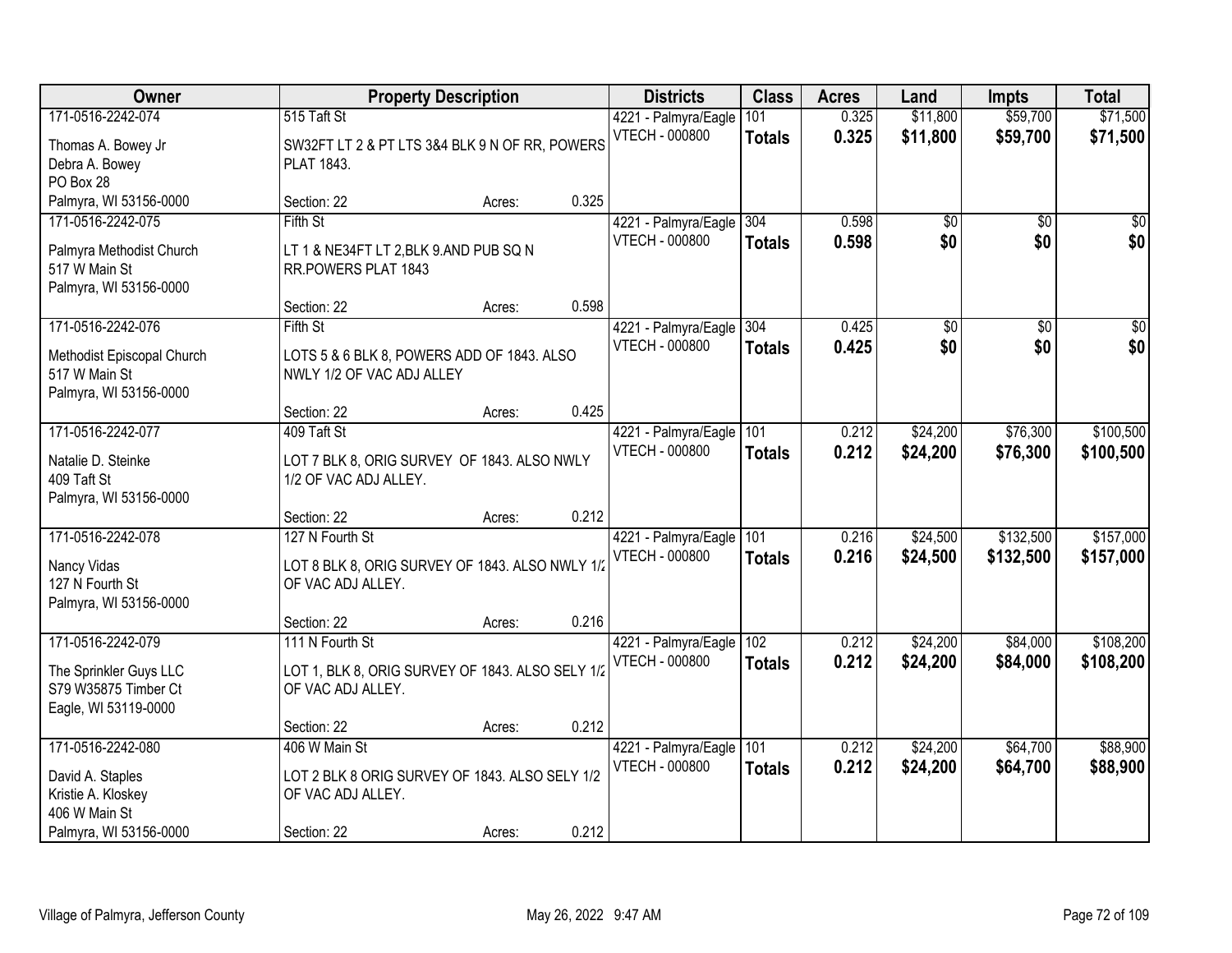| Owner                                                                                                |                                                                                                            | <b>Property Description</b> |       | <b>Districts</b>                              | <b>Class</b>         | <b>Acres</b>   | Land                 | <b>Impts</b>           | <b>Total</b>           |
|------------------------------------------------------------------------------------------------------|------------------------------------------------------------------------------------------------------------|-----------------------------|-------|-----------------------------------------------|----------------------|----------------|----------------------|------------------------|------------------------|
| 171-0516-2242-081<br>Keith Eichstaedt J. Le et al<br>335 Golden Lake Ln<br>Oconomowoc, WI 53066-0000 | 414 W Main St<br>LOT 3, BLK 8, ORIG SURVEY OF 1843. ALSO SELY 1/2<br>OF VAC ADJ ALLEY.                     |                             |       | 4221 - Palmyra/Eagle<br>VTECH - 000800        | 101<br><b>Totals</b> | 0.212<br>0.212 | \$24,200<br>\$24,200 | \$104,200<br>\$104,200 | \$128,400<br>\$128,400 |
|                                                                                                      | Section: 22                                                                                                | Acres:                      | 0.212 |                                               |                      |                |                      |                        |                        |
| 171-0516-2242-082<br>Anjie L. Kokan<br>Robert J. Kokan<br>424 W Main St<br>Palmyra, WI 53156-0000    | 424 W Main St<br>LOT 4 BLK 8, ORIG SURVEY 1843. ALSO SELY 1/2 OF<br>VAC ADJ ALLEY.<br>Section: 22          | Acres:                      | 0.212 | 4221 - Palmyra/Eagle<br><b>VTECH - 000800</b> | 101<br><b>Totals</b> | 0.212<br>0.212 | \$24,200<br>\$24,200 | \$98,100<br>\$98,100   | \$122,300<br>\$122,300 |
| 171-0516-2242-083                                                                                    | 417 W Main St                                                                                              |                             |       | 4221 - Palmyra/Eagle                          | 101                  | 0.230          | \$25,400             | \$72,600               | \$98,000               |
| Jeanne Marie Motzel<br>417 W Main St<br>Palmyra, WI 53156-0000                                       | THAT PT OF LOTS 5 & 6 BLK 7 N OF RR ORIG<br>SURVEY OF 1843                                                 |                             |       | <b>VTECH - 000800</b>                         | <b>Totals</b>        | 0.230          | \$25,400             | \$72,600               | \$98,000               |
|                                                                                                      | Section: 22                                                                                                | Acres:                      | 0.230 |                                               |                      |                |                      |                        |                        |
| 171-0516-2242-084<br>Heidi Hyatt<br>411 W Main St                                                    | 409 W Main St<br>LOT 7 & PT OF LOT 2 BLK 7, N OF RR ORIG SURVEY<br>1843                                    |                             |       | 4221 - Palmyra/Eagle<br>VTECH - 000800        | 101<br><b>Totals</b> | 0.260<br>0.260 | \$27,400<br>\$27,400 | \$101,200<br>\$101,200 | \$128,600<br>\$128,600 |
| Palmyra, WI 53156-0000                                                                               |                                                                                                            |                             | 0.260 |                                               |                      |                |                      |                        |                        |
| 171-0516-2242-085<br>Karen E Hughes Trust<br>405 W Main St<br>Palmyra, WI 53156-0000                 | Section: 22<br>405 W Main St<br>LOT 8 BLK 7 ORIG SURVEY 1843 ALSO ESMT OVER<br>PT ADJ ALLEY IN 1021149.    | Acres:                      |       | 4221 - Palmyra/Eagle<br><b>VTECH - 000800</b> | 101<br><b>Totals</b> | 0.200<br>0.200 | \$23,400<br>\$23,400 | \$72,000<br>\$72,000   | \$95,400<br>\$95,400   |
|                                                                                                      | Section: 22                                                                                                | Acres:                      | 0.200 |                                               |                      |                |                      |                        |                        |
| 171-0516-2242-086<br>Ryan Taylor<br>119 S Fourth St<br>Palmyra, WI 53156-0000                        | 119 S Fourth St<br>LOT 1 BLK 7 N OF RR, ORIG SURVEY OF 1843. ALSO<br>ESMT OVER PT OF ADJ ALLEY IN 1021149. |                             |       | 4221 - Palmyra/Eagle<br><b>VTECH - 000800</b> | 101<br><b>Totals</b> | 0.180<br>0.180 | \$19,800<br>\$19,800 | \$96,300<br>\$96,300   | \$116,100<br>\$116,100 |
|                                                                                                      | Section: 22                                                                                                | Acres:                      | 0.180 |                                               |                      |                |                      |                        |                        |
| 171-0516-2242-087<br>Kenneth J. Baranowski<br>319 W Main St<br>Palmyra, WI 53156-0000                | 319 W Main St<br>LOT 5 & SW12FT LOT 6 BLK 6, ORIG SURVEY OF<br>1843                                        |                             |       | 4221 - Palmyra/Eagle<br>VTECH - 000800        | 101<br><b>Totals</b> | 0.236<br>0.236 | \$25,800<br>\$25,800 | \$163,500<br>\$163,500 | \$189,300<br>\$189,300 |
|                                                                                                      | Section: 22                                                                                                | Acres:                      | 0.236 |                                               |                      |                |                      |                        |                        |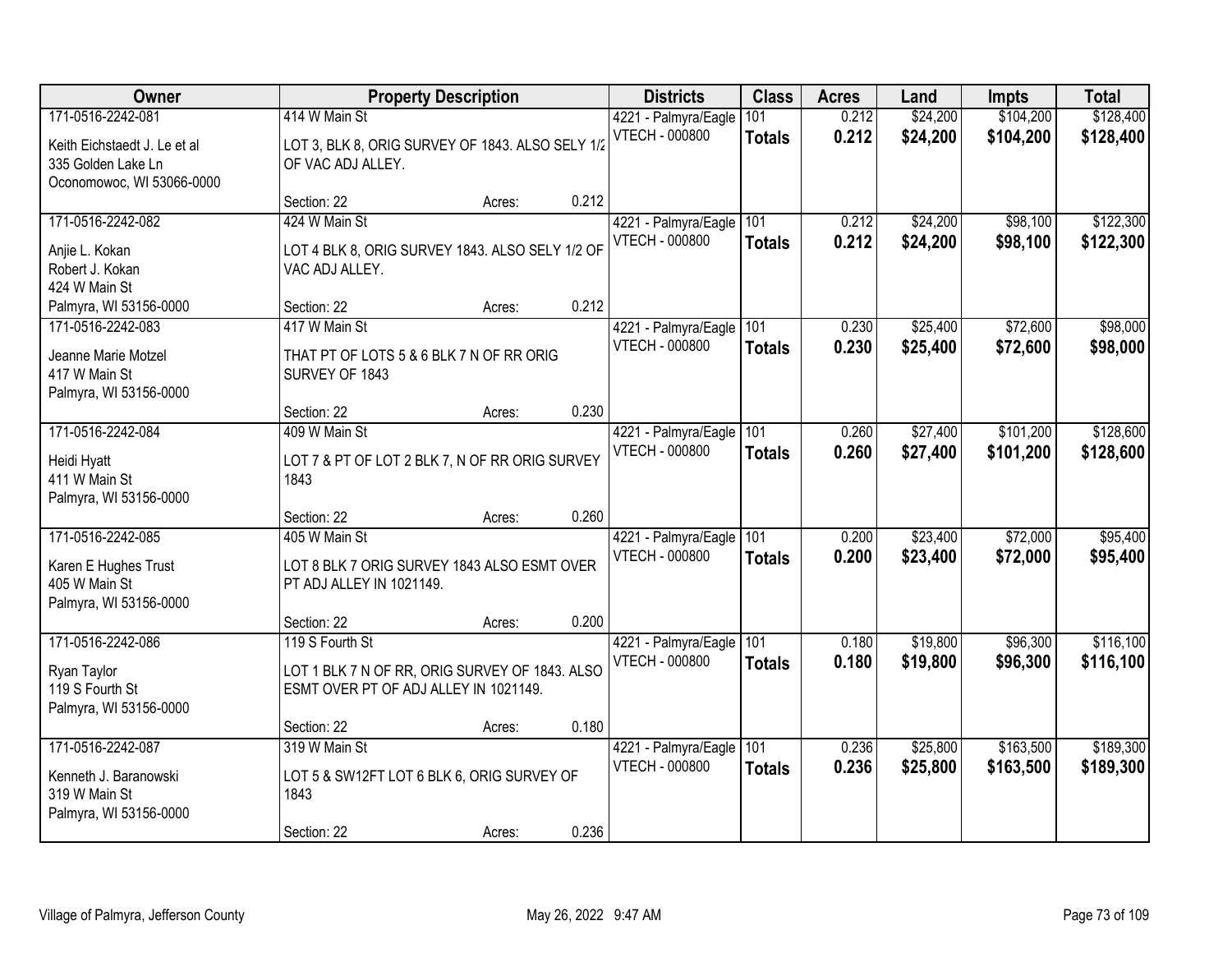| Owner                                                         |                                                                                                        | <b>Property Description</b> |       | <b>Districts</b>                              | <b>Class</b>  | <b>Acres</b>   | Land            | <b>Impts</b>     | <b>Total</b>     |
|---------------------------------------------------------------|--------------------------------------------------------------------------------------------------------|-----------------------------|-------|-----------------------------------------------|---------------|----------------|-----------------|------------------|------------------|
| 171-0516-2242-088                                             | 313 W Main St                                                                                          |                             |       | 4221 - Palmyra/Eagle<br><b>VTECH - 000800</b> | 102<br>304    | 0.247<br>0.480 | \$22,100<br>\$0 | \$102,900<br>\$0 | \$125,000<br>\$0 |
| St Matthews Lutheran Church<br>PO Box 205                     | NE54FT LOTS 3 & 6, LOTS 7&8, BLK 6 ORIG SURVEY<br>OF 1843 12 MISC 015                                  |                             |       |                                               | <b>Totals</b> | 0.727          | \$22,100        | \$102,900        | \$125,000        |
| Palmyra, WI 53156-0000                                        | Section: 22                                                                                            | Acres:                      | 0.727 |                                               |               |                |                 |                  |                  |
| 171-0516-2242-089                                             | 120 S Fourth St                                                                                        |                             |       | 4221 - Palmyra/Eagle                          | 101           | 0.236          | \$25,800        | \$118,600        | \$144,400        |
| Richard J. Maney<br>Rhonda R. Maney<br>PO Box 315             | LOT 4 & SW12FT LOT 3 BLK 6, ORIG SURVEY OF<br>1843                                                     |                             |       | VTECH - 000800                                | <b>Totals</b> | 0.236          | \$25,800        | \$118,600        | \$144,400        |
| Palmyra, WI 53156-0000                                        | Section: 22                                                                                            | Acres:                      | 0.236 |                                               |               |                |                 |                  |                  |
| 171-0516-2242-090                                             | 408 Wilson St                                                                                          |                             |       | 4221 - Palmyra/Eagle                          | 102           | 0.452          | \$16,200        | \$24,900         | \$41,100         |
| David A. Anich<br>N2406 County Rd E<br>Palmyra, WI 53156-0000 | PT LOTS 2,3,4,5, BLK 7 S OF RR & NE1/2 VAC ST ADJ<br>ON S, ORIG SURVEY OF 1843 SUBJ TO ESMT<br>601-058 |                             |       | <b>VTECH - 000800</b>                         | <b>Totals</b> | 0.452          | \$16,200        | \$24,900         | \$41,100         |
|                                                               | Section: 22                                                                                            | Acres:                      | 0.452 |                                               |               |                |                 |                  |                  |
| 171-0516-2242-091                                             | 517 W Main St                                                                                          |                             |       | 4221 - Palmyra/Eagle                          | 304           | 0.445          | \$0             | \$0              | $\sqrt{6}$       |
| Palmyra Methodist Church<br>517 W Main St                     | COM MOST ELY/C VILLAGE PARK, S42DG30'W117FT                                                            |                             |       | <b>VTECH - 000800</b>                         | <b>Totals</b> | 0.445          | \$0             | \$0              | \$0              |
| Palmyra, WI 53156-0000                                        | TO POB, S42DG 30'W TO MOST SLY/C SD PARK,<br>N47DG30'W132FT, N42DG30'E TO PT 132FT                     |                             |       |                                               |               |                |                 |                  |                  |
|                                                               | Section: 22                                                                                            | Acres:                      | 0.445 |                                               |               |                |                 |                  |                  |
| 171-0516-2242-092                                             | 518 W Main St                                                                                          |                             |       | 4221 - Palmyra/Eagle                          | 101           | 0.469          | \$29,800        | \$144,800        | \$174,600        |
| Fred W. Kunkel                                                | A PT LOT 4 BLK 9, S RR. PT PUBLIC SQ S OF RR,                                                          |                             |       | <b>VTECH - 000800</b>                         | <b>Totals</b> | 0.469          | \$29,800        | \$144,800        | \$174,600        |
| Lynn Stehling M. Kunkel                                       | POWERS ADD 1843. ALSO PT NE1/2 VAC 6TH ST ADJ                                                          |                             |       |                                               |               |                |                 |                  |                  |
| 518 W Main St                                                 |                                                                                                        |                             |       |                                               |               |                |                 |                  |                  |
| Palmyra, WI 53156-0000                                        | Section: 22                                                                                            | Acres:                      | 0.469 |                                               |               |                |                 |                  |                  |
| 171-0516-2242-093                                             | 604 W Main St                                                                                          |                             |       | 4221 - Palmyra/Eagle                          | 101           | 0.461          | \$17,900        | $\overline{50}$  | \$17,900         |
| Erin J. Pruitt                                                | LOT 13 & PT OF LOT 14 S RR & SW1/2 VAC ST ADJ                                                          |                             |       | <b>VTECH - 000800</b>                         | <b>Totals</b> | 0.461          | \$17,900        | \$0              | \$17,900         |
| 604 W Main St                                                 | BLK 12, ORIG SURVEY OF 1850                                                                            |                             |       |                                               |               |                |                 |                  |                  |
| Palmyra, WI 53156-0000                                        |                                                                                                        |                             |       |                                               |               |                |                 |                  |                  |
|                                                               | Section: 22                                                                                            | Acres:                      | 0.461 |                                               |               |                |                 |                  |                  |
| 171-0516-2242-094                                             | 620 Taft St                                                                                            |                             |       | 4221 - Palmyra/Eagle                          | 101           | 0.030          | \$4,100         | \$61,600         | \$65,700         |
| Edgar R. Davis                                                | THAT PT LOTS 6 & 7 BLK 3, S OF RR, POWERS ADD                                                          |                             |       | <b>VTECH - 000800</b>                         | <b>Totals</b> | 0.030          | \$4,100         | \$61,600         | \$65,700         |
| Joy A. Davis                                                  | 1847                                                                                                   |                             |       |                                               |               |                |                 |                  |                  |
| PO Box 327                                                    |                                                                                                        |                             |       |                                               |               |                |                 |                  |                  |
| Palmyra, WI 53156-0000                                        | Section: 22                                                                                            | Acres:                      | 0.030 |                                               |               |                |                 |                  |                  |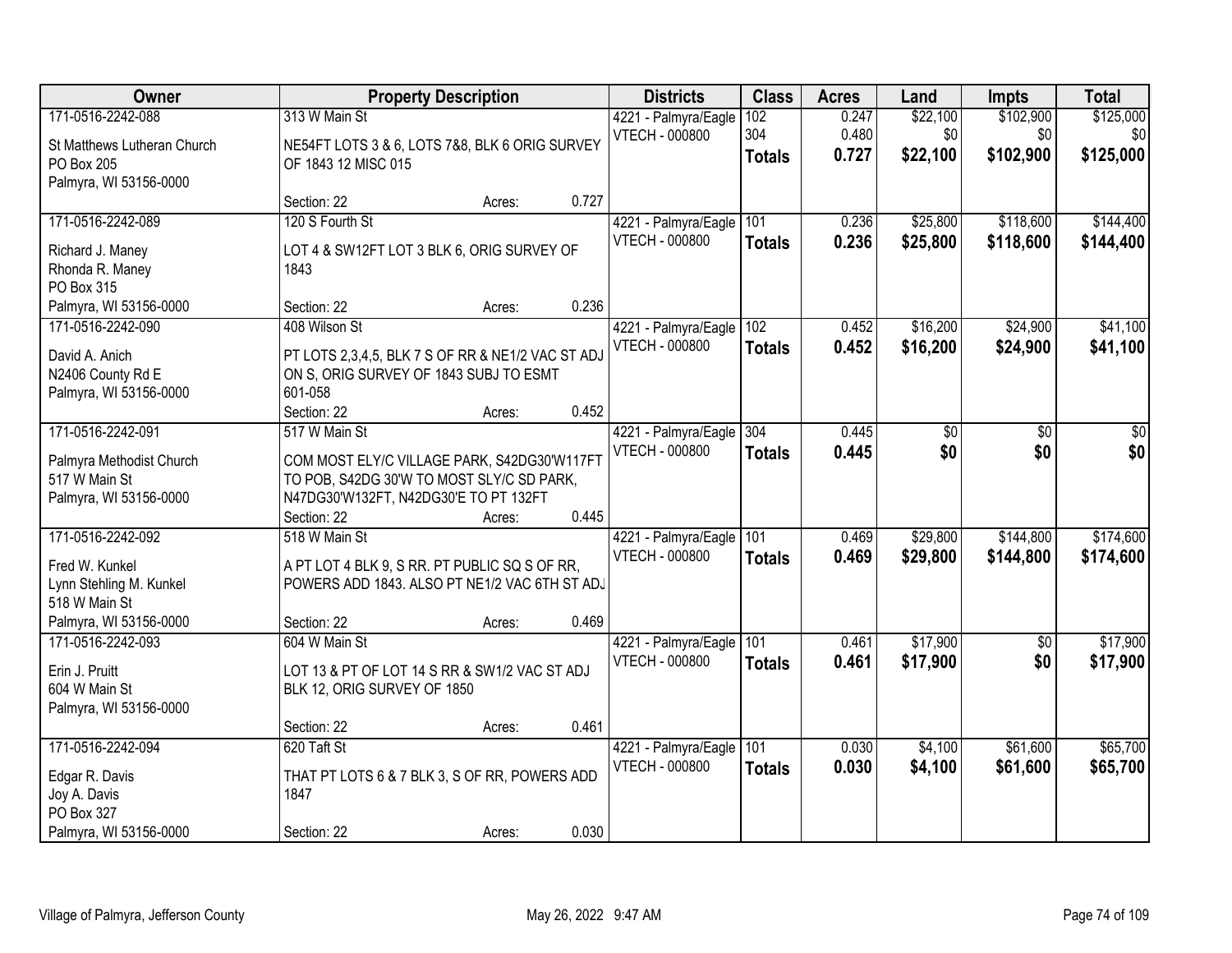| Owner                             |                                               | <b>Property Description</b> |       | <b>Districts</b>         | <b>Class</b>  | <b>Acres</b> | Land     | <b>Impts</b> | <b>Total</b> |
|-----------------------------------|-----------------------------------------------|-----------------------------|-------|--------------------------|---------------|--------------|----------|--------------|--------------|
| 171-0516-2242-095                 | 179 Northwest St                              |                             |       | 4221 - Palmyra/Eagle     | 101           | 0.300        | \$29,400 | \$106,400    | \$135,800    |
| Marvin C. Blazewicz Jr            | LOT 18 & S26FT LOT 17 BLK 4, POWERS ADD OF    |                             |       | VTECH - 000800           | <b>Totals</b> | 0.300        | \$29,400 | \$106,400    | \$135,800    |
| Tamara R. Pinkalla                | 1847. ALSO LAND LY BETWN SD LOTS &            |                             |       |                          |               |              |          |              |              |
| 179 Northwest St                  | CARPENTERS ADD.                               |                             |       |                          |               |              |          |              |              |
| Palmyra, WI 53156-0000            | Section: 22                                   | Acres:                      | 0.300 |                          |               |              |          |              |              |
| 171-0516-2242-096                 | 147 Northwest St                              |                             |       | 4221 - Palmyra/Eagle     | 101           | 0.200        | \$23,400 | \$48,200     | \$71,600     |
|                                   |                                               |                             |       | <b>VTECH - 000800</b>    | <b>Totals</b> | 0.200        | \$23,400 | \$48,200     | \$71,600     |
| Ambrosio Cuenca-Juarez            | LOT 19 BLK 4, POWERS ADD OF 1847.             |                             |       |                          |               |              |          |              |              |
| Michelle N. Cuenca                |                                               |                             |       |                          |               |              |          |              |              |
| 147 Northwest St                  |                                               |                             |       |                          |               |              |          |              |              |
| Palmyra, WI 53156-0000            | Section: 22                                   | Acres:                      | 0.200 |                          |               |              |          |              |              |
| 171-0516-2242-097                 | 300 Northwest St                              |                             |       | 4221 - Palmyra/Eagle 101 |               | 0.301        | \$29,400 | \$140,300    | \$169,700    |
| <b>Bryce Bret Thomas Cummings</b> | LOT 12, BLK 2, POWERS ADD OF 1847.            |                             |       | <b>VTECH - 000800</b>    | <b>Totals</b> | 0.301        | \$29,400 | \$140,300    | \$169,700    |
| Victoria Perlongo                 |                                               |                             |       |                          |               |              |          |              |              |
| 300 Northwest St                  |                                               |                             |       |                          |               |              |          |              |              |
| Palmyra, WI 53156-0000            | Section: 22                                   | Acres:                      | 0.301 |                          |               |              |          |              |              |
| 171-0516-2242-098                 | 501 W Main St                                 |                             |       | 4221 - Palmyra/Eagle     | 101           | 0.410        | \$29,700 | \$186,700    | \$216,400    |
|                                   |                                               |                             |       | VTECH - 000800           | <b>Totals</b> | 0.410        | \$29,700 | \$186,700    | \$216,400    |
| Tonya M. Zwitter et al            | BEG MOST ELY/C VILLAGE PARK, S42DG30'W 117FT  |                             |       |                          |               |              |          |              |              |
| 501 W Main St                     | N47DG30'W 132FT, N42DG30'E 92.70FT, S88DG13'E |                             |       |                          |               |              |          |              |              |
| Palmyra, WI 53156-0000            | 37.25FT, S47DG30'E 103.77FT TO POB & SW1/2 OF |                             |       |                          |               |              |          |              |              |
|                                   | Section: 22                                   | Acres:                      | 0.410 |                          |               |              |          |              |              |
| 171-0516-2242-099                 | 219 N Fourth St                               |                             |       | 4221 - Palmyra/Eagle     | 101           | 0.200        | \$23,400 | \$174,200    | \$197,600    |
| James W. Gleesing                 | LOT 7, BLK 2, POWERS ADD OF 1847.             |                             |       | <b>VTECH - 000800</b>    | <b>Totals</b> | 0.200        | \$23,400 | \$174,200    | \$197,600    |
| Kristin M. Gleesing               |                                               |                             |       |                          |               |              |          |              |              |
| 219 N Fourth St                   |                                               |                             |       |                          |               |              |          |              |              |
| Palmyra, WI 53156-0000            | Section: 22                                   | Acres:                      | 0.200 |                          |               |              |          |              |              |
| 171-0516-2243-000                 | 413 S Fourth St                               |                             |       | 4221 - Palmyra/Eagle     | 101           | 0.280        | \$28,800 | \$109,100    | \$137,900    |
|                                   |                                               |                             |       | VTECH - 000800           | <b>Totals</b> | 0.280        | \$28,800 | \$109,100    | \$137,900    |
| Sue E. Davern                     | LOTS 10 & 11 BLK 16, POWERS ADD.              |                             |       |                          |               |              |          |              |              |
| 12210 W 29th St                   |                                               |                             |       |                          |               |              |          |              |              |
| Beach Park, IL 60099-0000         |                                               |                             |       |                          |               |              |          |              |              |
|                                   | Section: 22                                   | Acres:                      | 0.280 |                          |               |              |          |              |              |
| 171-0516-2243-001                 | 421 S Fourth St                               |                             |       | 4221 - Palmyra/Eagle     | 101           | 0.220        | \$24,700 | \$144,200    | \$168,900    |
| Jeanne Stamper-Majstorov          | LOT 9 BLK 16, POWERS ADD OF 1850.SUBJ TO ESMT |                             |       | <b>VTECH - 000800</b>    | <b>Totals</b> | 0.220        | \$24,700 | \$144,200    | \$168,900    |
| 421 S Fourth St                   | IN 872-184                                    |                             |       |                          |               |              |          |              |              |
| Palmyra, WI 53156-0000            |                                               |                             |       |                          |               |              |          |              |              |
|                                   | Section: 22                                   | Acres:                      | 0.220 |                          |               |              |          |              |              |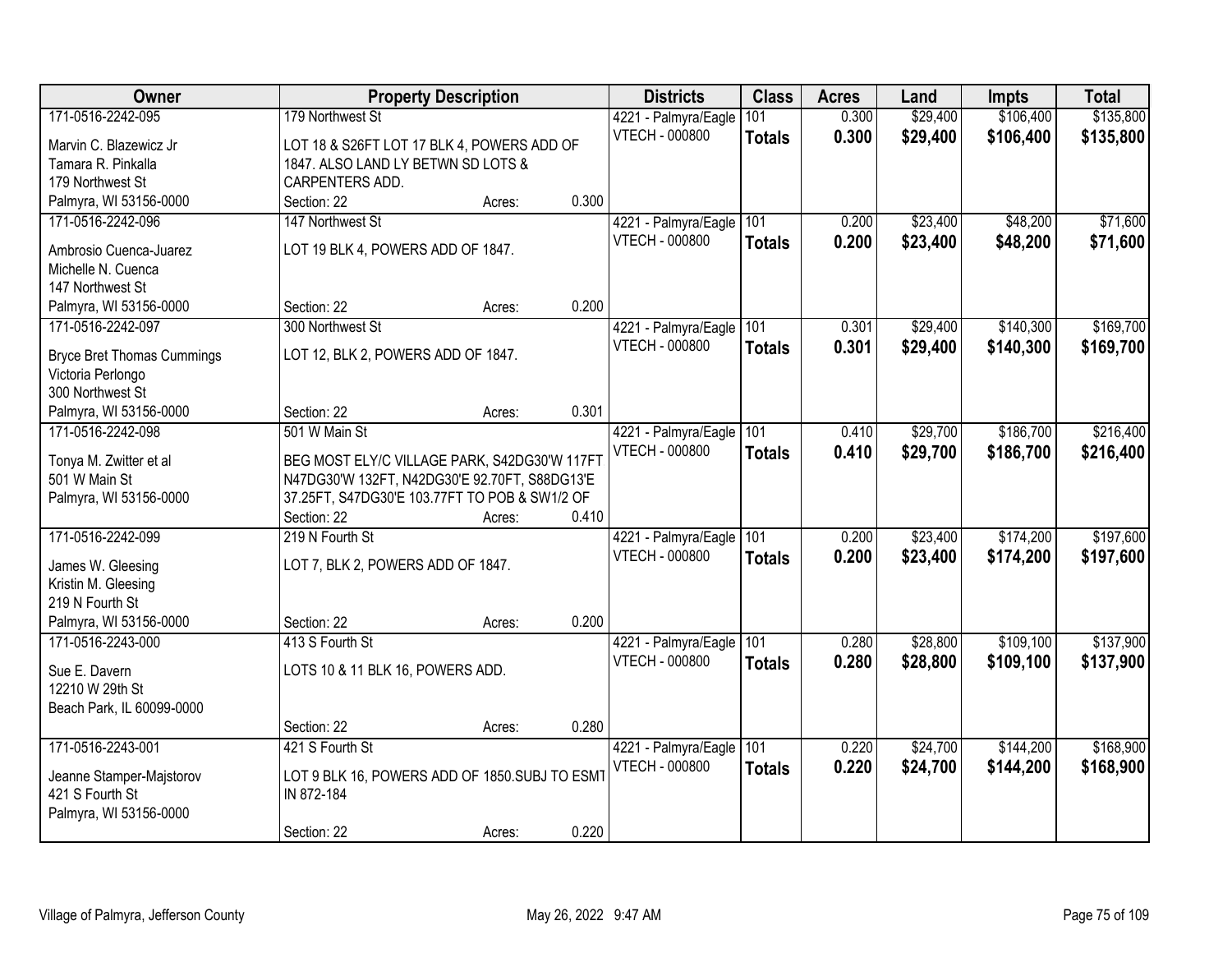| 171-0516-2243-002<br>501 Wilson St<br>\$25,800<br>\$117,700<br>\$143,500<br>101<br>0.236<br>4221 - Palmyra/Eagle<br>VTECH - 000800<br>0.236<br>\$25,800<br>\$117,700<br>\$143,500<br><b>Totals</b><br>LOTS 1 & 8, EX STRIP 16.5FT ON SW SIDE BLK 16,<br>Jonathan Stancyzk<br>501 W Wilson St<br>POWERS ADD OF 1850.ALSO ESMT IN 872-184.<br>Palmyra, WI 53156-0000<br>0.236<br>Section: 22<br>Acres:<br>507 Wilson St<br>\$104,600<br>171-0516-2243-003<br>4221 - Palmyra/Eagle<br>101<br>\$29,900<br>0.490<br><b>VTECH - 000800</b><br>0.490<br>\$29,900<br>\$104,600<br>\$134,500<br><b>Totals</b><br>LOTS 2 & 7. A STRIP 16.5FT O FF & ALG WHOLE SW<br>Ronald L. Polzin<br>Barbara A. Polzin<br>SIDE LOTS 1 & 8 BLK 16, POWERS ADD OF 1850<br>PO Box 405<br>0.490<br>Palmyra, WI 53156-0000<br>Section: 22<br>Acres:<br>\$121,400<br>171-0516-2243-004<br>4221 - Palmyra/Eagle 101<br>\$29,900<br>517 Wilson St<br>0.480<br><b>VTECH - 000800</b><br>\$29,900<br>\$121,400<br>0.480<br><b>Totals</b><br>Scott Sweno<br>LOTS 3 & 6 BLK 16, POWERS ADD OF 1850<br>Robin D. Sweno<br>517 W Wilson St<br>0.480<br>Palmyra, WI 53156-0000<br>Section: 22<br>Acres:<br>\$30,000<br>\$140,000<br>4221 - Palmyra/Eagle<br>101<br>171-0516-2243-005<br>523 Wilson St<br>0.550<br><b>VTECH - 000800</b><br>0.550<br>\$30,000<br>\$140,000<br>\$170,000<br><b>Totals</b><br>LOTS 4 & 5 BLK 16, POWERS ADD OF 1850<br>David Hofer<br>Andrea Hofer<br>523 W Wilson St<br>0.550<br>Palmyra, WI 53156-0000<br>Section: 22<br>Acres:<br>609 Wilson St<br>\$119,100<br>171-0516-2243-006<br>101<br>0.675<br>\$30,200<br>4221 - Palmyra/Eagle<br>VTECH - 000800<br>0.675<br>\$30,200<br>\$119,100<br><b>Totals</b><br>Craig R. Bartosiak<br>LOTS 1,2&3 BLK 15, POWERS ADD 1850, EX TRNGL<br>Danielle M. Harris<br>IN SE/C ALSO DRWY ESMT IN DOC 1401054.<br>609 W Wilson St<br>0.675<br>Palmyra, WI 53156-0000<br>Section: 22<br>Acres:<br>\$30,200<br>\$73,000<br>171-0516-2243-007<br>701 Wilson St<br>101<br>0.677<br>4221 - Palmyra/Eagle<br><b>VTECH - 000800</b><br>0.677<br>\$30,200<br>\$73,000<br>\$103,200<br><b>Totals</b><br>LOTS 4,5&6 BLK 15, POWERS ADD OF 1850<br>Enrique Ruiz<br>Esperanza Ruiz<br>701 W Wilson St | Owner | <b>Property Description</b> | <b>Districts</b> | <b>Class</b> | <b>Acres</b> | Land | <b>Impts</b> | <b>Total</b> |
|----------------------------------------------------------------------------------------------------------------------------------------------------------------------------------------------------------------------------------------------------------------------------------------------------------------------------------------------------------------------------------------------------------------------------------------------------------------------------------------------------------------------------------------------------------------------------------------------------------------------------------------------------------------------------------------------------------------------------------------------------------------------------------------------------------------------------------------------------------------------------------------------------------------------------------------------------------------------------------------------------------------------------------------------------------------------------------------------------------------------------------------------------------------------------------------------------------------------------------------------------------------------------------------------------------------------------------------------------------------------------------------------------------------------------------------------------------------------------------------------------------------------------------------------------------------------------------------------------------------------------------------------------------------------------------------------------------------------------------------------------------------------------------------------------------------------------------------------------------------------------------------------------------------------------------------------------------------------------------------------------------------------------------------------------------------------------------------------------------------------------------------------------------------------------------------------------------------------|-------|-----------------------------|------------------|--------------|--------------|------|--------------|--------------|
|                                                                                                                                                                                                                                                                                                                                                                                                                                                                                                                                                                                                                                                                                                                                                                                                                                                                                                                                                                                                                                                                                                                                                                                                                                                                                                                                                                                                                                                                                                                                                                                                                                                                                                                                                                                                                                                                                                                                                                                                                                                                                                                                                                                                                      |       |                             |                  |              |              |      |              |              |
|                                                                                                                                                                                                                                                                                                                                                                                                                                                                                                                                                                                                                                                                                                                                                                                                                                                                                                                                                                                                                                                                                                                                                                                                                                                                                                                                                                                                                                                                                                                                                                                                                                                                                                                                                                                                                                                                                                                                                                                                                                                                                                                                                                                                                      |       |                             |                  |              |              |      |              |              |
| \$134,500<br>\$151,300<br>\$151,300<br>\$170,000<br>\$149,300<br>\$149,300<br>\$103,200                                                                                                                                                                                                                                                                                                                                                                                                                                                                                                                                                                                                                                                                                                                                                                                                                                                                                                                                                                                                                                                                                                                                                                                                                                                                                                                                                                                                                                                                                                                                                                                                                                                                                                                                                                                                                                                                                                                                                                                                                                                                                                                              |       |                             |                  |              |              |      |              |              |
|                                                                                                                                                                                                                                                                                                                                                                                                                                                                                                                                                                                                                                                                                                                                                                                                                                                                                                                                                                                                                                                                                                                                                                                                                                                                                                                                                                                                                                                                                                                                                                                                                                                                                                                                                                                                                                                                                                                                                                                                                                                                                                                                                                                                                      |       |                             |                  |              |              |      |              |              |
|                                                                                                                                                                                                                                                                                                                                                                                                                                                                                                                                                                                                                                                                                                                                                                                                                                                                                                                                                                                                                                                                                                                                                                                                                                                                                                                                                                                                                                                                                                                                                                                                                                                                                                                                                                                                                                                                                                                                                                                                                                                                                                                                                                                                                      |       |                             |                  |              |              |      |              |              |
|                                                                                                                                                                                                                                                                                                                                                                                                                                                                                                                                                                                                                                                                                                                                                                                                                                                                                                                                                                                                                                                                                                                                                                                                                                                                                                                                                                                                                                                                                                                                                                                                                                                                                                                                                                                                                                                                                                                                                                                                                                                                                                                                                                                                                      |       |                             |                  |              |              |      |              |              |
|                                                                                                                                                                                                                                                                                                                                                                                                                                                                                                                                                                                                                                                                                                                                                                                                                                                                                                                                                                                                                                                                                                                                                                                                                                                                                                                                                                                                                                                                                                                                                                                                                                                                                                                                                                                                                                                                                                                                                                                                                                                                                                                                                                                                                      |       |                             |                  |              |              |      |              |              |
|                                                                                                                                                                                                                                                                                                                                                                                                                                                                                                                                                                                                                                                                                                                                                                                                                                                                                                                                                                                                                                                                                                                                                                                                                                                                                                                                                                                                                                                                                                                                                                                                                                                                                                                                                                                                                                                                                                                                                                                                                                                                                                                                                                                                                      |       |                             |                  |              |              |      |              |              |
|                                                                                                                                                                                                                                                                                                                                                                                                                                                                                                                                                                                                                                                                                                                                                                                                                                                                                                                                                                                                                                                                                                                                                                                                                                                                                                                                                                                                                                                                                                                                                                                                                                                                                                                                                                                                                                                                                                                                                                                                                                                                                                                                                                                                                      |       |                             |                  |              |              |      |              |              |
|                                                                                                                                                                                                                                                                                                                                                                                                                                                                                                                                                                                                                                                                                                                                                                                                                                                                                                                                                                                                                                                                                                                                                                                                                                                                                                                                                                                                                                                                                                                                                                                                                                                                                                                                                                                                                                                                                                                                                                                                                                                                                                                                                                                                                      |       |                             |                  |              |              |      |              |              |
|                                                                                                                                                                                                                                                                                                                                                                                                                                                                                                                                                                                                                                                                                                                                                                                                                                                                                                                                                                                                                                                                                                                                                                                                                                                                                                                                                                                                                                                                                                                                                                                                                                                                                                                                                                                                                                                                                                                                                                                                                                                                                                                                                                                                                      |       |                             |                  |              |              |      |              |              |
|                                                                                                                                                                                                                                                                                                                                                                                                                                                                                                                                                                                                                                                                                                                                                                                                                                                                                                                                                                                                                                                                                                                                                                                                                                                                                                                                                                                                                                                                                                                                                                                                                                                                                                                                                                                                                                                                                                                                                                                                                                                                                                                                                                                                                      |       |                             |                  |              |              |      |              |              |
|                                                                                                                                                                                                                                                                                                                                                                                                                                                                                                                                                                                                                                                                                                                                                                                                                                                                                                                                                                                                                                                                                                                                                                                                                                                                                                                                                                                                                                                                                                                                                                                                                                                                                                                                                                                                                                                                                                                                                                                                                                                                                                                                                                                                                      |       |                             |                  |              |              |      |              |              |
|                                                                                                                                                                                                                                                                                                                                                                                                                                                                                                                                                                                                                                                                                                                                                                                                                                                                                                                                                                                                                                                                                                                                                                                                                                                                                                                                                                                                                                                                                                                                                                                                                                                                                                                                                                                                                                                                                                                                                                                                                                                                                                                                                                                                                      |       |                             |                  |              |              |      |              |              |
|                                                                                                                                                                                                                                                                                                                                                                                                                                                                                                                                                                                                                                                                                                                                                                                                                                                                                                                                                                                                                                                                                                                                                                                                                                                                                                                                                                                                                                                                                                                                                                                                                                                                                                                                                                                                                                                                                                                                                                                                                                                                                                                                                                                                                      |       |                             |                  |              |              |      |              |              |
|                                                                                                                                                                                                                                                                                                                                                                                                                                                                                                                                                                                                                                                                                                                                                                                                                                                                                                                                                                                                                                                                                                                                                                                                                                                                                                                                                                                                                                                                                                                                                                                                                                                                                                                                                                                                                                                                                                                                                                                                                                                                                                                                                                                                                      |       |                             |                  |              |              |      |              |              |
|                                                                                                                                                                                                                                                                                                                                                                                                                                                                                                                                                                                                                                                                                                                                                                                                                                                                                                                                                                                                                                                                                                                                                                                                                                                                                                                                                                                                                                                                                                                                                                                                                                                                                                                                                                                                                                                                                                                                                                                                                                                                                                                                                                                                                      |       |                             |                  |              |              |      |              |              |
|                                                                                                                                                                                                                                                                                                                                                                                                                                                                                                                                                                                                                                                                                                                                                                                                                                                                                                                                                                                                                                                                                                                                                                                                                                                                                                                                                                                                                                                                                                                                                                                                                                                                                                                                                                                                                                                                                                                                                                                                                                                                                                                                                                                                                      |       |                             |                  |              |              |      |              |              |
|                                                                                                                                                                                                                                                                                                                                                                                                                                                                                                                                                                                                                                                                                                                                                                                                                                                                                                                                                                                                                                                                                                                                                                                                                                                                                                                                                                                                                                                                                                                                                                                                                                                                                                                                                                                                                                                                                                                                                                                                                                                                                                                                                                                                                      |       |                             |                  |              |              |      |              |              |
|                                                                                                                                                                                                                                                                                                                                                                                                                                                                                                                                                                                                                                                                                                                                                                                                                                                                                                                                                                                                                                                                                                                                                                                                                                                                                                                                                                                                                                                                                                                                                                                                                                                                                                                                                                                                                                                                                                                                                                                                                                                                                                                                                                                                                      |       |                             |                  |              |              |      |              |              |
|                                                                                                                                                                                                                                                                                                                                                                                                                                                                                                                                                                                                                                                                                                                                                                                                                                                                                                                                                                                                                                                                                                                                                                                                                                                                                                                                                                                                                                                                                                                                                                                                                                                                                                                                                                                                                                                                                                                                                                                                                                                                                                                                                                                                                      |       |                             |                  |              |              |      |              |              |
|                                                                                                                                                                                                                                                                                                                                                                                                                                                                                                                                                                                                                                                                                                                                                                                                                                                                                                                                                                                                                                                                                                                                                                                                                                                                                                                                                                                                                                                                                                                                                                                                                                                                                                                                                                                                                                                                                                                                                                                                                                                                                                                                                                                                                      |       |                             |                  |              |              |      |              |              |
|                                                                                                                                                                                                                                                                                                                                                                                                                                                                                                                                                                                                                                                                                                                                                                                                                                                                                                                                                                                                                                                                                                                                                                                                                                                                                                                                                                                                                                                                                                                                                                                                                                                                                                                                                                                                                                                                                                                                                                                                                                                                                                                                                                                                                      |       |                             |                  |              |              |      |              |              |
|                                                                                                                                                                                                                                                                                                                                                                                                                                                                                                                                                                                                                                                                                                                                                                                                                                                                                                                                                                                                                                                                                                                                                                                                                                                                                                                                                                                                                                                                                                                                                                                                                                                                                                                                                                                                                                                                                                                                                                                                                                                                                                                                                                                                                      |       |                             |                  |              |              |      |              |              |
|                                                                                                                                                                                                                                                                                                                                                                                                                                                                                                                                                                                                                                                                                                                                                                                                                                                                                                                                                                                                                                                                                                                                                                                                                                                                                                                                                                                                                                                                                                                                                                                                                                                                                                                                                                                                                                                                                                                                                                                                                                                                                                                                                                                                                      |       |                             |                  |              |              |      |              |              |
|                                                                                                                                                                                                                                                                                                                                                                                                                                                                                                                                                                                                                                                                                                                                                                                                                                                                                                                                                                                                                                                                                                                                                                                                                                                                                                                                                                                                                                                                                                                                                                                                                                                                                                                                                                                                                                                                                                                                                                                                                                                                                                                                                                                                                      |       |                             |                  |              |              |      |              |              |
|                                                                                                                                                                                                                                                                                                                                                                                                                                                                                                                                                                                                                                                                                                                                                                                                                                                                                                                                                                                                                                                                                                                                                                                                                                                                                                                                                                                                                                                                                                                                                                                                                                                                                                                                                                                                                                                                                                                                                                                                                                                                                                                                                                                                                      |       |                             |                  |              |              |      |              |              |
|                                                                                                                                                                                                                                                                                                                                                                                                                                                                                                                                                                                                                                                                                                                                                                                                                                                                                                                                                                                                                                                                                                                                                                                                                                                                                                                                                                                                                                                                                                                                                                                                                                                                                                                                                                                                                                                                                                                                                                                                                                                                                                                                                                                                                      |       |                             |                  |              |              |      |              |              |
|                                                                                                                                                                                                                                                                                                                                                                                                                                                                                                                                                                                                                                                                                                                                                                                                                                                                                                                                                                                                                                                                                                                                                                                                                                                                                                                                                                                                                                                                                                                                                                                                                                                                                                                                                                                                                                                                                                                                                                                                                                                                                                                                                                                                                      |       |                             |                  |              |              |      |              |              |
| 0.677<br>Palmyra, WI 53156-0000<br>Section: 22<br>Acres:                                                                                                                                                                                                                                                                                                                                                                                                                                                                                                                                                                                                                                                                                                                                                                                                                                                                                                                                                                                                                                                                                                                                                                                                                                                                                                                                                                                                                                                                                                                                                                                                                                                                                                                                                                                                                                                                                                                                                                                                                                                                                                                                                             |       |                             |                  |              |              |      |              |              |
| 723 Wilson St<br>\$30,200<br>\$122,400<br>\$152,600<br>171-0516-2243-008<br>4221 - Palmyra/Eagle<br>101<br>0.677                                                                                                                                                                                                                                                                                                                                                                                                                                                                                                                                                                                                                                                                                                                                                                                                                                                                                                                                                                                                                                                                                                                                                                                                                                                                                                                                                                                                                                                                                                                                                                                                                                                                                                                                                                                                                                                                                                                                                                                                                                                                                                     |       |                             |                  |              |              |      |              |              |
| VTECH - 000800<br>0.677<br>\$30,200<br>\$122,400<br>\$152,600<br><b>Totals</b>                                                                                                                                                                                                                                                                                                                                                                                                                                                                                                                                                                                                                                                                                                                                                                                                                                                                                                                                                                                                                                                                                                                                                                                                                                                                                                                                                                                                                                                                                                                                                                                                                                                                                                                                                                                                                                                                                                                                                                                                                                                                                                                                       |       |                             |                  |              |              |      |              |              |
| LOTS 7,8,&9 BLK 15, POWERS ADD OF 1850.<br>Jesse W. Blanchard                                                                                                                                                                                                                                                                                                                                                                                                                                                                                                                                                                                                                                                                                                                                                                                                                                                                                                                                                                                                                                                                                                                                                                                                                                                                                                                                                                                                                                                                                                                                                                                                                                                                                                                                                                                                                                                                                                                                                                                                                                                                                                                                                        |       |                             |                  |              |              |      |              |              |
| 723 W Wilson St<br>Palmyra, WI 53156-0000                                                                                                                                                                                                                                                                                                                                                                                                                                                                                                                                                                                                                                                                                                                                                                                                                                                                                                                                                                                                                                                                                                                                                                                                                                                                                                                                                                                                                                                                                                                                                                                                                                                                                                                                                                                                                                                                                                                                                                                                                                                                                                                                                                            |       |                             |                  |              |              |      |              |              |
| 0.677<br>Section: 22<br>Acres:                                                                                                                                                                                                                                                                                                                                                                                                                                                                                                                                                                                                                                                                                                                                                                                                                                                                                                                                                                                                                                                                                                                                                                                                                                                                                                                                                                                                                                                                                                                                                                                                                                                                                                                                                                                                                                                                                                                                                                                                                                                                                                                                                                                       |       |                             |                  |              |              |      |              |              |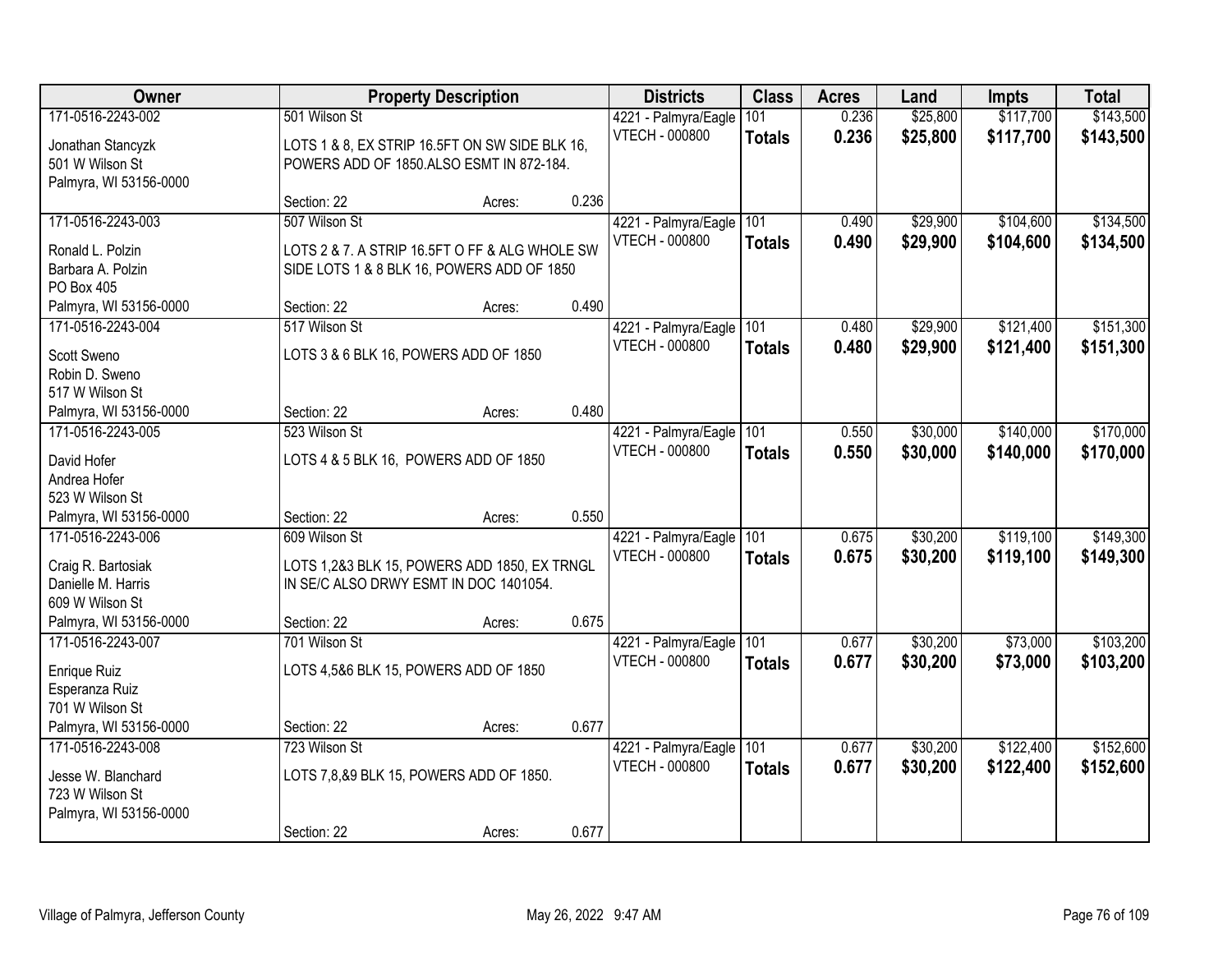| Owner                        | <b>Property Description</b>                            | <b>Districts</b>         | <b>Class</b>  | <b>Acres</b> | Land        | <b>Impts</b>    | <b>Total</b>    |
|------------------------------|--------------------------------------------------------|--------------------------|---------------|--------------|-------------|-----------------|-----------------|
| 171-0516-2243-009            | 310 Beacon St                                          | 4221 - Palmyra/Eagle     | 101           | 0.218        | \$24,600    | \$93,900        | \$118,500       |
| Jody J. Papp                 | COM SE/C BLK 15, POWERS SURV 1850,                     | VTECH - 000800           | <b>Totals</b> | 0.218        | \$24,600    | \$93,900        | \$118,500       |
| Kim A. Papp                  | N87DG36'E33.85FT TO POB, N87DG36'E132.15FT,            |                          |               |              |             |                 |                 |
| 310 Beacon St                | N2DG 23'W135FT, S87DG36'W8.94FT, S40DGW                |                          |               |              |             |                 |                 |
| Palmyra, WI 53156-0000       | 0.218<br>Section: 22<br>Acres:                         |                          |               |              |             |                 |                 |
| 171-0516-2243-010            | 316 Beacon St                                          | 4221 - Palmyra/Eagle     | 101           | 0.204        | \$23,600    | \$103,300       | \$126,900       |
|                              |                                                        | VTECH - 000800           | <b>Totals</b> | 0.204        | \$23,600    | \$103,300       | \$126,900       |
| Randal D. Cartwright         | COM SE/C BLK 15, POWERS SUR 1850,                      |                          |               |              |             |                 |                 |
| Patricia M. Cartwright       | N87DG36'E165.85FT TO POB, N87DG36'E66FT,               |                          |               |              |             |                 |                 |
| 316 Beacon St                | N2DG23'W 135FT, S87DG36'W66FT, S2DG23 'E135FT<br>0.204 |                          |               |              |             |                 |                 |
| Palmyra, WI 53156-0000       | Section: 22<br>Acres:                                  |                          |               |              |             |                 |                 |
| 171-0516-2243-011            | 326 Beacon St                                          | 4221 - Palmyra/Eagle     | 101           | 0.204        | \$23,600    | \$120,500       | \$144,100       |
| Mark P. Joyner               | COM SE/C BLK 15, POWERS SURVEY 1850,                   | <b>VTECH - 000800</b>    | <b>Totals</b> | 0.204        | \$23,600    | \$120,500       | \$144,100       |
| 326 Beacon St                | N87DG36'E 232FT TO POB, N87DG36'E 66FT, N02            |                          |               |              |             |                 |                 |
| Palmyra, WI 53156-0000       | DG23'W 135FT, S87DG36'W 66FT S2DG23'E 135FT TC         |                          |               |              |             |                 |                 |
|                              | Section: 22<br>0.204<br>Acres:                         |                          |               |              |             |                 |                 |
| 171-0516-2243-012            | 332 Beacon St                                          | 4221 - Palmyra/Eagle     | 101           | 0.217        | \$24,500    | \$119,700       | \$144,200       |
| Griffin R. Isaacsen          | COM SE/C BLK 15, POWERS SUR 1850, N87DG36'E            | <b>VTECH - 000800</b>    | <b>Totals</b> | 0.217        | \$24,500    | \$119,700       | \$144,200       |
| 332 Beacon St                | 297.85FT TO POB, N87DG36'E 66FT, N1DG17'               |                          |               |              |             |                 |                 |
| Palmyra, WI 53156-0000       | E135FT, S87DG36'W 74.66FT, S2DG23'E 135FT TO           |                          |               |              |             |                 |                 |
|                              | 0.217<br>Section: 22<br>Acres:                         |                          |               |              |             |                 |                 |
| 171-0516-2243-013            | Beacon St                                              | 4221 - Palmyra/Eagle     | 101           | 0.950        | \$12,300    | $\overline{50}$ | \$12,300        |
|                              |                                                        | <b>VTECH - 000800</b>    |               | 0.950        | \$12,300    | \$0             | \$12,300        |
| Griffin R. Isaacsen          | BEG SE/C BLK 15 POWERS ADD 1 850,                      |                          | <b>Totals</b> |              |             |                 |                 |
| 332 Beacon St                | N87DG36'E33.85FT, N40DG E182.78FT,                     |                          |               |              |             |                 |                 |
| Palmyra, WI 53156-0000       | N87DG36'E215.6FT, N SE/L SD BLK15 SW580.80FT           |                          |               |              |             |                 |                 |
|                              | Section: 22<br>0.950<br>Acres:                         |                          |               |              |             |                 |                 |
| 171-0516-2243-014            | Sixth St                                               | 4221 - Palmyra/Eagle 304 |               | 2.600        | $\sqrt{50}$ | $\overline{50}$ | $\overline{50}$ |
| Palmyra Cemetery Association | BEG 378.5FT E SE/C BLK 15, POWERS ADD 1850,            | VTECH - 000800           | <b>Totals</b> | 2.600        | \$0         | \$0             | \$0             |
| c/o Robert Oleson            | N17FT, W14.5 FT, N TO SW/L 6TH ST, SE ON SD L          |                          |               |              |             |                 |                 |
| W1360 State Rd 106           | 50.5FT, E240FT, S N/L VAC BEACON ST, W272FT TO         |                          |               |              |             |                 |                 |
| Palmyra, WI 53156-9718       | 2.600<br>Section: 22<br>Acres:                         |                          |               |              |             |                 |                 |
| 171-0516-2243-015            | 504 Wilson St                                          | 4221 - Palmyra/Eagle     | 101           | 0.500        | \$29,900    | \$97,500        | \$127,400       |
|                              |                                                        | <b>VTECH - 000800</b>    | <b>Totals</b> | 0.500        | \$29,900    | \$97,500        | \$127,400       |
| <b>Brad Peterson</b>         | LTS 1 & 2 BLK 10, SW1/2 ADJ VAC ST, ORIG SURVEY        |                          |               |              |             |                 |                 |
| 504 W Wilson St              | 1843. SUBJ TO ESMT IN DOC 770181.                      |                          |               |              |             |                 |                 |
| Palmyra, WI 53156-0000       |                                                        |                          |               |              |             |                 |                 |
|                              | 0.500<br>Section: 22<br>Acres:                         |                          |               |              |             |                 |                 |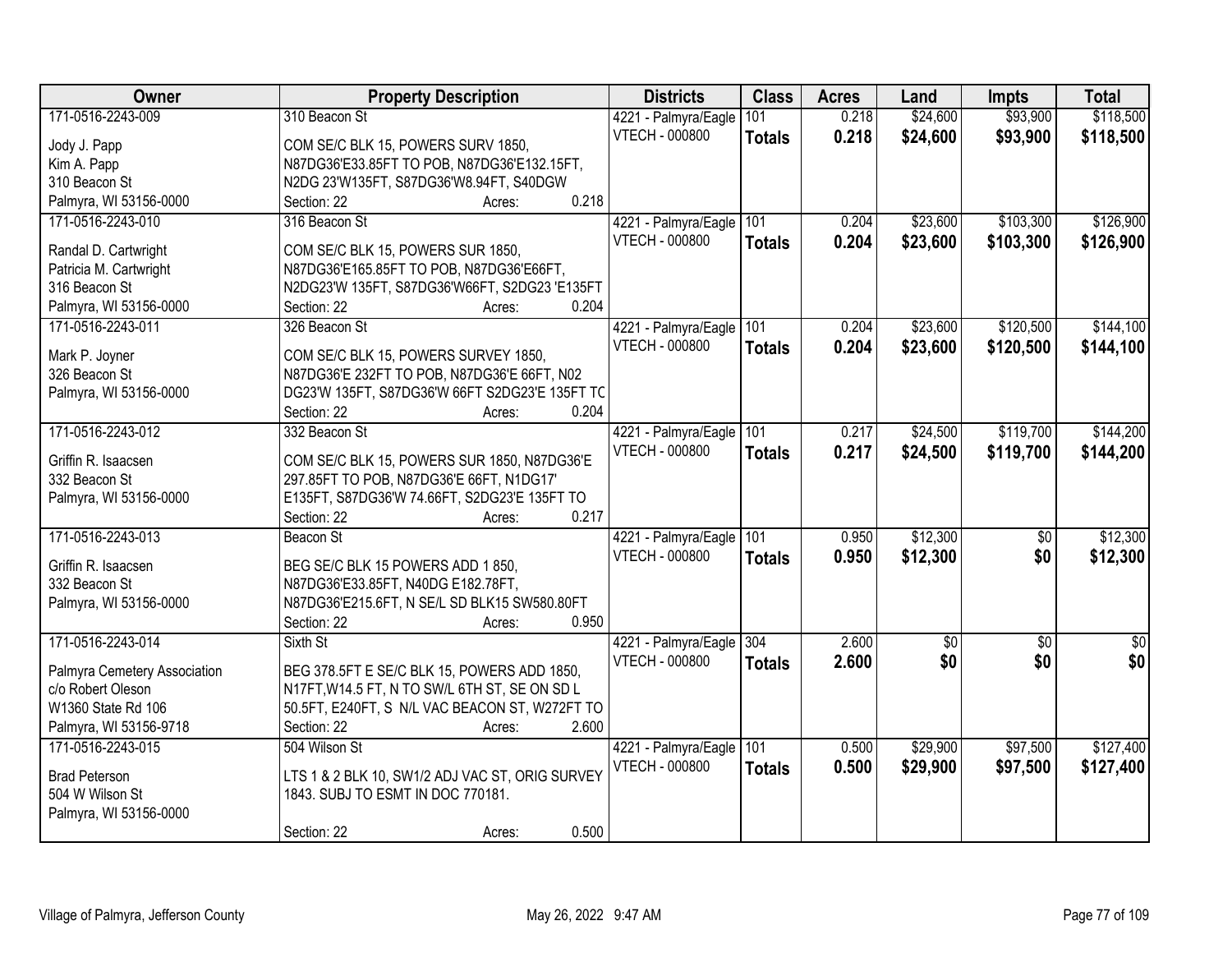| Owner                                   |                                             | <b>Property Description</b> |       | <b>Districts</b>                              | <b>Class</b>  | <b>Acres</b> | Land     | <b>Impts</b> | <b>Total</b> |
|-----------------------------------------|---------------------------------------------|-----------------------------|-------|-----------------------------------------------|---------------|--------------|----------|--------------|--------------|
| 171-0516-2243-016                       | 116 Sixth St                                |                             |       | 4221 - Palmyra/Eagle                          | 101           | 0.400        | \$29,700 | \$100,400    | \$130,100    |
| Elizabeth J. Snider                     | LOTS 3 & 4 BLK 10, ORIG SURVEY 1843.        |                             |       | <b>VTECH - 000800</b>                         | <b>Totals</b> | 0.400        | \$29,700 | \$100,400    | \$130,100    |
| 116 Sixth St                            |                                             |                             |       |                                               |               |              |          |              |              |
| Palmyra, WI 53156-0000                  |                                             |                             |       |                                               |               |              |          |              |              |
|                                         | Section: 22                                 | Acres:                      | 0.400 |                                               |               |              |          |              |              |
| 171-0516-2243-017                       | 121 Sixth St                                |                             |       | 4221 - Palmyra/Eagle                          | 101           | 0.200        | \$23,400 | \$110,100    | \$133,500    |
| Alexander R. Reher                      | LOT 1 BLK 11, ORIG SURVEY 1850              |                             |       | VTECH - 000800                                | <b>Totals</b> | 0.200        | \$23,400 | \$110,100    | \$133,500    |
| Jordynn M. Jaquith                      |                                             |                             |       |                                               |               |              |          |              |              |
| 121 Sixth St                            |                                             |                             |       |                                               |               |              |          |              |              |
| Palmyra, WI 53156-0000                  | Section: 22                                 | Acres:                      | 0.200 |                                               |               |              |          |              |              |
| 171-0516-2243-018                       | 603 W Main St                               |                             |       | 4221 - Palmyra/Eagle                          | 101           | 0.200        | \$23,400 | \$85,500     | \$108,900    |
| Randy Harris                            | LOT 8 BLK 11, ORIG SURVEY 1850              |                             |       | <b>VTECH - 000800</b>                         | <b>Totals</b> | 0.200        | \$23,400 | \$85,500     | \$108,900    |
| 603 W Main St                           |                                             |                             |       |                                               |               |              |          |              |              |
| Palmyra, WI 53156-0000                  |                                             |                             |       |                                               |               |              |          |              |              |
| 171-0516-2243-019                       | Section: 22<br>609 W Main St                | Acres:                      | 0.200 |                                               | 101           | 0.400        | \$29,700 | \$75,800     | \$105,500    |
|                                         |                                             |                             |       | 4221 - Palmyra/Eagle<br><b>VTECH - 000800</b> |               | 0.400        | \$29,700 | \$75,800     |              |
| Gary Riggs                              | LOTS 2 & 7 BLK 11, ORIG SUR- VEY 1850.      |                             |       |                                               | <b>Totals</b> |              |          |              | \$105,500    |
| Lynn Riggs                              |                                             |                             |       |                                               |               |              |          |              |              |
| 609 W Main St<br>Palmyra, WI 53156-0000 | Section: 22                                 |                             | 0.400 |                                               |               |              |          |              |              |
| 171-0516-2243-020                       | 120 Seventh St                              | Acres:                      |       | 4221 - Palmyra/Eagle                          | 101           | 0.400        | \$29,700 | \$88,100     | \$117,800    |
|                                         |                                             |                             |       | <b>VTECH - 000800</b>                         | <b>Totals</b> | 0.400        | \$29,700 | \$88,100     | \$117,800    |
| Peter M. Kloskey                        | LOTS 3 & 4 BLK 11, ORIG SUR- VEY 1850       |                             |       |                                               |               |              |          |              |              |
| Joy Marie Kloskey<br>120 Seventh St     |                                             |                             |       |                                               |               |              |          |              |              |
| Palmyra, WI 53156-0000                  | Section: 22                                 | Acres:                      | 0.400 |                                               |               |              |          |              |              |
| 171-0516-2243-021                       | 623 W Main St                               |                             |       | 4221 - Palmyra/Eagle                          | 101           | 0.400        | \$29,700 | \$70,500     | \$100,200    |
|                                         |                                             |                             |       | VTECH - 000800                                | <b>Totals</b> | 0.400        | \$29,700 | \$70,500     | \$100,200    |
| Alan D. Borre<br>623 W Main St          | LOTS 5 & 6 BLK 11, ORIG SUR- VEY OF 1850.   |                             |       |                                               |               |              |          |              |              |
| PO Box 187                              |                                             |                             |       |                                               |               |              |          |              |              |
| Palmyra, WI 53156-0000                  | Section: 22                                 | Acres:                      | 0.400 |                                               |               |              |          |              |              |
| 171-0516-2243-022                       | 705 W Main St                               |                             |       | 4221 - Palmyra/Eagle                          | 101           | 0.300        | \$29,400 | \$116,200    | \$145,600    |
| <b>F&amp;D Properties LLC</b>           | LOT 8 & NE1/2 LOT 7 BLK 14, POWERS ADD 1850 |                             |       | VTECH - 000800                                | <b>Totals</b> | 0.300        | \$29,400 | \$116,200    | \$145,600    |
| W377 S3493 Lake Dr                      |                                             |                             |       |                                               |               |              |          |              |              |
| Dousman, WI 53118-0000                  |                                             |                             |       |                                               |               |              |          |              |              |
|                                         | Section: 22                                 | Acres:                      | 0.300 |                                               |               |              |          |              |              |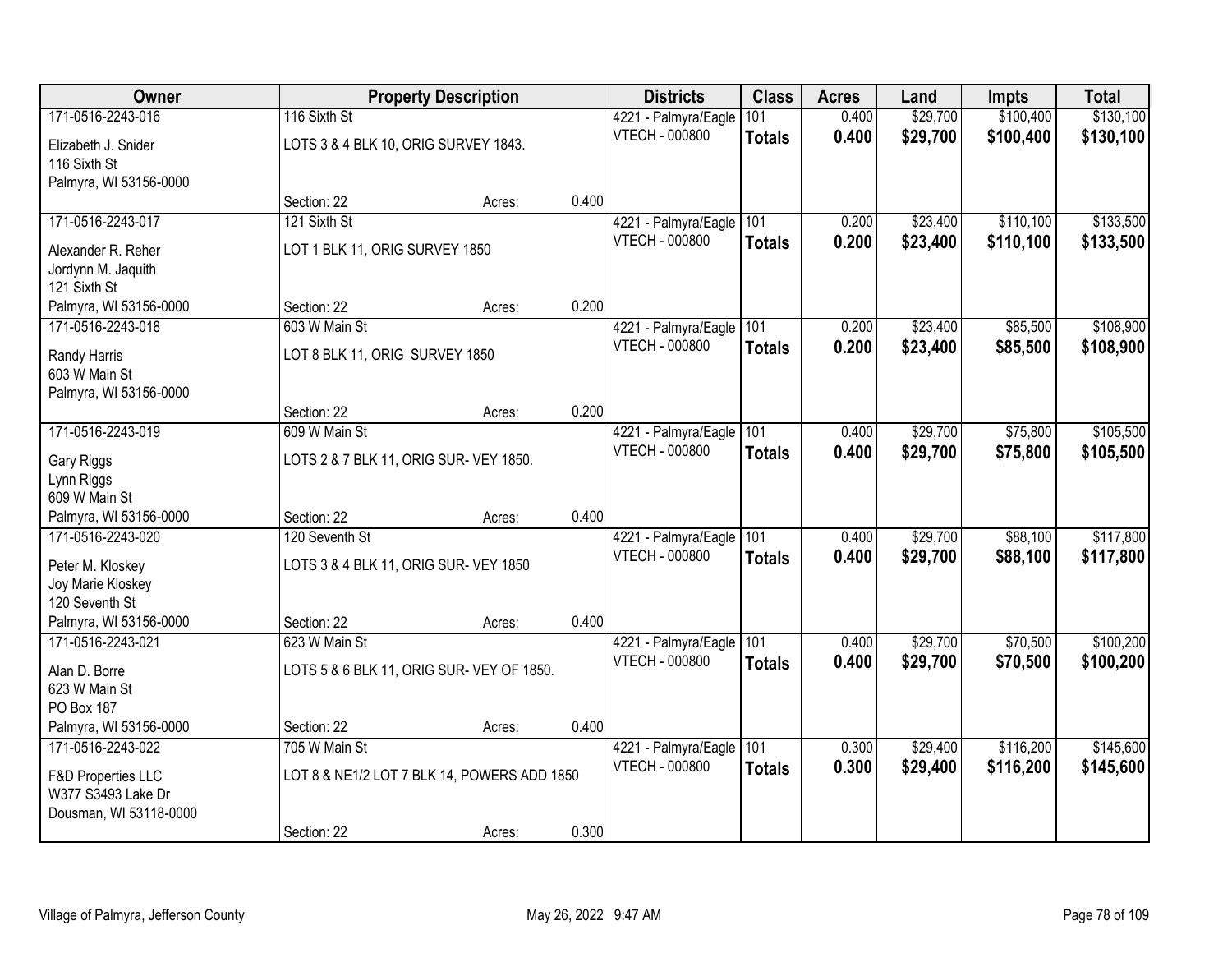| Owner                   |                                                | <b>Property Description</b> |       | <b>Districts</b>      | <b>Class</b>  | <b>Acres</b> | Land     | <b>Impts</b> | <b>Total</b> |
|-------------------------|------------------------------------------------|-----------------------------|-------|-----------------------|---------------|--------------|----------|--------------|--------------|
| 171-0516-2243-023       | 121 Seventh St                                 |                             |       | 4221 - Palmyra/Eagle  | 101           | 0.300        | \$29,400 | \$92,100     | \$121,500    |
| Brad W. Holcomb         | LOT 1 & NE1/2 LOT 2 BLK 14, POWERS ADD OF 1850 |                             |       | <b>VTECH - 000800</b> | <b>Totals</b> | 0.300        | \$29,400 | \$92,100     | \$121,500    |
| Christine M. Holcomb    |                                                |                             |       |                       |               |              |          |              |              |
| 121 Seventh St          |                                                |                             |       |                       |               |              |          |              |              |
| Palmyra, WI 53156-0000  | Section: 22                                    | Acres:                      | 0.300 |                       |               |              |          |              |              |
| 171-0516-2243-024       | 122 Eighth St                                  |                             |       | 4221 - Palmyra/Eagle  | 101           | 0.242        | \$26,200 | \$118,500    | \$144,700    |
| Anthony S. Loften       | LOT 1, CSM 3751-17-222.                        |                             |       | <b>VTECH - 000800</b> | <b>Totals</b> | 0.242        | \$26,200 | \$118,500    | \$144,700    |
| Carrie Loften           |                                                |                             |       |                       |               |              |          |              |              |
| 122 Eighth St           |                                                |                             |       |                       |               |              |          |              |              |
| Palmyra, WI 53156-0000  | Section: 22                                    | Acres:                      | 0.242 |                       |               |              |          |              |              |
| 171-0516-2243-025       | 713 W Main St                                  |                             |       | 4221 - Palmyra/Eagle  | 101           | 0.250        | \$26,800 | \$88,300     | \$115,100    |
| Andrew G. Sheppard      | NELY 49.50FT LOT 6 & SWLY 33 FT LOT            |                             |       | <b>VTECH - 000800</b> | <b>Totals</b> | 0.250        | \$26,800 | \$88,300     | \$115,100    |
| <b>PO Box 144</b>       | 7BLK14, POWERS ADD1850                         |                             |       |                       |               |              |          |              |              |
| Palmyra, WI 53156-0144  |                                                |                             |       |                       |               |              |          |              |              |
|                         | Section: 22                                    | Acres:                      | 0.250 |                       |               |              |          |              |              |
| 171-0516-2243-026       | 721 W Main St                                  |                             |       | 4221 - Palmyra/Eagle  | 101           | 0.250        | \$26,800 | \$51,400     | \$78,200     |
| Laura Mae Zuerner       | LOT 5 & SW16.5FT OF LOT 6 BLK 14, ORIG SURVEY  |                             |       | <b>VTECH - 000800</b> | <b>Totals</b> | 0.250        | \$26,800 | \$51,400     | \$78,200     |
| 721 W Main St           | 1850.                                          |                             |       |                       |               |              |          |              |              |
| Palmyra, WI 53156-0000  |                                                |                             |       |                       |               |              |          |              |              |
|                         | Section: 22                                    | Acres:                      | 0.250 |                       |               |              |          |              |              |
| 171-0516-2243-027       | 604 W Main St                                  |                             |       | 4221 - Palmyra/Eagle  | 101           | 0.400        | \$29,700 | \$83,500     | \$113,200    |
| Erin J. Pruitt          | LOT 1 & 2 BLK 12, ORIG SURV 1850.              |                             |       | <b>VTECH - 000800</b> | <b>Totals</b> | 0.400        | \$29,700 | \$83,500     | \$113,200    |
| 604 W Main St           |                                                |                             |       |                       |               |              |          |              |              |
| Palmyra, WI 53156-0000  |                                                |                             |       |                       |               |              |          |              |              |
|                         | Section: 22                                    | Acres:                      | 0.400 |                       |               |              |          |              |              |
| 171-0516-2243-028       | 620 W Main St                                  |                             |       | 4221 - Palmyra/Eagle  | 101           | 0.400        | \$29,700 | \$108,700    | \$138,400    |
| Frederick J. Kelln      | LOTS 3 & 4 BLK 12, ORIG SUR 1850               |                             |       | <b>VTECH - 000800</b> | <b>Totals</b> | 0.400        | \$29,700 | \$108,700    | \$138,400    |
| Kathleen A. Kelln       |                                                |                             |       |                       |               |              |          |              |              |
| 620 W Main St           |                                                |                             |       |                       |               |              |          |              |              |
| Palmyra, WI 53156-0000  | Section: 22                                    | Acres:                      | 0.400 |                       |               |              |          |              |              |
| 171-0516-2243-029       | 702 W Main St                                  |                             |       | 4221 - Palmyra/Eagle  | 101           | 0.550        | \$30,000 | \$89,800     | \$119,800    |
| Ronald G. Simmons       | LOTS 5,6,9 & 10 BLK 12, ORIG SUR 1850          |                             |       | <b>VTECH - 000800</b> | <b>Totals</b> | 0.550        | \$30,000 | \$89,800     | \$119,800    |
| Alissa J. Adams-Simmons |                                                |                             |       |                       |               |              |          |              |              |
| 702 W Main St           |                                                |                             |       |                       |               |              |          |              |              |
| Palmyra, WI 53156-0000  | Section: 22                                    | Acres:                      | 0.550 |                       |               |              |          |              |              |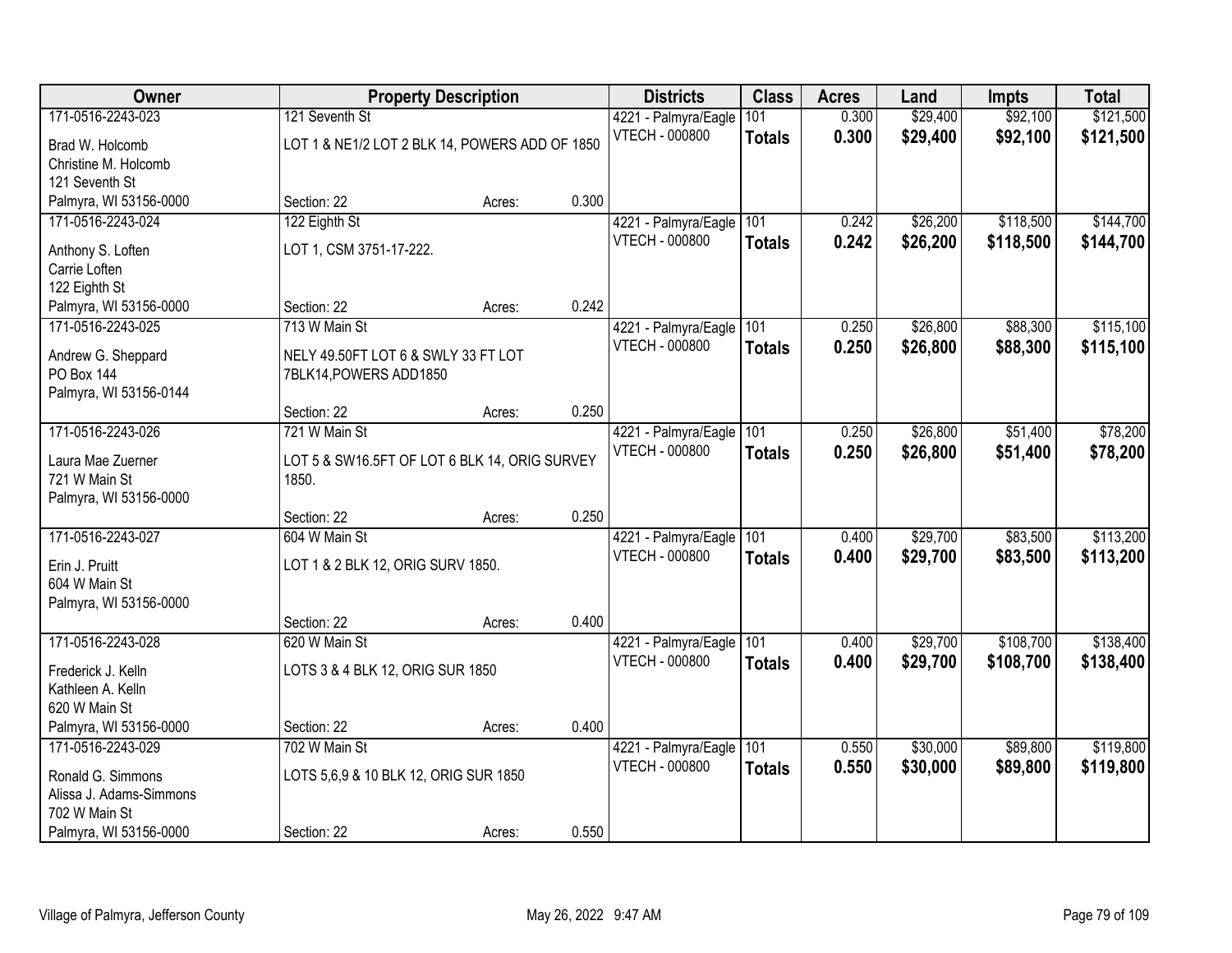| Owner                        |                                                 | <b>Property Description</b> |       | <b>Districts</b>         | <b>Class</b>  | <b>Acres</b> | Land     | <b>Impts</b> | <b>Total</b> |
|------------------------------|-------------------------------------------------|-----------------------------|-------|--------------------------|---------------|--------------|----------|--------------|--------------|
| 171-0516-2243-030            | 712 W Main St                                   |                             |       | 4221 - Palmyra/Eagle     | 101           | 0.230        | \$25,400 | \$113,600    | \$139,000    |
| Diane C. Teuteberg           | LOTS 7&8 BLK 12, ORIG SURV 1850                 |                             |       | <b>VTECH - 000800</b>    | <b>Totals</b> | 0.230        | \$25,400 | \$113,600    | \$139,000    |
| S56 W35959 County Rd Zz      |                                                 |                             |       |                          |               |              |          |              |              |
| Eagle, WI 53119-0000         |                                                 |                             |       |                          |               |              |          |              |              |
|                              | Section: 22                                     | Acres:                      | 0.230 |                          |               |              |          |              |              |
| 171-0516-2243-031            | 619 Taft St                                     |                             |       | 4221 - Palmyra/Eagle     | 101           | 0.390        | \$29,700 | \$58,800     | \$88,500     |
| Scott E. Janowiak            | LOTS 11 & 12 BLK 12, ORIG SURV OF 1850          |                             |       | <b>VTECH - 000800</b>    | <b>Totals</b> | 0.390        | \$29,700 | \$58,800     | \$88,500     |
| 619 Taft St                  |                                                 |                             |       |                          |               |              |          |              |              |
| Palmyra, WI 53156-0000       |                                                 |                             |       |                          |               |              |          |              |              |
|                              | Section: 22                                     | Acres:                      | 0.390 |                          |               |              |          |              |              |
| 171-0516-2243-032            | 141 Northwest St                                |                             |       | 4221 - Palmyra/Eagle     | 101           | 0.200        | \$23,400 | \$92,200     | \$115,600    |
| Gaylon J. Riggs              | LOT 1 BLK 13, ORIG SURV 1850 ALSO LAND LY       |                             |       | VTECH - 000800           | <b>Totals</b> | 0.200        | \$23,400 | \$92,200     | \$115,600    |
| Cindi-Sue Riggs              | BETWN SD LOT & CARPENTERS ADD                   |                             |       |                          |               |              |          |              |              |
| 141 Northwest St             |                                                 |                             |       |                          |               |              |          |              |              |
| Palmyra, WI 53156-0000       | Section: 22                                     | Acres:                      | 0.200 |                          |               |              |          |              |              |
| 171-0516-2243-033            | 135 Northwest St                                |                             |       | 4221 - Palmyra/Eagle     | 101           | 0.200        | \$23,400 | \$125,700    | \$149,100    |
| Kathleen A. Redlin           | LOT 2, BLK 13, POWERS ADD 1850. ALSO LD BETWN   |                             |       | VTECH - 000800           | <b>Totals</b> | 0.200        | \$23,400 | \$125,700    | \$149,100    |
| 1102 Mohawk Ct               | SD LOTS & CARPENTER'S ADD.                      |                             |       |                          |               |              |          |              |              |
| Fort Atkinson, WI 53538-0000 |                                                 |                             |       |                          |               |              |          |              |              |
|                              | Section: 22                                     | Acres:                      | 0.200 |                          |               |              |          |              |              |
| 171-0516-2243-034            | 109 Northwest St                                |                             |       | 4221 - Palmyra/Eagle 101 |               | 0.315        | \$29,500 | \$65,200     | \$94,700     |
| Roger A. Smith               | LOT 6 & N1/2 LOT 7 BLK 13, POWERS ADD 1850.     |                             |       | <b>VTECH - 000800</b>    | <b>Totals</b> | 0.315        | \$29,500 | \$65,200     | \$94,700     |
| Tammie R. Smith              |                                                 |                             |       |                          |               |              |          |              |              |
| 117 Northwest St             |                                                 |                             |       |                          |               |              |          |              |              |
| Palmyra, WI 53156-0000       | Section: 22                                     | Acres:                      | 0.315 |                          |               |              |          |              |              |
| 171-0516-2243-035            | 101 Northwest St                                |                             |       | 4221 - Palmyra/Eagle     | 101           | 0.420        | \$29,800 | \$121,000    | \$150,800    |
| Jose E. Garcia-Torres        | LOTS 8 & 9 & S1/2 LT 7, BLK 13, POWERS ADD 1850 |                             |       | VTECH - 000800           | <b>Totals</b> | 0.420        | \$29,800 | \$121,000    | \$150,800    |
| 101 Northwest St             |                                                 |                             |       |                          |               |              |          |              |              |
| Palmyra, WI 53156-0000       |                                                 |                             |       |                          |               |              |          |              |              |
|                              | Section: 22                                     | Acres:                      | 0.420 |                          |               |              |          |              |              |
| 171-0516-2243-036            | 103 Eighth St                                   |                             |       | 4221 - Palmyra/Eagle     | 101           | 0.343        | \$29,600 | \$30,700     | \$60,300     |
| Elizabeth A. Waters          | LOT 1, CSM 3353-15-14.                          |                             |       | <b>VTECH - 000800</b>    | <b>Totals</b> | 0.343        | \$29,600 | \$30,700     | \$60,300     |
| 103 Eighth St                |                                                 |                             |       |                          |               |              |          |              |              |
| Palmyra, WI 53156-0000       |                                                 |                             |       |                          |               |              |          |              |              |
|                              | Section: 22                                     | Acres:                      | 0.343 |                          |               |              |          |              |              |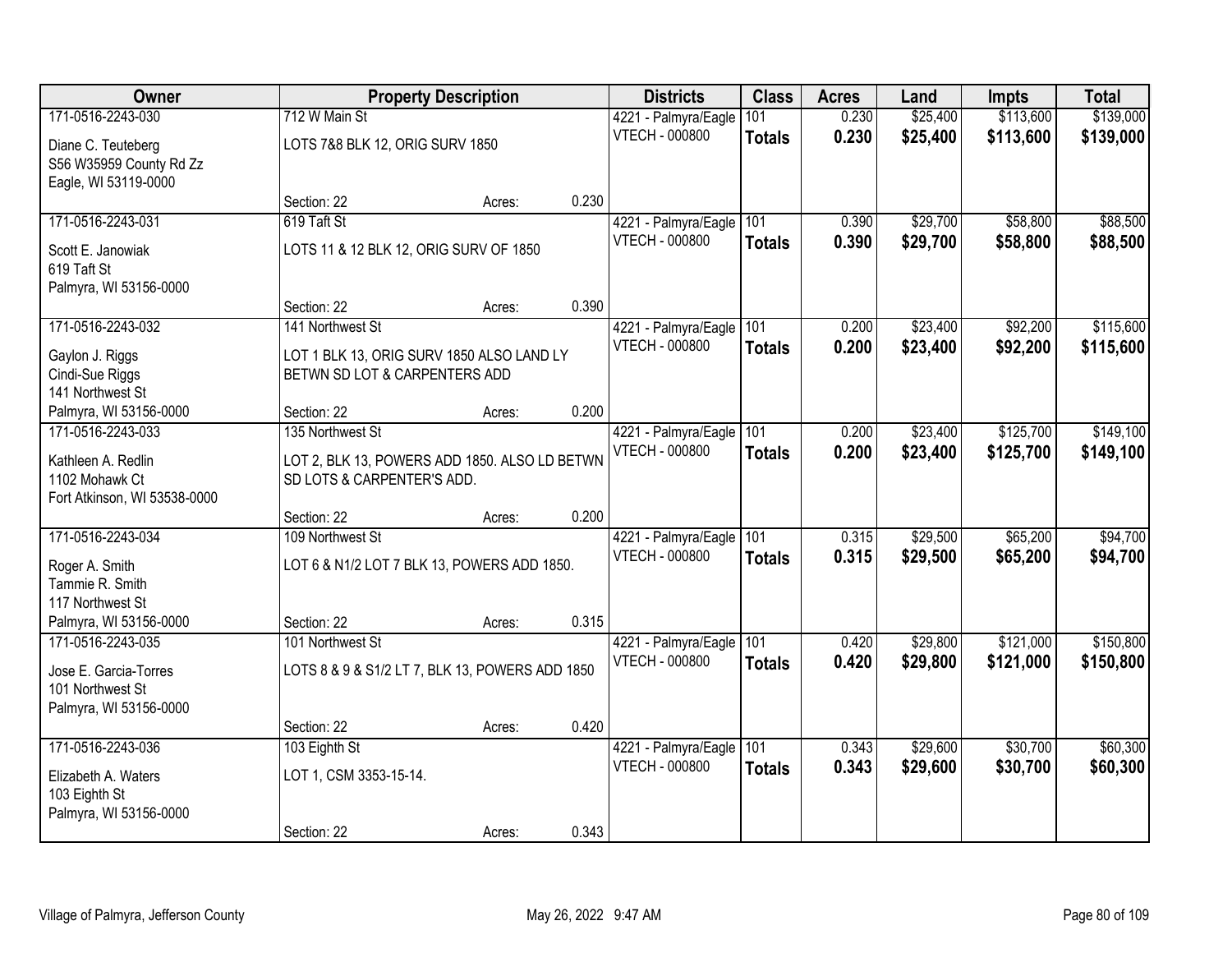| Owner                       | <b>Property Description</b>                     | <b>Districts</b>      | <b>Class</b>  | <b>Acres</b> | Land     | <b>Impts</b> | <b>Total</b> |
|-----------------------------|-------------------------------------------------|-----------------------|---------------|--------------|----------|--------------|--------------|
| 171-0516-2243-037           | 819 W Main St                                   | 4221 - Palmyra/Eagle  | 101           | 0.300        | \$29,400 | \$62,800     | \$92,200     |
| Ingrid Stroh                | PT OL16, BEG 132FT SW OF SW SIDE 8TH ST ON SE   | VTECH - 000800        | <b>Totals</b> | 0.300        | \$29,400 | \$62,800     | \$92,200     |
| PO Box 236                  | SIDE MAIN ST, SW66FT, SE198FT, NE66FT, NW TO    |                       |               |              |          |              |              |
| Palmyra, WI 53156-0000      | POB.                                            |                       |               |              |          |              |              |
|                             | Section: 22<br>0.300<br>Acres:                  |                       |               |              |          |              |              |
| 171-0516-2243-038           | 829 W Main St                                   | 4221 - Palmyra/Eagle  | 101           | 0.381        | \$29,700 | \$87,700     | \$117,400    |
|                             |                                                 | <b>VTECH - 000800</b> | <b>Totals</b> | 0.381        | \$29,700 | \$87,700     | \$117,400    |
| David A. Smart              | PT OL 16, BEG 198FT, SW SW SIDE OF 8TH ST SE    |                       |               |              |          |              |              |
| 829 W Main St               | SIDE MAIN ST, SW84FT, SE198FT, NE84FT, NW198FT  |                       |               |              |          |              |              |
| Palmyra, WI 53156-0000      | TO POB.                                         |                       |               |              |          |              |              |
|                             | Section: 22<br>0.381<br>Acres:                  |                       |               |              |          |              |              |
| 171-0516-2243-039           | 837 W Main St                                   | 4221 - Palmyra/Eagle  | 101           | 1.250        | \$33,300 | \$126,600    | \$159,900    |
| Steven G. Garlock           | BEG WLY/C OL 16, CROSBY'S SURVEY OF VIL OF      | <b>VTECH - 000800</b> | <b>Totals</b> | 1.250        | \$33,300 | \$126,600    | \$159,900    |
| Melissa A. Garlock          | PALMYRA, SWLY 165FT, SELY AT RT ANGLE TO W/L    |                       |               |              |          |              |              |
| 837 W Main St               | OLIVER DOW'S ADD, NLY ON W/L TO OL 16, SWLY TO  |                       |               |              |          |              |              |
| Palmyra, WI 53156-0000      | Section: 22<br>1.250<br>Acres:                  |                       |               |              |          |              |              |
| 171-0516-2243-040           | Eighth St                                       | 4221 - Palmyra/Eagle  | 304           | 6.670        | \$0      | \$0          | \$0          |
|                             |                                                 | <b>VTECH - 000800</b> | <b>Totals</b> | 6.670        | \$0      | \$0          | \$0          |
| Village Of Palmyra          | BEG 198FT SE SW/C MAIN ST & 8TH ST, SW290FT,    |                       |               |              |          |              |              |
| <b>Village Park</b>         | SE117FT, E 379.5FT TO 8TH ST, N66FT, NW 360FT   |                       |               |              |          |              |              |
| PO Box 380                  | TO POB. BLK 4 & BLK 3 O.P.DOW'S ADD & ADJ       |                       |               |              |          |              |              |
| Palmyra, WI 53156-0000      | 6.670<br>Section: 22<br>Acres:                  |                       |               |              |          |              |              |
| 171-0516-2243-041           | 802 Beacon St                                   | 4221 - Palmyra/Eagle  | 101           | 0.266        | \$27,900 | \$95,200     | \$123,100    |
| Andrew Rezeski              | LOT 9 & W22FT LOT 8 BLK 1, O.P. DOWS ADD.       | <b>VTECH - 000800</b> | <b>Totals</b> | 0.266        | \$27,900 | \$95,200     | \$123,100    |
| Aubrey Rezeski              |                                                 |                       |               |              |          |              |              |
| 802 Beacon St               |                                                 |                       |               |              |          |              |              |
| Palmyra, WI 53156-0000      | 0.266<br>Section: 22<br>Acres:                  |                       |               |              |          |              |              |
| 171-0516-2243-042           | 313 Beacon St                                   | 4221 - Palmyra/Eagle  | 101           | 0.266        | \$27,900 | \$110,400    | \$138,300    |
|                             |                                                 | <b>VTECH - 000800</b> |               | 0.266        | \$27,900 | \$110,400    | \$138,300    |
| Michael A. Meindel          | W44FT LOT 7 & E44FT LOT 8, BLK 1, O.P. DOWS ADD |                       | <b>Totals</b> |              |          |              |              |
| Patricia M. Cartwright      |                                                 |                       |               |              |          |              |              |
| 313 Beacon St               |                                                 |                       |               |              |          |              |              |
| Palmyra, WI 53156-0000      | 0.266<br>Section: 22<br>Acres:                  |                       |               |              |          |              |              |
| 171-0516-2243-043           | 323 Beacon St                                   | 4221 - Palmyra/Eagle  | 101           | 0.266        | \$27,900 | \$108,400    | \$136,300    |
| Mark P. Bealhen             | LOT 6 & E22FT OF LOT 7 BLK 1, O.P.DOWS ADD.     | VTECH - 000800        | <b>Totals</b> | 0.266        | \$27,900 | \$108,400    | \$136,300    |
| 3792 NE Ocean Blvd #101     |                                                 |                       |               |              |          |              |              |
| Jensen Beach, FL 34957-0000 |                                                 |                       |               |              |          |              |              |
|                             | 0.266<br>Section: 22                            |                       |               |              |          |              |              |
|                             | Acres:                                          |                       |               |              |          |              |              |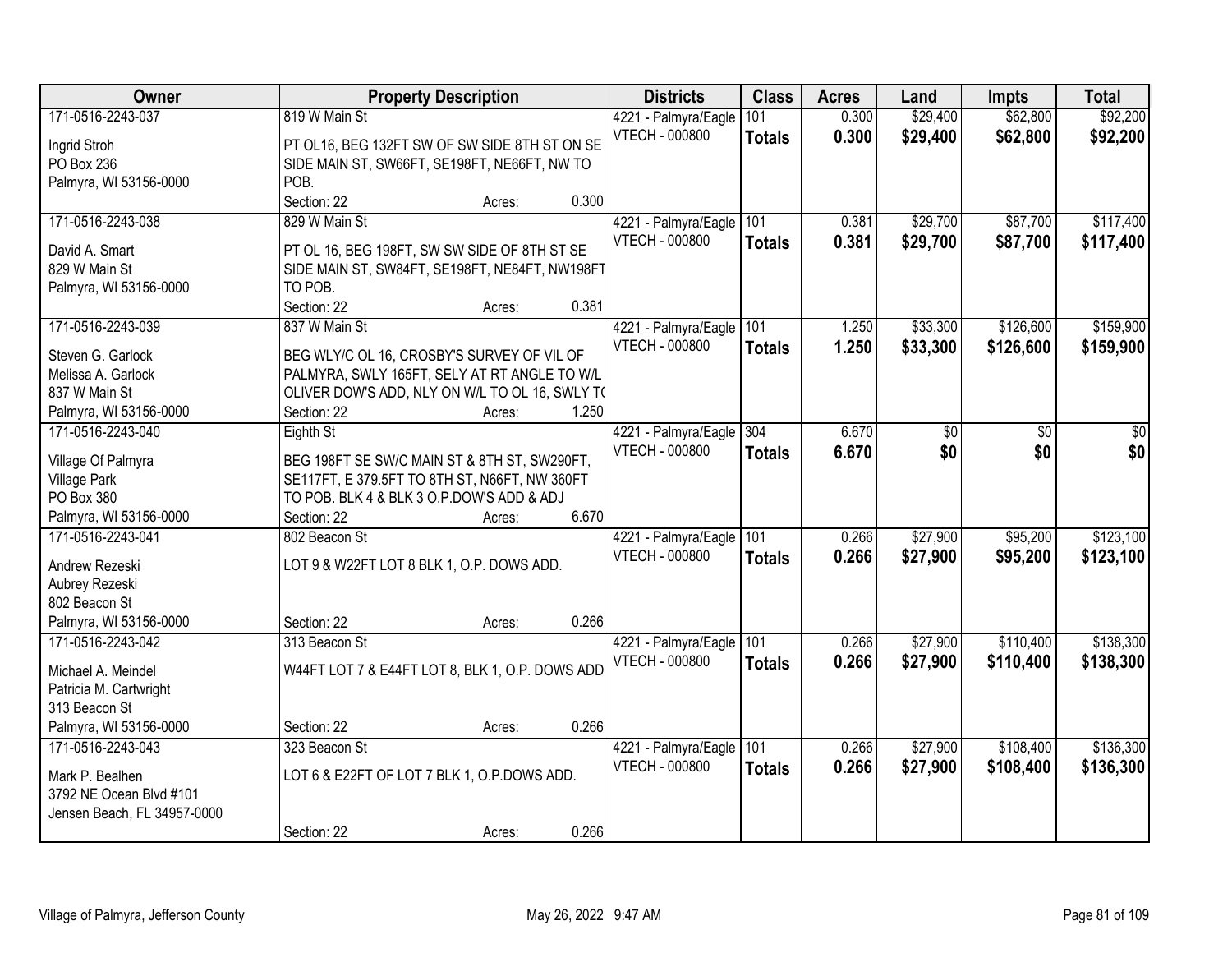| Owner                               |                                                 | <b>Property Description</b> |       | <b>Districts</b>         | <b>Class</b>  | <b>Acres</b> | Land     | <b>Impts</b> | <b>Total</b> |
|-------------------------------------|-------------------------------------------------|-----------------------------|-------|--------------------------|---------------|--------------|----------|--------------|--------------|
| 171-0516-2243-044                   | West St                                         |                             |       | 4221 - Palmyra/Eagle     | 101           | 0.218        | \$9,800  | \$400        | \$10,200     |
| Leo Manogue                         | LOT 13 & E6FT LOT 12 BLK 1, O.P. DOWS ADD       |                             |       | <b>VTECH - 000800</b>    | <b>Totals</b> | 0.218        | \$9,800  | \$400        | \$10,200     |
| Patricia Manogue                    |                                                 |                             |       |                          |               |              |          |              |              |
| 314 West St                         |                                                 |                             |       |                          |               |              |          |              |              |
| Palmyra, WI 53156-0000              | Section: 22                                     | Acres:                      | 0.218 |                          |               |              |          |              |              |
| 171-0516-2243-045                   | 314 West St                                     |                             |       | 4221 - Palmyra/Eagle     | 101           | 0.200        | \$23,400 | \$90,300     | \$113,700    |
| Leo J. Manogue Jr                   | E6FT LOT 11 & 12, EX E6FT, BLK 1, O.P. DOWS ADD |                             |       | <b>VTECH - 000800</b>    | <b>Totals</b> | 0.200        | \$23,400 | \$90,300     | \$113,700    |
| Patricia Manogue                    |                                                 |                             |       |                          |               |              |          |              |              |
| 314 West St                         |                                                 |                             |       |                          |               |              |          |              |              |
| Palmyra, WI 53156-0000              | Section: 22                                     | Acres:                      | 0.200 |                          |               |              |          |              |              |
| 171-0516-2243-046                   | 308 West St                                     |                             |       | 4221 - Palmyra/Eagle 101 |               | 0.181        | \$22,100 | \$109,000    | \$131,100    |
| Shawn M. White                      | LOT 11 BLK 1, EX E6FT O.P. DOWS ADD.            |                             |       | <b>VTECH - 000800</b>    | <b>Totals</b> | 0.181        | \$22,100 | \$109,000    | \$131,100    |
| Alexis M. White                     |                                                 |                             |       |                          |               |              |          |              |              |
| 308 West St                         |                                                 |                             |       |                          |               |              |          |              |              |
| Palmyra, WI 53156-0000              | Section: 22                                     | Acres:                      | 0.181 |                          |               |              |          |              |              |
| 171-0516-2243-047                   | 820 S Eighth St                                 |                             |       | 4221 - Palmyra/Eagle     | 101           | 0.200        | \$23,400 | \$110,900    | \$134,300    |
|                                     |                                                 |                             |       | <b>VTECH - 000800</b>    | <b>Totals</b> | 0.200        | \$23,400 | \$110,900    | \$134,300    |
| Brian R. Bolte<br>820 Eighth St     | LOT 10 BLK 1, O.P. DOWS ADD                     |                             |       |                          |               |              |          |              |              |
| Palmyra, WI 53156-0000              |                                                 |                             |       |                          |               |              |          |              |              |
|                                     | Section: 22                                     | Acres:                      | 0.200 |                          |               |              |          |              |              |
| 171-0516-2243-048                   | 305 West St                                     |                             |       | 4221 - Palmyra/Eagle 101 |               | 0.248        | \$26,600 | \$66,800     | \$93,400     |
|                                     |                                                 |                             |       | <b>VTECH - 000800</b>    | <b>Totals</b> | 0.248        | \$26,600 | \$66,800     | \$93,400     |
| Michael Curry                       | N82FT LOTS 8 & 9 BLK 2, O.P. DOWS ADD. SUBJ TO  |                             |       |                          |               |              |          |              |              |
| <b>Belinda Curry</b><br>305 West St | ESMT IN 1028698.                                |                             |       |                          |               |              |          |              |              |
| Palmyra, WI 53156-0000              | Section: 22                                     | Acres:                      | 0.248 |                          |               |              |          |              |              |
| 171-0516-2243-049                   | 315 West St                                     |                             |       | 4221 - Palmyra/Eagle     | 101           | 0.186        | \$22,400 | \$117,400    | \$139,800    |
|                                     |                                                 |                             |       | <b>VTECH - 000800</b>    | <b>Totals</b> | 0.186        | \$22,400 | \$117,400    | \$139,800    |
| Timothy M. Hurdis                   | N82FT LOT 7 & N82FT OF W1/2 LOT 6 BLK 2, O.P.   |                             |       |                          |               |              |          |              |              |
| Patricia J. Hurdis<br>315 West St   | <b>DOWS ADD</b>                                 |                             |       |                          |               |              |          |              |              |
| Palmyra, WI 53156-0000              | Section: 22                                     | Acres:                      | 0.186 |                          |               |              |          |              |              |
| 171-0516-2243-050                   | 401 West St                                     |                             |       | 4221 - Palmyra/Eagle     | 101           | 0.186        | \$22,400 | \$102,800    | \$125,200    |
|                                     |                                                 |                             |       | <b>VTECH - 000800</b>    | <b>Totals</b> | 0.186        | \$22,400 | \$102,800    | \$125,200    |
| Mark W. Gess                        | N82FT LOT 5 & N82FT E1/2 LOT 6 BLK 2, O.P. DOWS |                             |       |                          |               |              |          |              |              |
| 401 West St                         | ADD.                                            |                             |       |                          |               |              |          |              |              |
| Palmyra, WI 53156-0000              |                                                 |                             |       |                          |               |              |          |              |              |
|                                     | Section: 22                                     | Acres:                      | 0.186 |                          |               |              |          |              |              |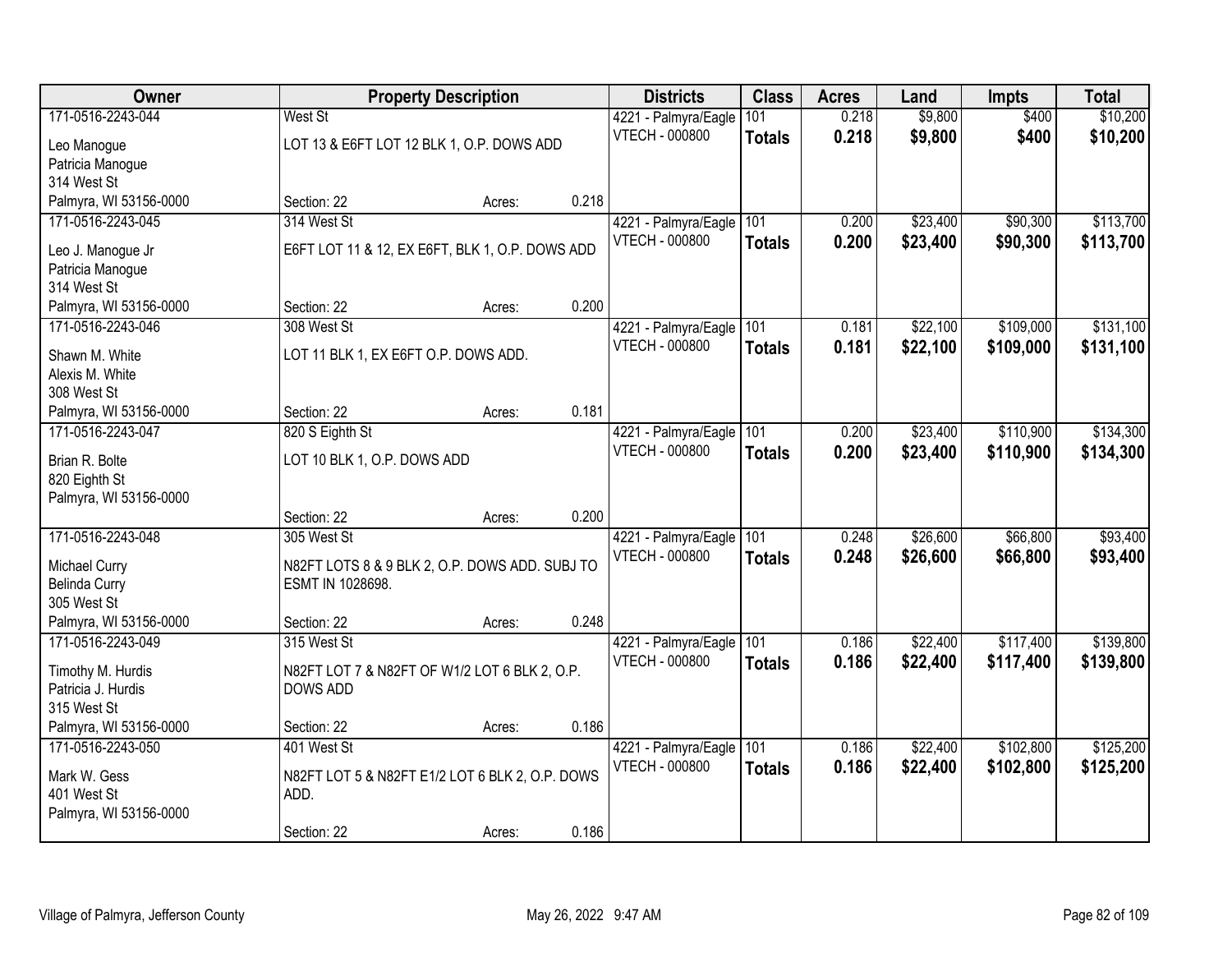| Owner                     |                                               | <b>Property Description</b> |       | <b>Districts</b>         | <b>Class</b>  | <b>Acres</b> | Land     | <b>Impts</b> | <b>Total</b> |
|---------------------------|-----------------------------------------------|-----------------------------|-------|--------------------------|---------------|--------------|----------|--------------|--------------|
| 171-0516-2243-051         | 409 West St                                   |                             |       | 4221 - Palmyra/Eagle     | 101           | 0.248        | \$26,600 | \$183,900    | \$210,500    |
| Jerry J. Mekeel           | N82FT LOTS 3 & 4 BLK 2, O.P. DOWS ADD         |                             |       | <b>VTECH - 000800</b>    | <b>Totals</b> | 0.248        | \$26,600 | \$183,900    | \$210,500    |
| 409 West St               |                                               |                             |       |                          |               |              |          |              |              |
| Palmyra, WI 53156-0000    |                                               |                             |       |                          |               |              |          |              |              |
|                           | Section: 22                                   | Acres:                      | 0.248 |                          |               |              |          |              |              |
| 171-0516-2243-052         | 425 West St                                   |                             |       | 4221 - Palmyra/Eagle     | 101           | 0.285        | \$29,100 | \$16,500     | \$45,600     |
| Steven J. Bauman          | N82FT LOTS 1&2 BLK 2, OP DOWS ADD             |                             |       | <b>VTECH - 000800</b>    | <b>Totals</b> | 0.285        | \$29,100 | \$16,500     | \$45,600     |
| Laura J. Bauman           |                                               |                             |       |                          |               |              |          |              |              |
| 425 West St               |                                               |                             |       |                          |               |              |          |              |              |
| Palmyra, WI 53156-0000    | Section: 22                                   | Acres:                      | 0.285 |                          |               |              |          |              |              |
| 171-0516-2243-053         | 117 Northwest St                              |                             |       | 4221 - Palmyra/Eagle     | 101           | 0.209        | \$24,000 | \$114,700    | \$138,700    |
| Roger A. Smith            | LOT 5, BLK 13, POWERS ADD OF 1850.            |                             |       | <b>VTECH - 000800</b>    | <b>Totals</b> | 0.209        | \$24,000 | \$114,700    | \$138,700    |
| Tammie R. Smith           |                                               |                             |       |                          |               |              |          |              |              |
| 117 Northwest St          |                                               |                             |       |                          |               |              |          |              |              |
| Palmyra, WI 53156-0000    | Section: 22                                   | Acres:                      | 0.209 |                          |               |              |          |              |              |
| 171-0516-2243-054         | 129 Northwest St                              |                             |       | 4221 - Palmyra/Eagle     | 101           | 0.200        | \$23,400 | \$63,300     | \$86,700     |
| Golden State Rentals, LLC | LOT 3, BLK 13, POWERS ADD 1850. ALSO LD BETWN |                             |       | <b>VTECH - 000800</b>    | <b>Totals</b> | 0.200        | \$23,400 | \$63,300     | \$86,700     |
| 1277 E Bluff Rd Unit 4    | SD LOT & CARPENTERS ADD.                      |                             |       |                          |               |              |          |              |              |
| Whitewater, WI 53190-0000 |                                               |                             |       |                          |               |              |          |              |              |
|                           | Section: 22                                   | Acres:                      | 0.200 |                          |               |              |          |              |              |
| 171-0516-2243-055         | 125 Northwest St                              |                             |       | 4221 - Palmyra/Eagle 101 |               | 0.200        | \$23,400 | \$120,800    | \$144,200    |
| Brian L. Hanshaw          | LOT 4, BLK 13, POWERS ADD 1850. ALSO LD       |                             |       | <b>VTECH - 000800</b>    | <b>Totals</b> | 0.200        | \$23,400 | \$120,800    | \$144,200    |
| 125 Northwest St          | BETWEEN SD LOT & CARPENTERS ADD.              |                             |       |                          |               |              |          |              |              |
| Palmyra, WI 53156-0000    |                                               |                             |       |                          |               |              |          |              |              |
|                           | Section: 22                                   | Acres:                      | 0.200 |                          |               |              |          |              |              |
| 171-0516-2243-056         | Eighth St                                     |                             |       | 4221 - Palmyra/Eagle     | 101           | 0.258        | \$27,300 | $\sqrt{6}$   | \$27,300     |
| Alan D. Borre             | LOT 2, CSM 3353-15-14, DOC 963860.            |                             |       | VTECH - 000800           | <b>Totals</b> | 0.258        | \$27,300 | \$0          | \$27,300     |
| PO Box 187                |                                               |                             |       |                          |               |              |          |              |              |
| Palmyra, WI 53156-0000    |                                               |                             |       |                          |               |              |          |              |              |
|                           | Section: 22                                   | Acres:                      | 0.258 |                          |               |              |          |              |              |
| 171-0516-2243-057         | 722 Wilson St                                 |                             |       | 4221 - Palmyra/Eagle     | 101           | 0.258        | \$27,300 | \$97,700     | \$125,000    |
| Kevin C. Gatling          | LOT 2, CSM 3751-17-222.                       |                             |       | <b>VTECH - 000800</b>    | <b>Totals</b> | 0.258        | \$27,300 | \$97,700     | \$125,000    |
| 722 W Wilson St           |                                               |                             |       |                          |               |              |          |              |              |
| Palmyra, WI 53156-0000    |                                               |                             |       |                          |               |              |          |              |              |
|                           | Section: 22                                   | Acres:                      | 0.258 |                          |               |              |          |              |              |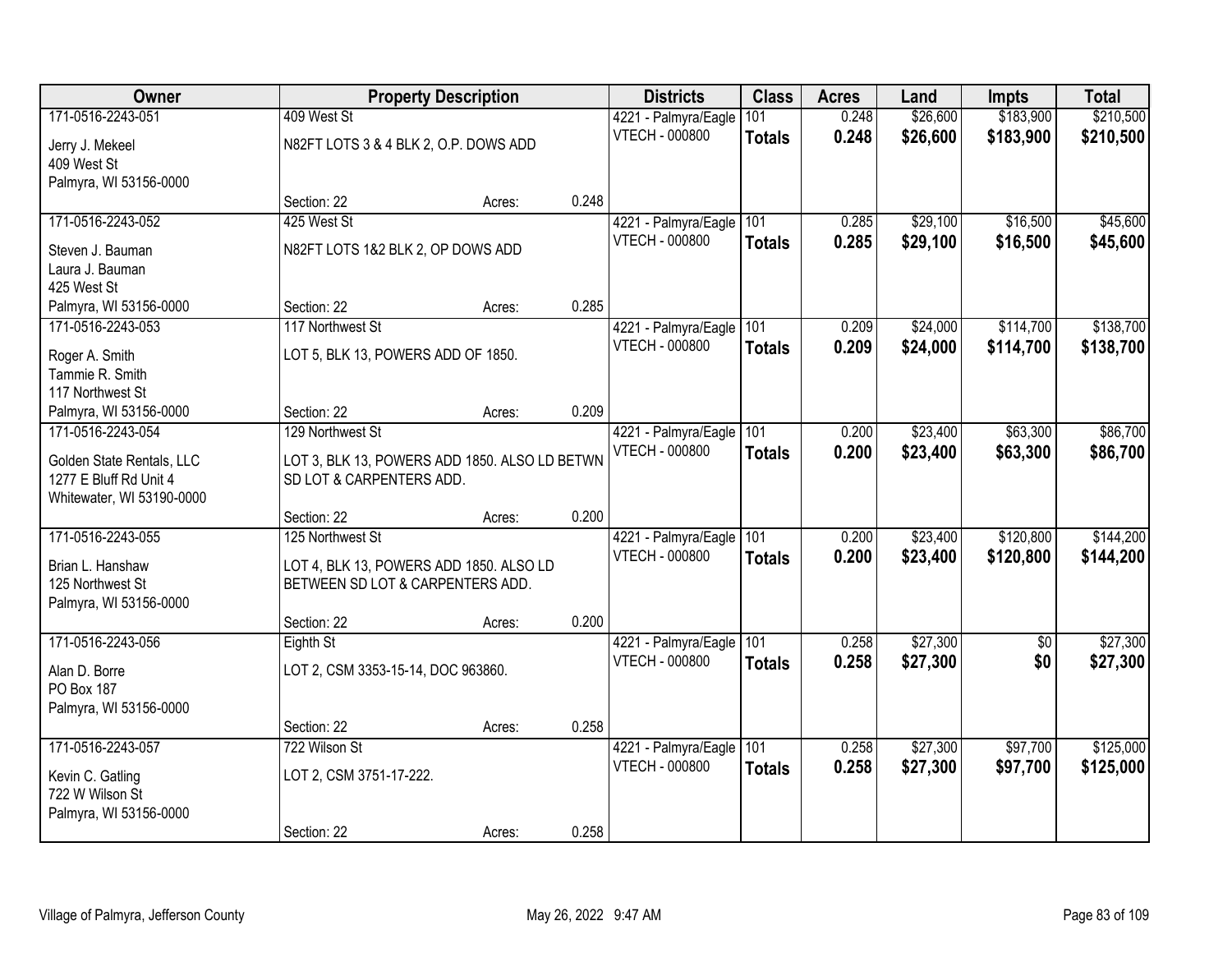| Owner                        | <b>Property Description</b>                      |        | <b>Districts</b>         | <b>Class</b>  | <b>Acres</b> | Land            | <b>Impts</b>    | <b>Total</b>    |
|------------------------------|--------------------------------------------------|--------|--------------------------|---------------|--------------|-----------------|-----------------|-----------------|
| 171-0516-2244-000            | 202 W Bluff St                                   |        | 4221 - Palmyra/Eagle     | 101           | 0.339        | \$26,000        | \$99,900        | \$125,900       |
| David A. Anich               | LOT 2, CSM 726-3-101.                            |        | VTECH - 000800           | <b>Totals</b> | 0.339        | \$26,000        | \$99,900        | \$125,900       |
| Jean H. Anich                |                                                  |        |                          |               |              |                 |                 |                 |
| N2406 County Rd E            |                                                  |        |                          |               |              |                 |                 |                 |
| Palmyra, WI 53156-0000       | Section: 22                                      | Acres: | 0.339                    |               |              |                 |                 |                 |
| 171-0516-2244-001            | 514 S Third St                                   |        | 4221 - Palmyra/Eagle     | 101           | 2.036        | \$36,300        | \$69,200        | \$105,500       |
|                              |                                                  |        | <b>VTECH - 000800</b>    | <b>Totals</b> | 2.036        | \$36,300        | \$69,200        | \$105,500       |
| David A. Anich               | COM NE/C LOT 1, CSM 726-3-101, DOC 728010,       |        |                          |               |              |                 |                 |                 |
| N2406 County Rd E            | S11DG34'E 122.83FT, S71DG20'W 351.88FT           |        |                          |               |              |                 |                 |                 |
| Palmyra, WI 53156-0000       | N38DG41'W 176.49FT, N33DG44' W 141.70FT,         |        |                          |               |              |                 |                 |                 |
|                              | Section: 22                                      | Acres: | 2.036                    |               |              |                 |                 |                 |
| 171-0516-2244-002            | 515 S Third St                                   |        | 4221 - Palmyra/Eagle 101 |               | 2.000        | \$40,000        | \$244,600       | \$284,600       |
| Melanie Paiste               | BEG 120.30FT SE FROM S SIDE RR ROW SW SIDE       |        | VTECH - 000800           | <b>Totals</b> | 2.000        | \$40,000        | \$244,600       | \$284,600       |
| 460 Atlas St                 | TROY RD, SW 210.40FT, S278.80FT, NE320FT         |        |                          |               |              |                 |                 |                 |
| Brea, CA 92821-0000          | ,N42.4FT, NE68FT, NW274.20FT TO POB.             |        |                          |               |              |                 |                 |                 |
|                              | Section: 22                                      | Acres: | 2.000                    |               |              |                 |                 |                 |
| 171-0516-2244-003            | 405 S Third St                                   |        | 4221 - Palmyra/Eagle     | 102           | 0.660        | \$19,200        | \$55,200        | \$74,400        |
|                              |                                                  |        | VTECH - 000800           | <b>Totals</b> | 0.660        | \$19,200        | \$55,200        | \$74,400        |
| David A Anich Trust          | BEG ON S/L RR SW/L TROY RD, S35DGE               |        |                          |               |              |                 |                 |                 |
| Jean H Anich Trust           | 120.30FT, S60DG50'W 210.40FT, N171.11FT, N84DG17 |        |                          |               |              |                 |                 |                 |
| PO Box 160                   | 'W132.16FT, N14FT, E248.27FT TO POB.             |        |                          |               |              |                 |                 |                 |
| Palmyra, WI 53156-0000       | Section: 22                                      | Acres: | 0.660                    |               |              |                 |                 |                 |
| 171-0516-2244-004            | 412 S Fourth St Unit B                           |        | 4221 - Palmyra/Eagle     | 101           | 0.680        | \$25,700        | \$69,600        | \$95,300        |
| David A. Anich               | COM S/L RR ON E/L CEMETERY ST, E357.5FT,         |        | VTECH - 000800           | <b>Totals</b> | 0.680        | \$25,700        | \$69,600        | \$95,300        |
| PO Box 160                   | S74.69FT TO POB S156.85FT, W198.2FT, N164.70 FT, |        |                          |               |              |                 |                 |                 |
| Palmyra, WI 53156-0000       | E189.81FT TO POB                                 |        |                          |               |              |                 |                 |                 |
|                              | Section: 22                                      | Acres: | 0.680                    |               |              |                 |                 |                 |
| 171-0516-2244-005            | 412 S Fourth St                                  |        | 4221 - Palmyra/Eagle     | 101           | 0.450        | \$29,800        | \$113,200       | \$143,000       |
|                              |                                                  |        | <b>VTECH - 000800</b>    | <b>Totals</b> | 0.450        | \$29,800        | \$113,200       | \$143,000       |
| Robert H. Cease              | LOT 2, CSM 3057-12-231.                          |        |                          |               |              |                 |                 |                 |
| W347 S7252 Sprague Rd        |                                                  |        |                          |               |              |                 |                 |                 |
| Eagle, WI 53119-0000         |                                                  |        | 0.450                    |               |              |                 |                 |                 |
|                              | Section: 22                                      | Acres: |                          |               |              |                 |                 |                 |
| 171-0516-2244-006            | Fourth St                                        |        | 4221 - Palmyra/Eagle     | 304           | 8.700        | $\overline{50}$ | $\overline{50}$ | $\overline{50}$ |
| Palmyra Cemetery Association | BEG ON LA GRANGE RD 33FT W & 100 FT S OF SW/C    |        | <b>VTECH - 000800</b>    | <b>Totals</b> | 8.700        | \$0             | \$0             | \$0             |
| c/o Robert Oleson            | OL 4, S906. 65FT, E247.50FT, S264FT, E134.       |        |                          |               |              |                 |                 |                 |
| W1360 State Rd 106           | 06FT,N1155.02FT,W385.6FT-POB                     |        |                          |               |              |                 |                 |                 |
| Palmyra, WI 53156-9718       | Section: 22                                      | Acres: | 8.700                    |               |              |                 |                 |                 |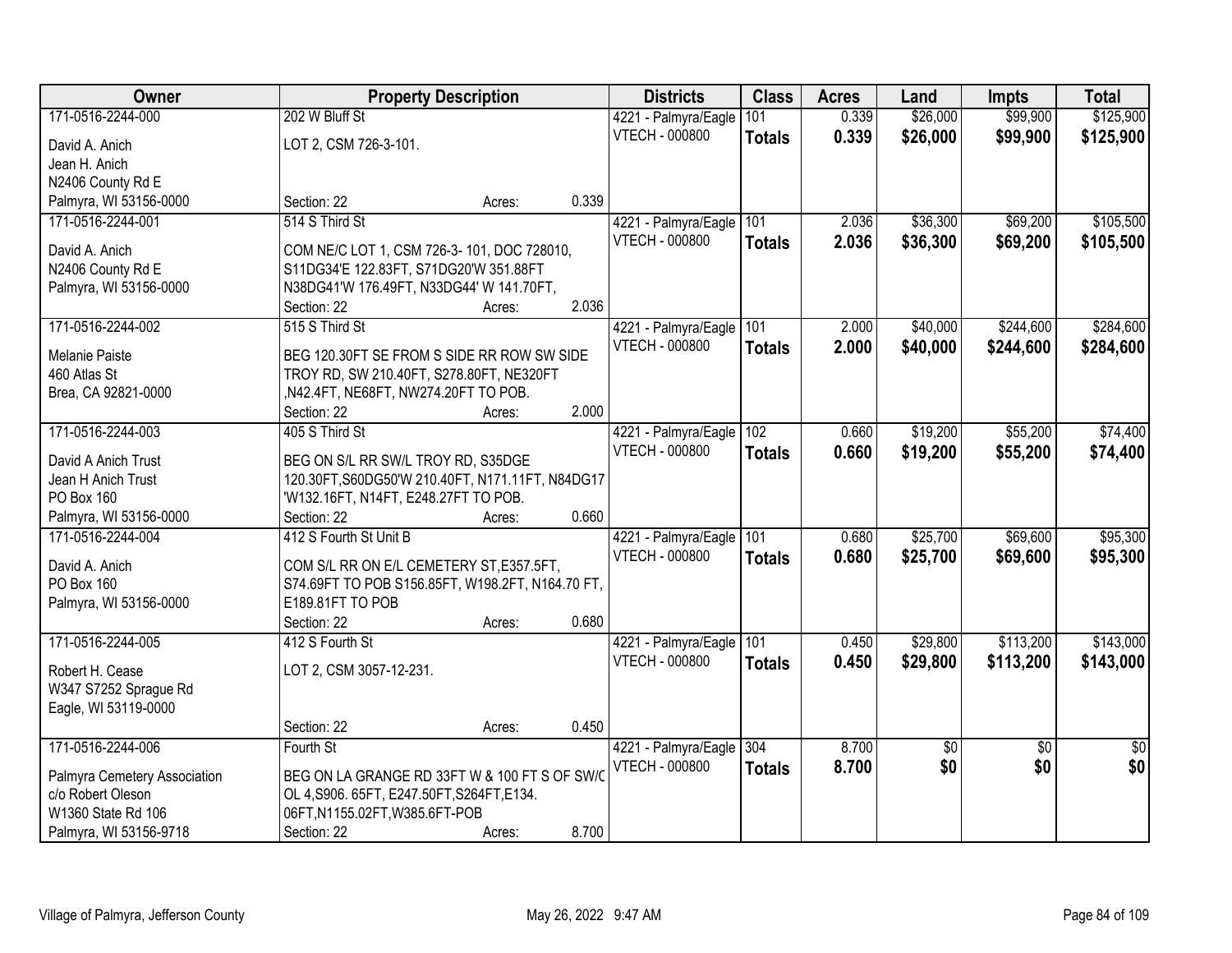| Owner                  |                                       | <b>Property Description</b>                       |                       | <b>Class</b>  | <b>Acres</b> | Land        | <b>Impts</b>    | <b>Total</b>    |
|------------------------|---------------------------------------|---------------------------------------------------|-----------------------|---------------|--------------|-------------|-----------------|-----------------|
| 171-0516-2244-007      | 818 S Fourth St                       |                                                   | 4221 - Palmyra/Eagle  | 101           | 0.722        | \$30,300    | \$134,500       | \$164,800       |
| Shaun T. Giese         | LOT 1, CSM 4394-22-087, DOC 1114772.  |                                                   | VTECH - 000800        | <b>Totals</b> | 0.722        | \$30,300    | \$134,500       | \$164,800       |
| 818 S Fourth St        |                                       |                                                   |                       |               |              |             |                 |                 |
| Palmyra, WI 53156-0000 |                                       |                                                   |                       |               |              |             |                 |                 |
|                        | Section: 22                           | Acres:                                            | 0.722                 |               |              |             |                 |                 |
| 171-0516-2244-008      | 615 S Third St                        |                                                   | 4221 - Palmyra/Eagle  | 101           | 1.000        | \$31,000    | \$77,800        | \$108,800       |
| Melanie Paiste         | COM 100FT S SW/C OL 4, PLAT O UTLOTS. |                                                   | VTECH - 000800        | 105           | 18.000       | \$22,500    | \$0             | \$22,500        |
| 460 Atlas St           |                                       | E352.60FT, S246.80FT TO POB, S908.22FT, E ON SEC. |                       | <b>Totals</b> | 19.000       | \$53,500    | \$77,800        | \$131,300       |
| Brea, CA 92821-0000    |                                       | L TO C/L TROY RD, NW541.50FT S TO SW/L TROY       |                       |               |              |             |                 |                 |
|                        | Section: 22                           | Acres:                                            | 19.000                |               |              |             |                 |                 |
| 171-0516-2244-010      | 700 S Third St                        |                                                   | 4221 - Palmyra/Eagle  | 102           | 6.971        | \$42,400    | \$320,000       | \$362,400       |
| Freson Properties LLC  |                                       | BEG 473.30FT S NE/C SE1/4 SE 1/4, S63DGW 266FT,   | <b>VTECH - 000800</b> | <b>Totals</b> | 6.971        | \$42,400    | \$320,000       | \$362,400       |
| 700 S Third St         |                                       | S38DG08'E 151FT, N51DG52'E145.30FT, N S EC/L      |                       |               |              |             |                 |                 |
| Palmyra, WI 53156-0000 |                                       | 188.5FT TO POB. ALSO BEG 124.8FT S NE/C SE1/4     |                       |               |              |             |                 |                 |
|                        | Section: 22                           | Acres:                                            | 6.971                 |               |              |             |                 |                 |
| 171-0516-2244-011      | 430 S Fourth St                       |                                                   | 4221 - Palmyra/Eagle  | 101           | 0.400        | \$29,700    | \$189,000       | \$218,700       |
| Christine M. Wunderlin | LOT 1, CSM 3057-12-231, DOC 936525.   |                                                   | VTECH - 000800        | <b>Totals</b> | 0.400        | \$29,700    | \$189,000       | \$218,700       |
| Heidi L. Jacobson      |                                       |                                                   |                       |               |              |             |                 |                 |
| 430 S Fourth St        |                                       |                                                   |                       |               |              |             |                 |                 |
| Palmyra, WI 53156-0000 | Section: 22                           | Acres:                                            | 0.400                 |               |              |             |                 |                 |
| 171-0516-2244-012      | 810 S Fourth St                       |                                                   | 4221 - Palmyra/Eagle  | 101           | 0.577        | \$30,000    | \$217,800       | \$247,800       |
| Richard J. Ball        | LOT 2, CSM 4394-22-087, DOC 1114772.  |                                                   | VTECH - 000800        | <b>Totals</b> | 0.577        | \$30,000    | \$217,800       | \$247,800       |
| PO Box 90              |                                       |                                                   |                       |               |              |             |                 |                 |
| Palmyra, WI 53156-0000 |                                       |                                                   |                       |               |              |             |                 |                 |
|                        | Section: 22                           | Acres:                                            | 0.577                 |               |              |             |                 |                 |
| 171-0516-2322-000      | Zion Rd                               |                                                   | 4221 - Palmyra/Eagle  | 104           | 24.830       | \$5,000     | $\overline{50}$ | \$5,000         |
| Connie L Wilson Trust  |                                       | BEG NW S/C, E1353FT, S1283.7 FT, W716.76FT,       | VTECH - 000800        | 105           | 12.890       | \$9,000     | \$0             | \$9,000         |
| 504 E Main St          |                                       | S19DGE TO 1/4 1/4/L, W TO SEC/L N TO POB EX BEG   |                       | <b>Totals</b> | 37.720       | \$14,000    | \$0             | \$14,000        |
| Palmyra, WI 53156-0000 |                                       | NW/S/C,E385FT,S165FT,W385FT,N165FT TO POB.        |                       |               |              |             |                 |                 |
|                        | Section: 23                           | Acres:                                            | 37.720                |               |              |             |                 |                 |
| 171-0516-2322-001      | Zion Rd                               |                                                   | 4221 - Palmyra/Eagle  | 304           | 1.460        | $\sqrt{50}$ | $\overline{50}$ | $\overline{50}$ |
| Village Of Palmyra     |                                       | BEG NW/S/C, E385FT, S165FT, W385FT, N165FT TO     | VTECH - 000800        | <b>Totals</b> | 1.460        | \$0         | \$0             | \$0             |
| <b>Treatment Plant</b> | POB.                                  |                                                   |                       |               |              |             |                 |                 |
| PO Box 380             |                                       |                                                   |                       |               |              |             |                 |                 |
| Palmyra, WI 53156-0000 | Section: 23                           | Acres:                                            | 1.460                 |               |              |             |                 |                 |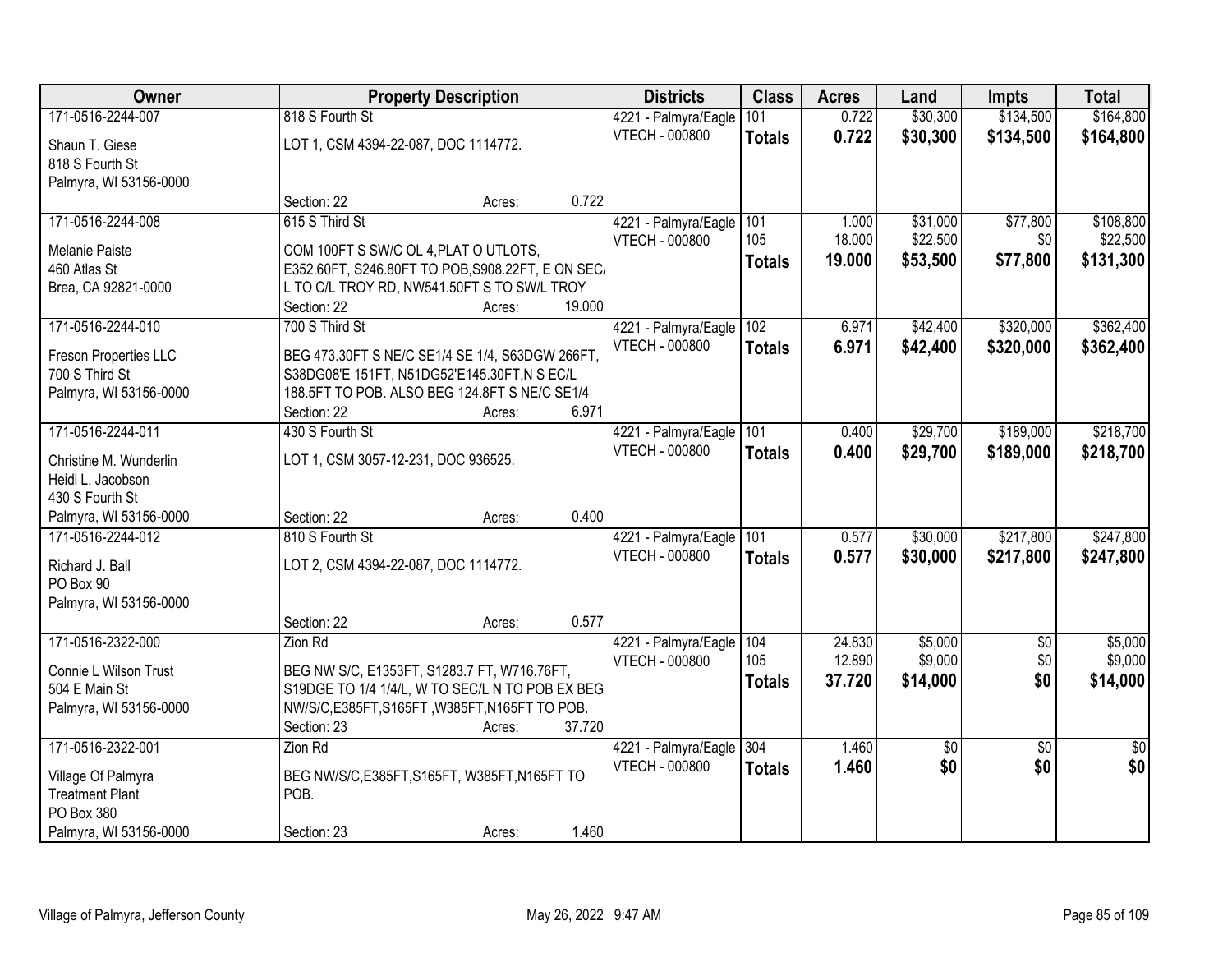| Owner                  | <b>Property Description</b>                        | <b>Districts</b>                              | <b>Class</b>  | <b>Acres</b> | Land      | <b>Impts</b>    | <b>Total</b>    |
|------------------------|----------------------------------------------------|-----------------------------------------------|---------------|--------------|-----------|-----------------|-----------------|
| 171-0516-2323-000      | 700 E Main St                                      | 4221 - Palmyra/Eagle                          | 101           | 0.770        | \$30,400  | \$175,500       | \$205,900       |
| Amata M. Cox           | BEG 1283.70FT S NE/C NW1/4 N W1/4, W151FT, S TO    | <b>VTECH - 000800</b>                         | <b>Totals</b> | 0.770        | \$30,400  | \$175,500       | \$205,900       |
| 700 E Main St          | HY, E HY TO 1/4 1/4L, N TO POB. EX .09A STH 59 VOL |                                               |               |              |           |                 |                 |
| Palmyra, WI 53156-0000 | 354-293                                            |                                               |               |              |           |                 |                 |
|                        | 0.770<br>Section: 23<br>Acres:                     |                                               |               |              |           |                 |                 |
| 171-0516-2323-001      | Main St                                            | 4221 - Palmyra/Eagle                          | 101           | 3.290        | \$23,500  | \$1,800         | \$25,300        |
|                        |                                                    | <b>VTECH - 000800</b>                         | <b>Totals</b> | 3.290        | \$23,500  | \$1,800         | \$25,300        |
| Michael E. Grutza      | BEG 1283.70FT S & 151FT W NE /C NW1/4 NW1/4,       |                                               |               |              |           |                 |                 |
| Cindy B. Grutza        | W565.70FT S 19DGE109FT, S83DGE159FT, S12 DGE       |                                               |               |              |           |                 |                 |
| 534 E Main St          | TO C/L HY, NE ON SD/L PT 151FT W 1/8/L, N TO POB.  |                                               |               |              |           |                 |                 |
| Palmyra, WI 53156-0000 | 3.290<br>Section: 23<br>Acres:                     |                                               |               |              |           |                 |                 |
| 171-0516-2323-002      | 534 E Main St                                      | 4221 - Palmyra/Eagle                          | 101           | 0.890        | \$30,600  | \$136,100       | \$166,700       |
| Michael E. Grutza      | COM NE/C NW1/4 NW1/4, S1283. 70FT, W716.70FT,      | <b>VTECH - 000800</b>                         | <b>Totals</b> | 0.890        | \$30,600  | \$136,100       | \$166,700       |
| Cindy B. Grutza        | S19DGE109FT TO POB, S83DGE159FT, S12DGE TO         |                                               |               |              |           |                 |                 |
| 534 E Main St          | C/L STH 59, SW ON C/L TO PT S19DGE OF POB,         |                                               |               |              |           |                 |                 |
| Palmyra, WI 53156-0000 | 0.890<br>Section: 23<br>Acres:                     |                                               |               |              |           |                 |                 |
| 171-0516-2323-003      | 504 E Main St                                      | 4221 - Palmyra/Eagle                          | 101           | 1.000        | \$31,000  | \$216,100       | \$247,100       |
|                        |                                                    | <b>VTECH - 000800</b>                         | 105           | 6.220        | \$3,700   | \$0             | \$3,700         |
| Connie L Wilson Trust  | COM NE/C NW1/4 NW1/4, S1283.                       |                                               | <b>Totals</b> | 7.220        | \$34,700  | \$216,100       | \$250,800       |
| 504 E Main St          | 7FT, W716.76FT, S19DGE TO 1/4 1/4/L & POB, S19DGE  |                                               |               |              |           |                 |                 |
| Palmyra, WI 53156-0000 | TO C/L ST H 59, SW ON SD C/L TO PT 82.5 FT E OF    |                                               |               |              |           |                 |                 |
|                        | 7.220<br>Section: 23<br>Acres:                     |                                               |               |              |           |                 |                 |
| 171-0516-2323-004      | 418 E Main St                                      | 4221 - Palmyra/Eagle                          | 101           | 0.700        | \$30,300  | \$111,900       | \$142,200       |
| Craig Schnuelle        | THAT PT OF FOL N OF STH 59, BEG 16.5FT E OF        | <b>VTECH - 000800</b>                         | <b>Totals</b> | 0.700        | \$30,300  | \$111,900       | \$142,200       |
| Sarah Schnuelle        | W/S/L & HIGH WATER MARK N OF LAKE,                 |                                               |               |              |           |                 |                 |
| 418 E Main St          | N503.25FT, E66FT, S503.25FT, W66FT TO POB. EX      |                                               |               |              |           |                 |                 |
| Palmyra, WI 53156-0000 | 0.700<br>Section: 23                               |                                               |               |              |           |                 |                 |
| 171-0516-2323-005      | Acres:<br>507 E Main St                            |                                               | 101           | 0.500        | \$128,600 | \$121,300       | \$249,900       |
|                        |                                                    | Lake Mgmt 288020                              |               |              |           |                 |                 |
| Robert Diaz Jr         | BEG C/L STH 59 82.5FT E OF S /L, S82DG56'E318FT    | 4221 - Palmyra/Eagle<br><b>VTECH - 000800</b> | <b>Totals</b> | 0.500        | \$128,600 | \$121,300       | \$249,900       |
| Pamela D. Oliver       | TO LAKE, W TO PT S OF POB, N TO POB                |                                               |               |              |           |                 |                 |
| 507 E Main St          |                                                    |                                               |               |              |           |                 |                 |
| Palmyra, WI 53156-0000 | 0.500<br>Section: 23<br>Acres:                     |                                               |               |              |           |                 |                 |
| 171-0516-2323-006      | Anemone Ave                                        | Lake Mgmt 288020                              | 304           | 0.400        | \$0       | $\overline{50}$ | $\overline{50}$ |
| Village Of Palmyra     | LOT 82, SPRING LAKE PARK SUB                       | 4221 - Palmyra/Eagle                          | <b>Totals</b> | 0.400        | \$0       | \$0             | \$0             |
| Beach Parking Lot      |                                                    | <b>VTECH - 000800</b>                         |               |              |           |                 |                 |
| PO Box 380             |                                                    |                                               |               |              |           |                 |                 |
| Palmyra, WI 53156-0000 | 0.400<br>Section: 23                               |                                               |               |              |           |                 |                 |
|                        | Acres:                                             |                                               |               |              |           |                 |                 |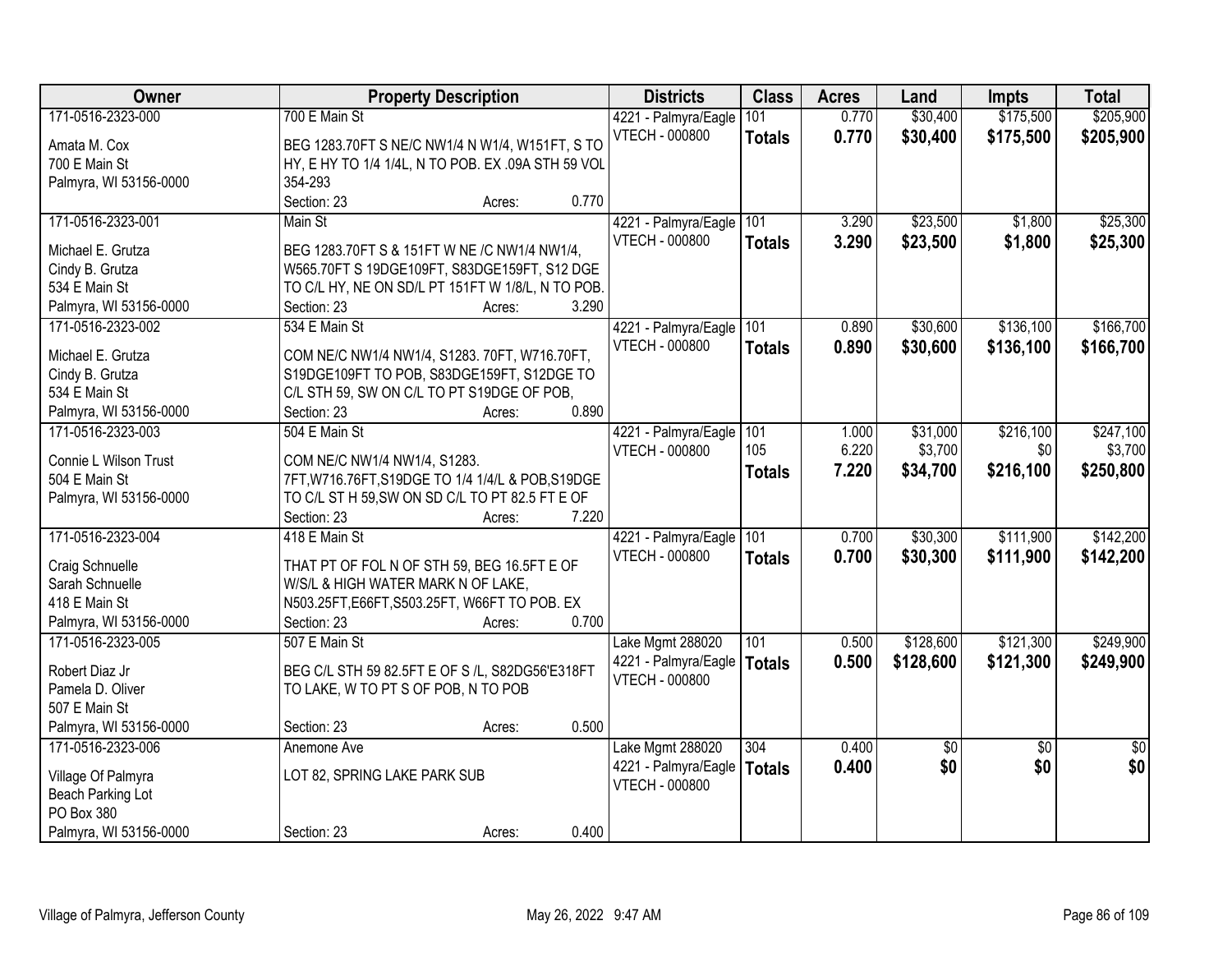| Owner                                               |                                            | <b>Property Description</b> |       | <b>Districts</b>      | <b>Class</b>  | <b>Acres</b> | Land      | <b>Impts</b> | <b>Total</b> |
|-----------------------------------------------------|--------------------------------------------|-----------------------------|-------|-----------------------|---------------|--------------|-----------|--------------|--------------|
| 171-0516-2323-007                                   | 328 Anemone Ave                            |                             |       | Lake Mgmt 288020      | 101           | 0.100        | \$82,100  | \$79,100     | \$161,200    |
| Andrew R. Krukar                                    | LOT 1, SPRING LAKE PARK SUB,               |                             |       | 4221 - Palmyra/Eagle  | <b>Totals</b> | 0.100        | \$82,100  | \$79,100     | \$161,200    |
| 328 Anemone Ave                                     |                                            |                             |       | <b>VTECH - 000800</b> |               |              |           |              |              |
| Palmyra, WI 53156-0000                              |                                            |                             |       |                       |               |              |           |              |              |
|                                                     | Section: 23                                | Acres:                      | 0.100 |                       |               |              |           |              |              |
| 171-0516-2323-008                                   | 400 Anemone Ave                            |                             |       | Lake Mgmt 288020      | 101           | 0.150        | \$87,900  | \$33,900     | \$121,800    |
| Andrew J. Baranowski                                | LOT 2, SPRING LAKE PARK SUB. ALSO AGRMT IN |                             |       | 4221 - Palmyra/Eagle  | <b>Totals</b> | 0.150        | \$87,900  | \$33,900     | \$121,800    |
| 400 Anemone Ave                                     | DOC 1192102.                               |                             |       | <b>VTECH - 000800</b> |               |              |           |              |              |
| Palmyra, WI 53156-0000                              |                                            |                             |       |                       |               |              |           |              |              |
|                                                     | Section: 23                                | Acres:                      | 0.150 |                       |               |              |           |              |              |
| 171-0516-2323-009                                   | 408 Anemone Ave                            |                             |       | Lake Mgmt 288020      | 101           | 0.395        | \$156,900 | \$254,900    | \$411,800    |
| Dinshah Gagrat                                      | LOTS 3,4, & 5, SPRING LAKE PARK SUB. ALSO  |                             |       | 4221 - Palmyra/Eagle  | <b>Totals</b> | 0.395        | \$156,900 | \$254,900    | \$411,800    |
| Shobha Gagrat                                       | AGREEMENT IN DOC 1192102.                  |                             |       | <b>VTECH - 000800</b> |               |              |           |              |              |
| 1313 N Franklin Pl                                  |                                            |                             |       |                       |               |              |           |              |              |
| Breakwater Unit 1803                                | Section: 23                                | Acres:                      | 0.395 |                       |               |              |           |              |              |
| Milwaukee, WI 53202-2989                            |                                            |                             |       |                       |               |              |           |              |              |
| 171-0516-2323-010                                   | 416 Anemone Ave                            |                             |       | Lake Mgmt 288020      | 101           | 0.180        | \$101,200 | \$88,400     | \$189,600    |
|                                                     |                                            |                             |       | 4221 - Palmyra/Eagle  | <b>Totals</b> | 0.180        | \$101,200 | \$88,400     | \$189,600    |
| Michael Sadowsky et al                              | LOT 6, SPRING LAKE PARK SUB.               |                             |       | <b>VTECH - 000800</b> |               |              |           |              |              |
| W243 S7810 Evergreen Dr<br>Mukwonago, WI 53149-0000 |                                            |                             |       |                       |               |              |           |              |              |
|                                                     | Section: 23                                | Acres:                      | 0.180 |                       |               |              |           |              |              |
| 171-0516-2323-011                                   | 420 Anemone Ave                            |                             |       | Lake Mgmt 288020      | 101           | 0.382        | \$136,000 | \$133,800    | \$269,800    |
|                                                     |                                            |                             |       | 4221 - Palmyra/Eagle  | <b>Totals</b> | 0.382        | \$136,000 | \$133,800    | \$269,800    |
| David J. Harroun                                    | LOTS 7&8, SPRING LAKE PARK SUB.            |                             |       | <b>VTECH - 000800</b> |               |              |           |              |              |
| Barbara J. Harroun                                  |                                            |                             |       |                       |               |              |           |              |              |
| 420 Anemone Ave                                     |                                            |                             |       |                       |               |              |           |              |              |
| Palmyra, WI 53156-0000                              | Section: 23                                | Acres:                      | 0.382 |                       |               |              |           |              |              |
| 171-0516-2323-012                                   | 440 Anemone Ave                            |                             |       | Lake Mgmt 288020      | 101           | 0.190        | \$101,500 | \$153,800    | \$255,300    |
| James J. Walslager Jr                               | LOT 9, SPRING LAKE PARK SUB.               |                             |       | 4221 - Palmyra/Eagle  | <b>Totals</b> | 0.190        | \$101,500 | \$153,800    | \$255,300    |
| 440 Anemone Ave                                     |                                            |                             |       | VTECH - 000800        |               |              |           |              |              |
| Palmyra, WI 53156-0000                              |                                            |                             |       |                       |               |              |           |              |              |
|                                                     | Section: 23                                | Acres:                      | 0.190 |                       |               |              |           |              |              |
| 171-0516-2323-013                                   | 500 Anemone Ave                            |                             |       | Lake Mgmt 288020      | 101           | 0.330        | \$133,900 | \$115,500    | \$249,400    |
| Peter T. Walker                                     | LOTS 10 & 11, SPRING LAKE PARK SUB.        |                             |       | 4221 - Palmyra/Eagle  | <b>Totals</b> | 0.330        | \$133,900 | \$115,500    | \$249,400    |
| Christine E. Walker                                 |                                            |                             |       | <b>VTECH - 000800</b> |               |              |           |              |              |
| 625 N 67th St                                       |                                            |                             |       |                       |               |              |           |              |              |
| Wauwatosa, WI 53213-0000                            | Section: 23                                | Acres:                      | 0.330 |                       |               |              |           |              |              |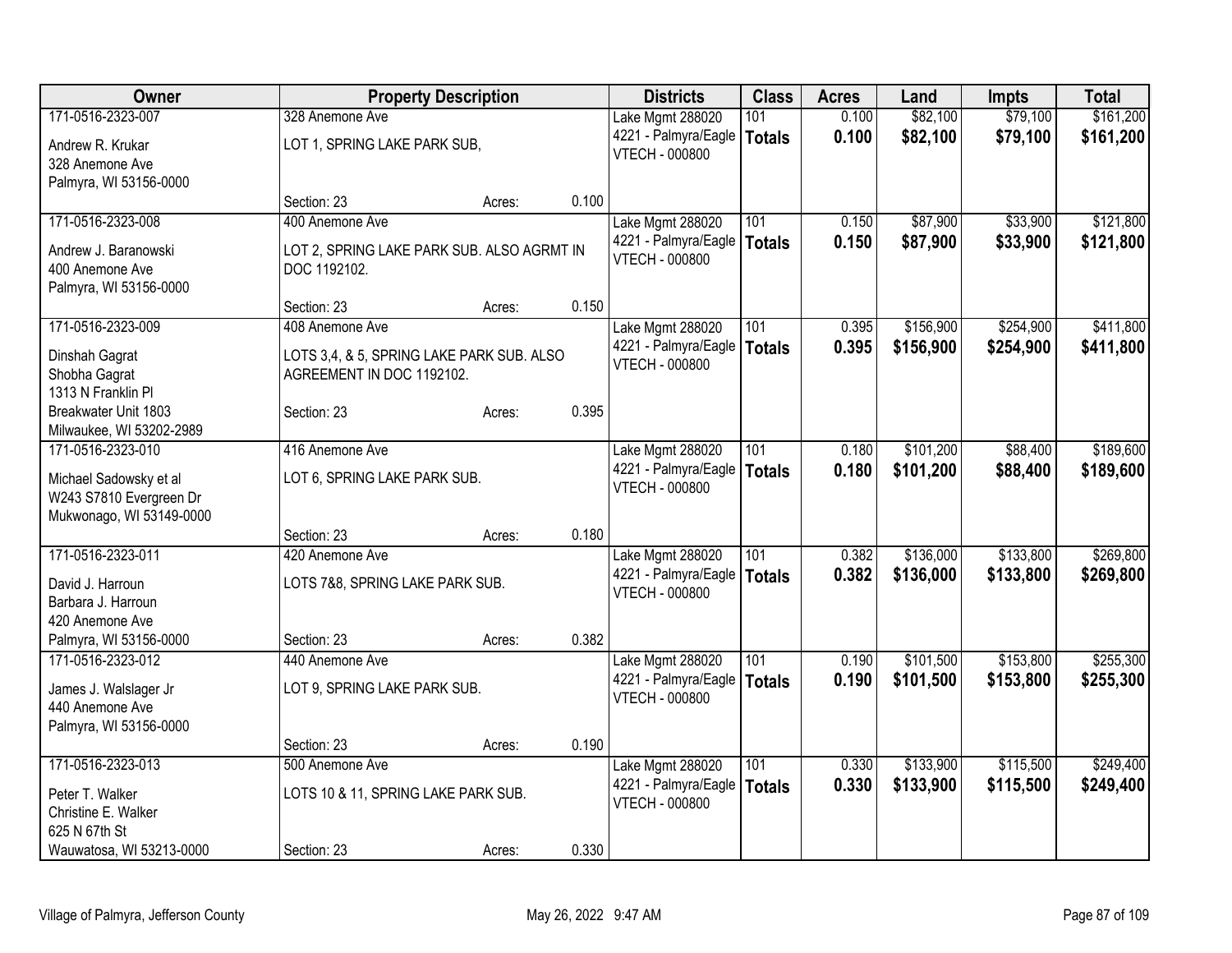| Owner                   |                                              | <b>Property Description</b> |       | <b>Districts</b>      | <b>Class</b>  | <b>Acres</b> | Land      | <b>Impts</b> | <b>Total</b> |
|-------------------------|----------------------------------------------|-----------------------------|-------|-----------------------|---------------|--------------|-----------|--------------|--------------|
| 171-0516-2323-014       | 506 Anemone Ave                              |                             |       | Lake Mgmt 288020      | 101           | 0.150        | \$100,000 | \$57,800     | \$157,800    |
| Kaytlin Sweda           | LOT 12, SPRING LAKE PARK SUB                 |                             |       | 4221 - Palmyra/Eagle  | <b>Totals</b> | 0.150        | \$100,000 | \$57,800     | \$157,800    |
| 506 Anemone Ave         |                                              |                             |       | <b>VTECH - 000800</b> |               |              |           |              |              |
| Palmyra, WI 53156-0000  |                                              |                             |       |                       |               |              |           |              |              |
|                         | Section: 23                                  | Acres:                      | 0.150 |                       |               |              |           |              |              |
| 171-0516-2323-015       | 510 Anemone Ave                              |                             |       | Lake Mgmt 288020      | 101           | 0.150        | \$99,900  | \$59,400     | \$159,300    |
| Orval F. Giese          | LOT 13, SPRING LAKE PARK SUB                 |                             |       | 4221 - Palmyra/Eagle  | Totals        | 0.150        | \$99,900  | \$59,400     | \$159,300    |
| <b>Ruth Giese</b>       |                                              |                             |       | <b>VTECH - 000800</b> |               |              |           |              |              |
| 510 Anemone Ave         |                                              |                             |       |                       |               |              |           |              |              |
| Palmyra, WI 53156-0000  | Section: 23                                  | Acres:                      | 0.150 |                       |               |              |           |              |              |
| 171-0516-2323-016       | 512 Anemone Ave                              |                             |       | Lake Mgmt 288020      | 101           | 0.160        | \$99,900  | \$62,000     | \$161,900    |
| Mary Ralian             | LOT 14, SPRING LAKE PARK SUB                 |                             |       | 4221 - Palmyra/Eagle  | Totals        | 0.160        | \$99,900  | \$62,000     | \$161,900    |
| Rudy Ralian             |                                              |                             |       | <b>VTECH - 000800</b> |               |              |           |              |              |
| N40 W22590 Overhill Ln  |                                              |                             |       |                       |               |              |           |              |              |
| Pewaukee, WI 53072-0000 | Section: 23                                  | Acres:                      | 0.160 |                       |               |              |           |              |              |
| 171-0516-2323-017       | 516 Anemone Ave                              |                             |       | 4221 - Palmyra/Eagle  | 101           | 0.090        | \$14,200  | \$156,500    | \$170,700    |
| Von Rueden Trust        | LOT 23 SPRING LAKE PARK SUB                  |                             |       | <b>VTECH - 000800</b> | <b>Totals</b> | 0.090        | \$14,200  | \$156,500    | \$170,700    |
| 516 Anemone Ave         |                                              |                             |       |                       |               |              |           |              |              |
| Palmyra, WI 53156-0000  |                                              |                             |       |                       |               |              |           |              |              |
|                         | Section: 23                                  | Acres:                      | 0.090 |                       |               |              |           |              |              |
| 171-0516-2323-019       | 410 Shore Dr                                 |                             |       | 4221 - Palmyra/Eagle  | 101           | 0.275        | \$56,300  | \$260,800    | \$317,100    |
| Miodrag Rajkovic        | LOTS 17, 19 & 21, SPRING LAKE PARK SUB.      |                             |       | VTECH - 000800        | <b>Totals</b> | 0.275        | \$56,300  | \$260,800    | \$317,100    |
| Michelle G. Wielebski   |                                              |                             |       |                       |               |              |           |              |              |
| 410 Shore Dr            |                                              |                             |       |                       |               |              |           |              |              |
| Palmyra, WI 53156-0000  | Section: 23                                  | Acres:                      | 0.275 |                       |               |              |           |              |              |
| 171-0516-2323-020       | Shore Dr                                     |                             |       | Lake Mgmt 288020      | 101           | 0.091        | \$12,600  | $\sqrt{$0}$  | \$12,600     |
| Miodrag Rajkovic        | LOT 15 SPRING LAKE PARK SUB                  |                             |       | 4221 - Palmyra/Eagle  | Totals        | 0.091        | \$12,600  | \$0          | \$12,600     |
| Michelle G. Wielebski   |                                              |                             |       | <b>VTECH - 000800</b> |               |              |           |              |              |
| 410 Shore Dr            |                                              |                             |       |                       |               |              |           |              |              |
| Palmyra, WI 53156-0000  | Section: 23                                  | Acres:                      | 0.091 |                       |               |              |           |              |              |
| 171-0516-2323-021       | 422 Shore Dr                                 |                             |       | Lake Mgmt 288020      | 101           | 0.140        | \$99,200  | \$128,500    | \$227,700    |
| David A. Henrichon      | BEG 12FT E INTER W/L MAPLE ST & S/L LOT 80   |                             |       | 4221 - Palmyra/Eagle  | <b>Totals</b> | 0.140        | \$99,200  | \$128,500    | \$227,700    |
| Theresa V. Henrichon    | SPRING LAKE PARK SUB, N56.55FT, N88DG23'     |                             |       | VTECH - 000800        |               |              |           |              |              |
| 422 Shore Dr            | W98.40FT, S9DG37'W60FT, E108 FT TO POB. ALSO |                             |       |                       |               |              |           |              |              |
| Palmyra, WI 53156-0000  | Section: 23                                  | Acres:                      | 0.140 |                       |               |              |           |              |              |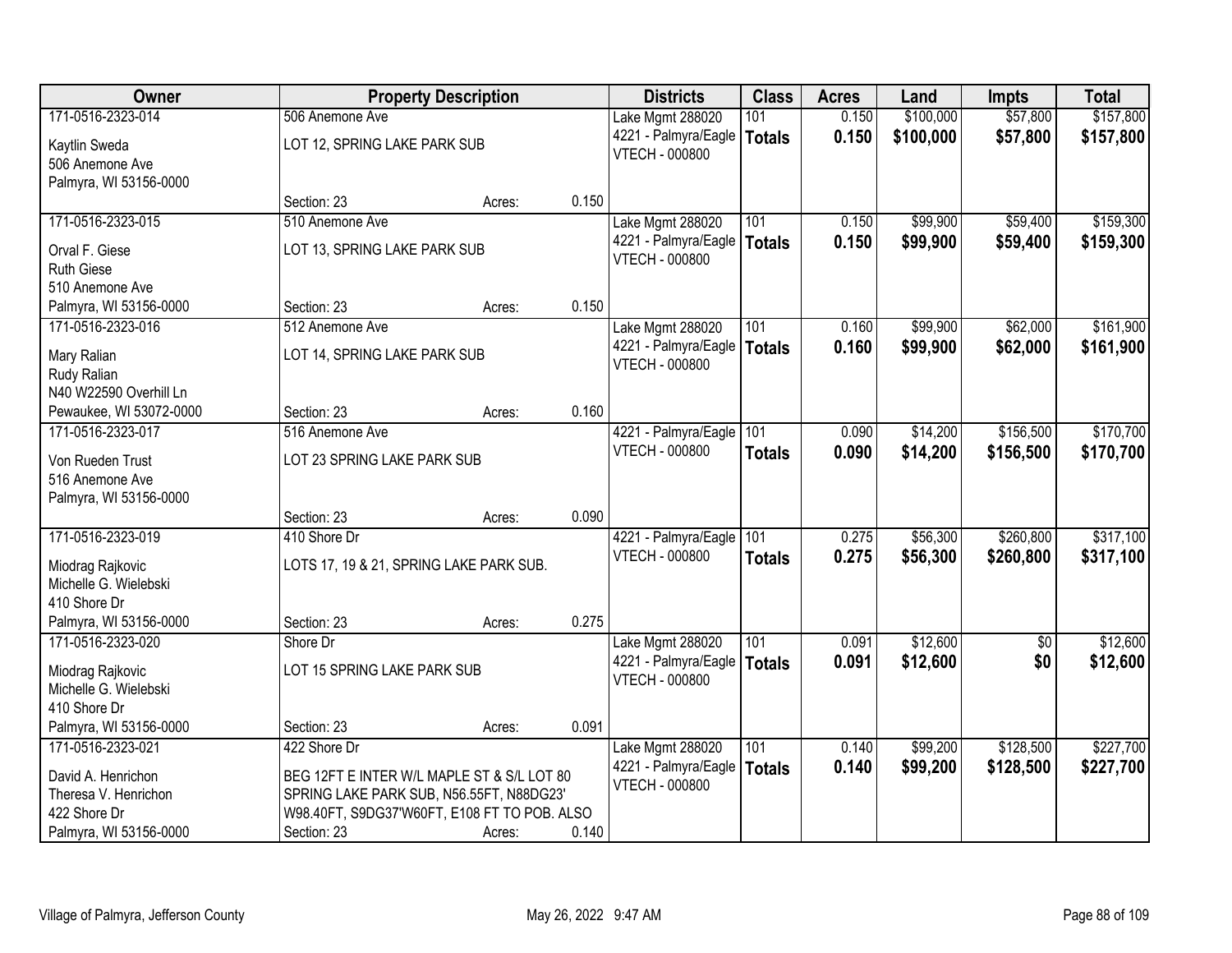| Owner                  | <b>Property Description</b>                     | <b>Districts</b>      | <b>Class</b>  | <b>Acres</b> | Land      | <b>Impts</b> | <b>Total</b> |
|------------------------|-------------------------------------------------|-----------------------|---------------|--------------|-----------|--------------|--------------|
| 171-0516-2323-022      | 428 Shore Dr                                    | Lake Mgmt 288020      | 101           | 0.230        | \$111,200 | \$118,200    | \$229,400    |
| Harold E. Brown        | BEG 12FT E & 56.55FT N INTER W/L MAPLE ST & S/L | 4221 - Palmyra/Eagle  | <b>Totals</b> | 0.230        | \$111,200 | \$118,200    | \$229,400    |
| Helen I. Brown         | LOT 80 SPRING LAKE PARK SUB, N25.30 FT,         | <b>VTECH - 000800</b> |               |              |           |              |              |
| 428 Shore Dr           | N9DG9'E106.70FT, S81DG43 'W51.30FT TO M/L,      |                       |               |              |           |              |              |
| Palmyra, WI 53156-0000 | 0.230<br>Section: 23<br>Acres:                  |                       |               |              |           |              |              |
| 171-0516-2323-023      | 433 Shore Dr                                    | Lake Mgmt 288020      | 101           | 0.140        | \$139,500 | \$135,500    | \$275,000    |
|                        |                                                 | 4221 - Palmyra/Eagle  | <b>Totals</b> | 0.140        | \$139,500 | \$135,500    | \$275,000    |
| <b>William Windler</b> | COM E/L MAPLE ST & S/L LOT 80, SPRING LAKE PARK | <b>VTECH - 000800</b> |               |              |           |              |              |
| Nancy Lembke-Windler   | N80.40FT N9DG9'E110.85FT TO POB. N81D           |                       |               |              |           |              |              |
| 433 Shore Dr           | G43'E44.10FT TO M/L, N17DG17 'W69.90FT,         |                       |               |              |           |              |              |
| Palmyra, WI 53156-0000 | 0.140<br>Section: 23<br>Acres:                  |                       |               |              |           |              |              |
| 171-0516-2323-024      | 423 Shore Dr                                    | Lake Mgmt 288020      | 101           | 0.280        | \$111,800 | \$155,800    | \$267,600    |
| Gregory J. Smith       | BEG 25FT N S/L LOT 80 & E/L MAPLE ST SPRING     | 4221 - Palmyra/Eagle  | <b>Totals</b> | 0.280        | \$111,800 | \$155,800    | \$267,600    |
| Karen D. Smith         | LAKE PARK SUB, E99.40FT TO M/L, N15DG2          | <b>VTECH - 000800</b> |               |              |           |              |              |
| 423 Shore Dr           | 2'W100FT, N8DG29'W75FT, S 81DG43'W44.10FT,      |                       |               |              |           |              |              |
| Palmyra, WI 53156-0000 | 0.280<br>Section: 23<br>Acres:                  |                       |               |              |           |              |              |
| 171-0516-2323-025      | 417 Shore Dr                                    | Lake Mgmt 288020      | 101           | 0.170        | \$105,900 | \$136,900    | \$242,800    |
|                        |                                                 | 4221 - Palmyra/Eagle  | <b>Totals</b> | 0.170        | \$105,900 | \$136,900    | \$242,800    |
| Keith A. Collins       | LOT 16, ALSO BEG NW/C LOT 16 N25FT, E TO LAKE,  | VTECH - 000800        |               |              |           |              |              |
| Jeffrey L. Jarmes      | S25FT, W TO POB. SPRING LAKE PARK SUB.          |                       |               |              |           |              |              |
| 417 Shore Dr           |                                                 |                       |               |              |           |              |              |
| Palmyra, WI 53156-0000 | 0.170<br>Section: 23<br>Acres:                  |                       |               |              |           |              |              |
| 171-0516-2323-027      | 409 Shore Dr                                    | Lake Mgmt 288020      | 101           | 0.410        | \$156,500 | \$158,500    | \$315,000    |
| Steven D. Schneiger    | LOTS 18, 20 & 22, SPRING LAKE PARK SUB.         | 4221 - Palmyra/Eagle  | <b>Totals</b> | 0.410        | \$156,500 | \$158,500    | \$315,000    |
| Rebecca S. Schneiger   |                                                 | <b>VTECH - 000800</b> |               |              |           |              |              |
| 409 Shore Dr           |                                                 |                       |               |              |           |              |              |
| Palmyra, WI 53156-0000 | 0.410<br>Section: 23<br>Acres:                  |                       |               |              |           |              |              |
| 171-0516-2323-029      | 337 Shore Dr                                    | Lake Mgmt 288020      | 101           | 0.140        | \$99,400  | \$117,400    | \$216,800    |
|                        |                                                 | 4221 - Palmyra/Eagle  |               | 0.140        | \$99,400  | \$117,400    |              |
| Anne F Perkell Trust   | LOT 24, SPRING LAKE PARK SUB                    | <b>VTECH - 000800</b> | <b>Totals</b> |              |           |              | \$216,800    |
| 337 Shore Dr           |                                                 |                       |               |              |           |              |              |
| Palmyra, WI 53156-0000 |                                                 |                       |               |              |           |              |              |
|                        | 0.140<br>Section: 23<br>Acres:                  |                       |               |              |           |              |              |
| 171-0516-2323-030      | 401 Shore Dr                                    | Lake Mgmt 288020      | 101           | 0.300        | \$132,900 | \$132,500    | \$265,400    |
| Joseph Zimmermann      | LOTS 25 & 26, SPRING LAKE PARK SUB.             | 4221 - Palmyra/Eagle  | <b>Totals</b> | 0.300        | \$132,900 | \$132,500    | \$265,400    |
| Patricia Zimmermann    |                                                 | VTECH - 000800        |               |              |           |              |              |
| 401 Shore Dr           |                                                 |                       |               |              |           |              |              |
| Palmyra, WI 53156-0000 | 0.300<br>Section: 23                            |                       |               |              |           |              |              |
|                        | Acres:                                          |                       |               |              |           |              |              |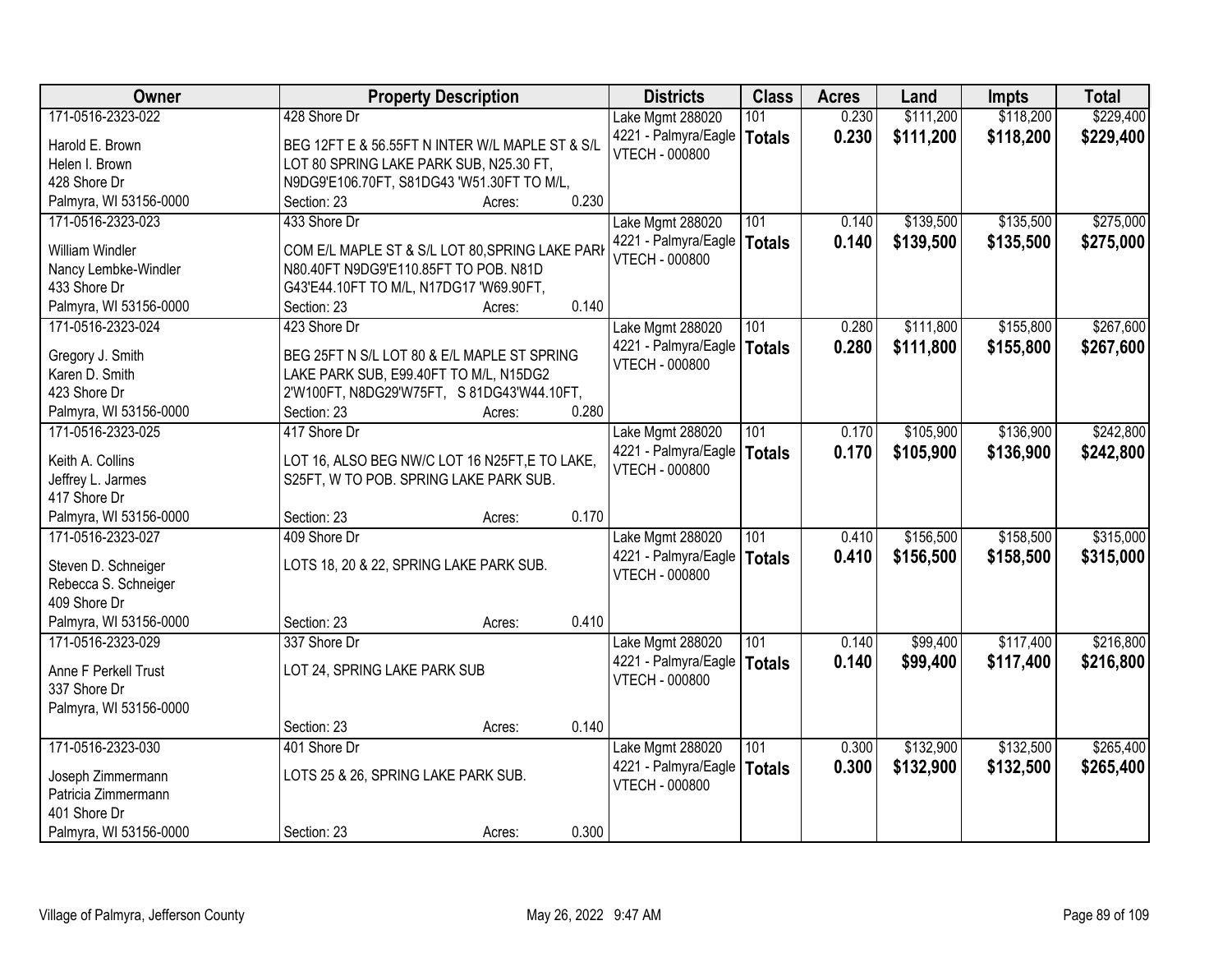| Owner                                  |                                                | <b>Property Description</b> |       | <b>Districts</b>         | <b>Class</b>  | <b>Acres</b> | Land      | <b>Impts</b> | <b>Total</b> |
|----------------------------------------|------------------------------------------------|-----------------------------|-------|--------------------------|---------------|--------------|-----------|--------------|--------------|
| 171-0516-2323-032                      | 321 Shore Dr                                   |                             |       | Lake Mgmt 288020         | 101           | 0.140        | \$99,200  | \$166,900    | \$266,100    |
| Gene R. Plennes Jr                     | LOT 27, SPRING LAKE PARK SUB                   |                             |       | 4221 - Palmyra/Eagle     | Totals        | 0.140        | \$99,200  | \$166,900    | \$266,100    |
| Linda M. Plennes                       |                                                |                             |       | <b>VTECH - 000800</b>    |               |              |           |              |              |
| 321 Shore Dr                           |                                                |                             |       |                          |               |              |           |              |              |
| Palmyra, WI 53156-0000                 | Section: 23                                    | Acres:                      | 0.140 |                          |               |              |           |              |              |
| 171-0516-2323-033                      | 319 Shore Dr                                   |                             |       | Lake Mgmt 288020         | 101           | 0.230        | \$122,500 | \$114,300    | \$236,800    |
|                                        |                                                |                             |       | 4221 - Palmyra/Eagle     | Totals        | 0.230        | \$122,500 | \$114,300    | \$236,800    |
| Bart C. Mcphearson                     | LOTS 28 & 29, SPRING LAKE PARK SUB.            |                             |       | <b>VTECH - 000800</b>    |               |              |           |              |              |
| Kimberly A. Mcphearson<br>319 Shore Dr |                                                |                             |       |                          |               |              |           |              |              |
| Palmyra, WI 53156-0000                 | Section: 23                                    | Acres:                      | 0.230 |                          |               |              |           |              |              |
| 171-0516-2323-034                      | Shore Dr                                       |                             |       | 4221 - Palmyra/Eagle 101 |               | 0.113        | \$15,100  | \$13,900     | \$29,000     |
|                                        |                                                |                             |       | <b>VTECH - 000800</b>    | <b>Totals</b> | 0.113        | \$15,100  | \$13,900     | \$29,000     |
| Bart C. Mcphearson                     | LOT 38, SPRING LAKE PARK SUB                   |                             |       |                          |               |              |           |              |              |
| Kimberly A. Mcphearson                 |                                                |                             |       |                          |               |              |           |              |              |
| 319 Shore Dr                           |                                                |                             |       |                          |               |              |           |              |              |
| Palmyra, WI 53156-0000                 | Section: 23                                    | Acres:                      | 0.113 |                          |               |              |           |              |              |
| 171-0516-2323-035                      | 326 Shore Dr                                   |                             |       | 4221 - Palmyra/Eagle     | 101           | 0.172        | \$21,500  | \$95,000     | \$116,500    |
| Lynaia M. Gibson                       | LOT 37 & S1/2 OF LOT 36, SPRING LAKE PARK SUB  |                             |       | VTECH - 000800           | <b>Totals</b> | 0.172        | \$21,500  | \$95,000     | \$116,500    |
| 326 Shore Dr                           |                                                |                             |       |                          |               |              |           |              |              |
| Palmyra, WI 53156-0000                 |                                                |                             |       |                          |               |              |           |              |              |
|                                        | Section: 23                                    | Acres:                      | 0.172 |                          |               |              |           |              |              |
| 171-0516-2323-036                      | 521 Anemone Ave                                |                             |       | 4221 - Palmyra/Eagle     | 101           | 0.171        | \$21,400  | \$105,200    | \$126,600    |
| David H Zielke Trust                   | LOT 35 & N1/2 OF LOT 36, SPRING LAKE PARK SUB  |                             |       | <b>VTECH - 000800</b>    | <b>Totals</b> | 0.171        | \$21,400  | \$105,200    | \$126,600    |
| Alyssa N Zielke Trust                  |                                                |                             |       |                          |               |              |           |              |              |
| 521 Anemone Ave                        |                                                |                             |       |                          |               |              |           |              |              |
| Palmyra, WI 53156-0000                 | Section: 23                                    | Acres:                      | 0.171 |                          |               |              |           |              |              |
| 171-0516-2323-037                      | 511 Anemone Ave                                |                             |       | 4221 - Palmyra/Eagle     | 101           | 0.595        | \$30,100  | \$163,100    | \$193,200    |
|                                        |                                                |                             |       | <b>VTECH - 000800</b>    | <b>Totals</b> | 0.595        | \$30,100  | \$163,100    | \$193,200    |
| David A. Peardon                       | LOTS 43, 44, 45 & 46 SPRING LAKE PARK SUB      |                             |       |                          |               |              |           |              |              |
| Annette M. Peardon                     |                                                |                             |       |                          |               |              |           |              |              |
| 511 Anemone Ave                        |                                                |                             |       |                          |               |              |           |              |              |
| Palmyra, WI 53156-0000                 | Section: 23                                    | Acres:                      | 0.595 |                          |               |              |           |              |              |
| 171-0516-2323-039                      | 429 Anemone Ave                                |                             |       | 4221 - Palmyra/Eagle     | 101           | 0.297        | \$32,300  | \$64,000     | \$96,300     |
| Bryon C. Millis                        | BEG 50FT S OF S/SIDE ANEMONE AVE W/SIDE        |                             |       | <b>VTECH - 000800</b>    | <b>Totals</b> | 0.297        | \$32,300  | \$64,000     | \$96,300     |
| Dana M. Millis                         | LOCUST ST, S80FT, W150FT, N130FT, E20FT, S50FT |                             |       |                          |               |              |           |              |              |
| 429 Anemone Ave                        | E TO POB                                       |                             |       |                          |               |              |           |              |              |
| Palmyra, WI 53156-0000                 | Section: 23                                    | Acres:                      | 0.297 |                          |               |              |           |              |              |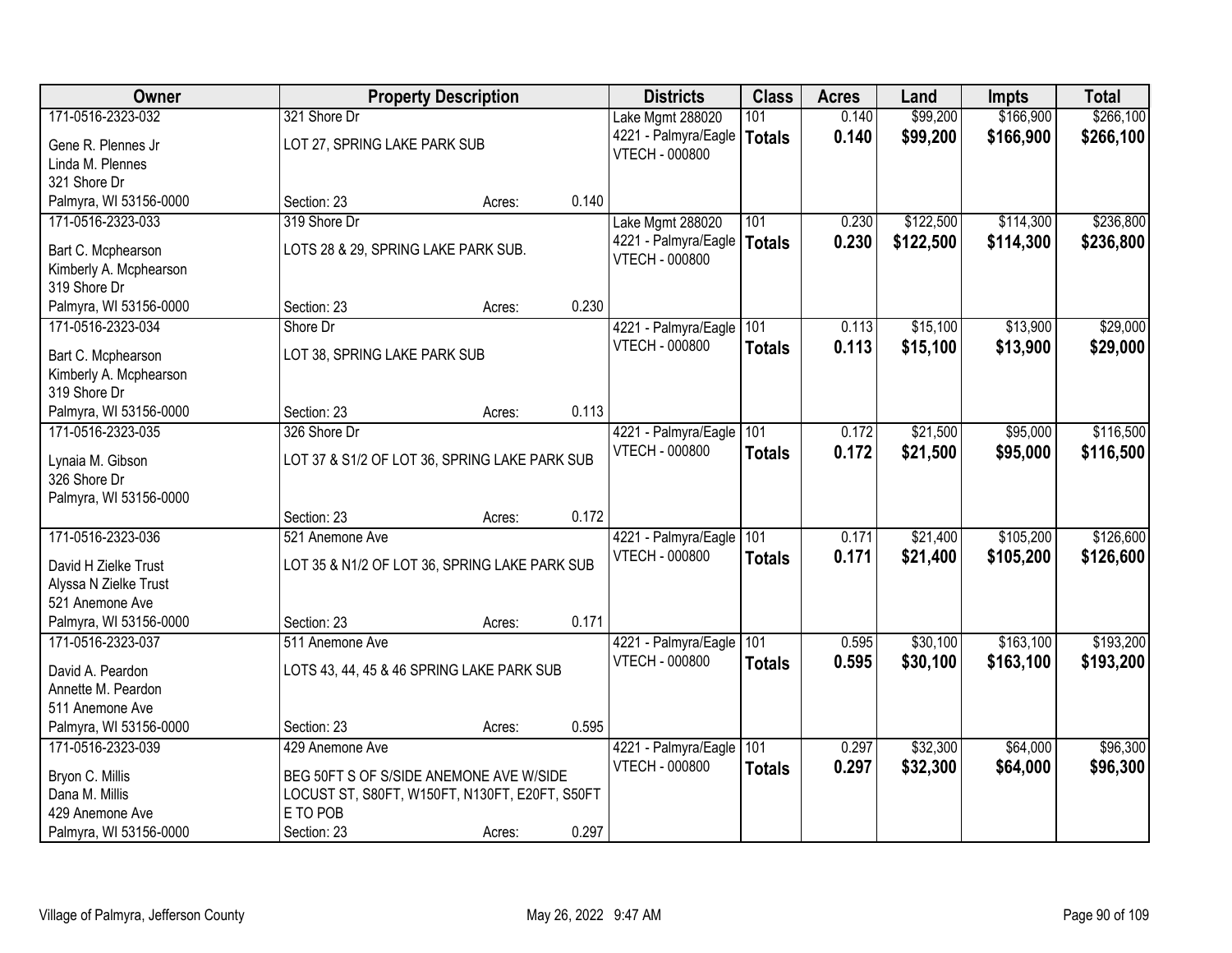| Owner                                       | <b>Property Description</b>                      | <b>Districts</b>                       | <b>Class</b>  | <b>Acres</b> | Land      | <b>Impts</b> | <b>Total</b>  |
|---------------------------------------------|--------------------------------------------------|----------------------------------------|---------------|--------------|-----------|--------------|---------------|
| 171-0516-2323-040                           | 431 Anemone Ave                                  | 4221 - Palmyra/Eagle                   | 101           | 0.148        | \$19,200  | \$38,600     | \$57,800      |
| Dana P. Demont                              | BEG S/SIDE ANEMONE AVE ON W/ SIDE LOCUST         | VTECH - 000800                         | <b>Totals</b> | 0.148        | \$19,200  | \$38,600     | \$57,800      |
| 431 Anemone Ave                             | ST, S50FT, W130FT N50FT TO S/SIDE SD AVE, E130   |                                        |               |              |           |              |               |
| Palmyra, WI 53156-0000                      | FT TO POB, EX PT NE/C IN ST.                     |                                        |               |              |           |              |               |
|                                             | 0.148<br>Section: 23<br>Acres:                   |                                        |               |              |           |              |               |
| 171-0516-2323-041                           | 415 Anemone Ave                                  | 4221 - Palmyra/Eagle                   | 101           | 0.355        | \$29,600  | \$141,300    | \$170,900     |
|                                             | LOT 5, BLK 2 SUNSET HILLS PLAT                   | VTECH - 000800                         | <b>Totals</b> | 0.355        | \$29,600  | \$141,300    | \$170,900     |
| Adam Ira Adsit                              |                                                  |                                        |               |              |           |              |               |
| Amanda Sue Adsit<br>415 Anemone Ave         |                                                  |                                        |               |              |           |              |               |
|                                             | 0.355<br>Section: 23<br>Acres:                   |                                        |               |              |           |              |               |
| Palmyra, WI 53156-0000<br>171-0516-2323-042 | 405 Anemone Ave                                  |                                        | 101           | 0.303        | \$29,400  | \$106,800    | \$136,200     |
|                                             |                                                  | 4221 - Palmyra/Eagle<br>VTECH - 000800 |               |              |           |              |               |
| Gerald J. Garlock                           | LOT 4, BLK 2, SUNSET HILLS PLAT                  |                                        | <b>Totals</b> | 0.303        | \$29,400  | \$106,800    | \$136,200     |
| Lori A. Garlock                             |                                                  |                                        |               |              |           |              |               |
| 405 Anemone Ave                             |                                                  |                                        |               |              |           |              |               |
| Palmyra, WI 53156-0000                      | 0.303<br>Section: 23<br>Acres:                   |                                        |               |              |           |              |               |
| 171-0516-2323-043                           | 327 Anemone Ave                                  | 4221 - Palmyra/Eagle                   | 101           | 0.275        | \$28,500  | \$104,900    | \$133,400     |
| Shane D. Haberman                           | LOT 3, BLK 2, SUNSET HILLS PLAT                  | <b>VTECH - 000800</b>                  | <b>Totals</b> | 0.275        | \$28,500  | \$104,900    | \$133,400     |
| 942 Mulberry St                             |                                                  |                                        |               |              |           |              |               |
| Lake Mills, WI 53551-0000                   |                                                  |                                        |               |              |           |              |               |
|                                             | 0.275<br>Section: 23<br>Acres:                   |                                        |               |              |           |              |               |
| 171-0516-2323-044                           | 315 Anemone Ave                                  | 4221 - Palmyra/Eagle                   | 101           | 0.275        | \$28,500  | \$101,900    | \$130,400     |
|                                             |                                                  | <b>VTECH - 000800</b>                  | <b>Totals</b> | 0.275        | \$28,500  | \$101,900    | \$130,400     |
| Darlene F. Pesicek                          | LOT 2, BLK 2, SUNSET HILLS PLAT                  |                                        |               |              |           |              |               |
| 315 Anemone Ave                             |                                                  |                                        |               |              |           |              |               |
| Palmyra, WI 53156-0000                      |                                                  |                                        |               |              |           |              |               |
|                                             | 0.275<br>Section: 23<br>Acres:                   |                                        |               |              |           |              |               |
| 171-0516-2331-001                           | 112 E Bluff St                                   | 4221 - Palmyra/Eagle                   | 103           | 9.458        | \$0       | \$0          | $\frac{1}{6}$ |
| Palmyra Development Co Inc                  | BEG SW/C NE1/4 SW1/4 N89DG54 'E ALG S/L SD 1/4   | <b>VTECH - 000800</b>                  | <b>Totals</b> | 9.458        | \$0       | \$0          | \$0           |
| PO Box 310                                  | 1/4 968.4 FT, N38DG36'E 437.55FT, N41 DG46'E     |                                        |               |              |           |              |               |
| Eagle, WI 53119-0000                        | 142.29FT, N0DG06'W 97 .85FT, S69DG58'W 322.81FT, |                                        |               |              |           |              |               |
|                                             | 9.458<br>Section: 23<br>Acres:                   |                                        |               |              |           |              |               |
| 171-0516-2332-000                           | 317 Shore Dr                                     | Lake Mgmt 288020                       | 101           | 0.200        | \$112,500 | \$166,000    | \$278,500     |
|                                             |                                                  | 4221 - Palmyra/Eagle                   | <b>Totals</b> | 0.200        | \$112,500 | \$166,000    | \$278,500     |
| William Alveshire B. Trus                   | LOTS 30 & 31, SPRING LAKE PARK SUB.              | VTECH - 000800                         |               |              |           |              |               |
| Beth J Alveshire Trust                      |                                                  |                                        |               |              |           |              |               |
| 317 Shore Dr                                |                                                  |                                        |               |              |           |              |               |
| Palmyra, WI 53156-0000                      | 0.200<br>Section: 23<br>Acres:                   |                                        |               |              |           |              |               |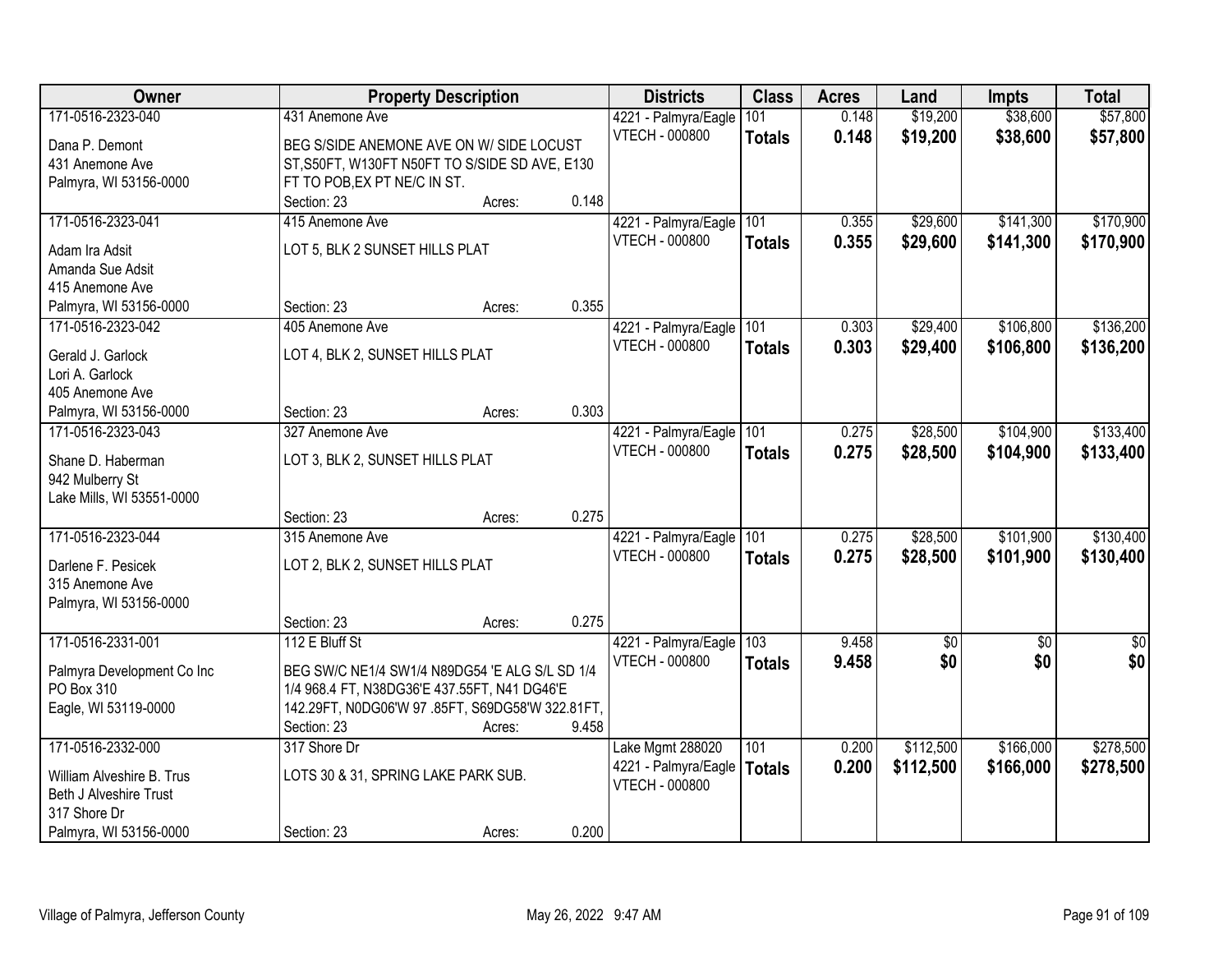| <b>Owner</b>           |                                                | <b>Property Description</b> |       | <b>Districts</b>                              | <b>Class</b>  | <b>Acres</b> | Land      | <b>Impts</b>    | <b>Total</b>    |
|------------------------|------------------------------------------------|-----------------------------|-------|-----------------------------------------------|---------------|--------------|-----------|-----------------|-----------------|
| 171-0516-2332-002      | 307 Shore Dr                                   |                             |       | Lake Mgmt 288020                              | 101           | 0.220        | \$119,000 | \$144,900       | \$263,900       |
| Michael R. Desandre    | LOT 32 & 33, SPRING LAKE PARK SUB              |                             |       | 4221 - Palmyra/Eagle                          | <b>Totals</b> | 0.220        | \$119,000 | \$144,900       | \$263,900       |
| 307 Shore Dr           |                                                |                             |       | VTECH - 000800                                |               |              |           |                 |                 |
| Palmyra, WI 53156-0000 |                                                |                             |       |                                               |               |              |           |                 |                 |
|                        | Section: 23                                    | Acres:                      | 0.220 |                                               |               |              |           |                 |                 |
| 171-0516-2332-003      | 301 Shore Dr                                   |                             |       | Lake Mgmt 288020                              | 101           | 0.110        | \$95,200  | \$54,200        | \$149,400       |
| David A. Harry         | LOT 34, SPRING LAKE PARK SUB                   |                             |       | 4221 - Palmyra/Eagle                          | <b>Totals</b> | 0.110        | \$95,200  | \$54,200        | \$149,400       |
| 301 Shore Dr           |                                                |                             |       | VTECH - 000800                                |               |              |           |                 |                 |
| Palmyra, WI 53156-0000 |                                                |                             |       |                                               |               |              |           |                 |                 |
|                        | Section: 23                                    | Acres:                      | 0.110 |                                               |               |              |           |                 |                 |
| 171-0516-2332-004      | 299 Shore Dr                                   |                             |       | Lake Mgmt 288020                              | 101           | 0.276        | \$91,600  | \$141,500       | \$233,100       |
| Michele Casper         | LOT 1, SPRING LAKE SHORES.                     |                             |       | 4221 - Palmyra/Eagle                          | <b>Totals</b> | 0.276        | \$91,600  | \$141,500       | \$233,100       |
| <b>Bradley Casper</b>  |                                                |                             |       | <b>VTECH - 000800</b>                         |               |              |           |                 |                 |
| 299 Shore Dr           |                                                |                             |       |                                               |               |              |           |                 |                 |
| Palmyra, WI 53156-0000 | Section: 23                                    | Acres:                      | 0.276 |                                               |               |              |           |                 |                 |
| 171-0516-2332-005      | 166 Geranium Ave                               |                             |       | Lake Mgmt 288020                              | 101           | 0.381        | \$80,500  | \$177,300       | \$257,800       |
| Dana Schultz           | LOTS 2&3, SPRING LAKE SHORES                   |                             |       | 4221 - Palmyra/Eagle<br><b>VTECH - 000800</b> | <b>Totals</b> | 0.381        | \$80,500  | \$177,300       | \$257,800       |
| 166 Geranium Ave       |                                                |                             |       |                                               |               |              |           |                 |                 |
| Palmyra, WI 53156-0000 |                                                |                             |       |                                               |               |              |           |                 |                 |
|                        | Section: 23                                    | Acres:                      | 0.381 |                                               |               |              |           |                 |                 |
| 171-0516-2332-007      | Geranium Ave                                   |                             |       | Lake Mgmt 288020                              | 101           | 0.204        | \$53,900  | \$200           | \$54,100        |
| Luther R. Richmond III | LOT 4, SPRING LAKE SHORES                      |                             |       | 4221 - Palmyra/Eagle<br><b>VTECH - 000800</b> | <b>Totals</b> | 0.204        | \$53,900  | \$200           | \$54,100        |
| Jestine R. Richmond    |                                                |                             |       |                                               |               |              |           |                 |                 |
| 150 Geranium Ave       |                                                |                             |       |                                               |               |              |           |                 |                 |
| Palmyra, WI 53156-0000 | Section: 23                                    | Acres:                      | 0.204 |                                               |               |              |           |                 |                 |
| 171-0516-2332-008      | 150 Geranium Ave                               |                             |       | Lake Mgmt 288020                              | 101           | 0.210        | \$69,600  | \$131,100       | \$200,700       |
| Luther R. Richmond III | LOT 5, SPRING LAKE SHORES                      |                             |       | 4221 - Palmyra/Eagle<br><b>VTECH - 000800</b> | <b>Totals</b> | 0.210        | \$69,600  | \$131,100       | \$200,700       |
| Jestine R. Richmond    |                                                |                             |       |                                               |               |              |           |                 |                 |
| 150 Geranium Ave       |                                                |                             |       |                                               |               |              |           |                 |                 |
| Palmyra, WI 53156-0000 | Section: 23                                    | Acres:                      | 0.210 |                                               |               |              |           |                 |                 |
| 171-0516-2332-009      | Locust St                                      |                             |       | Lake Mgmt 288020                              | 304           | 0.068        | \$0       | $\overline{30}$ | $\overline{50}$ |
| Village Of Palmyra     | PT LOTS 85,86,87, SPRING LAK E PARK, COMINTERS |                             |       | 4221 - Palmyra/Eagle<br>VTECH - 000800        | <b>Totals</b> | 0.068        | \$0       | \$0             | \$0             |
| Lagoon on Locust Ave   | NW/C LOT53 & E/L LOCUST ST, S3DGW47.95F T TO   |                             |       |                                               |               |              |           |                 |                 |
| PO Box 380             | POB, S42DGE49FT, S3DGW 70.71FT, S48DGW49FT,    |                             |       |                                               |               |              |           |                 |                 |
| Palmyra, WI 53156-0000 | Section: 23                                    | Acres:                      | 0.068 |                                               |               |              |           |                 |                 |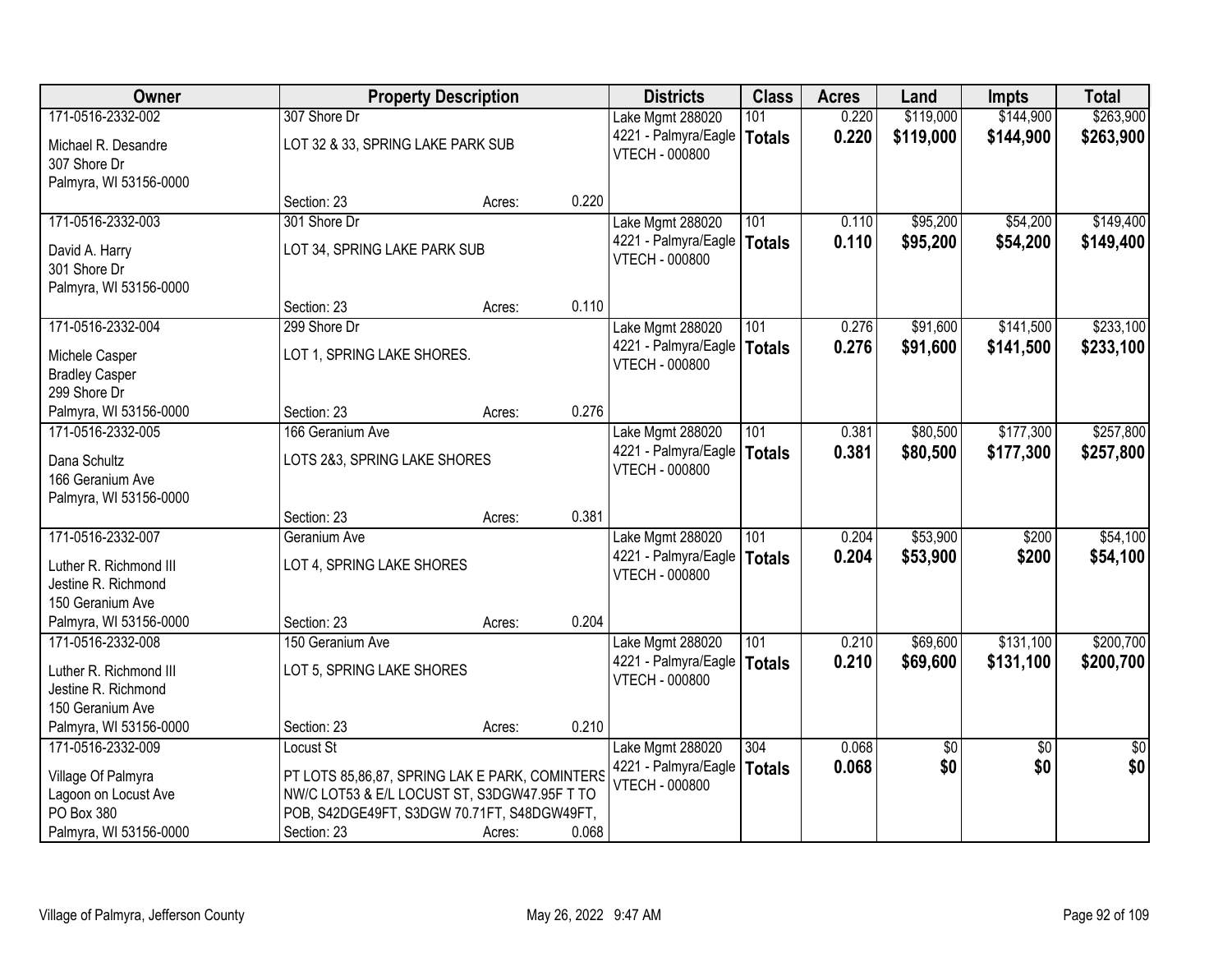| Owner                   |                                                 | <b>Property Description</b> |       | <b>Districts</b>              | <b>Class</b>  | <b>Acres</b> | Land      | <b>Impts</b> | <b>Total</b> |
|-------------------------|-------------------------------------------------|-----------------------------|-------|-------------------------------|---------------|--------------|-----------|--------------|--------------|
| 171-0516-2332-010       | 505 Violet Ave                                  |                             |       | Lake Mgmt 288020              | 101           | 0.273        | \$81,900  | \$159,300    | \$241,200    |
| Scott A. Deichl         | LOT 6, SPRING LAKE SHORES. ALSO W 30FT LOT 7.   |                             |       | 4221 - Palmyra/Eagle          | <b>Totals</b> | 0.273        | \$81,900  | \$159,300    | \$241,200    |
| Jody L. Deichl          |                                                 |                             |       | <b>VTECH - 000800</b>         |               |              |           |              |              |
| 505 Violet Ave          |                                                 |                             |       |                               |               |              |           |              |              |
| Palmyra, WI 53156-0000  | Section: 23                                     | Acres:                      | 0.273 |                               |               |              |           |              |              |
| 171-0516-2332-013       | 320 Violet Ave                                  |                             |       | Lake Mgmt 288020              | 101           | 0.437        | \$106,400 | \$160, 100   | \$266,500    |
| Erica Reardon           | LOTS 58 & 59, SPRING LAKE PARK SUB. ALSO COM    |                             |       | 4221 - Palmyra/Eagle          | <b>Totals</b> | 0.437        | \$106,400 | \$160,100    | \$266,500    |
| 320 Violet Ave          | NW/C SD LOT 58, E38.33FT, N TO LAKE, WLY TO W/L |                             |       | <b>VTECH - 000800</b>         |               |              |           |              |              |
| Palmyra, WI 53156-0000  | LOT 58 EXT N TO LAKE, S TO POB. ALSO E35FT LOT  |                             |       |                               |               |              |           |              |              |
|                         | Section: 23                                     | Acres:                      | 0.437 |                               |               |              |           |              |              |
| 171-0516-2332-015       | 326 Violet Ave                                  |                             |       | Lake Mgmt 288020              | 101           | 0.042        | \$11,000  | \$0          | \$11,000     |
| Michael D. Temple       | OUTLOT 2, SPRING LAKE SHORES                    |                             |       | 4221 - Palmyra/Eagle   Totals |               | 0.042        | \$11,000  | \$0          | \$11,000     |
| 326 Violet Ave          |                                                 |                             |       | <b>VTECH - 000800</b>         |               |              |           |              |              |
| Palmyra, WI 53156-0000  |                                                 |                             |       |                               |               |              |           |              |              |
|                         | Section: 23                                     | Acres:                      | 0.042 |                               |               |              |           |              |              |
| 171-0516-2332-016       | 306 Willow St                                   |                             |       | Lake Mgmt 288020              | 101           | 0.042        | \$17,600  | \$0          | \$17,600     |
| Ramona F. Kaebisch      | OUTLOT 3, SPRING LAKE SHORES                    |                             |       | 4221 - Palmyra/Eagle          | <b>Totals</b> | 0.042        | \$17,600  | \$0          | \$17,600     |
| Christopher M. Kaebisch |                                                 |                             |       | <b>VTECH - 000800</b>         |               |              |           |              |              |
| 306 Willow St           |                                                 |                             |       |                               |               |              |           |              |              |
| Palmyra, WI 53156-0000  | Section: 23                                     | Acres:                      | 0.042 |                               |               |              |           |              |              |
| 171-0516-2332-017       | <b>Violet Ave</b>                               |                             |       | Lake Mgmt 288020              | 101           | 0.222        | \$27,700  | \$0          | \$27,700     |
| Michael D. Temple       | LOT 8, SPRING LAKE SHORES                       |                             |       | 4221 - Palmyra/Eagle          | Totals        | 0.222        | \$27,700  | \$0          | \$27,700     |
| 326 Violet Ave          |                                                 |                             |       | VTECH - 000800                |               |              |           |              |              |
| Palmyra, WI 53156-0000  |                                                 |                             |       |                               |               |              |           |              |              |
|                         | Section: 23                                     | Acres:                      | 0.222 |                               |               |              |           |              |              |
| 171-0516-2332-018       | 326 Violet Ave                                  |                             |       | Lake Mgmt 288020              | 101           | 0.183        | \$22,200  | \$113,100    | \$135,300    |
| Melissa M. Temple       | LOT 9, SPRING LAKE SHORES                       |                             |       | 4221 - Palmyra/Eagle          | Totals        | 0.183        | \$22,200  | \$113,100    | \$135,300    |
| Michael D. Temple       |                                                 |                             |       | <b>VTECH - 000800</b>         |               |              |           |              |              |
| 326 Violet Ave          |                                                 |                             |       |                               |               |              |           |              |              |
| Palmyra, WI 53156-0000  | Section: 23                                     | Acres:                      | 0.183 |                               |               |              |           |              |              |
| 171-0516-2332-019       | 306 Willow St                                   |                             |       | Lake Mgmt 288020              | 101           | 0.181        | \$22,100  | \$118,000    | \$140,100    |
| Ramona F. Kaebisch      | LOT 10, SPRING LAKE SHORES                      |                             |       | 4221 - Palmyra/Eagle          | <b>Totals</b> | 0.181        | \$22,100  | \$118,000    | \$140,100    |
| Christopher M. Kaebisch |                                                 |                             |       | VTECH - 000800                |               |              |           |              |              |
| 306 Willow St           |                                                 |                             |       |                               |               |              |           |              |              |
| Palmyra, WI 53156-0000  | Section: 23                                     | Acres:                      | 0.181 |                               |               |              |           |              |              |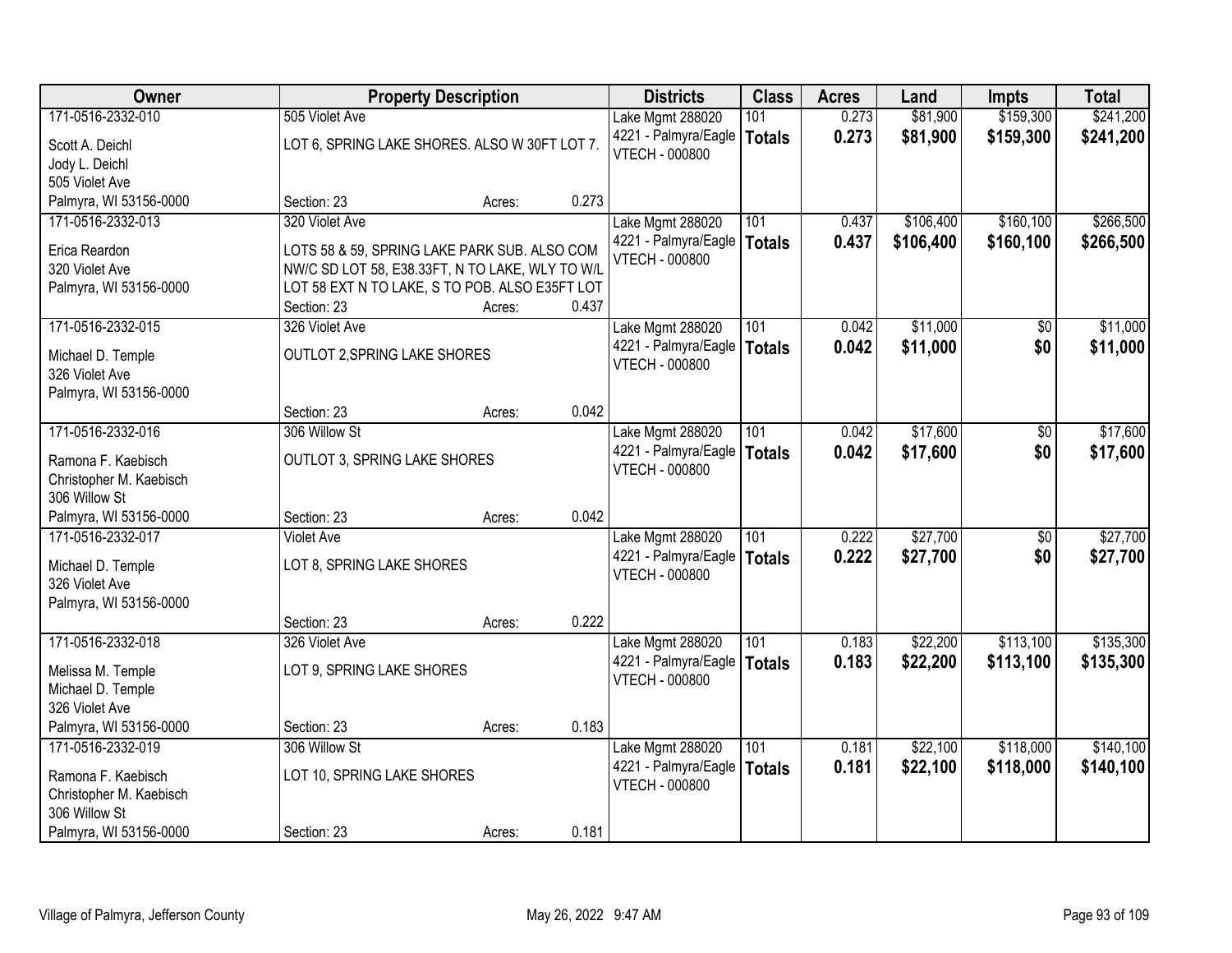| \$238,500<br>171-0516-2332-020<br>316 Willow St<br>0.290<br>\$90,400<br>\$148,100<br>101<br>Lake Mgmt 288020<br>0.290<br>\$90,400<br>\$148,100<br>\$238,500<br>4221 - Palmyra/Eagle<br><b>Totals</b><br>S80FT LOTS 64 & 65 & PT LOT 87. BEG 191.65FT E<br>Michael Hall<br><b>VTECH - 000800</b><br>316 Willow St<br>OF NW/C LOT 58, E38.35FT, N TO LAKE SHORE, WLY<br>ON LAKE SHORE TO PT N OF POB, S TO POB. ALSO<br>Palmyra, WI 53156-0000<br>0.290<br>Section: 23<br>Acres:<br>171-0516-2332-021<br>322 Willow St<br>\$91,200<br>\$305,000<br>Lake Mgmt 288020<br>101<br>0.284<br>4221 - Palmyra/Eagle<br>0.284<br>\$91,200<br>\$305,000<br><b>Totals</b><br>COM SE/C LOT 65, SPRING LAKE PARK SUB,<br>Julie Christopher<br><b>VTECH - 000800</b><br>James Christopher<br>N03DGE 80FT TO POB, N03DGE 130.40FT, S49DG<br>2638 Stratford Ave<br>11'W ALG M/L 159.37FT, S03 DGW 20FT, S86DG58'E<br>0.284<br>Westchester, IL 60154-0000<br>Section: 23<br>Acres:<br>\$158,800<br>171-0516-2332-023<br>101<br>\$117,000<br>331 Willow St<br>Lake Mgmt 288020<br>0.210<br>4221 - Palmyra/Eagle<br>0.210<br>\$117,000<br>\$158,800<br><b>Totals</b><br>LOTS 68, N10FT LOT 69 & LOT 88, SPRING LAKE<br>Ingle Trust<br><b>VTECH - 000800</b><br>331 Willow St<br><b>PARK SUB</b><br>Palmyra, WI 53156-0000<br>0.210<br>Section: 23<br>Acres:<br>171-0516-2332-024<br>\$148,700<br>323 Willow St<br>Lake Mgmt 288020<br>101<br>\$131,300<br>0.270<br>4221 - Palmyra/Eagle<br>0.270<br>\$131,300<br>\$148,700<br><b>Totals</b><br>S40FT LOT 69 & LOT 70, SPRING LAKE PARK SUB<br>Jeffrey M. Bartolerio<br><b>VTECH - 000800</b><br>Debra A. Bartolerio<br>323 Willow St<br>0.270<br>Palmyra, WI 53156-0000<br>Section: 23<br>Acres:<br>\$120,700<br>\$117,100<br>171-0516-2332-025<br>315 Willow St<br>101<br>0.260<br>Lake Mgmt 288020<br>4221 - Palmyra/Eagle<br>0.260<br>\$120,700<br>\$117,100<br><b>Totals</b><br>LOTS 71 & 72, SPRING LAKE PARK SUB.<br>James C Boerger Trust<br><b>VTECH - 000800</b><br>Jennifer L Boerger Trust<br>2310 Thoreau Ct<br>0.260<br>Franksville, WI 53126-0000<br>Section: 23<br>Acres:<br>101<br>\$186,100<br>171-0516-2332-027<br>Lake Mgmt 288020<br>0.228<br>\$116,300<br>301 Willow St<br>4221 - Palmyra/Eagle<br>0.228<br>\$116,300<br>\$186,100<br><b>Totals</b><br>LOT 73, SPRING LAKE PARK SUB<br>Joseph M. Molosky<br><b>VTECH - 000800</b><br>Darlene M. Molosky<br>301 Willow St<br>Palmyra, WI 53156-0000<br>0.228<br>Section: 23<br>Acres:<br>\$93,000<br>\$150,600<br>171-0516-2332-029<br>337 Willow St<br>Lake Mgmt 288020<br>101<br>0.185<br>0.185<br>4221 - Palmyra/Eagle<br>\$93,000<br>\$150,600<br><b>Totals</b><br>Corinne Steinhoff Schoof<br>LOTS 74 & 89, PT OF LOT 76 E OF LOT 74, SPRING | Owner         | <b>Property Description</b> |  | <b>Districts</b>      | <b>Class</b> | <b>Acres</b> | Land | <b>Impts</b> | <b>Total</b> |
|--------------------------------------------------------------------------------------------------------------------------------------------------------------------------------------------------------------------------------------------------------------------------------------------------------------------------------------------------------------------------------------------------------------------------------------------------------------------------------------------------------------------------------------------------------------------------------------------------------------------------------------------------------------------------------------------------------------------------------------------------------------------------------------------------------------------------------------------------------------------------------------------------------------------------------------------------------------------------------------------------------------------------------------------------------------------------------------------------------------------------------------------------------------------------------------------------------------------------------------------------------------------------------------------------------------------------------------------------------------------------------------------------------------------------------------------------------------------------------------------------------------------------------------------------------------------------------------------------------------------------------------------------------------------------------------------------------------------------------------------------------------------------------------------------------------------------------------------------------------------------------------------------------------------------------------------------------------------------------------------------------------------------------------------------------------------------------------------------------------------------------------------------------------------------------------------------------------------------------------------------------------------------------------------------------------------------------------------------------------------------------------------------------------------------------------------------------------------------------------------------------------------------------------------------------------------------------------------------------------------------------------------------------------------------------------------------------------------------------------------------|---------------|-----------------------------|--|-----------------------|--------------|--------------|------|--------------|--------------|
|                                                                                                                                                                                                                                                                                                                                                                                                                                                                                                                                                                                                                                                                                                                                                                                                                                                                                                                                                                                                                                                                                                                                                                                                                                                                                                                                                                                                                                                                                                                                                                                                                                                                                                                                                                                                                                                                                                                                                                                                                                                                                                                                                                                                                                                                                                                                                                                                                                                                                                                                                                                                                                                                                                                                                  |               |                             |  |                       |              |              |      |              |              |
|                                                                                                                                                                                                                                                                                                                                                                                                                                                                                                                                                                                                                                                                                                                                                                                                                                                                                                                                                                                                                                                                                                                                                                                                                                                                                                                                                                                                                                                                                                                                                                                                                                                                                                                                                                                                                                                                                                                                                                                                                                                                                                                                                                                                                                                                                                                                                                                                                                                                                                                                                                                                                                                                                                                                                  |               |                             |  |                       |              |              |      |              |              |
| \$396,200<br>\$396,200<br>\$275,800<br>\$275,800<br>\$280,000<br>\$280,000<br>\$237,800<br>\$237,800<br>\$302,400<br>\$302,400<br>\$243,600<br>\$243,600                                                                                                                                                                                                                                                                                                                                                                                                                                                                                                                                                                                                                                                                                                                                                                                                                                                                                                                                                                                                                                                                                                                                                                                                                                                                                                                                                                                                                                                                                                                                                                                                                                                                                                                                                                                                                                                                                                                                                                                                                                                                                                                                                                                                                                                                                                                                                                                                                                                                                                                                                                                         |               |                             |  |                       |              |              |      |              |              |
|                                                                                                                                                                                                                                                                                                                                                                                                                                                                                                                                                                                                                                                                                                                                                                                                                                                                                                                                                                                                                                                                                                                                                                                                                                                                                                                                                                                                                                                                                                                                                                                                                                                                                                                                                                                                                                                                                                                                                                                                                                                                                                                                                                                                                                                                                                                                                                                                                                                                                                                                                                                                                                                                                                                                                  |               |                             |  |                       |              |              |      |              |              |
|                                                                                                                                                                                                                                                                                                                                                                                                                                                                                                                                                                                                                                                                                                                                                                                                                                                                                                                                                                                                                                                                                                                                                                                                                                                                                                                                                                                                                                                                                                                                                                                                                                                                                                                                                                                                                                                                                                                                                                                                                                                                                                                                                                                                                                                                                                                                                                                                                                                                                                                                                                                                                                                                                                                                                  |               |                             |  |                       |              |              |      |              |              |
|                                                                                                                                                                                                                                                                                                                                                                                                                                                                                                                                                                                                                                                                                                                                                                                                                                                                                                                                                                                                                                                                                                                                                                                                                                                                                                                                                                                                                                                                                                                                                                                                                                                                                                                                                                                                                                                                                                                                                                                                                                                                                                                                                                                                                                                                                                                                                                                                                                                                                                                                                                                                                                                                                                                                                  |               |                             |  |                       |              |              |      |              |              |
|                                                                                                                                                                                                                                                                                                                                                                                                                                                                                                                                                                                                                                                                                                                                                                                                                                                                                                                                                                                                                                                                                                                                                                                                                                                                                                                                                                                                                                                                                                                                                                                                                                                                                                                                                                                                                                                                                                                                                                                                                                                                                                                                                                                                                                                                                                                                                                                                                                                                                                                                                                                                                                                                                                                                                  |               |                             |  |                       |              |              |      |              |              |
|                                                                                                                                                                                                                                                                                                                                                                                                                                                                                                                                                                                                                                                                                                                                                                                                                                                                                                                                                                                                                                                                                                                                                                                                                                                                                                                                                                                                                                                                                                                                                                                                                                                                                                                                                                                                                                                                                                                                                                                                                                                                                                                                                                                                                                                                                                                                                                                                                                                                                                                                                                                                                                                                                                                                                  |               |                             |  |                       |              |              |      |              |              |
|                                                                                                                                                                                                                                                                                                                                                                                                                                                                                                                                                                                                                                                                                                                                                                                                                                                                                                                                                                                                                                                                                                                                                                                                                                                                                                                                                                                                                                                                                                                                                                                                                                                                                                                                                                                                                                                                                                                                                                                                                                                                                                                                                                                                                                                                                                                                                                                                                                                                                                                                                                                                                                                                                                                                                  |               |                             |  |                       |              |              |      |              |              |
|                                                                                                                                                                                                                                                                                                                                                                                                                                                                                                                                                                                                                                                                                                                                                                                                                                                                                                                                                                                                                                                                                                                                                                                                                                                                                                                                                                                                                                                                                                                                                                                                                                                                                                                                                                                                                                                                                                                                                                                                                                                                                                                                                                                                                                                                                                                                                                                                                                                                                                                                                                                                                                                                                                                                                  |               |                             |  |                       |              |              |      |              |              |
|                                                                                                                                                                                                                                                                                                                                                                                                                                                                                                                                                                                                                                                                                                                                                                                                                                                                                                                                                                                                                                                                                                                                                                                                                                                                                                                                                                                                                                                                                                                                                                                                                                                                                                                                                                                                                                                                                                                                                                                                                                                                                                                                                                                                                                                                                                                                                                                                                                                                                                                                                                                                                                                                                                                                                  |               |                             |  |                       |              |              |      |              |              |
|                                                                                                                                                                                                                                                                                                                                                                                                                                                                                                                                                                                                                                                                                                                                                                                                                                                                                                                                                                                                                                                                                                                                                                                                                                                                                                                                                                                                                                                                                                                                                                                                                                                                                                                                                                                                                                                                                                                                                                                                                                                                                                                                                                                                                                                                                                                                                                                                                                                                                                                                                                                                                                                                                                                                                  |               |                             |  |                       |              |              |      |              |              |
|                                                                                                                                                                                                                                                                                                                                                                                                                                                                                                                                                                                                                                                                                                                                                                                                                                                                                                                                                                                                                                                                                                                                                                                                                                                                                                                                                                                                                                                                                                                                                                                                                                                                                                                                                                                                                                                                                                                                                                                                                                                                                                                                                                                                                                                                                                                                                                                                                                                                                                                                                                                                                                                                                                                                                  |               |                             |  |                       |              |              |      |              |              |
|                                                                                                                                                                                                                                                                                                                                                                                                                                                                                                                                                                                                                                                                                                                                                                                                                                                                                                                                                                                                                                                                                                                                                                                                                                                                                                                                                                                                                                                                                                                                                                                                                                                                                                                                                                                                                                                                                                                                                                                                                                                                                                                                                                                                                                                                                                                                                                                                                                                                                                                                                                                                                                                                                                                                                  |               |                             |  |                       |              |              |      |              |              |
|                                                                                                                                                                                                                                                                                                                                                                                                                                                                                                                                                                                                                                                                                                                                                                                                                                                                                                                                                                                                                                                                                                                                                                                                                                                                                                                                                                                                                                                                                                                                                                                                                                                                                                                                                                                                                                                                                                                                                                                                                                                                                                                                                                                                                                                                                                                                                                                                                                                                                                                                                                                                                                                                                                                                                  |               |                             |  |                       |              |              |      |              |              |
|                                                                                                                                                                                                                                                                                                                                                                                                                                                                                                                                                                                                                                                                                                                                                                                                                                                                                                                                                                                                                                                                                                                                                                                                                                                                                                                                                                                                                                                                                                                                                                                                                                                                                                                                                                                                                                                                                                                                                                                                                                                                                                                                                                                                                                                                                                                                                                                                                                                                                                                                                                                                                                                                                                                                                  |               |                             |  |                       |              |              |      |              |              |
|                                                                                                                                                                                                                                                                                                                                                                                                                                                                                                                                                                                                                                                                                                                                                                                                                                                                                                                                                                                                                                                                                                                                                                                                                                                                                                                                                                                                                                                                                                                                                                                                                                                                                                                                                                                                                                                                                                                                                                                                                                                                                                                                                                                                                                                                                                                                                                                                                                                                                                                                                                                                                                                                                                                                                  |               |                             |  |                       |              |              |      |              |              |
|                                                                                                                                                                                                                                                                                                                                                                                                                                                                                                                                                                                                                                                                                                                                                                                                                                                                                                                                                                                                                                                                                                                                                                                                                                                                                                                                                                                                                                                                                                                                                                                                                                                                                                                                                                                                                                                                                                                                                                                                                                                                                                                                                                                                                                                                                                                                                                                                                                                                                                                                                                                                                                                                                                                                                  |               |                             |  |                       |              |              |      |              |              |
|                                                                                                                                                                                                                                                                                                                                                                                                                                                                                                                                                                                                                                                                                                                                                                                                                                                                                                                                                                                                                                                                                                                                                                                                                                                                                                                                                                                                                                                                                                                                                                                                                                                                                                                                                                                                                                                                                                                                                                                                                                                                                                                                                                                                                                                                                                                                                                                                                                                                                                                                                                                                                                                                                                                                                  |               |                             |  |                       |              |              |      |              |              |
|                                                                                                                                                                                                                                                                                                                                                                                                                                                                                                                                                                                                                                                                                                                                                                                                                                                                                                                                                                                                                                                                                                                                                                                                                                                                                                                                                                                                                                                                                                                                                                                                                                                                                                                                                                                                                                                                                                                                                                                                                                                                                                                                                                                                                                                                                                                                                                                                                                                                                                                                                                                                                                                                                                                                                  |               |                             |  |                       |              |              |      |              |              |
|                                                                                                                                                                                                                                                                                                                                                                                                                                                                                                                                                                                                                                                                                                                                                                                                                                                                                                                                                                                                                                                                                                                                                                                                                                                                                                                                                                                                                                                                                                                                                                                                                                                                                                                                                                                                                                                                                                                                                                                                                                                                                                                                                                                                                                                                                                                                                                                                                                                                                                                                                                                                                                                                                                                                                  |               |                             |  |                       |              |              |      |              |              |
|                                                                                                                                                                                                                                                                                                                                                                                                                                                                                                                                                                                                                                                                                                                                                                                                                                                                                                                                                                                                                                                                                                                                                                                                                                                                                                                                                                                                                                                                                                                                                                                                                                                                                                                                                                                                                                                                                                                                                                                                                                                                                                                                                                                                                                                                                                                                                                                                                                                                                                                                                                                                                                                                                                                                                  |               |                             |  |                       |              |              |      |              |              |
|                                                                                                                                                                                                                                                                                                                                                                                                                                                                                                                                                                                                                                                                                                                                                                                                                                                                                                                                                                                                                                                                                                                                                                                                                                                                                                                                                                                                                                                                                                                                                                                                                                                                                                                                                                                                                                                                                                                                                                                                                                                                                                                                                                                                                                                                                                                                                                                                                                                                                                                                                                                                                                                                                                                                                  |               |                             |  |                       |              |              |      |              |              |
|                                                                                                                                                                                                                                                                                                                                                                                                                                                                                                                                                                                                                                                                                                                                                                                                                                                                                                                                                                                                                                                                                                                                                                                                                                                                                                                                                                                                                                                                                                                                                                                                                                                                                                                                                                                                                                                                                                                                                                                                                                                                                                                                                                                                                                                                                                                                                                                                                                                                                                                                                                                                                                                                                                                                                  |               |                             |  |                       |              |              |      |              |              |
|                                                                                                                                                                                                                                                                                                                                                                                                                                                                                                                                                                                                                                                                                                                                                                                                                                                                                                                                                                                                                                                                                                                                                                                                                                                                                                                                                                                                                                                                                                                                                                                                                                                                                                                                                                                                                                                                                                                                                                                                                                                                                                                                                                                                                                                                                                                                                                                                                                                                                                                                                                                                                                                                                                                                                  |               |                             |  |                       |              |              |      |              |              |
|                                                                                                                                                                                                                                                                                                                                                                                                                                                                                                                                                                                                                                                                                                                                                                                                                                                                                                                                                                                                                                                                                                                                                                                                                                                                                                                                                                                                                                                                                                                                                                                                                                                                                                                                                                                                                                                                                                                                                                                                                                                                                                                                                                                                                                                                                                                                                                                                                                                                                                                                                                                                                                                                                                                                                  |               |                             |  |                       |              |              |      |              |              |
|                                                                                                                                                                                                                                                                                                                                                                                                                                                                                                                                                                                                                                                                                                                                                                                                                                                                                                                                                                                                                                                                                                                                                                                                                                                                                                                                                                                                                                                                                                                                                                                                                                                                                                                                                                                                                                                                                                                                                                                                                                                                                                                                                                                                                                                                                                                                                                                                                                                                                                                                                                                                                                                                                                                                                  |               |                             |  |                       |              |              |      |              |              |
|                                                                                                                                                                                                                                                                                                                                                                                                                                                                                                                                                                                                                                                                                                                                                                                                                                                                                                                                                                                                                                                                                                                                                                                                                                                                                                                                                                                                                                                                                                                                                                                                                                                                                                                                                                                                                                                                                                                                                                                                                                                                                                                                                                                                                                                                                                                                                                                                                                                                                                                                                                                                                                                                                                                                                  |               |                             |  |                       |              |              |      |              |              |
|                                                                                                                                                                                                                                                                                                                                                                                                                                                                                                                                                                                                                                                                                                                                                                                                                                                                                                                                                                                                                                                                                                                                                                                                                                                                                                                                                                                                                                                                                                                                                                                                                                                                                                                                                                                                                                                                                                                                                                                                                                                                                                                                                                                                                                                                                                                                                                                                                                                                                                                                                                                                                                                                                                                                                  |               |                             |  |                       |              |              |      |              |              |
|                                                                                                                                                                                                                                                                                                                                                                                                                                                                                                                                                                                                                                                                                                                                                                                                                                                                                                                                                                                                                                                                                                                                                                                                                                                                                                                                                                                                                                                                                                                                                                                                                                                                                                                                                                                                                                                                                                                                                                                                                                                                                                                                                                                                                                                                                                                                                                                                                                                                                                                                                                                                                                                                                                                                                  |               |                             |  |                       |              |              |      |              |              |
|                                                                                                                                                                                                                                                                                                                                                                                                                                                                                                                                                                                                                                                                                                                                                                                                                                                                                                                                                                                                                                                                                                                                                                                                                                                                                                                                                                                                                                                                                                                                                                                                                                                                                                                                                                                                                                                                                                                                                                                                                                                                                                                                                                                                                                                                                                                                                                                                                                                                                                                                                                                                                                                                                                                                                  |               |                             |  |                       |              |              |      |              |              |
|                                                                                                                                                                                                                                                                                                                                                                                                                                                                                                                                                                                                                                                                                                                                                                                                                                                                                                                                                                                                                                                                                                                                                                                                                                                                                                                                                                                                                                                                                                                                                                                                                                                                                                                                                                                                                                                                                                                                                                                                                                                                                                                                                                                                                                                                                                                                                                                                                                                                                                                                                                                                                                                                                                                                                  |               |                             |  |                       |              |              |      |              |              |
|                                                                                                                                                                                                                                                                                                                                                                                                                                                                                                                                                                                                                                                                                                                                                                                                                                                                                                                                                                                                                                                                                                                                                                                                                                                                                                                                                                                                                                                                                                                                                                                                                                                                                                                                                                                                                                                                                                                                                                                                                                                                                                                                                                                                                                                                                                                                                                                                                                                                                                                                                                                                                                                                                                                                                  |               |                             |  |                       |              |              |      |              |              |
|                                                                                                                                                                                                                                                                                                                                                                                                                                                                                                                                                                                                                                                                                                                                                                                                                                                                                                                                                                                                                                                                                                                                                                                                                                                                                                                                                                                                                                                                                                                                                                                                                                                                                                                                                                                                                                                                                                                                                                                                                                                                                                                                                                                                                                                                                                                                                                                                                                                                                                                                                                                                                                                                                                                                                  |               |                             |  |                       |              |              |      |              |              |
|                                                                                                                                                                                                                                                                                                                                                                                                                                                                                                                                                                                                                                                                                                                                                                                                                                                                                                                                                                                                                                                                                                                                                                                                                                                                                                                                                                                                                                                                                                                                                                                                                                                                                                                                                                                                                                                                                                                                                                                                                                                                                                                                                                                                                                                                                                                                                                                                                                                                                                                                                                                                                                                                                                                                                  | 337 Willow St | LAKE PARK SUB.              |  | <b>VTECH - 000800</b> |              |              |      |              |              |
| Palmyra, WI 53156-0000                                                                                                                                                                                                                                                                                                                                                                                                                                                                                                                                                                                                                                                                                                                                                                                                                                                                                                                                                                                                                                                                                                                                                                                                                                                                                                                                                                                                                                                                                                                                                                                                                                                                                                                                                                                                                                                                                                                                                                                                                                                                                                                                                                                                                                                                                                                                                                                                                                                                                                                                                                                                                                                                                                                           |               |                             |  |                       |              |              |      |              |              |
| 0.185<br>Section: 23<br>Acres:                                                                                                                                                                                                                                                                                                                                                                                                                                                                                                                                                                                                                                                                                                                                                                                                                                                                                                                                                                                                                                                                                                                                                                                                                                                                                                                                                                                                                                                                                                                                                                                                                                                                                                                                                                                                                                                                                                                                                                                                                                                                                                                                                                                                                                                                                                                                                                                                                                                                                                                                                                                                                                                                                                                   |               |                             |  |                       |              |              |      |              |              |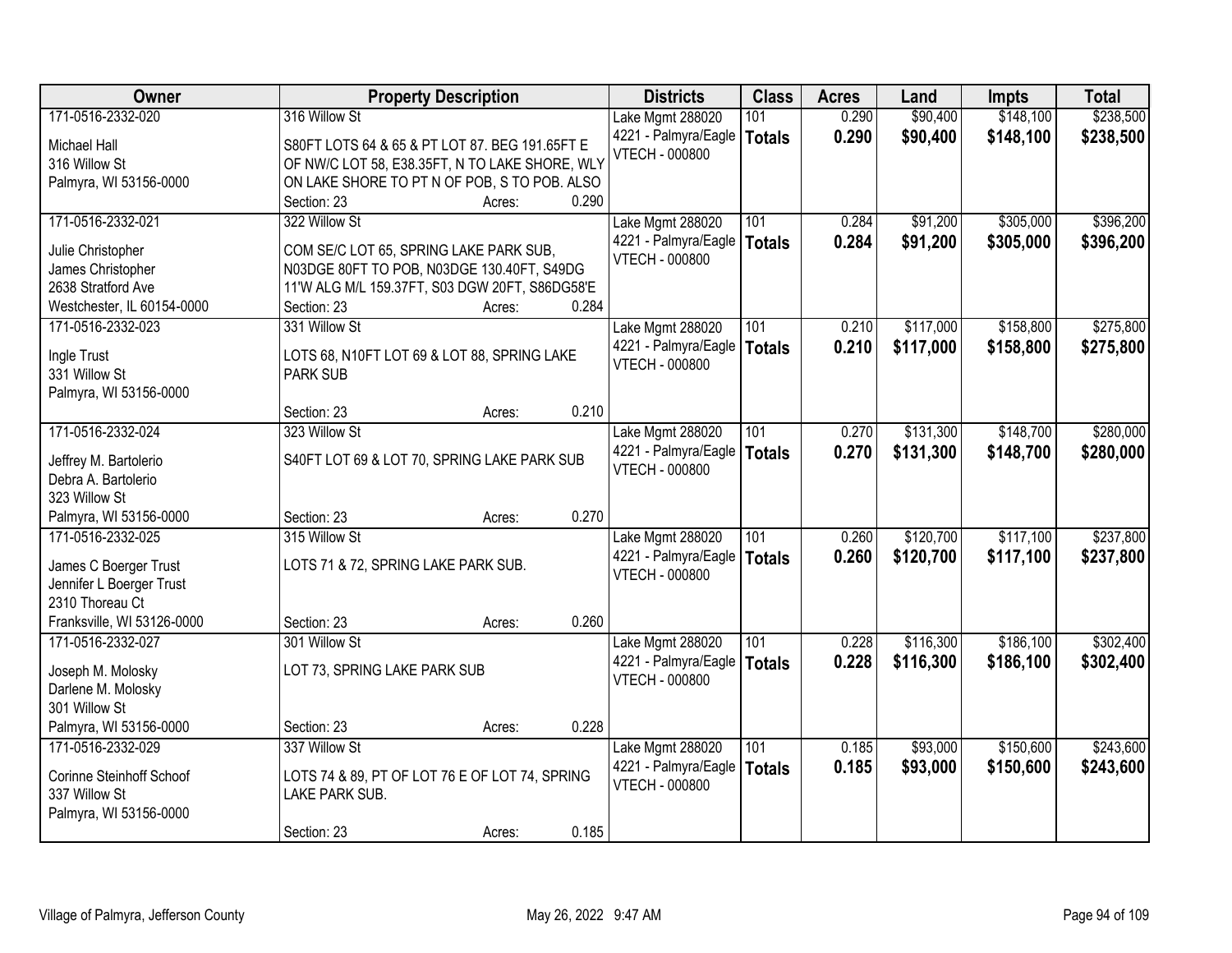| 171-0516-2332-030<br>\$177,000<br>115 Willow St<br>0.190<br>\$30,500<br>\$146,500<br>Lake Mgmt 288020<br>101<br>0.190<br>\$30,500<br>\$146,500<br>4221 - Palmyra/Eagle<br>\$177,000<br><b>Totals</b><br>Gerald Doll<br>LOT 75 & BEG NE/C SD LOT, S2 0FT, E TO LAKE, NLY<br><b>VTECH - 000800</b><br>115 Willow St<br>ALG LAKE TO PT E OF POB, W TO POB, SPRING LAK<br><b>PARK SUB</b><br>Palmyra, WI 53156-0000<br>0.190<br>Section: 23<br>Acres:<br>\$309,200<br>171-0516-2332-032<br>410 Zinnia Rd<br>101<br>\$123,400<br>\$185,800<br>Lake Mgmt 288020<br>0.310<br>0.310<br>\$123,400<br>\$185,800<br>4221 - Palmyra/Eagle<br>\$309,200<br><b>Totals</b><br>LOT 77, SPRING LAKE PARK SUB LOT 76, EX PT N<br>Robert C. Wielepski<br><b>VTECH - 000800</b><br>410 Zinnia Ave<br>OF L BEG 20F T S OF NE/C LOT 75, E LAKE, SPRING<br>Palmyra, WI 53156-0000<br><b>LAKE PARK SUB</b><br>Section: 23<br>0.310<br>Acres:<br>171-0516-2332-033<br>\$141,000<br>\$172,800<br>416 Zinnia Rd<br>Lake Mgmt 288020<br>101<br>0.340<br>4221 - Palmyra/Eagle<br>0.340<br>\$141,000<br>\$172,800<br>Totals<br>Carol Ann Dixon<br>LOTS 78 & 79, SPRING LAKE PARK SUB<br><b>VTECH - 000800</b><br>James Howard Dixon<br>416 Zinnia Ave<br>0.340<br>Palmyra, WI 53156-0000<br>Section: 23<br>Acres:<br>\$29,300<br>\$31,800<br>306 Shore Dr<br>4221 - Palmyra/Eagle<br>101<br>171-0516-2332-036<br>0.298<br><b>VTECH - 000800</b><br>0.298<br>\$29,300<br>\$31,800<br><b>Totals</b><br>Dakota Kuse<br>LOTS 41&49 & S15FT LOT 40 SPRING LAKE PARK<br>306 Shore Dr<br>SUB.<br>Palmyra, WI 53156-0000<br>0.298<br>Section: 23<br>Acres:<br>171-0516-2332-037<br>\$27,600<br>\$131,400<br>157 Geranium Ave<br>101<br>0.262<br>4221 - Palmyra/Eagle<br><b>VTECH - 000800</b><br>0.262<br>\$27,600<br>\$131,400<br><b>Totals</b><br>Rodina K. Mueller<br>LOTS 42 & 50, SPRING LAKE PARK SUB.<br>James L. Mueller<br>157 Geranium Ave<br>Palmyra, WI 53156-0000<br>0.262<br>Section: 23<br>Acres:<br>\$36,700<br>171-0516-2332-038<br>101<br>\$29,900<br>318 Shore Dr<br>4221 - Palmyra/Eagle<br>0.492<br><b>VTECH - 000800</b><br>\$29,900<br>0.492<br>\$36,700<br>\$66,600<br><b>Totals</b><br>William Alveshire B. Trus<br>LOTS 39,47 & 48, SPRING LAKE LAKE PARK SUB.<br>ALSO LOT 40, SD SUB, EX S15FT.<br><b>Beth J Alveshire Trust</b><br>317 Shore Dr<br>0.492<br>Palmyra, WI 53156-0000<br>Section: 23<br>Acres:<br>\$16,000<br>171-0516-2332-039<br>101<br>0.311<br>$\overline{50}$<br><b>Hillcrest Dr</b><br>4221 - Palmyra/Eagle<br>\$0<br>VTECH - 000800<br>0.311<br>\$16,000<br>\$16,000<br><b>Totals</b><br>LOT 13, BLK 2, SUNSET HILLS ADD #1<br>Thomas P. Millane<br>Laurie A. Millane<br>S7428 State Rd 27 | Owner                  | <b>Property Description</b>    | <b>Districts</b> | <b>Class</b> | <b>Acres</b> | Land | <b>Impts</b> | <b>Total</b> |
|------------------------------------------------------------------------------------------------------------------------------------------------------------------------------------------------------------------------------------------------------------------------------------------------------------------------------------------------------------------------------------------------------------------------------------------------------------------------------------------------------------------------------------------------------------------------------------------------------------------------------------------------------------------------------------------------------------------------------------------------------------------------------------------------------------------------------------------------------------------------------------------------------------------------------------------------------------------------------------------------------------------------------------------------------------------------------------------------------------------------------------------------------------------------------------------------------------------------------------------------------------------------------------------------------------------------------------------------------------------------------------------------------------------------------------------------------------------------------------------------------------------------------------------------------------------------------------------------------------------------------------------------------------------------------------------------------------------------------------------------------------------------------------------------------------------------------------------------------------------------------------------------------------------------------------------------------------------------------------------------------------------------------------------------------------------------------------------------------------------------------------------------------------------------------------------------------------------------------------------------------------------------------------------------------------------------------------------------------------------------------------------------------------------------------------------------------------------------------------------------------------------------------------------------------------------------------------------------------------------------------------------------------------------------------------------------------|------------------------|--------------------------------|------------------|--------------|--------------|------|--------------|--------------|
|                                                                                                                                                                                                                                                                                                                                                                                                                                                                                                                                                                                                                                                                                                                                                                                                                                                                                                                                                                                                                                                                                                                                                                                                                                                                                                                                                                                                                                                                                                                                                                                                                                                                                                                                                                                                                                                                                                                                                                                                                                                                                                                                                                                                                                                                                                                                                                                                                                                                                                                                                                                                                                                                                                      |                        |                                |                  |              |              |      |              |              |
|                                                                                                                                                                                                                                                                                                                                                                                                                                                                                                                                                                                                                                                                                                                                                                                                                                                                                                                                                                                                                                                                                                                                                                                                                                                                                                                                                                                                                                                                                                                                                                                                                                                                                                                                                                                                                                                                                                                                                                                                                                                                                                                                                                                                                                                                                                                                                                                                                                                                                                                                                                                                                                                                                                      |                        |                                |                  |              |              |      |              |              |
| \$313,800<br>\$159,000<br>\$159,000<br>\$66,600                                                                                                                                                                                                                                                                                                                                                                                                                                                                                                                                                                                                                                                                                                                                                                                                                                                                                                                                                                                                                                                                                                                                                                                                                                                                                                                                                                                                                                                                                                                                                                                                                                                                                                                                                                                                                                                                                                                                                                                                                                                                                                                                                                                                                                                                                                                                                                                                                                                                                                                                                                                                                                                      |                        |                                |                  |              |              |      |              |              |
|                                                                                                                                                                                                                                                                                                                                                                                                                                                                                                                                                                                                                                                                                                                                                                                                                                                                                                                                                                                                                                                                                                                                                                                                                                                                                                                                                                                                                                                                                                                                                                                                                                                                                                                                                                                                                                                                                                                                                                                                                                                                                                                                                                                                                                                                                                                                                                                                                                                                                                                                                                                                                                                                                                      |                        |                                |                  |              |              |      |              |              |
|                                                                                                                                                                                                                                                                                                                                                                                                                                                                                                                                                                                                                                                                                                                                                                                                                                                                                                                                                                                                                                                                                                                                                                                                                                                                                                                                                                                                                                                                                                                                                                                                                                                                                                                                                                                                                                                                                                                                                                                                                                                                                                                                                                                                                                                                                                                                                                                                                                                                                                                                                                                                                                                                                                      |                        |                                |                  |              |              |      |              |              |
| \$313,800<br>\$61,100<br>\$61,100<br>\$16,000                                                                                                                                                                                                                                                                                                                                                                                                                                                                                                                                                                                                                                                                                                                                                                                                                                                                                                                                                                                                                                                                                                                                                                                                                                                                                                                                                                                                                                                                                                                                                                                                                                                                                                                                                                                                                                                                                                                                                                                                                                                                                                                                                                                                                                                                                                                                                                                                                                                                                                                                                                                                                                                        |                        |                                |                  |              |              |      |              |              |
|                                                                                                                                                                                                                                                                                                                                                                                                                                                                                                                                                                                                                                                                                                                                                                                                                                                                                                                                                                                                                                                                                                                                                                                                                                                                                                                                                                                                                                                                                                                                                                                                                                                                                                                                                                                                                                                                                                                                                                                                                                                                                                                                                                                                                                                                                                                                                                                                                                                                                                                                                                                                                                                                                                      |                        |                                |                  |              |              |      |              |              |
|                                                                                                                                                                                                                                                                                                                                                                                                                                                                                                                                                                                                                                                                                                                                                                                                                                                                                                                                                                                                                                                                                                                                                                                                                                                                                                                                                                                                                                                                                                                                                                                                                                                                                                                                                                                                                                                                                                                                                                                                                                                                                                                                                                                                                                                                                                                                                                                                                                                                                                                                                                                                                                                                                                      |                        |                                |                  |              |              |      |              |              |
|                                                                                                                                                                                                                                                                                                                                                                                                                                                                                                                                                                                                                                                                                                                                                                                                                                                                                                                                                                                                                                                                                                                                                                                                                                                                                                                                                                                                                                                                                                                                                                                                                                                                                                                                                                                                                                                                                                                                                                                                                                                                                                                                                                                                                                                                                                                                                                                                                                                                                                                                                                                                                                                                                                      |                        |                                |                  |              |              |      |              |              |
|                                                                                                                                                                                                                                                                                                                                                                                                                                                                                                                                                                                                                                                                                                                                                                                                                                                                                                                                                                                                                                                                                                                                                                                                                                                                                                                                                                                                                                                                                                                                                                                                                                                                                                                                                                                                                                                                                                                                                                                                                                                                                                                                                                                                                                                                                                                                                                                                                                                                                                                                                                                                                                                                                                      |                        |                                |                  |              |              |      |              |              |
|                                                                                                                                                                                                                                                                                                                                                                                                                                                                                                                                                                                                                                                                                                                                                                                                                                                                                                                                                                                                                                                                                                                                                                                                                                                                                                                                                                                                                                                                                                                                                                                                                                                                                                                                                                                                                                                                                                                                                                                                                                                                                                                                                                                                                                                                                                                                                                                                                                                                                                                                                                                                                                                                                                      |                        |                                |                  |              |              |      |              |              |
|                                                                                                                                                                                                                                                                                                                                                                                                                                                                                                                                                                                                                                                                                                                                                                                                                                                                                                                                                                                                                                                                                                                                                                                                                                                                                                                                                                                                                                                                                                                                                                                                                                                                                                                                                                                                                                                                                                                                                                                                                                                                                                                                                                                                                                                                                                                                                                                                                                                                                                                                                                                                                                                                                                      |                        |                                |                  |              |              |      |              |              |
|                                                                                                                                                                                                                                                                                                                                                                                                                                                                                                                                                                                                                                                                                                                                                                                                                                                                                                                                                                                                                                                                                                                                                                                                                                                                                                                                                                                                                                                                                                                                                                                                                                                                                                                                                                                                                                                                                                                                                                                                                                                                                                                                                                                                                                                                                                                                                                                                                                                                                                                                                                                                                                                                                                      |                        |                                |                  |              |              |      |              |              |
|                                                                                                                                                                                                                                                                                                                                                                                                                                                                                                                                                                                                                                                                                                                                                                                                                                                                                                                                                                                                                                                                                                                                                                                                                                                                                                                                                                                                                                                                                                                                                                                                                                                                                                                                                                                                                                                                                                                                                                                                                                                                                                                                                                                                                                                                                                                                                                                                                                                                                                                                                                                                                                                                                                      |                        |                                |                  |              |              |      |              |              |
|                                                                                                                                                                                                                                                                                                                                                                                                                                                                                                                                                                                                                                                                                                                                                                                                                                                                                                                                                                                                                                                                                                                                                                                                                                                                                                                                                                                                                                                                                                                                                                                                                                                                                                                                                                                                                                                                                                                                                                                                                                                                                                                                                                                                                                                                                                                                                                                                                                                                                                                                                                                                                                                                                                      |                        |                                |                  |              |              |      |              |              |
|                                                                                                                                                                                                                                                                                                                                                                                                                                                                                                                                                                                                                                                                                                                                                                                                                                                                                                                                                                                                                                                                                                                                                                                                                                                                                                                                                                                                                                                                                                                                                                                                                                                                                                                                                                                                                                                                                                                                                                                                                                                                                                                                                                                                                                                                                                                                                                                                                                                                                                                                                                                                                                                                                                      |                        |                                |                  |              |              |      |              |              |
|                                                                                                                                                                                                                                                                                                                                                                                                                                                                                                                                                                                                                                                                                                                                                                                                                                                                                                                                                                                                                                                                                                                                                                                                                                                                                                                                                                                                                                                                                                                                                                                                                                                                                                                                                                                                                                                                                                                                                                                                                                                                                                                                                                                                                                                                                                                                                                                                                                                                                                                                                                                                                                                                                                      |                        |                                |                  |              |              |      |              |              |
|                                                                                                                                                                                                                                                                                                                                                                                                                                                                                                                                                                                                                                                                                                                                                                                                                                                                                                                                                                                                                                                                                                                                                                                                                                                                                                                                                                                                                                                                                                                                                                                                                                                                                                                                                                                                                                                                                                                                                                                                                                                                                                                                                                                                                                                                                                                                                                                                                                                                                                                                                                                                                                                                                                      |                        |                                |                  |              |              |      |              |              |
|                                                                                                                                                                                                                                                                                                                                                                                                                                                                                                                                                                                                                                                                                                                                                                                                                                                                                                                                                                                                                                                                                                                                                                                                                                                                                                                                                                                                                                                                                                                                                                                                                                                                                                                                                                                                                                                                                                                                                                                                                                                                                                                                                                                                                                                                                                                                                                                                                                                                                                                                                                                                                                                                                                      |                        |                                |                  |              |              |      |              |              |
|                                                                                                                                                                                                                                                                                                                                                                                                                                                                                                                                                                                                                                                                                                                                                                                                                                                                                                                                                                                                                                                                                                                                                                                                                                                                                                                                                                                                                                                                                                                                                                                                                                                                                                                                                                                                                                                                                                                                                                                                                                                                                                                                                                                                                                                                                                                                                                                                                                                                                                                                                                                                                                                                                                      |                        |                                |                  |              |              |      |              |              |
|                                                                                                                                                                                                                                                                                                                                                                                                                                                                                                                                                                                                                                                                                                                                                                                                                                                                                                                                                                                                                                                                                                                                                                                                                                                                                                                                                                                                                                                                                                                                                                                                                                                                                                                                                                                                                                                                                                                                                                                                                                                                                                                                                                                                                                                                                                                                                                                                                                                                                                                                                                                                                                                                                                      |                        |                                |                  |              |              |      |              |              |
|                                                                                                                                                                                                                                                                                                                                                                                                                                                                                                                                                                                                                                                                                                                                                                                                                                                                                                                                                                                                                                                                                                                                                                                                                                                                                                                                                                                                                                                                                                                                                                                                                                                                                                                                                                                                                                                                                                                                                                                                                                                                                                                                                                                                                                                                                                                                                                                                                                                                                                                                                                                                                                                                                                      |                        |                                |                  |              |              |      |              |              |
|                                                                                                                                                                                                                                                                                                                                                                                                                                                                                                                                                                                                                                                                                                                                                                                                                                                                                                                                                                                                                                                                                                                                                                                                                                                                                                                                                                                                                                                                                                                                                                                                                                                                                                                                                                                                                                                                                                                                                                                                                                                                                                                                                                                                                                                                                                                                                                                                                                                                                                                                                                                                                                                                                                      |                        |                                |                  |              |              |      |              |              |
|                                                                                                                                                                                                                                                                                                                                                                                                                                                                                                                                                                                                                                                                                                                                                                                                                                                                                                                                                                                                                                                                                                                                                                                                                                                                                                                                                                                                                                                                                                                                                                                                                                                                                                                                                                                                                                                                                                                                                                                                                                                                                                                                                                                                                                                                                                                                                                                                                                                                                                                                                                                                                                                                                                      |                        |                                |                  |              |              |      |              |              |
|                                                                                                                                                                                                                                                                                                                                                                                                                                                                                                                                                                                                                                                                                                                                                                                                                                                                                                                                                                                                                                                                                                                                                                                                                                                                                                                                                                                                                                                                                                                                                                                                                                                                                                                                                                                                                                                                                                                                                                                                                                                                                                                                                                                                                                                                                                                                                                                                                                                                                                                                                                                                                                                                                                      |                        |                                |                  |              |              |      |              |              |
|                                                                                                                                                                                                                                                                                                                                                                                                                                                                                                                                                                                                                                                                                                                                                                                                                                                                                                                                                                                                                                                                                                                                                                                                                                                                                                                                                                                                                                                                                                                                                                                                                                                                                                                                                                                                                                                                                                                                                                                                                                                                                                                                                                                                                                                                                                                                                                                                                                                                                                                                                                                                                                                                                                      |                        |                                |                  |              |              |      |              |              |
|                                                                                                                                                                                                                                                                                                                                                                                                                                                                                                                                                                                                                                                                                                                                                                                                                                                                                                                                                                                                                                                                                                                                                                                                                                                                                                                                                                                                                                                                                                                                                                                                                                                                                                                                                                                                                                                                                                                                                                                                                                                                                                                                                                                                                                                                                                                                                                                                                                                                                                                                                                                                                                                                                                      |                        |                                |                  |              |              |      |              |              |
|                                                                                                                                                                                                                                                                                                                                                                                                                                                                                                                                                                                                                                                                                                                                                                                                                                                                                                                                                                                                                                                                                                                                                                                                                                                                                                                                                                                                                                                                                                                                                                                                                                                                                                                                                                                                                                                                                                                                                                                                                                                                                                                                                                                                                                                                                                                                                                                                                                                                                                                                                                                                                                                                                                      |                        |                                |                  |              |              |      |              |              |
|                                                                                                                                                                                                                                                                                                                                                                                                                                                                                                                                                                                                                                                                                                                                                                                                                                                                                                                                                                                                                                                                                                                                                                                                                                                                                                                                                                                                                                                                                                                                                                                                                                                                                                                                                                                                                                                                                                                                                                                                                                                                                                                                                                                                                                                                                                                                                                                                                                                                                                                                                                                                                                                                                                      |                        |                                |                  |              |              |      |              |              |
|                                                                                                                                                                                                                                                                                                                                                                                                                                                                                                                                                                                                                                                                                                                                                                                                                                                                                                                                                                                                                                                                                                                                                                                                                                                                                                                                                                                                                                                                                                                                                                                                                                                                                                                                                                                                                                                                                                                                                                                                                                                                                                                                                                                                                                                                                                                                                                                                                                                                                                                                                                                                                                                                                                      |                        |                                |                  |              |              |      |              |              |
|                                                                                                                                                                                                                                                                                                                                                                                                                                                                                                                                                                                                                                                                                                                                                                                                                                                                                                                                                                                                                                                                                                                                                                                                                                                                                                                                                                                                                                                                                                                                                                                                                                                                                                                                                                                                                                                                                                                                                                                                                                                                                                                                                                                                                                                                                                                                                                                                                                                                                                                                                                                                                                                                                                      |                        |                                |                  |              |              |      |              |              |
|                                                                                                                                                                                                                                                                                                                                                                                                                                                                                                                                                                                                                                                                                                                                                                                                                                                                                                                                                                                                                                                                                                                                                                                                                                                                                                                                                                                                                                                                                                                                                                                                                                                                                                                                                                                                                                                                                                                                                                                                                                                                                                                                                                                                                                                                                                                                                                                                                                                                                                                                                                                                                                                                                                      |                        |                                |                  |              |              |      |              |              |
|                                                                                                                                                                                                                                                                                                                                                                                                                                                                                                                                                                                                                                                                                                                                                                                                                                                                                                                                                                                                                                                                                                                                                                                                                                                                                                                                                                                                                                                                                                                                                                                                                                                                                                                                                                                                                                                                                                                                                                                                                                                                                                                                                                                                                                                                                                                                                                                                                                                                                                                                                                                                                                                                                                      |                        |                                |                  |              |              |      |              |              |
|                                                                                                                                                                                                                                                                                                                                                                                                                                                                                                                                                                                                                                                                                                                                                                                                                                                                                                                                                                                                                                                                                                                                                                                                                                                                                                                                                                                                                                                                                                                                                                                                                                                                                                                                                                                                                                                                                                                                                                                                                                                                                                                                                                                                                                                                                                                                                                                                                                                                                                                                                                                                                                                                                                      |                        |                                |                  |              |              |      |              |              |
|                                                                                                                                                                                                                                                                                                                                                                                                                                                                                                                                                                                                                                                                                                                                                                                                                                                                                                                                                                                                                                                                                                                                                                                                                                                                                                                                                                                                                                                                                                                                                                                                                                                                                                                                                                                                                                                                                                                                                                                                                                                                                                                                                                                                                                                                                                                                                                                                                                                                                                                                                                                                                                                                                                      |                        |                                |                  |              |              |      |              |              |
|                                                                                                                                                                                                                                                                                                                                                                                                                                                                                                                                                                                                                                                                                                                                                                                                                                                                                                                                                                                                                                                                                                                                                                                                                                                                                                                                                                                                                                                                                                                                                                                                                                                                                                                                                                                                                                                                                                                                                                                                                                                                                                                                                                                                                                                                                                                                                                                                                                                                                                                                                                                                                                                                                                      | Viroqua, WI 54665-0000 | 0.311<br>Section: 23<br>Acres: |                  |              |              |      |              |              |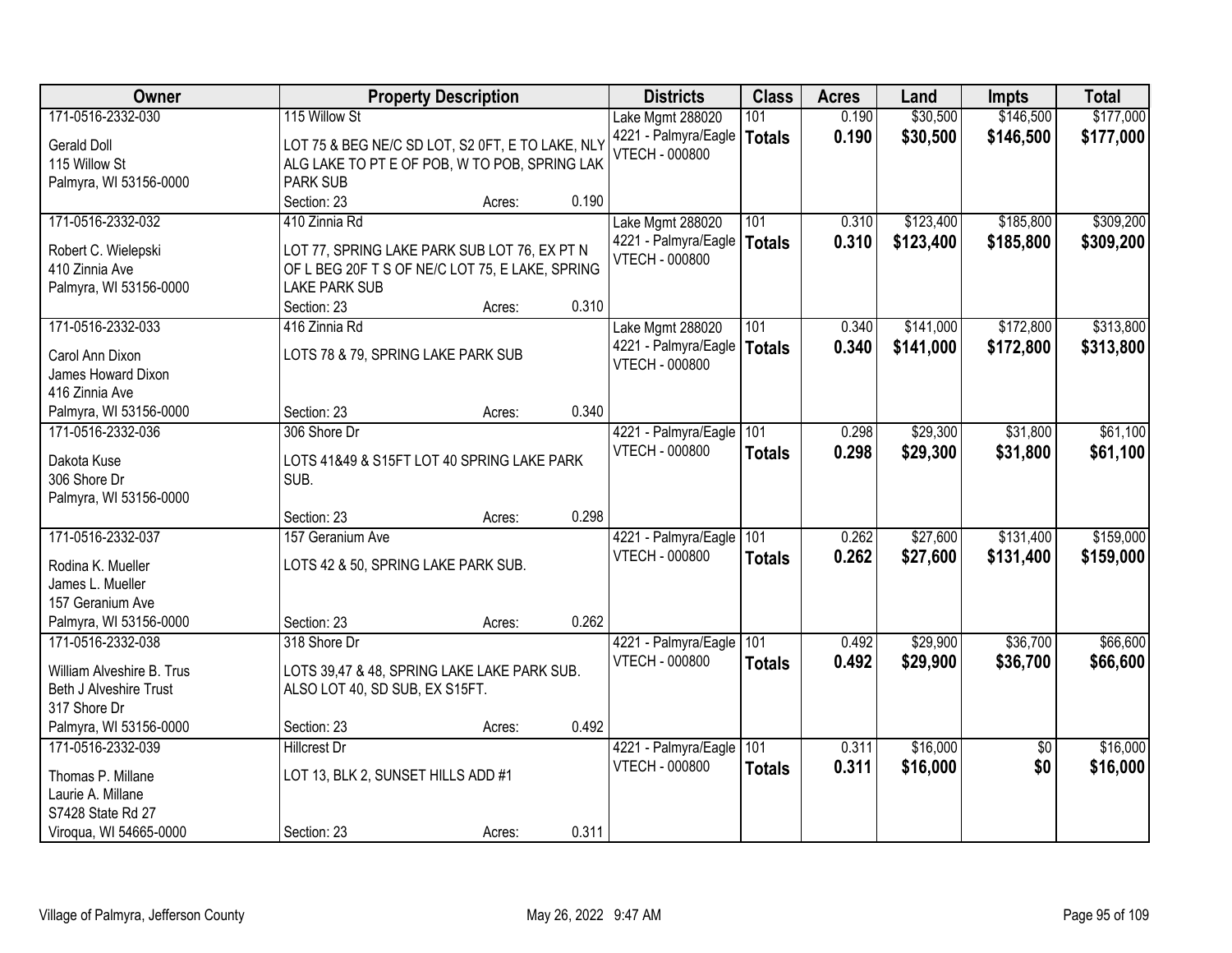| Owner                    |                                           | <b>Property Description</b> |       | <b>Districts</b>         | <b>Class</b>  | <b>Acres</b> | Land     | <b>Impts</b> | <b>Total</b> |
|--------------------------|-------------------------------------------|-----------------------------|-------|--------------------------|---------------|--------------|----------|--------------|--------------|
| 171-0516-2332-040        | 422 Hillcrest Dr                          |                             |       | 4221 - Palmyra/Eagle     | 101           | 0.257        | \$27,200 | \$107,000    | \$134,200    |
| Kevin P. Heinrich        | LOT 6, BLK 2, SUNSET HILLS PLAT           |                             |       | <b>VTECH - 000800</b>    | <b>Totals</b> | 0.257        | \$27,200 | \$107,000    | \$134,200    |
| Kayla L. Gross           |                                           |                             |       |                          |               |              |          |              |              |
| 422 Hillcrest Dr         |                                           |                             |       |                          |               |              |          |              |              |
| Palmyra, WI 53156-0000   | Section: 23                               | Acres:                      | 0.257 |                          |               |              |          |              |              |
| 171-0516-2332-041        | 416 Hillcrest Dr                          |                             |       | 4221 - Palmyra/Eagle     | 101           | 0.247        | \$26,600 | \$133,900    | \$160,500    |
| Spencer Vern Jacobson    | LOT 7, BLK 2, SUNSET HILLS PLAT.          |                             |       | <b>VTECH - 000800</b>    | <b>Totals</b> | 0.247        | \$26,600 | \$133,900    | \$160,500    |
| Emily Elizabeth Jacobson |                                           |                             |       |                          |               |              |          |              |              |
| 416 Hillcrest Dr         |                                           |                             |       |                          |               |              |          |              |              |
| Palmyra, WI 53156-0000   | Section: 23                               | Acres:                      | 0.247 |                          |               |              |          |              |              |
| 171-0516-2332-042        | 402 Hillcrest Dr                          |                             |       | 4221 - Palmyra/Eagle     | 101           | 0.247        | \$26,600 | \$109,400    | \$136,000    |
| Jeffrey Picard           | LOT 8, BLK 2, SUNSET HILLS PLAT           |                             |       | VTECH - 000800           | <b>Totals</b> | 0.247        | \$26,600 | \$109,400    | \$136,000    |
| 402 Hillcrest Dr         |                                           |                             |       |                          |               |              |          |              |              |
| Palmyra, WI 53156-0000   |                                           |                             |       |                          |               |              |          |              |              |
|                          | Section: 23                               | Acres:                      | 0.247 |                          |               |              |          |              |              |
| 171-0516-2332-043        | 336 Hillcrest Dr                          |                             |       | 4221 - Palmyra/Eagle     | 101           | 0.247        | \$26,600 | \$105,900    | \$132,500    |
| Kristy M. Westenberg     | LOT 9, BLK 2, SUNSET HILLS PLAT           |                             |       | <b>VTECH - 000800</b>    | <b>Totals</b> | 0.247        | \$26,600 | \$105,900    | \$132,500    |
| Lonny J. Westenberg      |                                           |                             |       |                          |               |              |          |              |              |
| 336 Hillcrest Dr         |                                           |                             |       |                          |               |              |          |              |              |
| Palmyra, WI 53156-0000   | Section: 23                               | Acres:                      | 0.247 |                          |               |              |          |              |              |
| 171-0516-2332-044        | 326 Hillcrest Dr                          |                             |       | 4221 - Palmyra/Eagle 101 |               | 0.247        | \$26,600 | \$96,100     | \$122,700    |
| Eric M. Gilberg          | LOT 10 BLK 2, SUNSET HILLS PLAT           |                             |       | VTECH - 000800           | <b>Totals</b> | 0.247        | \$26,600 | \$96,100     | \$122,700    |
| Sheryl L. Gilberg        |                                           |                             |       |                          |               |              |          |              |              |
| 326 Hillcrest Dr         |                                           |                             |       |                          |               |              |          |              |              |
| Palmyra, WI 53156-0000   | Section: 23                               | Acres:                      | 0.247 |                          |               |              |          |              |              |
| 171-0516-2332-046        | 116 Locust St                             |                             |       | 4221 - Palmyra/Eagle     | 101           | 0.509        | \$29,900 | \$134,400    | \$164,300    |
| Abigail M. Stefanich     | LOTS 11 & 12, BLK 3, SUNSET HILLS ADD #1. |                             |       | VTECH - 000800           | <b>Totals</b> | 0.509        | \$29,900 | \$134,400    | \$164,300    |
| 116 Locust St            |                                           |                             |       |                          |               |              |          |              |              |
| Palmyra, WI 53156-0000   |                                           |                             |       |                          |               |              |          |              |              |
|                          | Section: 23                               | Acres:                      | 0.509 |                          |               |              |          |              |              |
| 171-0516-2332-047        | 124 Locust St                             |                             |       | 4221 - Palmyra/Eagle     | 101           | 0.252        | \$26,900 | \$99,100     | \$126,000    |
| Kevin Miller             | LOT 10 BLK 3, SUNSET HILLS ADD #1         |                             |       | <b>VTECH - 000800</b>    | <b>Totals</b> | 0.252        | \$26,900 | \$99,100     | \$126,000    |
| 124 Locust St            |                                           |                             |       |                          |               |              |          |              |              |
| Palmyra, WI 53156-0000   |                                           |                             |       |                          |               |              |          |              |              |
|                          | Section: 23                               | Acres:                      | 0.252 |                          |               |              |          |              |              |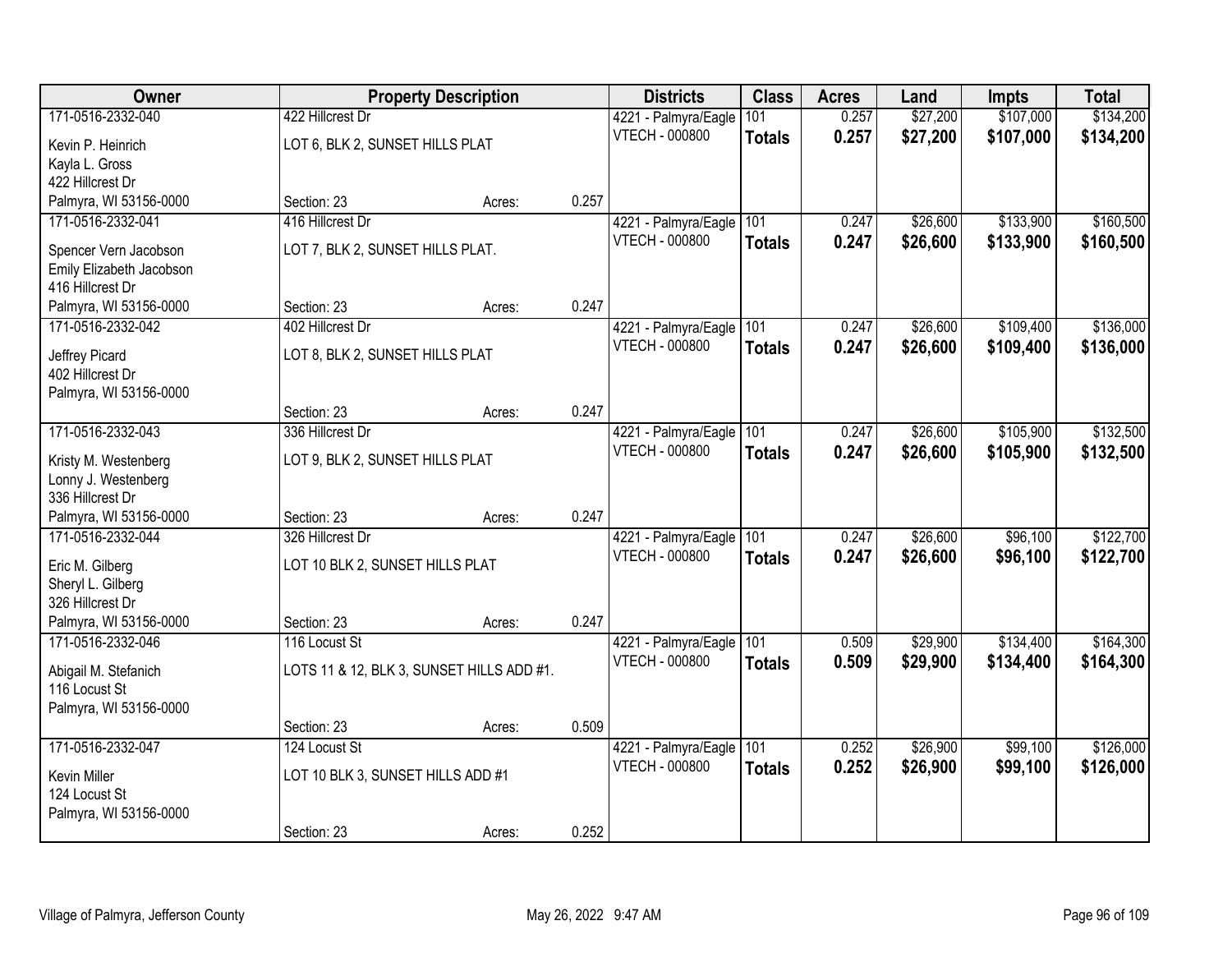| Owner                                            |                                    | <b>Property Description</b> |       | <b>Districts</b>                              | <b>Class</b>  | <b>Acres</b> | Land     | <b>Impts</b> | <b>Total</b> |
|--------------------------------------------------|------------------------------------|-----------------------------|-------|-----------------------------------------------|---------------|--------------|----------|--------------|--------------|
| 171-0516-2332-048                                | 132 Locust St                      |                             |       | 4221 - Palmyra/Eagle                          | 101           | 0.252        | \$26,900 | \$112,500    | \$139,400    |
| Gary W. Hermanson                                | LOT 9, BLK 3, SUNSET HILLS ADD #1  |                             |       | VTECH - 000800                                | <b>Totals</b> | 0.252        | \$26,900 | \$112,500    | \$139,400    |
| Catherine A. Hermanson                           |                                    |                             |       |                                               |               |              |          |              |              |
| 132 Locust St                                    |                                    |                             |       |                                               |               |              |          |              |              |
| Palmyra, WI 53156-0000                           | Section: 23                        | Acres:                      | 0.252 |                                               |               |              |          |              |              |
| 171-0516-2332-049                                | 140 Locust St                      |                             |       | 4221 - Palmyra/Eagle                          | 101           | 0.252        | \$26,900 | \$86,700     | \$113,600    |
| Hillary C. Colby                                 | LOT 8, BLK 3, SUNSET HILLS ADD #1. |                             |       | <b>VTECH - 000800</b>                         | <b>Totals</b> | 0.252        | \$26,900 | \$86,700     | \$113,600    |
| 140 Locust St                                    |                                    |                             |       |                                               |               |              |          |              |              |
| Palmyra, WI 53156-0000                           |                                    |                             |       |                                               |               |              |          |              |              |
|                                                  | Section: 23                        | Acres:                      | 0.252 |                                               |               |              |          |              |              |
| 171-0516-2332-050                                | Locust St                          |                             |       | 4221 - Palmyra/Eagle<br><b>VTECH - 000800</b> | 101           | 0.252        | \$26,900 | \$0<br>\$0   | \$26,900     |
| David L. Temple                                  | LOT 7, BLK 3, SUNSET HILLS ADD #1  |                             |       |                                               | <b>Totals</b> | 0.252        | \$26,900 |              | \$26,900     |
| 2234 Yvonne St                                   |                                    |                             |       |                                               |               |              |          |              |              |
| Waukesha, WI 53188-0000                          | Section: 23                        |                             | 0.252 |                                               |               |              |          |              |              |
| 171-0516-2332-051                                | 104 Locust St                      | Acres:                      |       | 4221 - Palmyra/Eagle                          | 101           | 0.257        | \$27,200 | \$129,700    | \$156,900    |
|                                                  |                                    |                             |       | <b>VTECH - 000800</b>                         | <b>Totals</b> | 0.257        | \$27,200 | \$129,700    | \$156,900    |
| Jason M. Knitter                                 | LOT 6, BLK 3 SUNSET HILLS ADD #1   |                             |       |                                               |               |              |          |              |              |
| 104 Locust St<br>Palmyra, WI 53156-0000          |                                    |                             |       |                                               |               |              |          |              |              |
|                                                  | Section: 23                        | Acres:                      | 0.257 |                                               |               |              |          |              |              |
| 171-0516-2332-052                                | 103 Ridge Rd                       |                             |       | 4221 - Palmyra/Eagle                          | 101           | 0.344        | \$29,600 | \$135,600    | \$165,200    |
|                                                  |                                    |                             |       | <b>VTECH - 000800</b>                         | <b>Totals</b> | 0.344        | \$29,600 | \$135,600    | \$165,200    |
| Randolph L. Schneidewent<br>Lynn E. Schneidewent | LOT 5 BLK 3, SUNSET HILLS PLAT     |                             |       |                                               |               |              |          |              |              |
| 103 Ridge Rd                                     |                                    |                             |       |                                               |               |              |          |              |              |
| Palmyra, WI 53156-0000                           | Section: 23                        | Acres:                      | 0.344 |                                               |               |              |          |              |              |
| 171-0516-2332-053                                | 119 Ridge Rd                       |                             |       | 4221 - Palmyra/Eagle                          | 101           | 0.344        | \$29,600 | \$112,700    | \$142,300    |
| Paul W. Dickson                                  | LOT 4, BLK 3, SUNSET HILLS PLAT.   |                             |       | <b>VTECH - 000800</b>                         | <b>Totals</b> | 0.344        | \$29,600 | \$112,700    | \$142,300    |
| Wendi Dickson                                    |                                    |                             |       |                                               |               |              |          |              |              |
| 119 Ridge Rd                                     |                                    |                             |       |                                               |               |              |          |              |              |
| Palmyra, WI 53156-0000                           | Section: 23                        | Acres:                      | 0.344 |                                               |               |              |          |              |              |
| 171-0516-2332-054                                | 104 Ridge Rd                       |                             |       | 4221 - Palmyra/Eagle                          | 101           | 0.344        | \$29,600 | \$115,600    | \$145,200    |
| Phyllis E. Aplin                                 | LOT 3 BLK 3, SUNSET HILLS PLAT     |                             |       | VTECH - 000800                                | <b>Totals</b> | 0.344        | \$29,600 | \$115,600    | \$145,200    |
| 104 Ridge Rd                                     |                                    |                             |       |                                               |               |              |          |              |              |
| Palmyra, WI 53156-0000                           |                                    |                             |       |                                               |               |              |          |              |              |
|                                                  | Section: 23                        | Acres:                      | 0.344 |                                               |               |              |          |              |              |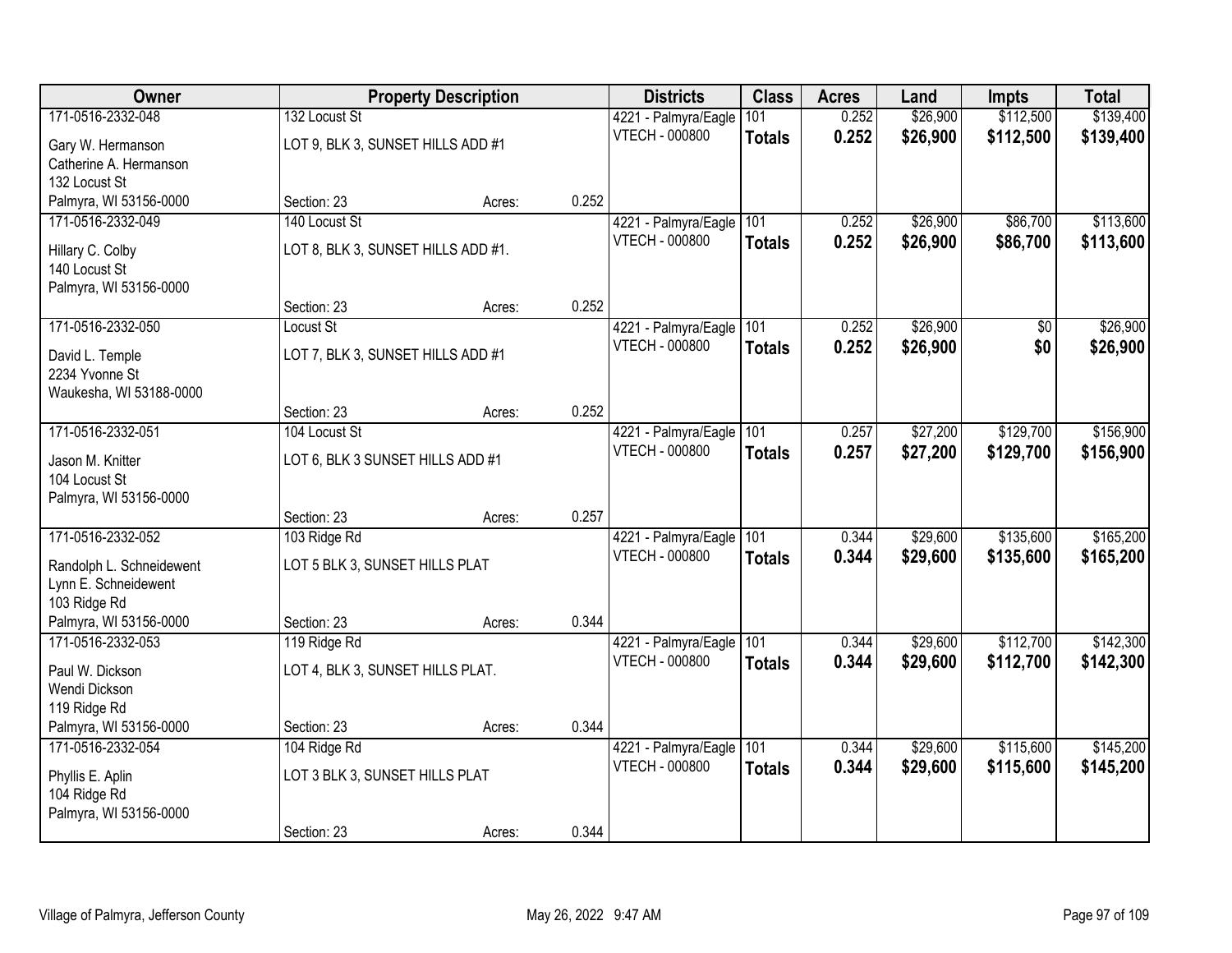| Owner                                       |                                 | <b>Property Description</b> |       | <b>Districts</b>                              | <b>Class</b>         | <b>Acres</b>   | Land                 | <b>Impts</b> | <b>Total</b> |
|---------------------------------------------|---------------------------------|-----------------------------|-------|-----------------------------------------------|----------------------|----------------|----------------------|--------------|--------------|
| 171-0516-2332-055                           | 100 Ridge Rd                    |                             |       | 4221 - Palmyra/Eagle                          | 101                  | 0.344          | \$29,600             | \$123,500    | \$153,100    |
| Vaughn W. Dieter                            | LOT 2, BLK 3, SUNSET HILLS PLAT |                             |       | <b>VTECH - 000800</b>                         | <b>Totals</b>        | 0.344          | \$29,600             | \$123,500    | \$153,100    |
| 100 Ridge Rd                                |                                 |                             |       |                                               |                      |                |                      |              |              |
| Palmyra, WI 53156-0000                      |                                 |                             |       |                                               |                      |                |                      |              |              |
|                                             | Section: 23                     | Acres:                      | 0.344 |                                               |                      |                |                      |              |              |
| 171-0516-2332-056                           | 409 Hillcrest Dr                |                             |       | 4221 - Palmyra/Eagle                          | 101                  | 0.344          | \$29,600             | \$134,300    | \$163,900    |
| John A. Wollenzien                          | LOT 1, BLK 3, SUNSET HILLS PLAT |                             |       | <b>VTECH - 000800</b>                         | <b>Totals</b>        | 0.344          | \$29,600             | \$134,300    | \$163,900    |
| Angela I. Wollenzien                        |                                 |                             |       |                                               |                      |                |                      |              |              |
| 409 Hillcrest Dr                            |                                 |                             |       |                                               |                      |                |                      |              |              |
| Palmyra, WI 53156-0000                      | Section: 23                     | Acres:                      | 0.344 |                                               |                      |                |                      |              |              |
| 171-0516-2332-057                           | 324 Ridge Rd                    |                             |       | 4221 - Palmyra/Eagle                          | 101                  | 0.346          | \$29,600             | \$138,000    | \$167,600    |
| Eric Johnson                                | LOT 4, BLK 4, SUNSET HILLS PLAT |                             |       | <b>VTECH - 000800</b>                         | <b>Totals</b>        | 0.346          | \$29,600             | \$138,000    | \$167,600    |
| 324 Ridge Rd                                |                                 |                             |       |                                               |                      |                |                      |              |              |
| Palmyra, WI 53156-0000                      |                                 |                             |       |                                               |                      |                |                      |              |              |
|                                             | Section: 23                     | Acres:                      | 0.346 |                                               |                      |                |                      |              |              |
| 171-0516-2332-058                           | 321 Hillcrest Dr                |                             |       | 4221 - Palmyra/Eagle                          | 101                  | 0.320          | \$29,500             | \$101,700    | \$131,200    |
| Janice J. Gutkowski                         | LOT 3, BLK 4, SUNSET HILLS PLAT |                             |       | <b>VTECH - 000800</b>                         | <b>Totals</b>        | 0.320          | \$29,500             | \$101,700    | \$131,200    |
| 321 Hillcrest Dr                            |                                 |                             |       |                                               |                      |                |                      |              |              |
| Palmyra, WI 53156-0000                      |                                 |                             |       |                                               |                      |                |                      |              |              |
|                                             | Section: 23                     | Acres:                      | 0.320 |                                               |                      |                |                      |              |              |
| 171-0516-2332-059                           | 328 Spring Valley Ct            |                             |       | 4221 - Palmyra/Eagle<br><b>VTECH - 000800</b> | 101                  | 0.358<br>0.358 | \$29,700<br>\$29,700 | \$113,500    | \$143,200    |
| Evan Karow                                  | LOT 6 BLK 4 SUNSET HILLS PLAT   |                             |       |                                               | <b>Totals</b>        |                |                      | \$113,500    | \$143,200    |
| Katrena Karow                               |                                 |                             |       |                                               |                      |                |                      |              |              |
| 328 Spring Valley Ct                        |                                 |                             |       |                                               |                      |                |                      |              |              |
| Palmyra, WI 53156-0000<br>171-0516-2332-060 | Section: 23                     | Acres:                      | 0.358 |                                               |                      | 0.349          | \$29,600             | \$119,300    | \$148,900    |
|                                             | 340 Spring Valley Ct            |                             |       | 4221 - Palmyra/Eagle<br><b>VTECH - 000800</b> | 101<br><b>Totals</b> | 0.349          | \$29,600             | \$119,300    | \$148,900    |
| Angelica M. Ridgewell                       | LOT 5, BLK 4, SUNSET HILLS PLAT |                             |       |                                               |                      |                |                      |              |              |
| 340 Spring Valley Ct                        |                                 |                             |       |                                               |                      |                |                      |              |              |
| Palmyra, WI 53156-0000                      | Section: 23                     |                             | 0.349 |                                               |                      |                |                      |              |              |
| 171-0516-2332-061                           | 345 Spring Valley Ct            | Acres:                      |       | 4221 - Palmyra/Eagle                          | 101                  | 0.283          | \$29,000             | \$135,800    | \$164,800    |
|                                             |                                 |                             |       | VTECH - 000800                                | <b>Totals</b>        | 0.283          | \$29,000             | \$135,800    | \$164,800    |
| Mark R. Garlock                             | LOT 5, BLK 5, SUNSET HILLS PLAT |                             |       |                                               |                      |                |                      |              |              |
| 345 Spring Valley Ct                        |                                 |                             |       |                                               |                      |                |                      |              |              |
| Palmyra, WI 53156-0000                      | Section: 23                     | Acres:                      | 0.283 |                                               |                      |                |                      |              |              |
|                                             |                                 |                             |       |                                               |                      |                |                      |              |              |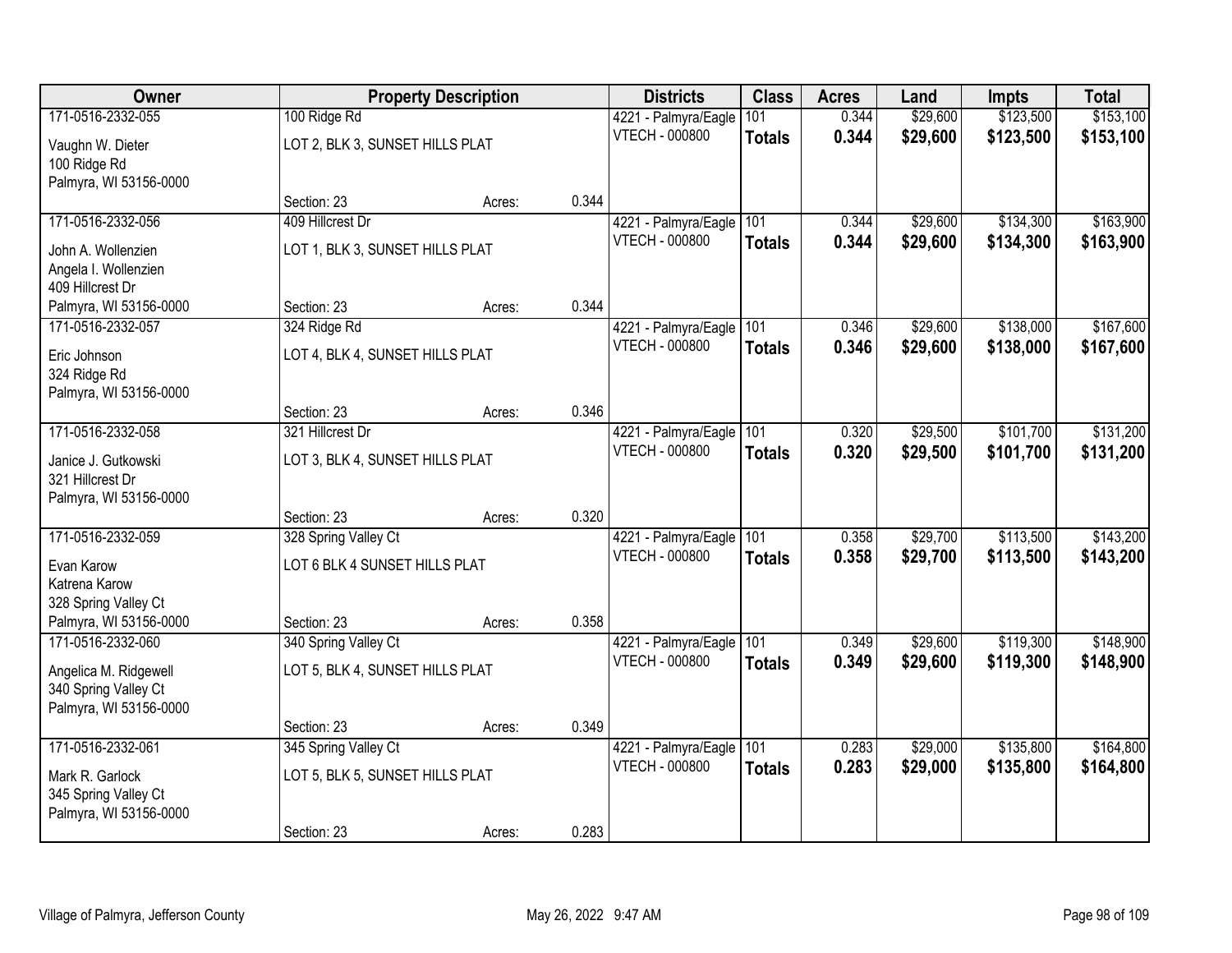| Owner                    |                                                | <b>Property Description</b> |       | <b>Districts</b>      | <b>Class</b>  | <b>Acres</b> | Land     | <b>Impts</b> | <b>Total</b> |
|--------------------------|------------------------------------------------|-----------------------------|-------|-----------------------|---------------|--------------|----------|--------------|--------------|
| 171-0516-2332-062        | 106 Ridge Rd                                   |                             |       | 4221 - Palmyra/Eagle  | 101           | 0.314        | \$29,400 | \$130,800    | \$160,200    |
| Luke R. Davis            | LOT 6, BLK 5, SUNSET HILLS PLAT                |                             |       | VTECH - 000800        | <b>Totals</b> | 0.314        | \$29,400 | \$130,800    | \$160,200    |
| 106 Ridge Rd             |                                                |                             |       |                       |               |              |          |              |              |
| Palmyra, WI 53156-0000   |                                                |                             |       |                       |               |              |          |              |              |
|                          | Section: 23                                    | Acres:                      | 0.314 |                       |               |              |          |              |              |
| 171-0516-2332-063        | 100 Violet Ave                                 |                             |       | 4221 - Palmyra/Eagle  | 101           | 0.470        | \$29,800 | \$141,100    | \$170,900    |
| Barbara L. Sekula        | LOT 7, BLK 5, SUNSET HILLS PLAT                |                             |       | <b>VTECH - 000800</b> | <b>Totals</b> | 0.470        | \$29,800 | \$141,100    | \$170,900    |
| 100 Violet Ave           |                                                |                             |       |                       |               |              |          |              |              |
| Palmyra, WI 53156-0000   |                                                |                             |       |                       |               |              |          |              |              |
|                          | Section: 23                                    | Acres:                      | 0.470 |                       |               |              |          |              |              |
| 171-0516-2332-064        | 112 Violet Ave                                 |                             |       | 4221 - Palmyra/Eagle  | 101           | 0.560        | \$30,000 | \$132,400    | \$162,400    |
| Chad R. Mason            | LOT 8, BLK 5, SUNSET HILLS PLAT. LOT 9, BLK 5, |                             |       | <b>VTECH - 000800</b> | <b>Totals</b> | 0.560        | \$30,000 | \$132,400    | \$162,400    |
| Stacey L. Schmidt        | SUNSET HILLS ADD #1. SUBJ TO 20FT ESMT IN DOC  |                             |       |                       |               |              |          |              |              |
| 112 Violet Ave           | 536483.                                        |                             |       |                       |               |              |          |              |              |
| Palmyra, WI 53156-0000   | Section: 23                                    | Acres:                      | 0.560 |                       |               |              |          |              |              |
| 171-0516-2332-066        | <b>Violet Ave</b>                              |                             |       | 4221 - Palmyra/Eagle  | 101           | 0.223        | \$24,900 | \$0          | \$24,900     |
| John K. Mehring          | LOT 10, BLK 5, SUNSET HILLS ADD #1             |                             |       | <b>VTECH - 000800</b> | <b>Totals</b> | 0.223        | \$24,900 | \$0          | \$24,900     |
| M Michelle Mehring       |                                                |                             |       |                       |               |              |          |              |              |
| 714 S Third St           |                                                |                             |       |                       |               |              |          |              |              |
| Palmyra, WI 53156-0000   | Section: 23                                    | Acres:                      | 0.223 |                       |               |              |          |              |              |
| 171-0516-2332-067        | 126 Violet Ave                                 |                             |       | 4221 - Palmyra/Eagle  | 101           | 0.223        | \$24,900 | \$0          | \$24,900     |
| James D. Sheehan         | LOT 11, BLK 5, SUNSET HILLS ADD #1             |                             |       | <b>VTECH - 000800</b> | <b>Totals</b> | 0.223        | \$24,900 | \$0          | \$24,900     |
| Shawn C. Sheehan         |                                                |                             |       |                       |               |              |          |              |              |
| 3235 S Landl Ln Apt 107  |                                                |                             |       |                       |               |              |          |              |              |
| Milwaukee, WI 53227-0000 | Section: 23                                    | Acres:                      | 0.223 |                       |               |              |          |              |              |
| 171-0516-2332-068        | 128 Violet Ave                                 |                             |       | 4221 - Palmyra/Eagle  | 101           | 0.223        | \$24,900 | \$139,200    | \$164,100    |
| Brian S. Aldrich         | LOT 12, BLK 5, SUNSET HILLS ADD #1             |                             |       | <b>VTECH - 000800</b> | <b>Totals</b> | 0.223        | \$24,900 | \$139,200    | \$164,100    |
| Kim A. Aldrich           |                                                |                             |       |                       |               |              |          |              |              |
| 128 Violet Ave           |                                                |                             |       |                       |               |              |          |              |              |
| Palmyra, WI 53156-0000   | Section: 23                                    | Acres:                      | 0.223 |                       |               |              |          |              |              |
| 171-0516-2332-069        | 132 Violet Ave                                 |                             |       | 4221 - Palmyra/Eagle  | 101           | 0.223        | \$24,900 | \$141,200    | \$166,100    |
| Jon T. Mengert           | LOT 13, BLK 5, SUNSET HILLS ADD #1             |                             |       | VTECH - 000800        | <b>Totals</b> | 0.223        | \$24,900 | \$141,200    | \$166,100    |
| Christine R. Mengert     |                                                |                             |       |                       |               |              |          |              |              |
| 132 Violet Ave           |                                                |                             |       |                       |               |              |          |              |              |
| Palmyra, WI 53156-0000   | Section: 23                                    | Acres:                      | 0.223 |                       |               |              |          |              |              |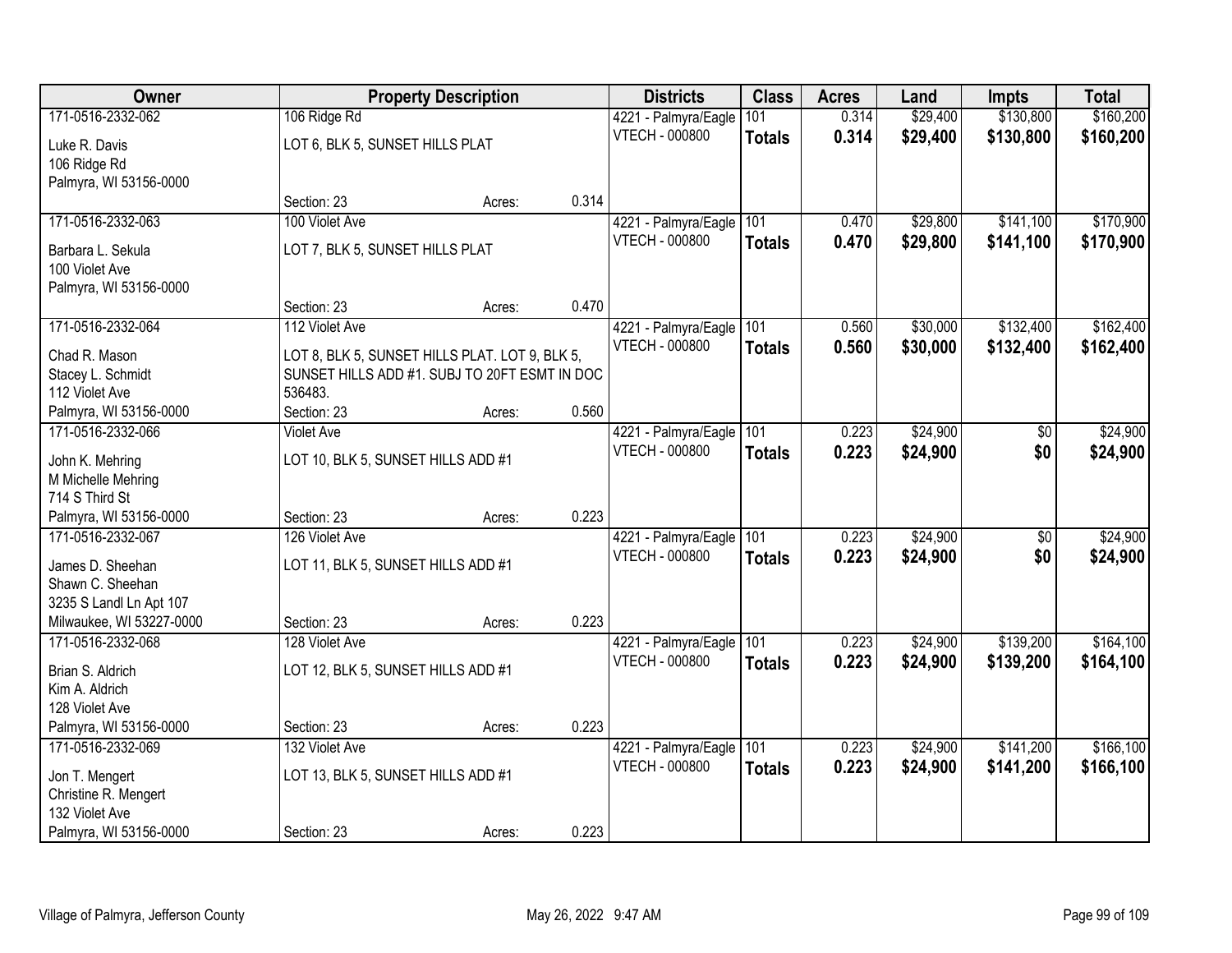| Owner                                           |                                                  | <b>Property Description</b> |       | <b>Districts</b>      | <b>Class</b>  | <b>Acres</b> | Land     | <b>Impts</b>    | <b>Total</b>    |
|-------------------------------------------------|--------------------------------------------------|-----------------------------|-------|-----------------------|---------------|--------------|----------|-----------------|-----------------|
| 171-0516-2332-070                               | 136 Violet Ave                                   |                             |       | 4221 - Palmyra/Eagle  | 101           | 0.223        | \$24,900 | \$132,700       | \$157,600       |
| Michael G. Sentz                                | LOT 14, BLK 5 SUNSET HILLS ADD #1                |                             |       | VTECH - 000800        | <b>Totals</b> | 0.223        | \$24,900 | \$132,700       | \$157,600       |
| Denice M. Sentz                                 |                                                  |                             |       |                       |               |              |          |                 |                 |
| 136 Violet St                                   |                                                  |                             |       |                       |               |              |          |                 |                 |
| Palmyra, WI 53156-0000                          | Section: 23                                      | Acres:                      | 0.223 |                       |               |              |          |                 |                 |
| 171-0516-2332-071                               | 140 Violet Ave                                   |                             |       | 4221 - Palmyra/Eagle  | 101           | 0.446        | \$29,800 | \$119,100       | \$148,900       |
| Marion L. Leggate                               | LOTS 15 & 16, BLK 5, SUNSET HILLS ADD #1.        |                             |       | <b>VTECH - 000800</b> | <b>Totals</b> | 0.446        | \$29,800 | \$119,100       | \$148,900       |
| 140 Violet Ave                                  |                                                  |                             |       |                       |               |              |          |                 |                 |
| Palmyra, WI 53156-0000                          |                                                  |                             |       |                       |               |              |          |                 |                 |
|                                                 | Section: 23                                      | Acres:                      | 0.446 |                       |               |              |          |                 |                 |
| 171-0516-2332-074                               | 613 Violet Ave                                   |                             |       | 4221 - Palmyra/Eagle  | 101           | 0.623        | \$30,100 | \$130,300       | \$160,400       |
| Luann Wehmeyer                                  | LOTS 17, 18 & 19, BLK 5, SUNSET HILLS ADD #1.    |                             |       | VTECH - 000800        | <b>Totals</b> | 0.623        | \$30,100 | \$130,300       | \$160,400       |
| 613 Violet Ave                                  |                                                  |                             |       |                       |               |              |          |                 |                 |
| Palmyra, WI 53156-0000                          |                                                  |                             |       |                       |               |              |          |                 |                 |
|                                                 | Section: 23                                      | Acres:                      | 0.623 |                       |               |              |          |                 |                 |
| 171-0516-2332-076                               | 116 Willow St                                    |                             |       | 4221 - Palmyra/Eagle  | 101           | 0.200        | \$23,400 | \$153,500       | \$176,900       |
| Alexandria R. Radant                            | LOT 20, BLK 5, SUNSET HILLS ADD #1               |                             |       | <b>VTECH - 000800</b> | <b>Totals</b> | 0.200        | \$23,400 | \$153,500       | \$176,900       |
| 116 Willow St                                   |                                                  |                             |       |                       |               |              |          |                 |                 |
| Palmyra, WI 53156-0000                          |                                                  |                             |       |                       |               |              |          |                 |                 |
|                                                 | Section: 23                                      | Acres:                      | 0.200 |                       |               |              |          |                 |                 |
| 171-0516-2332-077                               |                                                  |                             |       | 4221 - Palmyra/Eagle  | 101           | 6.000        | \$53,100 | $\overline{50}$ | \$53,100        |
| John K. Mehring                                 | BEG SW/C LOT 9 BLK 5 SUNSET HILLS ADD #1,S TO    |                             |       | <b>VTECH - 000800</b> | <b>Totals</b> | 6.000        | \$53,100 | \$0             | \$53,100        |
| M Michelle Mehring                              | N/L RR, ELY TO 1/4 1/4/L, N TO S/L OF ZINNIA AV, |                             |       |                       |               |              |          |                 |                 |
| 714 S Third St                                  | W280FT, N40FT, W 165FT, N73FT, W634.7FT TO POB   |                             |       |                       |               |              |          |                 |                 |
| Palmyra, WI 53156-0000                          | Section: 23                                      | Acres:                      | 6.000 |                       |               |              |          |                 |                 |
| 171-0516-2332-078                               | Off Second St                                    |                             |       | 4221 - Palmyra/Eagle  | 101           | 2.000        | \$40,000 | $\overline{50}$ | \$40,000        |
| Shawn A. Zuerner                                | ALL OF OL24 & 25 N OF RR, COM ALSO AT NW/C OL    |                             |       | <b>VTECH - 000800</b> | <b>Totals</b> | 2.000        | \$40,000 | \$0             | \$40,000        |
| 332 S Second St                                 | 24, N148.17FT, E294.3FT, S148.17FT, W294.36FT TO |                             |       |                       |               |              |          |                 |                 |
| Palmyra, WI 53156-0000                          | POB                                              |                             |       |                       |               |              |          |                 |                 |
|                                                 | Section: 23                                      | Acres:                      | 2.000 |                       |               |              |          |                 |                 |
| 171-0516-2332-079                               | 340 S Second St                                  |                             |       | 4221 - Palmyra/Eagle  | 103           | 0.753        | \$0      | $\overline{50}$ | $\overline{50}$ |
|                                                 | COM SW/S/C, N1399.01FT TO POB, N54.8FT TO S/L    |                             |       | VTECH - 000800        | <b>Totals</b> | 0.753        | \$0      | \$0             | \$0             |
| Jj Lodge Properties LLC<br>N825 Waubunsee Tr #6 | RR, S88DG 30'E294.36FT, S83.90FT TO N/L BLUFF    |                             |       |                       |               |              |          |                 |                 |
| Fort Atkinson, WI 53538-0000                    | ST, S71DG36'W194.60 FT, N48DG17'W ON N/L OF      |                             |       |                       |               |              |          |                 |                 |
|                                                 | Section: 23                                      | Acres:                      | 0.753 |                       |               |              |          |                 |                 |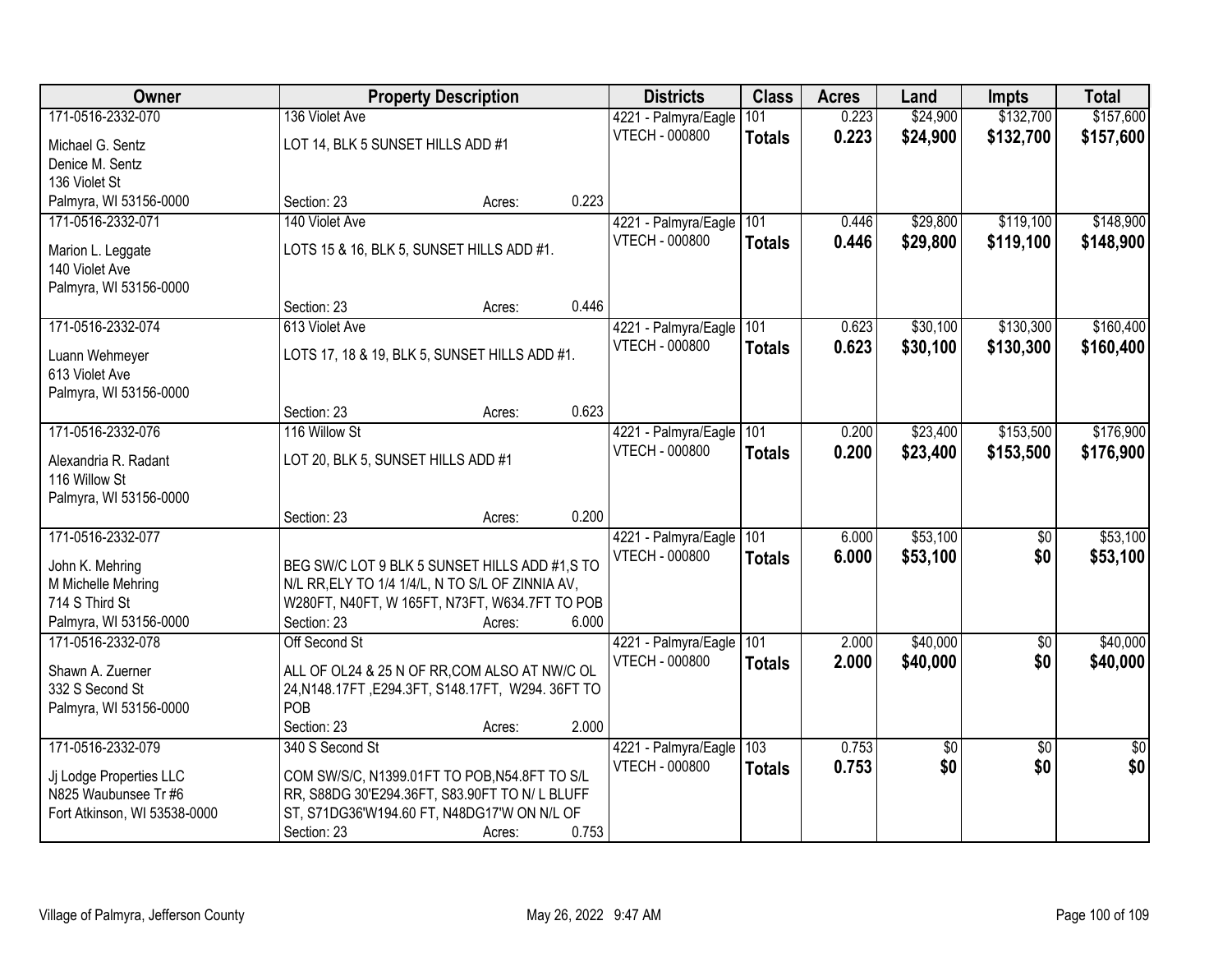| Owner                           | <b>Property Description</b>                                                            | <b>Districts</b>         | <b>Class</b>  | <b>Acres</b> | Land     | <b>Impts</b> | <b>Total</b> |
|---------------------------------|----------------------------------------------------------------------------------------|--------------------------|---------------|--------------|----------|--------------|--------------|
| 171-0516-2332-080               | 102 E Bluff St                                                                         | 4221 - Palmyra/Eagle     | 101           | 0.790        | \$30,400 | \$27,200     | \$57,600     |
| Arnold G. Holcomb               | BEG C/L HY 297FT E OF W/S/L, E TO PT 703.50FT W                                        | <b>VTECH - 000800</b>    | <b>Totals</b> | 0.790        | \$30,400 | \$27,200     | \$57,600     |
| Donna Holcomb                   | OF 1/8/L, N TO RR, W TO PT 297FT E OF SEC/L, S TO                                      |                          |               |              |          |              |              |
| 102 E Bluff St                  | POB. ALSO LD LYG E & EX LD LYG W OF FOL: COM                                           |                          |               |              |          |              |              |
| Palmyra, WI 53156-0000          | 0.790<br>Section: 23<br>Acres:                                                         |                          |               |              |          |              |              |
| 171-0516-2332-081               |                                                                                        | 4221 - Palmyra/Eagle     | 101           | 0.750        | \$30,300 | \$0          | \$30,300     |
|                                 |                                                                                        | <b>VTECH - 000800</b>    | <b>Totals</b> | 0.750        | \$30,300 | \$0          | \$30,300     |
| Palmyra Development Company Inc | BEG C/L BLUFF ST 392.5FT W SE/C NW1/4 SW1/4,                                           |                          |               |              |          |              |              |
| PO Box 310                      | W311FT, N 94.64FT, E ON S/L RR 311.67 FT, S TO                                         |                          |               |              |          |              |              |
| Eagle, WI 53119-0000            | POB                                                                                    |                          |               |              |          |              |              |
|                                 | Section: 23<br>0.750<br>Acres:                                                         |                          |               |              |          |              |              |
| 171-0516-2333-001               | 101 E Bluff St                                                                         | 4221 - Palmyra/Eagle 101 |               | 0.488        | \$29,900 | \$127,900    | \$157,800    |
| James Woodley                   | BEG 649FT E OF NW/C OF SW1/4 SW1/4, E100FT,                                            | <b>VTECH - 000800</b>    | <b>Totals</b> | 0.488        | \$29,900 | \$127,900    | \$157,800    |
| Lorie Woodley                   | S213FT, W100 FT, N213FT TO POB                                                         |                          |               |              |          |              |              |
| 101 E Bluff St                  |                                                                                        |                          |               |              |          |              |              |
| Palmyra, WI 53156-0000          | 0.488<br>Section: 23<br>Acres:                                                         |                          |               |              |          |              |              |
| 171-0516-2333-002               | 105 E Bluff St                                                                         | 4221 - Palmyra/Eagle     | 101           | 0.990        | \$30,800 | \$62,400     | \$93,200     |
|                                 |                                                                                        | <b>VTECH - 000800</b>    | <b>Totals</b> | 0.990        | \$30,800 | \$62,400     | \$93,200     |
| Daniel C. Agen<br>Debra J. Agen | BEG 749FT E OF NW/C SW1/4 SW 1/4, S213FT,<br>E240FT, N213FT W240FT TO POB. EX N33FT IN |                          |               |              |          |              |              |
| 105 E Bluff St                  | <b>BLUFF ST.</b>                                                                       |                          |               |              |          |              |              |
| Palmyra, WI 53156-0000          | 0.990<br>Section: 23<br>Acres:                                                         |                          |               |              |          |              |              |
| 171-0516-2333-003               | 99 E Bluff St                                                                          | 4221 - Palmyra/Eagle     | 101           | 1.000        | \$34,100 | \$100        | \$34,200     |
|                                 |                                                                                        | VTECH - 000800           | <b>Totals</b> | 1.000        | \$34,100 | \$100        | \$34,200     |
| Randall T. Rainer               | LOT 1, CSM 2196-7-226.                                                                 |                          |               |              |          |              |              |
| c/o Robert T. Rainer            |                                                                                        |                          |               |              |          |              |              |
| 7738 W Dakota St                |                                                                                        |                          |               |              |          |              |              |
| West Allis, WI 53219-0000       | 1.000<br>Section: 23<br>Acres:                                                         |                          |               |              |          |              |              |
| 171-0516-2333-006               | 95 E Bluff St                                                                          | 4221 - Palmyra/Eagle     | 101           | 1.010        | \$31,100 | \$235,600    | \$266,700    |
| Robert Reish                    | LOT 2, TRAILS END ESTATES. ALSO AFFIDAVIT IN                                           | VTECH - 000800           | <b>Totals</b> | 1.010        | \$31,100 | \$235,600    | \$266,700    |
| Eileen Reish                    | 1162962.                                                                               |                          |               |              |          |              |              |
| 95 E Bluff St                   |                                                                                        |                          |               |              |          |              |              |
| Palmyra, WI 53156-0000          | 1.010<br>Section: 23<br>Acres:                                                         |                          |               |              |          |              |              |
| 171-0516-2333-007               | 97 E Bluff St                                                                          | 4221 - Palmyra/Eagle     | 101           | 1.012        | \$31,100 | \$199,500    | \$230,600    |
|                                 |                                                                                        | VTECH - 000800           | <b>Totals</b> | 1.012        | \$31,100 | \$199,500    | \$230,600    |
| Judith A. Koelpin               | LOT 3, TRAILS END ESTATES. ALSO AFFIDAVIT IN                                           |                          |               |              |          |              |              |
| 97 E Bluff St                   | 1162962.                                                                               |                          |               |              |          |              |              |
| Palmyra, WI 53156-0000          | 1.012<br>Section: 23                                                                   |                          |               |              |          |              |              |
|                                 | Acres:                                                                                 |                          |               |              |          |              |              |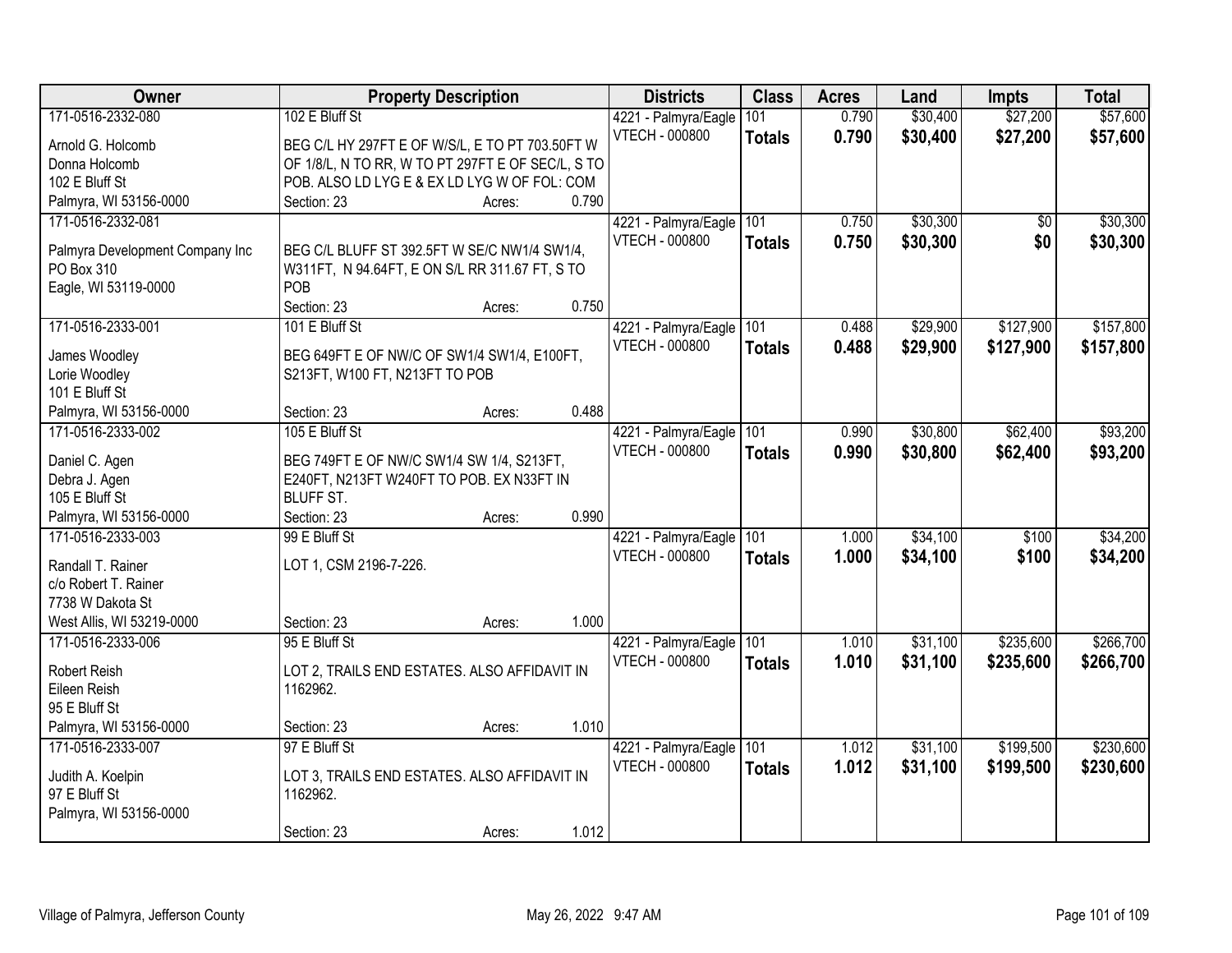| Owner                                    | <b>Property Description</b>                    |        |        | <b>Districts</b>                       | <b>Class</b>  | <b>Acres</b> | Land     | <b>Impts</b>    | <b>Total</b>  |
|------------------------------------------|------------------------------------------------|--------|--------|----------------------------------------|---------------|--------------|----------|-----------------|---------------|
| 171-0516-2333-008                        | 706 S Third St                                 |        |        | 4221 - Palmyra/Eagle                   | 101           | 5.000        | \$52,600 | $\overline{50}$ | \$52,600      |
| John K. Mehring                          | LOT 4, TRAILS END ESTATES. ALSO AFFIDAVIT IN   |        |        | VTECH - 000800                         | <b>Totals</b> | 5.000        | \$52,600 | \$0             | \$52,600      |
| Michelle M. Mehring                      | 1162962.                                       |        |        |                                        |               |              |          |                 |               |
| 714 S Third St                           |                                                |        |        |                                        |               |              |          |                 |               |
| Palmyra, WI 53156-0000                   | Section: 23                                    | Acres: | 5.000  |                                        |               |              |          |                 |               |
| 171-0516-2333-009                        | 107 E Bluff St                                 |        |        | 4221 - Palmyra/Eagle                   | 101           | 4.000        | \$50,800 | \$0             | \$50,800      |
| Dennis M. Philopulous                    | LOT 5, TRAILS END ESTATES. ALSO AFFIDAVIT IN   |        |        | VTECH - 000800                         | <b>Totals</b> | 4.000        | \$50,800 | \$0             | \$50,800      |
| Marie L. Dacquisto                       | 1162962.                                       |        |        |                                        |               |              |          |                 |               |
| 1013 Grove Ave                           |                                                |        |        |                                        |               |              |          |                 |               |
| Racine, WI 53405-0000                    | Section: 23                                    | Acres: | 4.000  |                                        |               |              |          |                 |               |
| 171-0516-2333-010                        | 109 E Bluff St                                 |        |        | 4221 - Palmyra/Eagle                   | 101           | 4.000        | \$50,800 | \$303,900       | \$354,700     |
| Robert J. Boen                           | LOT 6, TRAILS END ESTATES. ALSO AFFIDAVIT IN   |        |        | VTECH - 000800                         | <b>Totals</b> | 4.000        | \$50,800 | \$303,900       | \$354,700     |
| Susan E. Boen                            | 1162962.                                       |        |        |                                        |               |              |          |                 |               |
| 109 E Bluff St                           |                                                |        |        |                                        |               |              |          |                 |               |
| Palmyra, WI 53156-0000                   | Section: 23                                    | Acres: | 4.000  |                                        |               |              |          |                 |               |
| 171-0516-2333-011                        | 111 E Bluff St                                 |        |        | 4221 - Palmyra/Eagle                   | 101           | 4.000        | \$50,800 | \$0             | \$50,800      |
| Lee E Gaura Trust                        | LOT 7, TRAILS END ESTATES. ALSO AFFIDAVIT IN   |        |        | <b>VTECH - 000800</b>                  | 105           | 3.559        | \$2,500  | \$0             | \$2,500       |
| W797 Carlin Tr                           | 1162962.                                       |        |        |                                        | <b>Totals</b> | 7.559        | \$53,300 | \$0             | \$53,300      |
| Palmyra, WI 53156-0000                   |                                                |        |        |                                        |               |              |          |                 |               |
|                                          | Section: 23                                    | Acres: | 7.559  |                                        |               |              |          |                 |               |
| 171-0516-2333-012                        | 714 S Third St                                 |        |        | 4221 - Palmyra/Eagle                   | 101           | 2.000        | \$40,000 | \$385,600       | \$425,600     |
|                                          |                                                |        |        | <b>VTECH - 000800</b>                  | 104           | 8.000        | \$500    | \$0             | \$500         |
| John K Mehring Trust                     | LOTS 8&9, TRAILS END ESTATES ALSO AFFIDAVIT    |        |        |                                        | <b>Totals</b> | 10.000       | \$40,500 | \$385,600       | \$426,100     |
| M Michelle Mehring Trust                 | IN 1162962.                                    |        |        |                                        |               |              |          |                 |               |
| 714 S Third St<br>Palmyra, WI 53156-0000 | Section: 23                                    |        | 10.000 |                                        |               |              |          |                 |               |
| 171-0516-2712-007                        |                                                | Acres: |        |                                        | 304           | 3.770        | \$0      | \$0             | $\frac{1}{6}$ |
|                                          |                                                |        |        | 4221 - Palmyra/Eagle<br>VTECH - 000800 |               | 3.770        | \$0      | \$0             | \$0           |
| Village Of Palmyra                       | BEG 66FT SW OF LOT 7, BLK 3, O P DOWS ADD,     |        |        |                                        | <b>Totals</b> |              |          |                 |               |
| <b>Village Park</b>                      | E451.44FT, S 346.5FT, W496.32FT, NELY 351.78FT |        |        |                                        |               |              |          |                 |               |
| PO Box 380                               | TO POB.                                        |        |        |                                        |               |              |          |                 |               |
| Palmyra, WI 53156-0000                   | Section: 27                                    | Acres: | 3.770  |                                        |               |              |          |                 |               |
| 171-0516-2721-000                        | 105 Carriage Way                               |        |        | 4221 - Palmyra/Eagle                   | 102           | 0.563        | \$52,200 | \$566,400       | \$618,600     |
| Palmyra Carriage House LLC               | LOT 1, CARRIAGE HILLS                          |        |        | VTECH - 000800                         | <b>Totals</b> | 0.563        | \$52,200 | \$566,400       | \$618,600     |
| 714 S Third St                           |                                                |        |        |                                        |               |              |          |                 |               |
| Palmyra, WI 53156-0000                   |                                                |        |        |                                        |               |              |          |                 |               |
|                                          | Section: 27                                    | Acres: | 0.563  |                                        |               |              |          |                 |               |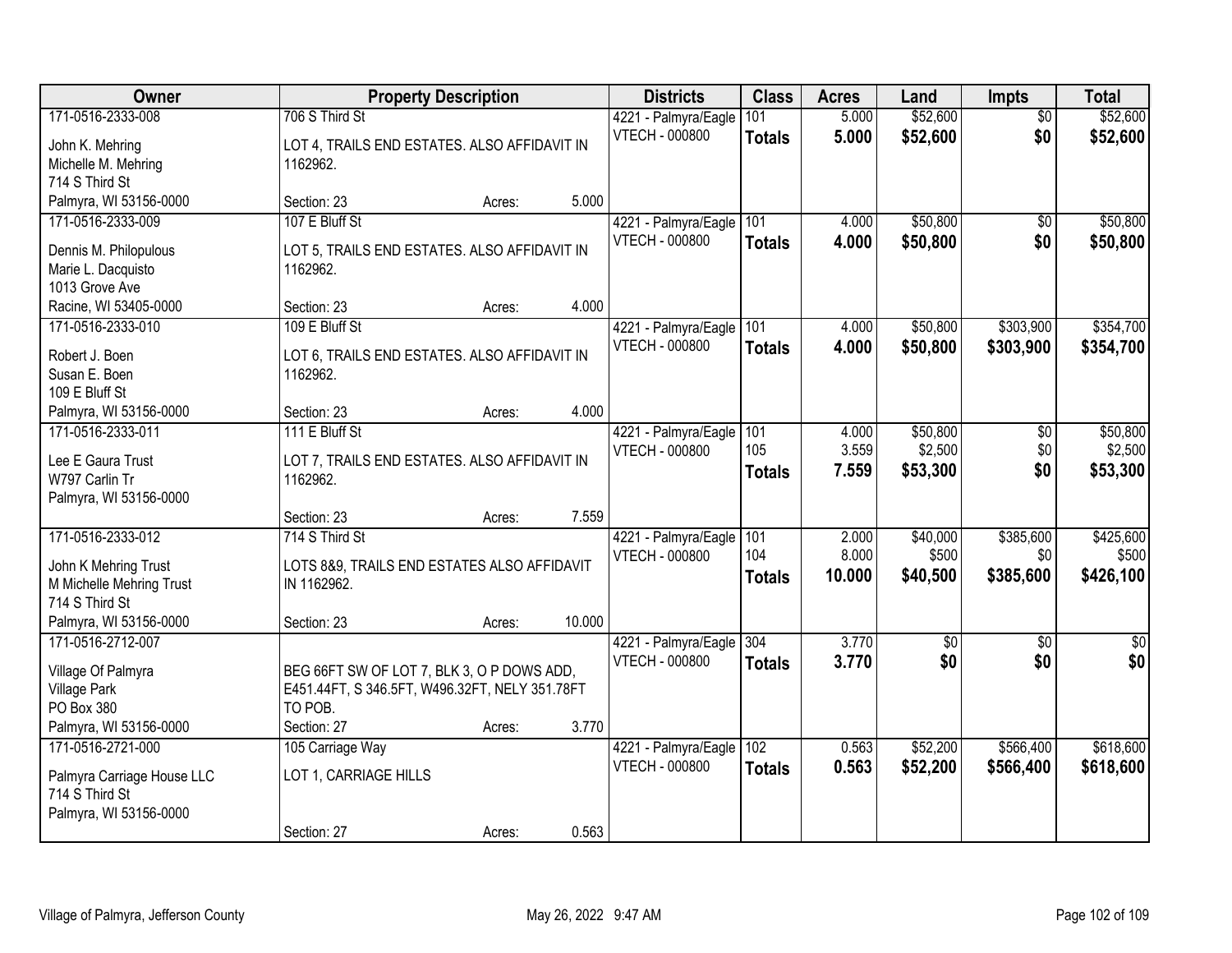| Owner                                   | <b>Property Description</b>                  |        |       | <b>Districts</b>                       | <b>Class</b>  | <b>Acres</b> | Land     | <b>Impts</b> | <b>Total</b> |
|-----------------------------------------|----------------------------------------------|--------|-------|----------------------------------------|---------------|--------------|----------|--------------|--------------|
| 171-0516-2721-001                       | 115 Carriage Way                             |        |       | 4221 - Palmyra/Eagle                   | 102           | 0.559        | \$52,000 | \$447,900    | \$499,900    |
| Radler Family Limited                   | LOT 2, CARRIAGE HILLS                        |        |       | VTECH - 000800                         | <b>Totals</b> | 0.559        | \$52,000 | \$447,900    | \$499,900    |
| Partnership II                          |                                              |        |       |                                        |               |              |          |              |              |
| 670 Florence Dr                         |                                              |        |       |                                        |               |              |          |              |              |
| Elm Grove, WI 53122                     | Section: 27                                  | Acres: | 0.559 |                                        |               |              |          |              |              |
| 171-0516-2721-002                       | 131 Carriage Way                             |        |       | 4221 - Palmyra/Eagle                   | 102           | 0.586        | \$53,400 | \$431,100    | \$484,500    |
| Radler Family Limited                   | LOT 3, CARRIAGE HILLS                        |        |       | VTECH - 000800                         | <b>Totals</b> | 0.586        | \$53,400 | \$431,100    | \$484,500    |
| Partnership II                          |                                              |        |       |                                        |               |              |          |              |              |
| 670 Florence Dr                         |                                              |        |       |                                        |               |              |          |              |              |
| Elm Grove, WI 53122                     | Section: 27                                  | Acres: | 0.586 |                                        |               |              |          |              |              |
| 171-0516-2721-003                       | 1001 Carriage Ct                             |        |       | 4221 - Palmyra/Eagle                   | 102           | 0.379        | \$41,100 | \$447,900    | \$489,000    |
|                                         |                                              |        |       | <b>VTECH - 000800</b>                  | <b>Totals</b> | 0.379        | \$41,100 | \$447,900    | \$489,000    |
| Radler Family Limited<br>Partnership II | LOT 4, CARRIAGE HILLS                        |        |       |                                        |               |              |          |              |              |
| 670 Florence Dr                         |                                              |        |       |                                        |               |              |          |              |              |
| Elm Grove, WI 53122                     | Section: 27                                  | Acres: | 0.379 |                                        |               |              |          |              |              |
| 171-0516-2721-004                       | 1015 Carriage Ct                             |        |       | 4221 - Palmyra/Eagle                   | 101           | 0.244        | \$25,300 | \$126,100    | \$151,400    |
|                                         |                                              |        |       | <b>VTECH - 000800</b>                  | <b>Totals</b> | 0.244        | \$25,300 | \$126,100    | \$151,400    |
| Debra S. Holmi-Nehls                    | LOT 5, CARRIAGE HILLS ALSO BEG NE/C SD LOT,  |        |       |                                        |               |              |          |              |              |
| 1015 Carriage Ct                        | S52DG 46'W 53.62FT, N37DG14'W 20FT N52DG46'E |        |       |                                        |               |              |          |              |              |
| Palmyra, WI 53156-0000                  | 50FT, S47DG30'E 20.33FT TO POB.              |        | 0.244 |                                        |               |              |          |              |              |
| 171-0516-2721-005                       | Section: 27<br>1021 Carriage Ct              | Acres: |       |                                        | 101           | 0.183        | \$22,700 | \$113,600    | \$136,300    |
|                                         |                                              |        |       | 4221 - Palmyra/Eagle<br>VTECH - 000800 |               |              |          |              |              |
| <b>Brian Brandt</b>                     | LOT 6, CARRIAGE HILLS                        |        |       |                                        | <b>Totals</b> | 0.183        | \$22,700 | \$113,600    | \$136,300    |
| 1021 Carriage Ct                        |                                              |        |       |                                        |               |              |          |              |              |
| Palmyra, WI 53156-0000                  |                                              |        |       |                                        |               |              |          |              |              |
|                                         | Section: 27                                  | Acres: | 0.183 |                                        |               |              |          |              |              |
| 171-0516-2721-006                       | 1027 Carriage Ct                             |        |       | 4221 - Palmyra/Eagle                   | 101           | 0.184        | \$22,700 | \$115,800    | \$138,500    |
| Jean M. Orgas                           | LOT 7, CARRIAGE HILLS                        |        |       | <b>VTECH - 000800</b>                  | <b>Totals</b> | 0.184        | \$22,700 | \$115,800    | \$138,500    |
| Debbie J. Matilla                       |                                              |        |       |                                        |               |              |          |              |              |
| 1027 Carriage Ct                        |                                              |        |       |                                        |               |              |          |              |              |
| Palmyra, WI 53156-0000                  | Section: 27                                  | Acres: | 0.184 |                                        |               |              |          |              |              |
| 171-0516-2721-007                       | 1031 Carriage Ct                             |        |       | 4221 - Palmyra/Eagle                   | 101           | 0.225        | \$24,500 | \$135,600    | \$160, 100   |
| James M. Lewis                          | LOT 8, CARRIAGE HILLS                        |        |       | <b>VTECH - 000800</b>                  | <b>Totals</b> | 0.225        | \$24,500 | \$135,600    | \$160,100    |
| 1031 Carriage Ct                        |                                              |        |       |                                        |               |              |          |              |              |
| Palmyra, WI 53156-0000                  |                                              |        |       |                                        |               |              |          |              |              |
|                                         | Section: 27                                  | Acres: | 0.225 |                                        |               |              |          |              |              |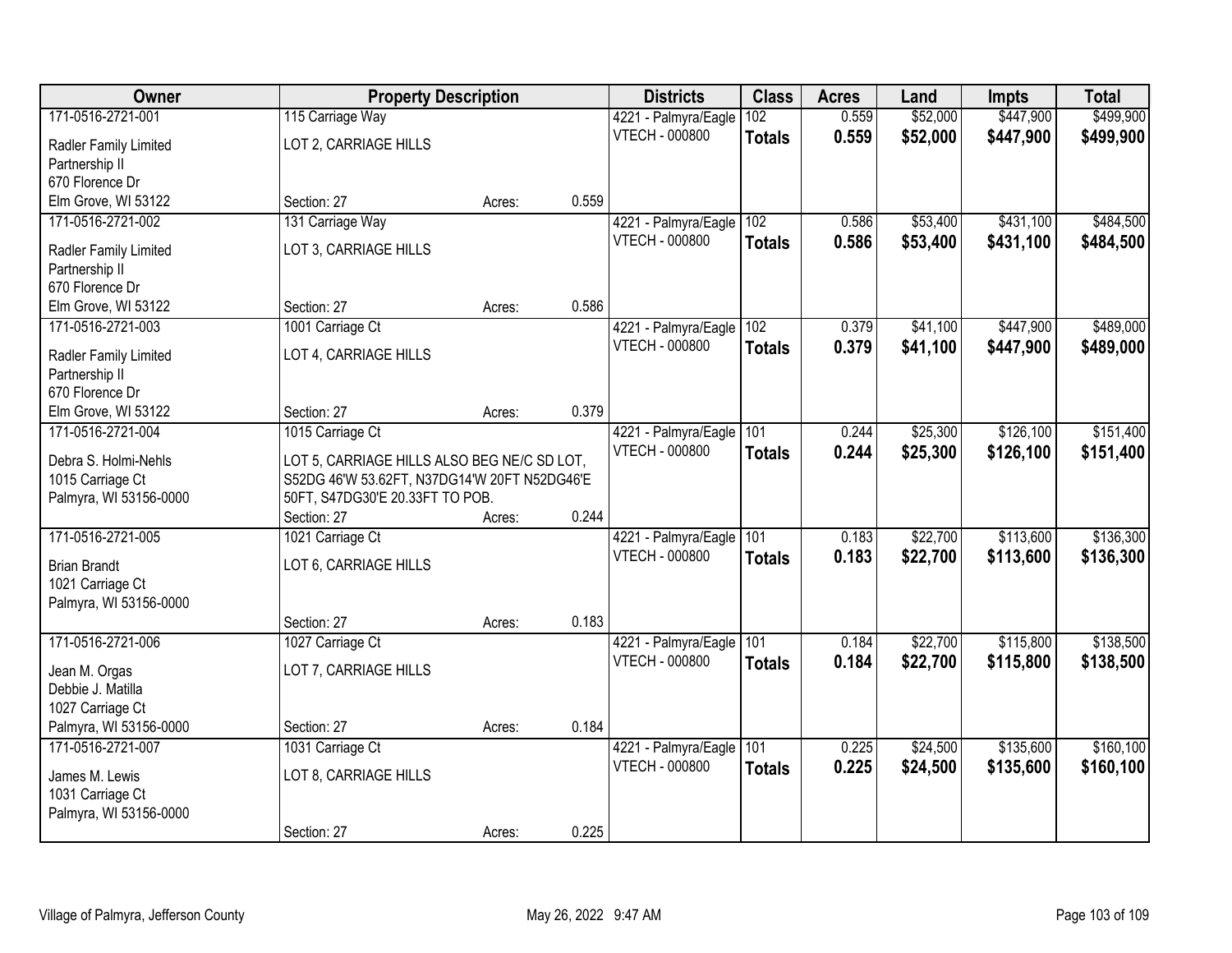| Owner                     | <b>Property Description</b> |        |       | <b>Districts</b>      | <b>Class</b>  | <b>Acres</b> | Land     | Impts     | <b>Total</b> |
|---------------------------|-----------------------------|--------|-------|-----------------------|---------------|--------------|----------|-----------|--------------|
| 171-0516-2721-008         | 1037 Carriage Ct            |        |       | 4221 - Palmyra/Eagle  | 101           | 0.387        | \$28,100 | \$151,600 | \$179,700    |
| Dale Schaper              | LOT 9, CARRIAGE HILLS       |        |       | VTECH - 000800        | <b>Totals</b> | 0.387        | \$28,100 | \$151,600 | \$179,700    |
| 19150 W Coffee Rd         |                             |        |       |                       |               |              |          |           |              |
| New Berlin, WI 53146-0000 |                             |        |       |                       |               |              |          |           |              |
|                           | Section: 27                 | Acres: | 0.387 |                       |               |              |          |           |              |
| 171-0516-2721-009         | 1043 Carriage Ct            |        |       | 4221 - Palmyra/Eagle  | 101           | 0.262        | \$26,100 | \$68,100  | \$94,200     |
| Gary Perinovic            | LOT 10, CARRIAGE HILLS      |        |       | <b>VTECH - 000800</b> | <b>Totals</b> | 0.262        | \$26,100 | \$68,100  | \$94,200     |
| Barbara Perinovic         |                             |        |       |                       |               |              |          |           |              |
| N8174 Bluebird Ct         |                             |        |       |                       |               |              |          |           |              |
| Ixonia, WI 53036-0000     | Section: 27                 | Acres: | 0.262 |                       |               |              |          |           |              |
| 171-0516-2721-010         | 1047 Carriage Ct            |        |       | 4221 - Palmyra/Eagle  | 101           | 0.292        | \$24,500 | \$150,500 | \$175,000    |
| Ronald M. Arendt          | LOT 11, CARRIAGE HILLS      |        |       | <b>VTECH - 000800</b> | <b>Totals</b> | 0.292        | \$24,500 | \$150,500 | \$175,000    |
| 1047 Carriage Ct          |                             |        |       |                       |               |              |          |           |              |
| Palmyra, WI 53156-0000    |                             |        |       |                       |               |              |          |           |              |
|                           | Section: 27                 | Acres: | 0.292 |                       |               |              |          |           |              |
| 171-0516-2721-011         | 1049 Carriage Ct            |        |       | 4221 - Palmyra/Eagle  | 101           | 0.186        | \$22,800 | \$171,800 | \$194,600    |
| Bruce R. Hanke            | LOT 12, CARRIAGE HILLS      |        |       | <b>VTECH - 000800</b> | <b>Totals</b> | 0.186        | \$22,800 | \$171,800 | \$194,600    |
| Dawn M. Hanke             |                             |        |       |                       |               |              |          |           |              |
| W2604 Copperhead Ln       |                             |        |       |                       |               |              |          |           |              |
| Elkhorn, WI 53121-0000    | Section: 27                 | Acres: | 0.186 |                       |               |              |          |           |              |
| 171-0516-2721-012         | 1053 Carriage Ct            |        |       | 4221 - Palmyra/Eagle  | 101           | 0.183        | \$22,700 | \$134,100 | \$156,800    |
| Robert P. Williams        | LOT 13, CARRIAGE HILLS      |        |       | VTECH - 000800        | <b>Totals</b> | 0.183        | \$22,700 | \$134,100 | \$156,800    |
| 1053 Carriage Ct          |                             |        |       |                       |               |              |          |           |              |
| Palmyra, WI 53156-0000    |                             |        |       |                       |               |              |          |           |              |
|                           | Section: 27                 | Acres: | 0.183 |                       |               |              |          |           |              |
| 171-0516-2721-013         | 1057 Carriage Way           |        |       | 4221 - Palmyra/Eagle  | 101           | 0.183        | \$22,700 | \$177,700 | \$200,400    |
| Michaella R. Kluth        | LOT 14, CARRIAGE HILLS      |        |       | <b>VTECH - 000800</b> | <b>Totals</b> | 0.183        | \$22,700 | \$177,700 | \$200,400    |
| Michael Kluth             |                             |        |       |                       |               |              |          |           |              |
| 1057 Carriage Ct          |                             |        |       |                       |               |              |          |           |              |
| Palmyra, WI 53156-0000    | Section: 27                 | Acres: | 0.183 |                       |               |              |          |           |              |
| 171-0516-2721-014         | 1061 Carriage Ct            |        |       | 4221 - Palmyra/Eagle  | 101           | 0.183        | \$22,700 | \$142,200 | \$164,900    |
| Jessica L. Mandelin       | LOT 15, CARRIAGE HILLS      |        |       | <b>VTECH - 000800</b> | <b>Totals</b> | 0.183        | \$22,700 | \$142,200 | \$164,900    |
| Kelli Hembrook            |                             |        |       |                       |               |              |          |           |              |
| Derrick A Muehlenkamp     |                             |        |       |                       |               |              |          |           |              |
| 1061 Carriage Ct          | Section: 27                 | Acres: | 0.183 |                       |               |              |          |           |              |
| Palmyra, WI 53156-0000    |                             |        |       |                       |               |              |          |           |              |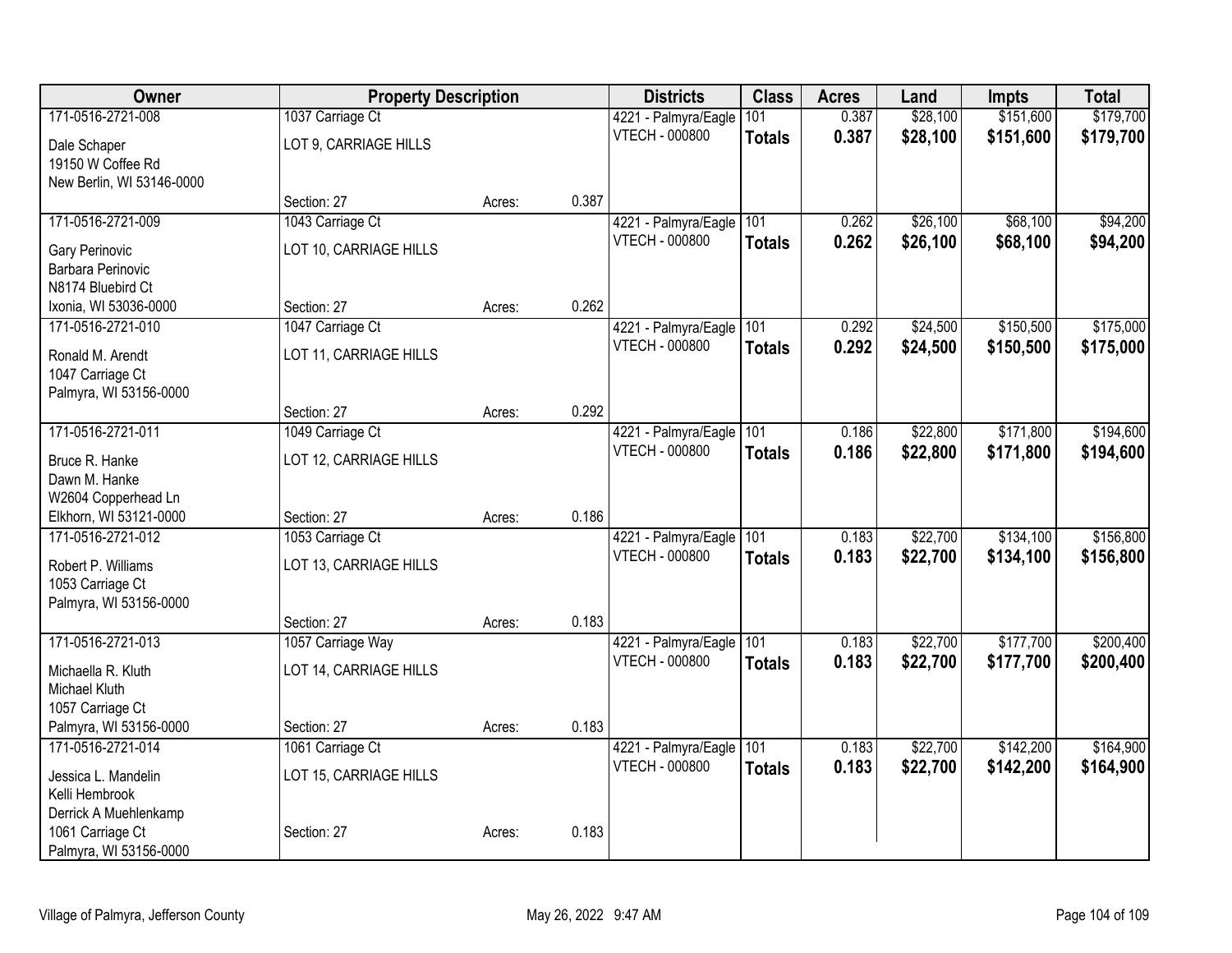| Owner                  | <b>Property Description</b> |        |       | <b>Districts</b>      | <b>Class</b>  | <b>Acres</b> | Land     | <b>Impts</b> | <b>Total</b> |
|------------------------|-----------------------------|--------|-------|-----------------------|---------------|--------------|----------|--------------|--------------|
| 171-0516-2721-015      | 1067 Carriage Ct            |        |       | 4221 - Palmyra/Eagle  | 101           | 0.183        | \$22,700 | \$182,200    | \$204,900    |
| Randal G. Barkley      | LOT 16, CARRIAGE HILLS      |        |       | <b>VTECH - 000800</b> | <b>Totals</b> | 0.183        | \$22,700 | \$182,200    | \$204,900    |
| Taylor L. Hipke        |                             |        |       |                       |               |              |          |              |              |
| 1067 Carriage Ct       |                             |        |       |                       |               |              |          |              |              |
| Palmyra, WI 53156-0000 | Section: 27                 | Acres: | 0.183 |                       |               |              |          |              |              |
| 171-0516-2721-016      | 1075 Carriage Ct            |        |       | 4221 - Palmyra/Eagle  | 101           | 0.216        | \$24,100 | \$119,100    | \$143,200    |
| Craig A. Cook          | LOT 17, CARRIAGE HILLS      |        |       | VTECH - 000800        | <b>Totals</b> | 0.216        | \$24,100 | \$119,100    | \$143,200    |
| Laura J. Cook          |                             |        |       |                       |               |              |          |              |              |
| 1075 Carriage Ct       |                             |        |       |                       |               |              |          |              |              |
| Palmyra, WI 53156-0000 | Section: 27                 | Acres: | 0.216 |                       |               |              |          |              |              |
| 171-0516-2721-017      | 1088 Carriage Ct            |        |       | 4221 - Palmyra/Eagle  | 101           | 0.265        | \$26,200 | \$140,400    | \$166,600    |
| <b>Timothy Hornak</b>  | LOT 18, CARRIAGE HILLS      |        |       | <b>VTECH - 000800</b> | <b>Totals</b> | 0.265        | \$26,200 | \$140,400    | \$166,600    |
| Penny Hornak           |                             |        |       |                       |               |              |          |              |              |
| 1088 Carriage Ct       |                             |        |       |                       |               |              |          |              |              |
| Palmyra, WI 53156-0000 | Section: 27                 | Acres: | 0.265 |                       |               |              |          |              |              |
| 171-0516-2721-018      | 1084 Carriage Ct            |        |       | 4221 - Palmyra/Eagle  | 101           | 0.293        | \$27,300 | \$133,100    | \$160,400    |
| James C. Hobart        | LOT 19, CARRIAGE HILLS      |        |       | <b>VTECH - 000800</b> | <b>Totals</b> | 0.293        | \$27,300 | \$133,100    | \$160,400    |
| Mary B. Geraghty       |                             |        |       |                       |               |              |          |              |              |
| 1084 Carriage Ct       |                             |        |       |                       |               |              |          |              |              |
| Palmyra, WI 53156-0000 | Section: 27                 | Acres: | 0.293 |                       |               |              |          |              |              |
| 171-0516-2721-019      | 1080 Carriage Ct            |        |       | 4221 - Palmyra/Eagle  | 101           | 0.246        | \$25,400 | \$129,300    | \$154,700    |
| Dennis C. Kugath       | LOT 20, CARRIAGE HILLS      |        |       | <b>VTECH - 000800</b> | <b>Totals</b> | 0.246        | \$25,400 | \$129,300    | \$154,700    |
| 1080 Carriage Ct       |                             |        |       |                       |               |              |          |              |              |
| Palmyra, WI 53156-0000 |                             |        |       |                       |               |              |          |              |              |
|                        | Section: 27                 | Acres: | 0.246 |                       |               |              |          |              |              |
| 171-0516-2721-020      | 1072 Carriage Ct            |        |       | 4221 - Palmyra/Eagle  | 101           | 0.205        | \$23,600 | \$126,500    | \$150,100    |
| Joel Ferreira          | LOT 21, CARRIAGE HILLS      |        |       | <b>VTECH - 000800</b> | <b>Totals</b> | 0.205        | \$23,600 | \$126,500    | \$150,100    |
| Marijo Abbey           |                             |        |       |                       |               |              |          |              |              |
| 1072 Carriage Ct       |                             |        |       |                       |               |              |          |              |              |
| Palmyra, WI 53156-0000 | Section: 27                 | Acres: | 0.205 |                       |               |              |          |              |              |
| 171-0516-2721-021      | 1066 Carriage Way           |        |       | 4221 - Palmyra/Eagle  | 101           | 0.241        | \$25,200 | \$120,100    | \$145,300    |
| Karen M. Runyard       | LOT 22, CARRIAGE HILLS      |        |       | <b>VTECH - 000800</b> | <b>Totals</b> | 0.241        | \$25,200 | \$120,100    | \$145,300    |
| 1066 Carriage Way      |                             |        |       |                       |               |              |          |              |              |
| Palmyra, WI 53156-0000 |                             |        |       |                       |               |              |          |              |              |
|                        | Section: 27                 | Acres: | 0.241 |                       |               |              |          |              |              |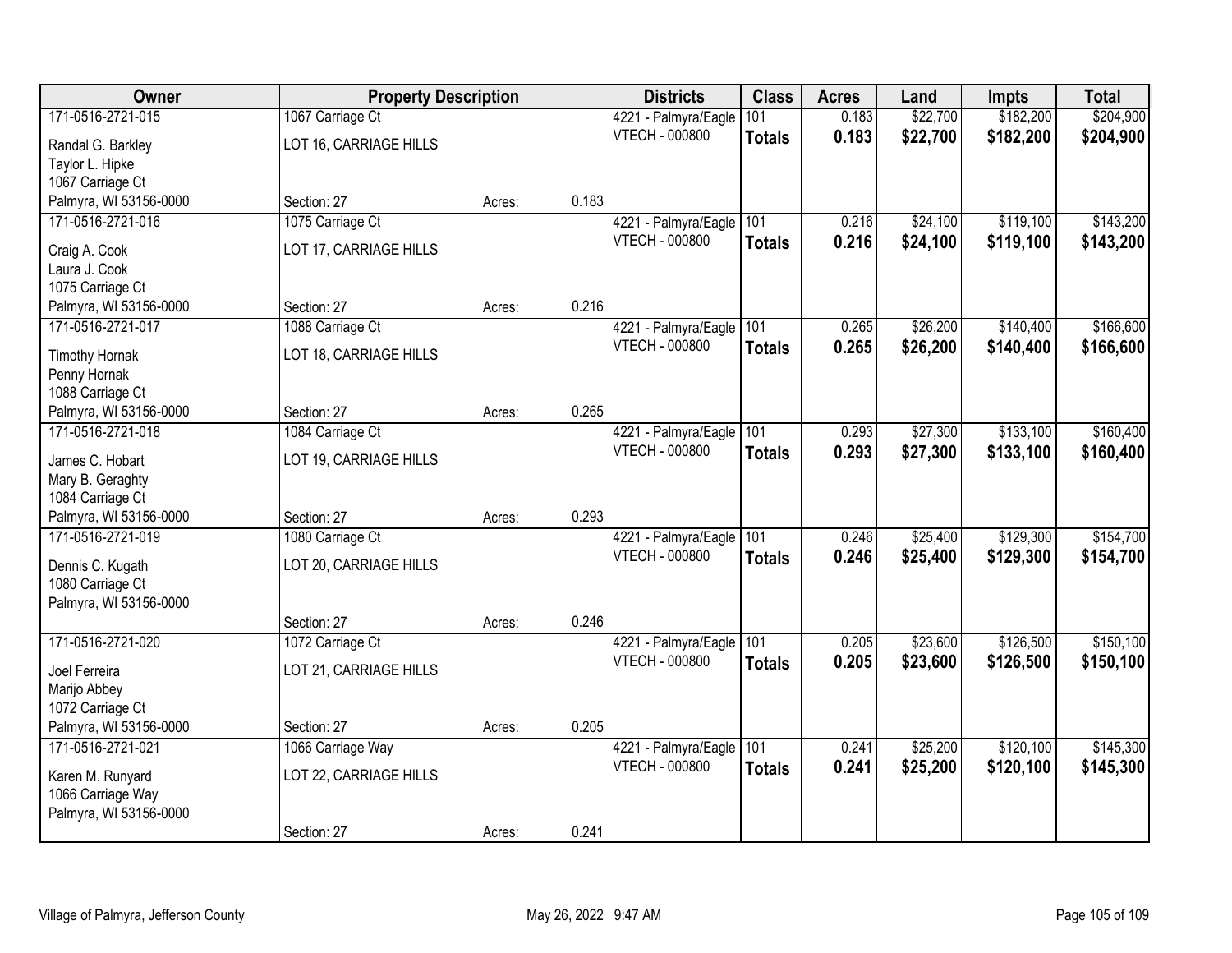| Owner                        | <b>Property Description</b> |        |       | <b>Districts</b>         | <b>Class</b>  | <b>Acres</b> | Land       | <b>Impts</b> | <b>Total</b>  |
|------------------------------|-----------------------------|--------|-------|--------------------------|---------------|--------------|------------|--------------|---------------|
| 171-0516-2721-022            | 1058 Carriage Way           |        |       | 4221 - Palmyra/Eagle     | 101           | 0.257        | \$25,900   | \$114,400    | \$140,300     |
| Thomas E. Brokmeier          | LOT 23, CARRIAGE HILLS      |        |       | <b>VTECH - 000800</b>    | <b>Totals</b> | 0.257        | \$25,900   | \$114,400    | \$140,300     |
| Tammie L. Evans              |                             |        |       |                          |               |              |            |              |               |
| 1058 Carriage Way            |                             |        |       |                          |               |              |            |              |               |
| Palmyra, WI 53156-0000       | Section: 27                 | Acres: | 0.257 |                          |               |              |            |              |               |
| 171-0516-2721-023            | 1052 Carriage Way           |        |       | 4221 - Palmyra/Eagle     | 101           | 0.211        | \$23,900   | \$113,900    | \$137,800     |
| Jane Y. Wire                 | LOT 24, CARRIAGE HILLS      |        |       | <b>VTECH - 000800</b>    | <b>Totals</b> | 0.211        | \$23,900   | \$113,900    | \$137,800     |
| PO Box 356                   |                             |        |       |                          |               |              |            |              |               |
| Palmyra, WI 53156-0000       |                             |        |       |                          |               |              |            |              |               |
|                              | Section: 27                 | Acres: | 0.211 |                          |               |              |            |              |               |
| 171-0516-2721-024            | 1036 Carriage Way           |        |       | 4221 - Palmyra/Eagle     | 101           | 0.211        | \$23,900   | \$132,000    | \$155,900     |
| <b>Bryce Anthony Gerlach</b> | LOT 25, CARRIAGE HILLS      |        |       | <b>VTECH - 000800</b>    | <b>Totals</b> | 0.211        | \$23,900   | \$132,000    | \$155,900     |
| 1036 Carriage Way            |                             |        |       |                          |               |              |            |              |               |
| Palmyra, WI 53156-0000       |                             |        |       |                          |               |              |            |              |               |
|                              | Section: 27                 | Acres: | 0.211 |                          |               |              |            |              |               |
| 171-0516-2721-025            | 1032 Carriage Way           |        |       | 4221 - Palmyra/Eagle     | 101           | 0.211        | \$23,900   | \$139,600    | \$163,500     |
| Jesus Aguilera               | LOT 26, CARRIAGE HILLS      |        |       | <b>VTECH - 000800</b>    | <b>Totals</b> | 0.211        | \$23,900   | \$139,600    | \$163,500     |
| Hilda Aguilera               |                             |        |       |                          |               |              |            |              |               |
| PO Box 35                    |                             |        |       |                          |               |              |            |              |               |
| Palmyra, WI 53156-0000       | Section: 27                 | Acres: | 0.211 |                          |               |              |            |              |               |
| 171-0516-2721-026            | 1028 Carriage Way           |        |       | 4221 - Palmyra/Eagle     | 101           | 0.251        | \$23,100   | \$143,200    | \$166,300     |
| George E. Davis Jr           | LOT 27, CARRIAGE HILLS      |        |       | <b>VTECH - 000800</b>    | <b>Totals</b> | 0.251        | \$23,100   | \$143,200    | \$166,300     |
| Christine J. Davis           |                             |        |       |                          |               |              |            |              |               |
| 1028 Carriage Way            |                             |        |       |                          |               |              |            |              |               |
| Palmyra, WI 53156-0000       | Section: 27                 | Acres: | 0.251 |                          |               |              |            |              |               |
| 171-0516-2721-027            | Carriage Way                |        |       | 4221 - Palmyra/Eagle 304 |               | 0.472        | $\sqrt{6}$ | $\sqrt{6}$   | $\frac{1}{6}$ |
| Village Of Palmyra           | LOT 28, CARRIAGE HILLS      |        |       | <b>VTECH - 000800</b>    | <b>Totals</b> | 0.472        | \$0        | \$0          | \$0           |
| Park Entrance                |                             |        |       |                          |               |              |            |              |               |
| PO Box 380                   |                             |        |       |                          |               |              |            |              |               |
| Palmyra, WI 53156-0000       | Section: 27                 | Acres: | 0.472 |                          |               |              |            |              |               |
| 171-0516-2721-028            | 1037 Carriage Way           |        |       | 4221 - Palmyra/Eagle     | 101           | 0.270        | \$26,500   | \$136,200    | \$162,700     |
| Jeffrey G. Beaudin           | LOT 29, CARRIAGE HILLS      |        |       | <b>VTECH - 000800</b>    | <b>Totals</b> | 0.270        | \$26,500   | \$136,200    | \$162,700     |
| Evelyn M. Beaudin            |                             |        |       |                          |               |              |            |              |               |
| 1037 Carriage Way            |                             |        |       |                          |               |              |            |              |               |
| Palmyra, WI 53156-0000       | Section: 27                 | Acres: | 0.270 |                          |               |              |            |              |               |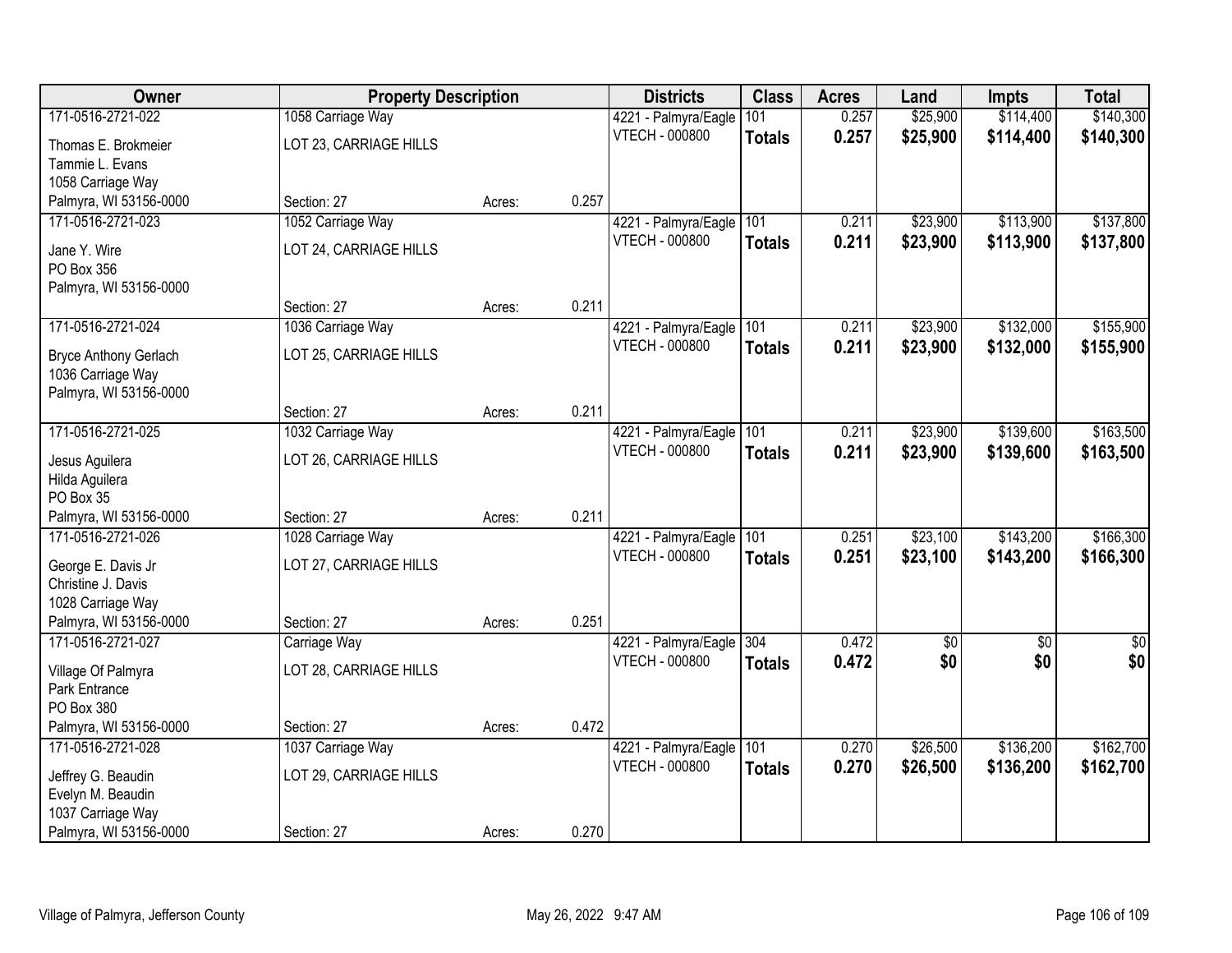| Owner                  | <b>Property Description</b> |        |       | <b>Districts</b>      | <b>Class</b>  | <b>Acres</b> | Land     | <b>Impts</b> | <b>Total</b> |
|------------------------|-----------------------------|--------|-------|-----------------------|---------------|--------------|----------|--------------|--------------|
| 171-0516-2721-029      | 1008 Carriage Ct            |        |       | 4221 - Palmyra/Eagle  | 101           | 0.209        | \$23,800 | \$133,700    | \$157,500    |
| Cory J. Widish         | LOT 30, CARRIAGE HILLS      |        |       | <b>VTECH - 000800</b> | <b>Totals</b> | 0.209        | \$23,800 | \$133,700    | \$157,500    |
| Kristine Widish        |                             |        |       |                       |               |              |          |              |              |
| 1008 Carriage Ct       |                             |        |       |                       |               |              |          |              |              |
| Palmyra, WI 53156-0000 | Section: 27                 | Acres: | 0.209 |                       |               |              |          |              |              |
| 171-0516-2721-030      | 1016 Carriage Ct            |        |       | 4221 - Palmyra/Eagle  | 101           | 0.197        | \$23,300 | \$127,300    | \$150,600    |
| David J. Czerniejewski | LOT 31, CARRIAGE HILLS      |        |       | <b>VTECH - 000800</b> | <b>Totals</b> | 0.197        | \$23,300 | \$127,300    | \$150,600    |
| 1016 Carriage Ct       |                             |        |       |                       |               |              |          |              |              |
| Palmyra, WI 53156-0000 |                             |        |       |                       |               |              |          |              |              |
|                        | Section: 27                 | Acres: | 0.197 |                       |               |              |          |              |              |
| 171-0516-2721-031      | 1024 Carriage Ct            |        |       | 4221 - Palmyra/Eagle  | 101           | 0.206        | \$23,700 | \$138,000    | \$161,700    |
| Bradley E. Perkins     | LOT 32, CARRIAGE HILLS      |        |       | <b>VTECH - 000800</b> | <b>Totals</b> | 0.206        | \$23,700 | \$138,000    | \$161,700    |
| 1024 Carriage Ct       |                             |        |       |                       |               |              |          |              |              |
| Palmyra, WI 53156-0000 |                             |        |       |                       |               |              |          |              |              |
|                        | Section: 27                 | Acres: | 0.206 |                       |               |              |          |              |              |
| 171-0516-2721-032      | 1036 Carriage Ct            |        |       | 4221 - Palmyra/Eagle  | 101           | 0.342        | \$27,700 | \$142,500    | \$170,200    |
| David A. Tomaszewski   | LOT 33, CARRIAGE HILLS      |        |       | <b>VTECH - 000800</b> | <b>Totals</b> | 0.342        | \$27,700 | \$142,500    | \$170,200    |
| Pamela J. Tomaszewski  |                             |        |       |                       |               |              |          |              |              |
| 1036 Carriage Ct       |                             |        |       |                       |               |              |          |              |              |
| Palmyra, WI 53156-0000 | Section: 27                 | Acres: | 0.342 |                       |               |              |          |              |              |
| 171-0516-2721-033      | 1046 Carriage Ct            |        |       | 4221 - Palmyra/Eagle  | 101           | 0.196        | \$23,200 | \$126,600    | \$149,800    |
| Thomas M. Leahy        | LOT 34, CARRIAGE HILLS      |        |       | <b>VTECH - 000800</b> | <b>Totals</b> | 0.196        | \$23,200 | \$126,600    | \$149,800    |
| 1046 Carriage Ct       |                             |        |       |                       |               |              |          |              |              |
| Palmyra, WI 53156-0000 |                             |        |       |                       |               |              |          |              |              |
|                        | Section: 27                 | Acres: | 0.196 |                       |               |              |          |              |              |
| 171-0516-2721-034      | 1054 Carriage Ct            |        |       | 4221 - Palmyra/Eagle  | 101           | 0.196        | \$23,200 | \$139,600    | \$162,800    |
| <b>Tyson Haese</b>     | LOT 35, CARRIAGE HILLS      |        |       | <b>VTECH - 000800</b> | <b>Totals</b> | 0.196        | \$23,200 | \$139,600    | \$162,800    |
| 1054 Carriage Ct       |                             |        |       |                       |               |              |          |              |              |
| Palmyra, WI 53156-0000 |                             |        |       |                       |               |              |          |              |              |
|                        | Section: 27                 | Acres: | 0.196 |                       |               |              |          |              |              |
| 171-0516-2721-035      | 1071 Carriage Way           |        |       | 4221 - Palmyra/Eagle  | 101           | 0.221        | \$24,300 | \$136,400    | \$160,700    |
| Timothy R. Gorsegner   | LOT 36, CARRIAGE HILLS      |        |       | <b>VTECH - 000800</b> | <b>Totals</b> | 0.221        | \$24,300 | \$136,400    | \$160,700    |
| Barbara J. Gorsegner   |                             |        |       |                       |               |              |          |              |              |
| 1071 Carriage Way      |                             |        |       |                       |               |              |          |              |              |
| Palmyra, WI 53156-0000 | Section: 27                 | Acres: | 0.221 |                       |               |              |          |              |              |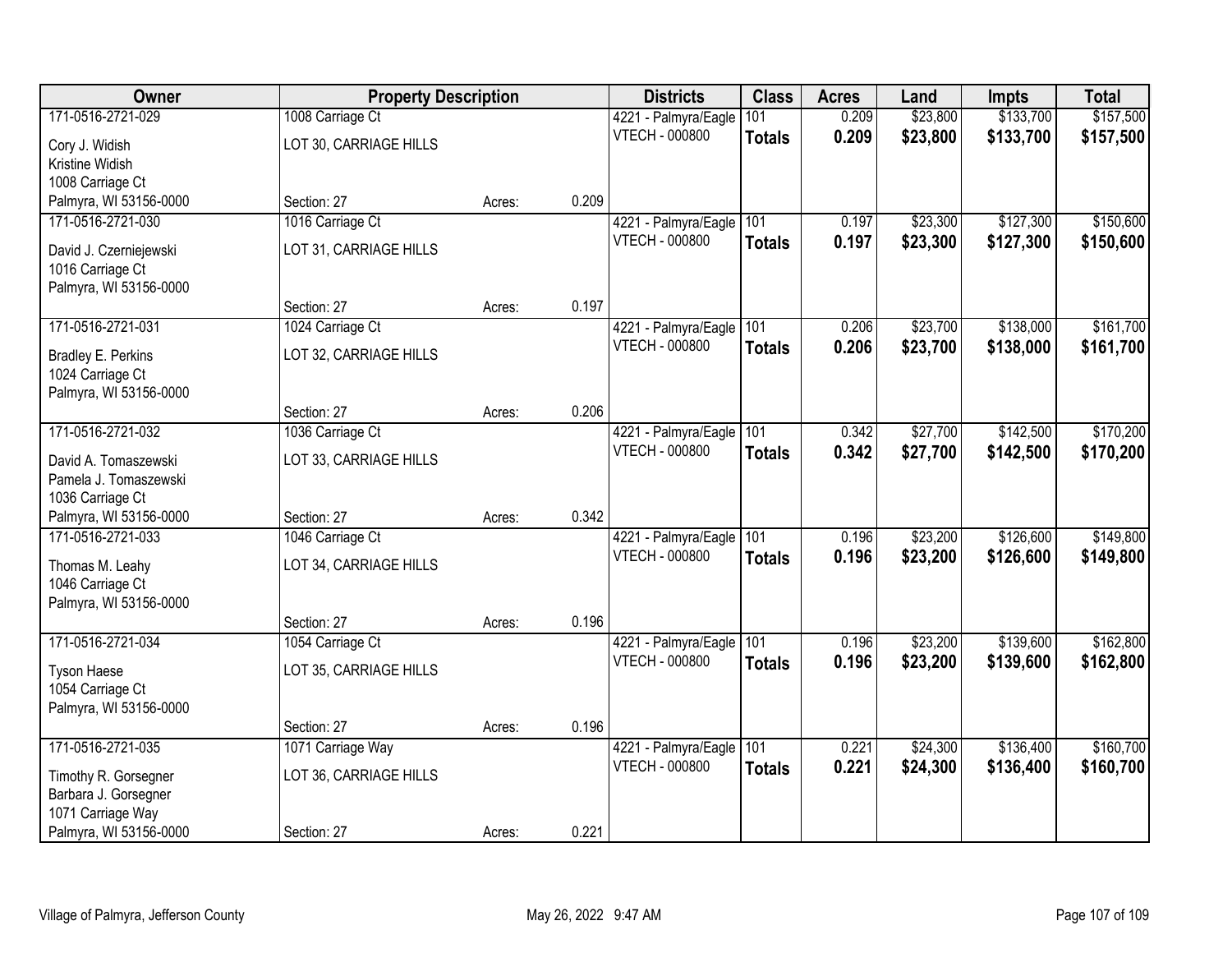| Owner                    | <b>Property Description</b>                     |        |        | <b>Districts</b>         | <b>Class</b>  | <b>Acres</b> | Land     | <b>Impts</b> | <b>Total</b>    |
|--------------------------|-------------------------------------------------|--------|--------|--------------------------|---------------|--------------|----------|--------------|-----------------|
| 171-0516-2721-036        | 1065 Carriage Way                               |        |        | 4221 - Palmyra/Eagle     | 101           | 0.184        | \$22,700 | \$130,000    | \$152,700       |
| Michael E. Hinrichs      | LOT 37, CARRIAGE HILLS                          |        |        | <b>VTECH - 000800</b>    | <b>Totals</b> | 0.184        | \$22,700 | \$130,000    | \$152,700       |
| 1065 Carriage Way        |                                                 |        |        |                          |               |              |          |              |                 |
| Palmyra, WI 53156-0000   |                                                 |        |        |                          |               |              |          |              |                 |
|                          | Section: 27                                     | Acres: | 0.184  |                          |               |              |          |              |                 |
| 171-0516-2721-037        | 1059 Carriage Way                               |        |        | 4221 - Palmyra/Eagle     | 101           | 0.208        | \$23,800 | \$129,000    | \$152,800       |
| Heather L. Frederick     | LOT 38, CARRIAGE HILLS                          |        |        | <b>VTECH - 000800</b>    | <b>Totals</b> | 0.208        | \$23,800 | \$129,000    | \$152,800       |
| 1059 Carriage Way        |                                                 |        |        |                          |               |              |          |              |                 |
| Palmyra, WI 53156-0000   |                                                 |        |        |                          |               |              |          |              |                 |
|                          | Section: 27                                     | Acres: | 0.208  |                          |               |              |          |              |                 |
| 171-0516-2721-038        | 1053 Carriage Way                               |        |        | 4221 - Palmyra/Eagle 101 |               | 0.185        | \$22,800 | \$135,100    | \$157,900       |
| Jason D. Mikula          | LOT 39, CARRIAGE HILLS                          |        |        | <b>VTECH - 000800</b>    | <b>Totals</b> | 0.185        | \$22,800 | \$135,100    | \$157,900       |
| Jeremy C. Mikula         |                                                 |        |        |                          |               |              |          |              |                 |
| 1053 Carriage Way        |                                                 |        |        |                          |               |              |          |              |                 |
| Palmyra, WI 53156-0000   | Section: 27                                     | Acres: | 0.185  |                          |               |              |          |              |                 |
| 171-0516-2721-039        | 1035 Carriage Way                               |        |        | 4221 - Palmyra/Eagle     | 101           | 0.178        | \$22,500 | \$113,200    | \$135,700       |
| Scot J. Stefanczyk       | LOT 40, CARRIAGE HILLS                          |        |        | <b>VTECH - 000800</b>    | <b>Totals</b> | 0.178        | \$22,500 | \$113,200    | \$135,700       |
| 1035 Carriage Way        |                                                 |        |        |                          |               |              |          |              |                 |
| Palmyra, WI 53156-0000   |                                                 |        |        |                          |               |              |          |              |                 |
|                          | Section: 27                                     | Acres: | 0.178  |                          |               |              |          |              |                 |
| 171-0516-2721-040        | Carriage Way                                    |        |        | 4221 - Palmyra/Eagle     | 304           | 2.087        | \$0      | \$0          | $\overline{50}$ |
| Village Of Palmyra       | OUTLOT 1, CARRIAGE HILLS                        |        |        | <b>VTECH - 000800</b>    | <b>Totals</b> | 2.087        | \$0      | \$0          | \$0             |
| <b>Village Park</b>      |                                                 |        |        |                          |               |              |          |              |                 |
| PO Box 380               |                                                 |        |        |                          |               |              |          |              |                 |
| Palmyra, WI 53156-0000   | Section: 27                                     | Acres: | 2.087  |                          |               |              |          |              |                 |
| 171-0516-2721-042        |                                                 |        |        | 4221 - Palmyra/Eagle     | 104           | 11.490       | \$700    | \$0          | \$700           |
| Nina G. Evans            | BEG WLY/C LT 11 CARRIAGE HIL LS,                |        |        | <b>VTECH - 000800</b>    | <b>Totals</b> | 11.490       | \$700    | \$0          | \$700           |
| <b>Christine Boche</b>   | S52DG46'W644.83FT, S20DG 08'E225.29FT,          |        |        |                          |               |              |          |              |                 |
| 8531 S Chicago Rd #128n  | N89DG49'E1154. 21FT, N7DG30'E214.17FT, N62      |        |        |                          |               |              |          |              |                 |
| Oak Creek, WI 53154-4901 | Section: 27                                     | Acres: | 11.490 |                          |               |              |          |              |                 |
| 171-0516-2721-043        | 959 W Main St                                   |        |        | 4221 - Palmyra/Eagle     | 102           | 2.331        | \$69,800 | \$307,300    | \$377,100       |
| John K. Mehring          | LOT 1, CSM 2433-08-312. EX BEG NE/C LOT 5,      |        |        | <b>VTECH - 000800</b>    | <b>Totals</b> | 2.331        | \$69,800 | \$307,300    | \$377,100       |
| M Michelle Mehring       | CARRIAGE HILLS, S52DG46'W 53.62FT, N37DG14W     |        |        |                          |               |              |          |              |                 |
| 714 S Third St           | 20FT, N52DG46'E 50FT, S47DG30'E 20.33FT TO POB. |        |        |                          |               |              |          |              |                 |
| Palmyra, WI 53156-0000   | Section: 27                                     | Acres: | 2.331  |                          |               |              |          |              |                 |